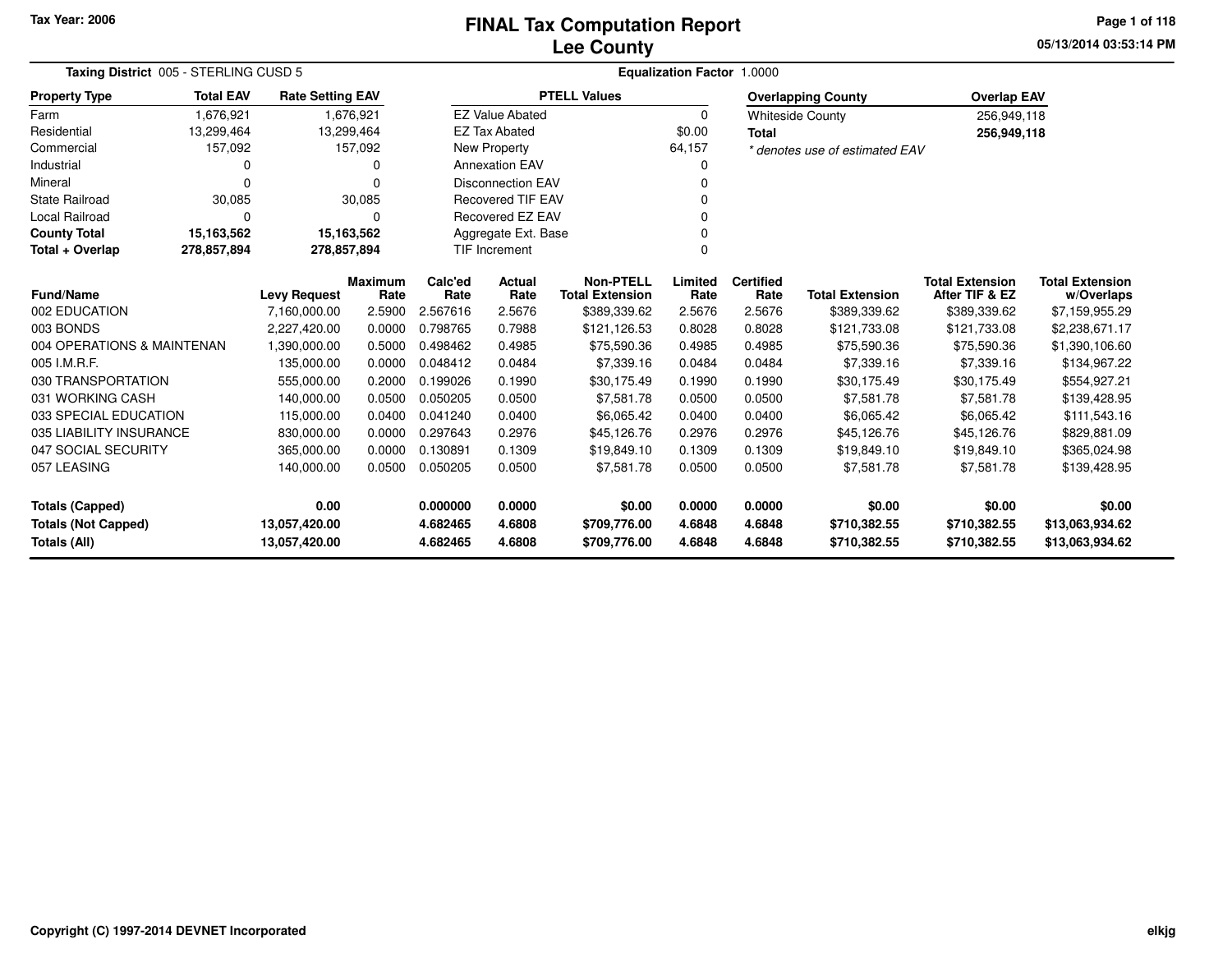**05/13/2014 03:53:14 PM Page 2 of 118**

| Taxing District 008 - NELSON PGSD 8 |                  |                         |                |                         |                          |                        | <b>Equalization Factor 1.0000</b> |                  |                        |                        |                        |
|-------------------------------------|------------------|-------------------------|----------------|-------------------------|--------------------------|------------------------|-----------------------------------|------------------|------------------------|------------------------|------------------------|
| <b>Property Type</b>                | <b>Total EAV</b> | <b>Rate Setting EAV</b> |                |                         |                          | <b>PTELL Values</b>    |                                   |                  |                        |                        |                        |
| Farm                                | 974,433          |                         | 974,433        |                         | <b>EZ Value Abated</b>   |                        | $\Omega$                          |                  |                        |                        |                        |
| Residential                         | 3,541,356        |                         | 3,541,356      |                         | <b>EZ Tax Abated</b>     |                        | \$0.00                            |                  |                        |                        |                        |
| Commercial                          | 337,777          |                         | 337,777        |                         | New Property             |                        | 9,683                             |                  |                        |                        |                        |
| Industrial                          | 4,748,178        |                         | 4,748,178      |                         | <b>Annexation EAV</b>    |                        |                                   |                  |                        |                        |                        |
| Mineral                             | 0                |                         | 0              |                         | <b>Disconnection EAV</b> |                        |                                   |                  |                        |                        |                        |
| <b>State Railroad</b>               | 1,007,458        |                         | 1,007,458      |                         | <b>Recovered TIF EAV</b> |                        |                                   |                  |                        |                        |                        |
| <b>Local Railroad</b>               | 0                |                         | O              | <b>Recovered EZ EAV</b> |                          |                        |                                   |                  |                        |                        |                        |
| <b>County Total</b>                 | 10,609,202       | 10,609,202              |                |                         | Aggregate Ext. Base      |                        | 268,014                           |                  |                        |                        |                        |
| Total + Overlap                     | 10,609,202       | 10,609,202              |                |                         | <b>TIF Increment</b>     | n                      |                                   |                  |                        |                        |                        |
|                                     |                  |                         | <b>Maximum</b> | Calc'ed                 | <b>Actual</b>            | <b>Non-PTELL</b>       | Limited                           | <b>Certified</b> |                        | <b>Total Extension</b> | <b>Total Extension</b> |
| <b>Fund/Name</b>                    |                  | <b>Levy Request</b>     | Rate           | Rate                    | Rate                     | <b>Total Extension</b> | Rate                              | Rate             | <b>Total Extension</b> | After TIF & EZ         | w/Overlaps             |
| 002 EDUCATION                       |                  | 180,000.00              | 3.5000         | 1.696640                | 1.6966                   | \$179,995.72           | 1.6966                            | 1.6966           | \$179,995.72           | \$179,995.72           | \$179,995.72           |
| 004 OPERATIONS & MAINTENAN          |                  | 35,500.00               | 0.5500         | 0.334615                | 0.3346                   | \$35,498.39            | 0.3346                            | 0.3346           | \$35,498.39            | \$35,498.39            | \$35,498.39            |
| 005 I.M.R.F.                        |                  | 0.00                    | 0.0000         | 0.000000                | 0.0000                   | \$0.00                 | 0.0000                            | 0.0000           | \$0.00                 | \$0.00                 | \$0.00                 |
| 030 TRANSPORTATION                  |                  | 13,400.00               | 0.0000         | 0.126305                | 0.1263                   | \$13,399.42            | 0.1263                            | 0.1263           | \$13,399.42            | \$13,399.42            | \$13,399.42            |
| 031 WORKING CASH                    |                  | 5,850.00                | 0.0500         | 0.055141                | 0.0500                   | \$5,304.60             | 0.0500                            | 0.0500           | \$5,304.60             | \$5,304.60             | \$5,304.60             |
| 032 FIRE SAFETY                     |                  | 3,500.00                | 0.1000         | 0.032990                | 0.0330                   | \$3,501.04             | 0.0330                            | 0.0330           | \$3,501.04             | \$3,501.04             | \$3,501.04             |
| 033 SPECIAL EDUCATION               |                  | 2,350.00                | 0.4000         | 0.022151                | 0.0222                   | \$2,355.24             | 0.0222                            | 0.0222           | \$2,355.24             | \$2,355.24             | \$2,355.24             |
| 035 LIABILITY INSURANCE             |                  | 30,000.00               | 0.0000         | 0.282773                | 0.2828                   | \$30,002.82            | 0.2828                            | 0.2828           | \$30,002.82            | \$30,002.82            | \$30,002.82            |
| 047 SOCIAL SECURITY                 |                  | 1,500.00                | 0.0000         | 0.014139                | 0.0141                   | \$1.495.90             | 0.0141                            | 0.0141           | \$1,495.90             | \$1,495.90             | \$1,495.90             |
| 057 LEASING                         |                  | 5,000.00                | 0.1000         | 0.047129                | 0.0471                   | \$4,996.93             | 0.0471                            | 0.0471           | \$4,996.93             | \$4,996.93             | \$4,996.93             |
| <b>Totals (Capped)</b>              |                  | 277,100.00              |                | 2.611883                | 2.6067                   | \$276,550.06           | 2.6067                            | 2.6067           | \$276,550.06           | \$276,550.06           | \$276,550.06           |
| <b>Totals (Not Capped)</b>          |                  | 0.00                    |                | 0.000000                | 0.0000                   | \$0.00                 | 0.0000                            | 0.0000           | \$0.00                 | \$0.00                 | \$0.00                 |
| Totals (All)                        |                  | 277,100.00              |                | 2.611883                | 2.6067                   | \$276,550.06           | 2.6067                            | 2.6067           | \$276,550.06           | \$276,550.06           | \$276,550.06           |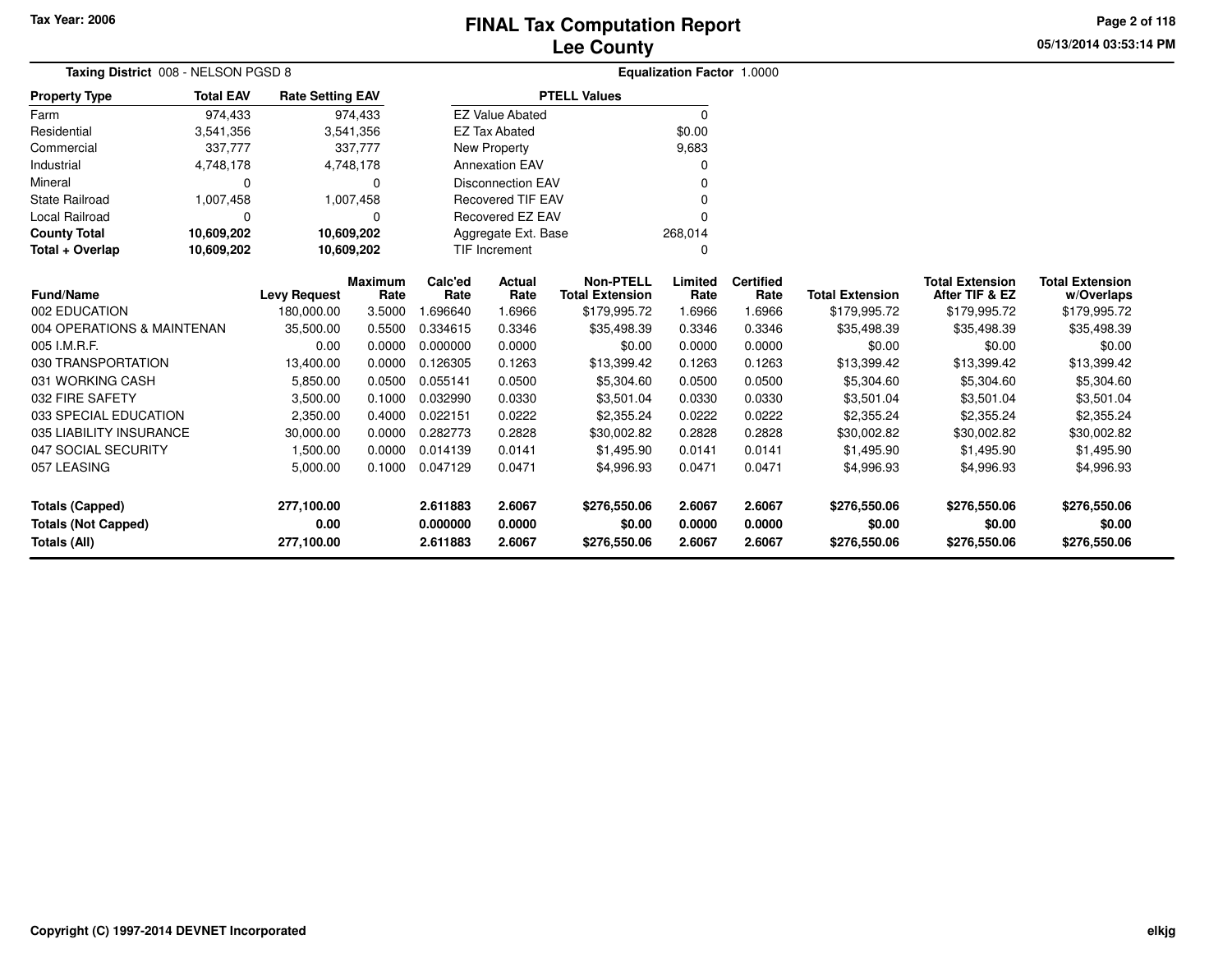**05/13/2014 03:53:14 PMPage 3 of 118**

| Taxing District 009 - EARLVILLE CUSD 9     |                                                                                        |                                                                                                          |          |          | Equalization Factor 1.0000 |                        |          |                        |                                |                    |                |
|--------------------------------------------|----------------------------------------------------------------------------------------|----------------------------------------------------------------------------------------------------------|----------|----------|----------------------------|------------------------|----------|------------------------|--------------------------------|--------------------|----------------|
| <b>Property Type</b>                       | <b>Total EAV</b><br><b>Rate Setting EAV</b><br>289,229<br>289,229                      |                                                                                                          |          |          |                            | <b>PTELL Values</b>    |          |                        | <b>Overlapping County</b>      | <b>Overlap EAV</b> |                |
| Farm                                       |                                                                                        |                                                                                                          |          |          | <b>EZ Value Abated</b>     |                        | $\Omega$ | DeKalb County          |                                | 1,201,653          |                |
| Residential                                | 69,847                                                                                 |                                                                                                          | 69,847   |          | <b>EZ Tax Abated</b>       |                        | \$0.00   | LaSalle County         |                                | *46,179,351        |                |
| Commercial                                 | 0                                                                                      |                                                                                                          | O        |          | <b>New Property</b>        |                        | O        | <b>Total</b>           |                                | 47,381,004         |                |
| Industrial                                 | 0                                                                                      |                                                                                                          | $\Omega$ |          | <b>Annexation EAV</b>      |                        |          |                        | * denotes use of estimated EAV |                    |                |
| Mineral                                    | 0                                                                                      |                                                                                                          | O        |          | <b>Disconnection EAV</b>   |                        |          |                        |                                |                    |                |
| <b>State Railroad</b>                      | 0                                                                                      |                                                                                                          | $\Omega$ |          | Recovered TIF EAV          |                        |          |                        |                                |                    |                |
| Local Railroad                             | 0                                                                                      |                                                                                                          | $\Omega$ |          | Recovered EZ EAV           |                        |          |                        |                                |                    |                |
| <b>County Total</b>                        | 359,076                                                                                |                                                                                                          | 359,076  |          | Aggregate Ext. Base        |                        |          |                        |                                |                    |                |
| Total + Overlap                            | 44,443,418                                                                             | 44,443,418                                                                                               |          |          | <b>TIF Increment</b>       |                        |          |                        |                                |                    |                |
|                                            | <b>Non-PTELL</b><br>Calc'ed<br>Limited<br><b>Certified</b><br><b>Maximum</b><br>Actual |                                                                                                          |          |          |                            |                        |          | <b>Total Extension</b> | <b>Total Extension</b>         |                    |                |
| <b>Fund/Name</b>                           |                                                                                        | <b>Levy Request</b>                                                                                      | Rate     | Rate     | Rate                       | <b>Total Extension</b> | Rate     | Rate                   | <b>Total Extension</b>         | After TIF & EZ     | w/Overlaps     |
| 002 EDUCATION                              |                                                                                        | 1,294,441.00                                                                                             | 2.6000   | 2.912560 | 2.6000                     | \$9,335.98             | 2.6000   | 2.6000                 | \$9,335.98                     | \$9,335.98         | \$1,155,528.87 |
| 003 BONDS                                  |                                                                                        | 385,535.00<br>0.0000<br>0.867474<br>0.8675<br>\$3,114.98<br>0.8718<br>0.8718<br>\$3,130.42<br>\$3,130.42 |          |          |                            | \$387,457.72           |          |                        |                                |                    |                |
| 004 OPERATIONS & MAINTENAN                 |                                                                                        | 350,990.00                                                                                               | 0.7050   | 0.789746 | 0.7050                     | \$2,531.49             | 0.7050   | 0.7050                 | \$2,531.49                     | \$2,531.49         | \$313,326.10   |
| 005 I.M.R.F.                               |                                                                                        | 42,068.00                                                                                                | 0.0000   | 0.094655 | 0.0947                     | \$340.04               | 0.0947   | 0.0947                 | \$340.04                       | \$340.04           | \$42,087.92    |
| 030 TRANSPORTATION                         |                                                                                        | 99,571.00                                                                                                | 0.2000   | 0.224040 | 0.2000                     | \$718.15               | 0.2000   | 0.2000                 | \$718.15                       | \$718.15           | \$88,886.84    |
| 031 WORKING CASH                           |                                                                                        | 24,893.00                                                                                                | 0.0500   | 0.056011 | 0.0500                     | \$179.54               | 0.0500   | 0.0500                 | \$179.54                       | \$179.54           | \$22,221.71    |
| 032 FIRE SAFETY                            |                                                                                        | 24,893.00                                                                                                | 0.0500   | 0.056011 | 0.0500                     | \$179.54               | 0.0500   | 0.0500                 | \$179.54                       | \$179.54           | \$22,221.71    |
| 033 SPECIAL EDUCATION                      |                                                                                        | 19,915.00                                                                                                | 0.0400   | 0.044810 | 0.0400                     | \$143.63               | 0.0400   | 0.0400                 | \$143.63                       | \$143.63           | \$17,777.37    |
| 035 LIABILITY INSURANCE                    |                                                                                        | 253,660.00                                                                                               | 0.0000   | 0.570748 | 0.5707                     | \$2,049.25             | 0.5707   | 0.5707                 | \$2,049.25                     | \$2,049.25         | \$253,638.59   |
| 047 SOCIAL SECURITY                        |                                                                                        | 58,847.00                                                                                                | 0.0000   | 0.132409 | 0.1324                     | \$475.42               | 0.1324   | 0.1324                 | \$475.42                       | \$475.42           | \$58,843.09    |
| 057 LEASING<br>0.0500<br>24,893.00         |                                                                                        | 0.056011                                                                                                 | 0.0500   | \$179.54 | 0.0500                     | 0.0500                 | \$179.54 | \$179.54               | \$22,221.71                    |                    |                |
| 0.00<br><b>Totals (Capped)</b>             |                                                                                        |                                                                                                          |          | 0.000000 | 0.0000                     | \$0.00                 | 0.0000   | 0.0000                 | \$0.00                         | \$0.00             | \$0.00         |
| <b>Totals (Not Capped)</b><br>2,579,706.00 |                                                                                        |                                                                                                          |          | 5.804475 | 5.3603                     | \$19,247.56            | 5.3646   | 5.3646                 | \$19,263.00                    | \$19,263.00        | \$2,384,211.63 |
| <b>Totals (All)</b>                        |                                                                                        | 2,579,706.00                                                                                             |          | 5.804475 | 5.3603                     | \$19,247.56            | 5.3646   | 5.3646                 | \$19,263.00                    | \$19,263.00        | \$2,384,211.63 |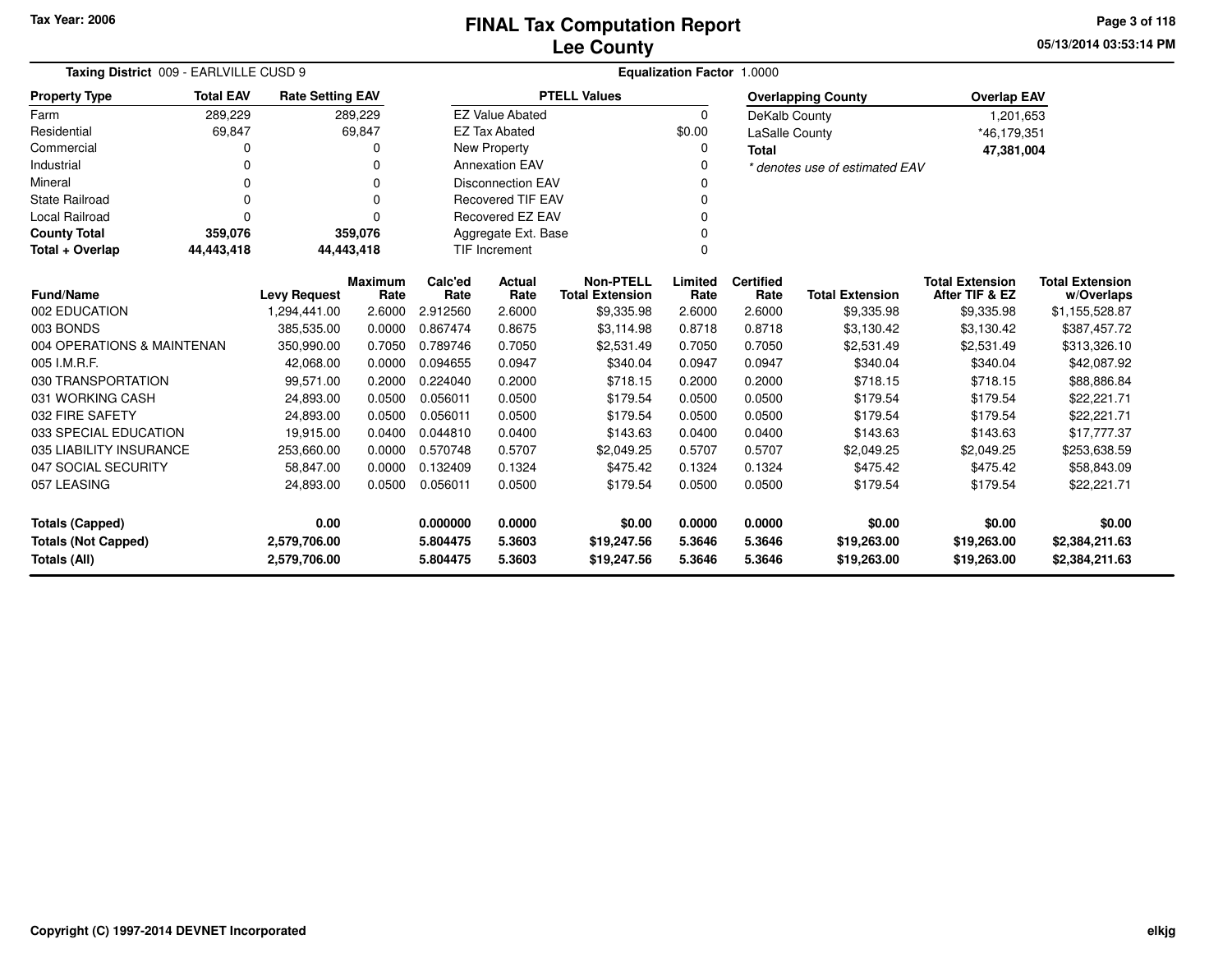**05/13/2014 03:53:14 PM Page 4 of 118**

| Taxing District 017 - OHIO CCGSD 17                                 | Equalization Factor 1.0000                                                       |                     |                        |                          |                          |                                            |                 |                          |                                |                                          |                                      |
|---------------------------------------------------------------------|----------------------------------------------------------------------------------|---------------------|------------------------|--------------------------|--------------------------|--------------------------------------------|-----------------|--------------------------|--------------------------------|------------------------------------------|--------------------------------------|
| <b>Property Type</b>                                                | <b>Total EAV</b><br><b>Rate Setting EAV</b><br>2,066,107<br>2,066,107<br>485,584 |                     |                        |                          |                          | <b>PTELL Values</b>                        |                 |                          | <b>Overlapping County</b>      | <b>Overlap EAV</b>                       |                                      |
| Farm                                                                |                                                                                  |                     |                        |                          | <b>EZ Value Abated</b>   |                                            | $\Omega$        | <b>Bureau County</b>     |                                | *8,866,323                               |                                      |
| Residential                                                         | 485,584                                                                          |                     |                        |                          | <b>EZ Tax Abated</b>     |                                            | \$0.00          | <b>Total</b>             |                                | 8,866,323                                |                                      |
| Commercial                                                          | 0                                                                                |                     | 0                      |                          | <b>New Property</b>      |                                            | $\Omega$        |                          | * denotes use of estimated EAV |                                          |                                      |
| Industrial                                                          | 3,271                                                                            |                     | 3,271                  |                          | <b>Annexation EAV</b>    |                                            |                 |                          |                                |                                          |                                      |
| Mineral                                                             | 0                                                                                |                     | U                      |                          | <b>Disconnection EAV</b> |                                            |                 |                          |                                |                                          |                                      |
| <b>State Railroad</b>                                               | 0                                                                                |                     | 0                      | <b>Recovered TIF EAV</b> |                          |                                            |                 |                          |                                |                                          |                                      |
| <b>Local Railroad</b>                                               | $\Omega$                                                                         |                     | 0                      |                          | Recovered EZ EAV         |                                            | <sup>0</sup>    |                          |                                |                                          |                                      |
| <b>County Total</b>                                                 | 2,554,962                                                                        |                     | 2,554,962              |                          | Aggregate Ext. Base      |                                            |                 |                          |                                |                                          |                                      |
| 11,421,285<br>11,421,285<br><b>TIF Increment</b><br>Total + Overlap |                                                                                  |                     |                        |                          |                          | $\Omega$                                   |                 |                          |                                |                                          |                                      |
| <b>Fund/Name</b>                                                    |                                                                                  | <b>Levy Request</b> | <b>Maximum</b><br>Rate | Calc'ed<br>Rate          | Actual<br>Rate           | <b>Non-PTELL</b><br><b>Total Extension</b> | Limited<br>Rate | <b>Certified</b><br>Rate | <b>Total Extension</b>         | <b>Total Extension</b><br>After TIF & EZ | <b>Total Extension</b><br>w/Overlaps |
| 002 EDUCATION                                                       |                                                                                  | 286,000.00          | 2.2700                 | 2.504097                 | 2.2700                   | \$57,997.64                                | 2.2700          | 2.2700                   | \$57,997.64                    | \$57,997.64                              | \$259,263.17                         |
| 003 BONDS                                                           |                                                                                  | 0.00                | 0.0000                 | 0.000000                 | 0.0000                   | \$0.00                                     | 0.0000          | 0.0000                   | \$0.00                         | \$0.00                                   | \$0.00                               |
| 004 OPERATIONS & MAINTENAN                                          |                                                                                  | 46,600.00           | 0.3700                 | 0.408010                 | 0.3700                   | \$9,453.36                                 | 0.3700          | 0.3700                   | \$9,453.36                     | \$9,453.36                               | \$42,258.75                          |
| 005 I.M.R.F.                                                        |                                                                                  | 10,200.00           | 0.0000                 | 0.089307                 | 0.0893                   | \$2,281.58                                 | 0.0893          | 0.0893                   | \$2,281.58                     | \$2,281.58                               | \$10,199.21                          |
| 030 TRANSPORTATION                                                  |                                                                                  | 18,900.00           | 0.1500                 | 0.165481                 | 0.1500                   | \$3,832.44                                 | 0.1500          | 0.1500                   | \$3,832.44                     | \$3,832.44                               | \$17,131.93                          |
| 031 WORKING CASH                                                    |                                                                                  | 6,300.00            | 0.0500                 | 0.055160                 | 0.0500                   | \$1,277.48                                 | 0.0500          | 0.0500                   | \$1,277.48                     | \$1,277.48                               | \$5,710.64                           |
| 032 FIRE SAFETY                                                     |                                                                                  | 6,300.00            | 0.0500                 | 0.055160                 | 0.0500                   | \$1,277.48                                 | 0.0500          | 0.0500                   | \$1,277.48                     | \$1,277.48                               | \$5,710.64                           |
| 033 SPECIAL EDUCATION                                               |                                                                                  | 2,520.00            | 0.0200                 | 0.022064                 | 0.0200                   | \$510.99                                   | 0.0200          | 0.0200                   | \$510.99                       | \$510.99                                 | \$2,284.26                           |
| 035 LIABILITY INSURANCE                                             |                                                                                  | 57,900.00           | 0.0000                 | 0.506948                 | 0.5069                   | \$12,951.10                                | 0.5069          | 0.5069                   | \$12,951.10                    | \$12,951.10                              | \$57,894.49                          |
| 047 SOCIAL SECURITY                                                 |                                                                                  | 20,600.00           | 0.0000                 | 0.180365                 | 0.1804                   | \$4,609.15                                 | 0.1804          | 0.1804                   | \$4,609.15                     | \$4,609.15                               | \$20,604.00                          |
| 057 LEASING                                                         |                                                                                  | 6,300.00            | 0.0500                 | 0.055160                 | 0.0500                   | \$1,277.48                                 | 0.0500          | 0.0500                   | \$1,277.48                     | \$1,277.48                               | \$5,710.64                           |
| 109A PRIOR YEAR ADJUSTMENT                                          |                                                                                  | 0.00                | 0.0000                 | 0.000000                 | 0.4045                   | \$10,334.82                                | 0.4045          | 0.4045                   | \$10,334.82                    | \$10,334.82                              | \$46,199.10                          |
| 0.00<br><b>Totals (Capped)</b>                                      |                                                                                  |                     |                        | 0.000000                 | 0.0000                   | \$0.00                                     | 0.0000          | 0.0000                   | \$0.00                         | \$0.00                                   | \$0.00                               |
| <b>Totals (Not Capped)</b><br>461,620.00                            |                                                                                  |                     |                        | 4.041752                 | 4.1411                   | \$105,803.52                               | 4.1411          | 4.1411                   | \$105,803.52                   | \$105,803.52                             | \$472,966.83                         |
| Totals (All)                                                        |                                                                                  | 461,620.00          |                        | 4.041752                 | 4.1411                   | \$105,803.52                               | 4.1411          | 4.1411                   | \$105,803.52                   | \$105,803.52                             | \$472,966.83                         |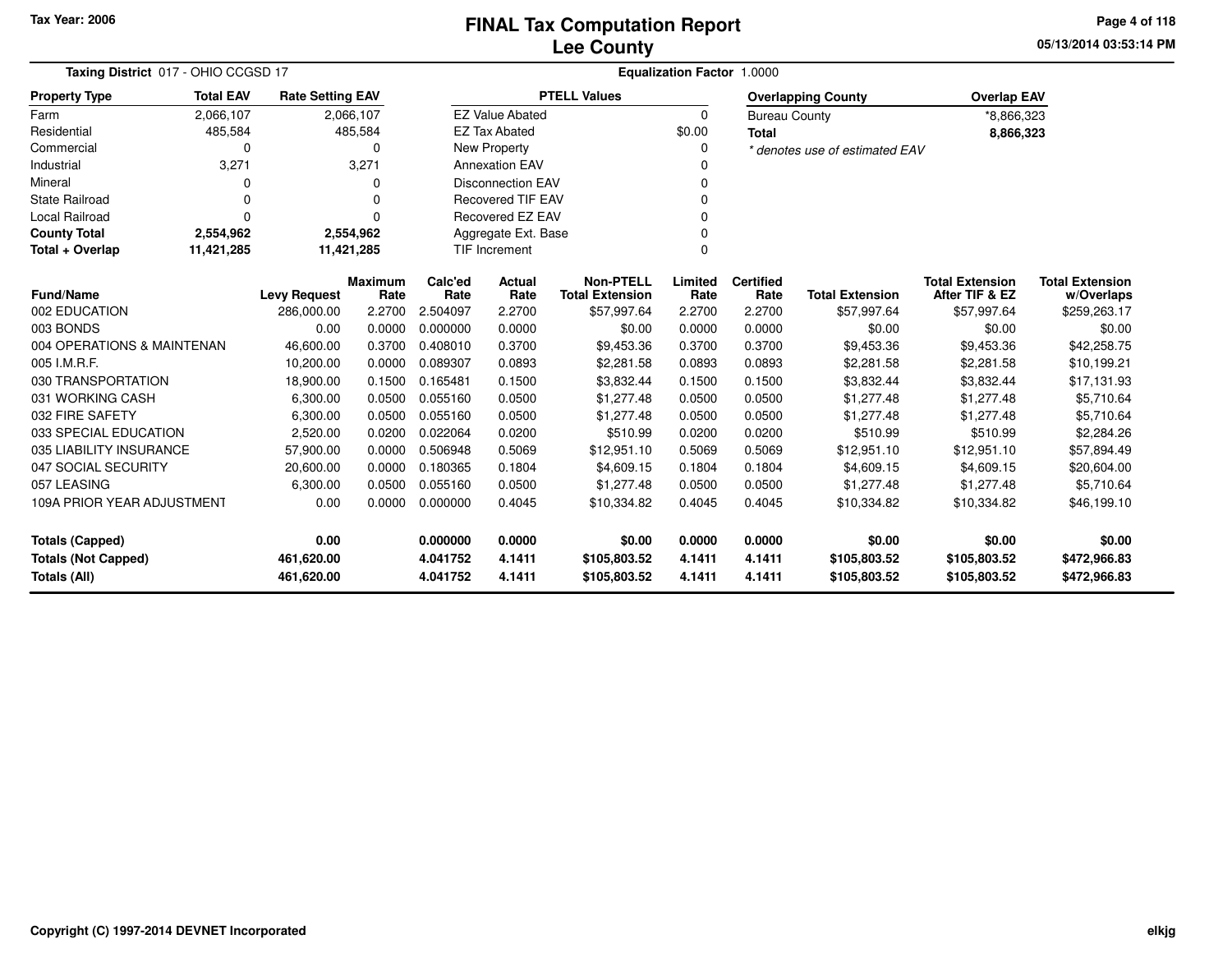**05/13/2014 03:53:14 PM Page 5 of 118**

| Taxing District 145 - MONTMORENCY CCGSD 145                                     |                                               | Equalization Factor 1.0000 |                |          |                          |                        |          |                  |                                |                        |                        |
|---------------------------------------------------------------------------------|-----------------------------------------------|----------------------------|----------------|----------|--------------------------|------------------------|----------|------------------|--------------------------------|------------------------|------------------------|
| <b>Property Type</b>                                                            | <b>Total EAV</b>                              | <b>Rate Setting EAV</b>    |                |          |                          | <b>PTELL Values</b>    |          |                  | <b>Overlapping County</b>      | <b>Overlap EAV</b>     |                        |
| Farm                                                                            | 628,085                                       |                            | 628,085        |          | <b>EZ Value Abated</b>   |                        | $\Omega$ |                  | <b>Whiteside County</b>        | 33,751,881             |                        |
| Residential                                                                     | 276,933                                       |                            | 276,933        |          | <b>EZ Tax Abated</b>     |                        | \$0.00   | <b>Total</b>     |                                | 33,751,881             |                        |
| Commercial                                                                      | 92,466                                        |                            | 92,466         |          | New Property             |                        | $\Omega$ |                  | * denotes use of estimated EAV |                        |                        |
| Industrial                                                                      | 2,065                                         |                            | 2,065          |          | <b>Annexation EAV</b>    |                        |          |                  |                                |                        |                        |
| Mineral                                                                         | O                                             |                            | n              |          | <b>Disconnection EAV</b> |                        | 0        |                  |                                |                        |                        |
| <b>State Railroad</b>                                                           | 181,073                                       |                            | 181,073        |          | <b>Recovered TIF EAV</b> |                        |          |                  |                                |                        |                        |
| Local Railroad                                                                  | $\Omega$                                      |                            | 0              |          | Recovered EZ EAV         |                        | 0        |                  |                                |                        |                        |
| <b>County Total</b>                                                             | 1,180,622<br>1,180,622<br>Aggregate Ext. Base |                            |                |          |                          |                        |          |                  |                                |                        |                        |
| <b>TIF Increment</b><br>$\Omega$<br>Total + Overlap<br>34,932,503<br>34,932,503 |                                               |                            |                |          |                          |                        |          |                  |                                |                        |                        |
|                                                                                 |                                               |                            | <b>Maximum</b> | Calc'ed  | Actual                   | <b>Non-PTELL</b>       | Limited  | <b>Certified</b> |                                | <b>Total Extension</b> | <b>Total Extension</b> |
| <b>Fund/Name</b>                                                                |                                               | <b>Levy Request</b>        | Rate           | Rate     | Rate                     | <b>Total Extension</b> | Rate     | Rate             | <b>Total Extension</b>         | After TIF & EZ         | w/Overlaps             |
| 002 EDUCATION                                                                   |                                               | 650,601.00                 | 1.8200         | 1.862452 | 1.8200                   | \$21,487.32            | 1.8200   | 1.8200           | \$21,487.32                    | \$21,487.32            | \$635,771.55           |
| 003 BONDS                                                                       |                                               | 82,600.00                  | 0.0000         | 0.236456 | 0.2365                   | \$2,792.17             | 0.2377   | 0.2377           | \$2,806.34                     | \$2,806.34             | \$83,034.56            |
| 004 OPERATIONS & MAINTENAN                                                      |                                               | 89,367.00                  | 0.2500         | 0.255828 | 0.2500                   | \$2,951.56             | 0.2500   | 0.2500           | \$2,951.56                     | \$2,951.56             | \$87,331.26            |
| 005 I.M.R.F.                                                                    |                                               | 16,000.00                  | 0.0000         | 0.045803 | 0.0458                   | \$540.72               | 0.0458   | 0.0458           | \$540.72                       | \$540.72               | \$15,999.09            |
| 030 TRANSPORTATION                                                              |                                               | 42,896.00                  | 0.1200         | 0.122797 | 0.1200                   | \$1,416.75             | 0.1200   | 0.1200           | \$1,416.75                     | \$1,416.75             | \$41,919.00            |
| 031 WORKING CASH                                                                |                                               | 17,875.00                  | 0.0500         | 0.051170 | 0.0500                   | \$590.31               | 0.0500   | 0.0500           | \$590.31                       | \$590.31               | \$17,466.25            |
| 032 FIRE SAFETY                                                                 |                                               | 17,873.00                  | 0.0500         | 0.051164 | 0.0500                   | \$590.31               | 0.0500   | 0.0500           | \$590.31                       | \$590.31               | \$17,466.25            |
| 033 SPECIAL EDUCATION                                                           |                                               | 7,149.00                   | 0.0200         | 0.020465 | 0.0200                   | \$236.12               | 0.0200   | 0.0200           | \$236.12                       | \$236.12               | \$6,986.50             |
| 035 LIABILITY INSURANCE                                                         |                                               | 144,591.00                 | 0.0000         | 0.413915 | 0.4139                   | \$4,886.59             | 0.4139   | 0.4139           | \$4,886.59                     | \$4,886.59             | \$144,585.63           |
| 047 SOCIAL SECURITY                                                             |                                               | 16,000.00                  | 0.0000         | 0.045803 | 0.0458                   | \$540.72               | 0.0458   | 0.0458           | \$540.72                       | \$540.72               | \$15,999.09            |
| 057 LEASING                                                                     |                                               | 17,873.00                  | 0.0500         | 0.051164 | 0.0500                   | \$590.31               | 0.0500   | 0.0500           | \$590.31                       | \$590.31               | \$17,466.25            |
| <b>Totals (Capped)</b>                                                          |                                               | 0.00                       |                | 0.000000 | 0.0000                   | \$0.00                 | 0.0000   | 0.0000           | \$0.00                         | \$0.00                 | \$0.00                 |
|                                                                                 |                                               | 1,102,825.00               |                | 3.157017 | 3.1020                   | \$36,622.88            | 3.1032   | 3.1032           | \$36,637.05                    | \$36,637.05            | \$1,084,025.43         |
| <b>Totals (Not Capped)</b><br>Totals (All)                                      |                                               | 1,102,825.00               |                | 3.157017 | 3.1020                   | \$36,622.88            | 3.1032   | 3.1032           | \$36,637.05                    | \$36,637.05            | \$1,084,025.43         |

 $\overline{\phantom{0}}$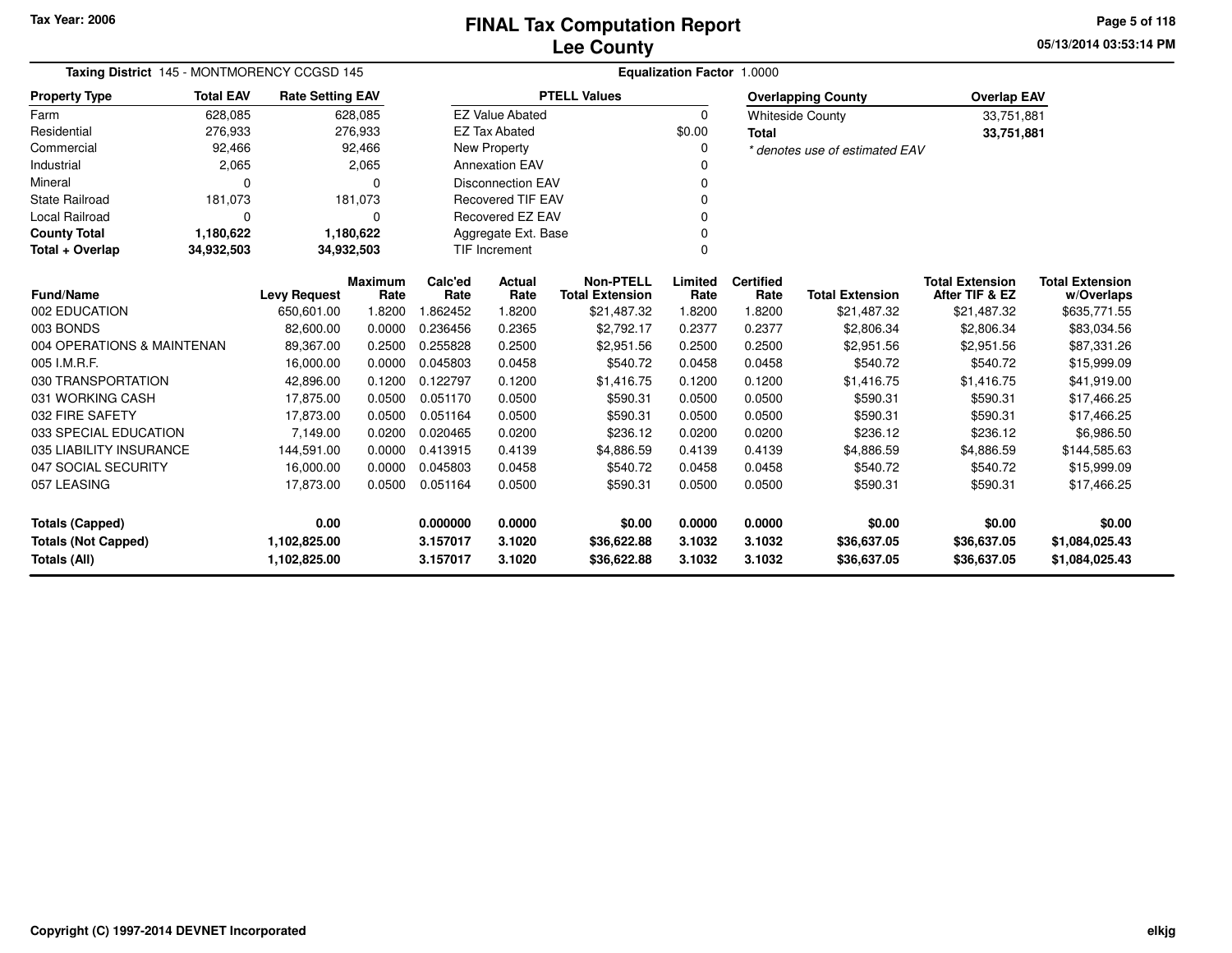**05/13/2014 03:53:14 PM Page 6 of 118**

| Taxing District 161 - CRESTON CCGSD 161 |                                                       | Equalization Factor 1.0000 |                        |                 |                          |                                            |                 |                          |                                |                                          |                                      |
|-----------------------------------------|-------------------------------------------------------|----------------------------|------------------------|-----------------|--------------------------|--------------------------------------------|-----------------|--------------------------|--------------------------------|------------------------------------------|--------------------------------------|
| <b>Property Type</b>                    | <b>Total EAV</b><br><b>Rate Setting EAV</b><br>91,517 |                            |                        |                 |                          | <b>PTELL Values</b>                        |                 |                          | <b>Overlapping County</b>      | <b>Overlap EAV</b>                       |                                      |
| Farm                                    |                                                       |                            | 91,517                 |                 | <b>EZ Value Abated</b>   |                                            | 0               | DeKalb County            |                                | 1,801,915                                |                                      |
| Residential                             | 0                                                     |                            | 0                      |                 | <b>EZ Tax Abated</b>     |                                            | \$0.00          | Ogle County              |                                | 20,575,885                               |                                      |
| Commercial                              | 0                                                     |                            | 0                      |                 | New Property             |                                            | 0               | <b>Total</b>             |                                | 22,377,800                               |                                      |
| Industrial                              | 0                                                     |                            | 0                      |                 | <b>Annexation EAV</b>    |                                            | 0               |                          | * denotes use of estimated EAV |                                          |                                      |
| Mineral                                 | $\Omega$                                              |                            | $\Omega$               |                 | <b>Disconnection EAV</b> |                                            | 0               |                          |                                |                                          |                                      |
| <b>State Railroad</b>                   | $\Omega$                                              |                            | $\Omega$               |                 | <b>Recovered TIF EAV</b> |                                            | $\Omega$        |                          |                                |                                          |                                      |
| <b>Local Railroad</b>                   | $\Omega$                                              |                            | $\Omega$               |                 | Recovered EZ EAV         |                                            | $\Omega$        |                          |                                |                                          |                                      |
| <b>County Total</b>                     | 91,517                                                |                            | 91,517                 |                 | Aggregate Ext. Base      |                                            | 0               |                          |                                |                                          |                                      |
| Total + Overlap                         | 22,469,317                                            | 22,469,317                 |                        |                 | <b>TIF Increment</b>     |                                            | $\Omega$        |                          |                                |                                          |                                      |
| <b>Fund/Name</b>                        |                                                       | <b>Levy Request</b>        | <b>Maximum</b><br>Rate | Calc'ed<br>Rate | Actual<br>Rate           | <b>Non-PTELL</b><br><b>Total Extension</b> | Limited<br>Rate | <b>Certified</b><br>Rate | <b>Total Extension</b>         | <b>Total Extension</b><br>After TIF & EZ | <b>Total Extension</b><br>w/Overlaps |
| 002 EDUCATION                           |                                                       | 537,924.00                 | 2.3800                 | 2.394038        | 2.3800                   | \$2,178.10                                 | 2.3800          | 2.3800                   | \$2,178.10                     | \$2,178.10                               | \$534,769.74                         |
| 003 BONDS                               |                                                       | 8,796.00                   | 0.0000                 | 0.039147        | 0.0391                   | \$35.78                                    | 0.0393          | 0.0393                   | \$35.97                        | \$35.97                                  | \$8,830.44                           |
| 004 OPERATIONS & MAINTENAN              |                                                       | 56,505.00                  | 0.2500                 | 0.251476        | 0.2500                   | \$228.79                                   | 0.2500          | 0.2500                   | \$228.79                       | \$228.79                                 | \$56,173.29                          |
| 005 I.M.R.F.                            |                                                       | 15.821.00                  | 0.0000                 | 0.070412        | 0.0704                   | \$64.43                                    | 0.0704          | 0.0704                   | \$64.43                        | \$64.43                                  | \$15,818.40                          |
| 030 TRANSPORTATION                      |                                                       | 27,122.00                  | 0.1200                 | 0.120707        | 0.1200                   | \$109.82                                   | 0.1200          | 0.1200                   | \$109.82                       | \$109.82                                 | \$26,963.18                          |
| 031 WORKING CASH                        |                                                       | 11,300.00                  | 0.0500                 | 0.050291        | 0.0500                   | \$45.76                                    | 0.0500          | 0.0500                   | \$45.76                        | \$45.76                                  | \$11,234.66                          |
| 033 SPECIAL EDUCATION                   |                                                       | 4,520.00                   | 0.0200                 | 0.020116        | 0.0200                   | \$18.30                                    | 0.0200          | 0.0200                   | \$18.30                        | \$18.30                                  | \$4,493.86                           |
| 035 LIABILITY INSURANCE                 |                                                       | 33,903.00                  | 0.0000                 | 0.150886        | 0.1509                   | \$138.10                                   | 0.1509          | 0.1509                   | \$138.10                       | \$138.10                                 | \$33,906.20                          |
| 047 SOCIAL SECURITY                     |                                                       | 15,821.00                  | 0.0000                 | 0.070412        | 0.0704                   | \$64.43                                    | 0.0704          | 0.0704                   | \$64.43                        | \$64.43                                  | \$15,818.40                          |
| 057 LEASING                             |                                                       | 11,300.00                  | 0.0500                 | 0.050291        | 0.0500                   | \$45.76                                    | 0.0500          | 0.0500                   | \$45.76                        | \$45.76                                  | \$11,234.66                          |
| 0.00<br><b>Totals (Capped)</b>          |                                                       |                            | 0.000000               | 0.0000          | \$0.00                   | 0.0000                                     | 0.0000          | \$0.00                   | \$0.00                         | \$0.00                                   |                                      |
| <b>Totals (Not Capped)</b>              |                                                       | 723,012.00                 |                        | 3.217776        | 3.2008                   | \$2,929.27                                 | 3.2010          | 3.2010                   | \$2,929.46                     | \$2,929.46                               | \$719,242.83                         |
| Totals (All)                            |                                                       | 723,012.00                 |                        | 3.217776        | 3.2008                   | \$2,929.27                                 | 3.2010          | 3.2010                   | \$2,929.46                     | \$2,929.46                               | \$719,242.83                         |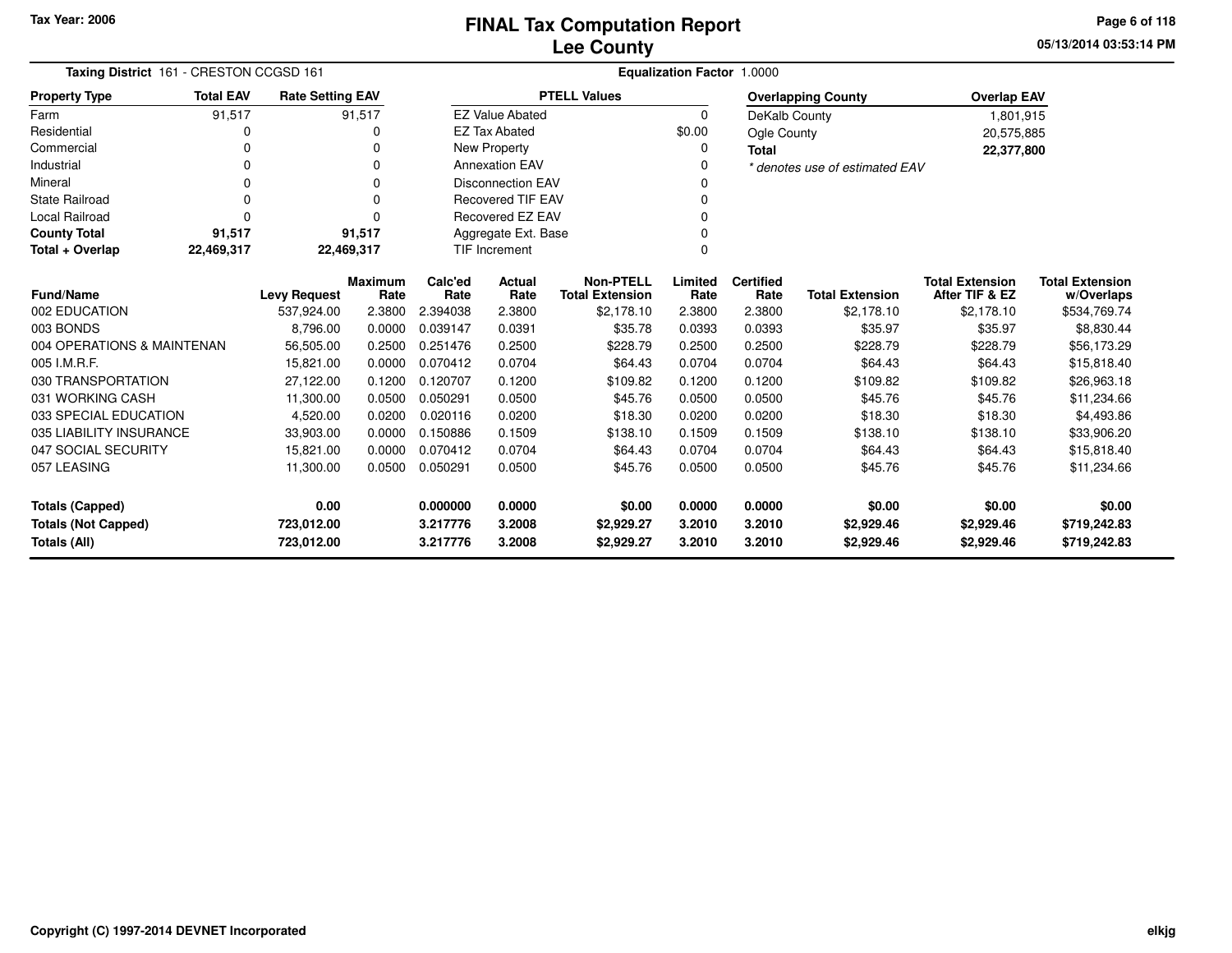### **Lee CountyFINAL Tax Computation Report** FINAL Tax Computation Report

**05/13/2014 03:53:14 PMPage 7 of 118**

|                            | Taxing District 170 - DIXON PSUD 170 |                         |                        | <b>Equalization Factor 1.0000</b> |                          |                                            |                 |                          |                                |                                          |                                      |  |  |
|----------------------------|--------------------------------------|-------------------------|------------------------|-----------------------------------|--------------------------|--------------------------------------------|-----------------|--------------------------|--------------------------------|------------------------------------------|--------------------------------------|--|--|
| <b>Property Type</b>       | <b>Total EAV</b>                     | <b>Rate Setting EAV</b> |                        |                                   |                          | <b>PTELL Values</b>                        |                 |                          | <b>Overlapping County</b>      | <b>Overlap EAV</b>                       |                                      |  |  |
| Farm                       | 16,674,939                           |                         | 16,641,411             |                                   | <b>EZ Value Abated</b>   |                                            | 7,085,716       | Ogle County              |                                | 33,654,438                               |                                      |  |  |
| Residential                | 180,166,626                          | 180,089,849             |                        |                                   | <b>EZ Tax Abated</b>     |                                            | \$312,033.67    | <b>Total</b>             |                                | 33,654,438                               |                                      |  |  |
| Commercial                 | 47,605,328                           |                         | 39,635,332             |                                   | New Property             |                                            | 4,983,785       |                          | * denotes use of estimated EAV |                                          |                                      |  |  |
| Industrial                 | 32,009,875                           |                         | 29,051,257             |                                   | <b>Annexation EAV</b>    |                                            |                 |                          |                                |                                          |                                      |  |  |
| Mineral                    | 0                                    |                         | $\Omega$               |                                   | <b>Disconnection EAV</b> |                                            |                 |                          |                                |                                          |                                      |  |  |
| <b>State Railroad</b>      | 1,084,043                            |                         | 1,084,043              |                                   | <b>Recovered TIF EAV</b> |                                            | 43,133          |                          |                                |                                          |                                      |  |  |
| Local Railroad             | 1,090                                |                         | 1,090                  |                                   | <b>Recovered EZ EAV</b>  |                                            | 4,273,922       |                          |                                |                                          |                                      |  |  |
| <b>County Total</b>        | 277,541,901                          | 266,502,982             |                        |                                   | Aggregate Ext. Base      |                                            | <sup>0</sup>    |                          |                                |                                          |                                      |  |  |
| Total + Overlap            | 311,196,339                          | 300, 157, 420           |                        |                                   | <b>TIF Increment</b>     |                                            | 3,953,203       |                          |                                |                                          |                                      |  |  |
| Fund/Name                  |                                      | <b>Levy Request</b>     | <b>Maximum</b><br>Rate | Calc'ed<br>Rate                   | Actual<br>Rate           | <b>Non-PTELL</b><br><b>Total Extension</b> | Limited<br>Rate | <b>Certified</b><br>Rate | <b>Total Extension</b>         | <b>Total Extension</b><br>After TIF & EZ | <b>Total Extension</b><br>w/Overlaps |  |  |
| 002 EDUCATION              |                                      | 9,093,888.00            | 2.9500                 | 3.029706                          | 2.9500                   | \$7,861,837.97                             | 2.9500          | 2.9500                   | \$8,187,486.08                 | \$7,861,837.97                           | \$8,854,643.89                       |  |  |
| 003 BONDS                  |                                      | 636,918.00              | 0.0000                 | 0.212195                          | 0.2122                   | \$565,519.33                               | 0.2133          | 0.2133                   | \$591,996.87                   | \$568,450.86                             | \$640,235.78                         |  |  |
| 004 OPERATIONS & MAINTENAN |                                      | 1,541,337.00            | 0.5000                 | 0.513510                          | 0.5000                   | \$1,332,514.91                             | 0.5000          | 0.5000                   | \$1,387,709.51                 | \$1,332,514.91                           | \$1,500,787.10                       |  |  |
| 005 I.M.R.F.               |                                      | 242,148.00              | 0.0000                 | 0.080674                          | 0.0807                   | \$215,067.91                               | 0.0807          | 0.0807                   | \$223,976.31                   | \$215,067.91                             | \$242,227.04                         |  |  |
| 030 TRANSPORTATION         |                                      | 616,534.00              | 0.2000                 | 0.205404                          | 0.2000                   | \$533,005.96                               | 0.2000          | 0.2000                   | \$555,083.80                   | \$533,005.96                             | \$600,314.84                         |  |  |
| 032 FIRE SAFETY            |                                      | 154,133.00              | 0.0500                 | 0.051351                          | 0.0500                   | \$133,251.49                               | 0.0500          | 0.0500                   | \$138,770.95                   | \$133,251.49                             | \$150,078.71                         |  |  |
| 033 SPECIAL EDUCATION      |                                      | 123,306.00              | 0.0400                 | 0.041080                          | 0.0400                   | \$106,601.19                               | 0.0400          | 0.0400                   | \$111,016.76                   | \$106,601.19                             | \$120,062.97                         |  |  |
| 035 LIABILITY INSURANCE    |                                      | 759,696.00              | 0.0000                 | 0.253099                          | 0.2531                   | \$674,519.05                               | 0.2531          | 0.2531                   | \$702,458.55                   | \$674,519.05                             | \$759,698.43                         |  |  |
| 047 SOCIAL SECURITY        |                                      | 199,894.00              | 0.0000                 | 0.066596                          | 0.0666                   | \$177,490.99                               | 0.0666          | 0.0666                   | \$184,842.91                   | \$177,490.99                             | \$199,904.84                         |  |  |
| 057 LEASING                |                                      | 154,133.00              | 0.0500                 | 0.051351                          | 0.0500                   | \$133,251.49                               | 0.0500          | 0.0500                   | \$138,770.95                   | \$133,251.49                             | \$150,078.71                         |  |  |
| <b>Totals (Capped)</b>     |                                      | 0.00                    |                        | 0.000000                          | 0.0000                   | \$0.00                                     | 0.0000          | 0.0000                   | \$0.00                         | \$0.00                                   | \$0.00                               |  |  |
| <b>Totals (Not Capped)</b> |                                      | 13,521,987.00           |                        | 4.504966                          | 4.4026                   | \$11,733,060.29                            | 4.4037          | 4.4037                   | \$12,222,112.69                | \$11,735,991.82                          | \$13,218,032.31                      |  |  |
| Totals (All)               |                                      | 13,521,987.00           |                        | 4.504966                          | 4.4026                   | \$11,733,060.29                            | 4.4037          | 4.4037                   | \$12,222,112.69                | \$11,735,991.82                          | \$13,218,032.31                      |  |  |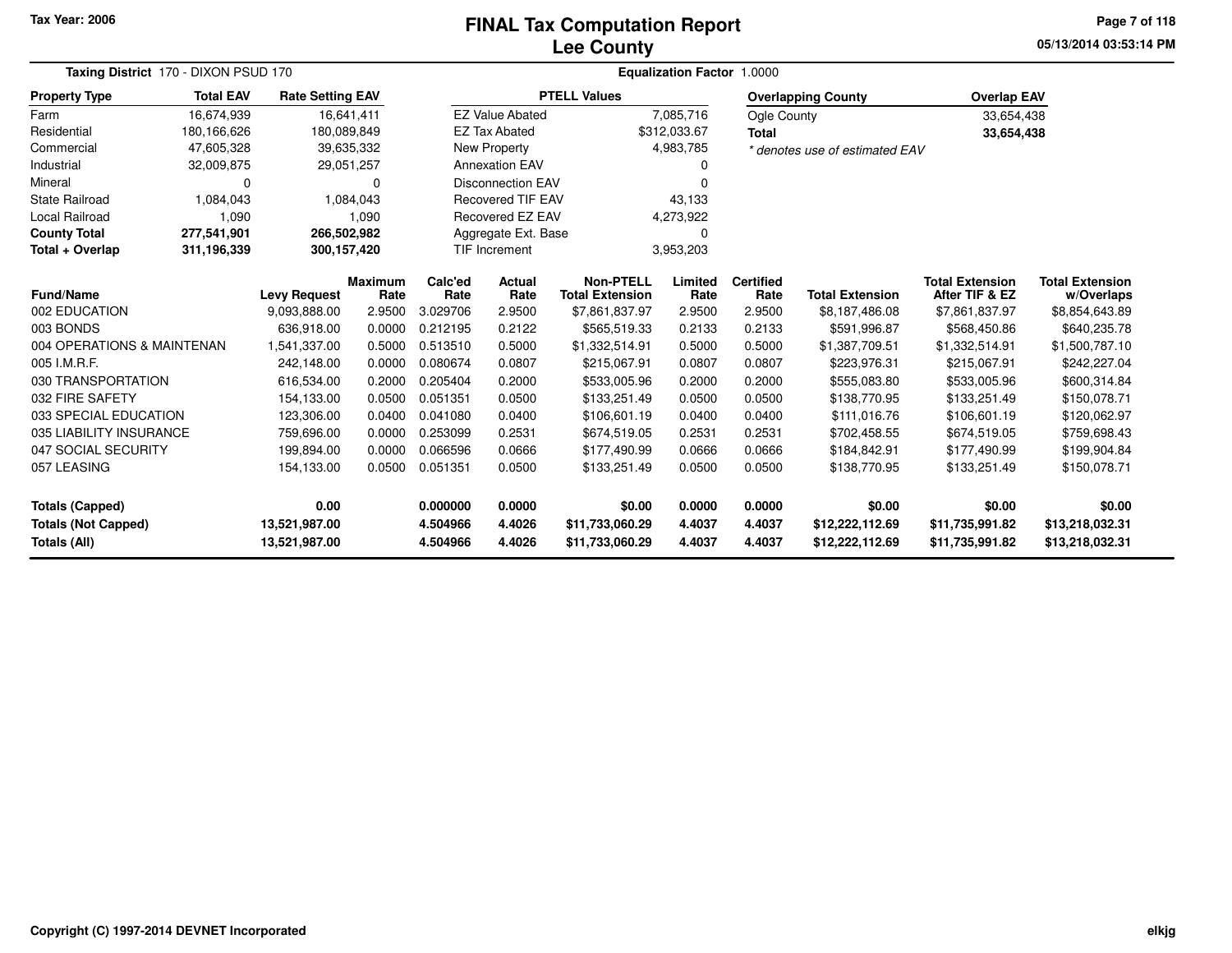## **Lee CountyFINAL Tax Computation Report** FINAL Tax Computation Report

**05/13/2014 03:53:14 PM Page 8 of 118**

| Taxing District 212 - ROCHELLE THSD 212    |                                                         |                                   |                | Equalization Factor 1.0000 |                         |                        |          |                  |                                |                        |                        |  |  |
|--------------------------------------------|---------------------------------------------------------|-----------------------------------|----------------|----------------------------|-------------------------|------------------------|----------|------------------|--------------------------------|------------------------|------------------------|--|--|
| <b>Property Type</b>                       | <b>Total EAV</b>                                        | <b>Rate Setting EAV</b>           |                |                            |                         | <b>PTELL Values</b>    |          |                  | <b>Overlapping County</b>      | <b>Overlap EAV</b>     |                        |  |  |
| Farm                                       | 10,340,402                                              | 10,340,402                        |                |                            | <b>EZ Value Abated</b>  |                        | $\Omega$ | DeKalb County    |                                | 9,323,717              |                        |  |  |
| Residential                                | 8,373,545                                               |                                   | 8,373,545      |                            | <b>EZ Tax Abated</b>    |                        | \$0.00   | Ogle County      |                                | 283,225,354            |                        |  |  |
| Commercial                                 | 1,231,423                                               |                                   | 1,231,423      |                            | <b>New Property</b>     |                        | 575,241  | <b>Total</b>     |                                | 292,549,071            |                        |  |  |
| Industrial                                 | 60,874                                                  |                                   | 60,874         |                            | <b>Annexation EAV</b>   |                        |          |                  | * denotes use of estimated EAV |                        |                        |  |  |
| Mineral                                    | $\Omega$                                                | <b>Disconnection EAV</b><br>0     |                |                            |                         |                        |          |                  |                                |                        |                        |  |  |
| <b>State Railroad</b>                      | 333,716                                                 |                                   | 333,716        |                            | Recovered TIF EAV       |                        |          |                  |                                |                        |                        |  |  |
| <b>Local Railroad</b>                      | $\Omega$                                                |                                   | 0              |                            | <b>Recovered EZ EAV</b> |                        |          |                  |                                |                        |                        |  |  |
| <b>County Total</b>                        | 20,339,960                                              | 20,339,960<br>Aggregate Ext. Base |                |                            |                         |                        |          |                  |                                |                        |                        |  |  |
| Total + Overlap                            | TIF Increment<br>$\Omega$<br>312,889,031<br>312,889,031 |                                   |                |                            |                         |                        |          |                  |                                |                        |                        |  |  |
|                                            |                                                         |                                   | <b>Maximum</b> | Calc'ed                    | <b>Actual</b>           | <b>Non-PTELL</b>       | Limited  | <b>Certified</b> |                                | <b>Total Extension</b> | <b>Total Extension</b> |  |  |
| <b>Fund/Name</b>                           |                                                         | <b>Levy Request</b>               | Rate           | Rate                       | Rate                    | <b>Total Extension</b> | Rate     | Rate             | <b>Total Extension</b>         | After TIF & EZ         | w/Overlaps             |  |  |
| 002 EDUCATION                              |                                                         | 4,160,000.00                      | 1.3000         | 1.329545                   | 1.3000                  | \$264,419.48           | 1.3000   | 1.3000           | \$264,419.48                   | \$264,419.48           | \$4,067,557.40         |  |  |
| 003 BONDS                                  |                                                         | 1,123,731.00                      | 0.0000         | 0.359147                   | 0.3591                  | \$73,040.80            | 0.3609   | 0.3609           | \$73,406.92                    | \$73,406.92            | \$1,129,216.51         |  |  |
| 004 OPERATIONS & MAINTENAN                 |                                                         | 800,000.00                        | 0.2500         | 0.255682                   | 0.2500                  | \$50,849.90            | 0.2500   | 0.2500           | \$50,849.90                    | \$50,849.90            | \$782,222.58           |  |  |
| 005 I.M.R.F.                               |                                                         | 187,800.00                        | 0.0000         | 0.060021                   | 0.0600                  | \$12,203.98            | 0.0600   | 0.0600           | \$12,203.98                    | \$12,203.98            | \$187,733.42           |  |  |
| 030 TRANSPORTATION                         |                                                         | 384,000.00                        | 0.1200         | 0.122727                   | 0.1200                  | \$24,407.95            | 0.1200   | 0.1200           | \$24,407.95                    | \$24,407.95            | \$375,466.84           |  |  |
| 031 WORKING CASH                           |                                                         | 156,500.00                        | 0.0500         | 0.050018                   | 0.0500                  | \$10,169.98            | 0.0500   | 0.0500           | \$10,169.98                    | \$10,169.98            | \$156,444.52           |  |  |
| 032 FIRE SAFETY                            |                                                         | 31,300.00                         | 0.0500         | 0.010004                   | 0.0100                  | \$2,034.00             | 0.0100   | 0.0100           | \$2,034.00                     | \$2,034.00             | \$31,288.90            |  |  |
| 033 SPECIAL EDUCATION                      |                                                         | 62,600.00                         | 0.0200         | 0.020007                   | 0.0200                  | \$4,067.99             | 0.0200   | 0.0200           | \$4,067.99                     | \$4,067.99             | \$62,577.81            |  |  |
| 035 LIABILITY INSURANCE                    |                                                         | 1,032,900.00                      | 0.0000         | 0.330117                   | 0.3301                  | \$67,142.21            | 0.3301   | 0.3301           | \$67.142.21                    | \$67.142.21            | \$1,032,846.69         |  |  |
| 047 SOCIAL SECURITY                        |                                                         | 156,500.00                        | 0.0000         | 0.050018                   | 0.0500                  | \$10,169.98            | 0.0500   | 0.0500           | \$10,169.98                    | \$10,169.98            | \$156,444.52           |  |  |
| 057 LEASING                                |                                                         | 156,500.00                        | 0.0500         | 0.050018                   | 0.0500                  | \$10,169.98            | 0.0500   | 0.0500           | \$10,169.98                    | \$10,169.98            | \$156,444.52           |  |  |
| 0.00<br><b>Totals (Capped)</b>             |                                                         |                                   | 0.000000       | 0.0000                     | \$0.00                  | 0.0000                 | 0.0000   | \$0.00           | \$0.00                         | \$0.00                 |                        |  |  |
| <b>Totals (Not Capped)</b><br>8,251,831.00 |                                                         |                                   |                | 2.637304                   | 2.5992                  | \$528,676.25           | 2.6010   | 2.6010           | \$529,042.37                   | \$529,042.37           | \$8,138,243.71         |  |  |
| Totals (All)                               |                                                         | 8,251,831.00                      |                | 2.637304                   | 2.5992                  | \$528,676.25           | 2.6010   | 2.6010           | \$529,042.37                   | \$529,042.37           | \$8,138,243.71         |  |  |

 $\overline{\phantom{0}}$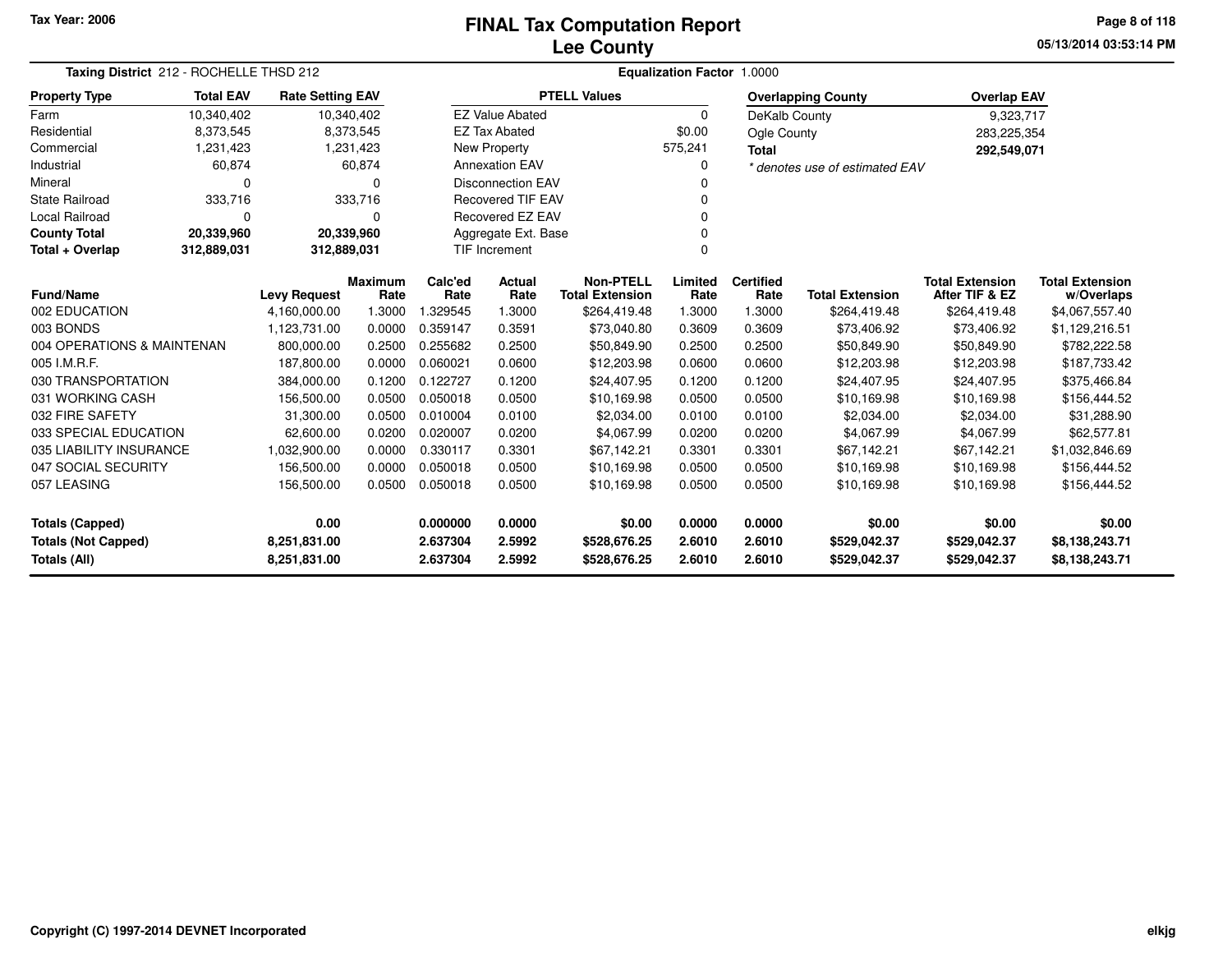**05/13/2014 03:53:14 PMPage 9 of 118**

| Taxing District 220 - STEWARD ESD 220                                |                                                                                                 |            |           |          | Equalization Factor 1.0000 |                        |          |                  |                                |                        |                        |  |  |
|----------------------------------------------------------------------|-------------------------------------------------------------------------------------------------|------------|-----------|----------|----------------------------|------------------------|----------|------------------|--------------------------------|------------------------|------------------------|--|--|
| <b>Property Type</b>                                                 | <b>Total EAV</b><br><b>Rate Setting EAV</b><br>8,949,894<br>8,949,894<br>7,922,278<br>7,922,278 |            |           |          |                            | <b>PTELL Values</b>    |          |                  | <b>Overlapping County</b>      | <b>Overlap EAV</b>     |                        |  |  |
| Farm                                                                 |                                                                                                 |            |           |          | <b>EZ Value Abated</b>     |                        | $\Omega$ | DeKalb County    |                                | 55,435                 |                        |  |  |
| Residential                                                          |                                                                                                 |            |           |          | <b>EZ Tax Abated</b>       |                        | \$0.00   | <b>Total</b>     |                                | 55,435                 |                        |  |  |
| Commercial                                                           | 1,231,423                                                                                       |            | 1,231,423 |          | <b>New Property</b>        |                        | 575,241  |                  | * denotes use of estimated EAV |                        |                        |  |  |
| Industrial                                                           | 60,874                                                                                          |            | 60,874    |          | <b>Annexation EAV</b>      |                        |          |                  |                                |                        |                        |  |  |
| Mineral                                                              | $\Omega$                                                                                        |            | ∩         |          | <b>Disconnection EAV</b>   |                        |          |                  |                                |                        |                        |  |  |
| <b>State Railroad</b>                                                | 333,716                                                                                         |            | 333,716   |          | <b>Recovered TIF EAV</b>   |                        |          |                  |                                |                        |                        |  |  |
| Local Railroad                                                       | $\Omega$                                                                                        |            | $\Omega$  |          | Recovered EZ EAV           |                        |          |                  |                                |                        |                        |  |  |
| <b>County Total</b>                                                  | 18,498,185                                                                                      | 18,498,185 |           |          | Aggregate Ext. Base        |                        | 548,878  |                  |                                |                        |                        |  |  |
| Total + Overlap                                                      | 18,553,620                                                                                      | 18,553,620 |           |          | <b>TIF Increment</b>       |                        |          |                  |                                |                        |                        |  |  |
|                                                                      | Maximum<br><b>Levy Request</b>                                                                  |            |           | Calc'ed  | Actual                     | <b>Non-PTELL</b>       | Limited  | <b>Certified</b> |                                | <b>Total Extension</b> | <b>Total Extension</b> |  |  |
| <b>Fund/Name</b>                                                     |                                                                                                 |            | Rate      | Rate     | Rate                       | <b>Total Extension</b> | Rate     | Rate             | <b>Total Extension</b>         | After TIF & EZ         | w/Overlaps             |  |  |
| 002 EDUCATION<br>003 BONDS                                           |                                                                                                 | 321,320.00 | 3.5000    | 1.731845 | 1.7318                     | \$320,351.57           | 1.7318   | 1.7318           | \$320,351.57                   | \$320,351.57           | \$321,311.59           |  |  |
|                                                                      |                                                                                                 | 129,308.00 | 0.0000    | 0.696942 | 0.6969                     | \$128,913.85           | 0.7004   | 0.7004           | \$129,561.29                   | \$129,561.29           | \$129,949.55           |  |  |
| 004 OPERATIONS & MAINTENAN                                           |                                                                                                 | 57,722.00  | 0.5500    | 0.311109 | 0.3111                     | \$57,547.85            | 0.3111   | 0.3111           | \$57,547.85                    | \$57,547.85            | \$57,720.31            |  |  |
| 005 I.M.R.F.                                                         |                                                                                                 | 1,097.00   | 0.0000    | 0.005913 | 0.0059                     | \$1,091.39             | 0.0059   | 0.0059           | \$1,091.39                     | \$1,091.39             | \$1,094.66             |  |  |
| 030 TRANSPORTATION                                                   |                                                                                                 | 23,089.00  | 0.0000    | 0.124445 | 0.1244                     | \$23,011.74            | 0.1244   | 0.1244           | \$23,011.74                    | \$23,011.74            | \$23,080.70            |  |  |
| 031 WORKING CASH                                                     |                                                                                                 | 9,620.00   | 0.0500    | 0.051850 | 0.0500                     | \$9,249.09             | 0.0500   | 0.0500           | \$9,249.09                     | \$9,249.09             | \$9,276.81             |  |  |
| 032 FIRE SAFETY                                                      |                                                                                                 | 9,620.00   | 0.1000    | 0.051850 | 0.0518                     | \$9,582.06             | 0.0518   | 0.0518           | \$9,582.06                     | \$9,582.06             | \$9,610.78             |  |  |
| 033 SPECIAL EDUCATION                                                |                                                                                                 | 3,848.00   | 0.4000    | 0.020740 | 0.0207                     | \$3,829.12             | 0.0207   | 0.0207           | \$3,829.12                     | \$3,829.12             | \$3,840.60             |  |  |
| 035 LIABILITY INSURANCE                                              |                                                                                                 | 138,303.00 | 0.0000    | 0.745423 | 0.7454                     | \$137,885.47           | 0.7454   | 0.7454           | \$137,885.47                   | \$137,885.47           | \$138,298.68           |  |  |
| 047 SOCIAL SECURITY                                                  |                                                                                                 | 1,097.00   | 0.0000    | 0.005913 | 0.0059                     | \$1,091.39             | 0.0059   | 0.0059           | \$1,091.39                     | \$1,091.39             | \$1,094.66             |  |  |
| 057 LEASING<br>9,620.00                                              |                                                                                                 | 0.1000     | 0.051850  | 0.0518   | \$9,582.06                 | 0.0518                 | 0.0518   | \$9,582.06       | \$9,582.06                     | \$9,610.78             |                        |  |  |
| 575,336.00                                                           |                                                                                                 |            | 3.100938  | 3.0988   | \$573,221.74               | 3.0988                 | 3.0988   | \$573,221.74     | \$573,221.74                   | \$574,939.57           |                        |  |  |
| 129,308.00                                                           |                                                                                                 |            |           | 0.696942 | 0.6969                     | \$128,913.85           | 0.7004   | 0.7004           | \$129,561.29                   | \$129,561.29           | \$129,949.55           |  |  |
| <b>Totals (Capped)</b><br><b>Totals (Not Capped)</b><br>Totals (All) |                                                                                                 | 704,644.00 |           | 3.797880 | 3.7957                     | \$702,135.59           | 3.7992   | 3.7992           | \$702,783.03                   | \$702,783.03           | \$704,889.12           |  |  |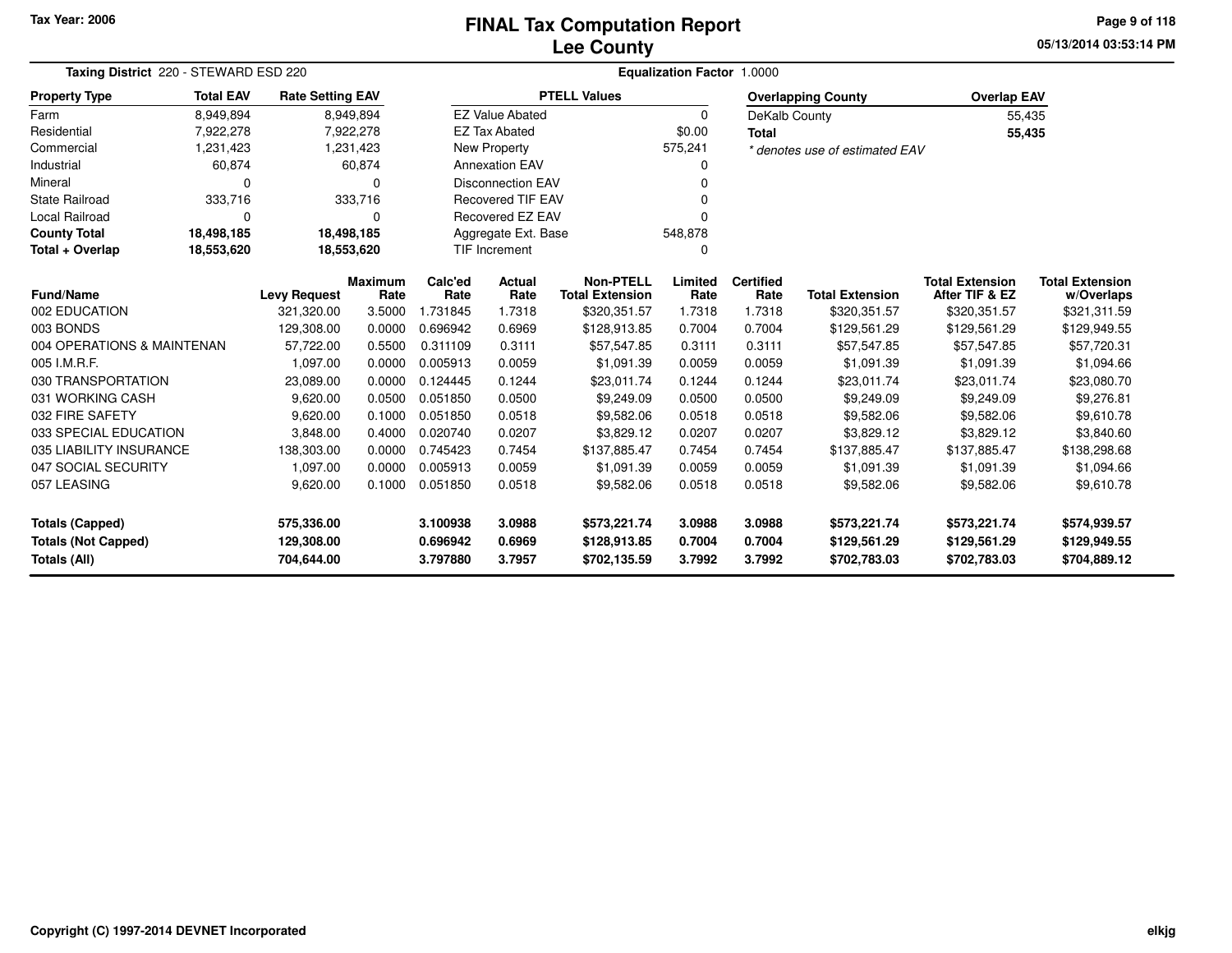### **Lee CountyFINAL Tax Computation Report** FINAL Tax Computation Report

**05/13/2014 03:53:14 PMPage 10 of 118**

| Taxing District 222 - POLO CUSD 222                                               | <b>Equalization Factor 1.0000</b>                            |                               |                        |                          |                            |                                            |                  |                            |                                |                                          |                                      |
|-----------------------------------------------------------------------------------|--------------------------------------------------------------|-------------------------------|------------------------|--------------------------|----------------------------|--------------------------------------------|------------------|----------------------------|--------------------------------|------------------------------------------|--------------------------------------|
| <b>Property Type</b>                                                              | <b>Total EAV</b>                                             | <b>Rate Setting EAV</b>       |                        |                          |                            | <b>PTELL Values</b>                        |                  |                            | <b>Overlapping County</b>      | <b>Overlap EAV</b>                       |                                      |
| Farm                                                                              | 592,813                                                      |                               | 592,813                |                          | <b>EZ Value Abated</b>     |                                            | $\mathbf 0$      | Ogle County                |                                | 59,885,899                               |                                      |
| Residential                                                                       | 43,897                                                       |                               | 43,897                 |                          | <b>EZ Tax Abated</b>       |                                            | \$0.00           |                            | <b>Whiteside County</b>        | 503,130                                  |                                      |
| Commercial                                                                        | 22,382                                                       |                               | 22,382                 |                          | New Property               |                                            | 2,015            | <b>Total</b>               |                                | 60,389,029                               |                                      |
| Industrial                                                                        | 993                                                          |                               | 993                    |                          | <b>Annexation EAV</b>      |                                            | 0                |                            | * denotes use of estimated EAV |                                          |                                      |
| Mineral                                                                           | 0                                                            | <b>Disconnection EAV</b><br>0 |                        |                          |                            |                                            | <sup>0</sup>     |                            |                                |                                          |                                      |
| <b>State Railroad</b>                                                             | 0                                                            |                               | 0                      |                          | <b>Recovered TIF EAV</b>   |                                            | 0                |                            |                                |                                          |                                      |
| <b>Local Railroad</b>                                                             | $\Omega$                                                     |                               | 0                      |                          | <b>Recovered EZ EAV</b>    |                                            | $\Omega$         |                            |                                |                                          |                                      |
| <b>County Total</b>                                                               | 660,085                                                      |                               | 660,085                | Aggregate Ext. Base<br>0 |                            |                                            |                  |                            |                                |                                          |                                      |
| Total + Overlap                                                                   | $\Omega$<br>61,049,114<br>61,049,114<br><b>TIF Increment</b> |                               |                        |                          |                            |                                            |                  |                            |                                |                                          |                                      |
| <b>Fund/Name</b>                                                                  |                                                              | <b>Levy Request</b>           | <b>Maximum</b><br>Rate | Calc'ed<br>Rate          | <b>Actual</b><br>Rate      | <b>Non-PTELL</b><br><b>Total Extension</b> | Limited<br>Rate  | <b>Certified</b><br>Rate   | <b>Total Extension</b>         | <b>Total Extension</b><br>After TIF & EZ | <b>Total Extension</b><br>w/Overlaps |
| 002 EDUCATION                                                                     |                                                              | 1,575,000.00                  | 2.5000                 | 2.579890                 | 2.5000                     | \$16,502.13                                | 2.5000           | 2.5000                     | \$16,502.13                    | \$16,502.13                              | \$1,526,227.85                       |
| 003 BONDS                                                                         |                                                              | 370,000.00                    | 0.0000                 | 0.606069                 | 0.6061                     | \$4,000.78                                 | 0.6091           | 0.6091                     | \$4,020.58                     | \$4,020.58                               | \$371,850.15                         |
| 004 OPERATIONS & MAINTENAN                                                        |                                                              | 315,000.00                    | 0.5000                 | 0.515978                 | 0.5000                     | \$3,300.43                                 | 0.5000           | 0.5000                     | \$3,300.43                     | \$3,300.43                               | \$305,245.57                         |
| 005 I.M.R.F.                                                                      |                                                              | 75,000.00                     | 0.0000                 | 0.122852                 | 0.1229                     | \$811.24                                   | 0.1229           | 0.1229                     | \$811.24                       | \$811.24                                 | \$75,029.36                          |
| 030 TRANSPORTATION                                                                |                                                              | 126,000.00                    | 0.2000                 | 0.206391                 | 0.2000                     | \$1,320.17                                 | 0.2000           | 0.2000                     | \$1,320.17                     | \$1,320.17                               | \$122,098.23                         |
| 031 WORKING CASH                                                                  |                                                              | 31,500.00                     | 0.0500                 | 0.051598                 | 0.0500                     | \$330.04                                   | 0.0500           | 0.0500                     | \$330.04                       | \$330.04                                 | \$30,524.56                          |
| 032 FIRE SAFETY                                                                   |                                                              | 31,500.00                     | 0.0500                 | 0.051598                 | 0.0500                     | \$330.04                                   | 0.0500           | 0.0500                     | \$330.04                       | \$330.04                                 | \$30,524.56                          |
| 033 SPECIAL EDUCATION                                                             |                                                              | 25,200.00                     | 0.0400                 | 0.041278                 | 0.0400                     | \$264.03                                   | 0.0400           | 0.0400                     | \$264.03                       | \$264.03                                 | \$24,419.65                          |
| 035 LIABILITY INSURANCE                                                           |                                                              | 310,000.00                    | 0.0000                 | 0.507788                 | 0.5078                     | \$3,351.91                                 | 0.5078           | 0.5078                     | \$3,351.91                     | \$3,351.91                               | \$310,007.40                         |
| 047 SOCIAL SECURITY                                                               |                                                              | 75,000.00                     | 0.0000                 | 0.122852                 | 0.1229                     | \$811.24                                   | 0.1229           | 0.1229                     | \$811.24                       | \$811.24                                 | \$75,029.36                          |
| 057 LEASING                                                                       |                                                              | 31,500.00                     | 0.0500                 | 0.051598                 | 0.0500                     | \$330.04                                   | 0.0500           | 0.0500                     | \$330.04                       | \$330.04                                 | \$30,524.56                          |
| 0.00<br><b>Totals (Capped)</b>                                                    |                                                              |                               | 0.000000               | 0.0000                   | \$0.00                     | 0.0000                                     | 0.0000           | \$0.00                     | \$0.00                         | \$0.00                                   |                                      |
| <b>Totals (Not Capped)</b><br>2,965,700.00<br><b>Totals (All)</b><br>2,965,700.00 |                                                              |                               | 4.857892<br>4.857892   | 4.7497<br>4.7497         | \$31,352.05<br>\$31,352.05 | 4.7527<br>4.7527                           | 4.7527<br>4.7527 | \$31,371.85<br>\$31,371.85 | \$31,371.85<br>\$31,371.85     | \$2,901,481.25<br>\$2,901,481.25         |                                      |

-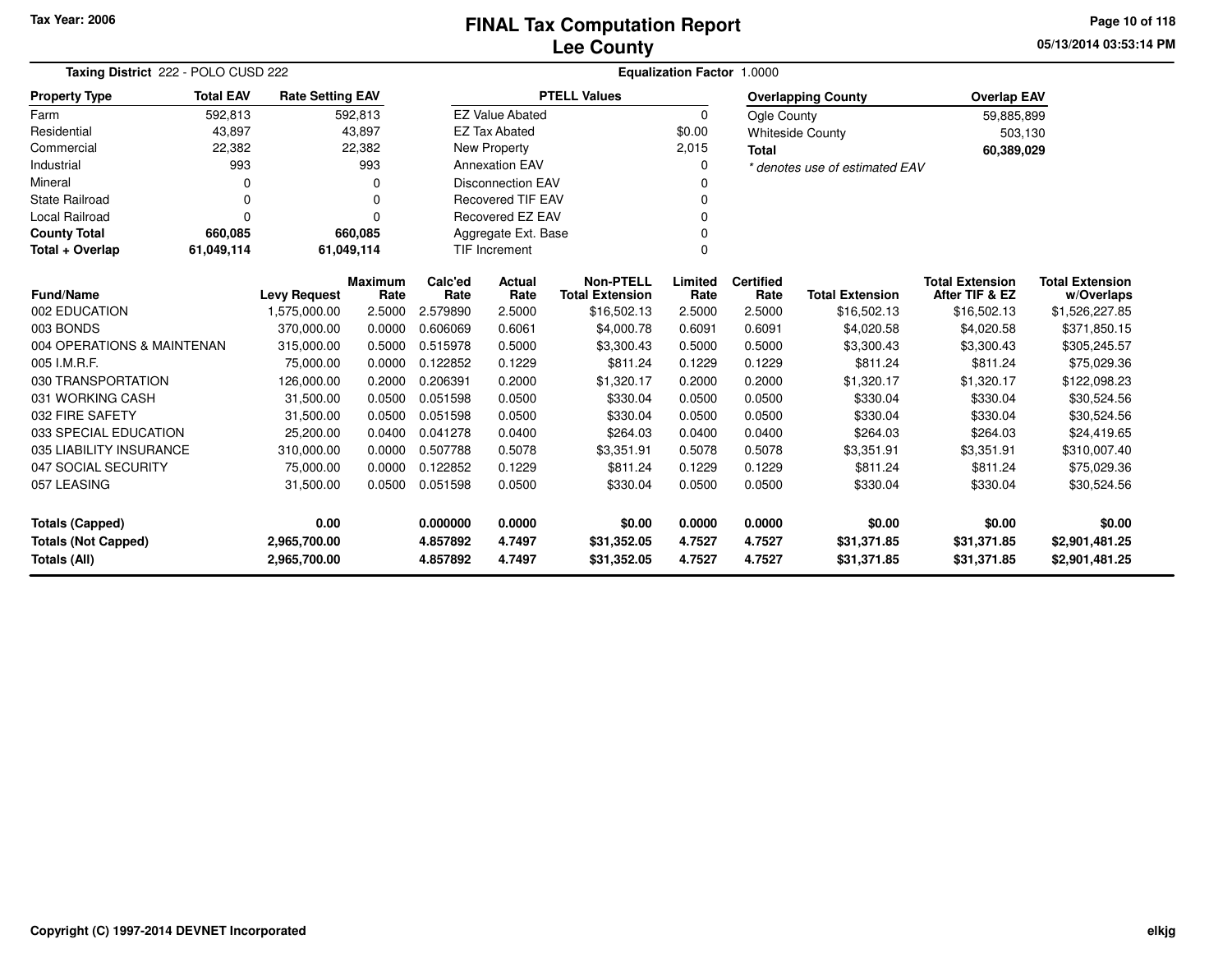**05/13/2014 03:53:14 PM Page 11 of 118**

| Taxing District 231 - ROCHELLE ESD 231 |                  |                         |                        |                 |                          |                                            | <b>Equalization Factor 1.0000</b> |                          |                                |                                          |                                      |
|----------------------------------------|------------------|-------------------------|------------------------|-----------------|--------------------------|--------------------------------------------|-----------------------------------|--------------------------|--------------------------------|------------------------------------------|--------------------------------------|
| <b>Property Type</b>                   | <b>Total EAV</b> | <b>Rate Setting EAV</b> |                        |                 |                          | <b>PTELL Values</b>                        |                                   |                          | <b>Overlapping County</b>      | <b>Overlap EAV</b>                       |                                      |
| Farm                                   | 1,298,991        |                         | 1,298,991              |                 | <b>EZ Value Abated</b>   |                                            | 0                                 | Ogle County              |                                | 228,319,373                              |                                      |
| Residential                            | 451,267          |                         | 451,267                |                 | <b>EZ Tax Abated</b>     |                                            | \$0.00                            | Total                    |                                | 228,319,373                              |                                      |
| Commercial                             | 0                |                         |                        |                 | <b>New Property</b>      |                                            | 0                                 |                          | * denotes use of estimated EAV |                                          |                                      |
| Industrial                             | $\Omega$         |                         |                        |                 | <b>Annexation EAV</b>    |                                            | 0                                 |                          |                                |                                          |                                      |
| Mineral                                | $\Omega$         |                         |                        |                 | <b>Disconnection EAV</b> |                                            | 0                                 |                          |                                |                                          |                                      |
| <b>State Railroad</b>                  | $\Omega$         |                         | $\Omega$               |                 | <b>Recovered TIF EAV</b> |                                            | 0                                 |                          |                                |                                          |                                      |
| Local Railroad                         | $\Omega$         |                         | $\Omega$               |                 | Recovered EZ EAV         |                                            | 0                                 |                          |                                |                                          |                                      |
| <b>County Total</b>                    | 1,750,258        |                         | 1,750,258              |                 | Aggregate Ext. Base      |                                            | 0                                 |                          |                                |                                          |                                      |
| Total + Overlap                        | 230,069,631      | 230,069,631             |                        |                 | TIF Increment            |                                            | 0                                 |                          |                                |                                          |                                      |
| Fund/Name                              |                  | <b>Levy Request</b>     | <b>Maximum</b><br>Rate | Calc'ed<br>Rate | <b>Actual</b><br>Rate    | <b>Non-PTELL</b><br><b>Total Extension</b> | Limited<br>Rate                   | <b>Certified</b><br>Rate | <b>Total Extension</b>         | <b>Total Extension</b><br>After TIF & EZ | <b>Total Extension</b><br>w/Overlaps |
| 002 EDUCATION                          |                  | 4,075,795.00            | 1.7600                 | 1.771549        | 1.7600                   | \$30,804.54                                | 1.7600                            | 1.7600                   | \$30,804.54                    | \$30,804.54                              | \$4,049,225.51                       |
| 003 BONDS                              |                  | 679,695.00              | 0.0000                 | 0.295430        | 0.2954                   | \$5,170.26                                 | 0.2969                            | 0.2969                   | \$5,196.52                     | \$5,196.52                               | \$683,076.73                         |
| 004 OPERATIONS & MAINTENAN             |                  | 1,121,076.00            | 0.4700                 | 0.487277        | 0.4700                   | \$8,226.21                                 | 0.4700                            | 0.4700                   | \$8,226.21                     | \$8,226.21                               | \$1,081,327.27                       |
| 005 IMRF                               |                  | 103,268.00              | 0.0000                 | 0.044886        | 0.0449                   | \$785.87                                   | 0.0449                            | 0.0449                   | \$785.87                       | \$785.87                                 | \$103,301.26                         |
| 030 TRANSPORTATION                     |                  | 277,895.00              | 0.1200                 | 0.120787        | 0.1200                   | \$2,100.31                                 | 0.1200                            | 0.1200                   | \$2,100.31                     | \$2,100.31                               | \$276,083.56                         |
| 031 WORKING CASH                       |                  | 115,790.00              | 0.0500                 | 0.050328        | 0.0500                   | \$875.13                                   | 0.0500                            | 0.0500                   | \$875.13                       | \$875.13                                 | \$115,034.82                         |
| 032 FIRE SAFETY                        |                  | 0.00                    | 0.0500                 | 0.000000        | 0.0000                   | \$0.00                                     | 0.0000                            | 0.0000                   | \$0.00                         | \$0.00                                   | \$0.00                               |
| 033 SPECIAL EDUCATION                  |                  | 46,316.00               | 0.0200                 | 0.020131        | 0.0200                   | \$350.05                                   | 0.0200                            | 0.0200                   | \$350.05                       | \$350.05                                 | \$46,013.93                          |
| 035 LIABILITY INSURANCE                |                  | 504,866.00              | 0.0000                 | 0.219441        | 0.2194                   | \$3,840.07                                 | 0.2194                            | 0.2194                   | \$3,840.07                     | \$3,840.07                               | \$504,772.77                         |
| 047 SOCIAL SECURITY                    |                  | 183,588.00              | 0.0000                 | 0.079797        | 0.0798                   | \$1,396.71                                 | 0.0798                            | 0.0798                   | \$1,396.71                     | \$1,396.71                               | \$183,595.57                         |
| 057 LEASING                            |                  | 115,790.00              | 0.0500                 | 0.050328        | 0.0500                   | \$875.13                                   | 0.0500                            | 0.0500                   | \$875.13                       | \$875.13                                 | \$115,034.82                         |
| <b>Totals (Capped)</b>                 |                  | 0.00                    |                        | 0.000000        | 0.0000                   | \$0.00                                     | 0.0000                            | 0.0000                   | \$0.00                         | \$0.00                                   | \$0.00                               |
| <b>Totals (Not Capped)</b>             |                  | 7,224,079.00            |                        | 3.139954        | 3.1095                   | \$54,424.28                                | 3.1110                            | 3.1110                   | \$54,450.54                    | \$54,450.54                              | \$7,157,466.24                       |
| Totals (All)                           |                  | 7,224,079.00            |                        | 3.139954        | 3.1095                   | \$54,424.28                                | 3.1110                            | 3.1110                   | \$54,450.54                    | \$54,450.54                              | \$7,157,466.24                       |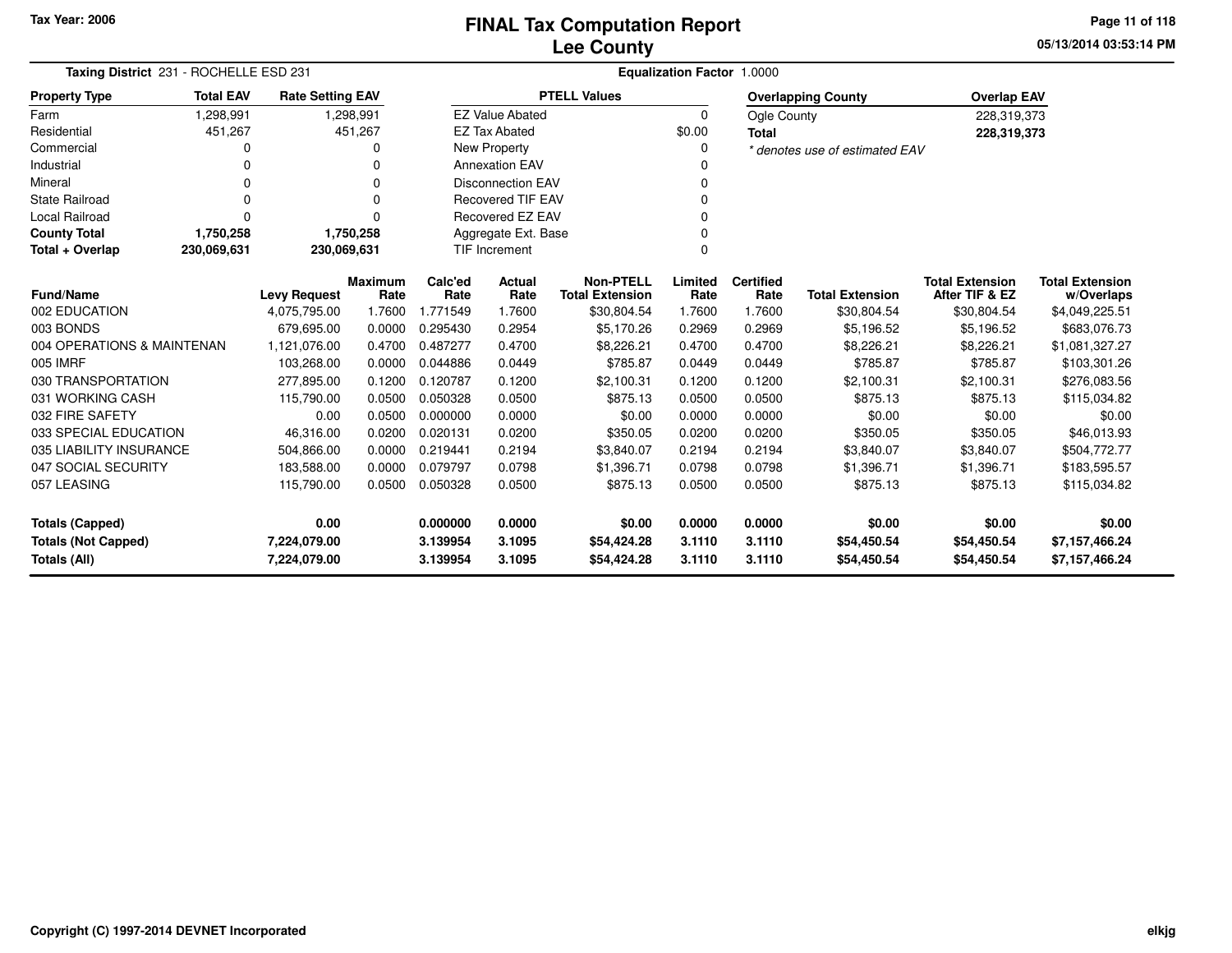# **Lee CountyFINAL Tax Computation Report** FINAL Tax Computation Report

**05/13/2014 03:53:14 PM Page 12 of 118**

| Taxing District 271 - PAW PAW CUSD 271 |                                                                                                     | <b>Equalization Factor 1.0000</b>   |                  |                  |                          |                                          |                  |                  |                                |                                          |                                |
|----------------------------------------|-----------------------------------------------------------------------------------------------------|-------------------------------------|------------------|------------------|--------------------------|------------------------------------------|------------------|------------------|--------------------------------|------------------------------------------|--------------------------------|
| <b>Property Type</b>                   | <b>Total EAV</b><br><b>Rate Setting EAV</b><br>11,870,026<br>11,869,281<br>21,113,522<br>18,234,857 |                                     |                  |                  |                          | <b>PTELL Values</b>                      |                  |                  | <b>Overlapping County</b>      | <b>Overlap EAV</b>                       |                                |
| Farm                                   |                                                                                                     |                                     |                  |                  | <b>EZ Value Abated</b>   |                                          | $\Omega$         | DeKalb County    |                                | 795,249                                  |                                |
| Residential                            |                                                                                                     |                                     |                  |                  | <b>EZ Tax Abated</b>     |                                          | \$0.00           | <b>Total</b>     |                                | 795,249                                  |                                |
| Commercial                             | 1,513,798                                                                                           |                                     | 1,330,480        |                  | New Property             |                                          | 1,861,245        |                  | * denotes use of estimated EAV |                                          |                                |
| Industrial                             | 4,193,680                                                                                           |                                     | 4,193,680        |                  | <b>Annexation EAV</b>    |                                          |                  |                  |                                |                                          |                                |
| Mineral                                | 0                                                                                                   |                                     | $\Omega$         |                  | <b>Disconnection EAV</b> |                                          |                  |                  |                                |                                          |                                |
| <b>State Railroad</b>                  | 466,319                                                                                             |                                     | 466,319          |                  | <b>Recovered TIF EAV</b> |                                          |                  |                  |                                |                                          |                                |
| <b>Local Railroad</b>                  | 0                                                                                                   |                                     | O                |                  | <b>Recovered EZ EAV</b>  |                                          |                  |                  |                                |                                          |                                |
| <b>County Total</b>                    | 39, 157, 345                                                                                        | 36,094,617                          |                  |                  | Aggregate Ext. Base      |                                          | 1,589,089        |                  |                                |                                          |                                |
| Total + Overlap                        | 36,889,866<br>39,952,594                                                                            |                                     |                  |                  | <b>TIF Increment</b>     |                                          | 3,062,728        |                  |                                |                                          |                                |
| <b>Fund/Name</b>                       |                                                                                                     |                                     | <b>Maximum</b>   | Calc'ed          | Actual                   | <b>Non-PTELL</b>                         | Limited          | <b>Certified</b> | <b>Total Extension</b>         | <b>Total Extension</b><br>After TIF & EZ | <b>Total Extension</b>         |
| 002 EDUCATION                          |                                                                                                     | <b>Levy Request</b><br>1,185,838.00 | Rate<br>4.0000   | Rate<br>3.214536 | Rate<br>3.2145           | <b>Total Extension</b><br>\$1,160,261.46 | Rate<br>3.2145   | Rate<br>3.2145   | \$1,258,712.86                 |                                          | w/Overlaps                     |
| 003 BONDS                              |                                                                                                     | 529,532.00                          | 0.0000           | 1.435440         | 1.4354                   | \$518,102.13                             | 1.4426           | 1.4426           | \$564,883.86                   | \$1,160,261.46<br>\$520,700.94           | \$1,185,824.74<br>\$532,173.21 |
| 004 OPERATIONS & MAINTENAN             |                                                                                                     | 243,616.00                          | 1.1000           | 0.660387         | 0.6604                   |                                          | 0.6604           | 0.6604           | \$258,595.11                   |                                          |                                |
| 005 I.M.R.F.                           |                                                                                                     |                                     |                  | 0.054215         |                          | \$238,368.85                             |                  | 0.0542           |                                | \$238,368.85                             | \$243,620.68                   |
| 030 TRANSPORTATION                     |                                                                                                     | 20,000.00<br>71,652.00              | 0.0000<br>0.0000 | 0.194232         | 0.0542<br>0.1942         | \$19,563.28                              | 0.0542<br>0.1942 | 0.1942           | \$21,223.28<br>\$76,043.56     | \$19,563.28<br>\$70,095.75               | \$19,994.31                    |
| 031 WORKING CASH                       |                                                                                                     | 17,913.00                           | 0.0500           | 0.048558         | 0.0486                   | \$70,095.75<br>\$17,541.98               | 0.0486           | 0.0486           | \$19,030.47                    | \$17,541.98                              | \$71,640.12<br>\$17,928.47     |
| 032 FIRE SAFETY                        |                                                                                                     | 17,913.00                           | 0.1000           | 0.048558         | 0.0486                   | \$17,541.98                              | 0.0486           | 0.0486           | \$19,030.47                    | \$17,541.98                              | \$17,928.47                    |
| 033 SPECIAL EDUCATION                  |                                                                                                     | 14,330.00                           | 0.8000           | 0.038845         | 0.0388                   | \$14,004.71                              | 0.0388           | 0.0388           | \$15,193.05                    | \$14,004.71                              | \$14,313.27                    |
| 035 LIABILITY INSURANCE                |                                                                                                     | 80,000.00                           | 0.0000           | 0.216862         | 0.2169                   | \$78,289.22                              | 0.1944           | 0.1944           | \$76,121.88                    | \$70,167.94                              | \$71,713.90                    |
| 047 SOCIAL SECURITY                    |                                                                                                     | 70,000.00                           | 0.0000           | 0.189754         | 0.1898                   | \$68,507.58                              | 0.1898           | 0.1898           | \$74,320.64                    | \$68,507.58                              | \$70,016.97                    |
| 057 LEASING                            |                                                                                                     | 17,913.00                           | 0.1000           | 0.048558         | 0.0486                   | \$17,541.98                              | 0.0486           | 0.0486           | \$19,030.47                    | \$17,541.98                              | \$17,928.47                    |
|                                        |                                                                                                     |                                     |                  |                  |                          |                                          |                  |                  |                                |                                          |                                |
| <b>Totals (Capped)</b>                 |                                                                                                     | 1,739,175.00                        |                  | 4.714505         | 4.7146                   | \$1,701,716.79                           | 4.6921           | 4.6921           | \$1,837,301.79                 | \$1,693,595.51                           | \$1,730,909.40                 |
| <b>Totals (Not Capped)</b>             |                                                                                                     | 529,532.00                          |                  | 1.435440         | 1.4354                   | \$518,102.13                             | 1.4426           | 1.4426           | \$564,883.86                   | \$520,700.94                             | \$532,173.21                   |
| Totals (All)                           |                                                                                                     | 2,268,707.00                        |                  | 6.149945         | 6.1500                   | \$2,219,818.92                           | 6.1347           | 6.1347           | \$2,402,185.65                 | \$2,214,296.45                           | \$2,263,082.61                 |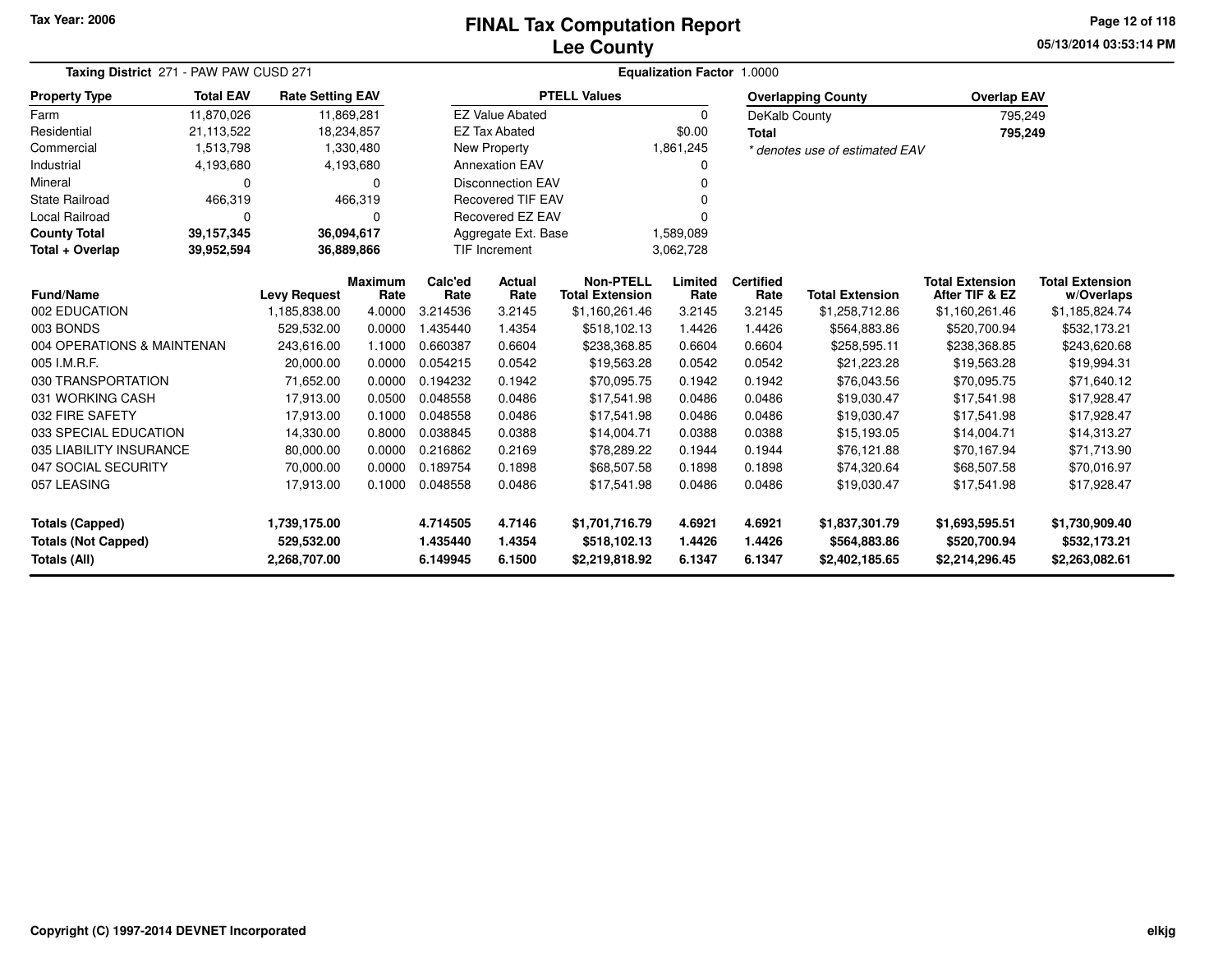# **Lee CountyFINAL Tax Computation Report** FINAL Tax Computation Report

**05/13/2014 03:53:14 PM Page 13 of 118**

| Taxing District 272 - AMBOY CUSD 272                                 | Equalization Factor 1.0000 |                                            |            |                                  |                                  |                                                  |                            |                            |                                                  |                                                  |                                                  |  |
|----------------------------------------------------------------------|----------------------------|--------------------------------------------|------------|----------------------------------|----------------------------------|--------------------------------------------------|----------------------------|----------------------------|--------------------------------------------------|--------------------------------------------------|--------------------------------------------------|--|
| <b>Property Type</b>                                                 | <b>Total EAV</b>           | <b>Rate Setting EAV</b>                    |            |                                  |                                  | <b>PTELL Values</b>                              |                            |                            |                                                  |                                                  |                                                  |  |
| Farm                                                                 | 27,725,701                 | 27,725,482                                 |            |                                  | <b>EZ Value Abated</b>           |                                                  | 432,017                    |                            |                                                  |                                                  |                                                  |  |
| Residential                                                          | 53,839,342                 | 53,839,342                                 |            |                                  | <b>EZ Tax Abated</b>             |                                                  | \$20,497.05                |                            |                                                  |                                                  |                                                  |  |
| Commercial                                                           | 10,920,219                 |                                            | 10,653,190 |                                  | New Property                     |                                                  | 1,555,919                  |                            |                                                  |                                                  |                                                  |  |
| Industrial                                                           | 5,436,029                  |                                            | 5,271,041  |                                  | <b>Annexation EAV</b>            |                                                  | 0                          |                            |                                                  |                                                  |                                                  |  |
| Mineral                                                              | 0                          |                                            | 0          | <b>Disconnection EAV</b>         |                                  |                                                  | $\Omega$                   |                            |                                                  |                                                  |                                                  |  |
| <b>State Railroad</b>                                                | 7,866                      | 7,866                                      |            | <b>Recovered TIF EAV</b>         |                                  |                                                  | O                          |                            |                                                  |                                                  |                                                  |  |
| Local Railroad                                                       | 3,610                      |                                            | 3,610      |                                  | Recovered EZ EAV<br>221,568      |                                                  |                            |                            |                                                  |                                                  |                                                  |  |
| <b>County Total</b>                                                  | 97,932,767                 | 97,500,531                                 |            |                                  | Aggregate Ext. Base<br>4,243,157 |                                                  |                            |                            |                                                  |                                                  |                                                  |  |
| Total + Overlap                                                      | 97,932,767                 | 97,500,531                                 |            |                                  | 219<br>TIF Increment             |                                                  |                            |                            |                                                  |                                                  |                                                  |  |
|                                                                      |                            |                                            | Maximum    | Calc'ed                          | <b>Actual</b>                    | <b>Non-PTELL</b>                                 | Limited                    | <b>Certified</b>           |                                                  | <b>Total Extension</b>                           | <b>Total Extension</b>                           |  |
| <b>Fund/Name</b>                                                     |                            | <b>Levy Request</b>                        | Rate       | Rate                             | Rate                             | <b>Total Extension</b>                           | Rate                       | Rate                       | <b>Total Extension</b>                           | After TIF & EZ                                   | w/Overlaps                                       |  |
| 002 EDUCATION                                                        |                            | 2,970,000.00                               | 4.0000     | 3.046137                         | 3.0461                           | \$2,969,963.67                                   | 3.0461                     | 3.0461                     | \$2,983,130.02                                   | \$2,969,963.67                                   | \$2,969,963.67                                   |  |
| 003 BONDS                                                            |                            | 156,189.00                                 | 0.0000     | 0.160193                         | 0.1602                           | \$156,195.85                                     | 0.1610                     | 0.1610                     | \$157,671.75                                     | \$156,975.85                                     | \$156,975.85                                     |  |
| 004 OPERATIONS & MAINTENAN                                           |                            | 750,000.00                                 | 1.1000     | 0.769227                         | 0.7692                           | \$749,974.08                                     | 0.7692                     | 0.7692                     | \$753,298.84                                     | \$749,974.08                                     | \$749,974.08                                     |  |
| 005 I.M.R.F.                                                         |                            | 130,000.00                                 | 0.0000     | 0.133333                         | 0.1333                           | \$129,968.21                                     | 0.1080                     | 0.1080                     | \$105,767.39                                     | \$105,300.57                                     | \$105,300.57                                     |  |
| 030 TRANSPORTATION                                                   |                            | 190,000.00                                 | 0.0000     | 0.194871                         | 0.1949                           | \$190,028.53                                     | 0.1949                     | 0.1949                     | \$190,870.96                                     | \$190,028.53                                     | \$190,028.53                                     |  |
| 031 WORKING CASH                                                     |                            | 55,000.00                                  | 0.0500     | 0.056410                         | 0.0500                           | \$48,750.27                                      | 0.0500                     | 0.0500                     | \$48,966.38                                      | \$48,750.27                                      | \$48,750.27                                      |  |
| 032 FIRE SAFETY                                                      |                            | 50,000.00                                  | 0.1000     | 0.051282                         | 0.0513                           | \$50,017.77                                      | 0.0513                     | 0.0513                     | \$50,239.51                                      | \$50,017.77                                      | \$50,017.77                                      |  |
| 033 SPECIAL EDUCATION                                                |                            | 40,000.00                                  | 0.8000     | 0.041025                         | 0.0410                           | \$39,975.22                                      | 0.0410                     | 0.0410                     | \$40,152.43                                      | \$39,975.22                                      | \$39,975.22                                      |  |
| 035 LIABILITY INSURANCE                                              |                            | 280,000.00                                 | 0.0000     | 0.287178                         | 0.2872                           | \$280,021.53                                     | 0.1637                     | 0.1637                     | \$160,315.94                                     | \$159,608.37                                     | \$159,608.37                                     |  |
| 047 SOCIAL SECURITY                                                  |                            | 130,000.00                                 | 0.0000     | 0.133333                         | 0.1333                           | \$129,968.21                                     | 0.1080                     | 0.1080                     | \$105,767.39                                     | \$105,300.57                                     | \$105,300.57                                     |  |
| 057 LEASING                                                          |                            | 50,000.00                                  | 0.1000     | 0.051282                         | 0.0513                           | \$50,017.77                                      | 0.0513                     | 0.0513                     | \$50,239.51                                      | \$50,017.77                                      | \$50,017.77                                      |  |
| <b>Totals (Capped)</b><br><b>Totals (Not Capped)</b><br>Totals (All) |                            | 4,645,000.00<br>156,189.00<br>4,801,189.00 |            | 4.764078<br>0.160193<br>4.924271 | 4.7576<br>0.1602<br>4.9178       | \$4,638,685.26<br>\$156,195.85<br>\$4,794,881.11 | 4.5835<br>0.1610<br>4.7445 | 4.5835<br>0.1610<br>4.7445 | \$4,488,748.37<br>\$157,671.75<br>\$4,646,420.12 | \$4,468,936.82<br>\$156,975.85<br>\$4,625,912.67 | \$4,468,936.82<br>\$156,975.85<br>\$4,625,912.67 |  |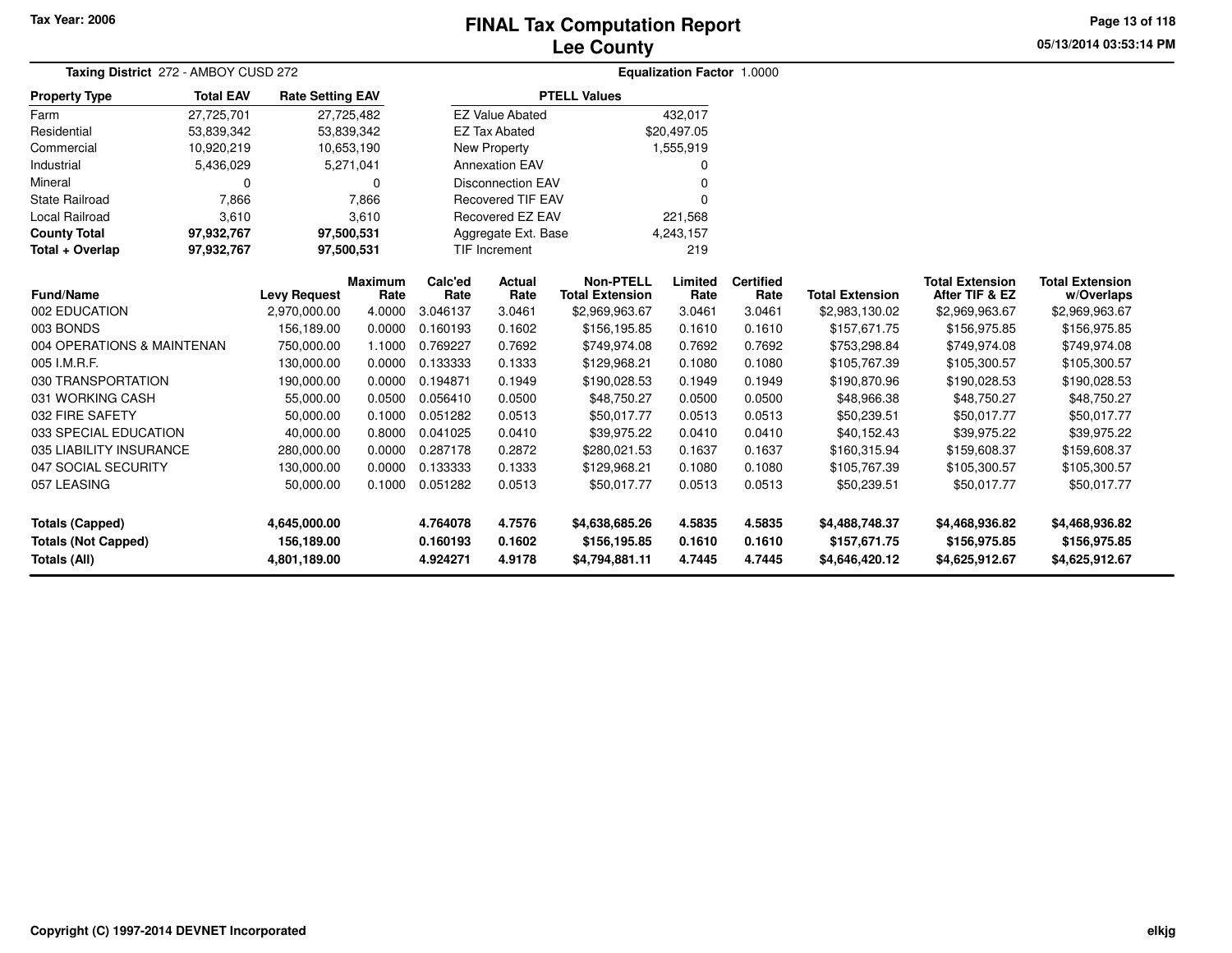**05/13/2014 03:53:14 PM Page 14 of 118**

| Taxing District 275 - ASHTON-FRNKLIN CNTR CUSD 275 | <b>Equalization Factor 1.0000</b> |                              |                 |                      |                             |                                            |                  |                          |                                  |                                          |                                      |
|----------------------------------------------------|-----------------------------------|------------------------------|-----------------|----------------------|-----------------------------|--------------------------------------------|------------------|--------------------------|----------------------------------|------------------------------------------|--------------------------------------|
| <b>Property Type</b>                               | <b>Total EAV</b>                  | <b>Rate Setting EAV</b>      |                 |                      |                             | <b>PTELL Values</b>                        |                  |                          | <b>Overlapping County</b>        | <b>Overlap EAV</b>                       |                                      |
| Farm                                               | 22,999,453                        | 22,999,453                   |                 |                      | <b>EZ Value Abated</b>      |                                            | 715,688          | Ogle County              |                                  | 7,516,553                                |                                      |
| Residential                                        | 28,749,287                        | 28,749,287                   |                 |                      | <b>EZ Tax Abated</b>        |                                            | \$38,545.52      | <b>Total</b>             |                                  | 7,516,553                                |                                      |
| Commercial                                         | 7,116,626                         |                              | 7,103,185       |                      | New Property                |                                            | 569,987          |                          | * denotes use of estimated EAV   |                                          |                                      |
| Industrial                                         | 4,465,032                         |                              | 3,762,785       |                      | <b>Annexation EAV</b>       |                                            |                  |                          |                                  |                                          |                                      |
| Mineral                                            | 0                                 |                              | 0               |                      | <b>Disconnection EAV</b>    |                                            |                  |                          |                                  |                                          |                                      |
| <b>State Railroad</b>                              | 503,534                           |                              | 503,534         |                      | <b>Recovered TIF EAV</b>    |                                            |                  |                          |                                  |                                          |                                      |
| <b>Local Railroad</b>                              | 0                                 |                              |                 |                      | Recovered EZ EAV<br>231,540 |                                            |                  |                          |                                  |                                          |                                      |
| <b>County Total</b>                                | 63,833,932                        | 63,118,244                   |                 |                      | Aggregate Ext. Base         |                                            |                  |                          |                                  |                                          |                                      |
| Total + Overlap                                    | 71,350,485                        | 70,634,797                   |                 |                      | <b>TIF Increment</b>        |                                            |                  |                          |                                  |                                          |                                      |
| <b>Fund/Name</b>                                   |                                   | <b>Levy Request</b>          | Maximum<br>Rate | Calc'ed<br>Rate      | Actual<br>Rate              | <b>Non-PTELL</b><br><b>Total Extension</b> | Limited<br>Rate  | <b>Certified</b><br>Rate | <b>Total Extension</b>           | <b>Total Extension</b><br>After TIF & EZ | <b>Total Extension</b><br>w/Overlaps |
| 002 EDUCATION                                      |                                   | 2,158,626.00                 | 3.0000          | 3.056038             | 3.0000                      | \$1,893,547.32                             | 3.0000           | 3.0000                   | \$1,915,017.96                   | \$1,893,547.32                           | \$2,119,043.91                       |
| 003 BONDS                                          |                                   | 538,631.00                   | 0.0000          | 0.762558             | 0.7626                      | \$481,339.73                               | 0.7664           | 0.7664                   | \$489,223.25                     | \$483,738.22                             | \$541,345.08                         |
| 004 OPERATIONS & MAINTENAN                         |                                   | 539,657.00                   | 0.7500          | 0.764010             | 0.7500                      | \$473,386.83                               | 0.7500           | 0.7500                   | \$478,754.49                     | \$473,386.83                             | \$529,760.98                         |
| 005 I.M.R.F.                                       |                                   | 39.840.00                    | 0.0000          | 0.056403             | 0.0564                      | \$35,598.69                                | 0.0564           | 0.0564                   | \$36,002.34                      | \$35,598.69                              | \$39,838.03                          |
| 030 TRANSPORTATION                                 |                                   | 143,908.00                   | 0.2000          | 0.203735             | 0.2000                      | \$126,236.49                               | 0.2000           | 0.2000                   | \$127,667.86                     | \$126,236.49                             | \$141,269.59                         |
| 031 WORKING CASH                                   |                                   | 35,977.00                    | 0.0500          | 0.050934             | 0.0500                      | \$31,559.12                                | 0.0500           | 0.0500                   | \$31,916.97                      | \$31,559.12                              | \$35,317.40                          |
| 032 FIRE SAFETY                                    |                                   | 35,977.00                    | 0.0500          | 0.050934             | 0.0500                      | \$31,559.12                                | 0.0500           | 0.0500                   | \$31,916.97                      | \$31,559.12                              | \$35,317.40                          |
| 033 SPECIAL EDUCATION                              |                                   | 28,782.00                    | 0.0400          | 0.040748             | 0.0400                      | \$25,247.30                                | 0.0400           | 0.0400                   | \$25,533.57                      | \$25,247.30                              | \$28,253.92                          |
| 035 LIABILITY INSURANCE                            |                                   | 239,042.00                   | 0.0000          | 0.338420             | 0.3384                      | \$213,592.14                               | 0.3384           | 0.3384                   | \$216,014.03                     | \$213,592.14                             | \$239,028.15                         |
| 047 SOCIAL SECURITY                                |                                   | 59,761.00                    | 0.0000          | 0.084606             | 0.0846                      | \$53,398.03                                | 0.0846           | 0.0846                   | \$54,003.51                      | \$53,398.03                              | \$59,757.04                          |
| 057 LEASING                                        |                                   | 35,977.00                    | 0.0500          | 0.050934             | 0.0500                      | \$31,559.12                                | 0.0500           | 0.0500                   | \$31,916.97                      | \$31,559.12                              | \$35,317.40                          |
| <b>Totals (Capped)</b>                             |                                   | 0.00                         |                 | 0.000000             | 0.0000                      | \$0.00                                     | 0.0000           | 0.0000                   | \$0.00                           | \$0.00                                   | \$0.00                               |
| <b>Totals (Not Capped)</b><br>Totals (All)         |                                   | 3,856,178.00<br>3,856,178.00 |                 | 5.459320<br>5.459320 | 5.3820<br>5.3820            | \$3,397,023.89<br>\$3,397,023.89           | 5.3858<br>5.3858 | 5.3858<br>5.3858         | \$3,437,967.92<br>\$3,437,967.92 | \$3,399,422.38<br>\$3,399,422.38         | \$3,804,248.90<br>\$3,804,248.90     |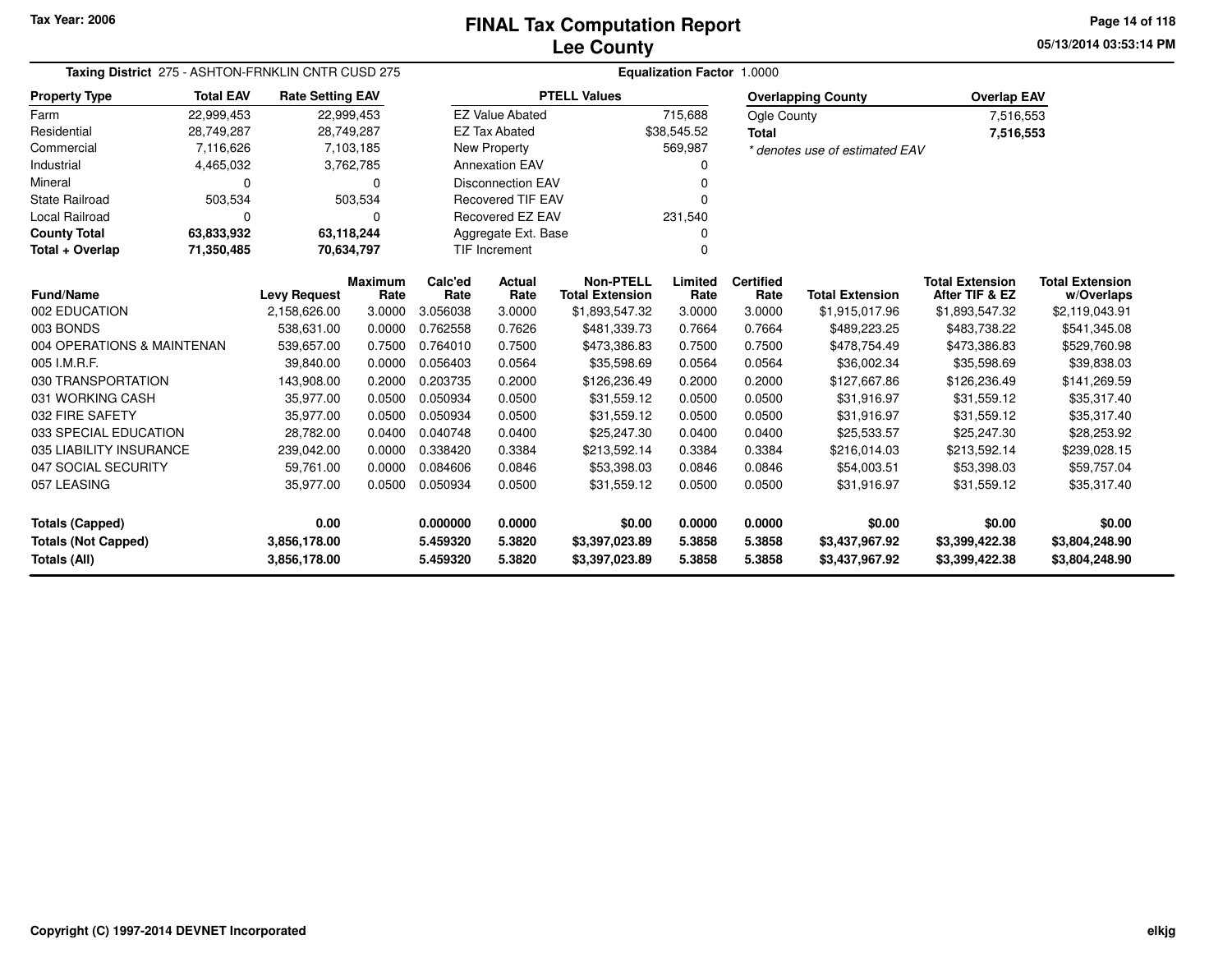### **Lee CountyFINAL Tax Computation Report** FINAL Tax Computation Report

**05/13/2014 03:53:14 PMPage 15 of 118**

|                                            | Taxing District 280 - MENDOTA THSD 280 |                         |           |          |                          | Equalization Factor 1.0000 |         |                       |                                |                        |                        |  |  |  |
|--------------------------------------------|----------------------------------------|-------------------------|-----------|----------|--------------------------|----------------------------|---------|-----------------------|--------------------------------|------------------------|------------------------|--|--|--|
| <b>Property Type</b>                       | <b>Total EAV</b>                       | <b>Rate Setting EAV</b> |           |          |                          | <b>PTELL Values</b>        |         |                       | <b>Overlapping County</b>      | <b>Overlap EAV</b>     |                        |  |  |  |
| Farm                                       | 11,571,617                             | 11,571,617              |           |          | <b>EZ Value Abated</b>   |                            | 0       | <b>Bureau County</b>  |                                | *4,621,053             |                        |  |  |  |
| Residential                                | 10,571,464                             | 10,571,464              |           |          | <b>EZ Tax Abated</b>     |                            | \$0.00  | <b>LaSalle County</b> |                                | *127,370,142           |                        |  |  |  |
| Commercial                                 | 1,046,526                              |                         | 1,046,526 |          | New Property             |                            | 875,391 | <b>Total</b>          |                                | 131,991,195            |                        |  |  |  |
| Industrial                                 | 137,450                                |                         | 137,450   |          | <b>Annexation EAV</b>    |                            | 0       |                       | * denotes use of estimated EAV |                        |                        |  |  |  |
| Mineral                                    | 0                                      |                         | $\Omega$  |          | <b>Disconnection EAV</b> |                            | n       |                       |                                |                        |                        |  |  |  |
| <b>State Railroad</b>                      | 0                                      |                         | $\Omega$  |          | <b>Recovered TIF EAV</b> |                            |         |                       |                                |                        |                        |  |  |  |
| <b>Local Railroad</b>                      | 11,055                                 |                         | 11,055    |          | <b>Recovered EZ EAV</b>  |                            | O       |                       |                                |                        |                        |  |  |  |
| <b>County Total</b>                        | 23,338,112                             | 23,338,112              |           |          | Aggregate Ext. Base      |                            | 0       |                       |                                |                        |                        |  |  |  |
| Total + Overlap                            | 148,122,710                            | 148,122,710             |           |          | TIF Increment            | $\Omega$                   |         |                       |                                |                        |                        |  |  |  |
|                                            |                                        |                         | Maximum   | Calc'ed  | <b>Actual</b>            | <b>Non-PTELL</b>           | Limited | <b>Certified</b>      |                                | <b>Total Extension</b> | <b>Total Extension</b> |  |  |  |
| <b>Fund/Name</b>                           |                                        | <b>Levy Request</b>     | Rate      | Rate     | Rate                     | <b>Total Extension</b>     | Rate    | Rate                  | <b>Total Extension</b>         | After TIF & EZ         | w/Overlaps             |  |  |  |
| 002 EDUCATION                              |                                        | 2,219,280.00            | 1.3700    | 1.498271 | 1.3700                   | \$319,732.13               | 1.3700  | 1.3700                | \$319,732.13                   | \$319,732.13           | \$2,029,281.13         |  |  |  |
| 003 BONDS                                  |                                        | 1,139,079.00            | 0.0000    | 0.769010 | 0.7690                   | \$179,470.08               | 0.7728  | 0.7728                | \$180,356.93                   | \$180,356.93           | \$1,144,692.30         |  |  |  |
| 004 OPERATIONS & MAINTENAN                 |                                        | 404,978.00              | 0.2500    | 0.273407 | 0.2500                   | \$58,345.28                | 0.2500  | 0.2500                | \$58,345.28                    | \$58,345.28            | \$370,306.78           |  |  |  |
| 005 I.M.R.F.                               |                                        | 75.000.00               | 0.0000    | 0.050634 | 0.0506                   | \$11,809.08                | 0.0506  | 0.0506                | \$11,809.08                    | \$11,809.08            | \$74,950.09            |  |  |  |
| 030 TRANSPORTATION                         |                                        | 194,389.00              | 0.1200    | 0.131235 | 0.1200                   | \$28,005.73                | 0.1200  | 0.1200                | \$28,005.73                    | \$28,005.73            | \$177,747.25           |  |  |  |
| 031 WORKING CASH                           |                                        | 80,995.00               | 0.0500    | 0.054681 | 0.0500                   | \$11,669.06                | 0.0500  | 0.0500                | \$11,669.06                    | \$11,669.06            | \$74,061.36            |  |  |  |
| 032 FIRE SAFETY                            |                                        | 0.00                    | 0.0500    | 0.000000 | 0.0000                   | \$0.00                     | 0.0000  | 0.0000                | \$0.00                         | \$0.00                 | \$0.00                 |  |  |  |
| 033 SPECIAL EDUCATION                      |                                        | 32,398.00               | 0.0200    | 0.021872 | 0.0200                   | \$4.667.62                 | 0.0200  | 0.0200                | \$4,667.62                     | \$4,667.62             | \$29,624.54            |  |  |  |
| 035 LIABILITY INSURANCE                    |                                        | 191.000.00              | 0.0000    | 0.128947 | 0.1289                   | \$30.082.83                | 0.1289  | 0.1289                | \$30,082.83                    | \$30,082.83            | \$190,930.17           |  |  |  |
| 047 SOCIAL SECURITY                        |                                        | 75,000.00               | 0.0000    | 0.050634 | 0.0506                   | \$11,809.08                | 0.0506  | 0.0506                | \$11,809.08                    | \$11,809.08            | \$74,950.09            |  |  |  |
| <b>Totals (Capped)</b>                     |                                        | 0.00                    |           | 0.000000 | 0.0000                   | \$0.00                     | 0.0000  | 0.0000                | \$0.00                         | \$0.00                 | \$0.00                 |  |  |  |
| <b>Totals (Not Capped)</b><br>4,412,119.00 |                                        |                         |           | 2.978691 | 2.8091                   | \$655,590.89               | 2.8129  | 2.8129                | \$656,477.74                   | \$656,477.74           | \$4,166,543.71         |  |  |  |
| Totals (All)                               |                                        | 4,412,119.00            |           | 2.978691 | 2.8091                   | \$655,590.89               | 2.8129  | 2.8129                | \$656,477.74                   | \$656,477.74           | \$4,166,543.71         |  |  |  |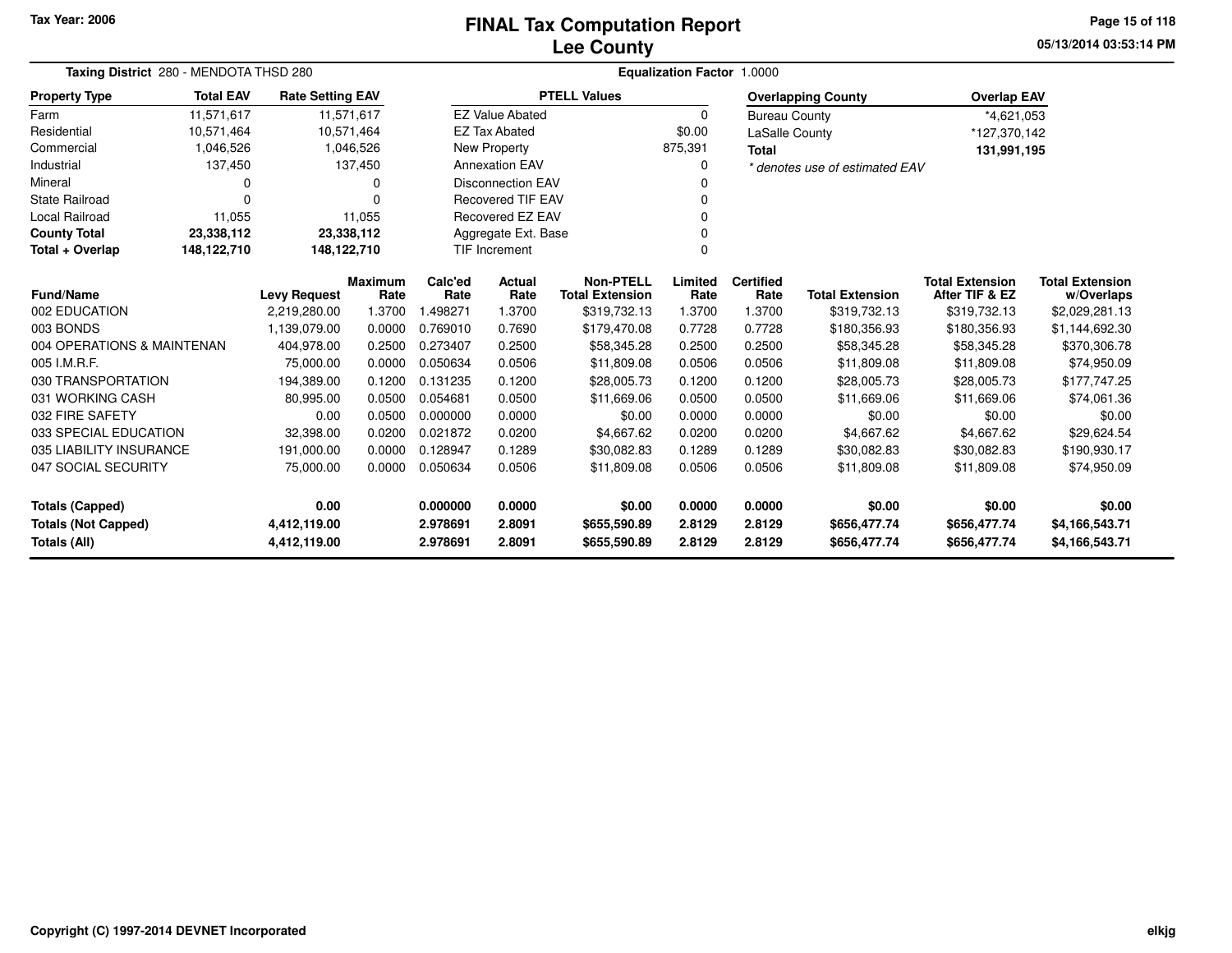# **Lee CountyFINAL Tax Computation Report** FINAL Tax Computation Report

**05/13/2014 03:53:14 PM Page 16 of 118**

| Taxing District 289 - MENDOTA CCGSD 289 |                  |                         |                        | Equalization Factor 1.0000 |                                  |                                            |                 |                          |                                |                                          |                                      |
|-----------------------------------------|------------------|-------------------------|------------------------|----------------------------|----------------------------------|--------------------------------------------|-----------------|--------------------------|--------------------------------|------------------------------------------|--------------------------------------|
| <b>Property Type</b>                    | <b>Total EAV</b> | <b>Rate Setting EAV</b> |                        |                            |                                  | <b>PTELL Values</b>                        |                 |                          | <b>Overlapping County</b>      | <b>Overlap EAV</b>                       |                                      |
| Farm                                    | 11.571.617       | 11,571,617              |                        |                            | <b>EZ Value Abated</b>           |                                            | $\mathbf 0$     | <b>Bureau County</b>     |                                | *4,621,053                               |                                      |
| Residential                             | 10,571,464       | 10,571,464              |                        |                            | <b>EZ Tax Abated</b>             |                                            | \$0.00          | <b>LaSalle County</b>    |                                | *126,498,631                             |                                      |
| Commercial                              | 1,046,526        |                         | 1,046,526              |                            | <b>New Property</b>              |                                            | 875,391         | <b>Total</b>             |                                | 131,119,684                              |                                      |
| Industrial                              | 137,450          |                         | 137,450                |                            | <b>Annexation EAV</b>            |                                            | 0               |                          | * denotes use of estimated EAV |                                          |                                      |
| Mineral                                 | 0                |                         | 0                      |                            | <b>Disconnection EAV</b>         |                                            |                 |                          |                                |                                          |                                      |
| State Railroad                          | 0                |                         | $\Omega$               |                            | <b>Recovered TIF EAV</b>         |                                            | 0               |                          |                                |                                          |                                      |
| Local Railroad                          | 11,055           |                         | 11,055                 |                            | Recovered EZ EAV                 |                                            | $\Omega$        |                          |                                |                                          |                                      |
| <b>County Total</b>                     | 23,338,112       | 23,338,112              |                        |                            | Aggregate Ext. Base<br>$\Omega$  |                                            |                 |                          |                                |                                          |                                      |
| Total + Overlap                         | 147,283,422      | 147,283,422             |                        |                            | <b>TIF Increment</b><br>$\Omega$ |                                            |                 |                          |                                |                                          |                                      |
| <b>Fund/Name</b>                        |                  | <b>Levy Request</b>     | <b>Maximum</b><br>Rate | Calc'ed<br>Rate            | <b>Actual</b><br>Rate            | <b>Non-PTELL</b><br><b>Total Extension</b> | Limited<br>Rate | <b>Certified</b><br>Rate | <b>Total Extension</b>         | <b>Total Extension</b><br>After TIF & EZ | <b>Total Extension</b><br>w/Overlaps |
| 002 EDUCATION                           |                  | 2,319,380.00            | 1.4400                 | 1.574773                   | 1.4400                           | \$336,068.81                               | 1.4400          | 1.4400                   | \$336,068.81                   | \$336,068.81                             | \$2,120,881.28                       |
| 003 BONDS                               |                  | 355,350.00              | 0.0000                 | 0.241270                   | 0.2413                           | \$56,314.86                                | 0.2425          | 0.2425                   | \$56,594.92                    | \$56,594.92                              | \$357,162.30                         |
| 004 OPERATIONS & MAINTENAN              |                  | 402,670.00              | 0.2500                 | 0.273398                   | 0.2500                           | \$58,345.28                                | 0.2500          | 0.2500                   | \$58,345.28                    | \$58,345.28                              | \$368,208.56                         |
| 005 I.M.R.F.                            |                  | 65,006.00               | 0.0000                 | 0.044137                   | 0.0441                           | \$10,292.11                                | 0.0441          | 0.0441                   | \$10,292.11                    | \$10,292.11                              | \$64,951.99                          |
| 030 TRANSPORTATION                      |                  | 193,282.00              | 0.1200                 | 0.131231                   | 0.1200                           | \$28,005.73                                | 0.1200          | 0.1200                   | \$28,005.73                    | \$28,005.73                              | \$176,740.11                         |
| 031 WORKING CASH                        |                  | 80,534.00               | 0.0500                 | 0.054680                   | 0.0500                           | \$11,669.06                                | 0.0500          | 0.0500                   | \$11,669.06                    | \$11,669.06                              | \$73,641.71                          |
| 032 FIRE SAFETY                         |                  | 80,534.00               | 0.0500                 | 0.054680                   | 0.0500                           | \$11,669.06                                | 0.0500          | 0.0500                   | \$11,669.06                    | \$11,669.06                              | \$73,641.71                          |
| 033 SPECIAL EDUCATION                   |                  | 32,214.00               | 0.0200                 | 0.021872                   | 0.0200                           | \$4,667.62                                 | 0.0200          | 0.0200                   | \$4,667.62                     | \$4,667.62                               | \$29,456.68                          |
| 035 LIABILITY INSURANCE                 |                  | 99,995.00               | 0.0000                 | 0.067893                   | 0.0679                           | \$15,846.58                                | 0.0679          | 0.0679                   | \$15,846.58                    | \$15,846.58                              | \$100,005.44                         |
| 047 SOCIAL SECURITY                     |                  | 222,007.00              | 0.0000                 | 0.150735                   | 0.1507                           | \$35,170.53                                | 0.1507          | 0.1507                   | \$35,170.53                    | \$35,170.53                              | \$221,956.12                         |
| 057 LEASING                             |                  | 80,534.00               | 0.0500                 | 0.054680                   | 0.0500                           | \$11,669.06                                | 0.0500          | 0.0500                   | \$11,669.06                    | \$11,669.06                              | \$73,641.71                          |
| <b>Totals (Capped)</b>                  |                  | 0.00                    |                        | 0.000000                   | 0.0000                           | \$0.00                                     | 0.0000          | 0.0000                   | \$0.00                         | \$0.00                                   | \$0.00                               |
| <b>Totals (Not Capped)</b>              |                  | 3,931,506.00            |                        | 2.669349                   | 2.4840                           | \$579,718.70                               | 2.4852          | 2.4852                   | \$579,998.76                   | \$579,998.76                             | \$3,660,287.61                       |
| <b>Totals (All)</b>                     |                  | 3,931,506.00            |                        | 2.669349                   | 2.4840                           | \$579,718.70                               | 2.4852          | 2.4852                   | \$579,998.76                   | \$579,998.76                             | \$3,660,287.61                       |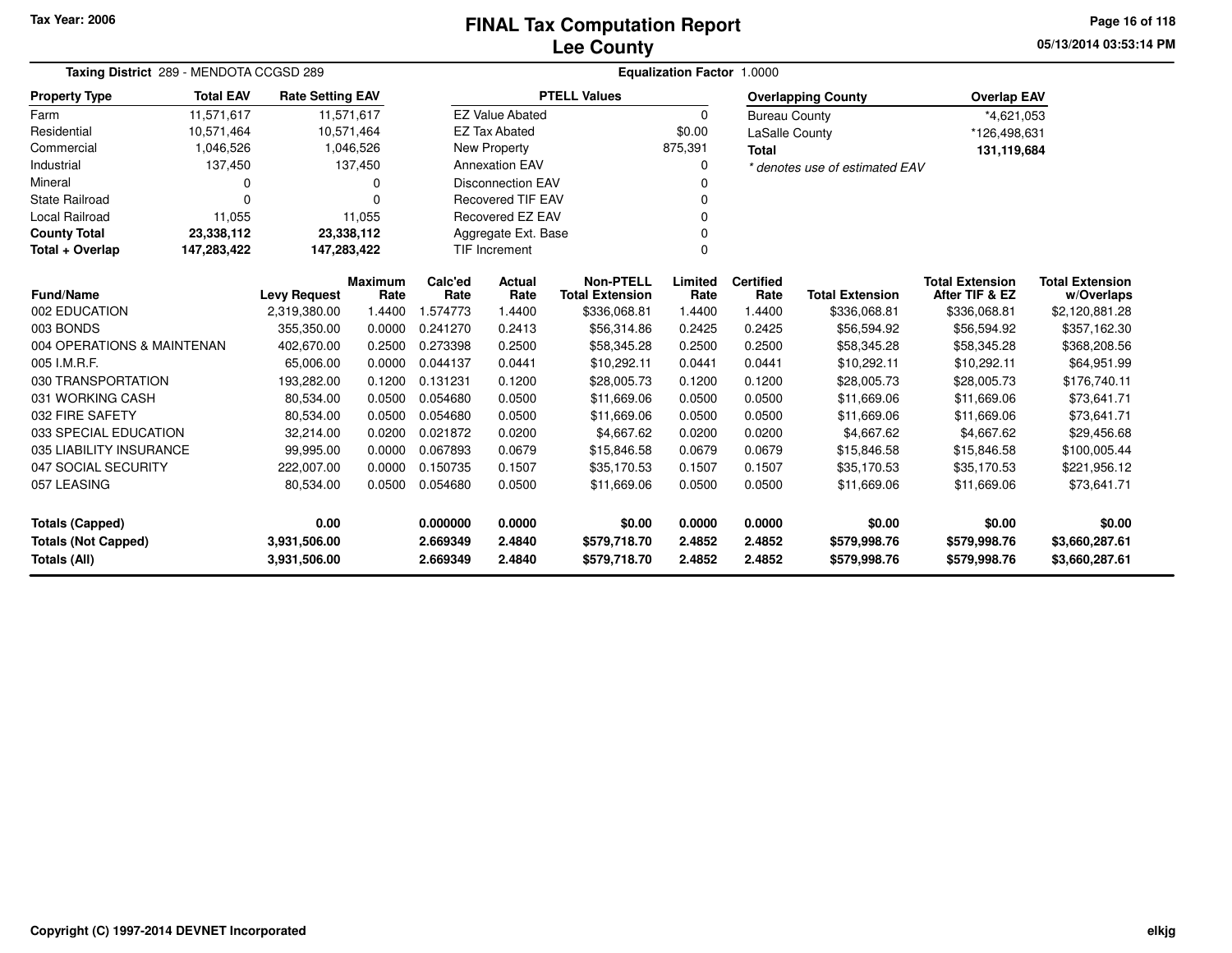### **Lee CountyFINAL Tax Computation Report** FINAL Tax Computation Report

**05/13/2014 03:53:14 PM Page 17 of 118**

|                                               | Taxing District 301 - ROCK FALLS THSD 301 |                         |                        |                 |                          | Equalization Factor 1.0000                 |                 |                          |                                |                                          |                                      |  |  |  |  |
|-----------------------------------------------|-------------------------------------------|-------------------------|------------------------|-----------------|--------------------------|--------------------------------------------|-----------------|--------------------------|--------------------------------|------------------------------------------|--------------------------------------|--|--|--|--|
| <b>Property Type</b>                          | <b>Total EAV</b>                          | <b>Rate Setting EAV</b> |                        |                 |                          | <b>PTELL Values</b>                        |                 |                          | <b>Overlapping County</b>      | <b>Overlap EAV</b>                       |                                      |  |  |  |  |
| Farm                                          | 1,602,518                                 |                         | 1,602,518              |                 | <b>EZ Value Abated</b>   |                                            | $\Omega$        |                          | <b>Whiteside County</b>        | *133,174,721                             |                                      |  |  |  |  |
| Residential                                   | 3,818,289                                 |                         | 3,818,289              |                 | <b>EZ Tax Abated</b>     |                                            | \$0.00          | <b>Total</b>             |                                | 133,174,721                              |                                      |  |  |  |  |
| Commercial                                    | 430,243                                   |                         | 430,243                |                 | New Property             |                                            | 9,683           |                          | * denotes use of estimated EAV |                                          |                                      |  |  |  |  |
| Industrial                                    | 4,750,243                                 |                         | 4,750,243              |                 | <b>Annexation EAV</b>    |                                            | 0               |                          |                                |                                          |                                      |  |  |  |  |
| Mineral                                       | 0                                         |                         | 0                      |                 | <b>Disconnection EAV</b> |                                            | U               |                          |                                |                                          |                                      |  |  |  |  |
| <b>State Railroad</b>                         | 1,188,531                                 |                         | 1,188,531              |                 | <b>Recovered TIF EAV</b> |                                            |                 |                          |                                |                                          |                                      |  |  |  |  |
| <b>Local Railroad</b>                         | $\Omega$                                  |                         | 0                      |                 | Recovered EZ EAV         |                                            |                 |                          |                                |                                          |                                      |  |  |  |  |
| <b>County Total</b>                           | 11,789,824                                | 11,789,824              |                        |                 | Aggregate Ext. Base      |                                            | 0               |                          |                                |                                          |                                      |  |  |  |  |
| Total + Overlap<br>144,964,545<br>144,964,545 |                                           |                         |                        |                 | <b>TIF Increment</b>     |                                            | 0               |                          |                                |                                          |                                      |  |  |  |  |
| <b>Fund/Name</b>                              |                                           | <b>Levy Request</b>     | <b>Maximum</b><br>Rate | Calc'ed<br>Rate | Actual<br>Rate           | <b>Non-PTELL</b><br><b>Total Extension</b> | Limited<br>Rate | <b>Certified</b><br>Rate | <b>Total Extension</b>         | <b>Total Extension</b><br>After TIF & EZ | <b>Total Extension</b><br>w/Overlaps |  |  |  |  |
| 002 EDUCATION                                 |                                           | 2,719,843.00            | 1.8600                 | 876213.         | 1.8600                   | \$219,290.73                               | 1.8600          | 1.8600                   | \$219,290.73                   | \$219,290.73                             | \$2,696,340.54                       |  |  |  |  |
| 003 BONDS                                     |                                           | 666,310.00              | 0.0000                 | 0.459637        | 0.4596                   | \$54,186.03                                | 0.4619          | 0.4619                   | \$54,457.20                    | \$54,457.20                              | \$669,591.23                         |  |  |  |  |
| 004 OPERATIONS & MAINTENAN                    |                                           | 365,570.00              | 0.2500                 | 0.252179        | 0.2500                   | \$29,474.56                                | 0.2500          | 0.2500                   | \$29,474.56                    | \$29,474.56                              | \$362,411.36                         |  |  |  |  |
| 005 I.M.R.F.                                  |                                           | 47,524.00               | 0.0000                 | 0.032783        | 0.0328                   | \$3,867.06                                 | 0.0328          | 0.0328                   | \$3,867.06                     | \$3,867.06                               | \$47,548.37                          |  |  |  |  |
| 030 TRANSPORTATION                            |                                           | 175,474.00              | 0.1200                 | 0.121046        | 0.1200                   | \$14,147.79                                | 0.1200          | 0.1200                   | \$14,147.79                    | \$14,147.79                              | \$173,957.45                         |  |  |  |  |
| 031 WORKING CASH                              |                                           | 73,114.00               | 0.0500                 | 0.050436        | 0.0500                   | \$5,894.91                                 | 0.0500          | 0.0500                   | \$5,894.91                     | \$5,894.91                               | \$72,482.27                          |  |  |  |  |
| 032 FIRE SAFETY                               |                                           | 73,114.00               | 0.0500                 | 0.050436        | 0.0500                   | \$5,894.91                                 | 0.0500          | 0.0500                   | \$5,894.91                     | \$5,894.91                               | \$72,482.27                          |  |  |  |  |
| 033 SPECIAL EDUCATION                         |                                           | 29,246.00               | 0.0200                 | 0.020175        | 0.0200                   | \$2,357.96                                 | 0.0200          | 0.0200                   | \$2,357.96                     | \$2,357.96                               | \$28,992.91                          |  |  |  |  |
| 035 LIABILITY INSURANCE                       |                                           | 474.071.00              | 0.0000                 | 0.327026        | 0.3270                   | \$38,552.72                                | 0.3270          | 0.3270                   | \$38,552.72                    | \$38,552.72                              | \$474,034.06                         |  |  |  |  |
| 047 SOCIAL SECURITY                           |                                           | 197,408.00              | 0.0000                 | 0.136177        | 0.1362                   | \$16,057.74                                | 0.1362          | 0.1362                   | \$16,057.74                    | \$16,057.74                              | \$197,441.71                         |  |  |  |  |
| 057 LEASING                                   |                                           | 73,114.00               | 0.0500                 | 0.050436        | 0.0500                   | \$5,894.91                                 | 0.0500          | 0.0500                   | \$5,894.91                     | \$5,894.91                               | \$72,482.27                          |  |  |  |  |
| <b>Totals (Capped)</b>                        |                                           | 0.00                    |                        | 0.000000        | 0.0000                   | \$0.00                                     | 0.0000          | 0.0000                   | \$0.00                         | \$0.00                                   | \$0.00                               |  |  |  |  |
| <b>Totals (Not Capped)</b>                    |                                           | 4,894,788.00            |                        | 3.376544        | 3.3556                   | \$395,619.32                               | 3.3579          | 3.3579                   | \$395,890.49                   | \$395,890.49                             | \$4,867,764.44                       |  |  |  |  |
| <b>Totals (All)</b>                           |                                           | 4,894,788.00            |                        | 3.376544        | 3.3556                   | \$395,619.32                               | 3.3579          | 3.3579                   | \$395,890.49                   | \$395,890.49                             | \$4,867,764.44                       |  |  |  |  |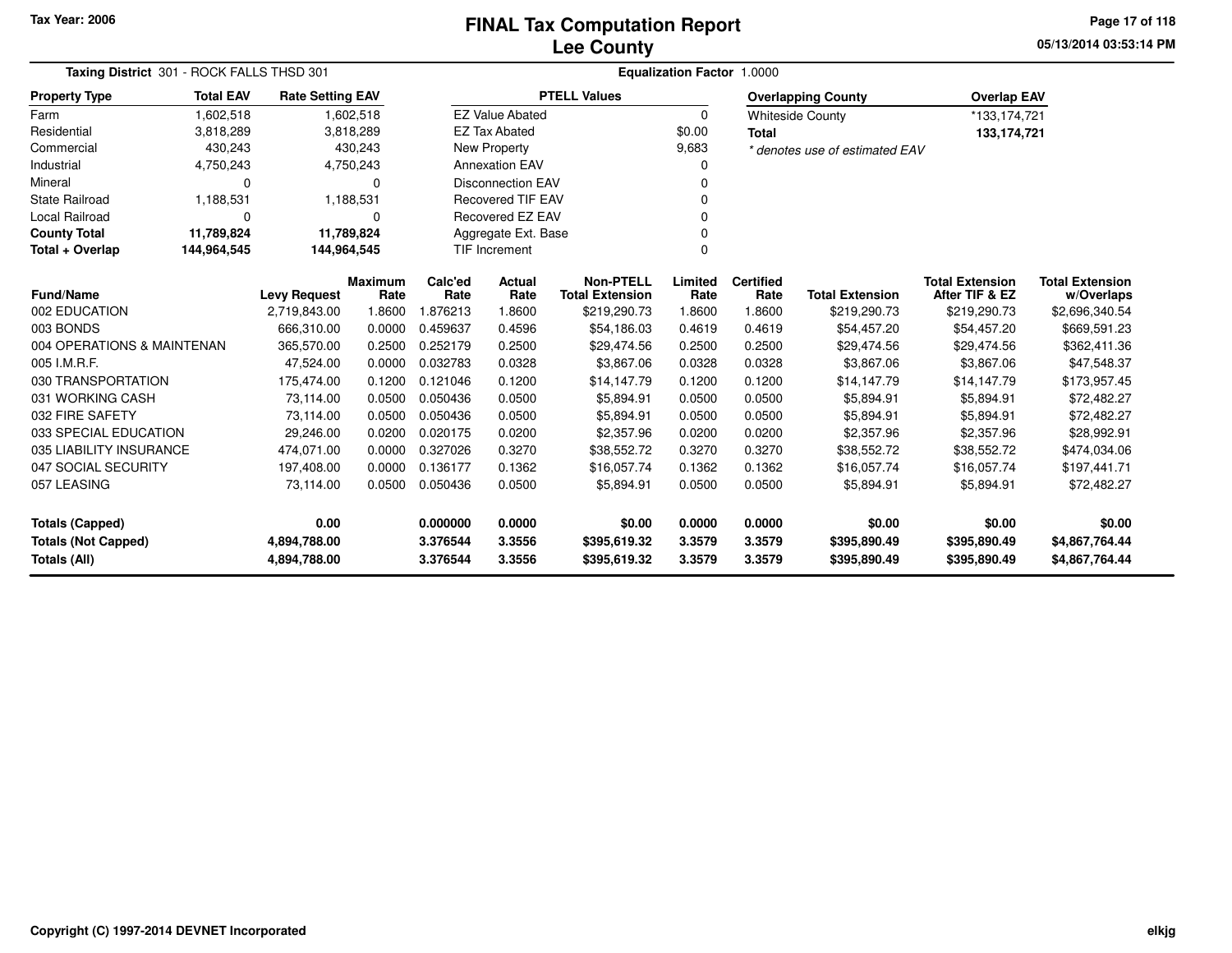**05/13/2014 03:53:14 PMPage 18 of 118**

| Taxing District 303 - LAMOILLE CUSD 303 |                  | Equalization Factor 1.0000 |          |          |                                  |                        |          |                      |                                |                        |                        |
|-----------------------------------------|------------------|----------------------------|----------|----------|----------------------------------|------------------------|----------|----------------------|--------------------------------|------------------------|------------------------|
| <b>Property Type</b>                    | <b>Total EAV</b> | <b>Rate Setting EAV</b>    |          |          |                                  | <b>PTELL Values</b>    |          |                      | <b>Overlapping County</b>      | <b>Overlap EAV</b>     |                        |
| Farm                                    | 494,973          |                            | 494,973  |          | <b>EZ Value Abated</b>           |                        | $\Omega$ | <b>Bureau County</b> |                                | *28,780,423            |                        |
| Residential                             | 95,141           |                            | 95,141   |          | <b>EZ Tax Abated</b>             |                        | \$0.00   | <b>Total</b>         |                                | 28,780,423             |                        |
| Commercial                              | 0                |                            | O        |          | <b>New Property</b>              |                        | 66,412   |                      | * denotes use of estimated EAV |                        |                        |
| Industrial                              | U                |                            | 0        |          | <b>Annexation EAV</b>            |                        |          |                      |                                |                        |                        |
| Mineral                                 | 0                |                            | 0        |          | <b>Disconnection EAV</b>         |                        | 0        |                      |                                |                        |                        |
| <b>State Railroad</b>                   | 0                |                            | $\Omega$ |          | <b>Recovered TIF EAV</b>         |                        |          |                      |                                |                        |                        |
| Local Railroad                          | $\Omega$         |                            | $\Omega$ |          | Recovered EZ EAV                 |                        |          |                      |                                |                        |                        |
| <b>County Total</b>                     | 590,114          |                            | 590,114  |          | Aggregate Ext. Base              |                        |          |                      |                                |                        |                        |
| Total + Overlap                         | 29,370,537       | 29,370,537                 |          |          | <b>TIF Increment</b><br>$\Omega$ |                        |          |                      |                                |                        |                        |
|                                         |                  |                            | Maximum  | Calc'ed  | Actual                           | <b>Non-PTELL</b>       | Limited  | <b>Certified</b>     |                                | <b>Total Extension</b> | <b>Total Extension</b> |
| <b>Fund/Name</b>                        |                  | <b>Levy Request</b>        | Rate     | Rate     | Rate                             | <b>Total Extension</b> | Rate     | Rate                 | <b>Total Extension</b>         | After TIF & EZ         | w/Overlaps             |
| 002 EDUCATION                           |                  | 1,019,800.00               | 3.3000   | 3.472187 | 3.3000                           | \$19,473.76            | 3.3000   | 3.3000               | \$19,473.76                    | \$19,473.76            | \$969,227.72           |
| 003 BONDS                               |                  | 201,621.00                 | 0.0000   | 0.686474 | 0.6865                           | \$4,051.13             | 0.6899   | 0.6899               | \$4,071.20                     | \$4,071.20             | \$202,627.33           |
| 004 OPERATIONS & MAINTENAN              |                  | 216,300.00                 | 0.7000   | 0.736452 | 0.7000                           | \$4,130.80             | 0.7000   | 0.7000               | \$4,130.80                     | \$4,130.80             | \$205,593.76           |
| 005 I.M.R.F.                            |                  | 32.000.00                  | 0.0000   | 0.108953 | 0.1090                           | \$643.22               | 0.1090   | 0.1090               | \$643.22                       | \$643.22               | \$32,013.89            |
| 030 TRANSPORTATION                      |                  | 61,800.00                  | 0.2000   | 0.210415 | 0.2000                           | \$1,180.23             | 0.2000   | 0.2000               | \$1,180.23                     | \$1,180.23             | \$58,741.07            |
| 031 WORKING CASH                        |                  | 15,400.00                  | 0.0500   | 0.052434 | 0.0500                           | \$295.06               | 0.0500   | 0.0500               | \$295.06                       | \$295.06               | \$14,685.27            |
| 032 FIRE SAFETY                         |                  | 15,400.00                  | 0.0500   | 0.052434 | 0.0500                           | \$295.06               | 0.0500   | 0.0500               | \$295.06                       | \$295.06               | \$14,685.27            |
| 033 SPECIAL EDUCATION                   |                  | 12,300.00                  | 0.0400   | 0.041879 | 0.0400                           | \$236.05               | 0.0400   | 0.0400               | \$236.05                       | \$236.05               | \$11,748.21            |
| 035 LIABILITY INSURANCE                 |                  | 190,000.00                 | 0.0000   | 0.646907 | 0.6469                           | \$3,817.45             | 0.6469   | 0.6469               | \$3,817.45                     | \$3,817.45             | \$189,998.00           |
| 047 SOCIAL SECURITY                     |                  | 52,000.00                  | 0.0000   | 0.177048 | 0.1770                           | \$1,044.50             | 0.1770   | 0.1770               | \$1,044.50                     | \$1,044.50             | \$51,985.85            |
| 057 LEASING                             |                  | 15,400.00                  | 0.0500   | 0.052434 | 0.0500                           | \$295.06               | 0.0500   | 0.0500               | \$295.06                       | \$295.06               | \$14,685.27            |
| <b>Totals (Capped)</b>                  |                  | 0.00                       |          | 0.000000 | 0.0000                           | \$0.00                 | 0.0000   | 0.0000               | \$0.00                         | \$0.00                 | \$0.00                 |
| <b>Totals (Not Capped)</b>              |                  | 1,832,021.00               |          | 6.237617 | 6.0094                           | \$35,462.32            | 6.0128   | 6.0128               | \$35,482.39                    | \$35,482.39            | \$1,765,991.64         |
| <b>Totals (All)</b>                     |                  | 1,832,021.00               |          | 6.237617 | 6.0094                           | \$35,462.32            | 6.0128   | 6.0128               | \$35,482.39                    | \$35,482.39            | \$1,765,991.64         |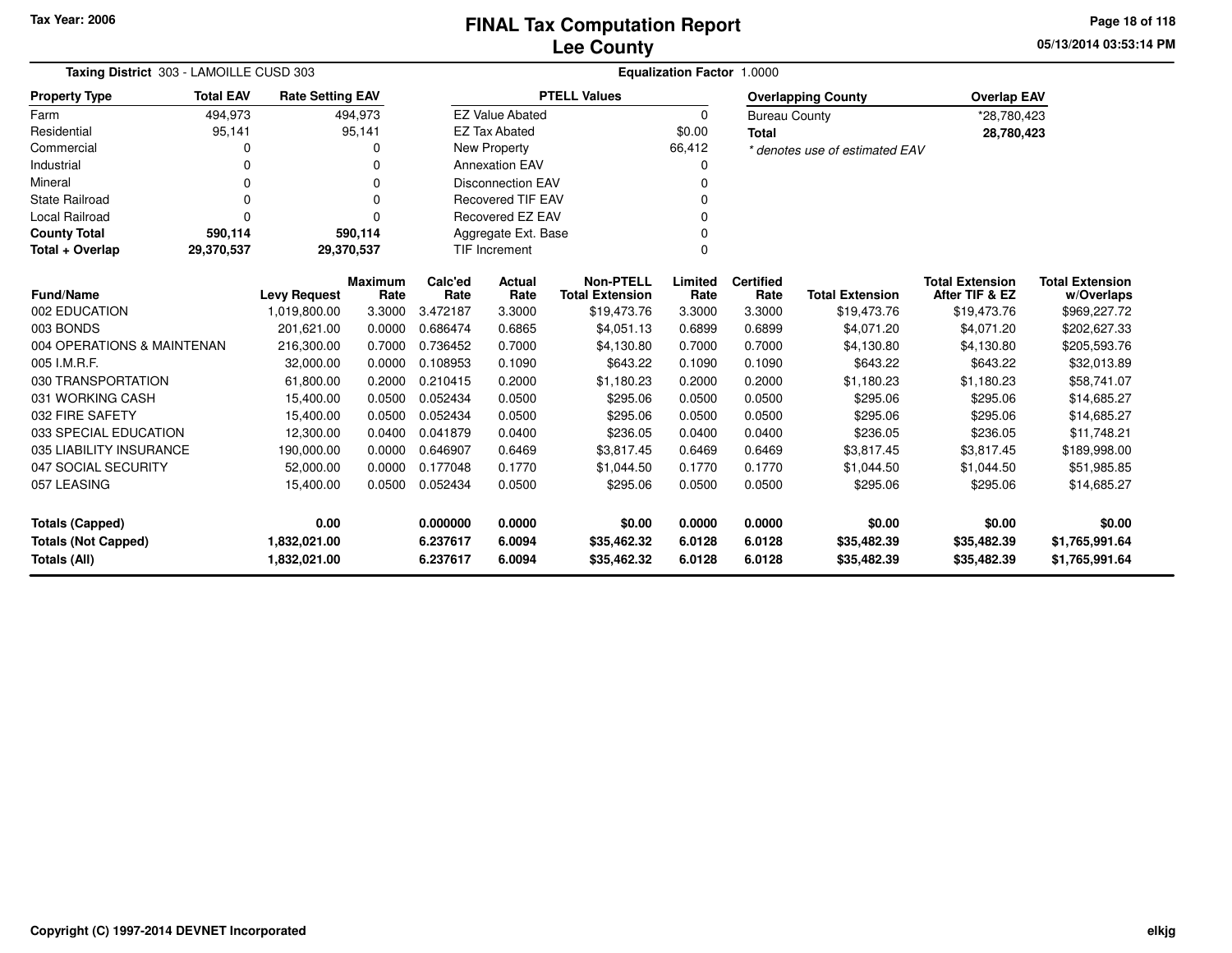| Taxing District 340 - BUREAU VALLEY CUSD 340                               |                  |                         |                        | Equalization Factor 1.0000 |                              |                                            |                  |                              |                                |                                          |                                      |  |  |
|----------------------------------------------------------------------------|------------------|-------------------------|------------------------|----------------------------|------------------------------|--------------------------------------------|------------------|------------------------------|--------------------------------|------------------------------------------|--------------------------------------|--|--|
| <b>Property Type</b>                                                       | <b>Total EAV</b> | <b>Rate Setting EAV</b> |                        |                            |                              | <b>PTELL Values</b>                        |                  |                              | <b>Overlapping County</b>      | <b>Overlap EAV</b>                       |                                      |  |  |
| Farm                                                                       | 4.827.022        |                         | 4,827,022              |                            | <b>EZ Value Abated</b>       |                                            | 0                | <b>Bureau County</b>         |                                | *87,772,726                              |                                      |  |  |
| Residential                                                                | 835,264          |                         | 835,264                |                            | <b>EZ Tax Abated</b>         |                                            | \$0.00           |                              | <b>Whiteside County</b>        | 613,516                                  |                                      |  |  |
| Commercial                                                                 | 0                |                         | $\Omega$               |                            | New Property                 |                                            | 7,054            | <b>Total</b>                 |                                | 88,386,242                               |                                      |  |  |
| Industrial                                                                 | 1,159            |                         | 1,159                  |                            | <b>Annexation EAV</b>        |                                            | 0                |                              | * denotes use of estimated EAV |                                          |                                      |  |  |
| Mineral                                                                    | 0                |                         | $\Omega$               |                            | <b>Disconnection EAV</b>     |                                            |                  |                              |                                |                                          |                                      |  |  |
| <b>State Railroad</b>                                                      | 78,776           |                         | 78,776                 |                            | <b>Recovered TIF EAV</b>     |                                            | 0                |                              |                                |                                          |                                      |  |  |
| Local Railroad                                                             | 0                |                         | $\Omega$               |                            | <b>Recovered EZ EAV</b>      |                                            | 0                |                              |                                |                                          |                                      |  |  |
| <b>County Total</b>                                                        | 5,742,221        |                         | 5,742,221              |                            | Aggregate Ext. Base<br>0     |                                            |                  |                              |                                |                                          |                                      |  |  |
| Total + Overlap                                                            | 94,128,773       |                         | 94,128,773             |                            | <b>TIF Increment</b><br>0    |                                            |                  |                              |                                |                                          |                                      |  |  |
| <b>Fund/Name</b>                                                           |                  | <b>Levy Request</b>     | <b>Maximum</b><br>Rate | Calc'ed<br>Rate            | Actual<br>Rate               | <b>Non-PTELL</b><br><b>Total Extension</b> | Limited<br>Rate  | <b>Certified</b><br>Rate     | <b>Total Extension</b>         | <b>Total Extension</b><br>After TIF & EZ | <b>Total Extension</b><br>w/Overlaps |  |  |
| 002 EDUCATION                                                              |                  | 2,995,600.00            | 2.7500                 | 3.182449                   | 2.7500                       | \$157,911.08                               | 2.7500           | 2.7500                       | \$157,911.08                   | \$157,911.08                             | \$2,588,541.26                       |  |  |
| 003 BONDS                                                                  |                  | 1,174,935.00            | 0.0000                 | 1.248221                   | 1.2482                       | \$71,674.40                                | 1.2544           | 1.2544                       | \$72,030.42                    | \$72,030.42                              | \$1,180,751.33                       |  |  |
| 004 OPERATIONS & MAINTENAN                                                 |                  | 544,600.00              | 0.5000                 | 0.578569                   | 0.5000                       | \$28,711.11                                | 0.5000           | 0.5000                       | \$28,711.11                    | \$28,711.11                              | \$470,643.87                         |  |  |
| 005 I.M.R.F.                                                               |                  | 50,000.00               | 0.0000                 | 0.053119                   | 0.0531                       | \$3,049.12                                 | 0.0531           | 0.0531                       | \$3,049.12                     | \$3,049.12                               | \$49,982.38                          |  |  |
| 030 TRANSPORTATION                                                         |                  | 272,300.00              | 0.2500                 | 0.289285                   | 0.2500                       | \$14,355.55                                | 0.2500           | 0.2500                       | \$14,355.55                    | \$14,355.55                              | \$235,321.93                         |  |  |
| 031 WORKING CASH                                                           |                  | 54,400.00               | 0.0500                 | 0.057793                   | 0.0500                       | \$2,871.11                                 | 0.0500           | 0.0500                       | \$2,871.11                     | \$2,871.11                               | \$47,064.39                          |  |  |
| 032 FIRE SAFETY                                                            |                  | 54,400.00               | 0.0500                 | 0.057793                   | 0.0500                       | \$2,871.11                                 | 0.0500           | 0.0500                       | \$2,871.11                     | \$2,871.11                               | \$47,064.39                          |  |  |
| 033 SPECIAL EDUCATION                                                      |                  | 43,500.00               | 0.0400                 | 0.046213                   | 0.0400                       | \$2,296.89                                 | 0.0400           | 0.0400                       | \$2,296.89                     | \$2,296.89                               | \$37,651.51                          |  |  |
| 035 LIABILITY INSURANCE                                                    |                  | 300.000.00              | 0.0000                 | 0.318712                   | 0.3187                       | \$18,300.46                                | 0.3187           | 0.3187                       | \$18,300.46                    | \$18,300.46                              | \$299,988.40                         |  |  |
| 047 SOCIAL SECURITY                                                        |                  | 200,000.00              | 0.0000                 | 0.212475                   | 0.2125                       | \$12,202.22                                | 0.2125           | 0.2125                       | \$12,202.22                    | \$12,202.22                              | \$200,023.64                         |  |  |
| 057 LEASING                                                                |                  | 54,400.00               | 0.0500                 | 0.057793                   | 0.0500                       | \$2,871.11                                 | 0.0500           | 0.0500                       | \$2,871.11                     | \$2,871.11                               | \$47,064.39                          |  |  |
| 109A PRIOR YEAR ADJUSTMENT                                                 |                  | 0.00                    | 0.0000                 | 0.000000                   | 0.1061                       | \$6,092.50                                 | 0.1061           | 0.1061                       | \$6,092.50                     | \$6,092.50                               | \$99,870.63                          |  |  |
| 0.00<br><b>Totals (Capped)</b>                                             |                  |                         | 0.000000               | 0.0000                     | \$0.00                       | 0.0000                                     | 0.0000           | \$0.00                       | \$0.00                         | \$0.00                                   |                                      |  |  |
| <b>Totals (Not Capped)</b><br>5,744,135.00<br>Totals (All)<br>5,744,135.00 |                  |                         | 6.102422<br>6.102422   | 5.6286<br>5.6286           | \$323,206.66<br>\$323,206.66 | 5.6348<br>5.6348                           | 5.6348<br>5.6348 | \$323,562.68<br>\$323,562.68 | \$323,562.68<br>\$323,562.68   | \$5,303,968.12<br>\$5,303,968.12         |                                      |  |  |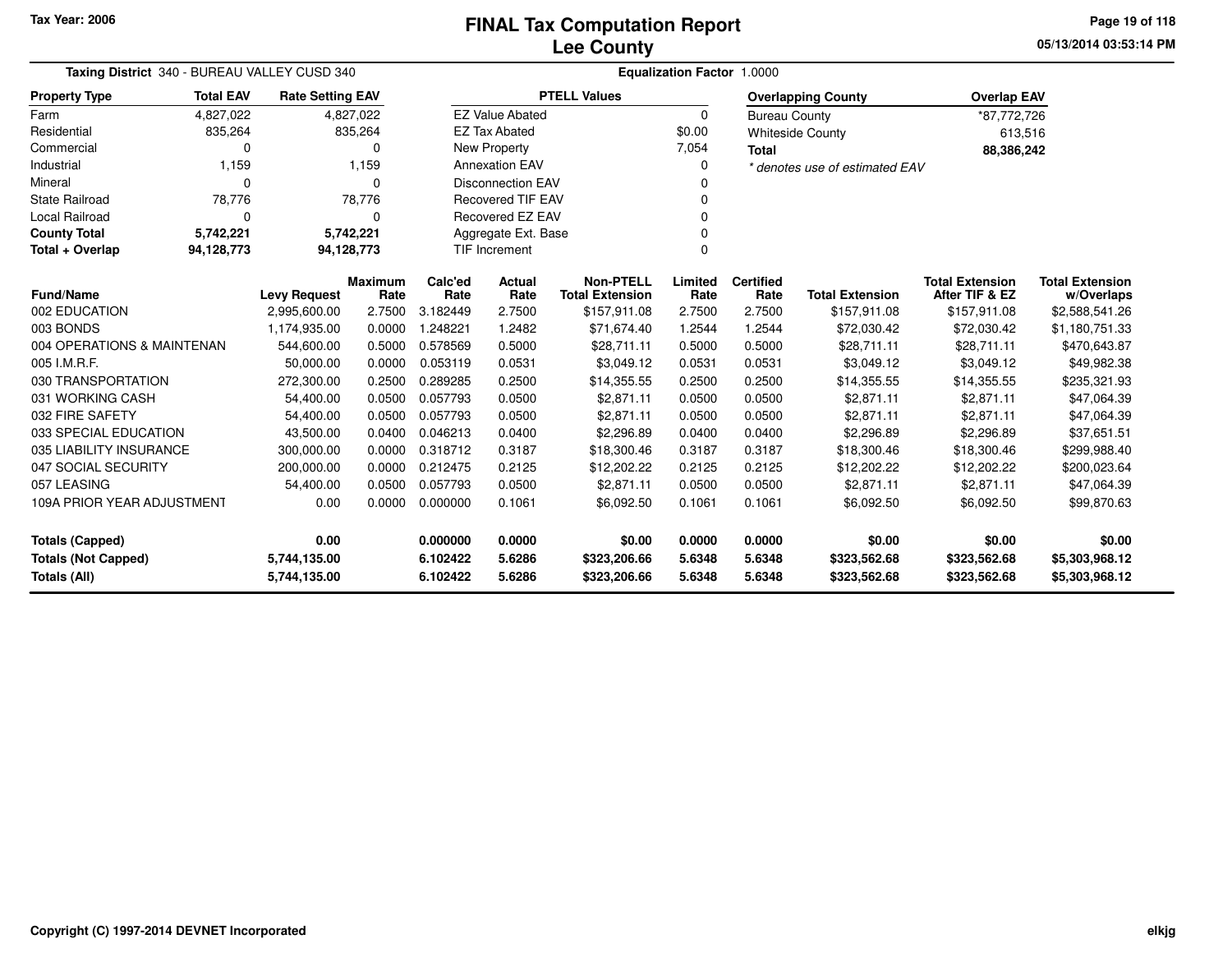### **Lee CountyFINAL Tax Computation Report** FINAL Tax Computation Report

**05/13/2014 03:53:14 PMPage 20 of 118**

| Taxing District 425 - INDIAN CREEK CUSD 425 |                  |                                     |                |                      | Equalization Factor 1.0000 |                                        |                  |                  |                                |                                          |                                      |  |  |  |
|---------------------------------------------|------------------|-------------------------------------|----------------|----------------------|----------------------------|----------------------------------------|------------------|------------------|--------------------------------|------------------------------------------|--------------------------------------|--|--|--|
| <b>Property Type</b>                        | <b>Total EAV</b> | <b>Rate Setting EAV</b>             |                |                      |                            | <b>PTELL Values</b>                    |                  |                  | <b>Overlapping County</b>      | <b>Overlap EAV</b>                       |                                      |  |  |  |
| Farm                                        | 4,784,371        |                                     | 4,784,371      |                      | <b>EZ Value Abated</b>     |                                        | $\Omega$         | DeKalb County    |                                | 104,414,106                              |                                      |  |  |  |
| Residential                                 | 6,862,817        |                                     | 6,862,817      |                      | <b>EZ Tax Abated</b>       |                                        | \$0.00           | LaSalle County   |                                | *8,822                                   |                                      |  |  |  |
| Commercial                                  | 770,567          |                                     | 770,567        |                      | <b>New Property</b>        |                                        | 359,933          | <b>Total</b>     |                                | 104,422,928                              |                                      |  |  |  |
| Industrial                                  | 912              |                                     | 912            |                      | <b>Annexation EAV</b>      |                                        | 0                |                  | * denotes use of estimated EAV |                                          |                                      |  |  |  |
| Mineral                                     | $\Omega$         |                                     | O              |                      | <b>Disconnection EAV</b>   |                                        |                  |                  |                                |                                          |                                      |  |  |  |
| <b>State Railroad</b>                       | 139,082          |                                     | 139,082        |                      | <b>Recovered TIF EAV</b>   |                                        |                  |                  |                                |                                          |                                      |  |  |  |
| Local Railroad                              | $\Omega$         |                                     | $\Omega$       |                      | Recovered EZ EAV           |                                        | U                |                  |                                |                                          |                                      |  |  |  |
| <b>County Total</b>                         | 12,557,749       | 12,557,749                          |                |                      | Aggregate Ext. Base        |                                        | 4,991,556        |                  |                                |                                          |                                      |  |  |  |
| Total + Overlap                             | 116,980,230      | 116,980,230                         |                |                      | <b>TIF Increment</b>       |                                        | 0                |                  |                                |                                          |                                      |  |  |  |
| <b>Fund/Name</b>                            |                  |                                     | <b>Maximum</b> | Calc'ed<br>Rate      | <b>Actual</b><br>Rate      | <b>Non-PTELL</b>                       | Limited          | <b>Certified</b> | <b>Total Extension</b>         | <b>Total Extension</b><br>After TIF & EZ | <b>Total Extension</b><br>w/Overlaps |  |  |  |
| 002 EDUCATION                               |                  | <b>Levy Request</b><br>3,280,675.00 | Rate<br>2.8000 | 2.804470             | 2.8000                     | <b>Total Extension</b><br>\$351,616.97 | Rate<br>2.8000   | Rate<br>2.8000   | \$351,616.97                   | \$351,616.97                             | \$3,275,446.44                       |  |  |  |
| 003 BONDS                                   |                  | 454.355.00                          | 0.0000         | 0.388403             | 0.3884                     | \$48,774.30                            | 0.3903           | 0.3903           | \$49,012.89                    | \$49,012.89                              | \$456,573.84                         |  |  |  |
| 004 OPERATIONS & MAINTENAN                  |                  | 585,835.00                          | 0.5000         | 0.500798             | 0.5000                     | \$62,788.75                            | 0.5000           | 0.5000           | \$62,788.75                    | \$62,788.75                              | \$584,901.15                         |  |  |  |
| 005 I.M.R.F.                                |                  | 11,604.00                           | 0.0000         | 0.009920             | 0.0099                     | \$1,243.22                             | 0.0099           | 0.0099           | \$1,243.22                     | \$1,243.22                               | \$11,581.04                          |  |  |  |
| 030 TRANSPORTATION                          |                  | 234,334.00                          | 0.2000         | 0.200319             | 0.2000                     | \$25,115.50                            | 0.2000           | 0.2000           | \$25,115.50                    | \$25,115.50                              | \$233,960.46                         |  |  |  |
| 031 WORKING CASH                            |                  | 58,584.00                           | 0.0500         | 0.050080             | 0.0500                     | \$6,278.87                             | 0.0500           | 0.0500           | \$6,278.87                     | \$6,278.87                               | \$58,490.12                          |  |  |  |
| 032 FIRE SAFETY                             |                  | 58,584.00                           | 0.0500         | 0.050080             | 0.0500                     | \$6,278.87                             | 0.0500           | 0.0500           | \$6,278.87                     | \$6,278.87                               | \$58,490.12                          |  |  |  |
| 033 SPECIAL EDUCATION                       |                  | 46,867.00                           | 0.0400         | 0.040064             | 0.0400                     | \$5,023.10                             | 0.0400           | 0.0400           | \$5,023.10                     | \$5,023.10                               | \$46,792.09                          |  |  |  |
| 035 LIABILITY INSURANCE                     |                  | 917,365.00                          | 0.0000         | 0.784205             | 0.7842                     | \$98,477.87                            | 0.7842           | 0.7842           | \$98,477.87                    | \$98,477.87                              | \$917,358.96                         |  |  |  |
| 047 SOCIAL SECURITY                         |                  | 124,893.00                          | 0.0000         | 0.106764             | 0.1068                     | \$13,411.68                            | 0.1068           | 0.1068           | \$13,411.68                    | \$13,411.68                              | \$124,934.89                         |  |  |  |
| 057 LEASING                                 |                  | 58,584.00                           | 0.0500         | 0.050080             | 0.0500                     | \$6,278.87                             | 0.0500           | 0.0500           | \$6,278.87                     | \$6,278.87                               | \$58,490.12                          |  |  |  |
| <b>Totals (Capped)</b><br>5,377,325.00      |                  |                                     |                | 4.596780             | 4.5909                     | \$576,513.70                           | 4.5909           | 4.5909           | \$576,513.70                   | \$576,513.70                             | \$5,370,445.39                       |  |  |  |
| <b>Totals (Not Capped)</b><br>Totals (All)  |                  | 454,355.00<br>5,831,680.00          |                | 0.388403<br>4.985183 | 0.3884<br>4.9793           | \$48,774.30<br>\$625,288.00            | 0.3903<br>4.9812 | 0.3903<br>4.9812 | \$49,012.89<br>\$625,526.59    | \$49,012.89<br>\$625,526.59              | \$456,573.84<br>\$5,827,019.23       |  |  |  |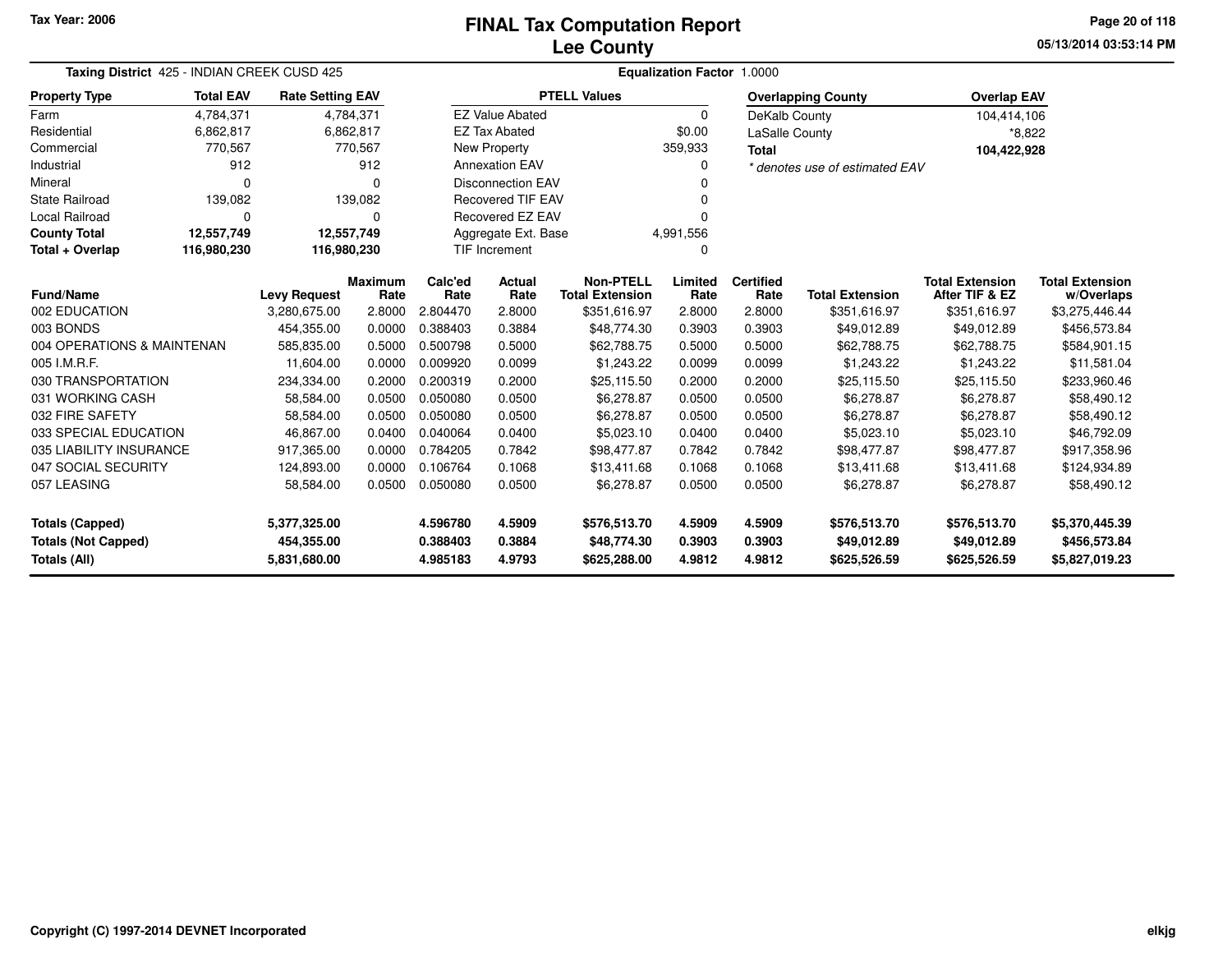**05/13/2014 03:53:14 PM Page 21 of 118**

| Taxing District 505 - OHIO HIGH CHSD 505   |                  |                          |                        |                      | <b>Equalization Factor 1.0000</b> |                                            |                  |                          |                                |                                          |                                      |  |  |  |
|--------------------------------------------|------------------|--------------------------|------------------------|----------------------|-----------------------------------|--------------------------------------------|------------------|--------------------------|--------------------------------|------------------------------------------|--------------------------------------|--|--|--|
| <b>Property Type</b>                       | <b>Total EAV</b> | <b>Rate Setting EAV</b>  |                        |                      |                                   | <b>PTELL Values</b>                        |                  |                          | <b>Overlapping County</b>      | <b>Overlap EAV</b>                       |                                      |  |  |  |
| Farm                                       | 2,066,107        |                          | 2,066,107              |                      | <b>EZ Value Abated</b>            |                                            | $\mathbf 0$      | <b>Bureau County</b>     |                                | *9,166,509                               |                                      |  |  |  |
| Residential                                | 485,584          |                          | 485,584                |                      | <b>EZ Tax Abated</b>              |                                            | \$0.00           | <b>Total</b>             |                                | 9,166,509                                |                                      |  |  |  |
| Commercial                                 |                  |                          | 0                      |                      | New Property                      |                                            | $\Omega$         |                          | * denotes use of estimated EAV |                                          |                                      |  |  |  |
| Industrial                                 | 3,271            |                          | 3,271                  |                      | <b>Annexation EAV</b>             |                                            | 0                |                          |                                |                                          |                                      |  |  |  |
| Mineral                                    |                  |                          | ი                      |                      | <b>Disconnection EAV</b>          |                                            | ŋ                |                          |                                |                                          |                                      |  |  |  |
| <b>State Railroad</b>                      |                  |                          | 0                      |                      | <b>Recovered TIF EAV</b>          |                                            | $\Omega$         |                          |                                |                                          |                                      |  |  |  |
| <b>Local Railroad</b>                      | $\Omega$         |                          | U                      |                      | <b>Recovered EZ EAV</b>           |                                            | $\Omega$         |                          |                                |                                          |                                      |  |  |  |
| <b>County Total</b>                        | 2,554,962        |                          | 2,554,962              |                      | Aggregate Ext. Base               |                                            |                  |                          |                                |                                          |                                      |  |  |  |
| Total + Overlap                            | 11,721,471       | 11,721,471               |                        |                      | <b>TIF Increment</b>              |                                            | $\mathbf 0$      |                          |                                |                                          |                                      |  |  |  |
| <b>Fund/Name</b>                           |                  | <b>Levy Request</b>      | <b>Maximum</b><br>Rate | Calc'ed<br>Rate      | <b>Actual</b><br>Rate             | <b>Non-PTELL</b><br><b>Total Extension</b> | Limited<br>Rate  | <b>Certified</b><br>Rate | <b>Total Extension</b>         | <b>Total Extension</b><br>After TIF & EZ | <b>Total Extension</b><br>w/Overlaps |  |  |  |
| 002 EDUCATION                              |                  | 232,000.00               | 2.9500                 | 1.979274             | 1.9793                            | \$50,570.36                                | 1.9793           | 1.9793                   | \$50,570.36                    | \$50,570.36                              | \$232,003.08                         |  |  |  |
| 003 BONDS                                  |                  | 118,306.00               | 0.0000                 | 1.009310             | 1.0093                            | \$25,787.23                                | 1.0143           | 1.0143                   | \$25,914.98                    | \$25,914.98                              | \$118,890.88                         |  |  |  |
| 004 OPERATIONS & MAINTENAN                 |                  | 46,990.00                | 0.3700                 | 0.400888             | 0.3700                            | \$9,453.36                                 | 0.3700           | 0.3700                   | \$9,453.36                     | \$9,453.36                               | \$43,369.44                          |  |  |  |
| 005 I.M.R.F.                               |                  | 9,400.00                 | 0.0000                 | 0.080195             | 0.0802                            | \$2,049.08                                 | 0.0802           | 0.0802                   | \$2,049.08                     | \$2,049.08                               | \$9,400.62                           |  |  |  |
| 030 TRANSPORTATION                         |                  | 15,240.00                | 0.1200                 | 0.130018             | 0.1200                            | \$3,065.95                                 | 0.1200           | 0.1200                   | \$3,065.95                     | \$3,065.95                               | \$14,065.77                          |  |  |  |
| 031 WORKING CASH                           |                  | 6,350.00                 | 0.0500                 | 0.054174             | 0.0500                            | \$1,277.48                                 | 0.0500           | 0.0500                   | \$1,277.48                     | \$1,277.48                               | \$5,860.74                           |  |  |  |
| 032 FIRE SAFETY                            |                  | 6,350.00                 | 0.0500                 | 0.054174             | 0.0500                            | \$1,277.48                                 | 0.0500           | 0.0500                   | \$1,277.48                     | \$1,277.48                               | \$5,860.74                           |  |  |  |
| 033 SPECIAL EDUCATION                      |                  | 2,540.00                 | 0.0200                 | 0.021670             | 0.0200                            | \$510.99                                   | 0.0200           | 0.0200                   | \$510.99                       | \$510.99                                 | \$2,344.29                           |  |  |  |
| 035 LIABILITY INSURANCE                    |                  | 30,000.00                | 0.0000                 | 0.255941             | 0.2559                            | \$6,538.15                                 | 0.2559           | 0.2559                   | \$6,538.15                     | \$6,538.15                               | \$29,995.24                          |  |  |  |
| 047 SOCIAL SECURITY                        |                  | 10,000.00                | 0.0000                 | 0.085314             | 0.0853                            | \$2,179.38                                 | 0.0853           | 0.0853                   | \$2,179.38                     | \$2,179.38                               | \$9,998.41                           |  |  |  |
| 057 LEASING                                |                  | 6,350.00                 | 0.0500                 | 0.054174             | 0.0500                            | \$1,277.48                                 | 0.0500           | 0.0500                   | \$1,277.48                     | \$1,277.48                               | \$5,860.74                           |  |  |  |
| 109A PRIOR YEAR ADJUSTMENT                 |                  | 0.00                     | 0.0000                 | 0.000000             | 0.4671                            | \$11,934.23                                | 0.4671           | 0.4671                   | \$11,934.23                    | \$11,934.23                              | \$54,750.99                          |  |  |  |
| 0.00<br><b>Totals (Capped)</b>             |                  |                          |                        | 0.000000             | 0.0000                            | \$0.00                                     | 0.0000           | 0.0000                   | \$0.00                         | \$0.00                                   | \$0.00                               |  |  |  |
| <b>Totals (Not Capped)</b><br>Totals (All) |                  | 483,526.00<br>483,526.00 |                        | 4.125132<br>4.125132 | 4.5371<br>4.5371                  | \$115,921.17<br>\$115,921.17               | 4.5421<br>4.5421 | 4.5421<br>4.5421         | \$116,048.92<br>\$116,048.92   | \$116,048.92<br>\$116,048.92             | \$532,400.94<br>\$532,400.94         |  |  |  |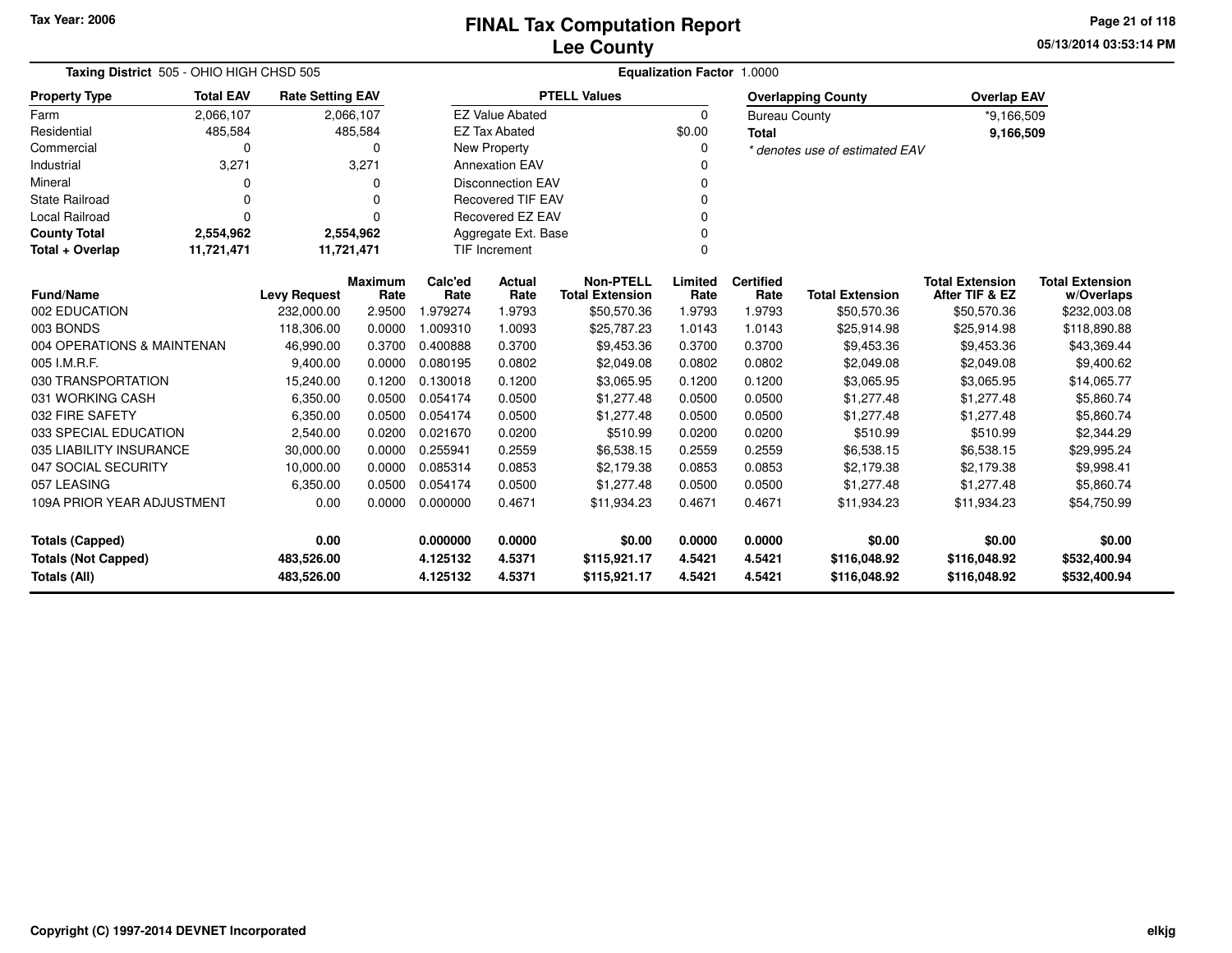# **Lee CountyFINAL Tax Computation Report** FINAL Tax Computation Report

**05/13/2014 03:53:14 PM Page 22 of 118**

| Taxing District 506 - SVCC SCHOOL DIST 506 |                     |                              |                        | <b>Equalization Factor 1.0000</b> |                                                         |                                            |                  |                          |                                  |                                          |                                      |
|--------------------------------------------|---------------------|------------------------------|------------------------|-----------------------------------|---------------------------------------------------------|--------------------------------------------|------------------|--------------------------|----------------------------------|------------------------------------------|--------------------------------------|
| <b>Property Type</b>                       | <b>Total EAV</b>    | <b>Rate Setting EAV</b>      |                        |                                   |                                                         | <b>PTELL Values</b>                        |                  |                          | <b>Overlapping County</b>        | <b>Overlap EAV</b>                       |                                      |
| Farm                                       | 78,313,438          |                              | 78,313,219             |                                   | <b>EZ Value Abated</b>                                  |                                            | $\Omega$         | <b>Bureau County</b>     |                                  | *60,175,322                              |                                      |
| Residential                                | 281, 237, 753       | 281,160,976                  |                        |                                   | <b>EZ Tax Abated</b>                                    |                                            | \$0.00           | Carroll County           |                                  | *66,288,937                              |                                      |
| Commercial                                 | 66,251,890          |                              | 62,375,464             |                                   | New Property                                            |                                            | 7,192,600        | <b>Henry County</b>      |                                  | 1,913,254                                |                                      |
| Industrial                                 | 46,666,602          |                              | 46,666,602             |                                   | <b>Annexation EAV</b>                                   |                                            | 0                | Ogle County              |                                  | 101,047,714                              |                                      |
| Mineral                                    | 0                   |                              | 0                      |                                   | <b>Disconnection EAV</b>                                |                                            | 0                |                          | <b>Whiteside County</b>          | 636,180,444                              |                                      |
| State Railroad                             | 3,359,154           |                              | 3,359,154              |                                   | <b>Recovered TIF EAV</b>                                |                                            | 43,133           | <b>Total</b>             |                                  | 865,605,671                              |                                      |
| Local Railroad                             | 4,700               |                              | 4,700                  |                                   | Recovered EZ EAV<br>0<br>* denotes use of estimated EAV |                                            |                  |                          |                                  |                                          |                                      |
| <b>County Total</b>                        | 475,833,537         | 471,880,115                  |                        |                                   | Aggregate Ext. Base                                     |                                            |                  |                          |                                  |                                          |                                      |
| Total + Overlap                            | 1,348,689,367       | 1,344,735,945                |                        |                                   | <b>TIF Increment</b>                                    |                                            | 3,953,422        |                          |                                  |                                          |                                      |
| Fund/Name                                  | <b>Levy Request</b> |                              | <b>Maximum</b><br>Rate | Calc'ed<br>Rate                   | Actual<br>Rate                                          | <b>Non-PTELL</b><br><b>Total Extension</b> | Limited<br>Rate  | <b>Certified</b><br>Rate | <b>Total Extension</b>           | <b>Total Extension</b><br>After TIF & EZ | <b>Total Extension</b><br>w/Overlaps |
| 003 BONDS                                  |                     | 1,282,924.00                 | 0.0000                 | 0.095403                          | 0.0954                                                  | \$450,173.63                               | 0.0959           | 0.0959                   | \$456,324.36                     | \$452,533.03                             | \$1,289,601.77                       |
| 027 AUDIT                                  |                     | 27.000.00                    | 0.0050                 | 0.002008                          | 0.0020                                                  | \$9,437.60                                 | 0.0020           | 0.0020                   | \$9,516.67                       | \$9,437.60                               | \$26,894.72                          |
| 035 LIABILITY INS                          |                     | 340,000.00                   | 0.0000                 | 0.025284                          | 0.0253                                                  | \$119,385.67                               | 0.0253           | 0.0253                   | \$120,385.88                     | \$119,385.67                             | \$340,218.19                         |
| 047 SOCIAL SECURITY                        |                     | 150,000.00                   | 0.0000                 | 0.011155                          | 0.0112                                                  | \$52,850.57                                | 0.0112           | 0.0112                   | \$53,293.36                      | \$52,850.57                              | \$150,610.43                         |
| 109 PRIOR YEAR ADJUSTMENT                  |                     | 0.00                         | 0.0000                 | 0.000400                          | 0.0004                                                  | \$1,887.52                                 | 0.0004           | 0.0004                   | \$1,903.33                       | \$1,887.52                               | \$1,887.52                           |
| 136 OPERATIONS & MAINTENAN                 |                     | 420,000.00                   | 0.0300                 | 0.031233                          | 0.0300                                                  | \$141,564.03                               | 0.0300           | 0.0300                   | \$142,750.06                     | \$141,564.03                             | \$403,420.78                         |
| 141 FIRE SAFETY                            |                     | 652,600.00                   | 0.0500                 | 0.048530                          | 0.0485                                                  | \$228,861.86                               | 0.0485           | 0.0485                   | \$230,779.27                     | \$228,861.86                             | \$652,196.93                         |
| <b>159 EDUCATION</b>                       |                     | 3,395,000.00                 | 0.2450                 | 0.252466                          | 0.2450<br>\$1,156,106.28                                |                                            | 0.2450           | 0.2450                   | \$1,165,792.17                   | \$1,156,106.28                           | \$3,294,603.07                       |
| <b>Totals (Capped)</b>                     |                     | 0.00                         |                        | 0.000000                          | 0.0000                                                  | \$0.00                                     | 0.0000           | 0.0000                   | \$0.00                           | \$0.00                                   | \$0.00                               |
| <b>Totals (Not Capped)</b><br>Totals (All) |                     | 6,267,524.00<br>6,267,524.00 |                        | 0.466479<br>0.466479              | 0.4578<br>0.4578                                        | \$2,160,267.16<br>\$2,160,267.16           | 0.4583<br>0.4583 | 0.4583<br>0.4583         | \$2,180,745.10<br>\$2,180,745.10 | \$2,162,626.56<br>\$2,162,626.56         | \$6,159,433.41<br>\$6,159,433.41     |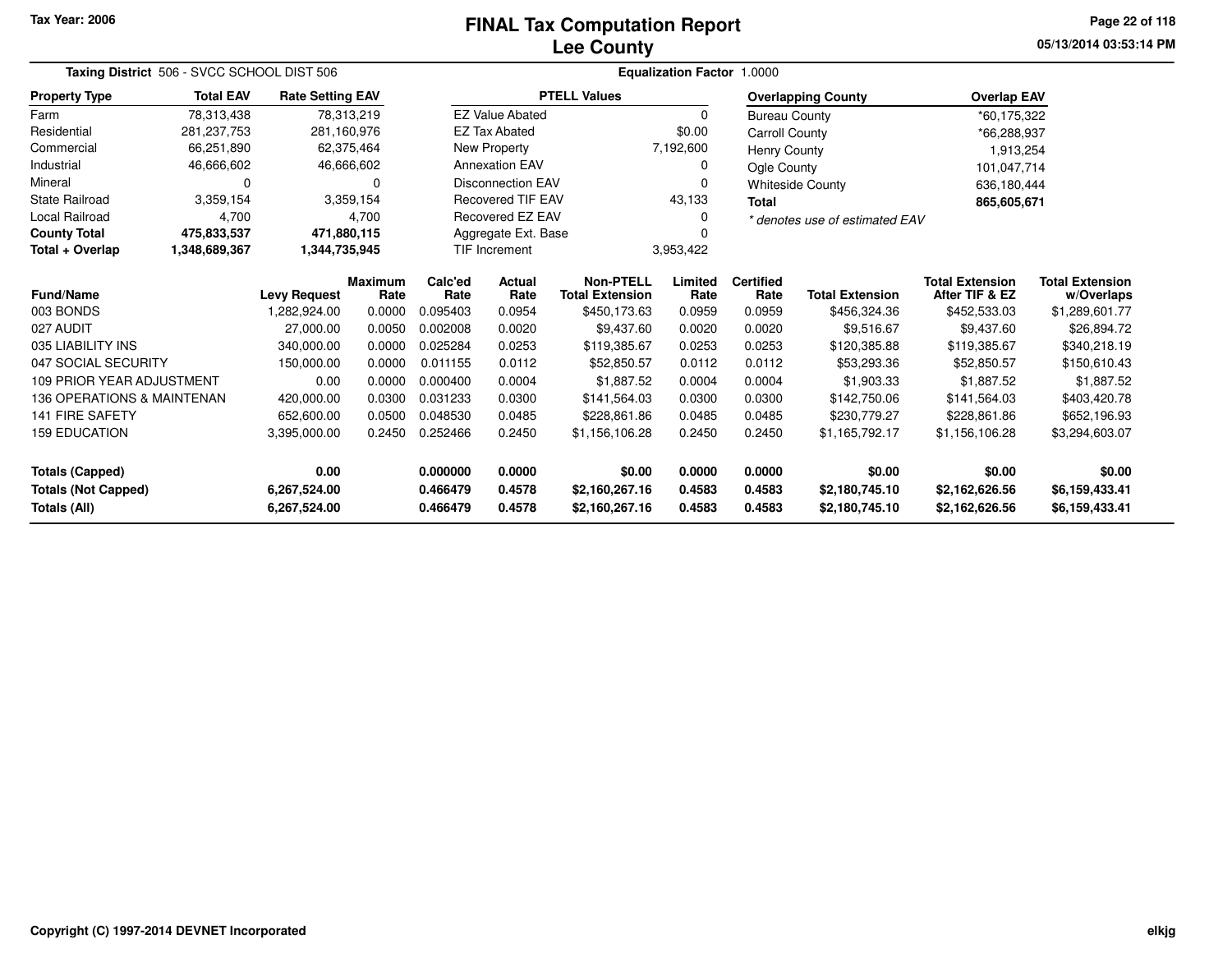# **Lee CountyFINAL Tax Computation Report** FINAL Tax Computation Report

**05/13/2014 03:53:14 PM Page 23 of 118**

| Taxing District 513 - IVCC SCHOOL DIST 513 |                  |                                |                        |                                   | Equalization Factor 1.0000                |                                            |                  |                          |                                |                                          |                                      |  |
|--------------------------------------------|------------------|--------------------------------|------------------------|-----------------------------------|-------------------------------------------|--------------------------------------------|------------------|--------------------------|--------------------------------|------------------------------------------|--------------------------------------|--|
| <b>Property Type</b>                       | <b>Total EAV</b> | <b>Rate Setting EAV</b>        |                        |                                   |                                           | <b>PTELL Values</b>                        |                  |                          | <b>Overlapping County</b>      | <b>Overlap EAV</b>                       |                                      |  |
| Farm                                       | 12,333,334       |                                | 12,333,334             |                                   | <b>EZ Value Abated</b>                    |                                            | $\Omega$         | <b>Bureau County</b>     |                                | *419,713,141                             |                                      |  |
| Residential                                | 10,736,452       | 10,736,452                     |                        |                                   | <b>EZ Tax Abated</b>                      |                                            | \$0.00           | DeKalb County            |                                | 1,201,653                                |                                      |  |
| Commercial                                 | 1,046,526        |                                | 1,046,526              |                                   | New Property                              |                                            | 941,803          | <b>Grundy County</b>     |                                | 18,469,571                               |                                      |  |
| Industrial                                 | 137,450          |                                | 137,450                |                                   | <b>Annexation EAV</b>                     |                                            |                  | LaSalle County           |                                | *1,815,930,902                           |                                      |  |
| Mineral                                    | 0                |                                | 0                      |                                   | <b>Disconnection EAV</b>                  |                                            |                  |                          | <b>Livingston County</b>       | 47,837,490                               |                                      |  |
| <b>State Railroad</b>                      | $\Omega$         |                                | 0                      |                                   | <b>Recovered TIF EAV</b>                  |                                            |                  | Marshall County          |                                | 57,549,823                               |                                      |  |
| Local Railroad                             | 11,055           |                                | 11,055                 | Recovered EZ EAV<br>Putnam County |                                           |                                            |                  | *135,659,321             |                                |                                          |                                      |  |
| <b>County Total</b>                        | 24,264,817       | 24,264,817                     |                        |                                   | Aggregate Ext. Base<br><b>Total</b>       |                                            |                  |                          |                                | 2,496,361,901                            |                                      |  |
| Total + Overlap                            | 2,407,943,801    | 2,407,943,801                  |                        | <b>TIF Increment</b>              |                                           |                                            |                  |                          | * denotes use of estimated EAV |                                          |                                      |  |
| Fund/Name                                  |                  | <b>Levy Request</b>            | <b>Maximum</b><br>Rate | Calc'ed<br>Rate                   | Actual<br>Rate                            | <b>Non-PTELL</b><br><b>Total Extension</b> | Limited<br>Rate  | <b>Certified</b><br>Rate | <b>Total Extension</b>         | <b>Total Extension</b><br>After TIF & EZ | <b>Total Extension</b><br>w/Overlaps |  |
| 003 BONDS                                  |                  | 1,265,000.00                   | 0.0000                 | 0.052534                          | 0.0525                                    | \$12,739.03                                | 0.0528           | 0.0528                   | \$12,811.82                    | \$12,811.82                              | \$1,271,394.33                       |  |
| 027 AUDIT                                  |                  | 0.00                           | 0.0050                 | 0.000000                          | 0.0000                                    | \$0.00                                     | 0.0000           | 0.0000                   | \$0.00                         | \$0.00                                   | \$0.00                               |  |
| 035 LIABILITY INS                          |                  | 1,141,500.00                   | 0.0000                 | 0.047406                          | 0.0474                                    | \$11,501.52                                | 0.0474           | 0.0474                   | \$11,501.52                    | \$11,501.52                              | \$1,141,365.36                       |  |
| 047 SOCIAL SECURITY                        |                  | 125,000.00                     | 0.0000                 | 0.005191                          | 0.0052                                    | \$1,261.77                                 | 0.0052           | 0.0052                   | \$1,261.77                     | \$1,261.77                               | \$125,213.08                         |  |
| 136 OPERATIONS & MAINTENAN                 |                  | 1,037,400.00                   | 0.0400                 | 0.043082                          | 0.0400                                    | \$9,705.93                                 | 0.0400           | 0.0400                   | \$9,705.93                     | \$9,705.93                               | \$963,177.52                         |  |
| <b>141 FIRE SAFETY</b>                     |                  | 1,199,111.00                   | 0.0500                 | 0.049798                          | 0.0498                                    | \$12,083.88                                | 0.0498           | 0.0498                   | \$12,083.88                    | \$12,083.88                              | \$1,199,156.01                       |  |
| <b>149 ADDITIONAL TAX</b>                  |                  | 2,238,200.00                   | 0.0863                 | 0.092951                          | 0.0863                                    | \$20,940.54                                | 0.0863           | 0.0863                   | \$20,940.54                    | \$20,940.54                              | \$2,078,055.50                       |  |
| <b>159 EDUCATION</b>                       |                  | 3,371,600.00                   | 0.1300                 | 0.140020                          | 0.1300<br>0.1300<br>0.1300<br>\$31,544.26 |                                            | \$31,544.26      | \$31,544.26              | \$3,130,326.94                 |                                          |                                      |  |
| <b>Totals (Capped)</b>                     |                  | 0.00                           |                        | 0.000000                          | 0.0000                                    | \$0.00                                     | 0.0000           | 0.0000                   | \$0.00                         | \$0.00                                   | \$0.00                               |  |
| <b>Totals (Not Capped)</b><br>Totals (All) |                  | 10,377,811.00<br>10,377,811.00 |                        | 0.430982<br>0.430982              | 0.4112<br>0.4112                          | \$99,776.93<br>\$99,776.93                 | 0.4115<br>0.4115 | 0.4115<br>0.4115         | \$99,849.72<br>\$99,849.72     | \$99,849.72<br>\$99,849.72               | \$9,908,688.74<br>\$9,908,688.74     |  |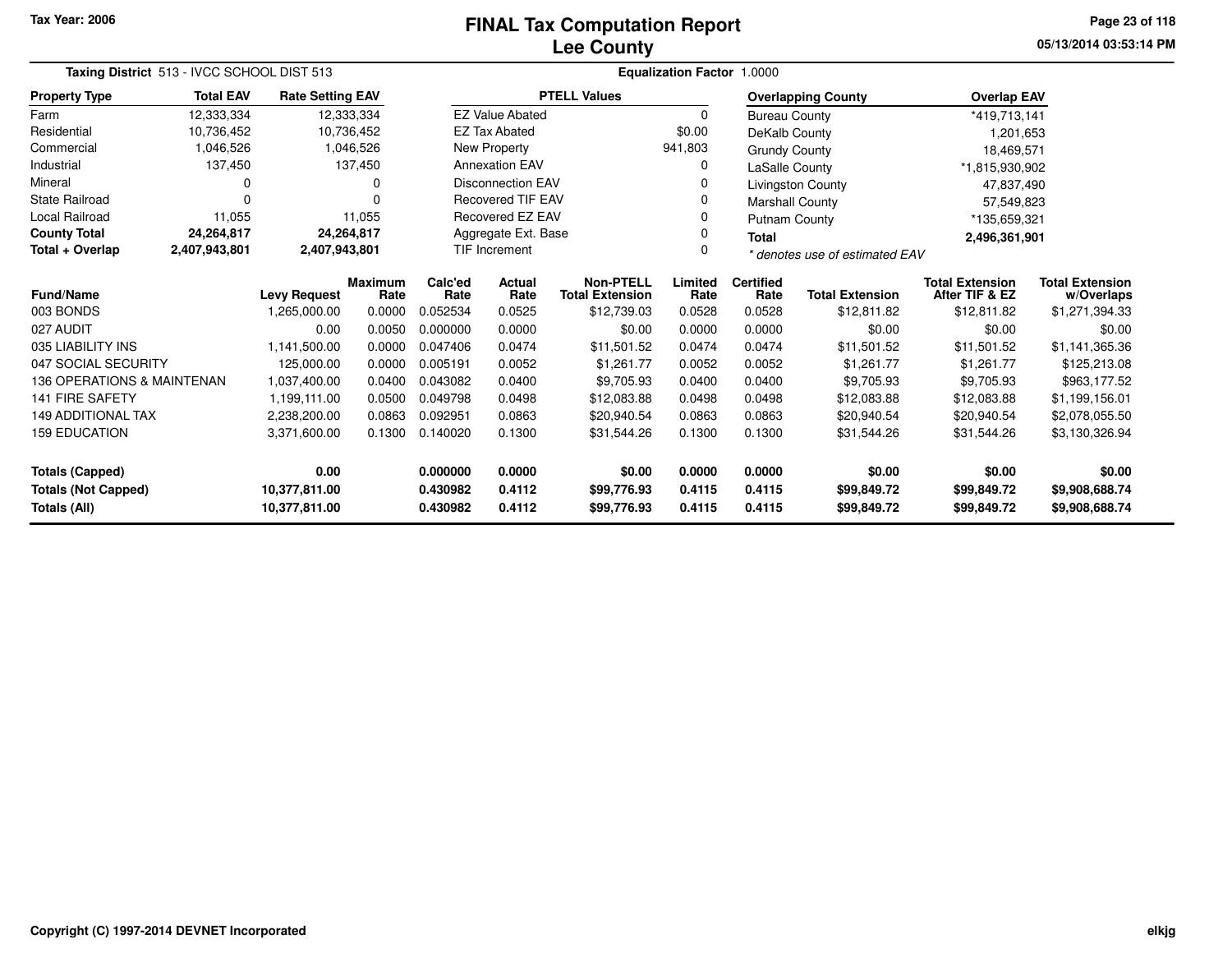# **Lee CountyFINAL Tax Computation Report** FINAL Tax Computation Report

**05/13/2014 03:53:14 PM Page 24 of 118**

| Taxing District 523 - KISHWAUKEE CC SD 523 |                  |                         |                        |                 |                          |                                                  | Equalization Factor 1.0000 |                          |                                |                                          |                                      |  |
|--------------------------------------------|------------------|-------------------------|------------------------|-----------------|--------------------------|--------------------------------------------------|----------------------------|--------------------------|--------------------------------|------------------------------------------|--------------------------------------|--|
| <b>Property Type</b>                       | <b>Total EAV</b> | <b>Rate Setting EAV</b> |                        |                 |                          | <b>PTELL Values</b>                              |                            |                          | <b>Overlapping County</b>      | <b>Overlap EAV</b>                       |                                      |  |
| Farm                                       | 26,869,320       |                         | 26,868,575             |                 | <b>EZ Value Abated</b>   |                                                  | $\Omega$                   | Boone County             |                                | *4,876,438                               |                                      |  |
| Residential                                | 36,349,884       |                         | 33,471,219             |                 | <b>EZ Tax Abated</b>     |                                                  | \$0.00                     | DeKalb County            |                                | 1,555,507,548                            |                                      |  |
| Commercial                                 | 3,515,788        |                         | 3,332,470              |                 | New Property             |                                                  | 2,796,419                  | Kane County              |                                | *7,772,722                               |                                      |  |
| Industrial                                 | 4,255,466        |                         | 4,255,466              |                 | <b>Annexation EAV</b>    |                                                  |                            | LaSalle County           |                                | $*8,822$                                 |                                      |  |
| Mineral                                    | $\Omega$         |                         | 0                      |                 | Disconnection EAV        |                                                  |                            | Ogle County              |                                | 323,620,853                              |                                      |  |
| <b>State Railroad</b>                      | 472,798          |                         | 472,798                |                 | <b>Recovered TIF EAV</b> |                                                  |                            |                          | Winnebago County               | *431,770                                 |                                      |  |
| Local Railroad                             | $\Omega$         |                         | 0                      |                 | <b>Recovered EZ EAV</b>  |                                                  |                            | <b>Total</b>             |                                | 1,892,218,153                            |                                      |  |
| <b>County Total</b>                        | 71,463,256       |                         | 68,400,528             |                 | Aggregate Ext. Base      |                                                  |                            |                          | * denotes use of estimated EAV |                                          |                                      |  |
| Total + Overlap                            | 1,963,680,962    | 1,960,618,234           |                        |                 | <b>TIF Increment</b>     |                                                  | 3,062,728                  |                          |                                |                                          |                                      |  |
| <b>Fund/Name</b>                           |                  | <b>Levy Request</b>     | <b>Maximum</b><br>Rate | Calc'ed<br>Rate | Actual<br>Rate           | Non-PTELL<br><b>Total Extension</b>              | Limited<br>Rate            | <b>Certified</b><br>Rate | <b>Total Extension</b>         | <b>Total Extension</b><br>After TIF & EZ | <b>Total Extension</b><br>w/Overlaps |  |
| 003 BONDS                                  |                  | 3,124,617.00            | 0.0000                 | 0.159369        | 0.1594                   | \$109,030.44                                     | 0.1602                     | 0.1602                   | \$114,484.14                   | \$109,577.65                             | \$3,140,910.41                       |  |
| 027 AUDIT                                  |                  | 40,000.00               | 0.0050                 | 0.002040        | 0.0020                   | \$1.368.01                                       | 0.0020                     | 0.0020                   | \$1.429.27                     | \$1,368.01                               | \$39,212.36                          |  |
| 035 LIABILITY INSURANCE                    |                  | 550,000.00              | 0.0000                 | 0.028052        | 0.0281                   | \$19,220.55                                      | 0.0281                     | 0.0281                   | \$20,081.17                    | \$19,220.55                              | \$550,933.72                         |  |
| 047 SOCIAL SECURITY                        |                  | 155,000.00              | 0.0000                 | 0.007906        | 0.0079                   | \$5.403.64                                       | 0.0079                     | 0.0079                   | \$5.645.60                     | \$5.403.64                               | \$154,888.84                         |  |
| 136 OPERATIONS & MAINTENAN                 |                  | 1,447,180.00            | 0.0750                 | 0.073812        | 0.0738                   | \$50,479.59                                      | 0.0738                     | 0.0738                   | \$52,739.88                    | \$50,479.59                              | \$1,446,936.26                       |  |
| <b>141 FIRE SAFETY</b>                     |                  | 0.00                    | 0.0500                 | 0.000000        | 0.0000                   | \$0.00                                           | 0.0000                     | 0.0000                   | \$0.00                         | \$0.00                                   | \$0.00                               |  |
| <b>159 EDUCATION</b>                       |                  | 5,306,326.00            | 0.2750                 | 0.270646        | 0.2706                   | 0.2706<br>\$185,091.83<br>0.2706<br>\$193,379.57 |                            | \$185,091.83             | \$5,305,432.94                 |                                          |                                      |  |
| <b>Totals (Capped)</b>                     |                  | 0.00                    |                        | 0.000000        | 0.0000                   | \$0.00                                           | 0.0000                     | 0.0000                   | \$0.00                         | \$0.00                                   | \$0.00                               |  |
| <b>Totals (Not Capped)</b>                 |                  | 10,623,123.00           |                        | 0.541825        | 0.5418                   | \$370,594.06                                     | 0.5426                     | 0.5426                   | \$387,759.63                   | \$371,141.27                             | \$10,638,314.53                      |  |
| Totals (All)                               |                  | 10,623,123.00           |                        | 0.541825        | 0.5418                   | \$370,594.06                                     | 0.5426                     | 0.5426                   | \$387,759.63                   | \$371,141.27                             | \$10,638,314.53                      |  |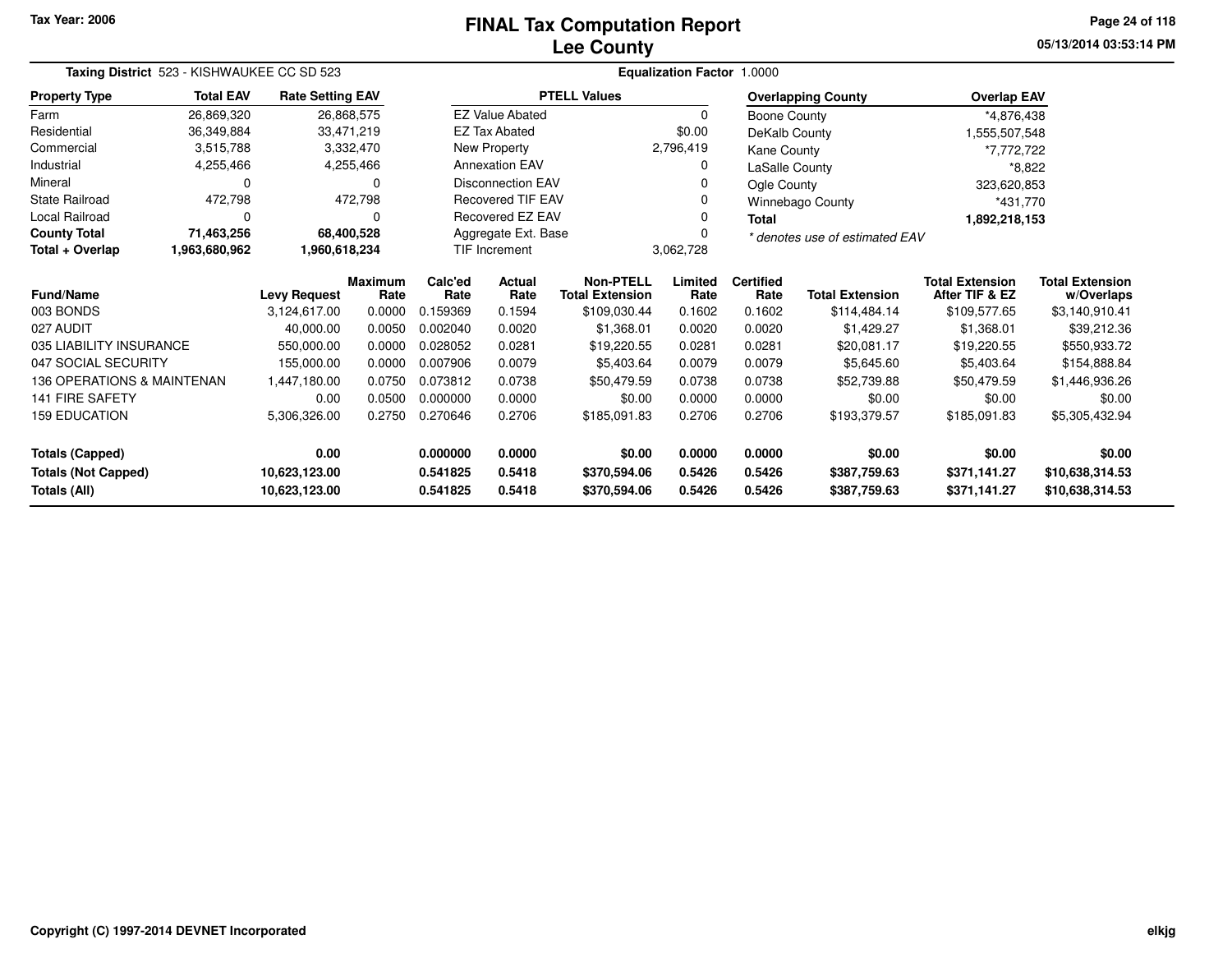## **Lee CountyFINAL Tax Computation Report** FINAL Tax Computation Report

**05/13/2014 03:53:14 PM Page 25 of 118**

| Taxing District 600 - LEE COUNTY           |                  |                         |                        |                      |                          |                                            | <b>Equalization Factor 1.0000</b> |                          |                          |                                          |                                      |
|--------------------------------------------|------------------|-------------------------|------------------------|----------------------|--------------------------|--------------------------------------------|-----------------------------------|--------------------------|--------------------------|------------------------------------------|--------------------------------------|
| <b>Property Type</b>                       | <b>Total EAV</b> | <b>Rate Setting EAV</b> |                        |                      |                          | <b>PTELL Values</b>                        |                                   |                          |                          |                                          |                                      |
| Farm                                       | 117,516,092      | 117,465,633             |                        |                      | <b>EZ Value Abated</b>   |                                            | 8,278,617                         |                          |                          |                                          |                                      |
| Residential                                | 328,324,089      | 325,368,647             |                        |                      | <b>EZ Tax Abated</b>     |                                            | \$66,882.94                       |                          |                          |                                          |                                      |
| Commercial                                 | 70,814,204       | 62,351,191              |                        |                      | New Property             |                                            | 10,930,822                        |                          |                          |                                          |                                      |
| Industrial                                 | 51,059,518       | 47,233,665              |                        |                      | <b>Annexation EAV</b>    |                                            |                                   |                          |                          |                                          |                                      |
| Mineral                                    | $\Omega$         |                         | 0                      |                      | <b>Disconnection EAV</b> |                                            |                                   |                          |                          |                                          |                                      |
| <b>State Railroad</b>                      | 3,831,952        |                         | 3,831,952              |                      | <b>Recovered TIF EAV</b> |                                            | 43,133                            |                          |                          |                                          |                                      |
| <b>Local Railroad</b>                      | 15,755           |                         | 15,755                 |                      | <b>Recovered EZ EAV</b>  |                                            | 4,727,030                         |                          |                          |                                          |                                      |
| <b>County Total</b>                        | 571,561,610      | 556,266,843             |                        |                      | Aggregate Ext. Base      |                                            | 4,280,150                         |                          |                          |                                          |                                      |
| Total + Overlap                            | 571,561,610      | 556,266,843             |                        |                      | <b>TIF Increment</b>     |                                            | 7,016,150                         |                          |                          |                                          |                                      |
| <b>Fund/Name</b>                           |                  | <b>Levy Request</b>     | <b>Maximum</b><br>Rate | Calc'ed<br>Rate      | Actual<br>Rate           | <b>Non-PTELL</b><br><b>Total Extension</b> | Limited<br>Rate                   | <b>Certified</b><br>Rate | <b>Total Extension</b>   | <b>Total Extension</b><br>After TIF & EZ | <b>Total Extension</b><br>w/Overlaps |
| 001 CORPORATE                              |                  | 1,429,625.00            | 0.2700                 | 0.257004             | 0.2570                   | \$1,429,605.79                             | 0.2570                            | 0.2570                   | \$1,468,913.34           | \$1,429,605.79                           | \$1,429,605.79                       |
| 005 I.M.R.F.                               |                  | 500,000.00              | 0.0000                 | 0.089885             | 0.0899                   | \$500,083.89                               | 0.0899                            | 0.0899                   | \$513,833.89             | \$500,083.89                             | \$500,083.89                         |
| 006 HIGHWAY                                |                  | 548,150.00              | 0.2000                 | 0.098541             | 0.0985                   | \$547,922.84                               | 0.0985                            | 0.0985                   | \$562,988.19             | \$547,922.84                             | \$547,922.84                         |
| 008 BRIDGE                                 |                  | 207,749.00              | 0.2500                 | 0.037347             | 0.0373                   | \$207,487.53                               | 0.0373                            | 0.0373                   | \$213,192.48             | \$207,487.53                             | \$207,487.53                         |
| 020 TUBERCULOSIS SANATARIU                 |                  | 20,348.00               | 0.0750                 | 0.003658             | 0.0037                   | \$20,581.87                                | 0.0037                            | 0.0037                   | \$21,147.78              | \$20,581.87                              | \$20,581.87                          |
| 021 FEDERAL AID HIGHWAY MAT                |                  | 268,594.00              | 0.0500                 | 0.048285             | 0.0483                   | \$268,676.89                               | 0.0483                            | 0.0483                   | \$276,064.26             | \$268,676.89                             | \$268,676.89                         |
| 022 COUNTY HEALTH DEPARTMI                 |                  | 548,150.00              | 0.1000                 | 0.098541             | 0.0985                   | \$547,922.84                               | 0.0985                            | 0.0985                   | \$562,988.19             | \$547,922.84                             | \$547,922.84                         |
| 035 LIABILITY INSURANCE                    |                  | 148,964.00              | 0.0000                 | 0.026779             | 0.0268                   | \$149,079.51                               | 0.0268                            | 0.0268                   | \$153,178.51             | \$149,079.51                             | \$149,079.51                         |
| 047 SOCIAL SECURITY                        |                  | 500,000.00              | 0.0000                 | 0.089885             | 0.0899                   | \$500,083.89                               | 0.0899                            | 0.0899                   | \$513,833.89             | \$500,083.89                             | \$500,083.89                         |
| 053 EXTENSION EDUCATION                    |                  | 132,412.00              | 0.0500                 | 0.023804             | 0.0238                   | \$132,391.51                               | 0.0238                            | 0.0238                   | \$136,031.66             | \$132,391.51                             | \$132,391.51                         |
| 055 VETERANS ASSISTANCE                    |                  | 64,334.00               | 0.0400                 | 0.011565             | 0.0116                   | \$64,526.95                                | 0.0116                            | 0.0116                   | \$66,301.15              | \$64,526.95                              | \$64,526.95                          |
| 142 SENIOR CITIZENS SOCIAL S               |                  | 125,834.00              | 0.0250                 | 0.022621             | 0.0226                   | \$125,716.31                               | 0.0226                            | 0.0226                   | \$129,172.92             | \$125,716.31                             | \$125,716.31                         |
| <b>Totals (Capped)</b>                     |                  | 4,494,160.00            |                        | 0.807915             | 0.8079                   | \$4,494,079.82                             | 0.8079                            | 0.8079                   | \$4,617,646.26           | \$4,494,079.82                           | \$4,494,079.82                       |
| <b>Totals (Not Capped)</b><br>Totals (All) |                  | 0.00<br>4,494,160.00    |                        | 0.000000<br>0.807915 | 0.0000<br>0.8079         | \$0.00<br>\$4,494,079.82                   | 0.0000<br>0.8079                  | 0.0000<br>0.8079         | \$0.00<br>\$4,617,646.26 | \$0.00<br>\$4,494,079.82                 | \$0.00<br>\$4,494,079.82             |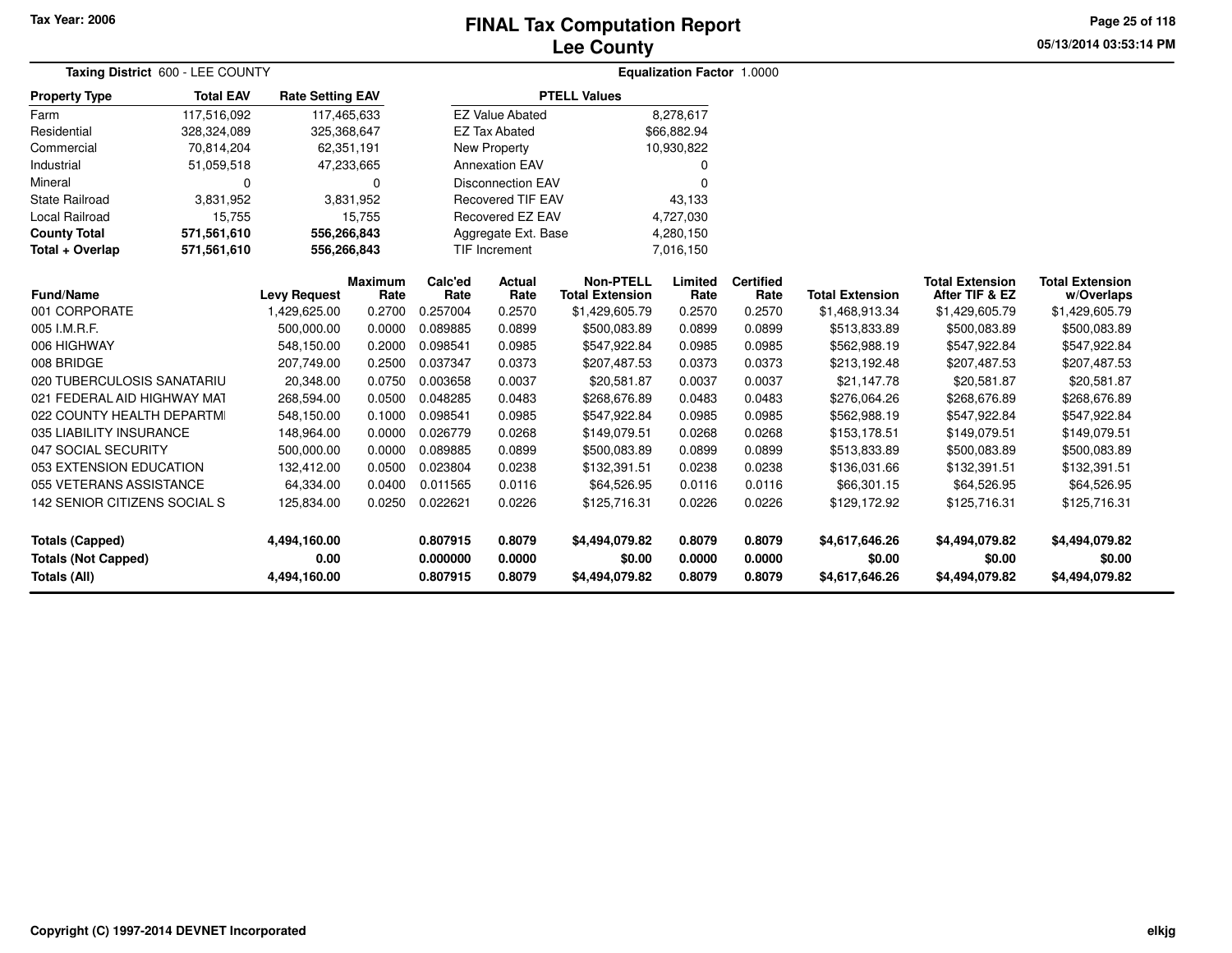# **Lee CountyFINAL Tax Computation Report** FINAL Tax Computation Report

**05/13/2014 03:53:14 PMPage 26 of 118**

| Taxing District 601 - ALTO TOWNSHIP |                  |                         |                        |                 |                          |                                            | Equalization Factor 1.0000 |                          |                        |                                          |                                      |  |
|-------------------------------------|------------------|-------------------------|------------------------|-----------------|--------------------------|--------------------------------------------|----------------------------|--------------------------|------------------------|------------------------------------------|--------------------------------------|--|
| <b>Property Type</b>                | <b>Total EAV</b> | <b>Rate Setting EAV</b> |                        |                 |                          | <b>PTELL Values</b>                        |                            |                          |                        |                                          |                                      |  |
| Farm                                | 5,885,712        |                         | 5,885,712              |                 | <b>EZ Value Abated</b>   |                                            | $\Omega$                   |                          |                        |                                          |                                      |  |
| Residential                         | 6,866,012        |                         | 6,866,012              |                 | EZ Tax Abated            |                                            | \$0.00                     |                          |                        |                                          |                                      |  |
| Commercial                          | 1,021,089        |                         | 1,021,089              |                 | New Property             |                                            | 552,512                    |                          |                        |                                          |                                      |  |
| Industrial                          | 60,792           |                         | 60,792                 |                 | <b>Annexation EAV</b>    |                                            | 0                          |                          |                        |                                          |                                      |  |
| Mineral                             | 0                |                         |                        |                 | Disconnection EAV        |                                            | 0                          |                          |                        |                                          |                                      |  |
| <b>State Railroad</b>               | 450,017          |                         | 450,017                |                 | <b>Recovered TIF EAV</b> |                                            | $\Omega$                   |                          |                        |                                          |                                      |  |
| Local Railroad                      | 0                |                         |                        |                 | Recovered EZ EAV         |                                            | $\Omega$                   |                          |                        |                                          |                                      |  |
| <b>County Total</b>                 | 14,283,622       | 14,283,622              |                        |                 | Aggregate Ext. Base      |                                            | 43,568                     |                          |                        |                                          |                                      |  |
| Total + Overlap                     | 14,283,622       | 14,283,622              |                        |                 | <b>TIF Increment</b>     |                                            | 0                          |                          |                        |                                          |                                      |  |
| <b>Fund/Name</b>                    |                  | <b>Levy Request</b>     | <b>Maximum</b><br>Rate | Calc'ed<br>Rate | Actual<br>Rate           | <b>Non-PTELL</b><br><b>Total Extension</b> | Limited<br>Rate            | <b>Certified</b><br>Rate | <b>Total Extension</b> | <b>Total Extension</b><br>After TIF & EZ | <b>Total Extension</b><br>w/Overlaps |  |
| 001 CORPORATE                       |                  | 45,745.00               | 0.4500                 | 0.320262        | 0.3203                   | \$45,750.44                                | 0.3203                     | 0.3203                   | \$45,750.44            | \$45,750.44                              | \$45,750.44                          |  |
| Totals (Capped)                     |                  | 45,745.00               |                        | 0.320262        | 0.3203                   | \$45,750.44                                | 0.3203                     | 0.3203                   | \$45,750.44            | \$45,750.44                              | \$45,750.44                          |  |
| <b>Totals (Not Capped)</b>          |                  | 0.00                    |                        | 0.000000        | 0.0000                   | \$0.00                                     | 0.0000                     | 0.0000                   | \$0.00                 | \$0.00                                   | \$0.00                               |  |
| Totals (All)                        |                  | 45,745.00               |                        | 0.320262        | 0.3203                   | \$45,750.44                                | 0.3203                     | 0.3203                   | \$45,750.44            | \$45,750.44                              | \$45,750.44                          |  |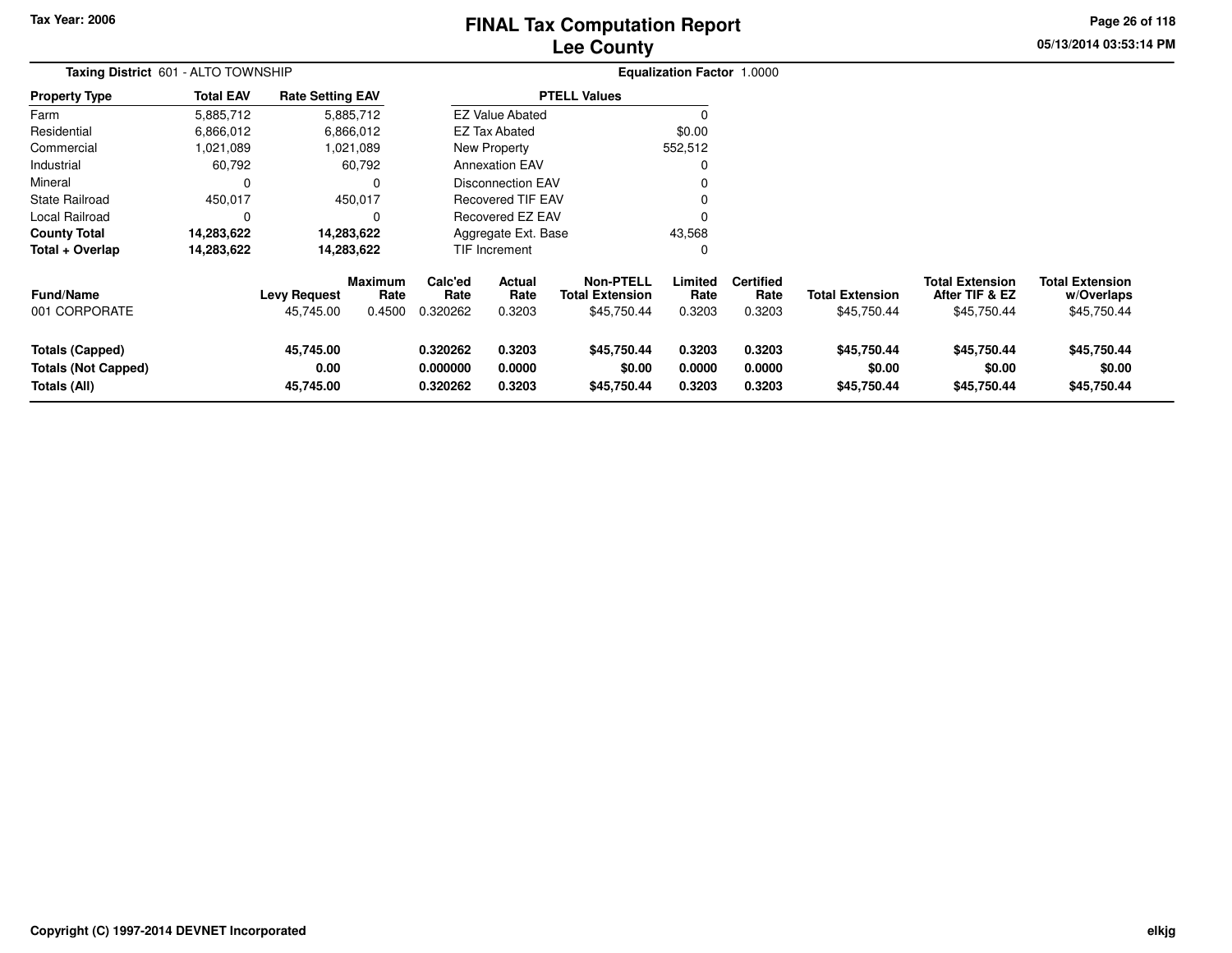# **Lee CountyFINAL Tax Computation Report** FINAL Tax Computation Report

**05/13/2014 03:53:14 PM Page 27 of 118**

| Taxing District 601RB - ALTO TWP ROAD/BRIDGE |                  |                         |                 | <b>Equalization Factor 1.0000</b> |                          |                              |                  |                          |                                 |                                          |                                      |  |
|----------------------------------------------|------------------|-------------------------|-----------------|-----------------------------------|--------------------------|------------------------------|------------------|--------------------------|---------------------------------|------------------------------------------|--------------------------------------|--|
| <b>Property Type</b>                         | <b>Total EAV</b> | <b>Rate Setting EAV</b> |                 |                                   |                          | <b>PTELL Values</b>          |                  |                          | <b>Road and Bridge Transfer</b> |                                          |                                      |  |
| Farm                                         | 5,885,712        |                         | 5,885,712       |                                   | <b>EZ Value Abated</b>   |                              |                  | <b>Municipality</b>      |                                 | Fund                                     | <b>Amount Extended</b>               |  |
| Residential                                  | 6,866,012        |                         | 6,866,012       |                                   | EZ Tax Abated            |                              | \$0.00           |                          |                                 |                                          |                                      |  |
| Commercial                                   | 1,021,089        |                         | 1,021,089       |                                   | <b>New Property</b>      |                              | 552,512          |                          | 711 - VILLAGE OF STEWARD        | 007                                      | \$2,106.37                           |  |
| Industrial                                   | 60,792           |                         | 60,792          |                                   | <b>Annexation EAV</b>    |                              |                  | <b>Total</b>             |                                 |                                          | \$2,106.37                           |  |
| Mineral                                      | C                |                         | $\Omega$        |                                   | <b>Disconnection EAV</b> |                              |                  |                          |                                 |                                          |                                      |  |
| <b>State Railroad</b>                        | 450,017          |                         | 450,017         |                                   | <b>Recovered TIF EAV</b> |                              |                  |                          |                                 |                                          |                                      |  |
| <b>Local Railroad</b>                        | $\mathbf 0$      |                         | $\Omega$        |                                   | Recovered EZ EAV         |                              |                  |                          |                                 |                                          |                                      |  |
| <b>County Total</b>                          | 14,283,622       |                         | 14,283,622      |                                   | Aggregate Ext. Base      |                              | 49,587           |                          |                                 |                                          |                                      |  |
| Total + Overlap                              | 14,283,622       |                         | 14,283,622      |                                   | TIF Increment            |                              | 0                |                          |                                 |                                          |                                      |  |
| <b>Fund/Name</b>                             |                  | <b>Levy Request</b>     | Maximum<br>Rate | Calc'ed<br>Rate                   | Actual<br>Rate           | Non-PTELL<br>Total Extension | Limited<br>Rate  | <b>Certified</b><br>Rate | <b>Total Extension</b>          | <b>Total Extension</b><br>After TIF & EZ | <b>Total Extension</b><br>w/Overlaps |  |
| 007 ROAD & BRIDGE                            |                  | 23,933.00               | 0.6600          | 0.167556                          | 0.1676                   | \$23,939.35                  | 0.1676           | 0.1676                   | \$23,939.35                     | \$23,939.35                              | \$23,939.35                          |  |
| 009 PERMANENT ROAD                           |                  | 23,056.00               | 0.2500          | 0.161416                          | 0.1614                   | \$23,053.77                  | 0.1614           | 0.1614                   | \$23,053.77                     | \$23,053.77                              | \$23,053.77                          |  |
| 010 EQUIPMENT & BUILDING                     |                  | 5,076.00                | 0.1000          | 0.035537                          | 0.0355                   | \$5,070.69                   | 0.0355           | 0.0355                   | \$5,070.69                      | \$5,070.69                               | \$5,070.69                           |  |
| Totals (Capped)                              |                  | 52,065.00               |                 | 0.364509                          | 0.3645                   | \$52,063.81                  | 0.3645           | 0.3645                   | \$52,063.81                     | \$52,063.81                              | \$52,063.81                          |  |
| <b>Totals (Not Capped)</b><br>Totals (All)   |                  | 0.00<br>52,065.00       |                 | 0.000000<br>0.364509              | 0.0000<br>0.3645         | \$0.00<br>\$52,063.81        | 0.0000<br>0.3645 | 0.0000<br>0.3645         | \$0.00<br>\$52,063.81           | \$0.00<br>\$52,063.81                    | \$0.00<br>\$52,063.81                |  |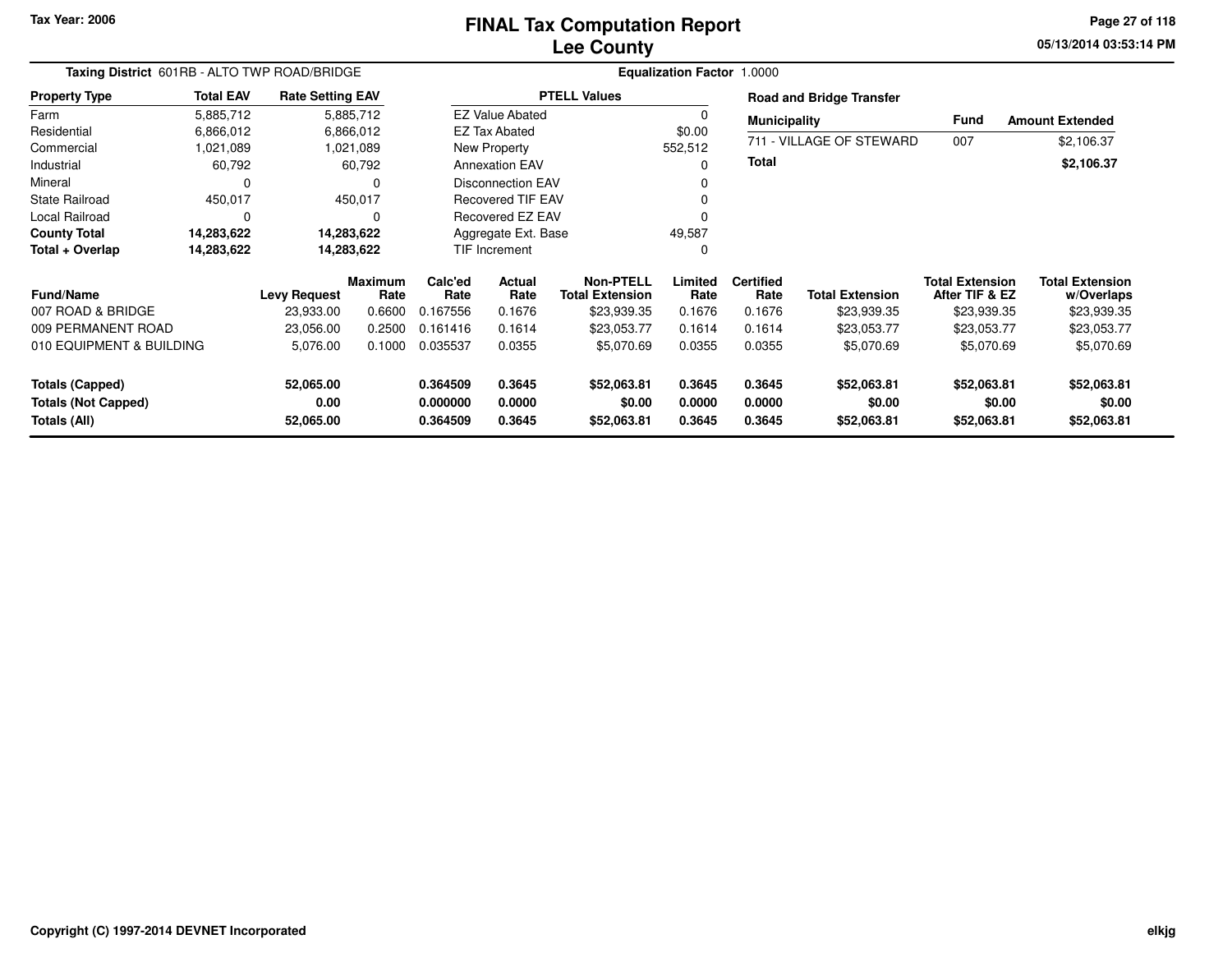# **Lee CountyFINAL Tax Computation Report** FINAL Tax Computation Report

**05/13/2014 03:53:14 PM Page 28 of 118**

| Taxing District 602 - AMBOY TOWNSHIP                                 |                  |                                |                 |                                  |                            |                                            | Equalization Factor 1.0000 |                            |                                      |                                          |                                      |
|----------------------------------------------------------------------|------------------|--------------------------------|-----------------|----------------------------------|----------------------------|--------------------------------------------|----------------------------|----------------------------|--------------------------------------|------------------------------------------|--------------------------------------|
| <b>Property Type</b>                                                 | <b>Total EAV</b> | <b>Rate Setting EAV</b>        |                 |                                  |                            | <b>PTELL Values</b>                        |                            |                            |                                      |                                          |                                      |
| Farm                                                                 | 4,073,364        |                                | 4,073,145       |                                  | <b>EZ Value Abated</b>     |                                            |                            |                            |                                      |                                          |                                      |
| Residential                                                          | 23,883,327       |                                | 23,883,327      |                                  | <b>EZ Tax Abated</b>       |                                            | \$0.00                     |                            |                                      |                                          |                                      |
| Commercial                                                           | 4,896,517        |                                | 4,896,517       |                                  | New Property               |                                            | 597,399                    |                            |                                      |                                          |                                      |
| Industrial                                                           | 5,206,612        |                                | 5,206,612       |                                  | <b>Annexation EAV</b>      |                                            |                            |                            |                                      |                                          |                                      |
| Mineral                                                              |                  |                                | 0               |                                  | <b>Disconnection EAV</b>   |                                            |                            |                            |                                      |                                          |                                      |
| <b>State Railroad</b>                                                | $\Omega$         |                                |                 |                                  | <b>Recovered TIF EAV</b>   |                                            |                            |                            |                                      |                                          |                                      |
| Local Railroad                                                       | 1,800            |                                | 1,800           |                                  | <b>Recovered EZ EAV</b>    |                                            |                            |                            |                                      |                                          |                                      |
| <b>County Total</b>                                                  | 38,061,620       |                                | 38,061,401      |                                  | Aggregate Ext. Base        |                                            | 81,509                     |                            |                                      |                                          |                                      |
| Total + Overlap                                                      | 38,061,620       |                                | 38,061,401      |                                  | TIF Increment              |                                            | 219                        |                            |                                      |                                          |                                      |
| <b>Fund/Name</b>                                                     |                  | <b>Levy Request</b>            | Maximum<br>Rate | Calc'ed<br>Rate                  | <b>Actual</b><br>Rate      | <b>Non-PTELL</b><br><b>Total Extension</b> | Limited<br>Rate            | <b>Certified</b><br>Rate   | <b>Total Extension</b>               | <b>Total Extension</b><br>After TIF & EZ | <b>Total Extension</b><br>w/Overlaps |
| 001 CORPORATE                                                        |                  | 57,500.00                      | 0.0000          | 0.151072                         | 0.1511                     | \$57,510.78                                | 0.1511                     | 0.1511                     | \$57,511.11                          | \$57,510.78                              | \$57,510.78                          |
| 054 GENERAL ASSISTANCE                                               |                  | 26,500.00                      | 0.1000          | 0.069624                         | 0.0696                     | \$26,490.74                                | 0.0696                     | 0.0696                     | \$26,490.89                          | \$26,490.74                              | \$26,490.74                          |
| <b>Totals (Capped)</b><br><b>Totals (Not Capped)</b><br>Totals (All) |                  | 84,000.00<br>0.00<br>84,000.00 |                 | 0.220696<br>0.000000<br>0.220696 | 0.2207<br>0.0000<br>0.2207 | \$84,001.52<br>\$0.00<br>\$84,001.52       | 0.2207<br>0.0000<br>0.2207 | 0.2207<br>0.0000<br>0.2207 | \$84,002.00<br>\$0.00<br>\$84,002.00 | \$84,001.52<br>\$0.00<br>\$84,001.52     | \$84,001.52<br>\$0.00<br>\$84,001.52 |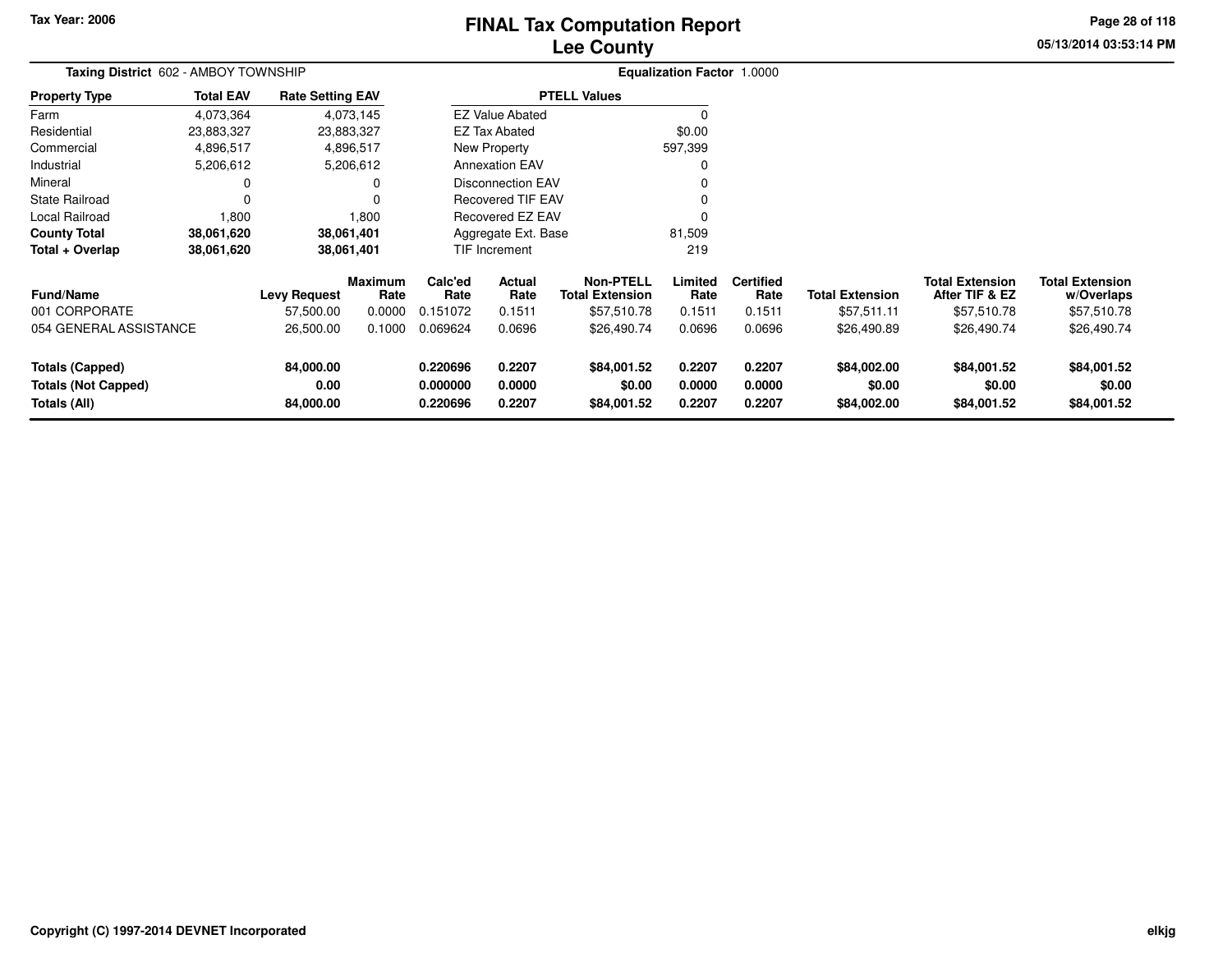## **Lee CountyFINAL Tax Computation Report** FINAL Tax Computation Report

**05/13/2014 03:53:14 PM Page 29 of 118**

| Taxing District 602RB - AMBOY TWP ROAD/BRIDGE |                  |                         | Equalization Factor 1.0000 |                 |                          |                                            |                 |                          |                                 |                                          |                                      |
|-----------------------------------------------|------------------|-------------------------|----------------------------|-----------------|--------------------------|--------------------------------------------|-----------------|--------------------------|---------------------------------|------------------------------------------|--------------------------------------|
| <b>Property Type</b>                          | <b>Total EAV</b> | <b>Rate Setting EAV</b> |                            |                 |                          | <b>PTELL Values</b>                        |                 |                          | <b>Road and Bridge Transfer</b> |                                          |                                      |
| Farm                                          | 4,073,364        |                         | 4,073,145                  |                 | <b>EZ Value Abated</b>   |                                            | $\Omega$        | <b>Municipality</b>      |                                 | <b>Fund</b>                              | <b>Amount Extended</b>               |
| Residential                                   | 23,883,327       | 23,883,327              |                            |                 | <b>EZ Tax Abated</b>     |                                            | \$0.00          |                          |                                 |                                          |                                      |
| Commercial                                    | 4,896,517        |                         | 4,896,517                  |                 | New Property             |                                            | 597,399         |                          | 701 - CITY OF AMBOY             | 007                                      | \$13,285.35                          |
| Industrial                                    | 5,206,612        |                         | 5,206,612                  |                 | <b>Annexation EAV</b>    |                                            | $\Omega$        | <b>Total</b>             |                                 |                                          | \$13,285.35                          |
| Mineral                                       | 0                |                         | $\Omega$                   |                 | <b>Disconnection EAV</b> |                                            |                 |                          |                                 |                                          |                                      |
| <b>State Railroad</b>                         | $\Omega$         |                         | 0                          |                 | <b>Recovered TIF EAV</b> |                                            |                 |                          |                                 |                                          |                                      |
| Local Railroad                                | 1,800            |                         | 1,800                      |                 | <b>Recovered EZ EAV</b>  |                                            |                 |                          |                                 |                                          |                                      |
| <b>County Total</b>                           | 38,061,620       | 38,061,401              |                            |                 | Aggregate Ext. Base      |                                            | 129,080         |                          |                                 |                                          |                                      |
| Total + Overlap                               | 38,061,620       | 38,061,401              |                            |                 | TIF Increment            |                                            | 219             |                          |                                 |                                          |                                      |
| <b>Fund/Name</b>                              |                  | <b>Levy Request</b>     | <b>Maximum</b><br>Rate     | Calc'ed<br>Rate | Actual<br>Rate           | <b>Non-PTELL</b><br><b>Total Extension</b> | Limited<br>Rate | <b>Certified</b><br>Rate | <b>Total Extension</b>          | <b>Total Extension</b><br>After TIF & EZ | <b>Total Extension</b><br>w/Overlaps |
| 007 ROAD & BRIDGE                             |                  | 45,500.00               | 0.6600                     | 0.119544        | 0.1195                   | \$45,483.37                                | 0.1195          | 0.1195                   | \$45,483.64                     | \$45,483.37                              | \$45,483.37                          |
| 008 BRIDGE JOINT W/COUNTY                     |                  | 10,750.00               | 0.2500                     | 0.028244        | 0.0282                   | \$10,733.32                                | 0.0282          | 0.0282                   | \$10,733.38                     | \$10,733.32                              | \$10,733.32                          |
| 009 PERMANENT ROAD                            |                  | 62,000.00               | 0.2500                     | 0.162895        | 0.1629                   | \$62,002.02                                | 0.1629          | 0.1629                   | \$62,002.38                     | \$62,002.02                              | \$62,002.02                          |
| 010 EQUIPMENT & BUILDING                      |                  | 9,000.00                | 0.1000                     | 0.023646        | 0.0236                   | \$8,982.49                                 | 0.0236          | 0.0236                   | \$8,982.54                      | \$8,982.49                               | \$8,982.49                           |
| 035 LIABILITY INSURANCE                       |                  | 5,900.00                | 0.0000                     | 0.015501        | 0.0155                   | \$5,899.52                                 | 0.0155          | 0.0155                   | \$5,899.55                      | \$5,899.52                               | \$5,899.52                           |
| <b>Totals (Capped)</b>                        |                  | 133,150.00              |                            | 0.349830        | 0.3497                   | \$133,100.72                               | 0.3497          | 0.3497                   | \$133,101.49                    | \$133,100.72                             | \$133,100.72                         |
| <b>Totals (Not Capped)</b>                    |                  | 0.00                    |                            | 0.000000        | 0.0000                   | \$0.00                                     | 0.0000          | 0.0000                   | \$0.00                          | \$0.00                                   | \$0.00                               |
| Totals (All)                                  |                  | 133,150.00              |                            | 0.349830        | 0.3497                   | \$133,100.72                               | 0.3497          | 0.3497                   | \$133,101.49                    | \$133,100.72                             | \$133,100.72                         |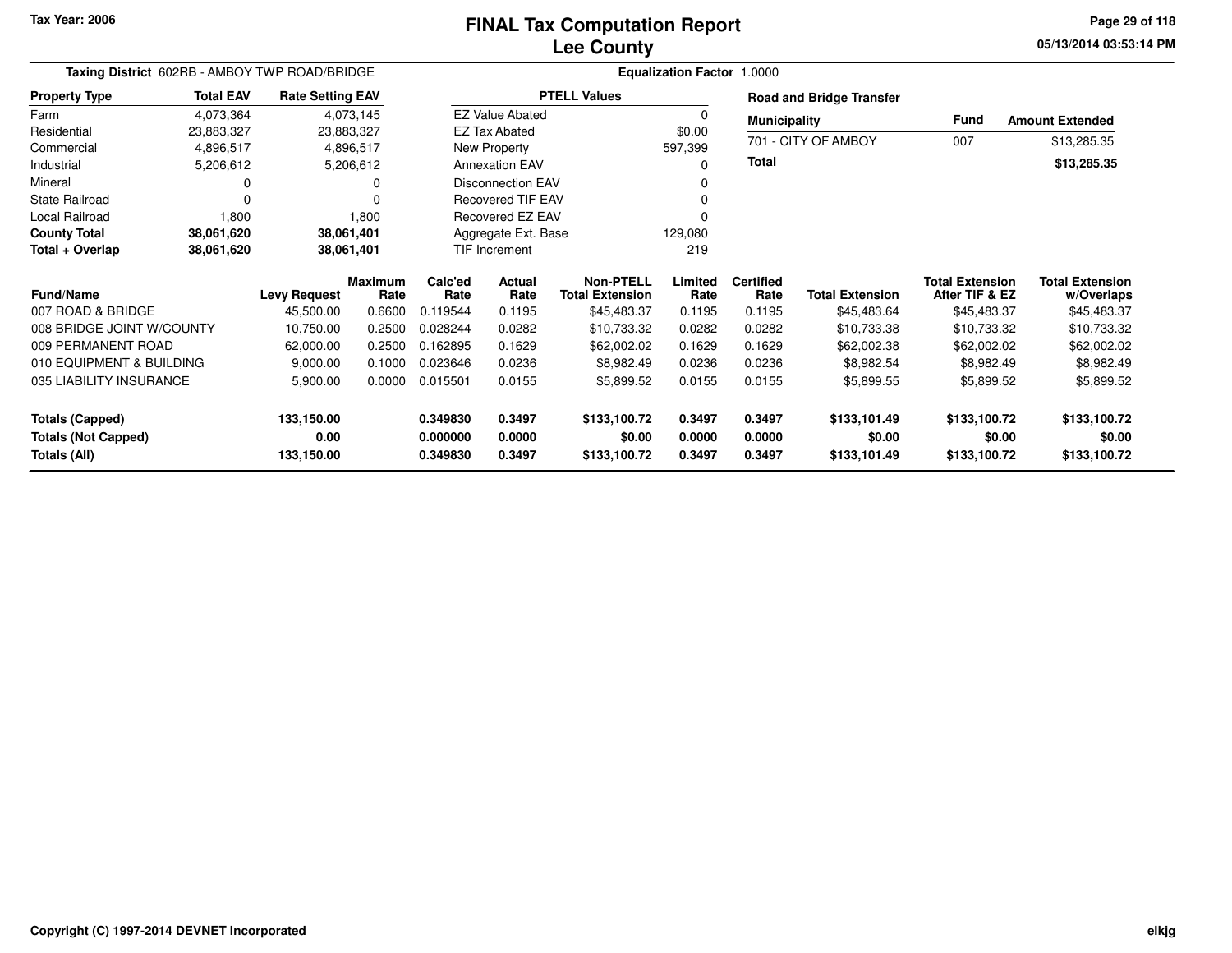# **Lee CountyFINAL Tax Computation Report** FINAL Tax Computation Report

**05/13/2014 03:53:14 PM Page 30 of 118**

| Taxing District 603 - ASHTON TOWNSHIP                                |                  |                                |                        |                                  |                            |                                            | <b>Equalization Factor 1.0000</b> |                            |                                      |                                          |                                      |
|----------------------------------------------------------------------|------------------|--------------------------------|------------------------|----------------------------------|----------------------------|--------------------------------------------|-----------------------------------|----------------------------|--------------------------------------|------------------------------------------|--------------------------------------|
| <b>Property Type</b>                                                 | <b>Total EAV</b> | <b>Rate Setting EAV</b>        |                        |                                  |                            | <b>PTELL Values</b>                        |                                   |                            |                                      |                                          |                                      |
| Farm                                                                 | 2,858,784        |                                | 2,858,784              |                                  | <b>EZ Value Abated</b>     |                                            |                                   |                            |                                      |                                          |                                      |
| Residential                                                          | 10,651,020       |                                | 10,651,020             |                                  | EZ Tax Abated              |                                            | \$0.00                            |                            |                                      |                                          |                                      |
| Commercial                                                           | 3,407,178        |                                | 3,407,178              |                                  | New Property               |                                            | 116,626                           |                            |                                      |                                          |                                      |
| Industrial                                                           | 4,464,991        |                                | 4,464,991              |                                  | <b>Annexation EAV</b>      |                                            |                                   |                            |                                      |                                          |                                      |
| Mineral                                                              | 0                |                                | 0                      |                                  | Disconnection EAV          |                                            |                                   |                            |                                      |                                          |                                      |
| <b>State Railroad</b>                                                | 518,884          |                                | 518,884                |                                  | <b>Recovered TIF EAV</b>   |                                            |                                   |                            |                                      |                                          |                                      |
| Local Railroad                                                       | 0                |                                | 0                      |                                  | Recovered EZ EAV           |                                            |                                   |                            |                                      |                                          |                                      |
| <b>County Total</b>                                                  | 21,900,857       |                                | 21,900,857             |                                  | Aggregate Ext. Base        |                                            | 36,732                            |                            |                                      |                                          |                                      |
| Total + Overlap                                                      | 21,900,857       |                                | 21,900,857             |                                  | TIF Increment              |                                            |                                   |                            |                                      |                                          |                                      |
| <b>Fund/Name</b>                                                     |                  | <b>Levy Request</b>            | <b>Maximum</b><br>Rate | Calc'ed<br>Rate                  | Actual<br>Rate             | <b>Non-PTELL</b><br><b>Total Extension</b> | Limited<br>Rate                   | <b>Certified</b><br>Rate   | <b>Total Extension</b>               | <b>Total Extension</b><br>After TIF & EZ | <b>Total Extension</b><br>w/Overlaps |
| 001 CORPORATE                                                        |                  | 32,801.00                      | 0.3800                 | 0.149770                         | 0.1498                     | \$32,807.48                                | 0.1483                            | 0.1483                     | \$32,478.97                          | \$32,478.97                              | \$32,478.97                          |
| 054 GENERAL ASSISTANCE                                               |                  | 5,766.00                       | 0.1000                 | 0.026328                         | 0.0263                     | \$5,759.93                                 | 0.0260                            | 0.0260                     | \$5,694.22                           | \$5,694.22                               | \$5,694.22                           |
| <b>Totals (Capped)</b><br><b>Totals (Not Capped)</b><br>Totals (All) |                  | 38,567.00<br>0.00<br>38,567.00 |                        | 0.176098<br>0.000000<br>0.176098 | 0.1761<br>0.0000<br>0.1761 | \$38,567.41<br>\$0.00<br>\$38,567.41       | 0.1743<br>0.0000<br>0.1743        | 0.1743<br>0.0000<br>0.1743 | \$38,173.19<br>\$0.00<br>\$38,173.19 | \$38,173.19<br>\$0.00<br>\$38,173.19     | \$38,173.19<br>\$0.00<br>\$38,173.19 |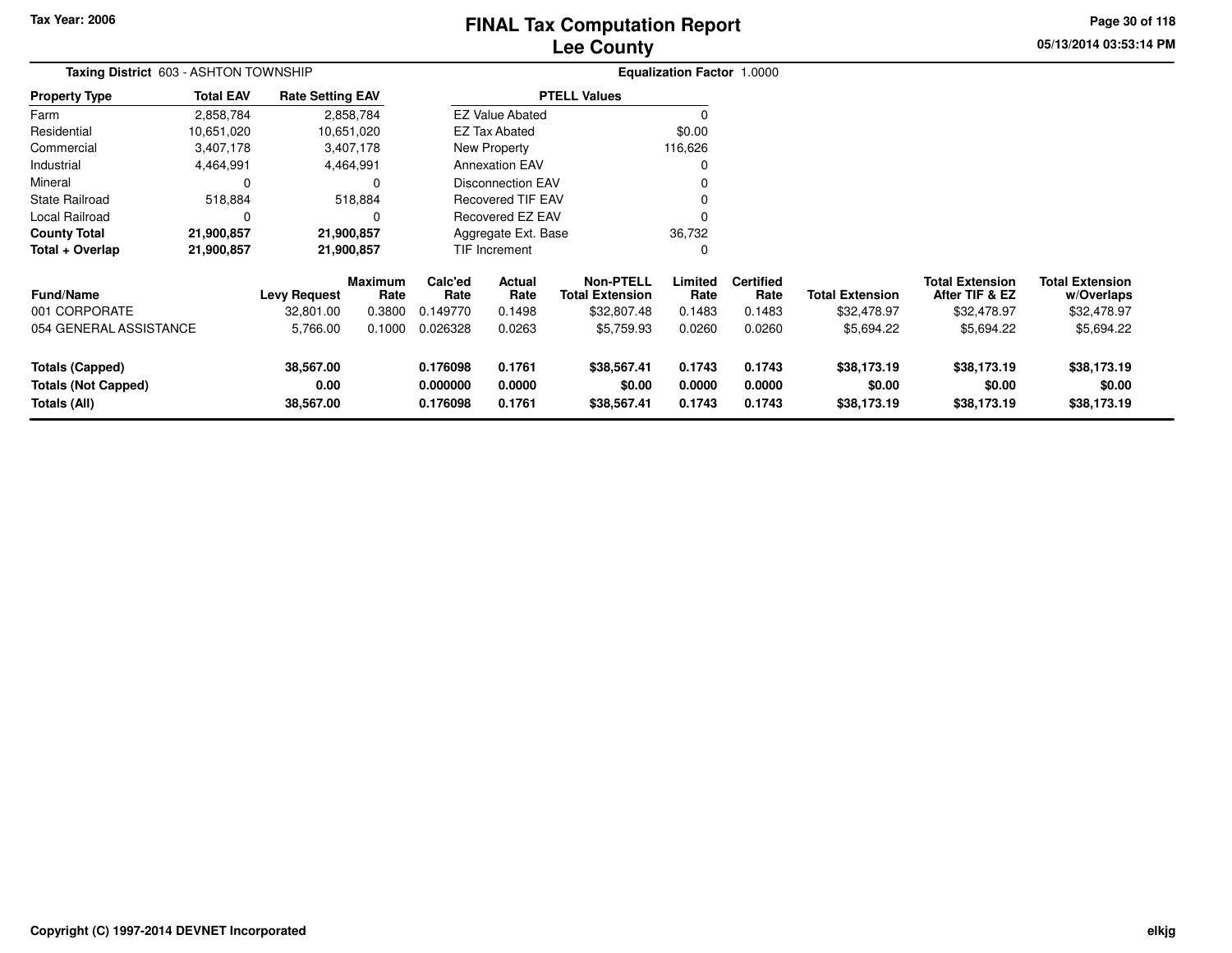**05/13/2014 03:53:14 PM Page 31 of 118**

| Taxing District 603RB - ASHTON TWP ROAD/BRIDGE |                  |                         |            | <b>Equalization Factor 1.0000</b> |                          |                        |                  |                     |                                 |                        |                        |  |  |  |
|------------------------------------------------|------------------|-------------------------|------------|-----------------------------------|--------------------------|------------------------|------------------|---------------------|---------------------------------|------------------------|------------------------|--|--|--|
| <b>Property Type</b>                           | <b>Total EAV</b> | <b>Rate Setting EAV</b> |            |                                   |                          | <b>PTELL Values</b>    |                  |                     | <b>Road and Bridge Transfer</b> |                        |                        |  |  |  |
| Farm                                           | 2,858,784        |                         | 2,858,784  |                                   | <b>EZ Value Abated</b>   |                        | -0               | <b>Municipality</b> |                                 | Fund                   | <b>Amount Extended</b> |  |  |  |
| Residential                                    | 10,651,020       |                         | 10,651,020 |                                   | <b>EZ Tax Abated</b>     |                        | \$0.00           |                     |                                 |                        |                        |  |  |  |
| Commercial                                     | 3,407,178        |                         | 3,407,178  |                                   | New Property             |                        | 116,626          |                     | 702 - VILLAGE OF ASHTON         | 007                    | \$8,777.93             |  |  |  |
| Industrial                                     | 4,464,991        |                         | 4,464,991  |                                   | <b>Annexation EAV</b>    |                        | 0                | <b>Total</b>        |                                 |                        | \$8,777.93             |  |  |  |
| Mineral                                        | 0                |                         | $\Omega$   |                                   | <b>Disconnection EAV</b> |                        | 0                |                     |                                 |                        |                        |  |  |  |
| <b>State Railroad</b>                          | 518,884          |                         | 518,884    |                                   | <b>Recovered TIF EAV</b> |                        | 0                |                     |                                 |                        |                        |  |  |  |
| Local Railroad                                 | 0                |                         | $\Omega$   |                                   | Recovered EZ EAV         |                        | $\Omega$         |                     |                                 |                        |                        |  |  |  |
| <b>County Total</b>                            | 21,900,857       | 21,900,857              |            |                                   | Aggregate Ext. Base      |                        | 75,982           |                     |                                 |                        |                        |  |  |  |
| Total + Overlap                                | 21,900,857       | 21,900,857              |            |                                   | TIF Increment            |                        | 0                |                     |                                 |                        |                        |  |  |  |
|                                                |                  |                         | Maximum    | Calc'ed                           | Actual                   | Non-PTELL              | Limited          | <b>Certified</b>    |                                 | <b>Total Extension</b> | <b>Total Extension</b> |  |  |  |
| <b>Fund/Name</b>                               |                  | <b>Levy Request</b>     | Rate       | Rate                              | Rate                     | <b>Total Extension</b> | Rate             | Rate                | <b>Total Extension</b>          | After TIF & EZ         | w/Overlaps             |  |  |  |
| 007 ROAD & BRIDGE                              |                  | 36,000.00               | 0.6600     | 0.164377                          | 0.1644                   | \$36,005.01            | 0.1628           | 0.1628              | \$35,654.60                     | \$35,654.60            | \$35,654.60            |  |  |  |
| 008 BRIDGE JOINT W/COUNTY                      |                  | 6,565.00                | 0.2500     | 0.029976                          | 0.0300                   | \$6,570.26             | 0.0297           | 0.0297              | \$6,504.55                      | \$6,504.55             | \$6,504.55             |  |  |  |
| 009 PERMANENT ROAD                             |                  | 30,298.00               | 0.2500     | 0.138342                          | 0.1383                   | \$30,288.89            | 0.1369           | 0.1369              | \$29,982.27                     | \$29,982.27            | \$29,982.27            |  |  |  |
| 010 EQUIPMENT & BUILDING                       |                  | 6,912.00                | 0.1000     | 0.031560                          | 0.0316                   | \$6,920.67             | 0.0313           | 0.0313              | \$6,854.97                      | \$6,854.97             | \$6,854.97             |  |  |  |
| <b>Totals (Capped)</b>                         |                  | 79,775.00               |            | 0.364255                          | 0.3643                   | \$79,784.83            | 0.3607           | 0.3607              | \$78,996.39                     | \$78,996.39            | \$78,996.39            |  |  |  |
| <b>Totals (Not Capped)</b><br>Totals (All)     |                  | 0.00<br>79,775.00       |            | 0.000000<br>0.364255              | 0.0000<br>0.3643         | \$0.00<br>\$79,784.83  | 0.0000<br>0.3607 | 0.0000<br>0.3607    | \$0.00<br>\$78,996.39           | \$0.00<br>\$78,996.39  | \$0.00<br>\$78,996.39  |  |  |  |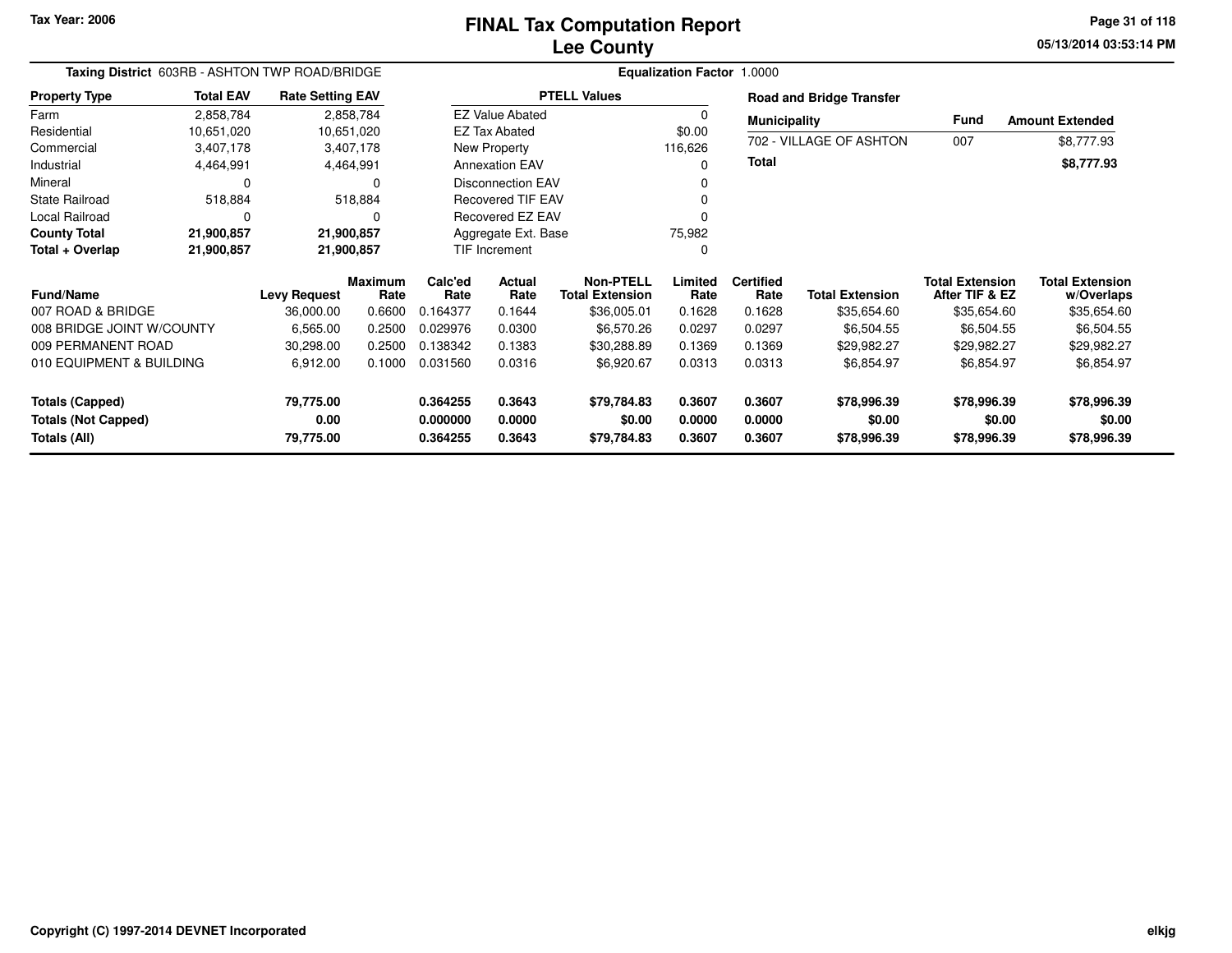# **Lee CountyFINAL Tax Computation Report** FINAL Tax Computation Report

**05/13/2014 03:53:14 PM Page 32 of 118**

| Taxing District 604 - BRADFORD TOWNSHIP                              |                  |                                |                        |                                  |                            |                                            | <b>Equalization Factor 1.0000</b> |                            |                                      |                                          |                                      |
|----------------------------------------------------------------------|------------------|--------------------------------|------------------------|----------------------------------|----------------------------|--------------------------------------------|-----------------------------------|----------------------------|--------------------------------------|------------------------------------------|--------------------------------------|
| <b>Property Type</b>                                                 | <b>Total EAV</b> | <b>Rate Setting EAV</b>        |                        |                                  |                            | <b>PTELL Values</b>                        |                                   |                            |                                      |                                          |                                      |
| Farm                                                                 | 7,496,371        |                                | 7,496,371              |                                  | <b>EZ Value Abated</b>     |                                            | C                                 |                            |                                      |                                          |                                      |
| Residential                                                          | 2,192,157        |                                | 2,192,157              |                                  | EZ Tax Abated              |                                            | \$0.00                            |                            |                                      |                                          |                                      |
| Commercial                                                           | 2,273            |                                | 2,273                  |                                  | New Property               |                                            | 86,811                            |                            |                                      |                                          |                                      |
| Industrial                                                           | 41               |                                | 41                     |                                  | <b>Annexation EAV</b>      |                                            | 0                                 |                            |                                      |                                          |                                      |
| Mineral                                                              | 0                |                                |                        |                                  | Disconnection EAV          |                                            |                                   |                            |                                      |                                          |                                      |
| <b>State Railroad</b>                                                | 0                |                                |                        |                                  | <b>Recovered TIF EAV</b>   |                                            |                                   |                            |                                      |                                          |                                      |
| Local Railroad                                                       | $\Omega$         |                                |                        |                                  | <b>Recovered EZ EAV</b>    |                                            | C                                 |                            |                                      |                                          |                                      |
| <b>County Total</b>                                                  | 9,690,842        |                                | 9,690,842              |                                  | Aggregate Ext. Base        |                                            | 29,727                            |                            |                                      |                                          |                                      |
| Total + Overlap                                                      | 9,690,842        |                                | 9,690,842              |                                  | <b>TIF Increment</b>       |                                            | 0                                 |                            |                                      |                                          |                                      |
| <b>Fund/Name</b>                                                     |                  | <b>Levy Request</b>            | <b>Maximum</b><br>Rate | Calc'ed<br>Rate                  | Actual<br>Rate             | <b>Non-PTELL</b><br><b>Total Extension</b> | Limited<br>Rate                   | <b>Certified</b><br>Rate   | <b>Total Extension</b>               | <b>Total Extension</b><br>After TIF & EZ | <b>Total Extension</b><br>w/Overlaps |
| 001 CORPORATE                                                        |                  | 26,500.00                      | 0.6500                 | 0.273454                         | 0.2735                     | \$26,504.45                                | 0.2735                            | 0.2735                     | \$26,504.45                          | \$26,504.45                              | \$26,504.45                          |
| 027 AUDIT                                                            |                  | 700.00                         | 0.0050                 | 0.007223                         | 0.0050                     | \$484.54                                   | 0.0050                            | 0.0050                     | \$484.54                             | \$484.54                                 | \$484.54                             |
| <b>Totals (Capped)</b><br><b>Totals (Not Capped)</b><br>Totals (All) |                  | 27,200.00<br>0.00<br>27,200.00 |                        | 0.280677<br>0.000000<br>0.280677 | 0.2785<br>0.0000<br>0.2785 | \$26,988.99<br>\$0.00<br>\$26,988.99       | 0.2785<br>0.0000<br>0.2785        | 0.2785<br>0.0000<br>0.2785 | \$26,988.99<br>\$0.00<br>\$26,988.99 | \$26,988.99<br>\$0.00<br>\$26,988.99     | \$26,988.99<br>\$0.00<br>\$26,988.99 |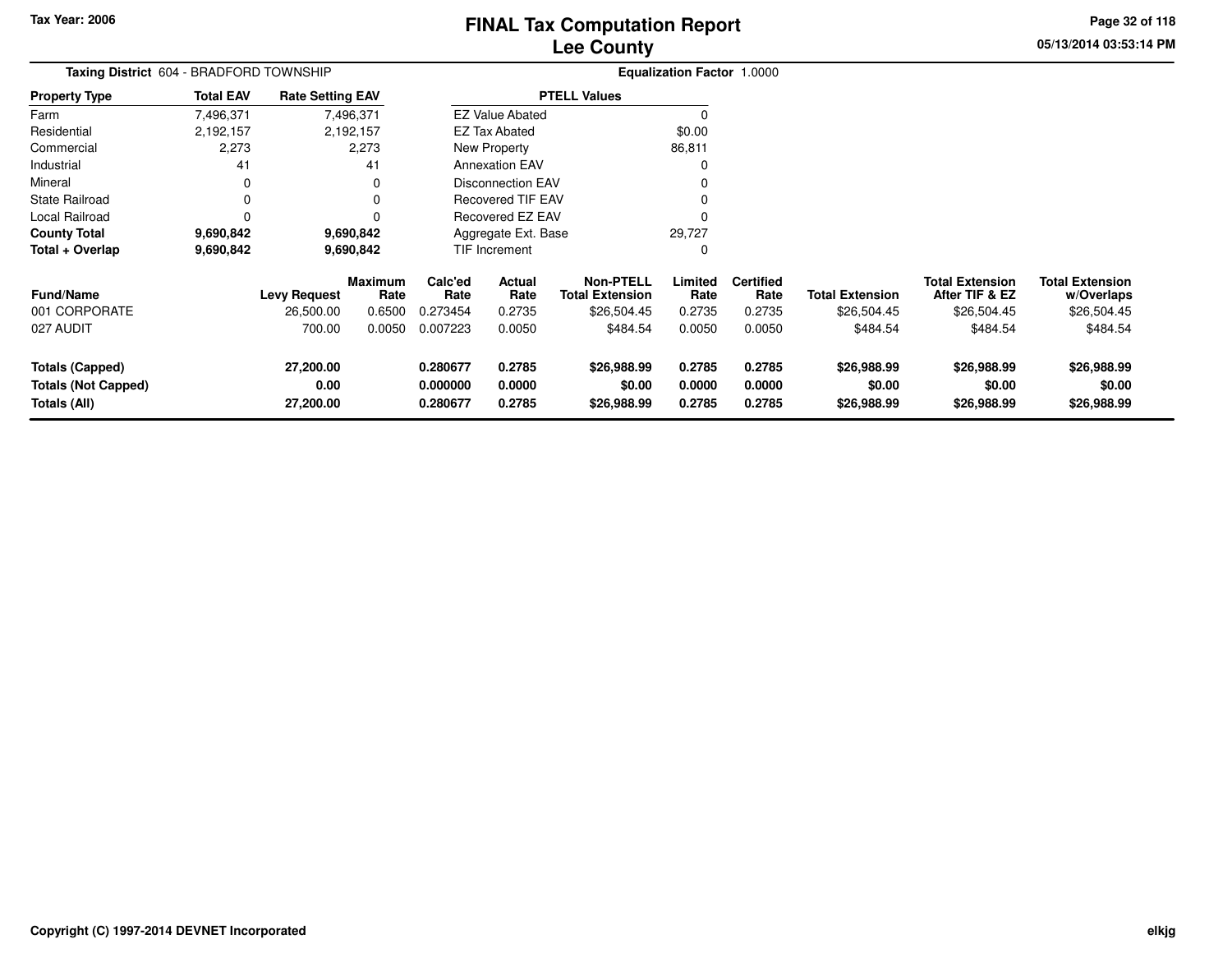**05/13/2014 03:53:14 PMPage 33 of 118**

| Taxing District 604RB - BRADFORD TWP ROAD/BRIDGE |                  |                         |                 |                 |                          | <b>Equalization Factor 1.0000</b>          |                 |                          |                        |                                          |                                      |
|--------------------------------------------------|------------------|-------------------------|-----------------|-----------------|--------------------------|--------------------------------------------|-----------------|--------------------------|------------------------|------------------------------------------|--------------------------------------|
| <b>Property Type</b>                             | <b>Total EAV</b> | <b>Rate Setting EAV</b> |                 |                 |                          | <b>PTELL Values</b>                        |                 |                          |                        |                                          |                                      |
| Farm                                             | 7,496,371        |                         | 7,496,371       |                 | <b>EZ Value Abated</b>   |                                            | $\Omega$        |                          |                        |                                          |                                      |
| Residential                                      | 2,192,157        |                         | 2,192,157       |                 | EZ Tax Abated            |                                            | \$0.00          |                          |                        |                                          |                                      |
| Commercial                                       | 2,273            |                         | 2,273           |                 | New Property             |                                            | 86,811          |                          |                        |                                          |                                      |
| Industrial                                       | 41               |                         | 41              |                 | <b>Annexation EAV</b>    |                                            | $\Omega$        |                          |                        |                                          |                                      |
| Mineral                                          | 0                |                         | 0               |                 | <b>Disconnection EAV</b> |                                            |                 |                          |                        |                                          |                                      |
| <b>State Railroad</b>                            | 0                |                         | 0               |                 | <b>Recovered TIF EAV</b> |                                            |                 |                          |                        |                                          |                                      |
| Local Railroad                                   | 0                |                         | 0               |                 | Recovered EZ EAV         |                                            | 0               |                          |                        |                                          |                                      |
| <b>County Total</b>                              | 9,690,842        |                         | 9,690,842       |                 | Aggregate Ext. Base      |                                            | 45,622          |                          |                        |                                          |                                      |
| Total + Overlap                                  | 9,690,842        |                         | 9,690,842       |                 | TIF Increment            |                                            | $\Omega$        |                          |                        |                                          |                                      |
| <b>Fund/Name</b>                                 |                  | <b>Levy Request</b>     | Maximum<br>Rate | Calc'ed<br>Rate | Actual<br>Rate           | <b>Non-PTELL</b><br><b>Total Extension</b> | Limited<br>Rate | <b>Certified</b><br>Rate | <b>Total Extension</b> | <b>Total Extension</b><br>After TIF & EZ | <b>Total Extension</b><br>w/Overlaps |
| 007 ROAD & BRIDGE                                |                  | 10,000.00               | 0.6600          | 0.103190        | 0.1032                   | \$10,000.95                                | 0.1032          | 0.1032                   | \$10,000.95            | \$10,000.95                              | \$10,000.95                          |
| 008 BRIDGE JOINT W/ COUNTY                       |                  | 4,000.00                | 0.2500          | 0.041276        | 0.0413                   | \$4,002.32                                 | 0.0413          | 0.0413                   | \$4,002.32             | \$4,002.32                               | \$4,002.32                           |
| 009 PERMANENT ROAD                               |                  | 15,000.00               | 0.2500          | 0.154785        | 0.1548                   | \$15,001.42                                | 0.1548          | 0.1548                   | \$15,001.42            | \$15,001.42                              | \$15,001.42                          |
| 010 EQUIPMENT & BUILDING                         |                  | 13,000.00               | 0.1000          | 0.134147        | 0.1000                   | \$9,690.84                                 | 0.1000          | 0.1000                   | \$9,690.84             | \$9,690.84                               | \$9,690.84                           |
| 090 ROAD DAMAGE                                  |                  | 1,000.00                | 0.0330          | 0.010319        | 0.0103                   | \$998.16                                   | 0.0103          | 0.0103                   | \$998.16               | \$998.16                                 | \$998.16                             |
| <b>Totals (Capped)</b>                           |                  | 43,000.00               |                 | 0.443717        | 0.4096                   | \$39,693.69                                | 0.4096          | 0.4096                   | \$39,693.69            | \$39,693.69                              | \$39,693.69                          |
| <b>Totals (Not Capped)</b>                       |                  | 0.00                    |                 | 0.000000        | 0.0000                   | \$0.00                                     | 0.0000          | 0.0000                   | \$0.00                 | \$0.00                                   | \$0.00                               |
| Totals (All)                                     |                  | 43,000.00               |                 | 0.443717        | 0.4096                   | \$39,693.69                                | 0.4096          | 0.4096                   | \$39,693.69            | \$39,693.69                              | \$39,693.69                          |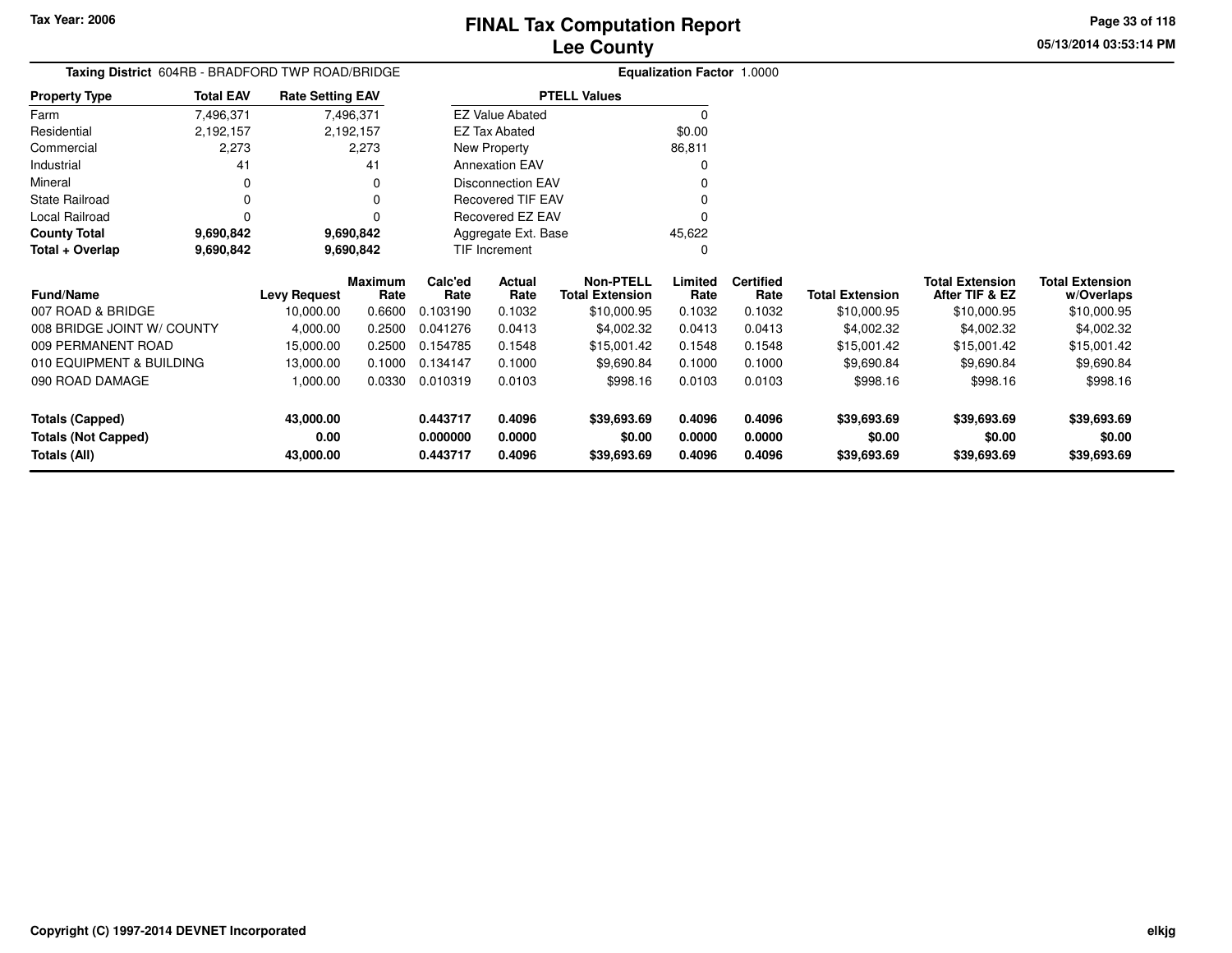# **Lee CountyFINAL Tax Computation Report** FINAL Tax Computation Report

**05/13/2014 03:53:14 PM Page 34 of 118**

| Taxing District 605 - BROOKLYN TOWNSHIP                              |                  |                                |                        |                                  |                            |                                            | <b>Equalization Factor 1.0000</b> |                            |                                      |                                          |                                      |
|----------------------------------------------------------------------|------------------|--------------------------------|------------------------|----------------------------------|----------------------------|--------------------------------------------|-----------------------------------|----------------------------|--------------------------------------|------------------------------------------|--------------------------------------|
| <b>Property Type</b>                                                 | <b>Total EAV</b> | <b>Rate Setting EAV</b>        |                        |                                  |                            | <b>PTELL Values</b>                        |                                   |                            |                                      |                                          |                                      |
| Farm                                                                 | 7,256,788        |                                | 7,256,788              |                                  | <b>EZ Value Abated</b>     |                                            | $\Omega$                          |                            |                                      |                                          |                                      |
| Residential                                                          | 7,271,458        |                                | 7,271,458              |                                  | <b>EZ Tax Abated</b>       |                                            | \$0.00                            |                            |                                      |                                          |                                      |
| Commercial                                                           | 562,184          |                                | 562,184                |                                  | New Property               |                                            | 336,778                           |                            |                                      |                                          |                                      |
| Industrial                                                           | 273,910          |                                | 273,910                |                                  | <b>Annexation EAV</b>      |                                            | 0                                 |                            |                                      |                                          |                                      |
| Mineral                                                              | 0                |                                | 0                      |                                  | <b>Disconnection EAV</b>   |                                            |                                   |                            |                                      |                                          |                                      |
| <b>State Railroad</b>                                                | 0                |                                | $\Omega$               |                                  | <b>Recovered TIF EAV</b>   |                                            | $\Omega$                          |                            |                                      |                                          |                                      |
| Local Railroad                                                       | 2,965            |                                | 2,965                  |                                  | <b>Recovered EZ EAV</b>    |                                            | $\Omega$                          |                            |                                      |                                          |                                      |
| <b>County Total</b>                                                  | 15,367,305       |                                | 15,367,305             |                                  | Aggregate Ext. Base        |                                            | 43,188                            |                            |                                      |                                          |                                      |
| Total + Overlap                                                      | 15,367,305       |                                | 15,367,305             |                                  | TIF Increment              |                                            | 0                                 |                            |                                      |                                          |                                      |
| Fund/Name                                                            |                  | <b>Levy Request</b>            | <b>Maximum</b><br>Rate | Calc'ed<br>Rate                  | Actual<br>Rate             | <b>Non-PTELL</b><br><b>Total Extension</b> | Limited<br>Rate                   | <b>Certified</b><br>Rate   | <b>Total Extension</b>               | <b>Total Extension</b><br>After TIF & EZ | <b>Total Extension</b><br>w/Overlaps |
| 001 CORPORATE                                                        |                  | 40,816.00                      | 0.4500                 | 0.265603                         | 0.2656                     | \$40,815.56                                | 0.2656                            | 0.2656                     | \$40,815.56                          | \$40,815.56                              | \$40,815.56                          |
| 035 LIABILITY INSURANCE                                              |                  | 4,531.00                       | 0.0000                 | 0.029485                         | 0.0295                     | \$4,533.35                                 | 0.0295                            | 0.0295                     | \$4,533.35                           | \$4,533.35                               | \$4,533.35                           |
| <b>Totals (Capped)</b><br><b>Totals (Not Capped)</b><br>Totals (All) |                  | 45,347.00<br>0.00<br>45,347.00 |                        | 0.295088<br>0.000000<br>0.295088 | 0.2951<br>0.0000<br>0.2951 | \$45,348.91<br>\$0.00<br>\$45,348.91       | 0.2951<br>0.0000<br>0.2951        | 0.2951<br>0.0000<br>0.2951 | \$45,348.91<br>\$0.00<br>\$45,348.91 | \$45,348.91<br>\$0.00<br>\$45,348.91     | \$45,348.91<br>\$0.00<br>\$45,348.91 |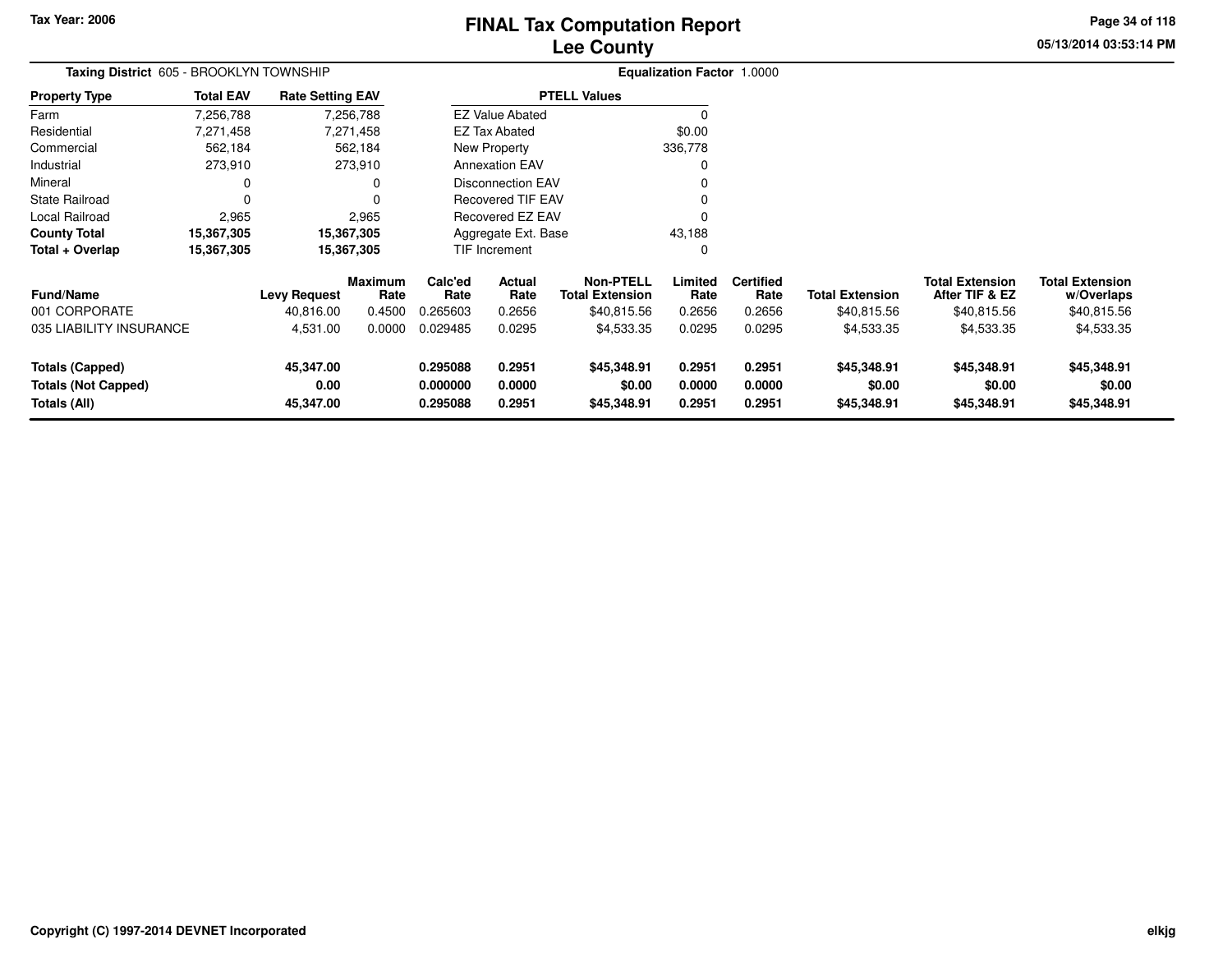**05/13/2014 03:53:14 PM Page 35 of 118**

|                            | Taxing District 605RB - BROOKLYN TWP ROAD/BRIDGE |                         |                        |                 |                          |                                            | Equalization Factor 1.0000 |                          |                                  |                                          |                                      |
|----------------------------|--------------------------------------------------|-------------------------|------------------------|-----------------|--------------------------|--------------------------------------------|----------------------------|--------------------------|----------------------------------|------------------------------------------|--------------------------------------|
| <b>Property Type</b>       | <b>Total EAV</b>                                 | <b>Rate Setting EAV</b> |                        |                 |                          | <b>PTELL Values</b>                        |                            |                          | <b>Road and Bridge Transfer</b>  |                                          |                                      |
| Farm                       | 7,256,788                                        |                         | 7,256,788              |                 | <b>EZ Value Abated</b>   |                                            | <sup>0</sup>               | <b>Municipality</b>      |                                  | <b>Fund</b>                              | <b>Amount Extended</b>               |
| Residential                | 7,271,458                                        |                         | 7,271,458              |                 | <b>EZ Tax Abated</b>     |                                            | \$0.00                     |                          | 703 - VILLAGE OF COMPTON         | 007                                      |                                      |
| Commercial                 | 562,184                                          |                         | 562,184                |                 | New Property             |                                            | 336,778                    |                          |                                  |                                          | \$2,482.52                           |
| Industrial                 | 273,910                                          |                         | 273,910                |                 | <b>Annexation EAV</b>    |                                            | 0                          |                          | 713 - VILLAGE OF WEST BROOKL'007 |                                          | \$1,260.22                           |
| Mineral                    | O                                                |                         |                        |                 | <b>Disconnection EAV</b> |                                            | 0                          | <b>Total</b>             |                                  |                                          | \$3,742.74                           |
| <b>State Railroad</b>      | $\Omega$                                         |                         |                        |                 | <b>Recovered TIF EAV</b> |                                            |                            |                          |                                  |                                          |                                      |
| <b>Local Railroad</b>      | 2,965                                            |                         | 2,965                  |                 | <b>Recovered EZ EAV</b>  |                                            |                            |                          |                                  |                                          |                                      |
| <b>County Total</b>        | 15,367,305                                       | 15,367,305              |                        |                 | Aggregate Ext. Base      |                                            | 75,955                     |                          |                                  |                                          |                                      |
| Total + Overlap            | 15,367,305                                       | 15,367,305              |                        |                 | TIF Increment            |                                            | $\Omega$                   |                          |                                  |                                          |                                      |
| <b>Fund/Name</b>           |                                                  | <b>Levy Request</b>     | <b>Maximum</b><br>Rate | Calc'ed<br>Rate | Actual<br>Rate           | <b>Non-PTELL</b><br><b>Total Extension</b> | Limited<br>Rate            | <b>Certified</b><br>Rate | <b>Total Extension</b>           | <b>Total Extension</b><br>After TIF & EZ | <b>Total Extension</b><br>w/Overlaps |
| 007 ROAD & BRIDGE          |                                                  | 26,052.00               | 0.6600                 | 0.169529        | 0.1695                   | \$26,047.58                                | 0.1695                     | 0.1695                   | \$26,047.58                      | \$26,047.58                              | \$26,047.58                          |
| 008 BRIDGE JOINT W/ COUNTY |                                                  | 5,210.00                | 0.2500                 | 0.033903        | 0.0339                   | \$5,209.52                                 | 0.0339                     | 0.0339                   | \$5,209.52                       | \$5,209.52                               | \$5,209.52                           |
| 009 PERMANENT ROAD         |                                                  | 39,473.00               | 0.2500                 | 0.256864        | 0.2500                   | \$38,418.26                                | 0.2500                     | 0.2500                   | \$38,418.26                      | \$38,418.26                              | \$38,418.26                          |
| 010 EQUIPMENT & BUILDING   |                                                  | 5,526.00                | 0.1000                 | 0.035960        | 0.0360                   | \$5,532.23                                 | 0.0360                     | 0.0360                   | \$5,532.23                       | \$5,532.23                               | \$5,532.23                           |
| 035 LIABILITY INS          |                                                  | 3,487.00                | 0.0000                 | 0.022691        | 0.0227                   | \$3,488.38                                 | 0.0227                     | 0.0227                   | \$3,488.38                       | \$3,488.38                               | \$3,488.38                           |
| <b>Totals (Capped)</b>     |                                                  | 79,748.00               |                        | 0.518947        | 0.5121                   | \$78,695.97                                | 0.5121                     | 0.5121                   | \$78,695.97                      | \$78,695.97                              | \$78,695.97                          |
| <b>Totals (Not Capped)</b> |                                                  | 0.00                    |                        | 0.000000        | 0.0000                   | \$0.00                                     | 0.0000                     | 0.0000                   | \$0.00                           | \$0.00                                   | \$0.00                               |
| Totals (All)               |                                                  | 79,748.00               |                        | 0.518947        | 0.5121                   | \$78,695.97                                | 0.5121                     | 0.5121                   | \$78,695.97                      | \$78,695.97                              | \$78,695.97                          |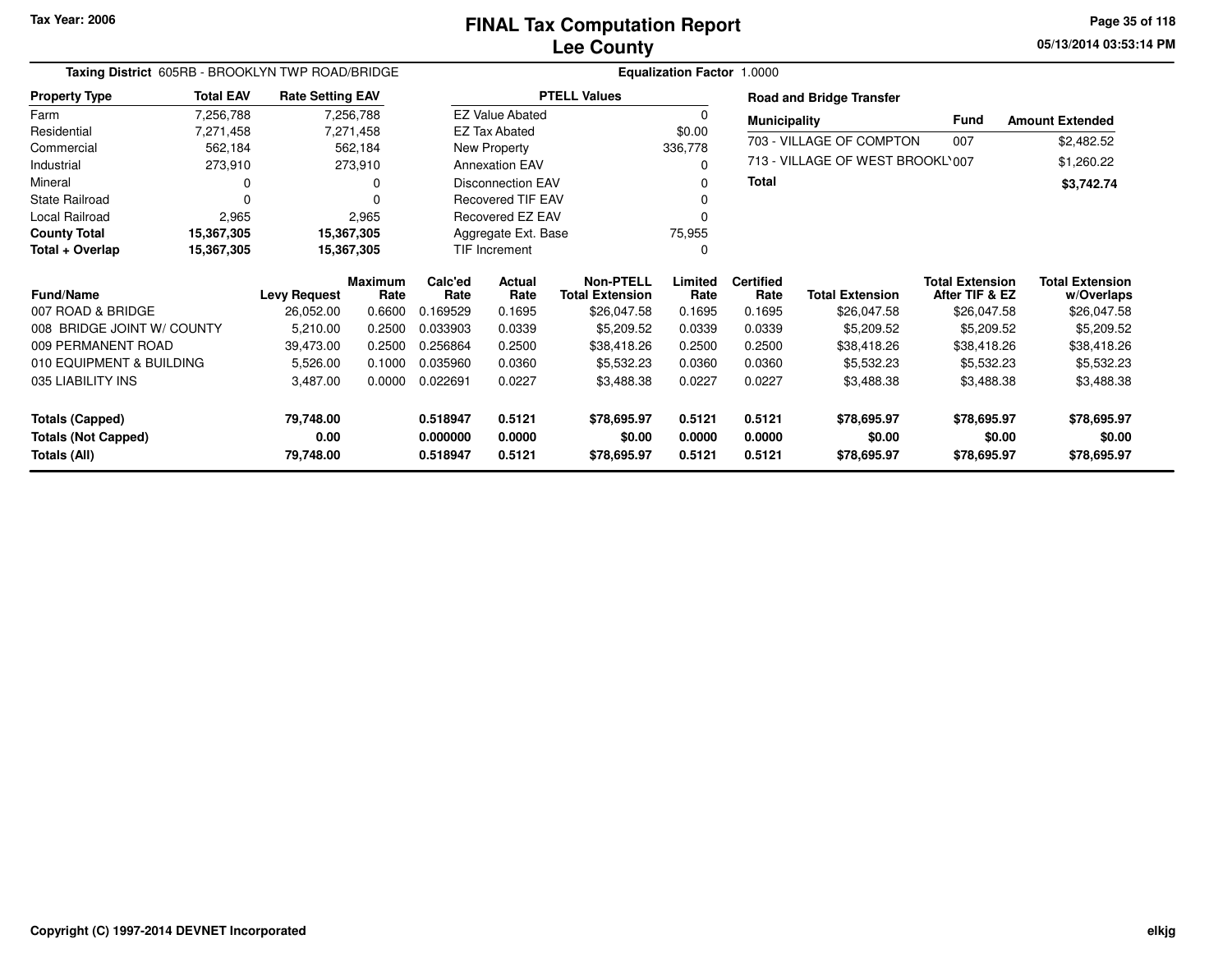# **Lee Co FINAL Tax Computation Report**

**05/13/2014 03:53:14 PMPage 36 of 118**

| ounty                             |  |
|-----------------------------------|--|
| <b>Equalization Factor 1.0000</b> |  |

|                      | <b>Taxing District</b> 606 - FRANKLIN GROVE TOWNSHIP |                         | <b>Equalization Factor 1.0000</b><br><b>PTELL Values</b> |        |  |  |  |
|----------------------|------------------------------------------------------|-------------------------|----------------------------------------------------------|--------|--|--|--|
| <b>Property Type</b> | <b>Total EAV</b>                                     | <b>Rate Setting EAV</b> |                                                          |        |  |  |  |
| Farm                 | 5,379,270                                            | 5,379,270               | <b>EZ Value Abated</b>                                   |        |  |  |  |
| Residential          | 10,098,175                                           | 10,098,175              | <b>EZ Tax Abated</b>                                     | \$0.00 |  |  |  |
| Commercial           | 2,760,383                                            | 2,760,383               | New Property                                             | 42.298 |  |  |  |
| Industrial           | 0                                                    | 0                       | <b>Annexation EAV</b>                                    | 0      |  |  |  |
| Mineral              | 0                                                    |                         | <b>Disconnection EAV</b>                                 | 0      |  |  |  |
| State Railroad       | 260,956                                              | 260.956                 | Recovered TIF EAV                                        | 0      |  |  |  |
| Local Railroad       | 0                                                    | 0                       | Recovered EZ EAV                                         | 0      |  |  |  |
| <b>County Total</b>  | 18,498,784                                           | 18,498,784              | Aggregate Ext. Base                                      | 30.740 |  |  |  |
| Total + Overlap      | 18,498,784                                           | 18,498,784              | <b>TIF Increment</b>                                     | 0      |  |  |  |

| <b>Fund/Name</b>           | <b>Levy Request</b> | <b>Maximum</b><br>Rate | Calc'ed<br>Rate | <b>Actual</b><br>Rate | <b>Non-PTELL</b><br><b>Total Extension</b> | Limited<br>Rate | <b>Certified</b><br>Rate | <b>Total Extension</b> | <b>Total Extension</b><br>After TIF & EZ | <b>Total Extension</b><br>w/Overlaps |
|----------------------------|---------------------|------------------------|-----------------|-----------------------|--------------------------------------------|-----------------|--------------------------|------------------------|------------------------------------------|--------------------------------------|
| 001 CORPORATE              | 24,000.00           | 0.4300                 | 0.129738        | 0.1297                | \$23,992.92                                | 0.1282          | 0.1282                   | \$23,715.44            | \$23.715.44                              | \$23,715.44                          |
| 027 AUDIT                  | 475.00              | 0.0050                 | 0.002568        | 0.0026                | \$480.97                                   | 0.0026          | 0.0026                   | \$480.97               | \$480.97                                 | \$480.97                             |
| 035 LIABILITY INSURANCE    | 3,560.00            | 0.0000                 | 0.019245        | 0.0192                | \$3.551.77                                 | 0.0190          | 0.0190                   | \$3,514.77             | \$3,514.77                               | \$3.514.77                           |
| 047 SOCIAL SECURITY        | 1.200.00            | 0.0000                 | 0.006487        | 0.0065                | \$1,202.42                                 | 0.0064          | 0.0064                   | \$1,183.92             | \$1.183.92                               | \$1,183.92                           |
| 054 GENERAL ASSISTANCE     | 3.000.00            | 0.1000                 | 0.016217        | 0.0162                | \$2,996.80                                 | 0.0160          | 0.0160                   | \$2.959.81             | \$2,959.81                               | \$2,959.81                           |
| Totals (Capped)            | 32.235.00           |                        | 0.174255        | 0.1742                | \$32,224.88                                | 0.1722          | 0.1722                   | \$31.854.91            | \$31.854.91                              | \$31,854.91                          |
| <b>Totals (Not Capped)</b> | 0.00                |                        | 0.000000        | 0.0000                | \$0.00                                     | 0.0000          | 0.0000                   | \$0.00                 | \$0.00                                   | \$0.00                               |
| Totals (All)               | 32.235.00           |                        | 0.174255        | 0.1742                | \$32,224.88                                | 0.1722          | 0.1722                   | \$31,854.91            | \$31,854.91                              | \$31,854.91                          |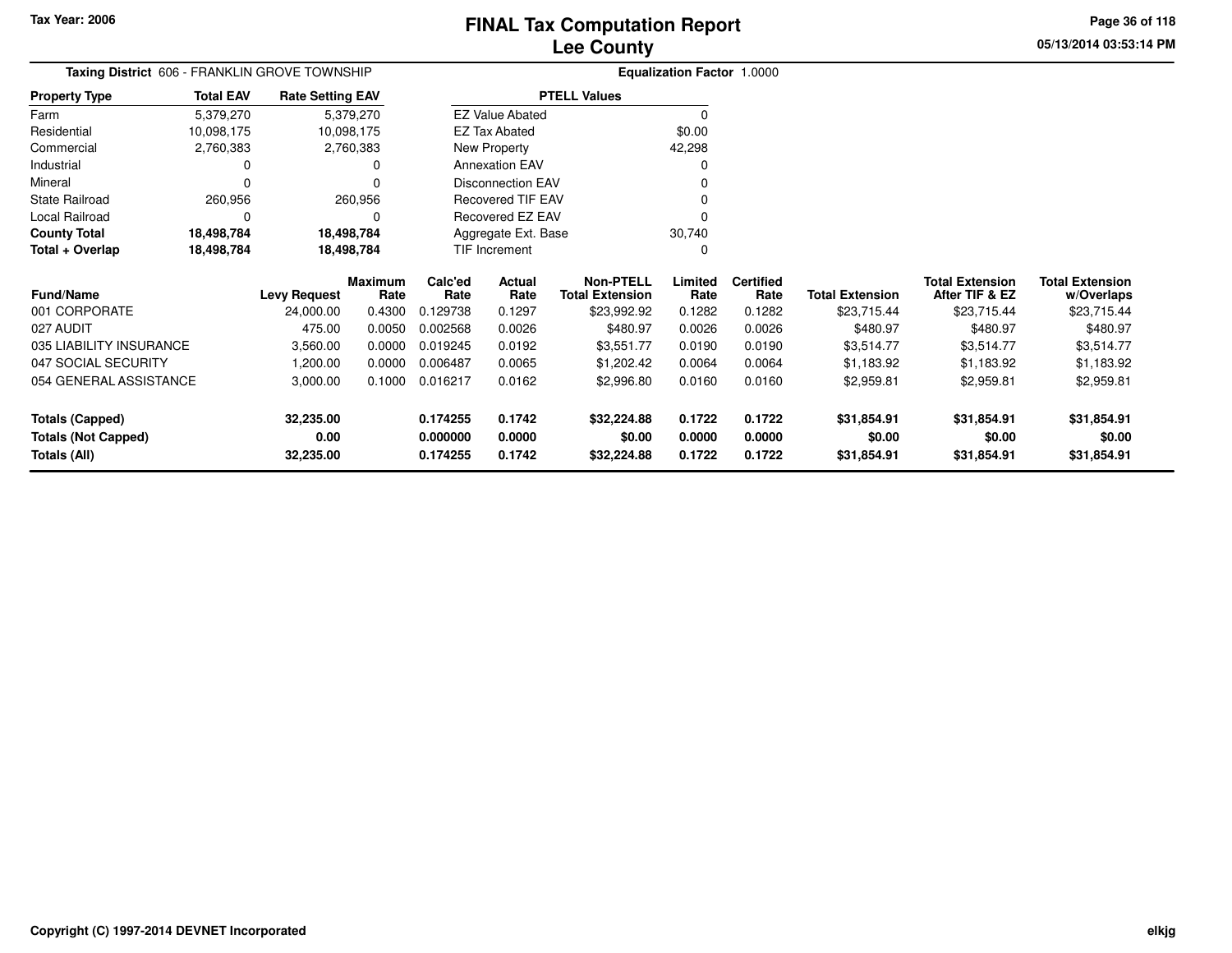**05/13/2014 03:53:14 PMPage 37 of 118**

| Taxing District 606RB - FRANKLIN GROVE ROAD/BRIDGE |                  |                         |                |             |                          |                        | <b>Equalization Factor 1.0000</b> |                     |                                   |                        |                        |
|----------------------------------------------------|------------------|-------------------------|----------------|-------------|--------------------------|------------------------|-----------------------------------|---------------------|-----------------------------------|------------------------|------------------------|
| <b>Property Type</b>                               | <b>Total EAV</b> | <b>Rate Setting EAV</b> |                |             |                          | <b>PTELL Values</b>    |                                   |                     | <b>Road and Bridge Transfer</b>   |                        |                        |
| Farm                                               | 5,379,270        |                         | 5,379,270      |             | <b>EZ Value Abated</b>   |                        | 0                                 | <b>Municipality</b> |                                   | <b>Fund</b>            | <b>Amount Extended</b> |
| Residential                                        | 10,098,175       |                         | 10,098,175     |             | <b>EZ Tax Abated</b>     |                        | \$0.00                            |                     | 706 - VILLAGE OF FRANKLIN GRO 007 |                        |                        |
| Commercial                                         | 2,760,383        |                         | 2,760,383      |             | New Property             |                        | 42,298                            |                     |                                   |                        | \$5,977.01             |
| Industrial                                         |                  |                         | 0              |             | <b>Annexation EAV</b>    |                        | 0                                 | <b>Total</b>        |                                   |                        | \$5,977.01             |
| Mineral                                            |                  |                         | 0              |             | <b>Disconnection EAV</b> |                        |                                   |                     |                                   |                        |                        |
| <b>State Railroad</b>                              | 260,956          |                         | 260,956        |             | <b>Recovered TIF EAV</b> |                        |                                   |                     |                                   |                        |                        |
| Local Railroad                                     |                  |                         | 0              |             | Recovered EZ EAV         |                        | 0                                 |                     |                                   |                        |                        |
| <b>County Total</b>                                | 18,498,784       |                         | 18,498,784     |             | Aggregate Ext. Base      |                        | 63,363                            |                     |                                   |                        |                        |
| Total + Overlap                                    | 18,498,784       |                         | 18,498,784     |             | TIF Increment            |                        | 0                                 |                     |                                   |                        |                        |
|                                                    |                  |                         | <b>Maximum</b> | Calc'ed     | Actual                   | <b>Non-PTELL</b>       | Limited                           | <b>Certified</b>    |                                   | <b>Total Extension</b> | <b>Total Extension</b> |
| <b>Fund/Name</b>                                   |                  | <b>Levy Request</b>     | Rate           | Rate        | Rate                     | <b>Total Extension</b> | Rate                              | Rate                | <b>Total Extension</b>            | After TIF & EZ         | w/Overlaps             |
| 007 ROAD & BRIDGE                                  |                  | 24,356.00               | 0.6600         | 0.131663    | 0.1317                   | \$24,362.90            | 0.1301                            | 0.1301              | \$24,066.92                       | \$24,066.92            | \$24,066.92            |
| 008 BRIDGE JOINT W/ COUNTY                         |                  | 113.00                  | 0.2500         | 0.000611    | 0.0006                   | \$110.99               | 0.0006                            | 0.0006              | \$110.99                          | \$110.99               | \$110.99               |
| 009 PERMANENT ROAD                                 |                  | 31,827.00               | 0.2500         | 0.172049    | 0.1720                   | \$31,817.91            | 0.1699                            | 0.1699              | \$31,429.43                       | \$31,429.43            | \$31,429.43            |
| 010 EQUIPMENT & BUILDING                           |                  | 5,564.00                | 0.1000         | 0.030078    | 0.0301                   | \$5,568.13             | 0.0297                            | 0.0297              | \$5,494.14                        | \$5,494.14             | \$5,494.14             |
| 027 AUDIT                                          |                  | 475.00                  | 0.0025         | 0.002568    | 0.0025                   | \$462.47               | 0.0025                            | 0.0025              | \$462.47                          | \$462.47               | \$462.47               |
| 035 LIABILITY INSURANCE                            |                  | 3,560.00                | 0.0000         | 0.019245    | 0.0192                   | \$3,551.77             | 0.0190                            | 0.0190              | \$3,514.77                        | \$3,514.77             | \$3,514.77             |
| 047 SOCIAL SECURITY                                |                  | 600.00                  | 0.0000         | 0.003244    | 0.0032                   | \$591.96               | 0.0032                            | 0.0032              | \$591.96                          | \$591.96               | \$591.96               |
|                                                    |                  |                         |                |             |                          |                        |                                   |                     |                                   |                        |                        |
| <b>Totals (Capped)</b>                             |                  | 66,495.00               |                | 0.359458    | 0.3593                   | \$66,466.13            | 0.3550                            | 0.3550              | \$65,670.68                       | \$65,670.68            | \$65,670.68            |
| <b>Totals (Not Capped)</b>                         |                  | 0.00                    |                | 0.000000    | 0.0000                   | \$0.00                 | 0.0000                            | 0.0000              | \$0.00                            | \$0.00                 | \$0.00                 |
| Totals (All)<br>66,495.00                          |                  | 0.359458                | 0.3593         | \$66,466.13 | 0.3550                   | 0.3550                 | \$65,670.68                       | \$65,670.68         | \$65,670.68                       |                        |                        |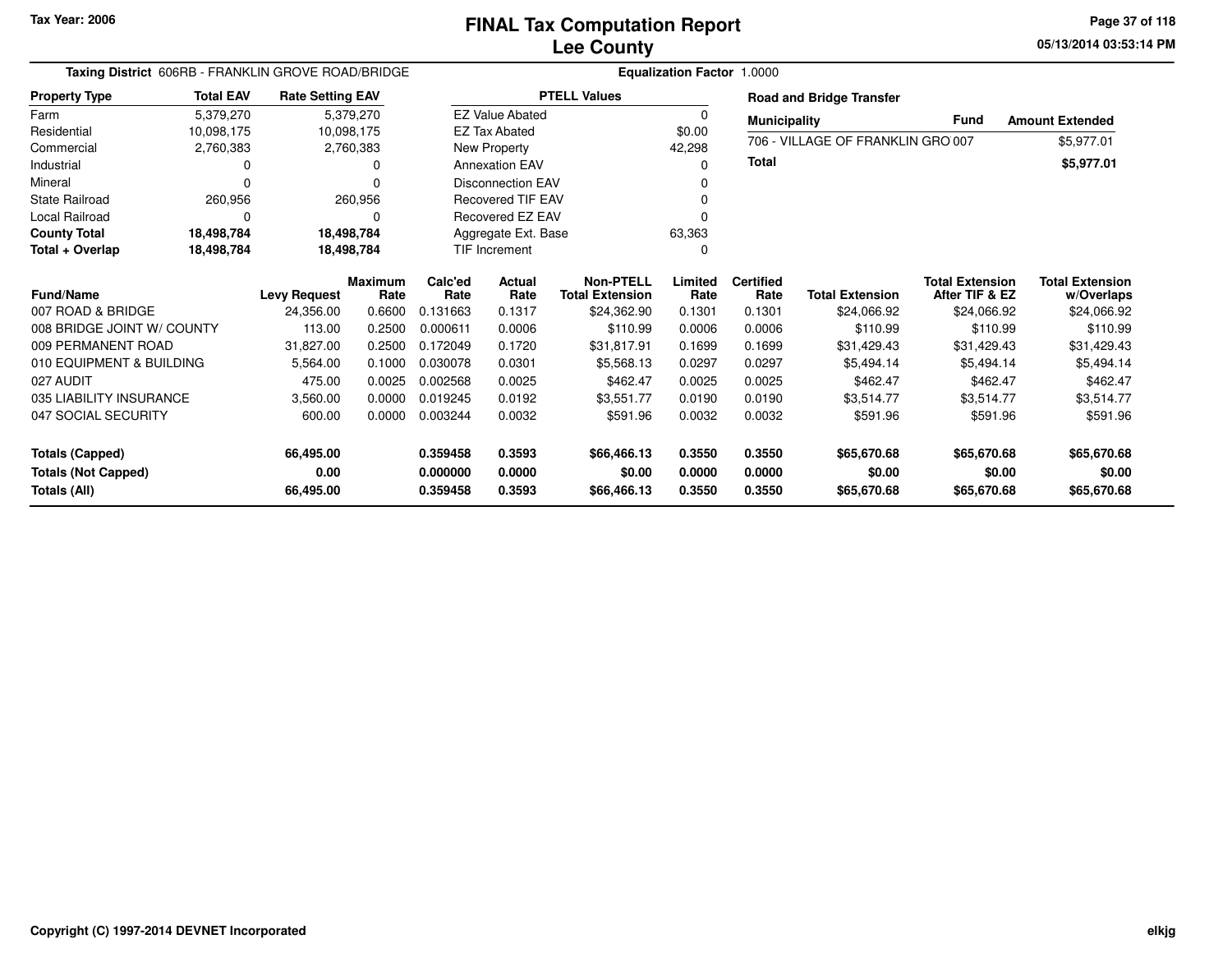# **Lee CountyFINAL Tax Computation Report** FINAL Tax Computation Report

**05/13/2014 03:53:14 PM Page 38 of 118**

| Taxing District 607 - DIXON TOWNSHIP |                                             |                     |                        | <b>Equalization Factor 1.0000</b> |                            |                                            |                 |                          |                        |                                          |                                      |  |
|--------------------------------------|---------------------------------------------|---------------------|------------------------|-----------------------------------|----------------------------|--------------------------------------------|-----------------|--------------------------|------------------------|------------------------------------------|--------------------------------------|--|
| <b>Property Type</b>                 | <b>Total EAV</b><br><b>Rate Setting EAV</b> |                     |                        |                                   |                            | <b>PTELL Values</b>                        |                 |                          |                        |                                          |                                      |  |
| Farm                                 | 3,934,489                                   |                     | 3,934,489              |                                   | <b>EZ Value Abated</b>     |                                            | 952,374         |                          |                        |                                          |                                      |  |
| Residential                          | 137,965,997                                 | 137,889,220         |                        |                                   | <b>EZ Tax Abated</b>       |                                            | \$1,581.92      |                          |                        |                                          |                                      |  |
| Commercial                           | 36,735,736                                  |                     | 31,906,936             |                                   | New Property               |                                            | 2,587,575       |                          |                        |                                          |                                      |  |
| Industrial                           | 11,530,342                                  |                     | 11,530,342             |                                   | <b>Annexation EAV</b>      |                                            |                 |                          |                        |                                          |                                      |  |
| Mineral                              | 0                                           |                     | 0                      |                                   | <b>Disconnection EAV</b>   |                                            |                 |                          |                        |                                          |                                      |  |
| <b>State Railroad</b>                | 424,362<br>424,362                          |                     |                        | <b>Recovered TIF EAV</b>          |                            | 43,133                                     |                 |                          |                        |                                          |                                      |  |
| Local Railroad<br>0                  |                                             |                     | 0                      | Recovered EZ EAV                  |                            |                                            | 450,618         |                          |                        |                                          |                                      |  |
| <b>County Total</b>                  | 190,590,926                                 | 185,685,349         |                        |                                   | Aggregate Ext. Base        |                                            | 293,823         |                          |                        |                                          |                                      |  |
| Total + Overlap                      | 190,590,926                                 | 185,685,349         |                        |                                   | TIF Increment<br>3,953,203 |                                            |                 |                          |                        |                                          |                                      |  |
| <b>Fund/Name</b>                     |                                             | <b>Levy Request</b> | <b>Maximum</b><br>Rate | Calc'ed<br>Rate                   | Actual<br>Rate             | <b>Non-PTELL</b><br><b>Total Extension</b> | Limited<br>Rate | <b>Certified</b><br>Rate | <b>Total Extension</b> | <b>Total Extension</b><br>After TIF & EZ | <b>Total Extension</b><br>w/Overlaps |  |
| 001 CORPORATE                        |                                             | 196,500.00          | 0.2500                 | 0.105824                          | 0.1058                     | \$196,455.10                               | 0.1058          | 0.1058                   | \$201,645.20           | \$196,455.10                             | \$196,455.10                         |  |
| 005 I.M.R.F.                         |                                             | 14,000.00           | 0.0000                 | 0.007540                          | 0.0075                     | \$13,926.40                                | 0.0075          | 0.0075                   | \$14,294.32            | \$13,926.40                              | \$13,926.40                          |  |
| 035 LIABILITY INSURANCE              |                                             | 4,000.00            | 0.0000                 | 0.002154                          | 0.0022                     | \$4,085.08                                 | 0.0022          | 0.0022                   | \$4,193.00             | \$4,085.08                               | \$4,085.08                           |  |
| 047 SOCIAL SECURITY                  |                                             | 14,000.00           | 0.0000                 | 0.007540                          | 0.0075                     | \$13,926.40                                | 0.0075          | 0.0075                   | \$14,294.32            | \$13,926.40                              | \$13,926.40                          |  |
| 054 GENERAL ASSISTANCE               |                                             | 80,000.00           | 0.1000                 | 0.043084                          | 0.0431                     | \$80,030.39                                | 0.0431          | 0.0431                   | \$82,144.69            | \$80,030.39                              | \$80,030.39                          |  |
| <b>Totals (Capped)</b>               |                                             | 308,500.00          |                        | 0.166142                          | 0.1661                     | \$308,423.37                               | 0.1661          | 0.1661                   | \$316,571.53           | \$308,423.37                             | \$308,423.37                         |  |
| <b>Totals (Not Capped)</b>           |                                             | 0.00                |                        | 0.000000                          | 0.0000                     | \$0.00                                     | 0.0000          | 0.0000                   | \$0.00                 | \$0.00                                   | \$0.00                               |  |
| <b>Totals (All)</b>                  |                                             | 308,500.00          |                        | 0.166142                          | 0.1661                     | \$308,423.37                               | 0.1661          | 0.1661                   | \$316,571.53           | \$308,423.37                             | \$308,423.37                         |  |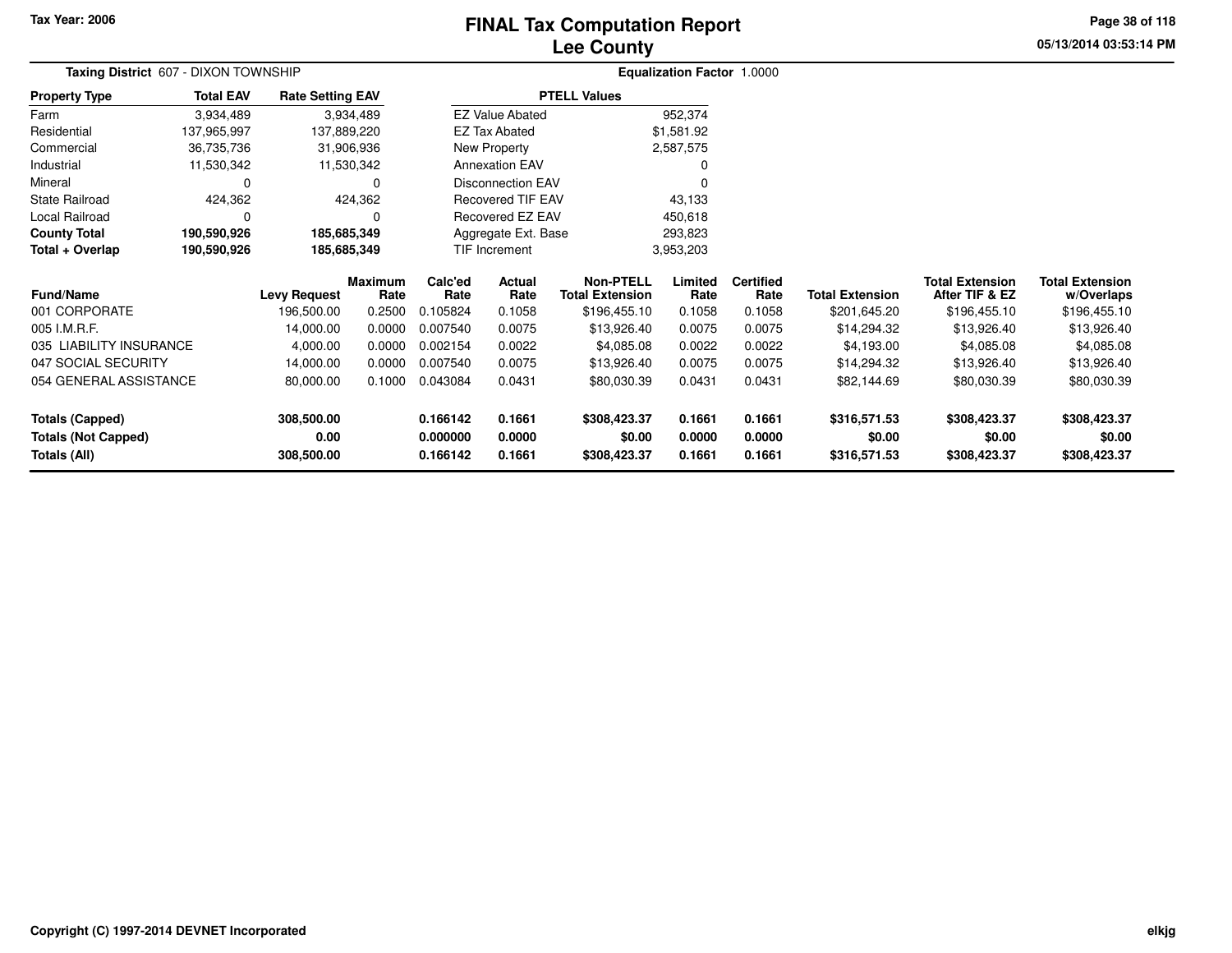#### **Lee CountyFINAL Tax Computation Report** FINAL Tax Computation Report

**05/13/2014 03:53:14 PM Page 39 of 118**

| Taxing District 607RB - DIXON TWP ROAD/BRIDGE                 |                  |                                  |                        | <b>Equalization Factor 1.0000</b> |                                    |                                        |                            |                            |                                        |                                          |                                        |  |
|---------------------------------------------------------------|------------------|----------------------------------|------------------------|-----------------------------------|------------------------------------|----------------------------------------|----------------------------|----------------------------|----------------------------------------|------------------------------------------|----------------------------------------|--|
| <b>Property Type</b>                                          | <b>Total EAV</b> | <b>Rate Setting EAV</b>          |                        | <b>PTELL Values</b>               |                                    |                                        |                            |                            | <b>Road and Bridge Transfer</b>        |                                          |                                        |  |
| Farm                                                          | 3,934,489        |                                  | 3,934,489              |                                   | <b>EZ Value Abated</b>             |                                        | 952,374                    |                            | <b>Municipality</b>                    |                                          | <b>Amount Extended</b>                 |  |
| Residential                                                   | 137,965,997      |                                  | 137,889,220            |                                   | <b>EZ Tax Abated</b><br>\$2,091.45 |                                        |                            |                            |                                        | <b>Fund</b><br>007                       |                                        |  |
| Commercial                                                    | 36,735,736       |                                  | 31,906,936             |                                   | New Property                       |                                        | 2,587,575                  |                            | 705 - CITY OF DIXON                    |                                          | \$70,332.77                            |  |
| Industrial                                                    | 11,530,342       |                                  | 11,530,342             |                                   | <b>Annexation EAV</b>              |                                        | O                          | <b>Total</b>               |                                        |                                          | \$70,332.77                            |  |
| Mineral                                                       | 0                |                                  | 0                      |                                   | <b>Disconnection EAV</b>           |                                        |                            |                            |                                        |                                          |                                        |  |
| State Railroad                                                | 424,362          |                                  | 424,362                | <b>Recovered TIF EAV</b>          |                                    |                                        | 43,133                     |                            |                                        |                                          |                                        |  |
| Local Railroad                                                | 0                |                                  | $\Omega$               |                                   | Recovered EZ EAV                   |                                        | 450,618                    |                            |                                        |                                          |                                        |  |
| <b>County Total</b>                                           | 190,590,926      | 185,685,349                      |                        |                                   | Aggregate Ext. Base                |                                        | 407,668                    |                            |                                        |                                          |                                        |  |
| Total + Overlap                                               | 190,590,926      | 185,685,349                      |                        |                                   | TIF Increment                      |                                        | 3,953,203                  |                            |                                        |                                          |                                        |  |
| <b>Fund/Name</b>                                              |                  | <b>Levy Request</b>              | <b>Maximum</b><br>Rate | Calc'ed<br>Rate                   | Actual<br>Rate                     | Non-PTELL<br><b>Total Extension</b>    | Limited<br>Rate            | <b>Certified</b><br>Rate   | <b>Total Extension</b>                 | <b>Total Extension</b><br>After TIF & EZ | <b>Total Extension</b><br>w/Overlaps   |  |
| 007 ROAD & BRIDGE                                             |                  | 190.700.00                       | 0.6600                 | 0.102701                          | 0.1027                             | \$190,698.85                           | 0.1027                     | 0.1027                     | \$195,736.88                           | \$190,698.85                             | \$190,698.85                           |  |
| 009 PERMANENT ROAD                                            |                  | 217,000.00                       | 0.2500                 | 0.116864                          | 0.1169                             | \$217,066.17                           | 0.1169                     | 0.1169                     | \$222,800.79                           | \$217,066.17                             | \$217,066.17                           |  |
| Totals (Capped)<br><b>Totals (Not Capped)</b><br>Totals (All) |                  | 407,700.00<br>0.00<br>407,700.00 |                        | 0.219565<br>0.000000<br>0.219565  | 0.2196<br>0.0000<br>0.2196         | \$407,765.02<br>\$0.00<br>\$407,765.02 | 0.2196<br>0.0000<br>0.2196 | 0.2196<br>0.0000<br>0.2196 | \$418,537.67<br>\$0.00<br>\$418,537.67 | \$407,765.02<br>\$0.00<br>\$407,765.02   | \$407,765.02<br>\$0.00<br>\$407,765.02 |  |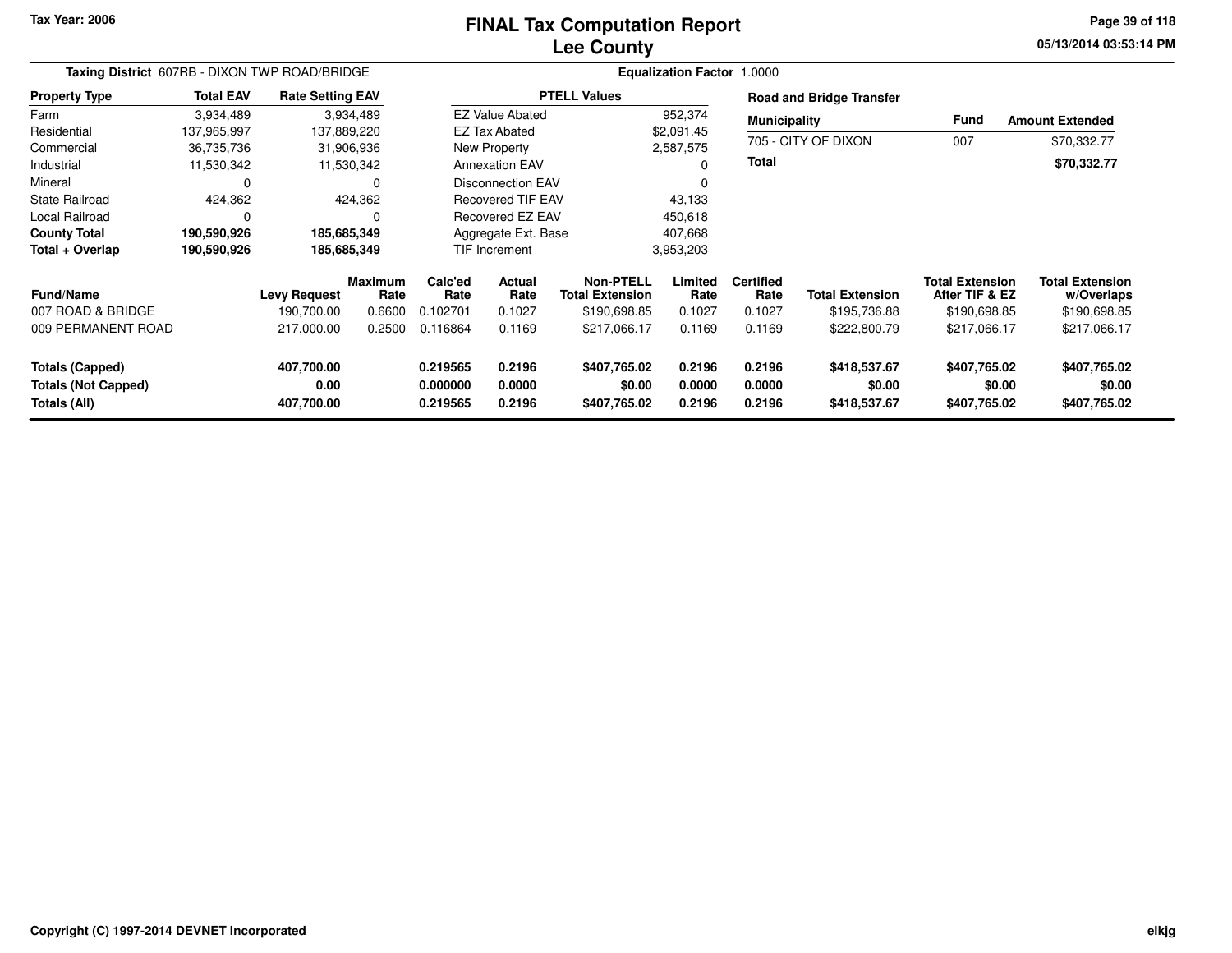**05/13/2014 03:53:14 PM Page 40 of 118**

| Taxing District 608 - EAST GROVE TOWNSHIP       |                  |                         |                        |                 |                                |                                            | Equalization Factor 1.0000 |                          |                        |                                          |                                      |
|-------------------------------------------------|------------------|-------------------------|------------------------|-----------------|--------------------------------|--------------------------------------------|----------------------------|--------------------------|------------------------|------------------------------------------|--------------------------------------|
| <b>Property Type</b>                            | <b>Total EAV</b> | <b>Rate Setting EAV</b> |                        |                 |                                | <b>PTELL Values</b>                        |                            |                          |                        |                                          |                                      |
| Farm                                            | 3,824,378        |                         | 3,824,378              |                 | <b>EZ Value Abated</b>         |                                            |                            |                          |                        |                                          |                                      |
| Residential                                     | 1,883,892        |                         | 1,883,892              |                 | \$0.00<br><b>EZ Tax Abated</b> |                                            |                            |                          |                        |                                          |                                      |
| Commercial                                      | 0                |                         |                        |                 | New Property                   |                                            | 138,679                    |                          |                        |                                          |                                      |
| Industrial                                      | 3,271            |                         | 3,271                  |                 | <b>Annexation EAV</b>          |                                            |                            |                          |                        |                                          |                                      |
| Mineral                                         | 0                |                         |                        |                 | <b>Disconnection EAV</b>       |                                            |                            |                          |                        |                                          |                                      |
| <b>State Railroad</b>                           | 0                |                         |                        |                 | <b>Recovered TIF EAV</b>       |                                            |                            |                          |                        |                                          |                                      |
| Local Railroad                                  | $\Omega$         |                         |                        |                 | Recovered EZ EAV               |                                            |                            |                          |                        |                                          |                                      |
| <b>County Total</b>                             | 5,711,541        |                         | 5,711,541              |                 | Aggregate Ext. Base            |                                            | 26,382                     |                          |                        |                                          |                                      |
| Total + Overlap                                 | 5,711,541        |                         | 5,711,541              |                 | <b>TIF Increment</b>           |                                            |                            |                          |                        |                                          |                                      |
| <b>Fund/Name</b>                                |                  | <b>Levy Request</b>     | <b>Maximum</b><br>Rate | Calc'ed<br>Rate | <b>Actual</b><br>Rate          | <b>Non-PTELL</b><br><b>Total Extension</b> | Limited<br>Rate            | <b>Certified</b><br>Rate | <b>Total Extension</b> | <b>Total Extension</b><br>After TIF & EZ | <b>Total Extension</b><br>w/Overlaps |
| 001 CORPORATE                                   |                  | 26,312.00               | 0.6500                 | 0.460681        | 0.4607                         | \$26,313.07                                | 0.4607                     | 0.4607                   | \$26,313.07            | \$26,313.07                              | \$26,313.07                          |
| 054 GENERAL ASSISTANCE                          |                  | 897.00                  | 0.1000                 | 0.015705        | 0.0157                         | \$896.71                                   | 0.0157                     | 0.0157                   | \$896.71               | \$896.71                                 | \$896.71                             |
| <b>Totals (Capped)</b>                          |                  | 27,209.00               |                        | 0.476386        | 0.4764                         | \$27,209.78                                | 0.4764                     | 0.4764                   | \$27,209.78            | \$27,209.78                              | \$27,209.78                          |
| Totals (Not Capped)                             |                  | 0.00                    |                        | 0.000000        | 0.0000                         | \$0.00                                     | 0.0000                     | 0.0000                   | \$0.00                 | \$0.00                                   | \$0.00                               |
| 0.4764<br>Totals (All)<br>27,209.00<br>0.476386 |                  |                         | \$27,209.78            | 0.4764          | 0.4764                         | \$27,209.78                                | \$27,209.78                | \$27,209.78              |                        |                                          |                                      |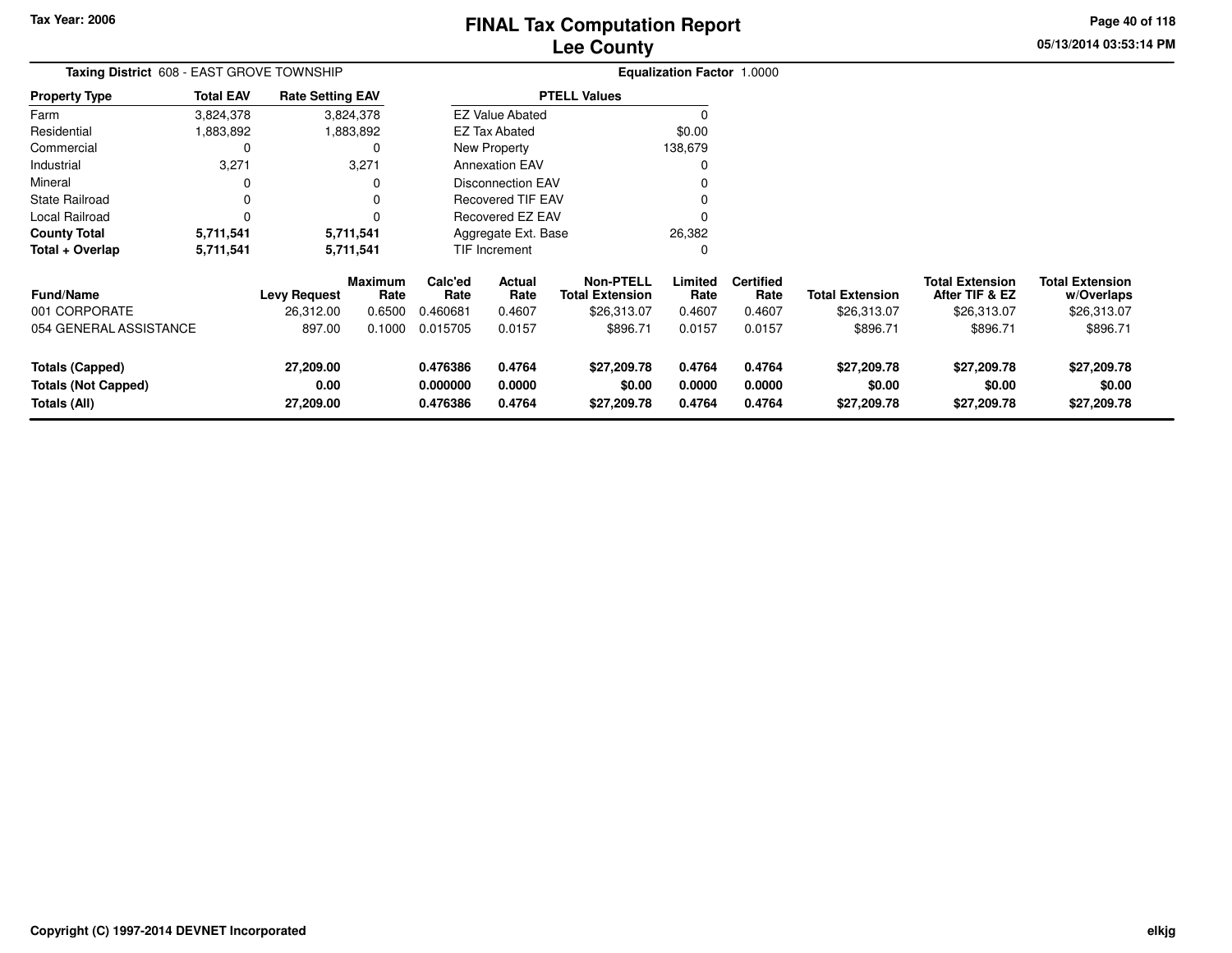## **Lee CountyFINAL Tax Computation Report**

**05/13/2014 03:53:14 PMPage 41 of 118**

|                       |                  | Taxing District 608RB - EAST GROVE TWP RD/BRIDGE | <b>Equalization Factor 1.0000</b> |                     |                       |                 |  |  |  |  |
|-----------------------|------------------|--------------------------------------------------|-----------------------------------|---------------------|-----------------------|-----------------|--|--|--|--|
| <b>Property Type</b>  | <b>Total EAV</b> | <b>Rate Setting EAV</b>                          |                                   | <b>PTELL Values</b> |                       |                 |  |  |  |  |
| Farm                  | 3,824,378        | 3,824,378                                        | <b>EZ Value Abated</b>            |                     |                       |                 |  |  |  |  |
| Residential           | 883,892          | 1,883,892                                        | <b>EZ Tax Abated</b>              | \$0.00              |                       |                 |  |  |  |  |
| Commercial            |                  | 0                                                | New Property                      | 138,679             |                       |                 |  |  |  |  |
| Industrial            | 3,271            | 3,271                                            | <b>Annexation EAV</b>             |                     |                       |                 |  |  |  |  |
| Mineral               |                  | 0                                                | <b>Disconnection EAV</b>          |                     |                       |                 |  |  |  |  |
| <b>State Railroad</b> |                  | 0                                                | <b>Recovered TIF EAV</b>          |                     |                       |                 |  |  |  |  |
| Local Railroad        |                  | 0                                                | Recovered EZ EAV                  | 0                   |                       |                 |  |  |  |  |
| <b>County Total</b>   | 5.711.541        | 5,711,541                                        | Aggregate Ext. Base               | 49.474              |                       |                 |  |  |  |  |
| Total + Overlap       | 5,711,541        | 5,711,541                                        | <b>TIF Increment</b>              | 0                   |                       |                 |  |  |  |  |
|                       |                  | <b>Marcinacina</b>                               | Calabad<br>A.1                    | New <b>DTELL</b>    | الممثلثانيم الممانسنا | Tatal Evtension |  |  |  |  |

| <b>Fund/Name</b>           | <b>Levy Request</b> | <b>Maximum</b><br>Rate | Calc'ed<br>Rate | <b>Actual</b><br>Rate | <b>Non-PTELL</b><br>Total Extension | Limited<br>Rate | <b>Certified</b><br>Rate | <b>Total Extension</b> | <b>Total Extension</b><br>After TIF & EZ | <b>Total Extension</b><br>w/Overlaps |
|----------------------------|---------------------|------------------------|-----------------|-----------------------|-------------------------------------|-----------------|--------------------------|------------------------|------------------------------------------|--------------------------------------|
| 007 ROAD & BRIDGE          | 38.767.00           | 0.6600                 | 0.678749        | 0.6600                | \$37.696.17                         | 0.6600          | 0.6600                   | \$37,696.17            | \$37.696.17                              | \$37,696.17                          |
| 008 BRIDGE JOINT W/ COUNTY | 3.371.00            | 0.2500                 | 0.059021        | 0.0590                | \$3,369.81                          | 0.0590          | 0.0590                   | \$3,369.81             | \$3,369.81                               | \$3,369.81                           |
| 009 PERMANENT ROAD         | 9,809.00            | 0.2500                 | 0.171740        | 0.1717                | \$9,806.72                          | 0.1717          | 0.1717                   | \$9,806.72             | \$9,806.72                               | \$9,806.72                           |
| Totals (Capped)            | 51.947.00           |                        | 0.909510        | 0.8907                | \$50,872.70                         | 0.8907          | 0.8907                   | \$50,872.70            | \$50,872.70                              | \$50,872.70                          |
| <b>Totals (Not Capped)</b> | 0.00                |                        | 0.000000        | 0.0000                | \$0.00                              | 0.0000          | 0.0000                   | \$0.00                 | \$0.00                                   | \$0.00                               |
| Totals (All)               | 51.947.00           |                        | 0.909510        | 0.8907                | \$50,872.70                         | 0.8907          | 0.8907                   | \$50,872.70            | \$50,872.70                              | \$50,872.70                          |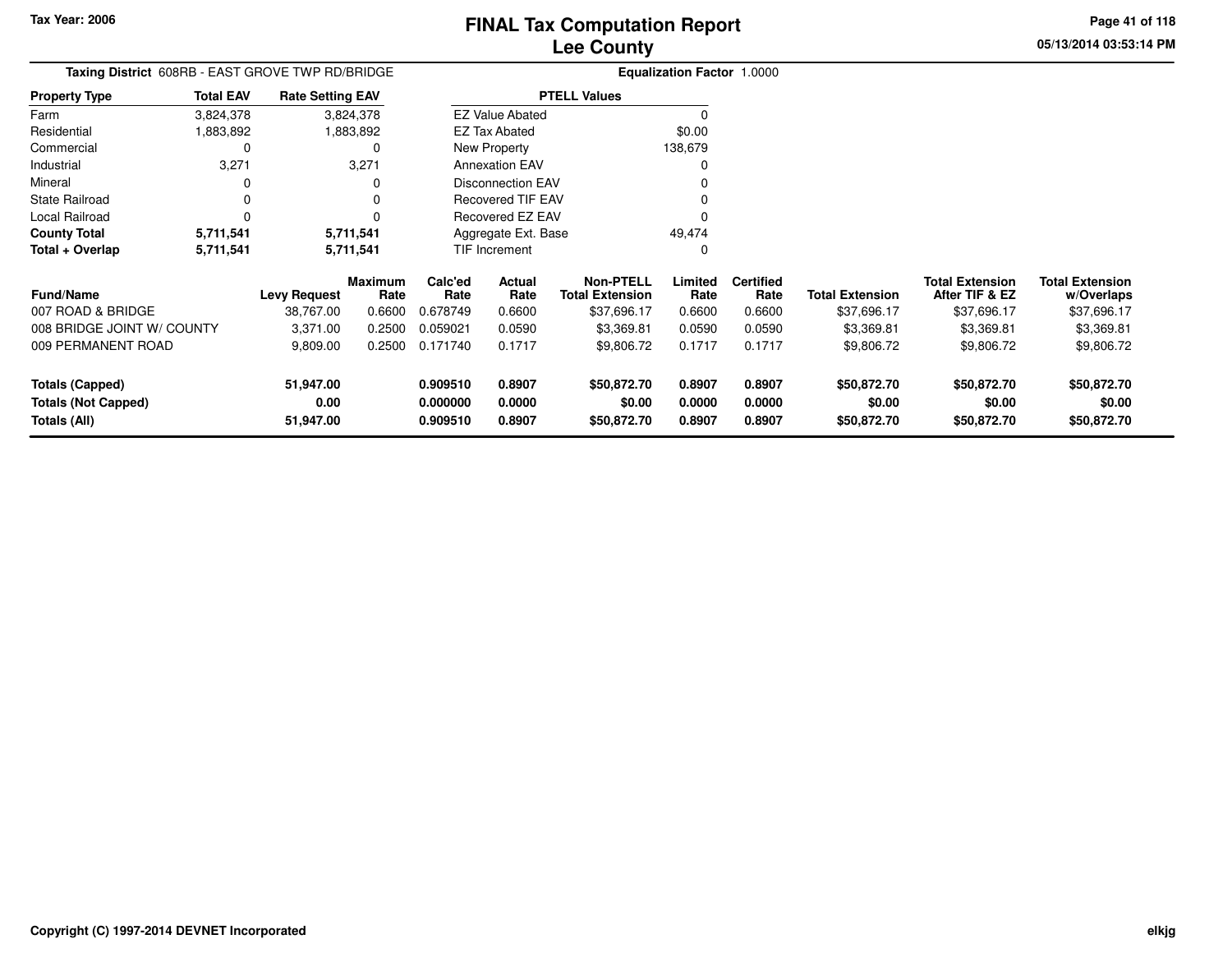**05/13/2014 03:53:14 PMPage 42 of 118**

| Taxing District 609 - HAMILTON TOWNSHIP |                  |                         |                        |                         |                          |                                            | Equalization Factor 1.0000 |                          |                        |                                          |                                      |
|-----------------------------------------|------------------|-------------------------|------------------------|-------------------------|--------------------------|--------------------------------------------|----------------------------|--------------------------|------------------------|------------------------------------------|--------------------------------------|
| <b>Property Type</b>                    | <b>Total EAV</b> | <b>Rate Setting EAV</b> |                        |                         |                          | <b>PTELL Values</b>                        |                            |                          |                        |                                          |                                      |
| Farm                                    | 4,397,114        |                         | 4,397,114              |                         | <b>EZ Value Abated</b>   |                                            | $\Omega$                   |                          |                        |                                          |                                      |
| Residential                             | 675,643          |                         | 675,643                | \$0.00<br>EZ Tax Abated |                          |                                            |                            |                          |                        |                                          |                                      |
| Commercial                              | 0                |                         | 0                      |                         | New Property             |                                            | 7,054                      |                          |                        |                                          |                                      |
| Industrial                              | 1,159            |                         | 1,159                  |                         | <b>Annexation EAV</b>    |                                            |                            |                          |                        |                                          |                                      |
| Mineral                                 | $\Omega$         |                         | 0                      |                         | <b>Disconnection EAV</b> |                                            |                            |                          |                        |                                          |                                      |
| <b>State Railroad</b>                   | 58,983           |                         | 58,983                 |                         | <b>Recovered TIF EAV</b> |                                            |                            |                          |                        |                                          |                                      |
| Local Railroad                          | 0                |                         | $\Omega$               |                         | Recovered EZ EAV         |                                            |                            |                          |                        |                                          |                                      |
| <b>County Total</b>                     | 5,132,899        |                         | 5,132,899              |                         | Aggregate Ext. Base      |                                            | 24,602                     |                          |                        |                                          |                                      |
| Total + Overlap                         | 5,132,899        |                         | 5,132,899              |                         | TIF Increment            |                                            | 0                          |                          |                        |                                          |                                      |
| <b>Fund/Name</b>                        |                  | <b>Levy Request</b>     | <b>Maximum</b><br>Rate | Calc'ed<br>Rate         | Actual<br>Rate           | <b>Non-PTELL</b><br><b>Total Extension</b> | Limited<br>Rate            | <b>Certified</b><br>Rate | <b>Total Extension</b> | <b>Total Extension</b><br>After TIF & EZ | <b>Total Extension</b><br>w/Overlaps |
| 001 CORPORATE                           |                  | 24,746.00               | 0.6500                 | 0.482106                | 0.4821                   | \$24,745.71                                | 0.4770                     | 0.4770                   | \$24,483.93            | \$24,483.93                              | \$24,483.93                          |
| 054 GENERAL ASSISTANCE                  |                  | 1,000.00                | 0.1000                 | 0.019482                | 0.0195                   | \$1,000.92                                 | 0.0193                     | 0.0193                   | \$990.65               | \$990.65                                 | \$990.65                             |
| <b>Totals (Capped)</b>                  |                  | 25,746.00               |                        | 0.501588                | 0.5016                   | \$25,746.63                                | 0.4963                     | 0.4963                   | \$25,474.58            | \$25,474.58                              | \$25,474.58                          |
| <b>Totals (Not Capped)</b>              |                  | 0.00                    |                        | 0.000000                | 0.0000                   | \$0.00                                     | 0.0000                     | 0.0000                   | \$0.00                 | \$0.00                                   | \$0.00                               |
| Totals (All)                            |                  | 25,746.00               |                        | 0.501588                | 0.5016                   | \$25,746.63                                | 0.4963                     | 0.4963                   | \$25,474.58            | \$25,474.58                              | \$25,474.58                          |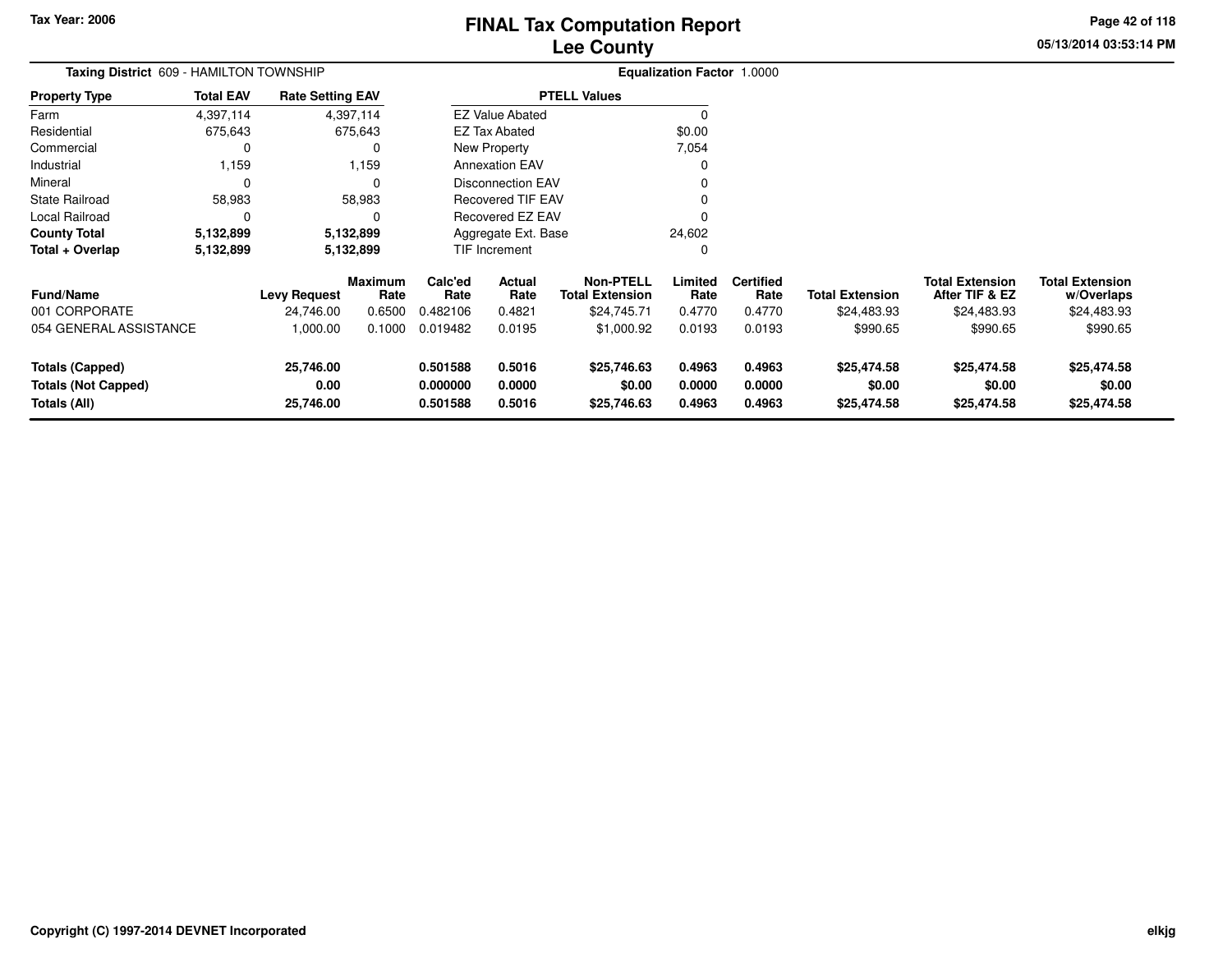# **Lee CountyFINAL Tax Computation Report**

**05/13/2014 03:53:14 PMPage 43 of 118**

|  | <b>Lee County</b> |   |  |  |  |
|--|-------------------|---|--|--|--|
|  |                   | . |  |  |  |

|                      |                  | Taxing District 609RB - HAMILTON TWP ROAD/BRIDGE | <b>Equalization Factor 1.0000</b> |        |  |  |  |  |  |
|----------------------|------------------|--------------------------------------------------|-----------------------------------|--------|--|--|--|--|--|
| <b>Property Type</b> | <b>Total EAV</b> | <b>Rate Setting EAV</b>                          | <b>PTELL Values</b>               |        |  |  |  |  |  |
| Farm                 | 4,397,114        | 4,397,114                                        | <b>EZ Value Abated</b>            |        |  |  |  |  |  |
| Residential          | 675.643          | 675.643                                          | EZ Tax Abated                     | \$0.00 |  |  |  |  |  |
| Commercial           |                  | 0                                                | New Property                      | 7.054  |  |  |  |  |  |
| Industrial           | 1.159            | 1.159                                            | <b>Annexation EAV</b>             |        |  |  |  |  |  |
| Mineral              |                  | 0                                                | Disconnection EAV                 |        |  |  |  |  |  |
| State Railroad       | 58.983           | 58.983                                           | <b>Recovered TIF EAV</b>          |        |  |  |  |  |  |
| Local Railroad       |                  | 0                                                | Recovered EZ EAV                  |        |  |  |  |  |  |
| <b>County Total</b>  | 5,132,899        | 5,132,899                                        | Aggregate Ext. Base               | 28.354 |  |  |  |  |  |
| Total + Overlap      | 5,132,899        | 5,132,899                                        | TIF Increment                     |        |  |  |  |  |  |

| <b>Fund/Name</b>           | <b>Levy Request</b> | <b>Maximum</b><br>Rate | Calc'ed<br>Rate | Actual<br>Rate | Non-PTELL<br><b>Total Extension</b> | Limited<br>Rate | <b>Certified</b><br>Rate | <b>Total Extension</b> | <b>Total Extension</b><br>After TIF & EZ | <b>Total Extension</b><br>w/Overlaps |
|----------------------------|---------------------|------------------------|-----------------|----------------|-------------------------------------|-----------------|--------------------------|------------------------|------------------------------------------|--------------------------------------|
| 007 ROAD & BRIDGE          | 20.000.00           | 0.6600                 | 0.389643        | 0.3896         | \$19.997.77                         | 0.3842          | 0.3842                   | \$19,720.60            | \$19,720.60                              | \$19,720.60                          |
| 008 BRIDGE JOINT W/ COUNTY | 2,500.00            | 0.2500                 | 0.048705        | 0.0487         | \$2,499.72                          | 0.0480          | 0.0480                   | \$2,463.79             | \$2,463.79                               | \$2,463.79                           |
| 009 PERMANENT ROAD         | 5.772.00            | 0.2500                 | 0.112451        | 0.1125         | \$5.774.51                          | 0.1109          | 0.1109                   | \$5,692.38             | \$5,692.38                               | \$5,692.38                           |
| 010 EQUIPMENT & BUILDING   | 1.500.00            | 0.1000                 | 0.029223        | 0.0292         | \$1,498.81                          | 0.0288          | 0.0288                   | \$1,478.27             | \$1,478.27                               | \$1,478.27                           |
| Totals (Capped)            | 29,772.00           |                        | 0.580022        | 0.5800         | \$29.770.81                         | 0.5719          | 0.5719                   | \$29,355,04            | \$29,355.04                              | \$29,355.04                          |
| Totals (Not Capped)        | 0.00                |                        | 0.000000        | 0.0000         | \$0.00                              | 0.0000          | 0.0000                   | \$0.00                 | \$0.00                                   | \$0.00                               |
| Totals (All)               | 29,772.00           |                        | 0.580022        | 0.5800         | \$29,770.81                         | 0.5719          | 0.5719                   | \$29,355.04            | \$29,355.04                              | \$29,355.04                          |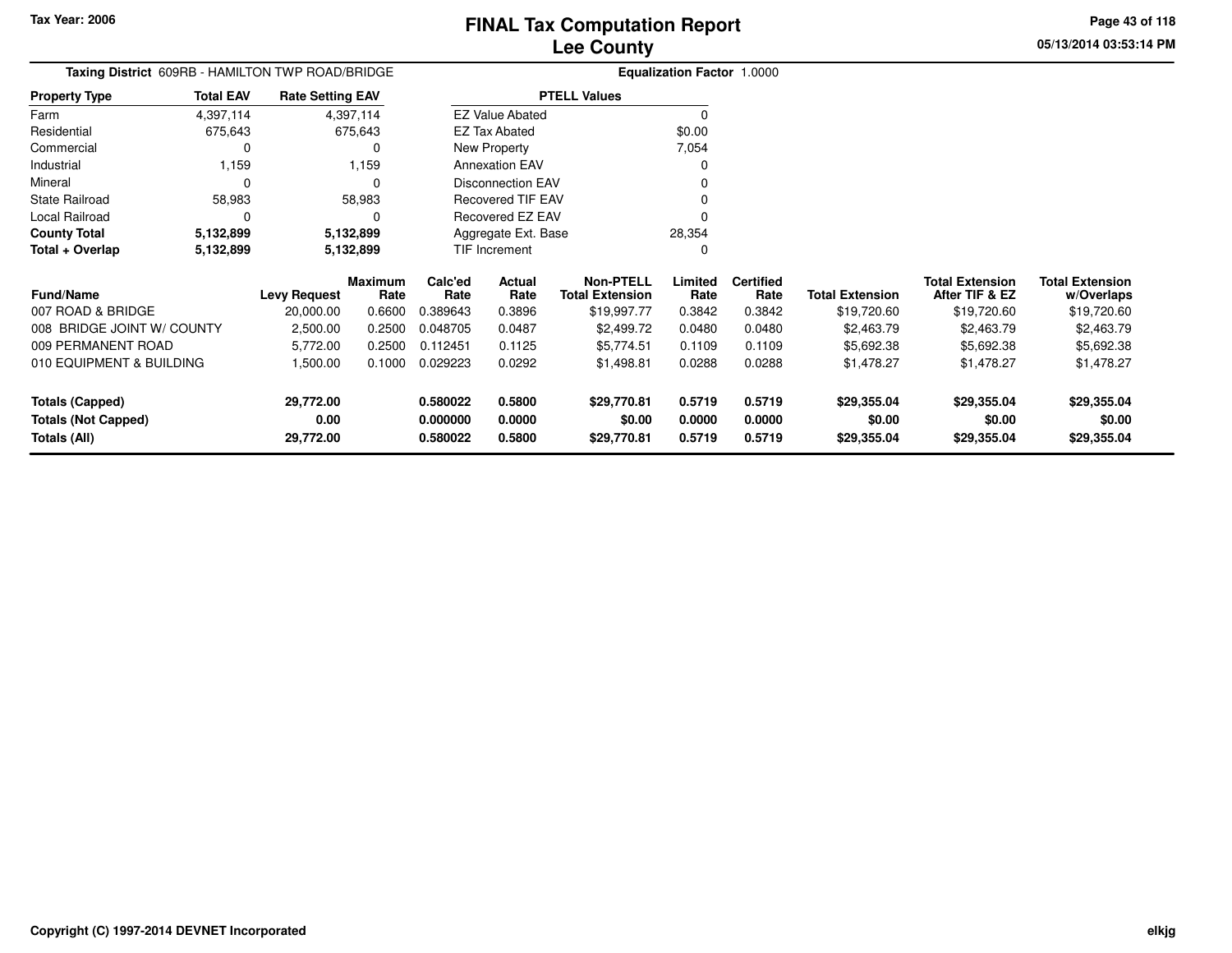# **Lee CountyFINAL Tax Computation Report** FINAL Tax Computation Report

**05/13/2014 03:53:14 PM Page 44 of 118**

| Taxing District 610 - HARMON TOWNSHIP                               |             |                     |                        |                      | <b>Equalization Factor 1.0000</b> |                                            |                  |                          |                        |                                          |                                      |
|---------------------------------------------------------------------|-------------|---------------------|------------------------|----------------------|-----------------------------------|--------------------------------------------|------------------|--------------------------|------------------------|------------------------------------------|--------------------------------------|
| <b>Total EAV</b><br><b>Property Type</b><br><b>Rate Setting EAV</b> |             |                     |                        |                      |                                   | <b>PTELL Values</b>                        |                  |                          |                        |                                          |                                      |
| Farm                                                                | 3,519,635   |                     | 3,519,635              |                      | <b>EZ Value Abated</b>            |                                            | 0                |                          |                        |                                          |                                      |
| Residential                                                         | 2,270,792   |                     | 2,270,792              |                      | <b>EZ Tax Abated</b>              |                                            | \$0.00           |                          |                        |                                          |                                      |
| Commercial                                                          | 1,219,340   |                     | 1,219,340              |                      | New Property                      |                                            | 3,832            |                          |                        |                                          |                                      |
| Industrial                                                          | 3,746,729   |                     | 3,746,729              |                      | <b>Annexation EAV</b>             |                                            | 0                |                          |                        |                                          |                                      |
| Mineral                                                             | 0           |                     |                        |                      | <b>Disconnection EAV</b>          |                                            |                  |                          |                        |                                          |                                      |
| State Railroad                                                      | 240,056     |                     | 240,056                |                      | <b>Recovered TIF EAV</b>          |                                            |                  |                          |                        |                                          |                                      |
| Local Railroad                                                      | $\mathbf 0$ |                     |                        |                      | Recovered EZ EAV                  |                                            | 0                |                          |                        |                                          |                                      |
| <b>County Total</b>                                                 | 10,996,552  |                     | 10,996,552             |                      | Aggregate Ext. Base               |                                            | 49,875           |                          |                        |                                          |                                      |
| Total + Overlap<br>10,996,552                                       |             |                     | 10,996,552             |                      | <b>TIF Increment</b>              |                                            | 0                |                          |                        |                                          |                                      |
| <b>Fund/Name</b>                                                    |             | <b>Levy Request</b> | <b>Maximum</b><br>Rate | Calc'ed<br>Rate      | Actual<br>Rate                    | <b>Non-PTELL</b><br><b>Total Extension</b> | Limited<br>Rate  | <b>Certified</b><br>Rate | <b>Total Extension</b> | <b>Total Extension</b><br>After TIF & EZ | <b>Total Extension</b><br>w/Overlaps |
| 001 CORPORATE                                                       |             | 44,389.00           | 0.4500                 | 0.403663             | 0.4037                            | \$44,393.08                                | 0.3976           | 0.3976                   | \$43,722.29            | \$43,722.29                              | \$43,722.29                          |
| 019 COMMUNITY BLDG                                                  |             | 5,542.00            | 0.1000                 | 0.050398             | 0.0504                            | \$5,542.26                                 | 0.0496           | 0.0496                   | \$5,454.29             | \$5,454.29                               | \$5,454.29                           |
| 054 GENERAL ASSISTANCE                                              |             | 2,437.00            | 0.1000                 | 0.022162             | 0.0222                            | \$2,441.23                                 | 0.0219           | 0.0219                   | \$2,408.24             | \$2,408.24                               | \$2,408.24                           |
| <b>Totals (Capped)</b><br><b>Totals (Not Capped)</b>                |             | 52,368.00<br>0.00   |                        | 0.476223<br>0.000000 | 0.4763<br>0.0000                  | \$52,376.57<br>\$0.00                      | 0.4691<br>0.0000 | 0.4691<br>0.0000         | \$51,584.82<br>\$0.00  | \$51,584.82<br>\$0.00                    | \$51,584.82<br>\$0.00                |
| Totals (All)<br>52,368.00                                           |             |                     |                        | 0.476223             | 0.4763                            | \$52,376.57                                | 0.4691           | 0.4691                   | \$51,584.82            | \$51,584.82                              | \$51,584.82                          |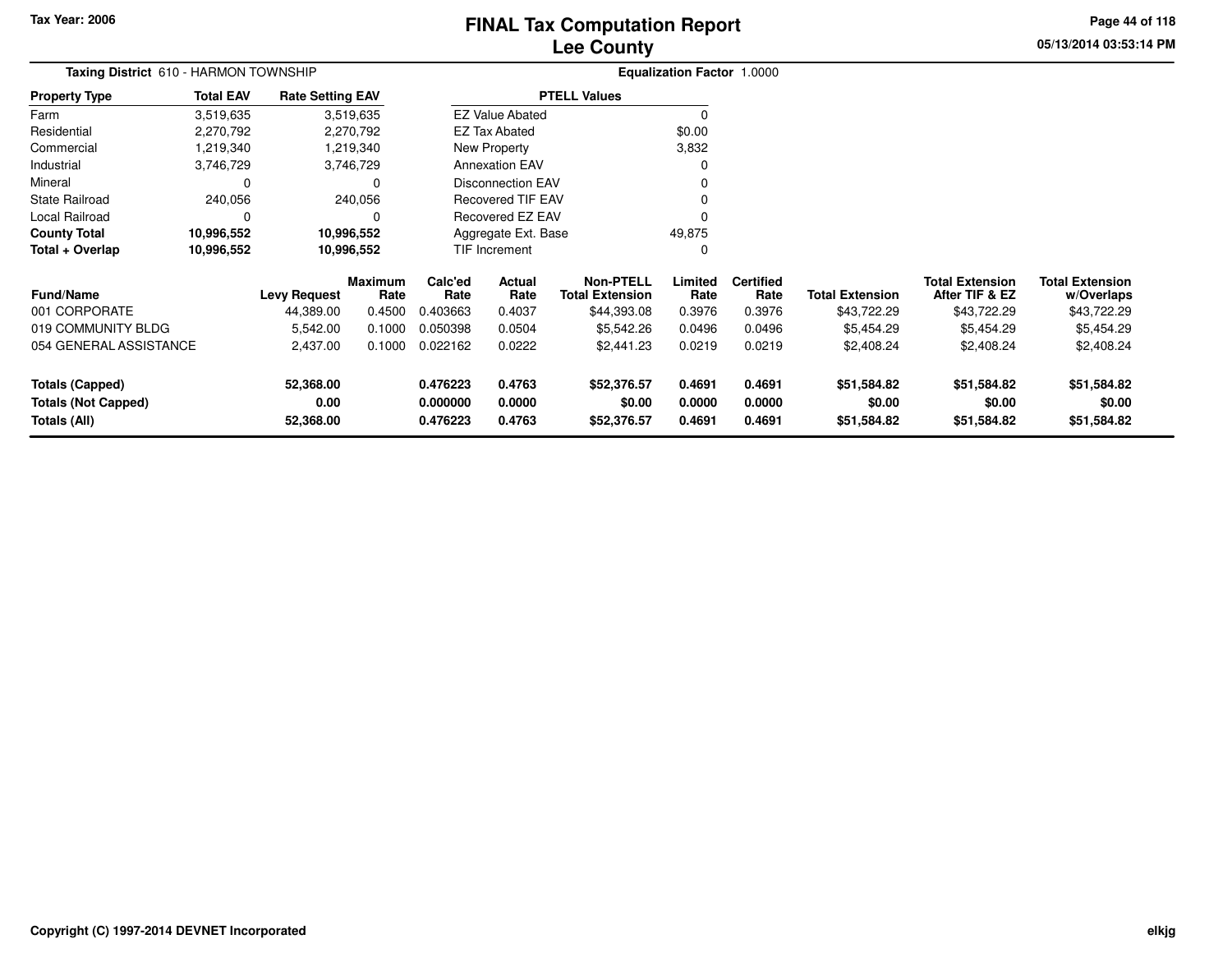**05/13/2014 03:53:14 PM Page 45 of 118**

| Taxing District 610RB - HARMON TWP ROAD/BRIDGE                  |                  |                         |                        | Equalization Factor 1.0000 |                          |                                            |                  |                          |                                 |                                          |                                      |  |  |
|-----------------------------------------------------------------|------------------|-------------------------|------------------------|----------------------------|--------------------------|--------------------------------------------|------------------|--------------------------|---------------------------------|------------------------------------------|--------------------------------------|--|--|
| <b>Property Type</b>                                            | <b>Total EAV</b> | <b>Rate Setting EAV</b> |                        |                            |                          | <b>PTELL Values</b>                        |                  |                          | <b>Road and Bridge Transfer</b> |                                          |                                      |  |  |
| Farm                                                            | 3,519,635        |                         | 3,519,635              |                            | <b>EZ Value Abated</b>   |                                            | $\Omega$         | <b>Municipality</b>      |                                 | Fund                                     | <b>Amount Extended</b>               |  |  |
| Residential                                                     | 2,270,792        |                         | 2,270,792              |                            | <b>EZ Tax Abated</b>     |                                            | \$0.00           | 707 - VILLAGE OF HARMON  |                                 |                                          |                                      |  |  |
| Commercial                                                      | 1,219,340        |                         | 1,219,340              |                            | New Property             |                                            | 3,832            |                          |                                 | 007                                      | \$1,456.57                           |  |  |
| Industrial                                                      | 3,746,729        |                         | 3,746,729              |                            | <b>Annexation EAV</b>    |                                            | 0                | <b>Total</b>             |                                 |                                          | \$1,456.57                           |  |  |
| Mineral                                                         | 0                |                         | 0                      |                            | <b>Disconnection EAV</b> |                                            | 0                |                          |                                 |                                          |                                      |  |  |
| State Railroad                                                  | 240,056          |                         | 240,056                |                            | <b>Recovered TIF EAV</b> |                                            | 0                |                          |                                 |                                          |                                      |  |  |
| Local Railroad                                                  | 0                |                         | 0                      |                            | Recovered EZ EAV         |                                            | O                |                          |                                 |                                          |                                      |  |  |
| <b>County Total</b>                                             | 10,996,552       |                         | 10,996,552             |                            | Aggregate Ext. Base      |                                            | 28,761           |                          |                                 |                                          |                                      |  |  |
| Total + Overlap                                                 | 10,996,552       |                         | 10,996,552             | <b>TIF Increment</b>       |                          |                                            | 0                |                          |                                 |                                          |                                      |  |  |
| <b>Fund/Name</b>                                                |                  | <b>Levy Request</b>     | <b>Maximum</b><br>Rate | Calc'ed<br>Rate            | Actual<br>Rate           | <b>Non-PTELL</b><br><b>Total Extension</b> | Limited<br>Rate  | <b>Certified</b><br>Rate | <b>Total Extension</b>          | <b>Total Extension</b><br>After TIF & EZ | <b>Total Extension</b><br>w/Overlaps |  |  |
| 007 ROAD & BRIDGE                                               |                  | 20,265.00               | 0.6600                 | 0.184285                   | 0.1843                   | \$20,266.65                                | 0.1825           | 0.1825                   | \$20,068.71                     | \$20,068.71                              | \$20,068.71                          |  |  |
| 008 BRIDGE JOINT W/ COUNTY                                      |                  | 6,136.00                | 0.2500                 | 0.055799                   | 0.0558                   | \$6,136.08                                 | 0.0553           | 0.0553                   | \$6,081.09                      | \$6,081.09                               | \$6,081.09                           |  |  |
| 090 ROAD DAMAGE                                                 |                  | 3,798.00                | 0.0330                 | 0.034538                   | 0.0330                   | \$3,628.86                                 | 0.0327           | 0.0327                   | \$3,595.87                      | \$3,595.87                               | \$3,595.87                           |  |  |
| <b>Totals (Capped)</b>                                          |                  | 30,199.00               |                        | 0.274622                   | 0.2731                   | \$30,031.59                                | 0.2705           | 0.2705                   | \$29,745.67                     | \$29,745.67                              | \$29,745.67                          |  |  |
| 0.00<br><b>Totals (Not Capped)</b><br>Totals (All)<br>30,199.00 |                  |                         |                        | 0.000000<br>0.274622       | 0.0000<br>0.2731         | \$0.00<br>\$30,031.59                      | 0.0000<br>0.2705 | 0.0000<br>0.2705         | \$0.00<br>\$29,745.67           | \$0.00<br>\$29,745.67                    | \$0.00<br>\$29,745.67                |  |  |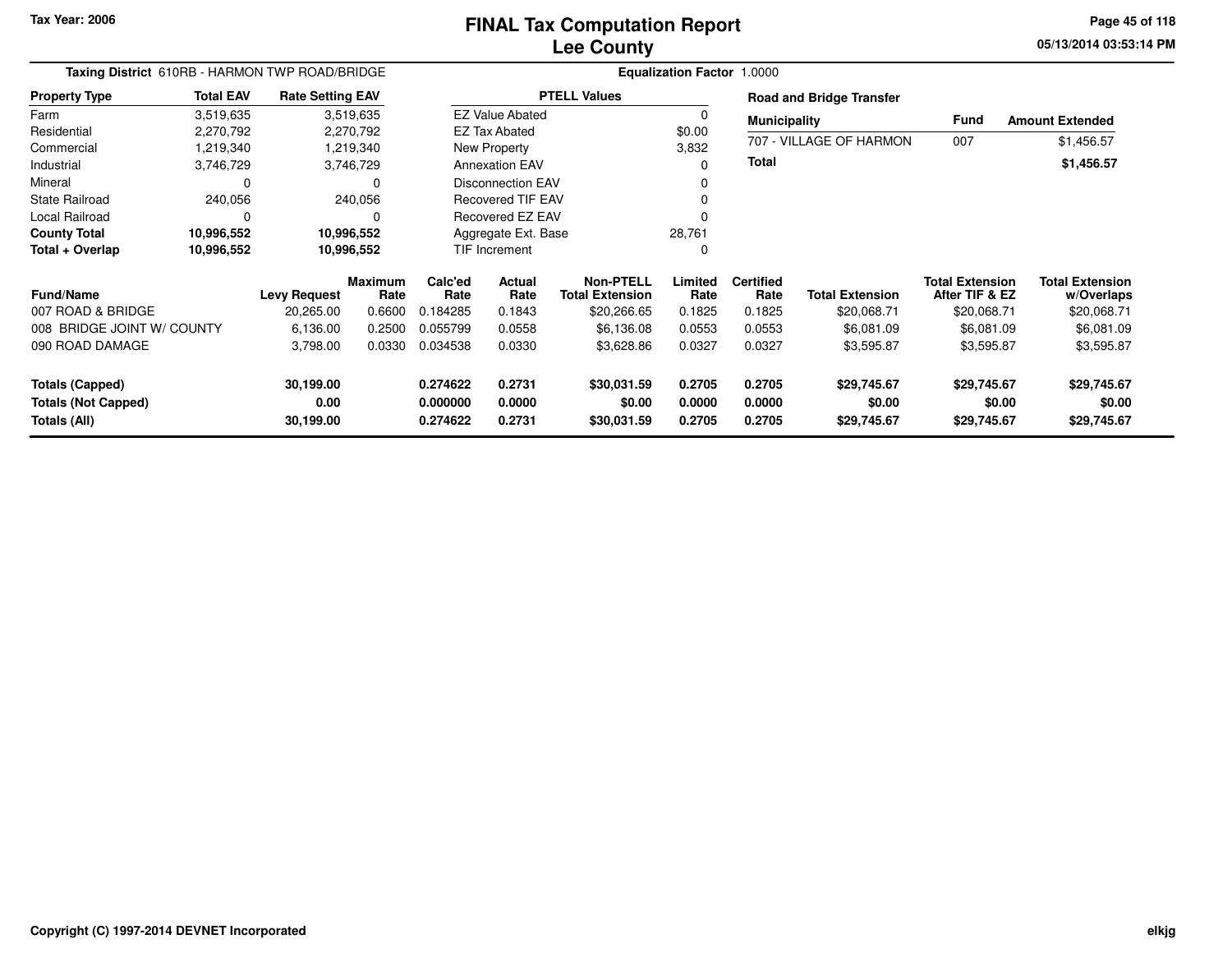# **Lee CountyFINAL Tax Computation Report** FINAL Tax Computation Report

**05/13/2014 03:53:14 PM Page 46 of 118**

|                                                      | Taxing District 611 - LEE CENTER TOWNSHIP |                         |                        |                      |                          |                                            | <b>Equalization Factor 1.0000</b> |                          |                        |                                          |                                      |
|------------------------------------------------------|-------------------------------------------|-------------------------|------------------------|----------------------|--------------------------|--------------------------------------------|-----------------------------------|--------------------------|------------------------|------------------------------------------|--------------------------------------|
| <b>Property Type</b>                                 | <b>Total EAV</b>                          | <b>Rate Setting EAV</b> |                        |                      |                          | <b>PTELL Values</b>                        |                                   |                          |                        |                                          |                                      |
| Farm                                                 | 5,134,233                                 |                         | 5,134,233              |                      | <b>EZ Value Abated</b>   |                                            | $\Omega$                          |                          |                        |                                          |                                      |
| Residential                                          | 5,507,321                                 |                         | 5,507,321              |                      | <b>EZ Tax Abated</b>     |                                            | \$0.00                            |                          |                        |                                          |                                      |
| Commercial                                           | 325,059,                                  |                         | 1,325,059              |                      | New Property             |                                            | 148,114                           |                          |                        |                                          |                                      |
| Industrial                                           | 0                                         |                         | 0                      |                      | <b>Annexation EAV</b>    |                                            | $\Omega$                          |                          |                        |                                          |                                      |
| Mineral                                              | 0                                         |                         | 0                      |                      | <b>Disconnection EAV</b> |                                            | 0                                 |                          |                        |                                          |                                      |
| <b>State Railroad</b>                                | 7,866                                     |                         | 7,866                  |                      | Recovered TIF EAV        |                                            | O                                 |                          |                        |                                          |                                      |
| Local Railroad                                       | $\Omega$                                  |                         | $\Omega$               |                      | <b>Recovered EZ EAV</b>  |                                            | $\Omega$                          |                          |                        |                                          |                                      |
| <b>County Total</b>                                  | 11,974,479                                |                         | 11,974,479             |                      | Aggregate Ext. Base      |                                            | 44,732                            |                          |                        |                                          |                                      |
| Total + Overlap                                      | 11,974,479                                |                         | 11,974,479             |                      | TIF Increment            |                                            | $\Omega$                          |                          |                        |                                          |                                      |
| <b>Fund/Name</b>                                     |                                           | <b>Levy Request</b>     | <b>Maximum</b><br>Rate | Calc'ed<br>Rate      | Actual<br>Rate           | <b>Non-PTELL</b><br><b>Total Extension</b> | Limited<br>Rate                   | <b>Certified</b><br>Rate | <b>Total Extension</b> | <b>Total Extension</b><br>After TIF & EZ | <b>Total Extension</b><br>w/Overlaps |
| 001 CORPORATE                                        |                                           | 44,509.00               | 0.4500                 | 0.371699             | 0.3717                   | \$44,509.14                                | 0.3707                            | 0.3707                   | \$44,389.39            | \$44,389.39                              | \$44,389.39                          |
| 054 GENERAL ASSISTANCE                               |                                           | 2,457.00                | 0.1000                 | 0.020519             | 0.0205                   | \$2,454.77                                 | 0.0204                            | 0.0204                   | \$2,442.79             | \$2,442.79                               | \$2,442.79                           |
| <b>Totals (Capped)</b><br><b>Totals (Not Capped)</b> |                                           | 46,966.00<br>0.00       |                        | 0.392218<br>0.000000 | 0.3922<br>0.0000         | \$46,963.91<br>\$0.00                      | 0.3911<br>0.0000                  | 0.3911<br>0.0000         | \$46,832.18<br>\$0.00  | \$46,832.18<br>\$0.00                    | \$46,832.18<br>\$0.00                |
| Totals (All)                                         |                                           | 46,966.00               |                        | 0.392218             | 0.3922                   | \$46,963.91                                | 0.3911                            | 0.3911                   | \$46,832.18            | \$46,832.18                              | \$46,832.18                          |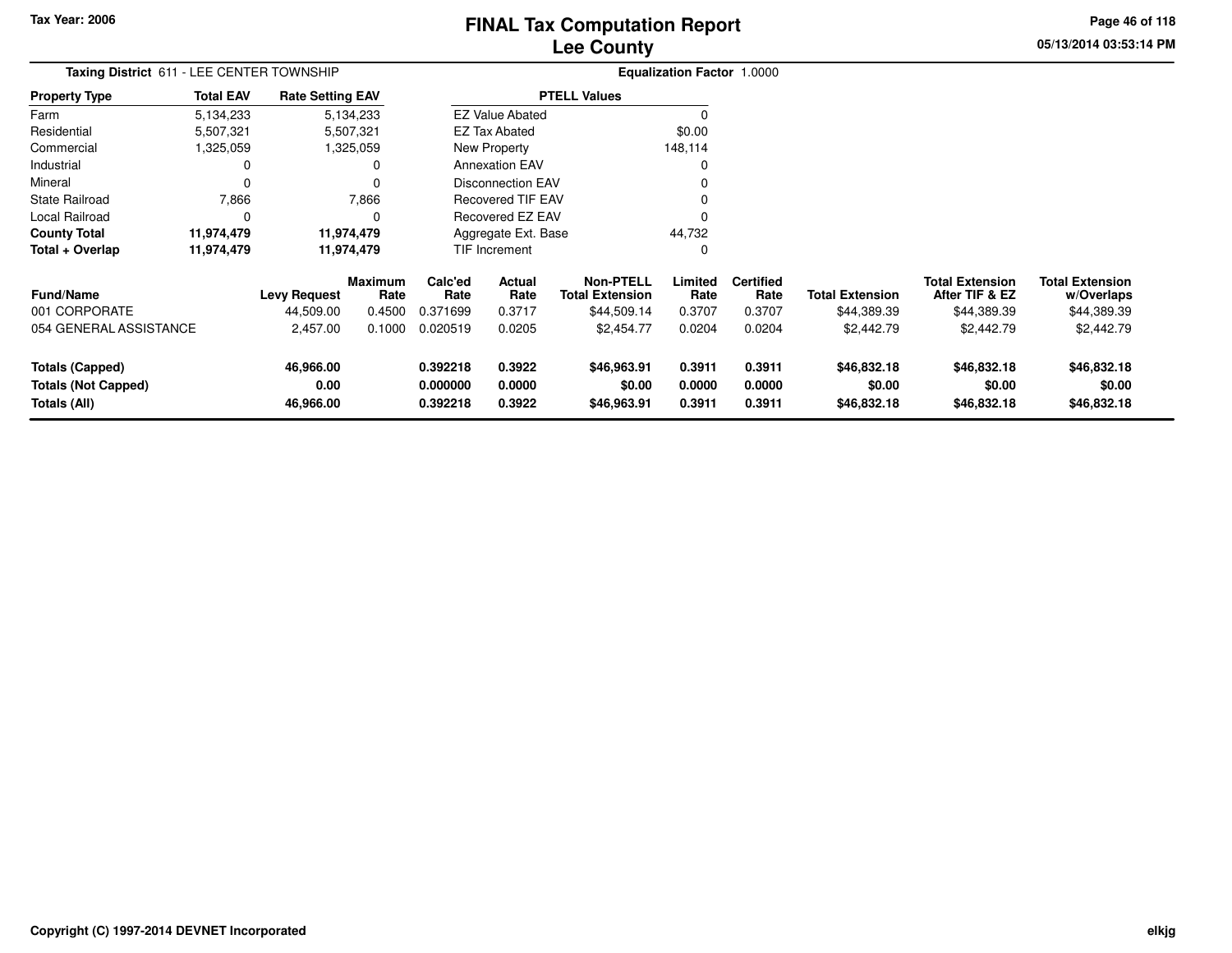# **Lee CountyFINAL Tax Computation Report**

**05/13/2014 03:53:14 PMPage 47 of 118**

| Taxing District 611RB - LEE CENTER TWP RD/BRIDGE |                  |                         |                 |                 |                          |                                            | Equalization Factor 1.0000 |                          |                        |                                          |                                      |
|--------------------------------------------------|------------------|-------------------------|-----------------|-----------------|--------------------------|--------------------------------------------|----------------------------|--------------------------|------------------------|------------------------------------------|--------------------------------------|
| <b>Property Type</b>                             | <b>Total EAV</b> | <b>Rate Setting EAV</b> |                 |                 |                          | <b>PTELL Values</b>                        |                            |                          |                        |                                          |                                      |
| Farm                                             | 5,134,233        |                         | 5,134,233       |                 | <b>EZ Value Abated</b>   |                                            | $\Omega$                   |                          |                        |                                          |                                      |
| Residential                                      | 5,507,321        |                         | 5,507,321       |                 | EZ Tax Abated            |                                            | \$0.00                     |                          |                        |                                          |                                      |
| Commercial                                       | 1,325,059        |                         | 1,325,059       |                 | New Property             |                                            | 148,114                    |                          |                        |                                          |                                      |
| Industrial                                       | 0                |                         | 0               |                 | <b>Annexation EAV</b>    |                                            | $\Omega$                   |                          |                        |                                          |                                      |
| Mineral                                          | $\Omega$         |                         | 0               |                 | <b>Disconnection EAV</b> |                                            |                            |                          |                        |                                          |                                      |
| <b>State Railroad</b>                            | 7,866            |                         | 7,866           |                 | Recovered TIF EAV        |                                            |                            |                          |                        |                                          |                                      |
| Local Railroad                                   | 0                |                         | 0               |                 | Recovered EZ EAV         |                                            | O                          |                          |                        |                                          |                                      |
| <b>County Total</b>                              | 11,974,479       | 11,974,479              |                 |                 | Aggregate Ext. Base      |                                            | 44,977                     |                          |                        |                                          |                                      |
| Total + Overlap                                  | 11,974,479       | 11,974,479              |                 |                 | TIF Increment            |                                            | $\Omega$                   |                          |                        |                                          |                                      |
| Fund/Name                                        |                  | <b>Levy Request</b>     | Maximum<br>Rate | Calc'ed<br>Rate | Actual<br>Rate           | <b>Non-PTELL</b><br><b>Total Extension</b> | Limited<br>Rate            | <b>Certified</b><br>Rate | <b>Total Extension</b> | <b>Total Extension</b><br>After TIF & EZ | <b>Total Extension</b><br>w/Overlaps |
| 007 ROAD & BRIDGE                                |                  | 16,511.00               | 0.6600          | 0.137885        | 0.1379                   | \$16,512.81                                | 0.1374                     | 0.1374                   | \$16,452.93            | \$16,452.93                              | \$16,452.93                          |
| 008 BRIDGE JOINT W/ COUNTY                       |                  | 0.00                    | 0.2500          | 0.000000        | 0.0000                   | \$0.00                                     | 0.0000                     | 0.0000                   | \$0.00                 | \$0.00                                   | \$0.00                               |
| 009 PERMANENT ROAD                               |                  | 20,485.00               | 0.2500          | 0.171072        | 0.1711                   | \$20,488.33                                | 0.1705                     | 0.1705                   | \$20,416.49            | \$20,416.49                              | \$20,416.49                          |
| 010 EQUIPMENT & BUILDING                         |                  | 4,293.00                | 0.1000          | 0.035851        | 0.0359                   | \$4,298.84                                 | 0.0358                     | 0.0358                   | \$4,286.86             | \$4,286.86                               | \$4,286.86                           |
| 035 LIABILITY INSURANCE                          |                  | 5,937.00                | 0.0000          | 0.049580        | 0.0496                   | \$5,939.34                                 | 0.0494                     | 0.0494                   | \$5,915.39             | \$5,915.39                               | \$5,915.39                           |
| <b>Totals (Capped)</b>                           |                  | 47,226.00               |                 | 0.394388        | 0.3945                   | \$47,239.32                                | 0.3931                     | 0.3931                   | \$47,071.67            | \$47,071.67                              | \$47,071.67                          |
| <b>Totals (Not Capped)</b>                       |                  | 0.00                    |                 | 0.000000        | 0.0000                   | \$0.00                                     | 0.0000                     | 0.0000                   | \$0.00                 | \$0.00                                   | \$0.00                               |
| Totals (All)                                     |                  | 47,226.00               |                 | 0.394388        | 0.3945                   | \$47,239.32                                | 0.3931                     | 0.3931                   | \$47,071.67            | \$47,071.67                              | \$47,071.67                          |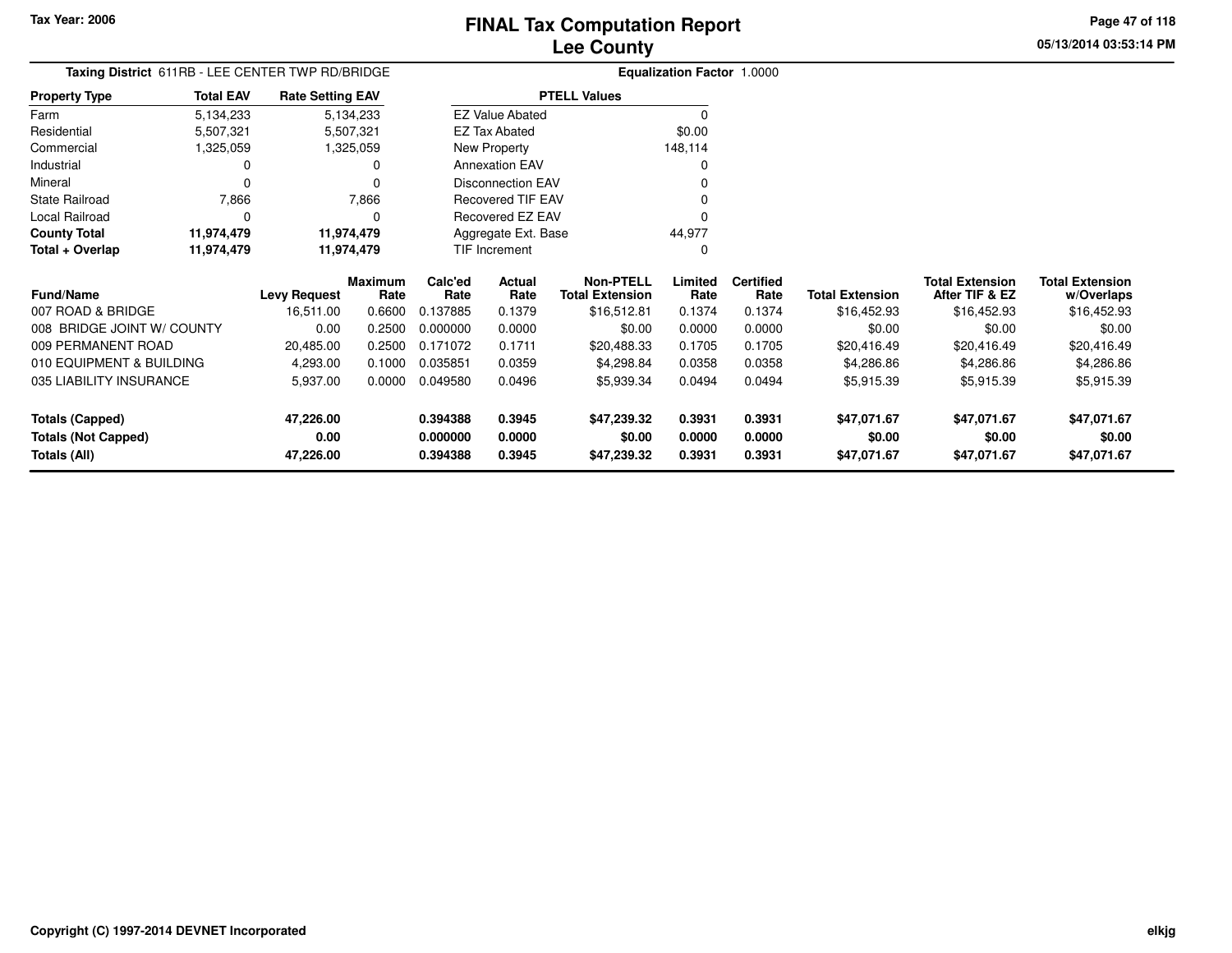# **Lee CountyFINAL Tax Computation Report**

**05/13/2014 03:53:14 PMPage 48 of 118**

| Taxing District 612 - MARION TOWNSHIP |                  |                         |                        |                 |                          |                                     | Equalization Factor 1.0000 |                          |                        |                                          |                                      |
|---------------------------------------|------------------|-------------------------|------------------------|-----------------|--------------------------|-------------------------------------|----------------------------|--------------------------|------------------------|------------------------------------------|--------------------------------------|
| <b>Property Type</b>                  | <b>Total EAV</b> | <b>Rate Setting EAV</b> |                        |                 |                          | <b>PTELL Values</b>                 |                            |                          |                        |                                          |                                      |
| Farm                                  | 4,395,365        |                         | 4,395,365              |                 | EZ Value Abated          |                                     |                            |                          |                        |                                          |                                      |
| Residential                           | 703,626.         |                         | 1,703,626              |                 | EZ Tax Abated            |                                     | \$0.00                     |                          |                        |                                          |                                      |
| Commercial                            | 595,378          |                         | 595,378                |                 | New Property             |                                     | 23,857                     |                          |                        |                                          |                                      |
| Industrial                            | 81,610           |                         | 81,610                 |                 | <b>Annexation EAV</b>    |                                     |                            |                          |                        |                                          |                                      |
| Mineral                               |                  |                         | O                      |                 | <b>Disconnection EAV</b> |                                     |                            |                          |                        |                                          |                                      |
| State Railroad                        |                  |                         |                        |                 | <b>Recovered TIF EAV</b> |                                     |                            |                          |                        |                                          |                                      |
| Local Railroad                        | $\Omega$         |                         | O                      |                 | Recovered EZ EAV         |                                     |                            |                          |                        |                                          |                                      |
| <b>County Total</b>                   | 6,775,979        |                         | 6,775,979              |                 | Aggregate Ext. Base      |                                     | 30,494                     |                          |                        |                                          |                                      |
| Total + Overlap                       | 6,775,979        |                         | 6,775,979              |                 | TIF Increment            |                                     | 0                          |                          |                        |                                          |                                      |
| <b>Fund/Name</b>                      |                  | <b>Levy Request</b>     | <b>Maximum</b><br>Rate | Calc'ed<br>Rate | Actual<br>Rate           | <b>Non-PTELL</b><br>Total Extension | Limited<br>Rate            | <b>Certified</b><br>Rate | <b>Total Extension</b> | <b>Total Extension</b><br>After TIF & EZ | <b>Total Extension</b><br>w/Overlaps |
| 001 CORPORATE                         |                  | 29,823.00               | 0.6500                 | 0.440128        | 0.4401                   | \$29,821.08                         | 0.4350                     | 0.4350                   | \$29,475.51            | \$29,475.51                              | \$29,475.51                          |
| 035 LIABILITY INSURANCE               |                  | 2,196.00                | 0.0000                 | 0.032409        | 0.0324                   | \$2,195.42                          | 0.0320                     | 0.0320                   | \$2,168.31             | \$2,168.31                               | \$2,168.31                           |
| 054 GENERAL ASSISTANCE                |                  | 0.00                    | 0.1000                 | 0.000000        | 0.0000                   | \$0.00                              | 0.0000                     | 0.0000                   | \$0.00                 | \$0.00                                   | \$0.00                               |

| 035 LIABILITY INSURANCE | 2.196.00  | 0.0000 | 0.032409 | 0.0324 | \$2.195.42  | 0.0320 | 0.0320 | \$2.168.31  | \$2,168.31  | \$2,168.31  |
|-------------------------|-----------|--------|----------|--------|-------------|--------|--------|-------------|-------------|-------------|
| 054 GENERAL ASSISTANCE  | 0.00      | 0.1000 | 0.000000 | 0.0000 | \$0.00      | 0.0000 | 0.0000 | \$0.00      | \$0.00      | \$0.00      |
|                         |           |        |          |        |             |        |        |             |             |             |
| Totals (Capped)         | 32.019.00 |        | 0.472537 | 0.4725 | \$32,016.50 | 0.4670 | 0.4670 | \$31,643.82 | \$31,643.82 | \$31,643.82 |
| Totals (Not Capped)     | 0.00      |        | 0.000000 | 0.0000 | \$0.00      | 0.0000 | 0.0000 | \$0.00      | \$0.00      | \$0.00      |
| Totals (All)            | 32,019.00 |        | 0.472537 | 0.4725 | \$32,016.50 | 0.4670 | 0.4670 | \$31,643.82 | \$31,643.82 | \$31,643.82 |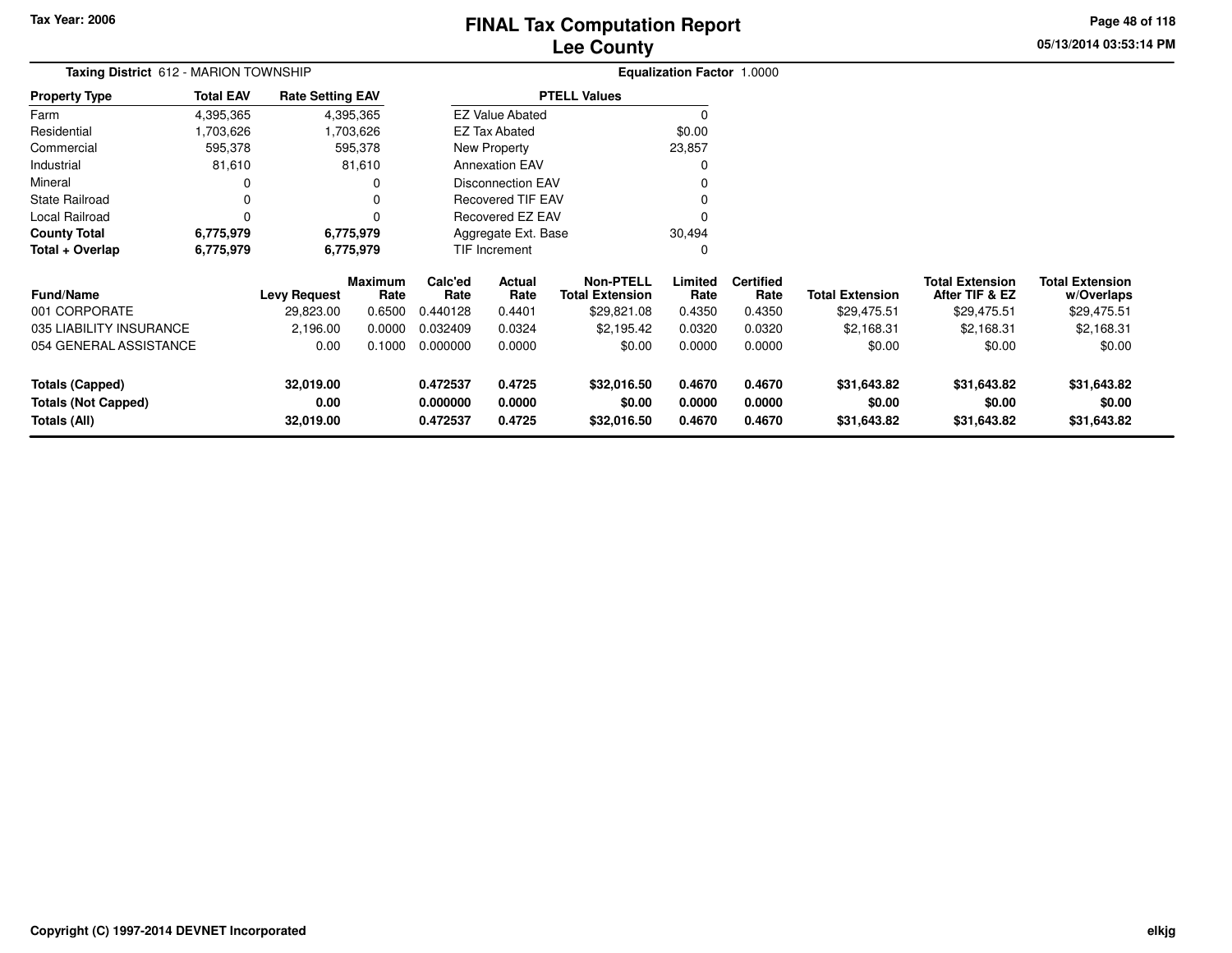#### **Lee CountyFINAL Tax Computation Report**

**05/13/2014 03:53:14 PMPage 49 of 118**

|                            | Taxing District 612RB - MARION TWP ROAD/BRIDGE<br><b>Total EAV</b><br><b>Rate Setting EAV</b> |                     |                 |                 |                          |                                            | Equalization Factor 1.0000 |                          |                        |                                          |                                      |
|----------------------------|-----------------------------------------------------------------------------------------------|---------------------|-----------------|-----------------|--------------------------|--------------------------------------------|----------------------------|--------------------------|------------------------|------------------------------------------|--------------------------------------|
| <b>Property Type</b>       |                                                                                               |                     |                 |                 |                          | <b>PTELL Values</b>                        |                            |                          |                        |                                          |                                      |
| Farm                       | 4,395,365                                                                                     |                     | 4,395,365       |                 | <b>EZ Value Abated</b>   |                                            | $\Omega$                   |                          |                        |                                          |                                      |
| Residential                | 1,703,626                                                                                     |                     | 1,703,626       |                 | <b>EZ Tax Abated</b>     |                                            | \$0.00                     |                          |                        |                                          |                                      |
| Commercial                 | 595,378                                                                                       |                     | 595,378         |                 | New Property             |                                            | 23,857                     |                          |                        |                                          |                                      |
| Industrial                 | 81,610                                                                                        |                     | 81,610          |                 | <b>Annexation EAV</b>    |                                            |                            |                          |                        |                                          |                                      |
| Mineral                    | 0                                                                                             |                     | 0               |                 | <b>Disconnection EAV</b> |                                            |                            |                          |                        |                                          |                                      |
| <b>State Railroad</b>      | 0                                                                                             |                     |                 |                 | <b>Recovered TIF EAV</b> |                                            |                            |                          |                        |                                          |                                      |
| Local Railroad             | 0                                                                                             |                     | $\Omega$        |                 | Recovered EZ EAV         |                                            |                            |                          |                        |                                          |                                      |
| <b>County Total</b>        | 6,775,979                                                                                     |                     | 6,775,979       |                 | Aggregate Ext. Base      |                                            | 45,386                     |                          |                        |                                          |                                      |
| Total + Overlap            | 6,775,979                                                                                     |                     | 6,775,979       |                 | TIF Increment            |                                            | O                          |                          |                        |                                          |                                      |
| <b>Fund/Name</b>           |                                                                                               | <b>Levy Request</b> | Maximum<br>Rate | Calc'ed<br>Rate | Actual<br>Rate           | <b>Non-PTELL</b><br><b>Total Extension</b> | Limited<br>Rate            | <b>Certified</b><br>Rate | <b>Total Extension</b> | <b>Total Extension</b><br>After TIF & EZ | <b>Total Extension</b><br>w/Overlaps |
| 007 ROAD & BRIDGE          |                                                                                               | 26,700.00           | 0.6600          | 0.394039        | 0.3940                   | \$26,697.36                                | 0.3906                     | 0.3906                   | \$26,466.97            | \$26,466.97                              | \$26,466.97                          |
| 008 BRIDGE JOINT W/ COUNTY |                                                                                               | 3,600.00            | 0.2500          | 0.053129        | 0.0531                   | \$3,598.04                                 | 0.0526                     | 0.0526                   | \$3,564.16             | \$3,564.16                               | \$3,564.16                           |
| 009 PERMANENT ROAD         |                                                                                               | 12,400.00           | 0.2500          | 0.182999        | 0.1830                   | \$12,400.04                                | 0.1814                     | 0.1814                   | \$12,291.63            | \$12,291.63                              | \$12,291.63                          |
| 010 EQUIPMENT & BUILDING   |                                                                                               | 2,600.00            | 0.1000          | 0.038371        | 0.0384                   | \$2,601.98                                 | 0.0381                     | 0.0381                   | \$2,581.65             | \$2,581.65                               | \$2,581.65                           |
| 035 LIABILITY INSURANCE    |                                                                                               | 2,200.00            | 0.0000          | 0.032468        | 0.0325                   | \$2,202.19                                 | 0.0322                     | 0.0322                   | \$2,181.87             | \$2,181.87                               | \$2,181.87                           |
| <b>Totals (Capped)</b>     |                                                                                               | 47,500.00           |                 | 0.701006        | 0.7010                   | \$47,499.61                                | 0.6949                     | 0.6949                   | \$47,086.28            | \$47,086.28                              | \$47,086.28                          |
| <b>Totals (Not Capped)</b> |                                                                                               | 0.00                |                 | 0.000000        | 0.0000                   | \$0.00                                     | 0.0000                     | 0.0000                   | \$0.00                 | \$0.00                                   | \$0.00                               |
| Totals (All)               |                                                                                               | 47,500.00           |                 | 0.701006        | 0.7010                   | \$47,499.61                                | 0.6949                     | 0.6949                   | \$47,086.28            | \$47,086.28                              | \$47,086.28                          |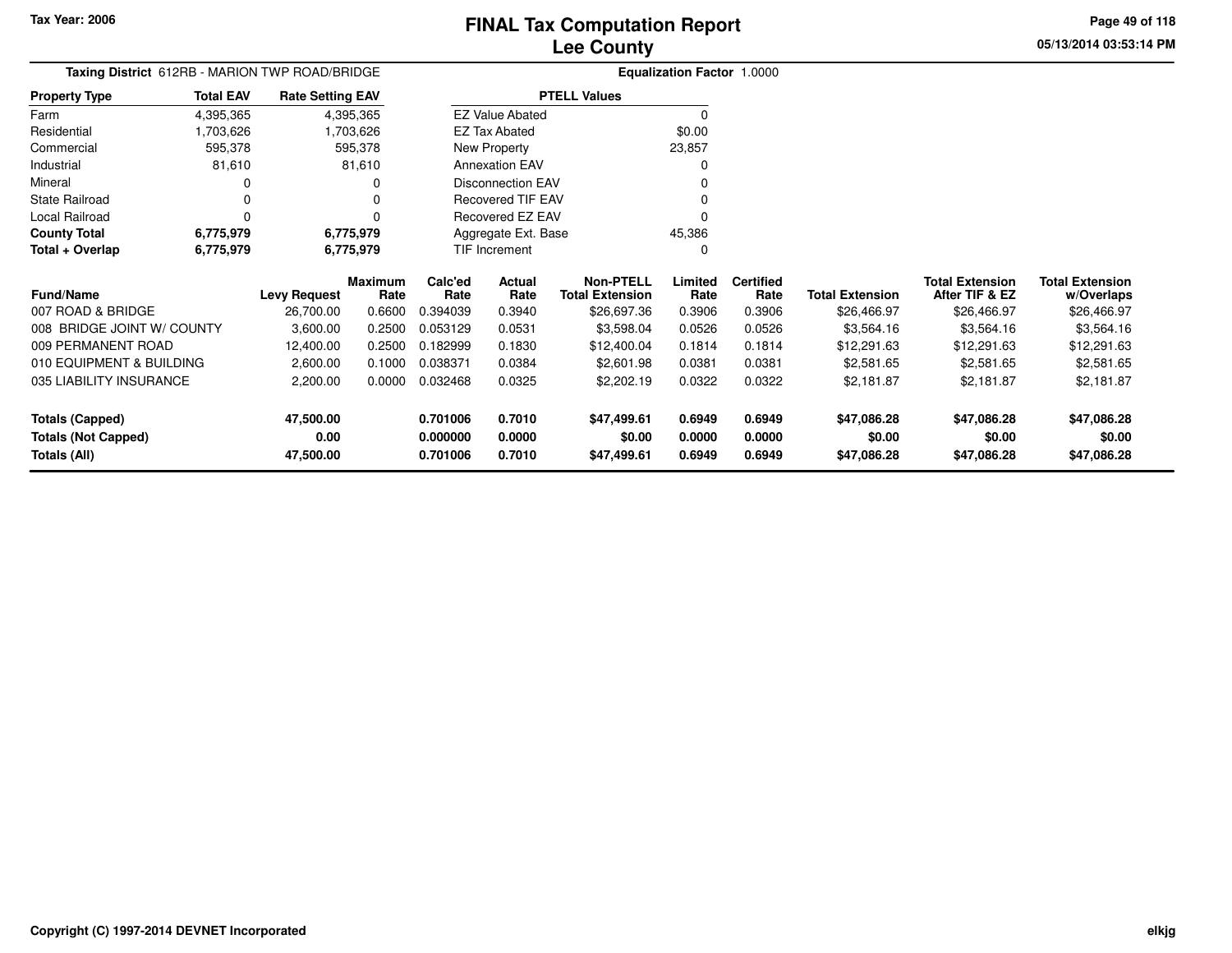# **Lee CountyFINAL Tax Computation Report** FINAL Tax Computation Report

**05/13/2014 03:53:14 PM Page 50 of 118**

| Taxing District 613 - MAY TOWNSHIP                                   |                  |                                  |                                  |                                  |                            |                                                           | Equalization Factor 1.0000 |                                    |                                       |                                                         |                                                     |
|----------------------------------------------------------------------|------------------|----------------------------------|----------------------------------|----------------------------------|----------------------------|-----------------------------------------------------------|----------------------------|------------------------------------|---------------------------------------|---------------------------------------------------------|-----------------------------------------------------|
| <b>Property Type</b>                                                 | <b>Total EAV</b> | <b>Rate Setting EAV</b>          |                                  |                                  |                            | <b>PTELL Values</b>                                       |                            |                                    |                                       |                                                         |                                                     |
| Farm                                                                 | 5,360,132        |                                  | 5,360,132                        |                                  | <b>EZ Value Abated</b>     |                                                           |                            |                                    |                                       |                                                         |                                                     |
| Residential                                                          | 11,009,570       |                                  | 11,009,570                       |                                  | <b>EZ Tax Abated</b>       |                                                           | \$0.00                     |                                    |                                       |                                                         |                                                     |
| Commercial                                                           | 899,430          |                                  | 899,430                          |                                  | New Property               |                                                           | 348,662                    |                                    |                                       |                                                         |                                                     |
| Industrial                                                           | 0                |                                  | 0                                |                                  | <b>Annexation EAV</b>      |                                                           |                            |                                    |                                       |                                                         |                                                     |
| Mineral                                                              | 0                |                                  | 0                                |                                  | Disconnection EAV          |                                                           |                            |                                    |                                       |                                                         |                                                     |
| <b>State Railroad</b>                                                | 0                |                                  | $\Omega$                         |                                  | <b>Recovered TIF EAV</b>   |                                                           |                            |                                    |                                       |                                                         |                                                     |
| Local Railroad                                                       |                  |                                  | $\Omega$                         |                                  | Recovered EZ EAV           |                                                           |                            |                                    |                                       |                                                         |                                                     |
| <b>County Total</b>                                                  | 17,269,132       |                                  | 17,269,132                       |                                  | Aggregate Ext. Base        |                                                           | 30,244                     |                                    |                                       |                                                         |                                                     |
| Total + Overlap                                                      | 17,269,132       |                                  | 17,269,132                       |                                  | TIF Increment              |                                                           | 0                          |                                    |                                       |                                                         |                                                     |
| <b>Fund/Name</b><br>001 CORPORATE                                    |                  | <b>Levy Request</b><br>31,500.00 | <b>Maximum</b><br>Rate<br>0.2500 | Calc'ed<br>Rate<br>0.182406      | Actual<br>Rate<br>0.1824   | <b>Non-PTELL</b><br><b>Total Extension</b><br>\$31,498.90 | Limited<br>Rate<br>0.1824  | <b>Certified</b><br>Rate<br>0.1824 | <b>Total Extension</b><br>\$31,498.90 | <b>Total Extension</b><br>After TIF & EZ<br>\$31,498.90 | <b>Total Extension</b><br>w/Overlaps<br>\$31,498.90 |
| <b>Totals (Capped)</b><br><b>Totals (Not Capped)</b><br>Totals (All) |                  | 31,500.00<br>0.00<br>31,500.00   |                                  | 0.182406<br>0.000000<br>0.182406 | 0.1824<br>0.0000<br>0.1824 | \$31,498.90<br>\$0.00<br>\$31,498.90                      | 0.1824<br>0.0000<br>0.1824 | 0.1824<br>0.0000<br>0.1824         | \$31,498.90<br>\$0.00<br>\$31,498.90  | \$31,498.90<br>\$0.00<br>\$31,498.90                    | \$31,498.90<br>\$0.00<br>\$31,498.90                |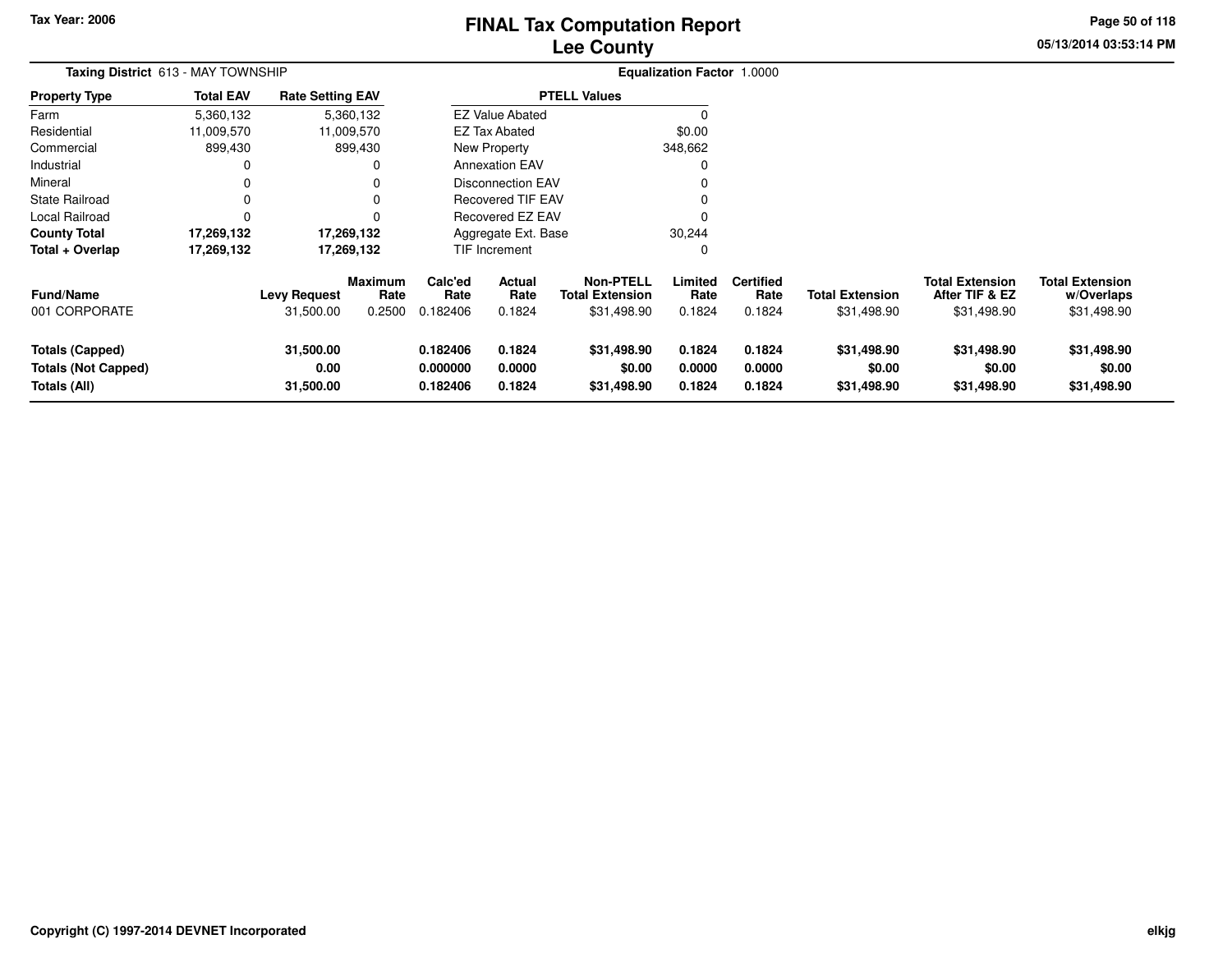# **Lee CountyFINAL Tax Computation Report** FINAL Tax Computation Report

**05/13/2014 03:53:14 PM Page 51 of 118**

| Taxing District 613RB - MAY TWP ROAD/BRIDGE                          |                  |                                  |                                  |                                  |                                 |                                                           | Equalization Factor 1.0000 |                                    |                                       |                                                         |                                                     |
|----------------------------------------------------------------------|------------------|----------------------------------|----------------------------------|----------------------------------|---------------------------------|-----------------------------------------------------------|----------------------------|------------------------------------|---------------------------------------|---------------------------------------------------------|-----------------------------------------------------|
| Property Type                                                        | <b>Total EAV</b> | <b>Rate Setting EAV</b>          |                                  |                                  |                                 | <b>PTELL Values</b>                                       |                            |                                    |                                       |                                                         |                                                     |
| Farm                                                                 | 5,360,132        |                                  | 5,360,132                        |                                  | <b>EZ Value Abated</b>          |                                                           |                            |                                    |                                       |                                                         |                                                     |
| Residential                                                          | 11,009,570       |                                  | 11,009,570                       |                                  | EZ Tax Abated                   |                                                           | \$0.00                     |                                    |                                       |                                                         |                                                     |
| Commercial                                                           | 899,430          |                                  | 899,430                          |                                  | New Property                    |                                                           | 348,662                    |                                    |                                       |                                                         |                                                     |
| Industrial                                                           | 0                |                                  | 0                                |                                  | <b>Annexation EAV</b>           |                                                           |                            |                                    |                                       |                                                         |                                                     |
| Mineral                                                              | 0                |                                  |                                  |                                  | Disconnection EAV               |                                                           |                            |                                    |                                       |                                                         |                                                     |
| State Railroad                                                       | 0                |                                  | 0                                |                                  | <b>Recovered TIF EAV</b>        |                                                           |                            |                                    |                                       |                                                         |                                                     |
| Local Railroad                                                       | 0                |                                  | 0                                |                                  | Recovered EZ EAV                |                                                           |                            |                                    |                                       |                                                         |                                                     |
| County Total                                                         | 17,269,132       |                                  | 17,269,132                       |                                  | Aggregate Ext. Base             |                                                           | 52,500                     |                                    |                                       |                                                         |                                                     |
| Total + Overlap                                                      | 17,269,132       |                                  | 17,269,132                       |                                  | TIF Increment                   |                                                           |                            |                                    |                                       |                                                         |                                                     |
| Fund/Name<br>007 ROAD & BRIDGE                                       |                  | <b>Levy Request</b><br>54,600.00 | <b>Maximum</b><br>Rate<br>0.6600 | Calc'ed<br>Rate<br>0.316171      | <b>Actual</b><br>Rate<br>0.3162 | <b>Non-PTELL</b><br><b>Total Extension</b><br>\$54,605.00 | Limited<br>Rate<br>0.3162  | <b>Certified</b><br>Rate<br>0.3162 | <b>Total Extension</b><br>\$54,605.00 | <b>Total Extension</b><br>After TIF & EZ<br>\$54,605.00 | <b>Total Extension</b><br>w/Overlaps<br>\$54,605.00 |
| <b>Totals (Capped)</b><br><b>Totals (Not Capped)</b><br>Totals (All) |                  | 54,600.00<br>0.00<br>54,600.00   |                                  | 0.316171<br>0.000000<br>0.316171 | 0.3162<br>0.0000<br>0.3162      | \$54,605.00<br>\$0.00<br>\$54,605.00                      | 0.3162<br>0.0000<br>0.3162 | 0.3162<br>0.0000<br>0.3162         | \$54,605.00<br>\$0.00<br>\$54,605.00  | \$54,605.00<br>\$0.00<br>\$54,605.00                    | \$54,605.00<br>\$0.00<br>\$54,605.00                |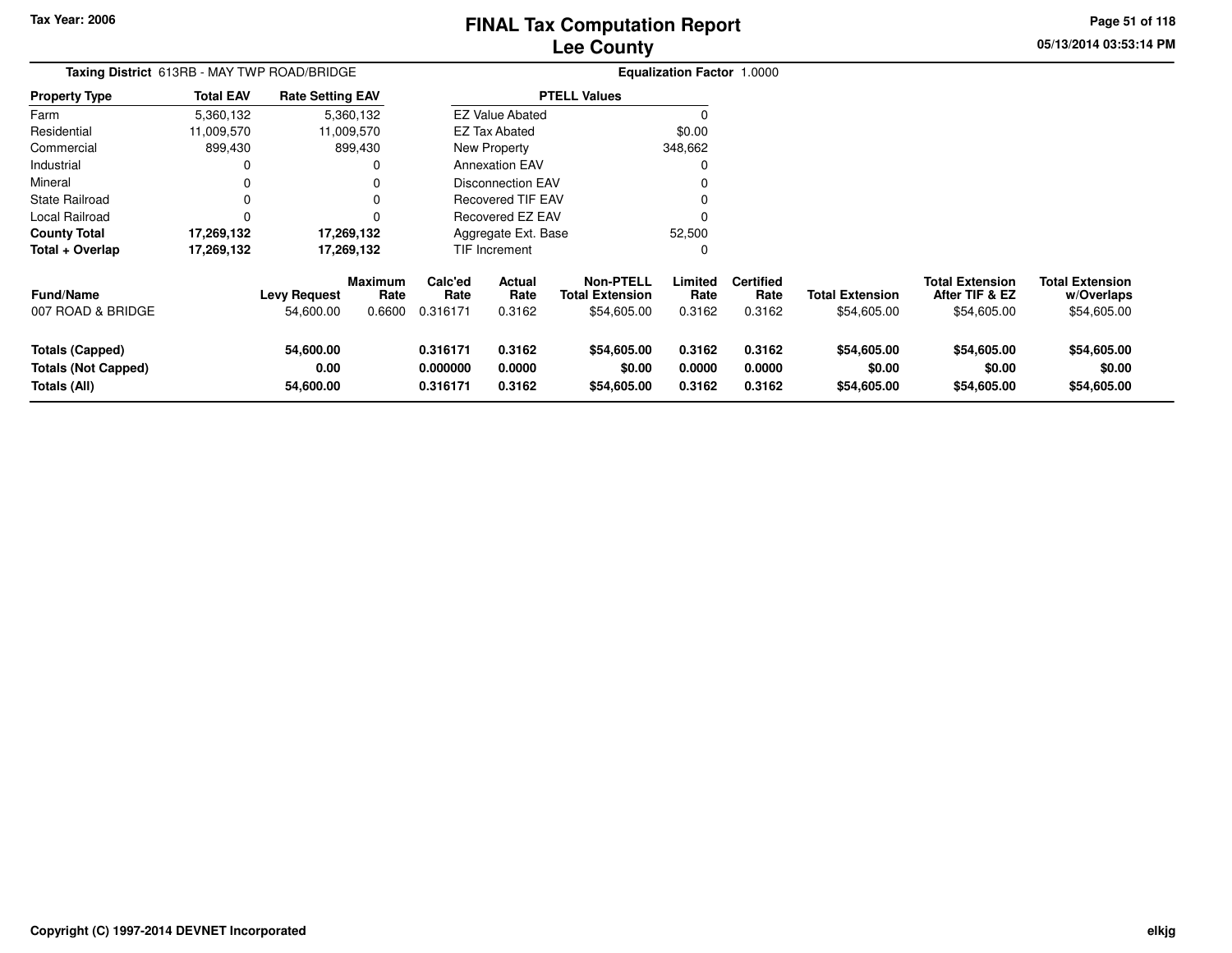# **Lee CountyFINAL Tax Computation Report** FINAL Tax Computation Report

**05/13/2014 03:53:14 PM Page 52 of 118**

| Taxing District 614 - NACHUSA TOWNSHIP     |                  |                         |                        |                      |                          |                                            | <b>Equalization Factor 1.0000</b> |                          |                        |                                          |                                      |
|--------------------------------------------|------------------|-------------------------|------------------------|----------------------|--------------------------|--------------------------------------------|-----------------------------------|--------------------------|------------------------|------------------------------------------|--------------------------------------|
| <b>Property Type</b>                       | <b>Total EAV</b> | <b>Rate Setting EAV</b> |                        |                      |                          | <b>PTELL Values</b>                        |                                   |                          |                        |                                          |                                      |
| Farm                                       | 5,539,467        |                         | 5,539,467              |                      | <b>EZ Value Abated</b>   |                                            | $\Omega$                          |                          |                        |                                          |                                      |
| Residential                                | 4,139,570        |                         | 4,139,570              |                      | <b>EZ Tax Abated</b>     |                                            | \$0.00                            |                          |                        |                                          |                                      |
| Commercial                                 | 485,051          |                         | 485,051                |                      | <b>New Property</b>      |                                            | 257,284                           |                          |                        |                                          |                                      |
| Industrial                                 | 14,090           |                         | 14,090                 |                      | <b>Annexation EAV</b>    |                                            | 0                                 |                          |                        |                                          |                                      |
| Mineral                                    | $\Omega$         |                         | 0                      |                      | <b>Disconnection EAV</b> |                                            | $\Omega$                          |                          |                        |                                          |                                      |
| <b>State Railroad</b>                      | 245,612          |                         | 245,612                |                      | <b>Recovered TIF EAV</b> |                                            |                                   |                          |                        |                                          |                                      |
| Local Railroad                             | 1,630            |                         | 1,630                  |                      | Recovered EZ EAV         |                                            | $\Omega$                          |                          |                        |                                          |                                      |
| <b>County Total</b>                        | 10,425,420       |                         | 10,425,420             |                      | Aggregate Ext. Base      |                                            | 22,543                            |                          |                        |                                          |                                      |
| Total + Overlap                            | 10,425,420       |                         | 10,425,420             |                      | TIF Increment            |                                            | C                                 |                          |                        |                                          |                                      |
| <b>Fund/Name</b>                           |                  | <b>Levy Request</b>     | <b>Maximum</b><br>Rate | Calc'ed<br>Rate      | Actual<br>Rate           | <b>Non-PTELL</b><br><b>Total Extension</b> | Limited<br>Rate                   | <b>Certified</b><br>Rate | <b>Total Extension</b> | <b>Total Extension</b><br>After TIF & EZ | <b>Total Extension</b><br>w/Overlaps |
| 001 CORPORATE                              |                  | 21,193.00               | 0.4500                 | 0.203282             | 0.2033                   | \$21,194.88                                | 0.2033                            | 0.2033                   | \$21,194.88            | \$21,194.88                              | \$21,194.88                          |
| 047 SOCIAL SECURITY                        |                  | 1,920.00                | 0.0000                 | 0.018417             | 0.0184                   | \$1,918.28                                 | 0.0184                            | 0.0184                   | \$1,918.28             | \$1,918.28                               | \$1,918.28                           |
| 054 GENERAL ASSISTANCE                     |                  | 561.00                  | 0.1000                 | 0.005381             | 0.0054                   | \$562.97                                   | 0.0054                            | 0.0054                   | \$562.97               | \$562.97                                 | \$562.97                             |
| <b>Totals (Capped)</b>                     |                  | 23,674.00               |                        | 0.227080             | 0.2271                   | \$23,676.13                                | 0.2271                            | 0.2271                   | \$23,676.13            | \$23,676.13                              | \$23,676.13                          |
| <b>Totals (Not Capped)</b><br>Totals (All) |                  | 0.00<br>23,674.00       |                        | 0.000000<br>0.227080 | 0.0000<br>0.2271         | \$0.00<br>\$23,676.13                      | 0.0000<br>0.2271                  | 0.0000<br>0.2271         | \$0.00<br>\$23,676.13  | \$0.00<br>\$23,676.13                    | \$0.00<br>\$23,676.13                |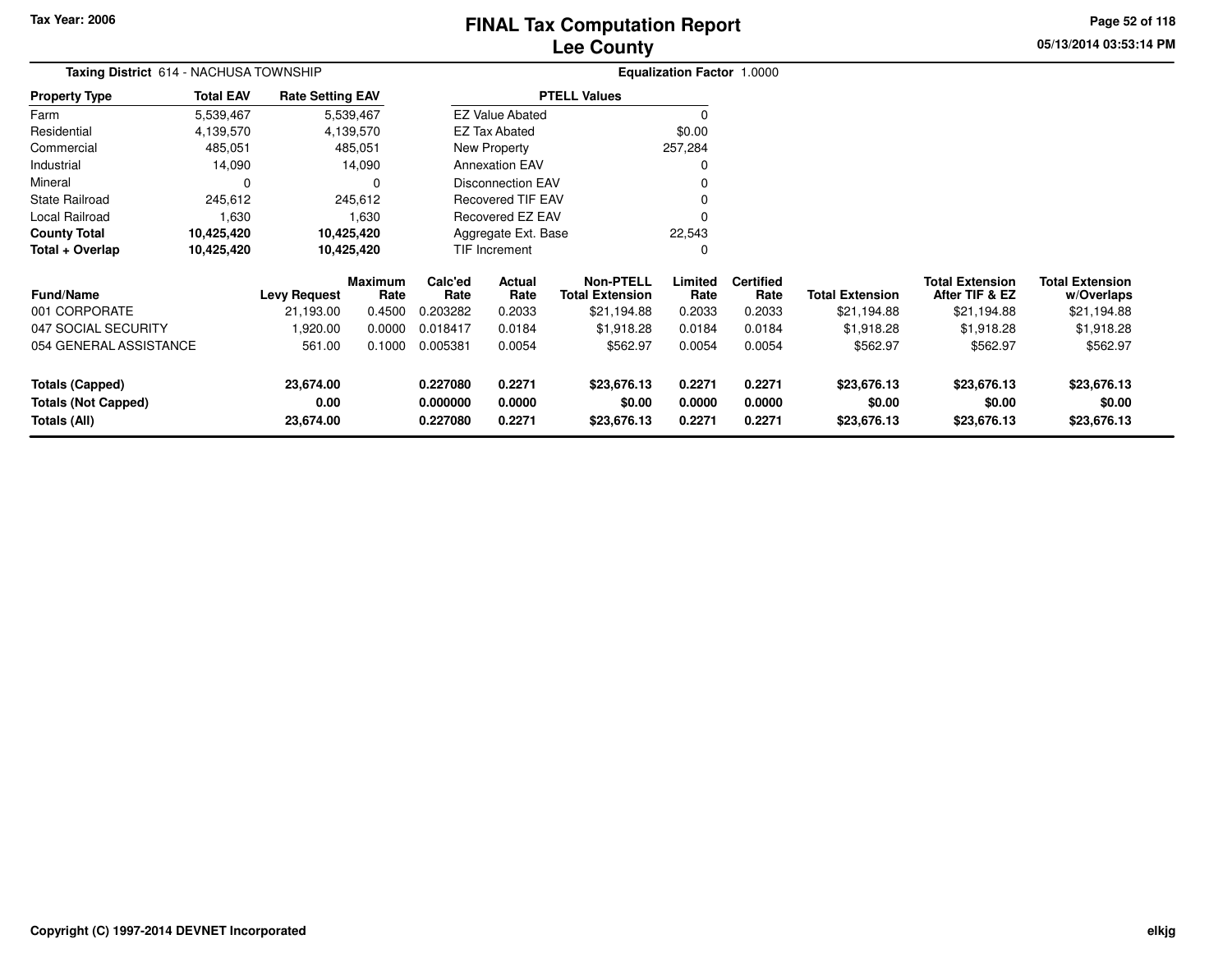**05/13/2014 03:53:14 PMPage 53 of 118**

# **Equalization Factor** 1.0000

|                      |                  | <b>Taxing District</b> 614RB - NACHUSA TWP ROAD/BRIDGE |                          | <b>Equalization Factor</b> |
|----------------------|------------------|--------------------------------------------------------|--------------------------|----------------------------|
| <b>Property Type</b> | <b>Total EAV</b> | <b>Rate Setting EAV</b>                                | <b>PTELL Values</b>      |                            |
| Farm                 | 5,539,467        | 5,539,467                                              | <b>EZ Value Abated</b>   | $\Omega$                   |
| Residential          | 4,139,570        | 4,139,570                                              | EZ Tax Abated            | \$0.00                     |
| Commercial           | 485.051          | 485,051                                                | New Property             | 257,284                    |
| Industrial           | 14.090           | 14.090                                                 | <b>Annexation EAV</b>    | 0                          |
| Mineral              | O                | $\Omega$                                               | Disconnection EAV        |                            |
| State Railroad       | 245.612          | 245.612                                                | <b>Recovered TIF EAV</b> | 0                          |
| Local Railroad       | 1.630            | 1.630                                                  | Recovered EZ EAV         |                            |
| <b>County Total</b>  | 10,425,420       | 10,425,420                                             | Aggregate Ext. Base      | 39,310                     |
| Total + Overlap      | 10,425,420       | 10,425,420                                             | <b>TIF Increment</b>     | 0                          |

| <b>Fund/Name</b>           | <b>Levy Request</b> | <b>Maximum</b><br>Rate | Calc'ed<br>Rate | Actual<br>Rate | Non-PTELL<br><b>Total Extension</b> | Limited<br>Rate | <b>Certified</b><br>Rate | <b>Total Extension</b> | <b>Total Extension</b><br>After TIF & EZ | <b>Total Extension</b><br>w/Overlaps |
|----------------------------|---------------------|------------------------|-----------------|----------------|-------------------------------------|-----------------|--------------------------|------------------------|------------------------------------------|--------------------------------------|
| 007 ROAD & BRIDGE          | 21,743.00           | 0.6600                 | 0.208558        | 0.2086         | \$21,747.43                         | 0.2086          | 0.2086                   | \$21,747.43            | \$21,747.43                              | \$21,747.43                          |
| 008 BRIDGE JOINT W/ COUNTY | 1.003.00            | 0.2500                 | 0.009621        | 0.0096         | \$1,000.84                          | 0.0096          | 0.0096                   | \$1,000.84             | \$1,000.84                               | \$1,000.84                           |
| 009 PERMANENT ROAD         | 14.851.00           | 0.2500                 | 0.142450        | 0.1424         | \$14,845.80                         | 0.1424          | 0.1424                   | \$14,845.80            | \$14,845.80                              | \$14,845.80                          |
| 010 EQUIPMENT & BUILDING   | 3.732.00            | 0.1000                 | 0.035797        | 0.0358         | \$3,732.30                          | 0.0358          | 0.0358                   | \$3,732.30             | \$3,732.30                               | \$3,732.30                           |
| Totals (Capped)            | 41,329.00           |                        | 0.396426        | 0.3964         | \$41,326.37                         | 0.3964          | 0.3964                   | \$41,326.37            | \$41,326.37                              | \$41,326.37                          |
| <b>Totals (Not Capped)</b> | 0.00                |                        | 0.000000        | 0.0000         | \$0.00                              | 0.0000          | 0.0000                   | \$0.00                 | \$0.00                                   | \$0.00                               |
| Totals (All)               | 41,329.00           |                        | 0.396426        | 0.3964         | \$41,326.37                         | 0.3964          | 0.3964                   | \$41,326.37            | \$41,326.37                              | \$41,326.37                          |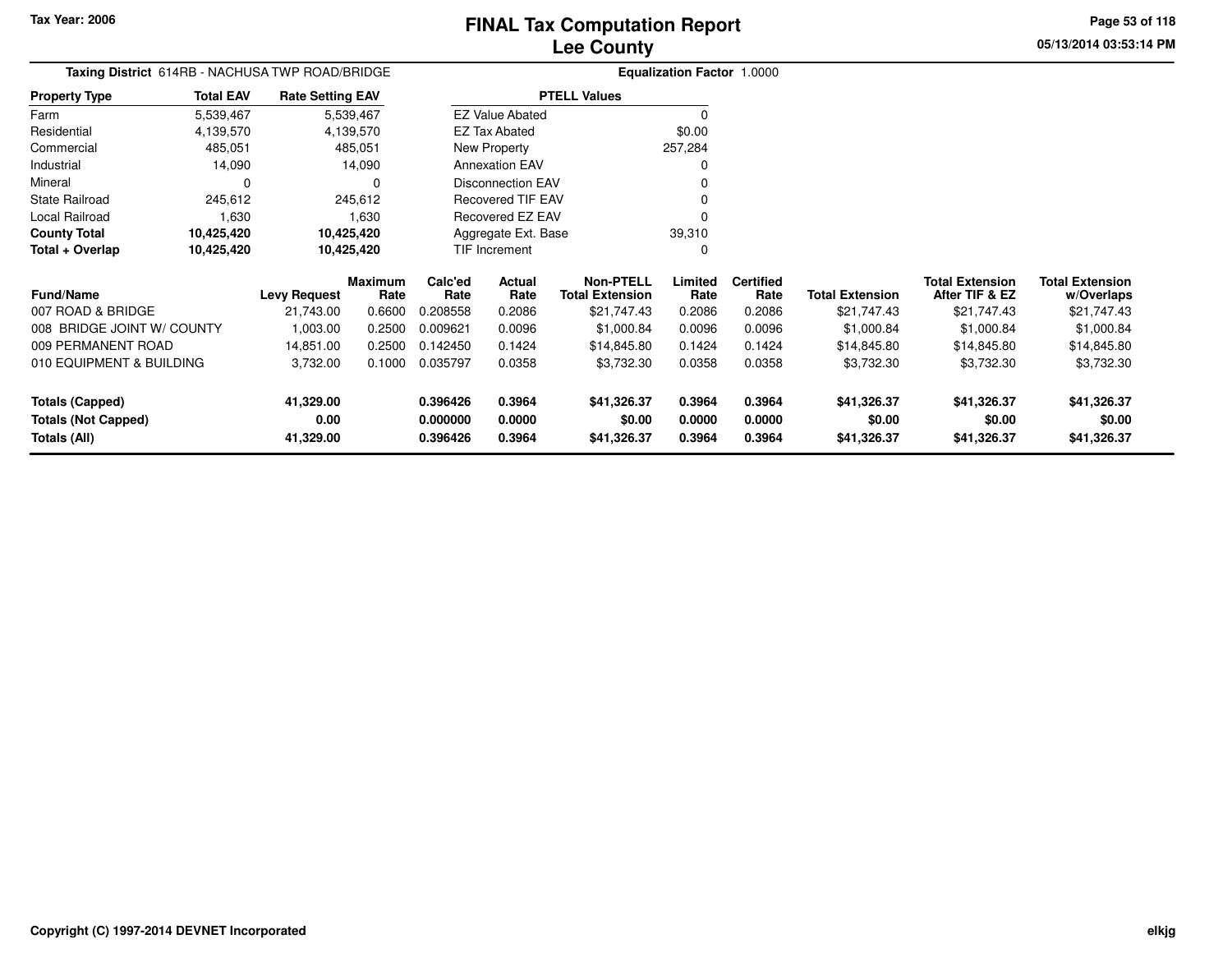**Totals (Not Capped)**

**Totals (All)**

**0.00**

**21,219.00**

# **Lee CountyFINAL Tax Computation Report**

**05/13/2014 03:53:14 PM Page 54 of 118**

| Taxing District 615 - NELSON TOWNSHIP |                  |                         |                        |                 |                          |                                            | Equalization Factor 1.0000 |                          |                        |                                          |                                      |
|---------------------------------------|------------------|-------------------------|------------------------|-----------------|--------------------------|--------------------------------------------|----------------------------|--------------------------|------------------------|------------------------------------------|--------------------------------------|
| <b>Property Type</b>                  | <b>Total EAV</b> | <b>Rate Setting EAV</b> |                        |                 |                          | <b>PTELL Values</b>                        |                            |                          |                        |                                          |                                      |
| Farm                                  | 2,857,652        |                         | 2,857,652              |                 | <b>EZ Value Abated</b>   |                                            | $\Omega$                   |                          |                        |                                          |                                      |
| Residential                           | 8,418,660        |                         | 8,418,660              |                 | <b>EZ Tax Abated</b>     |                                            | \$0.00                     |                          |                        |                                          |                                      |
| Commercial                            | 385,666          |                         | 385,666                |                 | New Property             |                                            | 402,951                    |                          |                        |                                          |                                      |
| Industrial                            | 1,118,478        |                         | 1,118,478              |                 | <b>Annexation EAV</b>    |                                            | $\Omega$                   |                          |                        |                                          |                                      |
| Mineral                               | 0                |                         | 0                      |                 | <b>Disconnection EAV</b> |                                            | $\Omega$                   |                          |                        |                                          |                                      |
| <b>State Railroad</b>                 | 258,829,         |                         | ,258,829               |                 | <b>Recovered TIF EAV</b> |                                            |                            |                          |                        |                                          |                                      |
| Local Railroad                        | 0                |                         | 0                      |                 | Recovered EZ EAV         |                                            | 0                          |                          |                        |                                          |                                      |
| <b>County Total</b>                   | 14,039,285       |                         | 14,039,285             |                 | Aggregate Ext. Base      |                                            | 20,519                     |                          |                        |                                          |                                      |
| Total + Overlap                       | 14,039,285       |                         | 14,039,285             |                 | TIF Increment            |                                            | C                          |                          |                        |                                          |                                      |
| <b>Fund/Name</b>                      |                  | <b>Levy Request</b>     | <b>Maximum</b><br>Rate | Calc'ed<br>Rate | <b>Actual</b><br>Rate    | <b>Non-PTELL</b><br><b>Total Extension</b> | Limited<br>Rate            | <b>Certified</b><br>Rate | <b>Total Extension</b> | <b>Total Extension</b><br>After TIF & EZ | <b>Total Extension</b><br>w/Overlaps |
| 001 CORPORATE                         |                  | 14,780.00               | 0.4500                 | 0.105276        | 0.1053                   | \$14,783.37                                | 0.1053                     | 0.1053                   | \$14,783.37            | \$14,783.37                              | \$14,783.37                          |
| 035 LIABILITY INSURANCE               |                  | 4,220.00                | 0.0000                 | 0.030059        | 0.0301                   | \$4,225.82                                 | 0.0301                     | 0.0301                   | \$4,225.82             | \$4,225.82                               | \$4,225.82                           |
| 047 SOCIAL SECURITY                   |                  | 1,454.00                | 0.0000                 | 0.010357        | 0.0104                   | \$1,460.09                                 | 0.0104                     | 0.0104                   | \$1,460.09             | \$1,460.09                               | \$1,460.09                           |
| 054 GENERAL ASSISTANCE                |                  | 765.00                  | 0.1000                 | 0.005449        | 0.0054                   | \$758.12                                   | 0.0054                     | 0.0054                   | \$758.12               | \$758.12                                 | \$758.12                             |
| <b>Totals (Capped)</b>                |                  | 21,219.00               |                        | 0.151141        | 0.1512                   | \$21,227.40                                | 0.1512                     | 0.1512                   | \$21,227.40            | \$21,227.40                              | \$21,227.40                          |

**0.000000 0.0000 \$0.00 0.0000 0.0000 \$0.00 \$0.00 \$0.00**

**0.151141 0.1512 \$21,227.40 0.1512 0.1512 \$21,227.40 \$21,227.40 \$21,227.40**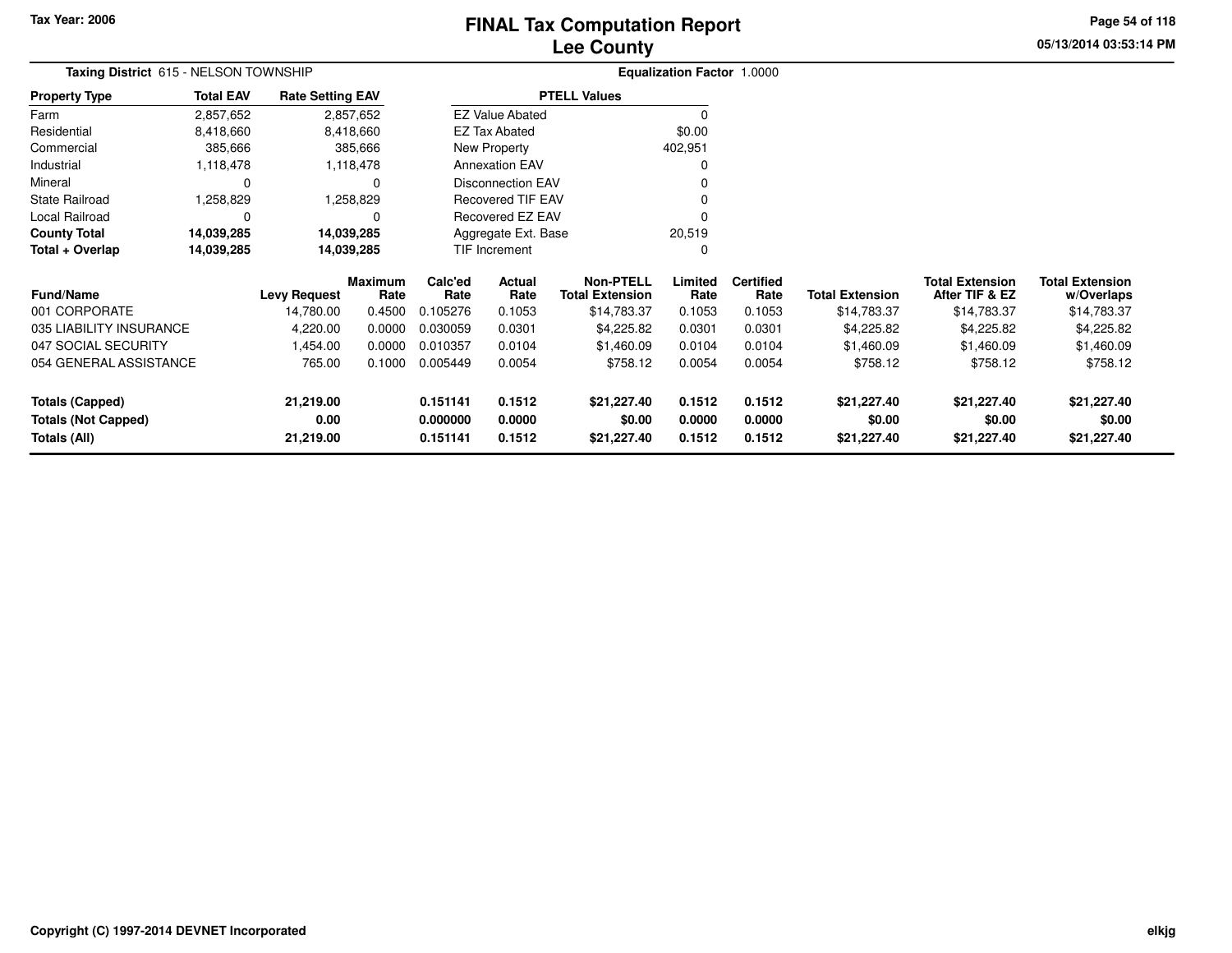#### **Lee CountyFINAL Tax Computation Report** FINAL Tax Computation Report

**05/13/2014 03:53:14 PM Page 55 of 118**

| Taxing District 615RB - NELSON TWP ROAD/BRIDGE                       |                  |                                |                        |                                  |                            |                                      | Equalization Factor 1.0000 |                            |                                      |                                          |                                      |
|----------------------------------------------------------------------|------------------|--------------------------------|------------------------|----------------------------------|----------------------------|--------------------------------------|----------------------------|----------------------------|--------------------------------------|------------------------------------------|--------------------------------------|
| <b>Property Type</b>                                                 | <b>Total EAV</b> | <b>Rate Setting EAV</b>        |                        |                                  |                            | <b>PTELL Values</b>                  |                            |                            | <b>Road and Bridge Transfer</b>      |                                          |                                      |
| Farm                                                                 | 2,857,652        |                                | 2,857,652              |                                  | <b>EZ Value Abated</b>     |                                      |                            | <b>Municipality</b>        |                                      | <b>Fund</b>                              | <b>Amount Extended</b>               |
| Residential                                                          | 8,418,660        |                                | 8,418,660              |                                  | <b>EZ Tax Abated</b>       |                                      | \$0.00                     |                            |                                      |                                          |                                      |
| Commercial                                                           | 385,666          |                                | 385,666                |                                  | New Property               |                                      | 402,951                    |                            | 709 - VILLAGE OF NELSON              | 007                                      | \$991.60                             |
| Industrial                                                           | 1,118,478        |                                | 1,118,478              |                                  | <b>Annexation EAV</b>      |                                      | 0                          | <b>Total</b>               |                                      |                                          | \$991.60                             |
| Mineral                                                              | $\Omega$         |                                | 0                      |                                  | <b>Disconnection EAV</b>   |                                      |                            |                            |                                      |                                          |                                      |
| <b>State Railroad</b>                                                | 1,258,829        |                                | 1,258,829              |                                  | <b>Recovered TIF EAV</b>   |                                      |                            |                            |                                      |                                          |                                      |
| <b>Local Railroad</b>                                                | $\Omega$         |                                | 0                      |                                  | <b>Recovered EZ EAV</b>    |                                      | $\Omega$                   |                            |                                      |                                          |                                      |
| <b>County Total</b>                                                  | 14,039,285       |                                | 14,039,285             |                                  | Aggregate Ext. Base        |                                      | 41,884                     |                            |                                      |                                          |                                      |
| Total + Overlap                                                      | 14,039,285       |                                | 14,039,285             |                                  | <b>TIF Increment</b>       |                                      | 0                          |                            |                                      |                                          |                                      |
| <b>Fund/Name</b>                                                     |                  | Levy Request                   | <b>Maximum</b><br>Rate | Calc'ed<br>Rate                  | Actual<br>Rate             | Non-PTELL<br><b>Total Extension</b>  | Limited<br>Rate            | <b>Certified</b><br>Rate   | <b>Total Extension</b>               | <b>Total Extension</b><br>After TIF & EZ | <b>Total Extension</b><br>w/Overlaps |
| 007 ROAD & BRIDGE                                                    |                  | 23,499.00                      | 0.6600                 | 0.167380                         | 0.1674                     | \$23,501.76                          | 0.1674                     | 0.1674                     | \$23,501.76                          | \$23,501.76                              | \$23,501.76                          |
| 009 PERMANENT ROAD                                                   |                  | 20,483.00                      | 0.2500                 | 0.145898                         | 0.1459                     | \$20,483.32                          | 0.1459                     | 0.1459                     | \$20,483.32                          | \$20,483.32                              | \$20,483.32                          |
| <b>Totals (Capped)</b><br><b>Totals (Not Capped)</b><br>Totals (All) |                  | 43,982.00<br>0.00<br>43,982.00 |                        | 0.313278<br>0.000000<br>0.313278 | 0.3133<br>0.0000<br>0.3133 | \$43,985.08<br>\$0.00<br>\$43,985.08 | 0.3133<br>0.0000<br>0.3133 | 0.3133<br>0.0000<br>0.3133 | \$43,985.08<br>\$0.00<br>\$43,985.08 | \$43,985.08<br>\$0.00<br>\$43,985.08     | \$43,985.08<br>\$0.00<br>\$43,985.08 |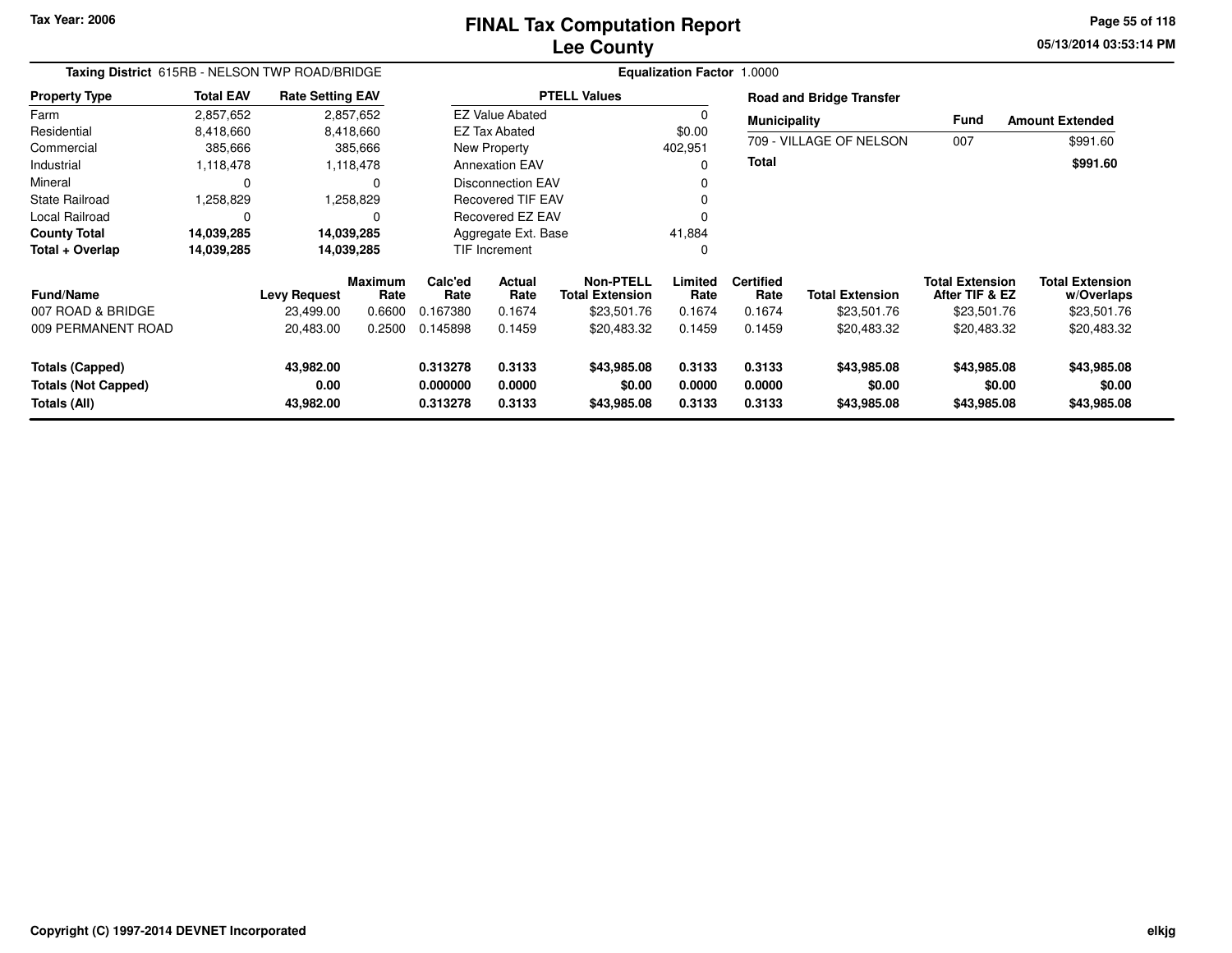# **Lee CountyFINAL Tax Computation Report** FINAL Tax Computation Report

**05/13/2014 03:53:14 PM Page 56 of 118**

| Taxing District 616 - PALMYRA TOWNSHIP |                  |                         |                        |                 |                          |                                            | <b>Equalization Factor 1.0000</b> |                          |                        |                                          |                               |
|----------------------------------------|------------------|-------------------------|------------------------|-----------------|--------------------------|--------------------------------------------|-----------------------------------|--------------------------|------------------------|------------------------------------------|-------------------------------|
| <b>Property Type</b>                   | <b>Total EAV</b> | <b>Rate Setting EAV</b> |                        |                 |                          | <b>PTELL Values</b>                        |                                   |                          |                        |                                          |                               |
| Farm                                   | 6,082,133        |                         | 6,082,133              |                 | <b>EZ Value Abated</b>   |                                            |                                   |                          |                        |                                          |                               |
| Residential                            | 41,334,556       |                         | 41,334,556             |                 | <b>EZ Tax Abated</b>     |                                            | \$0.00                            |                          |                        |                                          |                               |
| Commercial                             | 3,442,324        |                         | 3,442,324              |                 | New Property             |                                            | 664,203                           |                          |                        |                                          |                               |
| Industrial                             | 993              |                         | 993                    |                 | <b>Annexation EAV</b>    |                                            |                                   |                          |                        |                                          |                               |
| Mineral                                | 0                |                         | 0                      |                 | <b>Disconnection EAV</b> |                                            |                                   |                          |                        |                                          |                               |
| State Railroad                         | 30,085           |                         | 30,085                 |                 | <b>Recovered TIF EAV</b> |                                            |                                   |                          |                        |                                          |                               |
| Local Railroad                         | 0                |                         |                        |                 | <b>Recovered EZ EAV</b>  |                                            |                                   |                          |                        |                                          |                               |
| <b>County Total</b>                    | 50,890,091       |                         | 50,890,091             |                 | Aggregate Ext. Base      |                                            | 70,822                            |                          |                        |                                          |                               |
| Total + Overlap<br>50,890,091          |                  |                         | 50,890,091             | TIF Increment   |                          |                                            |                                   |                          |                        |                                          |                               |
| <b>Fund/Name</b>                       |                  | <b>Levy Request</b>     | <b>Maximum</b><br>Rate | Calc'ed<br>Rate | Actual<br>Rate           | <b>Non-PTELL</b><br><b>Total Extension</b> | Limited<br>Rate                   | <b>Certified</b><br>Rate | <b>Total Extension</b> | <b>Total Extension</b><br>After TIF & EZ | Total Extension<br>w/Overlaps |
| 001 CORPORATE                          |                  | 63,223.00               | 0.2500                 | 0.124234        | 0.1242                   | \$63,205.49                                | 0.1239                            | 0.1239                   | \$63,052.82            | \$63,052.82                              | \$63,052.82                   |
| 047 SOCIAL SECURITY                    |                  | 4,152.00                | 0.0000                 | 0.008159        | 0.0082                   | \$4,172.99                                 | 0.0082                            | 0.0082                   | \$4,172.99             | \$4,172.99                               | \$4,172.99                    |
| 054 GENERAL ASSISTANCE                 |                  | 6,958.00                | 0.1000                 | 0.013673        | 0.0137                   | \$6,971.94                                 | 0.0137                            | 0.0137                   | \$6,971.94             | \$6,971.94                               | \$6,971.94                    |
| <b>Totals (Capped)</b>                 |                  | 74,333.00               |                        | 0.146066        | 0.1461                   | \$74,350.42                                | 0.1458                            | 0.1458                   | \$74,197.75            | \$74,197.75                              | \$74,197.75                   |
| <b>Totals (Not Capped)</b>             |                  | 0.00                    |                        | 0.000000        | 0.0000                   | \$0.00                                     | 0.0000                            | 0.0000                   | \$0.00                 | \$0.00                                   | \$0.00                        |
| Totals (All)                           |                  | 74,333.00               |                        | 0.146066        | 0.1461                   | \$74,350.42                                | 0.1458                            | 0.1458                   | \$74,197.75            | \$74,197.75                              | \$74,197.75                   |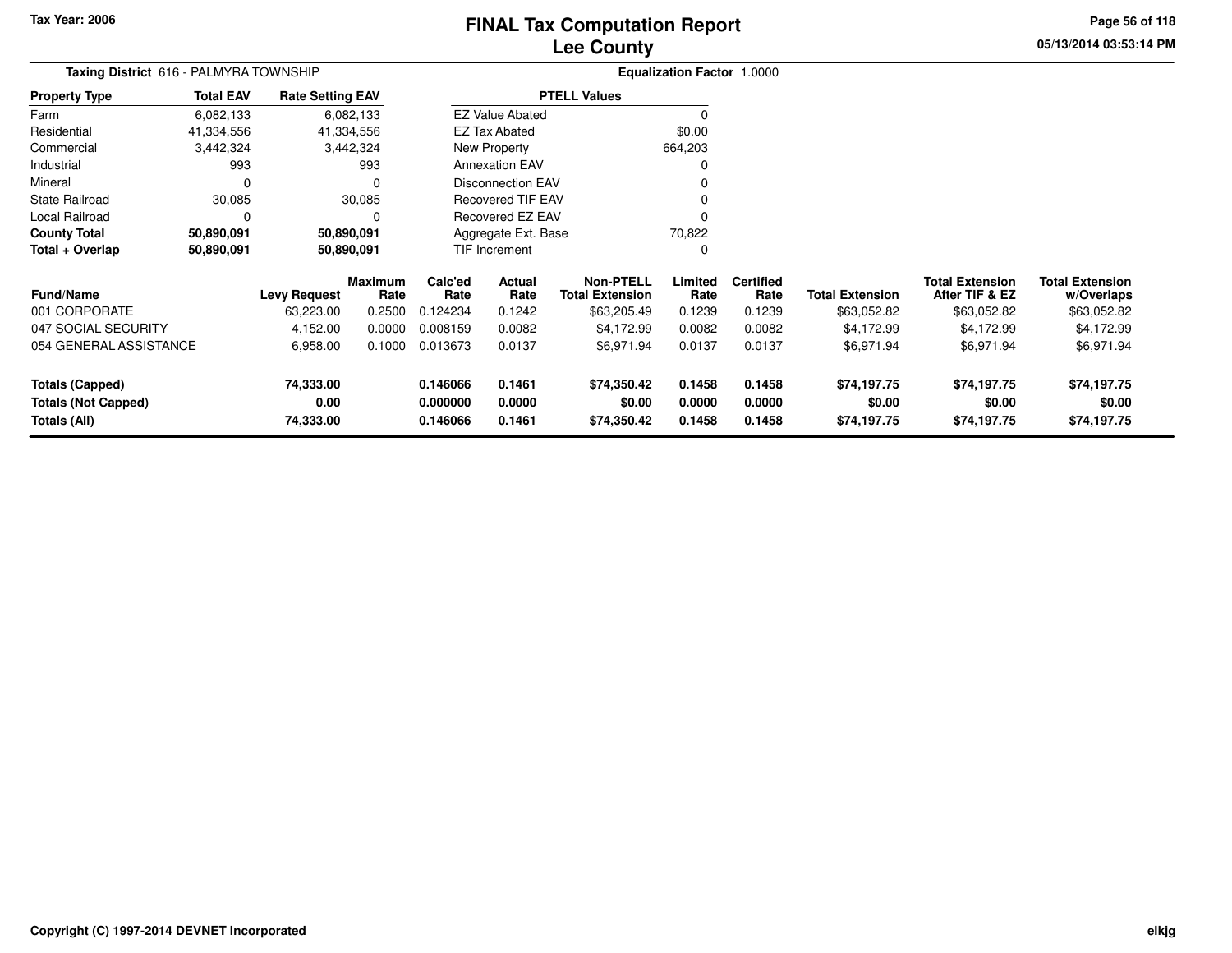**Total + Overlap**

007 ROAD & BRIDGE

047 SOCIAL SECURITY

090 ROAD DAMAGE

**Totals (Not Capped)**

**Totals (Capped)**

**Totals (All)**

**Fund/Name**

Industrial 993

State Railroad 30,085

Local Railroad 0 0

**County Total 50,890,091 50,890,091**

008 BRIDGE JOINT W/ COUNTY

010 EQUIPMENT & BUILDING

0 0

**50,890,091 50,890,091**

Mineral

#### **Lee CountyFINAL Tax Computation Report**

**Limited**Rate

96,346 $\mathbf{0}$ 

 $\overline{0}$ 

**Certified**

**0.198789 0.1989 \$101,220.39 0.1984 0.1984 \$100,965.94 \$100,965.94 \$100,965.94**

**0.000000 0.0000 \$0.00 0.0000 0.0000 \$0.00 \$0.00 \$0.00**

**0.198789 0.1989 \$101,220.39 0.1984 0.1984 \$100,965.94 \$100,965.94 \$100,965.94**

**Total Extension Rate Total Extension**

2,624.00 0.2500 0.005156 0.0052 \$2,646.28 0.0052 0.0052 \$2,646.28 \$2,646.28 \$2,646.28

18,891.00 0.1000 0.037121 0.0371 \$18,880.22 0.0370 0.0370 \$18,829.33 \$18,829.33 \$18,829.33

76,372.00 0.6600 0.150072 0.1501 \$76,386.03 0.1497 0.1497 \$76,182.47 \$76,182.47 \$76,182.47

3,149.00 0.0000 0.006188 0.0062 \$3,155.19 0.0062 0.0062 \$3,155.19 \$3,155.19 \$3,155.19

128.00 0.0330 0.000252 0.0003 \$152.67 0.0003 0.0003 \$152.67 \$152.67 \$152.67

**Non-PTELL**

0

v o

 $\sim$  0

0 v

0<br>محمد محمد اللہ اللہ علم اللہ علم اللہ علم اللہ علم اللہ علم اللہ علم اللہ علم اللہ علم اللہ علم اللہ علم اللہ<br>اللہ علم اللہ علم اللہ علم اللہ علم اللہ علم اللہ علم اللہ علم اللہ علم اللہ علم اللہ علم اللہ علم اللہ علم ال

\$76,386.03

**05/13/2014 03:53:14 PMPage 57 of 118**

> **w/Overlaps** \$76,182.47

**Total Extension**

**After TIF & EZ** \$76,182.47

**Total Extension**

\$76,182.47

|                      |                  |                                                 | <b>Lee County</b>      |                                   |  |
|----------------------|------------------|-------------------------------------------------|------------------------|-----------------------------------|--|
|                      |                  | Taxing District 616RB - PALMYRA TWP ROAD/BRIDGE |                        | <b>Equalization Factor 1.0000</b> |  |
| <b>Property Type</b> | <b>Total EAV</b> | <b>Rate Setting EAV</b>                         | <b>PTELL Values</b>    |                                   |  |
| Farm                 | 6,082,133        | 6,082,133                                       | <b>EZ Value Abated</b> |                                   |  |
| Residential          | 41.334.556       | 41,334,556                                      | <b>EZ Tax Abated</b>   | \$0.00                            |  |
| Commercial           | 3,442,324        | 3,442,324                                       | New Property           | 664,203                           |  |

993

30,085

50,890,091

50,890,091

**101,164.00**

**101,164.00**

**0.00**

 $\mathbf 0$ 

 $\mathbf 0$ 

**Maximum**

**Levy Request Rate**

 **Calc'ed Rate**0.150072 **ActualRate**

Annexation EAV

Disconnection EAV

Recovered TIF EAV

Recovered EZ EAV

Aggregate Ext. BaseTIF Increment

**Rate**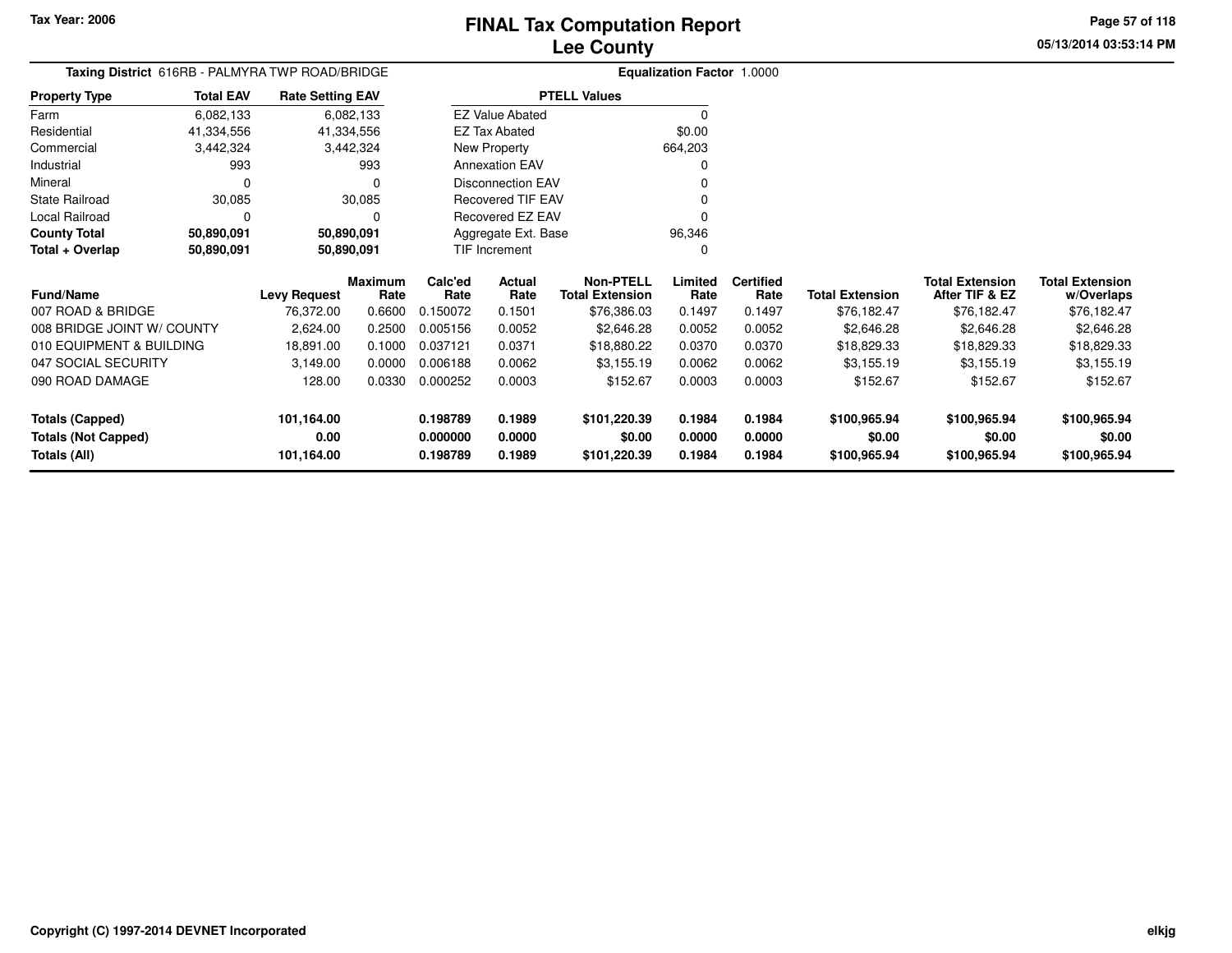# **Lee CountyFINAL Tax Computation Report** FINAL Tax Computation Report

**05/13/2014 03:53:14 PMPage 58 of 118**

| Taxing District 617 - REYNOLDS TOWNSHIP |                  |                         |                        |                          |                          |                                            | <b>Equalization Factor 1.0000</b> |                          |                        |                                          |                                      |  |
|-----------------------------------------|------------------|-------------------------|------------------------|--------------------------|--------------------------|--------------------------------------------|-----------------------------------|--------------------------|------------------------|------------------------------------------|--------------------------------------|--|
| <b>Property Type</b>                    | <b>Total EAV</b> | <b>Rate Setting EAV</b> |                        |                          |                          | <b>PTELL Values</b>                        |                                   |                          |                        |                                          |                                      |  |
| Farm                                    | 6,839,311        |                         | 6,839,311              |                          | <b>EZ Value Abated</b>   |                                            | $\Omega$                          |                          |                        |                                          |                                      |  |
| Residential                             | 2,832,986        |                         | 2,832,986              |                          | <b>EZ Tax Abated</b>     |                                            | \$0.00                            |                          |                        |                                          |                                      |  |
| Commercial                              | 153,779          |                         | 153,779                |                          | New Property             |                                            | 71,045                            |                          |                        |                                          |                                      |  |
| Industrial                              | 82               |                         | 82                     |                          | <b>Annexation EAV</b>    |                                            | 0                                 |                          |                        |                                          |                                      |  |
| Mineral                                 | $\mathbf 0$      |                         | 0                      |                          | <b>Disconnection EAV</b> |                                            |                                   |                          |                        |                                          |                                      |  |
| State Railroad                          | 71,255           |                         | 71,255                 | <b>Recovered TIF EAV</b> |                          |                                            |                                   |                          |                        |                                          |                                      |  |
| Local Railroad                          | 0                |                         | 0                      | Recovered EZ EAV         |                          |                                            |                                   |                          |                        |                                          |                                      |  |
| <b>County Total</b>                     | 9,897,413        |                         | 9,897,413              |                          | Aggregate Ext. Base      |                                            | 35,288                            |                          |                        |                                          |                                      |  |
| Total + Overlap                         | 9,897,413        |                         | 9,897,413              |                          | TIF Increment            |                                            | 0                                 |                          |                        |                                          |                                      |  |
| Fund/Name                               |                  | <b>Levy Request</b>     | <b>Maximum</b><br>Rate | Calc'ed<br>Rate          | Actual<br>Rate           | <b>Non-PTELL</b><br><b>Total Extension</b> | Limited<br>Rate                   | <b>Certified</b><br>Rate | <b>Total Extension</b> | <b>Total Extension</b><br>After TIF & EZ | <b>Total Extension</b><br>w/Overlaps |  |
| 001 CORPORATE                           |                  | 37,052.00               | 0.6500                 | 0.374361                 | 0.3744                   | \$37,055.91                                | 0.3713                            | 0.3713                   | \$36,749.09            | \$36,749.09                              | \$36,749.09                          |  |
| 054 GENERAL ASSISTANCE                  |                  | 0.00                    | 0.1000                 | 0.000000                 | 0.0000                   | \$0.00                                     | 0.0000                            | 0.0000                   | \$0.00                 | \$0.00                                   | \$0.00                               |  |
| <b>Totals (Capped)</b>                  |                  | 37,052.00               |                        | 0.374361                 | 0.3744                   | \$37,055.91                                | 0.3713                            | 0.3713                   | \$36,749.09            | \$36,749.09                              | \$36,749.09                          |  |
| <b>Totals (Not Capped)</b>              |                  | 0.00                    |                        | 0.000000                 | 0.0000                   | \$0.00                                     | 0.0000                            | 0.0000                   | \$0.00                 | \$0.00                                   | \$0.00                               |  |
| Totals (All)                            |                  | 37,052.00               |                        | 0.3744<br>0.374361       |                          | \$37,055.91                                | 0.3713                            | 0.3713                   | \$36,749.09            | \$36,749.09                              | \$36,749.09                          |  |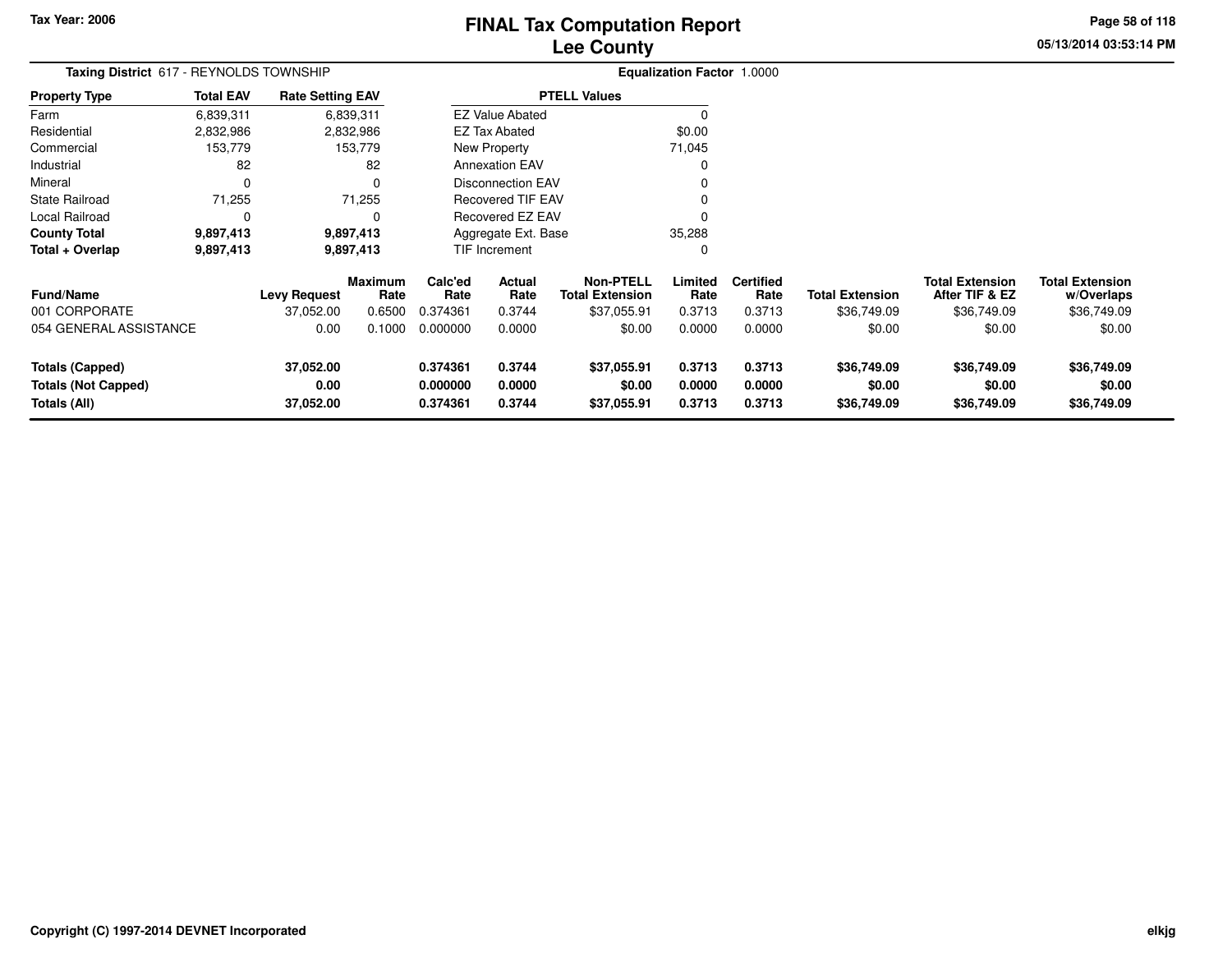**Totals (Capped)**

**Totals (All)**

**Totals (Not Capped)**

#### **Lee CountyFINAL Tax Computation Report**

**0.394215 0.3942 \$39,015.60 0.3942 0.3942 \$39,015.60 \$39,015.60 \$39,015.60**

**0.000000 0.0000 \$0.00 0.0000 0.0000 \$0.00 \$0.00 \$0.00**

**0.394215 0.3942 \$39,015.60 0.3942 0.3942 \$39,015.60 \$39,015.60 \$39,015.60**

**05/13/2014 03:53:14 PMPage 59 of 118**

> **w/Overlaps**\$16,617.76

| Taxing District 617RB - REYNOLDS TWP RD/BRIDGE |                  |                         |                        |                    |                          |                                            | <b>Equalization Factor 1.0000</b> |                          |                        |                                          |                                      |
|------------------------------------------------|------------------|-------------------------|------------------------|--------------------|--------------------------|--------------------------------------------|-----------------------------------|--------------------------|------------------------|------------------------------------------|--------------------------------------|
| <b>Property Type</b>                           | <b>Total EAV</b> | <b>Rate Setting EAV</b> |                        |                    |                          | <b>PTELL Values</b>                        |                                   |                          |                        |                                          |                                      |
| Farm                                           | 6,839,311        |                         | 6,839,311              |                    | <b>EZ Value Abated</b>   |                                            |                                   |                          |                        |                                          |                                      |
| Residential                                    | 2,832,986        |                         | 2,832,986              |                    | <b>EZ Tax Abated</b>     |                                            | \$0.00                            |                          |                        |                                          |                                      |
| Commercial                                     | 153,779          |                         | 153,779                |                    | New Property             |                                            | 71,045                            |                          |                        |                                          |                                      |
| Industrial                                     | 82               |                         | 82                     |                    | <b>Annexation EAV</b>    |                                            |                                   |                          |                        |                                          |                                      |
| Mineral                                        |                  |                         | 0                      |                    | <b>Disconnection EAV</b> |                                            |                                   |                          |                        |                                          |                                      |
| <b>State Railroad</b>                          | 71,255           |                         | 71,255                 |                    | <b>Recovered TIF EAV</b> |                                            |                                   |                          |                        |                                          |                                      |
| Local Railroad                                 |                  |                         |                        |                    | Recovered EZ EAV         |                                            |                                   |                          |                        |                                          |                                      |
| <b>County Total</b>                            | 9,897,413        |                         | 9,897,413              |                    | Aggregate Ext. Base      |                                            | 37,952                            |                          |                        |                                          |                                      |
| Total + Overlap                                | 9,897,413        |                         | 9,897,413              |                    | TIF Increment            |                                            |                                   |                          |                        |                                          |                                      |
| <b>Fund/Name</b>                               |                  | Levy Request            | <b>Maximum</b><br>Rate | Calc'ed<br>Rate    | Actual<br>Rate           | <b>Non-PTELL</b><br><b>Total Extension</b> | Limited<br>Rate                   | <b>Certified</b><br>Rate | <b>Total Extension</b> | <b>Total Extension</b><br>After TIF & EZ | <b>Total Extension</b><br>w/Overlaps |
| 007 ROAD & BRIDGE                              |                  | 16,622.00               | 0.6600                 | 0.167943           | 0.1679                   | \$16,617.76                                | 0.1679                            | 0.1679                   | \$16,617.76            | \$16,617.76                              | \$16,617.76                          |
| 008 BRIDGE JOINT W/ COUNTY                     |                  | 2,045.00                | 0.2500                 | 0.020662           | 0.0207                   |                                            | 0.0207                            | 0.0207                   | \$2,048.76             | \$2,048.76                               | \$2,048.76                           |
| 009 PERMANENT ROAD                             |                  | 16,824.00               | 0.2500                 | 0.169984<br>0.1700 |                          | \$16,825.60                                | 0.1700                            | 0.1700                   | \$16,825.60            | \$16,825.60                              | \$16,825.60                          |
| 010 EQUIPMENT & BUILDING                       |                  | 3,526.00                | 0.1000                 | 0.035626           | 0.0356                   | \$3,523.48                                 | 0.0356                            | 0.0356                   | \$3,523.48             | \$3,523.48                               | \$3,523.48                           |

**39,017.00**

**39,017.00**

**0.00**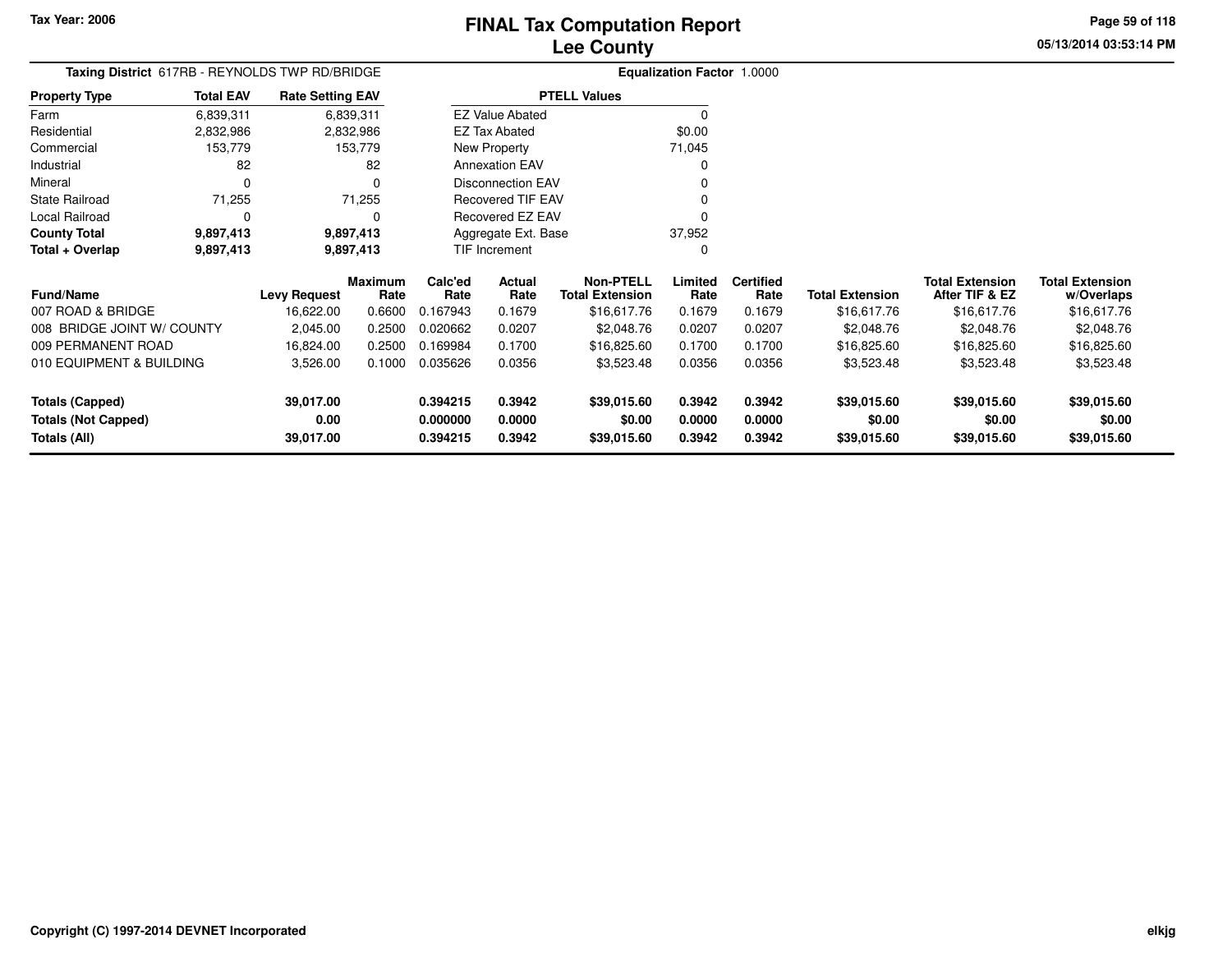# **Lee CountyFINAL Tax Computation Report** FINAL Tax Computation Report

**05/13/2014 03:53:14 PMPage 60 of 118**

|                            | Taxing District 618 - SOUTH DIXON TOWNSHIP |                         |                 |                    |                          |                                            | Equalization Factor 1.0000 |                          |                        |                                          |                                      |
|----------------------------|--------------------------------------------|-------------------------|-----------------|--------------------|--------------------------|--------------------------------------------|----------------------------|--------------------------|------------------------|------------------------------------------|--------------------------------------|
| <b>Property Type</b>       | <b>Total EAV</b>                           | <b>Rate Setting EAV</b> |                 |                    |                          | <b>PTELL Values</b>                        |                            |                          |                        |                                          |                                      |
| Farm                       | 4,984,049                                  |                         | 4,964,342       |                    | <b>EZ Value Abated</b>   |                                            | 6,148,750                  |                          |                        |                                          |                                      |
| Residential                | 9,133,073                                  |                         | 9.133,073       |                    | <b>EZ Tax Abated</b>     |                                            | \$8,417.61                 |                          |                        |                                          |                                      |
| Commercial                 | 7,513,552                                  |                         | 4,343,127       |                    | New Property             |                                            | 1,515,660                  |                          |                        |                                          |                                      |
| Industrial                 | 20,498,286                                 | 17,539,668              |                 |                    | <b>Annexation EAV</b>    |                                            |                            |                          |                        |                                          |                                      |
| Mineral                    | 0                                          |                         | O               |                    | <b>Disconnection EAV</b> |                                            |                            |                          |                        |                                          |                                      |
| State Railroad             | 242,266                                    |                         | 242,266         |                    | <b>Recovered TIF EAV</b> |                                            | 0                          |                          |                        |                                          |                                      |
| Local Railroad             | 1,270                                      |                         | 1,270           |                    | Recovered EZ EAV         |                                            | 3,807,569                  |                          |                        |                                          |                                      |
| <b>County Total</b>        | 42,372,496                                 | 36,223,746              |                 |                    | Aggregate Ext. Base      |                                            | 47,280                     |                          |                        |                                          |                                      |
| Total + Overlap            | 42,372,496                                 | 36,223,746              |                 | TIF Increment      |                          |                                            | 0                          |                          |                        |                                          |                                      |
| Fund/Name                  |                                            | <b>Levy Request</b>     | Maximum<br>Rate | Calc'ed<br>Rate    | Actual<br>Rate           | <b>Non-PTELL</b><br><b>Total Extension</b> | Limited<br>Rate            | <b>Certified</b><br>Rate | <b>Total Extension</b> | <b>Total Extension</b><br>After TIF & EZ | <b>Total Extension</b><br>w/Overlaps |
| 001 CORPORATE              |                                            | 40,406.00               | 0.4400          | 0.111546           | 0.1115                   | \$40,389.48                                | 0.1115                     | 0.1115                   | \$47,245.33            | \$40,389.48                              | \$40,389.48                          |
| 027 AUDIT                  |                                            | 1,574.00                | 0.0050          | 0.004345           | 0.0043                   | \$1,557.62                                 | 0.0043                     | 0.0043                   | \$1,822.02             | \$1,557.62                               | \$1,557.62                           |
| 035 LIABILITY INSURANCE    |                                            | 3,421.00                | 0.0000          | 0.009444           | 0.0094                   | \$3,405.03                                 | 0.0094                     | 0.0094                   | \$3,983.01             | \$3,405.03                               | \$3,405.03                           |
| 047 SOCIAL SECURITY        |                                            | 4,242.00                | 0.0000          | 0.011711           | 0.0117                   | \$4,238.18                                 | 0.0117                     | 0.0117                   | \$4,957.58             | \$4,238.18                               | \$4,238.18                           |
| <b>Totals (Capped)</b>     |                                            | 49,643.00               |                 | 0.137046           | 0.1369                   | \$49,590.31                                | 0.1369                     | 0.1369                   | \$58,007.94            | \$49,590.31                              | \$49,590.31                          |
| <b>Totals (Not Capped)</b> |                                            | 0.00                    |                 | 0.000000           | 0.0000                   | \$0.00                                     | 0.0000                     | 0.0000                   | \$0.00                 | \$0.00                                   | \$0.00                               |
| <b>Totals (All)</b>        |                                            | 49,643.00               |                 | 0.1369<br>0.137046 |                          | \$49,590.31                                | 0.1369                     | 0.1369                   | \$58,007.94            | \$49,590.31                              | \$49,590.31                          |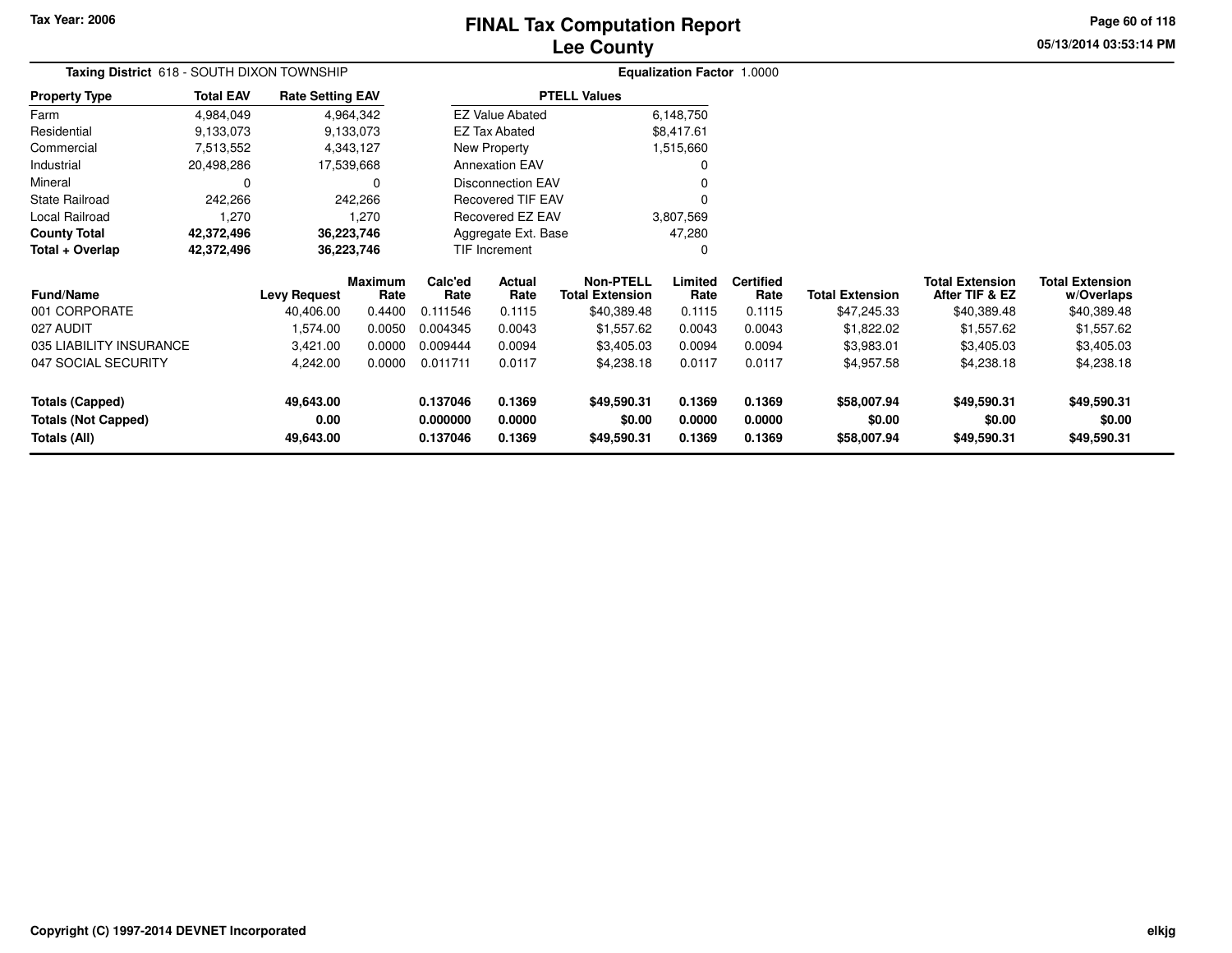**05/13/2014 03:53:14 PM Page 61 of 118**

| Taxing District 618RB - SOUTH DIXON TWP RD/BRIDGE |                  |                         |                        |                 |                          |                                            | <b>Equalization Factor</b> | 1.0000                   |                                 |                                          |                                      |  |
|---------------------------------------------------|------------------|-------------------------|------------------------|-----------------|--------------------------|--------------------------------------------|----------------------------|--------------------------|---------------------------------|------------------------------------------|--------------------------------------|--|
| <b>Property Type</b>                              | <b>Total EAV</b> | <b>Rate Setting EAV</b> |                        |                 |                          | <b>PTELL Values</b>                        |                            |                          | <b>Road and Bridge Transfer</b> |                                          |                                      |  |
| Farm                                              | 4,984,049        |                         | 4,964,342              |                 | <b>EZ Value Abated</b>   |                                            | 6,148,750                  | <b>Municipality</b>      |                                 | Fund                                     | <b>Amount Extended</b>               |  |
| Residential                                       | 9,133,073        |                         | 9,133,073              |                 | <b>EZ Tax Abated</b>     |                                            | \$14,308.15                |                          |                                 |                                          |                                      |  |
| Commercial                                        | 7,513,552        |                         | 4,343,127              |                 | New Property             |                                            | 1,515,660                  |                          | 705 - CITY OF DIXON             | 007                                      | \$2,496.53                           |  |
| Industrial                                        | 20,498,286       |                         | 17,539,668             |                 | <b>Annexation EAV</b>    |                                            | $\Omega$                   | Total                    |                                 |                                          | \$2,496.53                           |  |
| Mineral                                           | 0                |                         | 0                      |                 | <b>Disconnection EAV</b> |                                            |                            |                          |                                 |                                          |                                      |  |
| <b>State Railroad</b>                             | 242,266          |                         | 242,266                |                 | <b>Recovered TIF EAV</b> |                                            |                            |                          |                                 |                                          |                                      |  |
| Local Railroad                                    | 1,270            |                         | 1,270                  |                 | Recovered EZ EAV         |                                            | 3,807,569                  |                          |                                 |                                          |                                      |  |
| <b>County Total</b>                               | 42,372,496       |                         | 36,223,746             |                 | Aggregate Ext. Base      |                                            | 80,288                     |                          |                                 |                                          |                                      |  |
| Total + Overlap                                   | 42,372,496       |                         | 36,223,746             |                 | <b>TIF Increment</b>     |                                            | 0                          |                          |                                 |                                          |                                      |  |
| <b>Fund/Name</b>                                  |                  | <b>Levy Request</b>     | <b>Maximum</b><br>Rate | Calc'ed<br>Rate | <b>Actual</b><br>Rate    | <b>Non-PTELL</b><br><b>Total Extension</b> | Limited<br>Rate            | <b>Certified</b><br>Rate | <b>Total Extension</b>          | <b>Total Extension</b><br>After TIF & EZ | <b>Total Extension</b><br>w/Overlaps |  |
| 007 ROAD & BRIDGE                                 |                  | 16,124.00               | 0.6600                 | 0.044512        | 0.0445                   | \$16,119.57                                | 0.0445                     | 0.0445                   | \$18,855.76                     | \$16,119.57                              | \$16,119.57                          |  |
| 009 PERMANENT ROAD                                |                  | 56,366.00               | 0.2500                 | 0.155605        | 0.1556                   | \$56,364.15                                | 0.1556                     | 0.1556                   | \$65,931.60                     | \$56,364.15                              | \$56,364.15                          |  |
| 010 EQUIPMENT & BUILDING                          |                  | 11,813.00               | 0.1000                 | 0.032611        | 0.0326                   | \$11,808.94                                | 0.0326                     | 0.0326                   | \$13,813.43                     | \$11,808.94                              | \$11,808.94                          |  |
| <b>Totals (Capped)</b>                            |                  | 84,303.00               |                        | 0.232728        | 0.2327                   | \$84,292.66                                | 0.2327                     | 0.2327                   | \$98,600.79                     | \$84,292.66                              | \$84,292.66                          |  |
| <b>Totals (Not Capped)</b>                        |                  | 0.00                    |                        | 0.000000        | 0.0000                   | \$0.00                                     | 0.0000                     | 0.0000                   | \$0.00                          | \$0.00                                   | \$0.00                               |  |
| Totals (All)                                      |                  | 84,303.00               |                        | 0.232728        | 0.2327                   | \$84,292.66                                | 0.2327                     | 0.2327                   | \$98,600.79                     | \$84,292.66                              | \$84,292.66                          |  |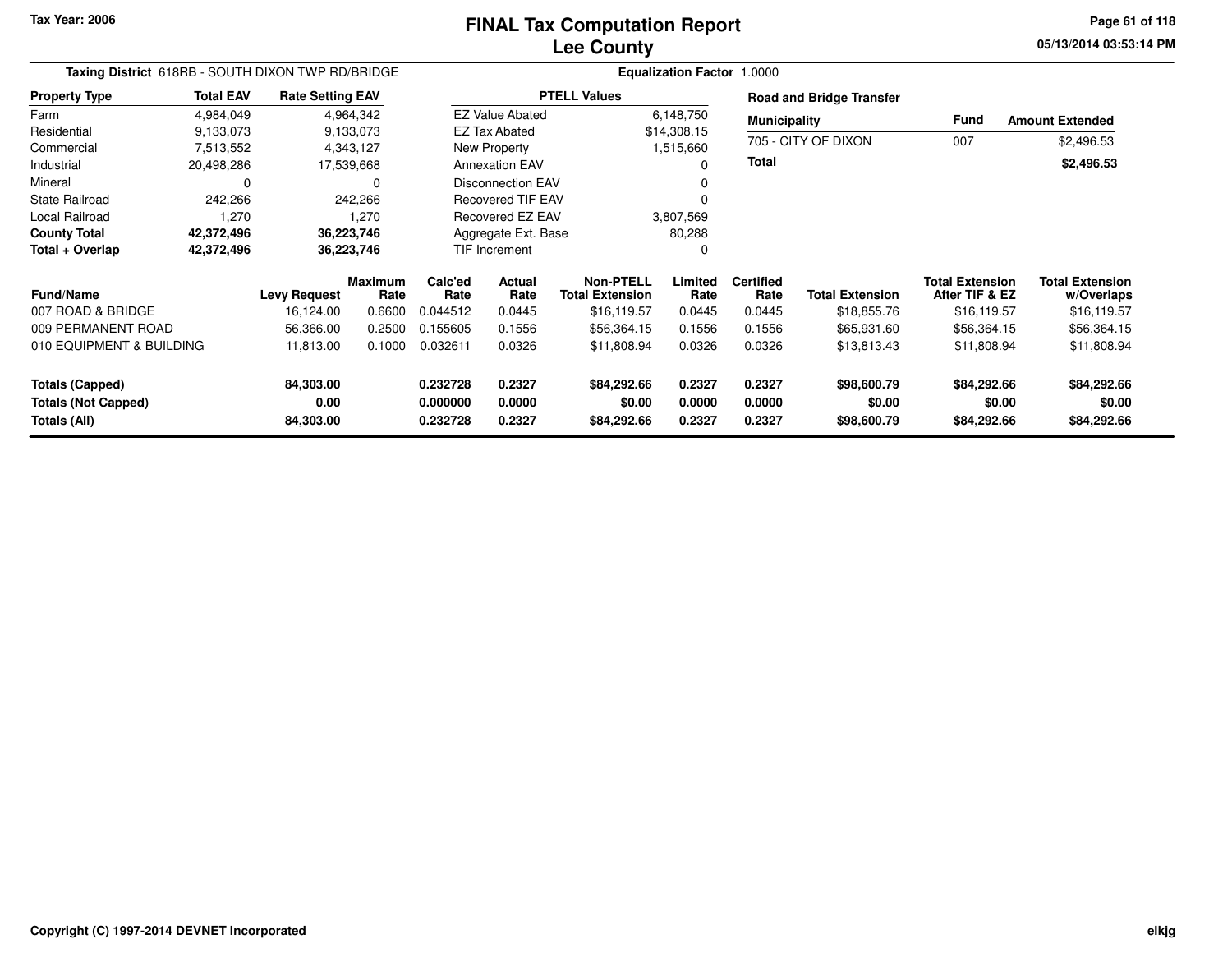# **Lee CountyFINAL Tax Computation Report** FINAL Tax Computation Report

**05/13/2014 03:53:14 PM Page 62 of 118**

| Taxing District 619 - SUBLETTE TOWNSHIP                              |                  |                                |                        |                                  |                            |                                            |                            | <b>Equalization Factor 1.0000</b> |                                      |                                          |                                      |
|----------------------------------------------------------------------|------------------|--------------------------------|------------------------|----------------------------------|----------------------------|--------------------------------------------|----------------------------|-----------------------------------|--------------------------------------|------------------------------------------|--------------------------------------|
| <b>Property Type</b>                                                 | <b>Total EAV</b> | <b>Rate Setting EAV</b>        |                        |                                  |                            | <b>PTELL Values</b>                        |                            |                                   |                                      |                                          |                                      |
| Farm                                                                 | 7,329,604        |                                | 7,329,604              |                                  | <b>EZ Value Abated</b>     |                                            | 0                          |                                   |                                      |                                          |                                      |
| Residential                                                          | 9,313,825        |                                | 9,313,825              |                                  | <b>EZ Tax Abated</b>       |                                            | \$0.00                     |                                   |                                      |                                          |                                      |
| Commercial                                                           | 2,715,485        |                                | 2,715,485              |                                  | New Property               |                                            | 269,638                    |                                   |                                      |                                          |                                      |
| Industrial                                                           | 0                |                                | 0                      |                                  | <b>Annexation EAV</b>      |                                            | 0                          |                                   |                                      |                                          |                                      |
| Mineral                                                              | $\Omega$         |                                | 0                      |                                  | <b>Disconnection EAV</b>   |                                            | 0                          |                                   |                                      |                                          |                                      |
| <b>State Railroad</b>                                                | $\Omega$         |                                | 0                      |                                  | Recovered TIF EAV          |                                            | 0                          |                                   |                                      |                                          |                                      |
| Local Railroad                                                       | 8,090            |                                | 8,090                  | <b>Recovered EZ EAV</b>          |                            |                                            | 0                          |                                   |                                      |                                          |                                      |
| <b>County Total</b>                                                  | 19,367,004       |                                | 19,367,004             | Aggregate Ext. Base              |                            |                                            | 33,612                     |                                   |                                      |                                          |                                      |
| Total + Overlap                                                      | 19,367,004       |                                | 19,367,004             |                                  | TIF Increment              |                                            | 0                          |                                   |                                      |                                          |                                      |
| <b>Fund/Name</b>                                                     |                  | <b>Levy Request</b>            | <b>Maximum</b><br>Rate | Calc'ed<br>Rate                  | Actual<br>Rate             | <b>Non-PTELL</b><br><b>Total Extension</b> | Limited<br>Rate            | <b>Certified</b><br>Rate          | <b>Total Extension</b>               | <b>Total Extension</b><br>After TIF & EZ | <b>Total Extension</b><br>w/Overlaps |
| 001 CORPORATE                                                        |                  | 27,930.00                      | 0.4100                 | 0.144214                         | 0.1442                     | \$27,927.22                                | 0.1442                     | 0.1442                            | \$27,927.22                          | \$27,927.22                              | \$27,927.22                          |
| 019 COMMUNITY BLDG                                                   |                  | 6,800.00                       | 0.1000                 | 0.035111                         | 0.0351                     | \$6,797.82                                 | 0.0351                     | 0.0351                            | \$6,797.82                           | \$6,797.82                               | \$6,797.82                           |
| <b>Totals (Capped)</b><br><b>Totals (Not Capped)</b><br>Totals (All) |                  | 34,730.00<br>0.00<br>34,730.00 |                        | 0.179325<br>0.000000<br>0.179325 | 0.1793<br>0.0000<br>0.1793 | \$34,725.04<br>\$0.00<br>\$34,725.04       | 0.1793<br>0.0000<br>0.1793 | 0.1793<br>0.0000<br>0.1793        | \$34,725.04<br>\$0.00<br>\$34,725.04 | \$34,725.04<br>\$0.00<br>\$34,725.04     | \$34,725.04<br>\$0.00<br>\$34,725.04 |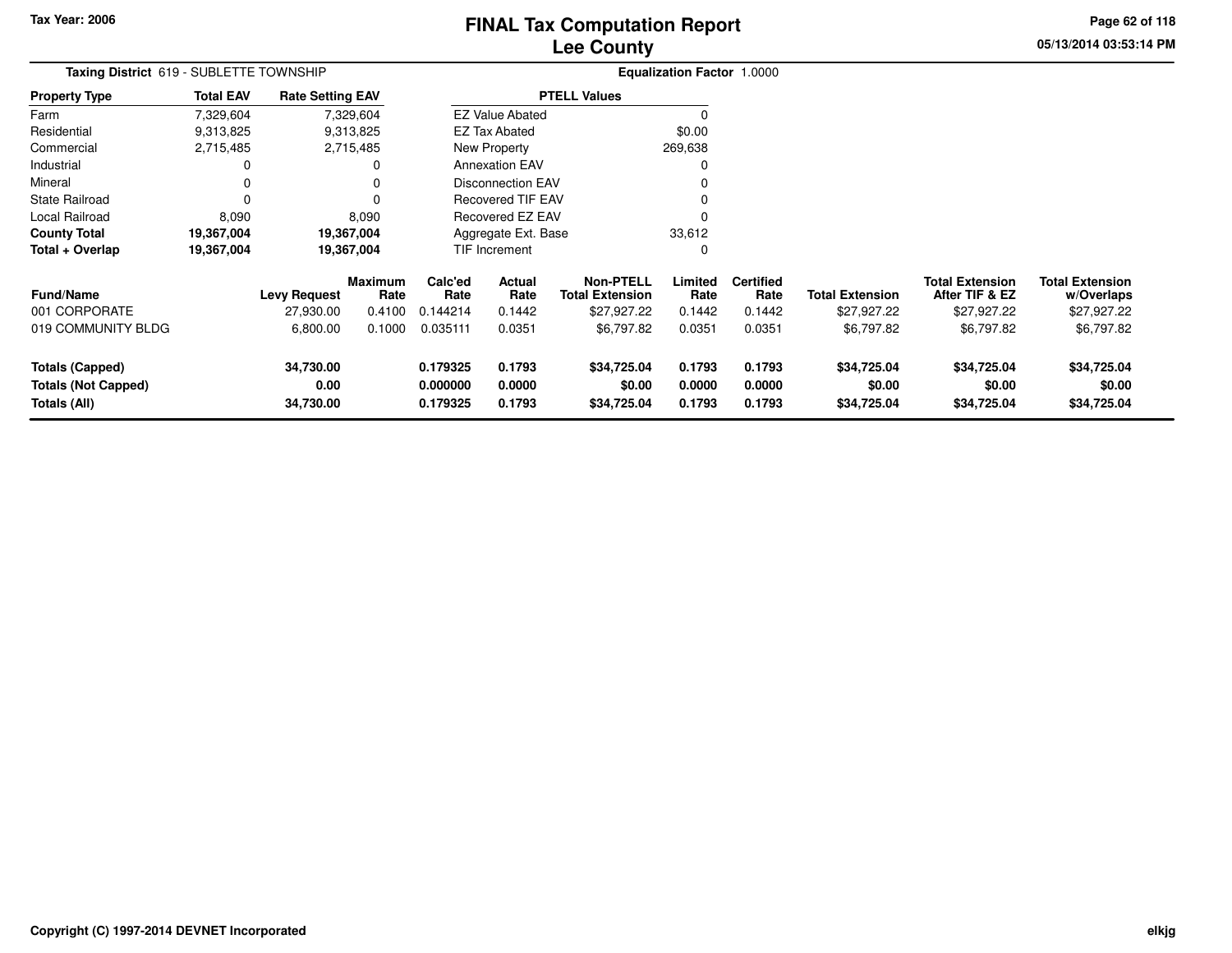**05/13/2014 03:53:14 PM Page 63 of 118**

| Taxing District 619RB - SUBLETTE TWP ROAD/BRIDGE |                  |                         |                        |                 | <b>Equalization Factor 1.0000</b> |                                            |                 |                          |                                 |                                          |                                      |
|--------------------------------------------------|------------------|-------------------------|------------------------|-----------------|-----------------------------------|--------------------------------------------|-----------------|--------------------------|---------------------------------|------------------------------------------|--------------------------------------|
| <b>Property Type</b>                             | <b>Total EAV</b> | <b>Rate Setting EAV</b> |                        |                 |                                   | <b>PTELL Values</b>                        |                 |                          | <b>Road and Bridge Transfer</b> |                                          |                                      |
| Farm                                             | 7,329,604        |                         | 7,329,604              |                 | <b>EZ Value Abated</b>            |                                            | 0               | <b>Municipality</b>      |                                 | Fund                                     | <b>Amount Extended</b>               |
| Residential                                      | 9,313,825        |                         | 9,313,825              |                 | <b>EZ Tax Abated</b>              |                                            | \$0.00          |                          |                                 |                                          |                                      |
| Commercial                                       | 2,715,485        |                         | 2,715,485              |                 | New Property                      |                                            | 269,638         |                          | 712 - VILLAGE OF SUBLETTE       | 007                                      | \$10,224.51                          |
| Industrial                                       |                  |                         | 0                      |                 | <b>Annexation EAV</b>             |                                            | U               | <b>Total</b>             |                                 |                                          | \$10,224.51                          |
| Mineral                                          |                  |                         | 0                      |                 | <b>Disconnection EAV</b>          |                                            |                 |                          |                                 |                                          |                                      |
| <b>State Railroad</b>                            |                  |                         | 0                      |                 | <b>Recovered TIF EAV</b>          |                                            |                 |                          |                                 |                                          |                                      |
| Local Railroad                                   | 8,090            |                         | 8,090                  |                 | Recovered EZ EAV                  |                                            |                 |                          |                                 |                                          |                                      |
| <b>County Total</b>                              | 19,367,004       |                         | 19,367,004             |                 | Aggregate Ext. Base               |                                            | 68,984          |                          |                                 |                                          |                                      |
| Total + Overlap                                  | 19,367,004       |                         | 19,367,004             |                 | TIF Increment                     |                                            | 0               |                          |                                 |                                          |                                      |
| <b>Fund/Name</b>                                 |                  | <b>Levy Request</b>     | <b>Maximum</b><br>Rate | Calc'ed<br>Rate | <b>Actual</b><br>Rate             | <b>Non-PTELL</b><br><b>Total Extension</b> | Limited<br>Rate | <b>Certified</b><br>Rate | <b>Total Extension</b>          | <b>Total Extension</b><br>After TIF & EZ | <b>Total Extension</b><br>w/Overlaps |
| 007 ROAD & BRIDGE                                |                  | 60,500.00               | 0.6600                 | 0.312387        | 0.3124                            | \$60,502.52                                | 0.3124          | 0.3124                   | \$60,502.52                     | \$60,502.52                              | \$60,502.52                          |
| 008 BRIDGE JOINT W/ COUNTY                       |                  | 7,200.00                | 0.2500                 | 0.037177        | 0.0372                            | \$7,204.53                                 | 0.0372          | 0.0372                   | \$7,204.53                      | \$7,204.53                               | \$7,204.53                           |
| 010 EQUIPMENT & BUILDING                         |                  | 4,200.00                | 0.1000                 | 0.021686        | 0.0217                            | \$4,202.64                                 | 0.0217          | 0.0217                   | \$4,202.64                      | \$4,202.64                               | \$4,202.64                           |
| Totals (Capped)                                  |                  | 71,900.00               |                        | 0.371250        | 0.3713                            | \$71,909.69                                | 0.3713          | 0.3713                   | \$71,909.69                     | \$71,909.69                              | \$71,909.69                          |
| <b>Totals (Not Capped)</b>                       |                  | 0.00                    |                        | 0.000000        | 0.0000                            | \$0.00                                     | 0.0000          | 0.0000                   | \$0.00                          | \$0.00                                   | \$0.00                               |
| Totals (All)                                     |                  | 71,900.00               |                        | 0.371250        | 0.3713                            | \$71,909.69                                | 0.3713          | 0.3713                   | \$71,909.69                     | \$71,909.69                              | \$71,909.69                          |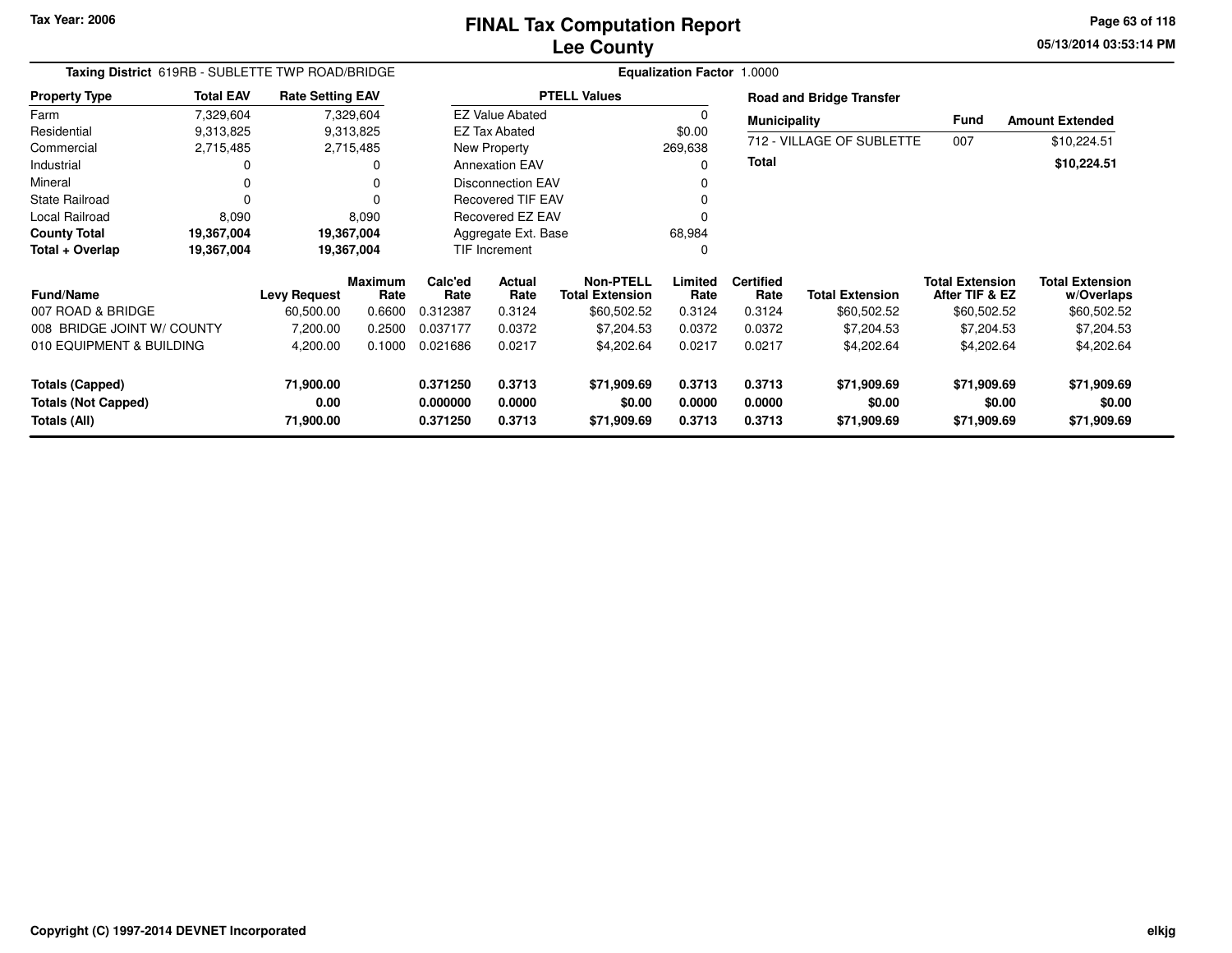# **Lee CountyFINAL Tax Computation Report** FINAL Tax Computation Report

**05/13/2014 03:53:14 PM Page 64 of 118**

| Taxing District 620 - VIOLA TOWNSHIP                                        |                  |                                |                        |                                  | <b>Equalization Factor 1.0000</b> |                                            |                            |                            |                                      |                                          |                                      |
|-----------------------------------------------------------------------------|------------------|--------------------------------|------------------------|----------------------------------|-----------------------------------|--------------------------------------------|----------------------------|----------------------------|--------------------------------------|------------------------------------------|--------------------------------------|
| Property Type                                                               | <b>Total EAV</b> | <b>Rate Setting EAV</b>        |                        |                                  |                                   | <b>PTELL Values</b>                        |                            |                            |                                      |                                          |                                      |
| Farm                                                                        | 6,049,548        |                                | 6,049,548              |                                  | <b>EZ Value Abated</b>            |                                            |                            |                            |                                      |                                          |                                      |
| Residential                                                                 | 4,098,354        |                                | 4,098,354              |                                  | <b>EZ Tax Abated</b>              |                                            | \$0.00                     |                            |                                      |                                          |                                      |
| Commercial                                                                  | 348,026          |                                | 348,026                |                                  | New Property                      |                                            | 608,684                    |                            |                                      |                                          |                                      |
| Industrial                                                                  | 549,140          |                                | 549,140                |                                  | <b>Annexation EAV</b>             |                                            |                            |                            |                                      |                                          |                                      |
| Mineral                                                                     |                  |                                | 0                      | <b>Disconnection EAV</b>         |                                   |                                            |                            |                            |                                      |                                          |                                      |
| State Railroad                                                              |                  |                                |                        | <b>Recovered TIF EAV</b>         |                                   |                                            |                            |                            |                                      |                                          |                                      |
| Local Railroad                                                              | 0                |                                | 0                      | Recovered EZ EAV                 |                                   |                                            |                            |                            |                                      |                                          |                                      |
| County Total                                                                | 11,045,068       |                                | 11,045,068             |                                  | Aggregate Ext. Base               |                                            | 31,698                     |                            |                                      |                                          |                                      |
| Total + Overlap                                                             | 11,045,068       |                                | 11,045,068             |                                  | <b>TIF Increment</b>              |                                            | 0                          |                            |                                      |                                          |                                      |
| <b>Fund/Name</b>                                                            |                  | <b>Levy Request</b>            | <b>Maximum</b><br>Rate | Calc'ed<br>Rate                  | Actual<br>Rate                    | <b>Non-PTELL</b><br><b>Total Extension</b> | Limited<br>Rate            | <b>Certified</b><br>Rate   | <b>Total Extension</b>               | <b>Total Extension</b><br>After TIF & EZ | <b>Total Extension</b><br>w/Overlaps |
| 001 CORPORATE                                                               |                  | 30,186.00                      | 0.4500                 | 0.273299                         | 0.2733                            | \$30,186.17                                | 0.2733                     | 0.2733                     | \$30,186.17                          | \$30,186.17                              | \$30,186.17                          |
| 054 GENERAL ASSISTANCE                                                      |                  | 3,096.00                       | 0.1000                 | 0.028031                         | 0.0280                            | \$3,092.62                                 | 0.0280                     | 0.0280                     | \$3,092.62                           | \$3,092.62                               | \$3,092.62                           |
| <b>Totals (Capped)</b><br><b>Totals (Not Capped)</b><br><b>Totals (All)</b> |                  | 33,282.00<br>0.00<br>33,282.00 |                        | 0.301330<br>0.000000<br>0.301330 | 0.3013<br>0.0000<br>0.3013        | \$33,278.79<br>\$0.00<br>\$33,278.79       | 0.3013<br>0.0000<br>0.3013 | 0.3013<br>0.0000<br>0.3013 | \$33,278.79<br>\$0.00<br>\$33,278.79 | \$33,278.79<br>\$0.00<br>\$33,278.79     | \$33,278.79<br>\$0.00<br>\$33,278.79 |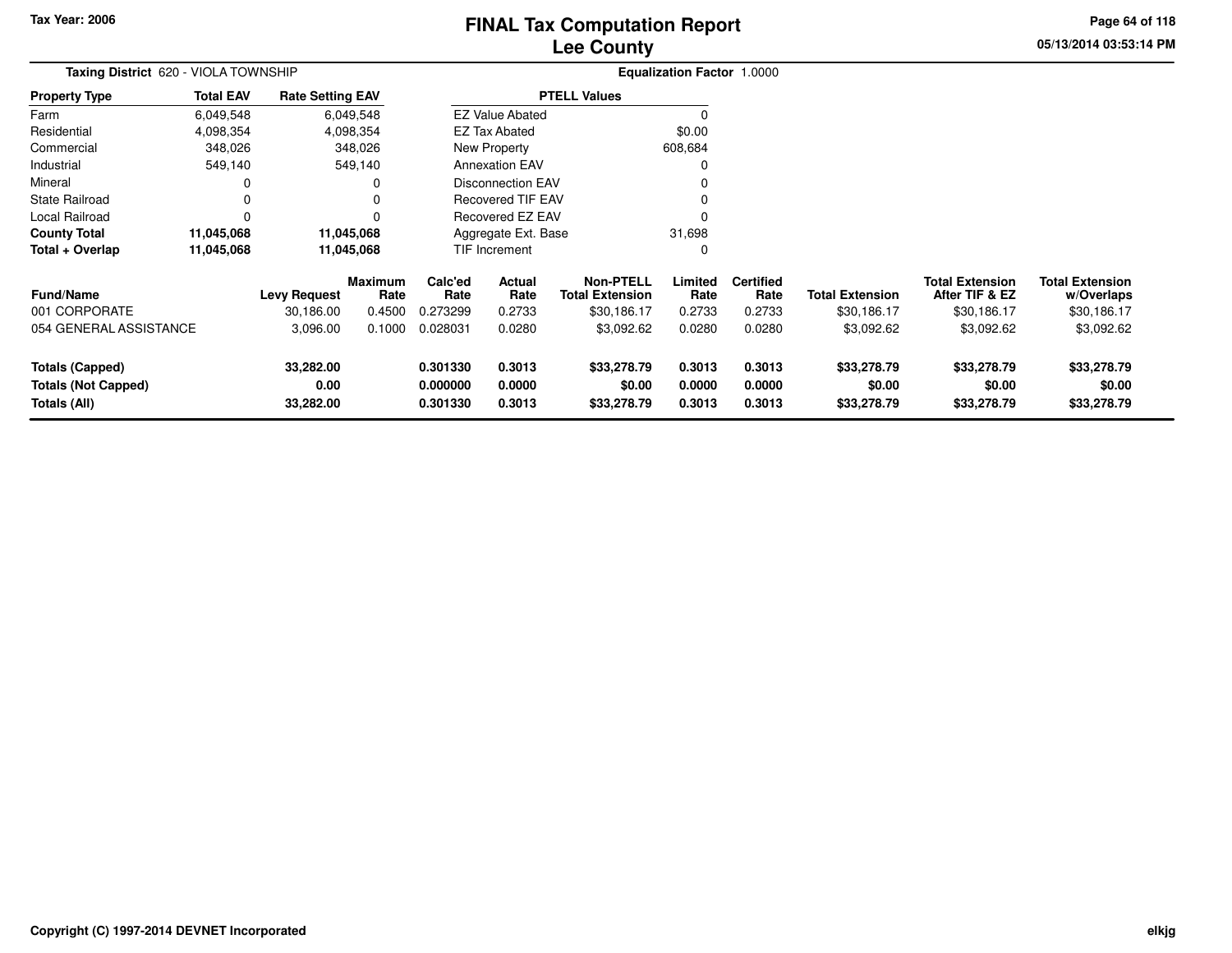**Property Type**

FarmResidential

**Industrial** Mineral

State Railroad

 $County$  **Total** 

**Total + Overlap**

Local Railroad 0<br> **County Total** 11,045,068

**11,045,068 11,045,068**

# **Lee CountyFINAL Tax Computation Report**

<sup>0</sup>

0

48,855 $\pmb{0}$ 

**05/13/2014 03:53:14 PMPage 65 of 118**

|                |                                               |                         | <b>Lee County</b>     |                                   |  |  |  |  |  |  |  |
|----------------|-----------------------------------------------|-------------------------|-----------------------|-----------------------------------|--|--|--|--|--|--|--|
|                | Taxing District 620RB - VIOLA TWP ROAD/BRIDGE |                         |                       | <b>Equalization Factor 1.0000</b> |  |  |  |  |  |  |  |
| Property Type  | <b>Total EAV</b>                              | <b>Rate Setting EAV</b> | <b>PTELL Values</b>   |                                   |  |  |  |  |  |  |  |
| Farm           | 6.049.548                                     | 6.049.548               | EZ Value Abated       |                                   |  |  |  |  |  |  |  |
| Residential    | 4.098.354                                     | 4,098,354               | EZ Tax Abated         | \$0.00                            |  |  |  |  |  |  |  |
| Commercial     | 348,026                                       | 348,026                 | New Property          | 608.684                           |  |  |  |  |  |  |  |
| Industrial     | 549.140                                       | 549.140                 | <b>Annexation EAV</b> |                                   |  |  |  |  |  |  |  |
| Mineral        |                                               |                         | Disconnection EAV     | υ                                 |  |  |  |  |  |  |  |
| State Railroad |                                               | 0                       | Recovered TIF EAV     |                                   |  |  |  |  |  |  |  |
|                |                                               |                         |                       |                                   |  |  |  |  |  |  |  |

Recovered EZ EAV

Aggregate Ext. BaseTIF Increment

 $\mathsf 0$ 

11,045,068

11,045,068

| <b>Fund/Name</b>                                              | <b>Levy Request</b>            | <b>Maximum</b><br>Rate | Calc'ed<br>Rate                  | Actual<br>Rate             | <b>Non-PTELL</b><br><b>Total Extension</b> | Limited<br>Rate            | <b>Certified</b><br>Rate   | <b>Total Extension</b>               | <b>Total Extension</b><br>After TIF & EZ | <b>Total Extension</b><br>w/Overlaps |
|---------------------------------------------------------------|--------------------------------|------------------------|----------------------------------|----------------------------|--------------------------------------------|----------------------------|----------------------------|--------------------------------------|------------------------------------------|--------------------------------------|
| 007 ROAD & BRIDGE                                             | 23,029.00                      | 0.6600                 | 0.208500                         | 0.2085                     | \$23,028.97                                | 0.2085                     | 0.2085                     | \$23,028.97                          | \$23,028.97                              | \$23,028.97                          |
| 008 BRIDGE JOINT W/ COUNTY                                    | 5.608.00                       | 0.2500                 | 0.050774                         | 0.0508                     | \$5,610.89                                 | 0.0508                     | 0.0508                     | \$5.610.89                           | \$5.610.89                               | \$5,610.89                           |
| 009 PERMANENT ROAD                                            | 18.733.00                      | 0.2500                 | 0.169605                         | 0.1696                     | \$18.732.44                                | 0.1696                     | 0.1696                     | \$18.732.44                          | \$18.732.44                              | \$18,732.44                          |
| 010 EQUIPMENT & BUILDING                                      | 3,926.00                       | 0.1000                 | 0.035545                         | 0.0355                     | \$3,921.00                                 | 0.0355                     | 0.0355                     | \$3,921.00                           | \$3,921.00                               | \$3,921.00                           |
| Totals (Capped)<br><b>Totals (Not Capped)</b><br>Totals (All) | 51.296.00<br>0.00<br>51,296.00 |                        | 0.464424<br>0.000000<br>0.464424 | 0.4644<br>0.0000<br>0.4644 | \$51,293.30<br>\$0.00<br>\$51,293.30       | 0.4644<br>0.0000<br>0.4644 | 0.4644<br>0.0000<br>0.4644 | \$51,293.30<br>\$0.00<br>\$51,293.30 | \$51.293.30<br>\$0.00<br>\$51,293.30     | \$51,293.30<br>\$0.00<br>\$51,293.30 |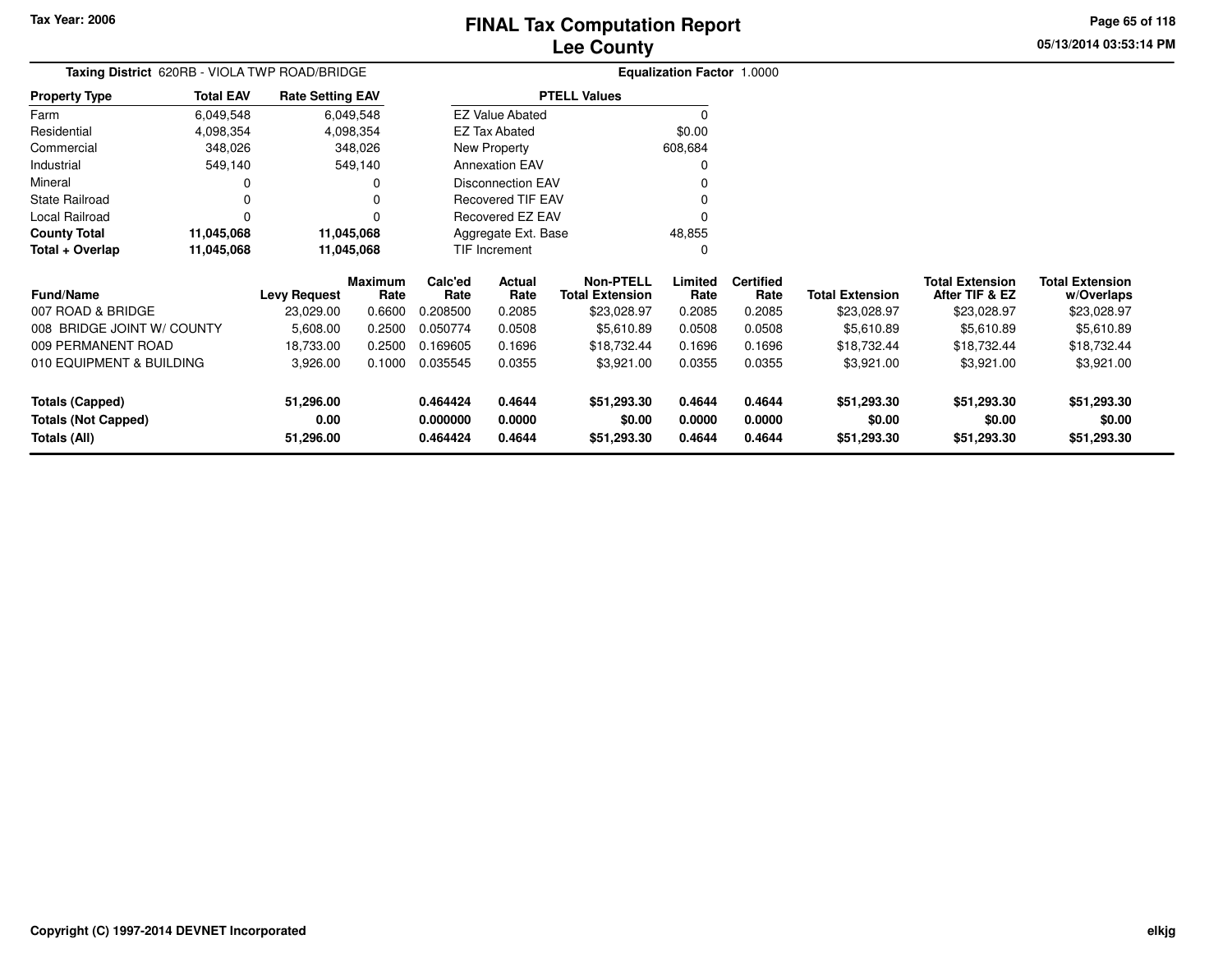# **Lee CountyFINAL Tax Computation Report** FINAL Tax Computation Report

**05/13/2014 03:53:14 PMPage 66 of 118**

| Taxing District 621 - WILLOW CREEK TOWNSHIP                          |                  |                                |                 |                                  | <b>Equalization Factor 1.0000</b> |                                            |                            |                            |                                      |                                          |                                      |  |
|----------------------------------------------------------------------|------------------|--------------------------------|-----------------|----------------------------------|-----------------------------------|--------------------------------------------|----------------------------|----------------------------|--------------------------------------|------------------------------------------|--------------------------------------|--|
| <b>Property Type</b>                                                 | <b>Total EAV</b> | <b>Rate Setting EAV</b>        |                 |                                  |                                   | <b>PTELL Values</b>                        |                            |                            |                                      |                                          |                                      |  |
| Farm                                                                 | 7,041,812        |                                | 7,041,812       |                                  | <b>EZ Value Abated</b>            |                                            |                            |                            |                                      |                                          |                                      |  |
| Residential                                                          | 9,455,247        |                                | 9,455,247       |                                  | EZ Tax Abated                     |                                            | \$0.00                     |                            |                                      |                                          |                                      |  |
| Commercial                                                           | 887,900          |                                | 887,900         |                                  | New Property                      |                                            | 685,410                    |                            |                                      |                                          |                                      |  |
| Industrial                                                           | 2,478,552        |                                | 2,478,552       |                                  | <b>Annexation EAV</b>             |                                            |                            |                            |                                      |                                          |                                      |  |
| Mineral                                                              | 0                |                                | $\Omega$        |                                  | <b>Disconnection EAV</b>          |                                            |                            |                            |                                      |                                          |                                      |  |
| <b>State Railroad</b>                                                | 22,781           |                                | 22,781          |                                  | <b>Recovered TIF EAV</b>          |                                            |                            |                            |                                      |                                          |                                      |  |
| Local Railroad                                                       | 0                |                                | $\Omega$        |                                  | Recovered EZ EAV                  |                                            |                            |                            |                                      |                                          |                                      |  |
| <b>County Total</b>                                                  | 19,886,292       |                                | 19,886,292      |                                  | Aggregate Ext. Base               |                                            | 41,898                     |                            |                                      |                                          |                                      |  |
| Total + Overlap                                                      | 19,886,292       |                                | 19,886,292      |                                  | TIF Increment                     |                                            | 0                          |                            |                                      |                                          |                                      |  |
| Fund/Name                                                            |                  | <b>Levy Request</b>            | Maximum<br>Rate | Calc'ed<br>Rate                  | Actual<br>Rate                    | <b>Non-PTELL</b><br><b>Total Extension</b> | Limited<br>Rate            | <b>Certified</b><br>Rate   | <b>Total Extension</b>               | <b>Total Extension</b><br>After TIF & EZ | <b>Total Extension</b><br>w/Overlaps |  |
| 001 CORPORATE                                                        |                  | 39,900.00                      | 0.4500          | 0.200641                         | 0.2006                            | \$39,891.90                                | 0.2006                     | 0.2006                     | \$39,891.90                          | \$39,891.90                              | \$39,891.90                          |  |
| 035 LIABILITY INSURANCE                                              |                  | 0.00                           | 0.0000          | 0.000000                         | 0.0000                            | \$0.00                                     | 0.0000                     | 0.0000                     | \$0.00                               | \$0.00                                   | \$0.00                               |  |
| <b>Totals (Capped)</b><br><b>Totals (Not Capped)</b><br>Totals (All) |                  | 39,900.00<br>0.00<br>39,900.00 |                 | 0.200641<br>0.000000<br>0.200641 | 0.2006<br>0.0000<br>0.2006        | \$39,891.90<br>\$0.00<br>\$39,891.90       | 0.2006<br>0.0000<br>0.2006 | 0.2006<br>0.0000<br>0.2006 | \$39,891.90<br>\$0.00<br>\$39,891.90 | \$39,891.90<br>\$0.00<br>\$39,891.90     | \$39,891.90<br>\$0.00<br>\$39,891.90 |  |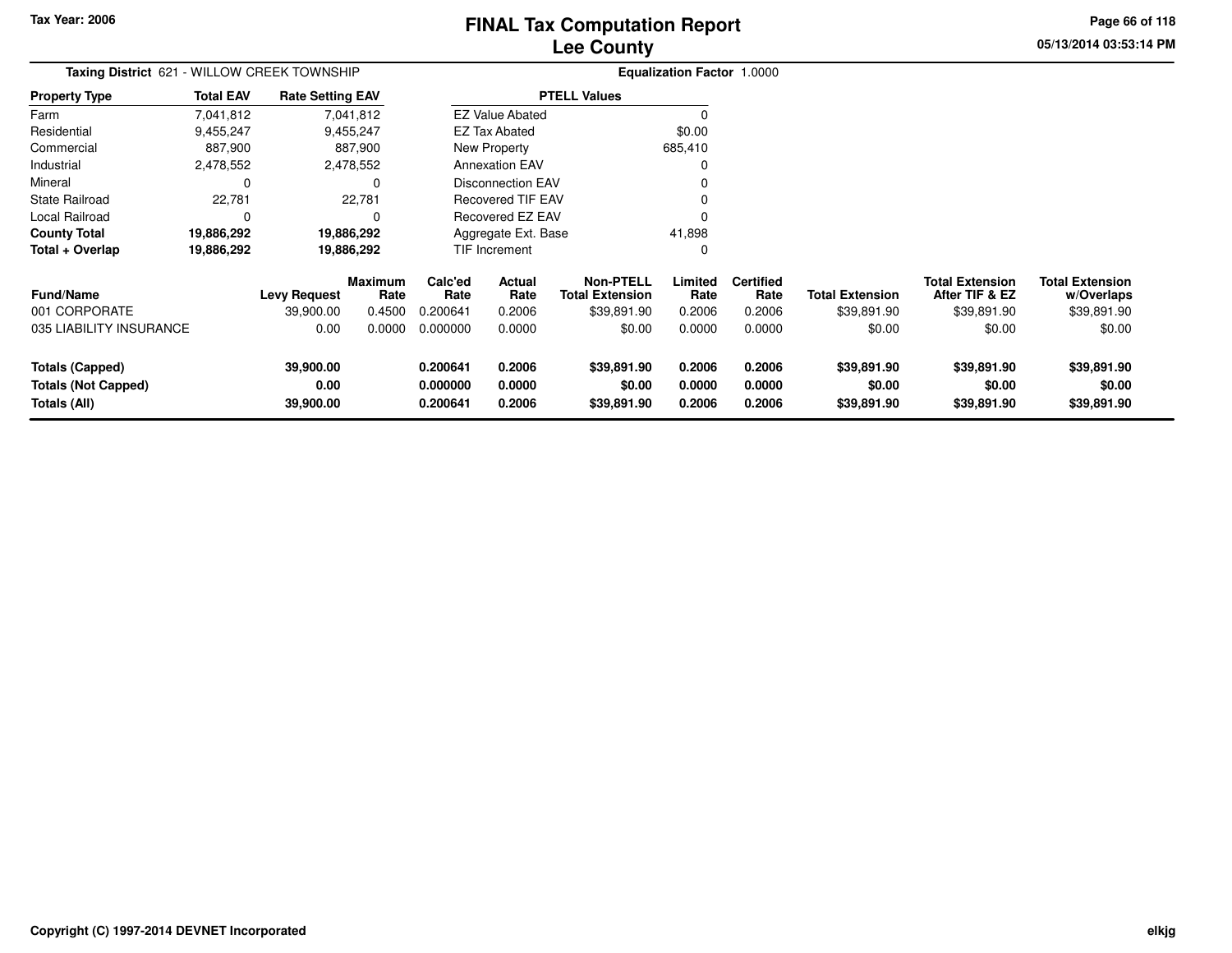**05/13/2014 03:53:14 PM Page 67 of 118**

| Taxing District 621RB - WILLOW CRK TWP RD/BRIDGE | Equalization Factor 1.0000 |                         |                 |                         |                        |                                            |                  |                          |                                 |                                          |                                      |  |
|--------------------------------------------------|----------------------------|-------------------------|-----------------|-------------------------|------------------------|--------------------------------------------|------------------|--------------------------|---------------------------------|------------------------------------------|--------------------------------------|--|
| <b>Property Type</b>                             | <b>Total EAV</b>           | <b>Rate Setting EAV</b> |                 |                         |                        | <b>PTELL Values</b>                        |                  |                          | <b>Road and Bridge Transfer</b> |                                          |                                      |  |
| Farm                                             | 7,041,812                  |                         | 7,041,812       |                         | <b>EZ Value Abated</b> |                                            | 0                | <b>Municipality</b>      |                                 | <b>Fund</b><br><b>Amount Extended</b>    |                                      |  |
| Residential                                      | 9,455,247                  |                         | 9,455,247       |                         | <b>EZ Tax Abated</b>   |                                            | \$0.00           |                          |                                 |                                          |                                      |  |
| Commercial                                       | 887,900                    |                         | 887,900         |                         | New Property           |                                            | 685,410          |                          | 708 - VILLAGE OF LEE            | 007                                      | \$3,657.36                           |  |
| Industrial                                       | 2,478,552                  |                         | 2,478,552       | <b>Annexation EAV</b>   |                        |                                            | $\Omega$         | <b>Total</b>             |                                 |                                          | \$3,657.36                           |  |
| Mineral                                          | $\Omega$                   |                         | $\Omega$        |                         | Disconnection EAV      |                                            |                  |                          |                                 |                                          |                                      |  |
| <b>State Railroad</b>                            | 22,781                     |                         | 22,781          |                         | Recovered TIF EAV      |                                            |                  |                          |                                 |                                          |                                      |  |
| <b>Local Railroad</b>                            | $\Omega$                   |                         | 0               | <b>Recovered EZ EAV</b> |                        |                                            |                  |                          |                                 |                                          |                                      |  |
| <b>County Total</b>                              | 19,886,292                 |                         | 19,886,292      |                         | Aggregate Ext. Base    |                                            | 89,423           |                          |                                 |                                          |                                      |  |
| Total + Overlap                                  | 19,886,292                 | 19,886,292              |                 | <b>TIF Increment</b>    |                        |                                            | $\Omega$         |                          |                                 |                                          |                                      |  |
| <b>Fund/Name</b>                                 |                            | <b>Levy Request</b>     | Maximum<br>Rate | Calc'ed<br>Rate         | Actual<br>Rate         | <b>Non-PTELL</b><br><b>Total Extension</b> | Limited<br>Rate  | <b>Certified</b><br>Rate | <b>Total Extension</b>          | <b>Total Extension</b><br>After TIF & EZ | <b>Total Extension</b><br>w/Overlaps |  |
| 007 ROAD & BRIDGE                                |                            | 50,642.00               | 0.6600          | 0.254658                | 0.2547                 | \$50,650.39                                | 0.2547           | 0.2547                   | \$50,650.39                     | \$50,650.39                              | \$50,650.39                          |  |
| 008 BRIDGE JOINT W/ COUNTY                       |                            | 7,592.00                | 0.2500          | 0.038177                | 0.0382                 | \$7,596.56                                 | 0.0382           | 0.0382                   | \$7,596.56                      | \$7,596.56                               | \$7,596.56                           |  |
| 009 PERMANENT ROAD                               |                            | 30,313.00               | 0.2500          | 0.152432                | 0.1524                 | \$30,306.71                                | 0.1524           | 0.1524                   | \$30,306.71                     | \$30,306.71                              | \$30,306.71                          |  |
| 010 EQUIPMENT & BUILDING                         |                            | 5,343.00                | 0.1000          | 0.026868                | 0.0269                 | \$5,349.41                                 | 0.0269           | 0.0269                   | \$5,349.41                      | \$5,349.41                               | \$5,349.41                           |  |
| <b>Totals (Capped)</b>                           |                            | 93,890.00               |                 | 0.472135                | 0.4722                 | \$93,903.07                                | 0.4722           | 0.4722                   | \$93,903.07                     | \$93,903.07                              | \$93,903.07                          |  |
| <b>Totals (Not Capped)</b><br>Totals (All)       |                            | 0.00<br>93,890.00       |                 | 0.000000<br>0.472135    | 0.0000<br>0.4722       | \$0.00<br>\$93,903.07                      | 0.0000<br>0.4722 | 0.0000<br>0.4722         | \$0.00<br>\$93,903.07           | \$0.00<br>\$93,903.07                    | \$0.00<br>\$93,903.07                |  |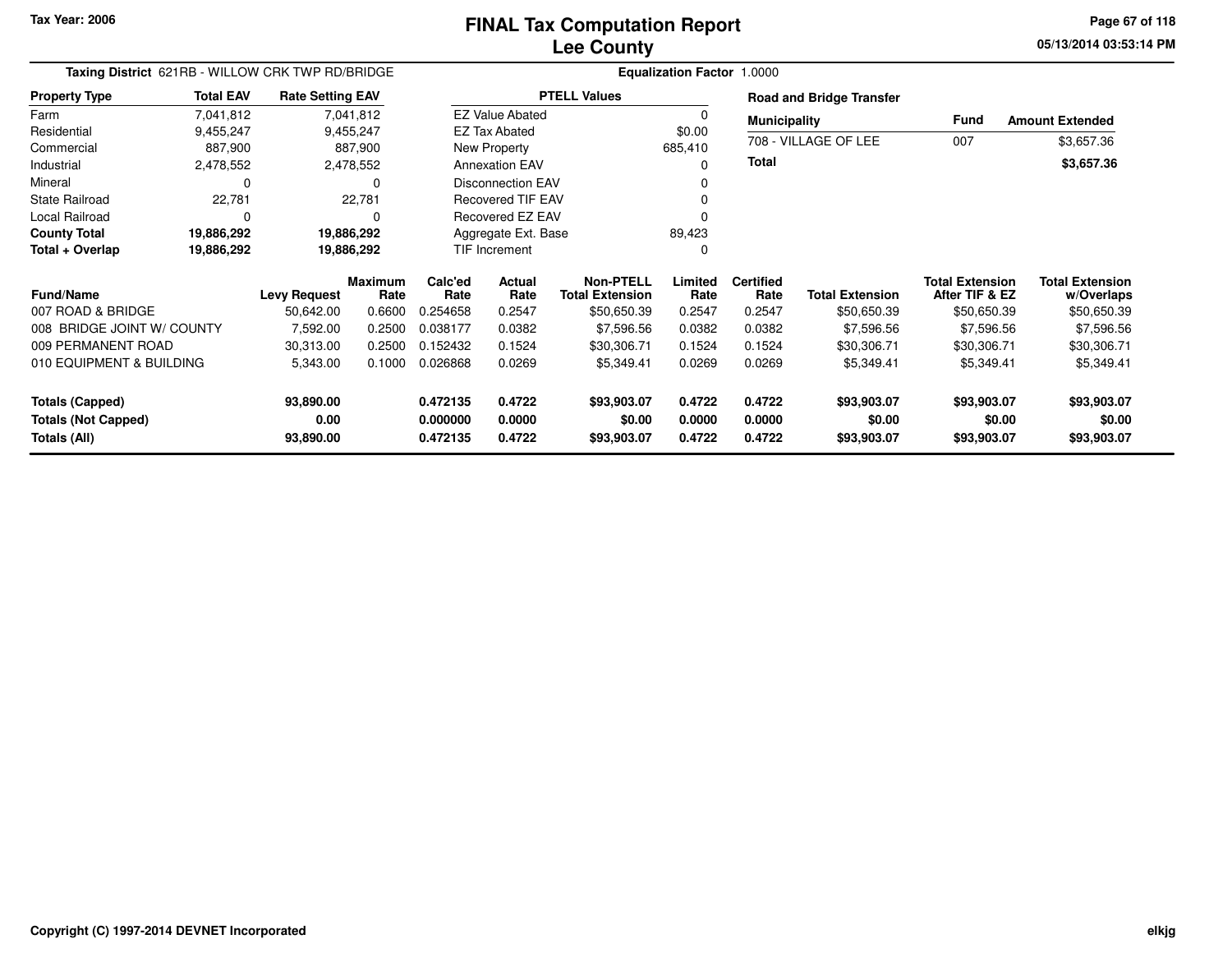# **Lee CountyFINAL Tax Computation Report** FINAL Tax Computation Report

**05/13/2014 03:53:14 PMPage 68 of 118**

| Taxing District 622 - WYOMING TOWNSHIP |                  |                         |                        |                      | <b>Equalization Factor 1.0000</b> |                                            |                 |                          |                        |                                          |                                      |  |
|----------------------------------------|------------------|-------------------------|------------------------|----------------------|-----------------------------------|--------------------------------------------|-----------------|--------------------------|------------------------|------------------------------------------|--------------------------------------|--|
| <b>Property Type</b>                   | <b>Total EAV</b> | <b>Rate Setting EAV</b> |                        |                      |                                   | <b>PTELL Values</b>                        |                 |                          |                        |                                          |                                      |  |
| Farm                                   | 7,276,881        |                         | 7,276,136              |                      | <b>EZ Value Abated</b>            |                                            | $\Omega$        |                          |                        |                                          |                                      |  |
| Residential                            | 17,618,828       |                         | 14,740,163             |                      | <b>EZ Tax Abated</b>              |                                            | \$0.00          |                          |                        |                                          |                                      |  |
| Commercial                             | 1,457,854        |                         | 1,274,536              | New Property         |                                   |                                            | 1,465,750       |                          |                        |                                          |                                      |  |
| Industrial                             | 1,030,440        |                         | 1,030,440              |                      | <b>Annexation EAV</b>             |                                            | 0               |                          |                        |                                          |                                      |  |
| Mineral                                |                  |                         | 0                      |                      | Disconnection EAV                 |                                            |                 |                          |                        |                                          |                                      |  |
| <b>State Railroad</b>                  |                  |                         | 0                      |                      | Recovered TIF EAV                 |                                            |                 |                          |                        |                                          |                                      |  |
| Local Railroad                         | $\Omega$         |                         | 0                      |                      | <b>Recovered EZ EAV</b>           |                                            |                 |                          |                        |                                          |                                      |  |
| <b>County Total</b>                    | 27,384,003       |                         | 24,321,275             |                      |                                   | Aggregate Ext. Base<br>112,166             |                 |                          |                        |                                          |                                      |  |
| Total + Overlap                        | 27,384,003       |                         | 24,321,275             | <b>TIF Increment</b> |                                   |                                            | 3,062,728       |                          |                        |                                          |                                      |  |
| <b>Fund/Name</b>                       |                  | <b>Levy Request</b>     | <b>Maximum</b><br>Rate | Calc'ed<br>Rate      | Actual<br>Rate                    | <b>Non-PTELL</b><br><b>Total Extension</b> | Limited<br>Rate | <b>Certified</b><br>Rate | <b>Total Extension</b> | <b>Total Extension</b><br>After TIF & EZ | <b>Total Extension</b><br>w/Overlaps |  |
| 001 CORPORATE                          |                  | 95,000.00               | 0.4000                 | 0.390605             | 0.3906                            | \$94,998.90                                | 0.3906          | 0.3906                   | \$106,961.92           | \$94,998.90                              | \$94,998.90                          |  |
| 005 IMRF                               |                  | 1,150.00                | 0.0000                 | 0.004728             | 0.0047                            | \$1,143.10                                 | 0.0047          | 0.0047                   | \$1,287.05             | \$1,143.10                               | \$1,143.10                           |  |
| 017 CEMETERY                           |                  | 12,000.00               | 0.2000                 | 0.049340             | 0.0493                            | \$11,990.39                                | 0.0493          | 0.0493                   | \$13,500.31            | \$11,990.39                              | \$11,990.39                          |  |
| 035 LIABILITY INS                      |                  | 2,800.00                | 0.0000                 | 0.011513             | 0.0115                            | \$2,796.95                                 | 0.0115          | 0.0115                   | \$3,149.16             | \$2,796.95                               | \$2,796.95                           |  |
| 047 SOCIAL SECURITY                    |                  | 5,800.00                | 0.0000                 | 0.023847             | 0.0238                            | \$5,788.46                                 | 0.0238          | 0.0238                   | \$6,517.39             | \$5,788.46                               | \$5,788.46                           |  |
| 054 GENERAL ASSISTANCE                 |                  | 1,000.00                | 0.1000                 | 0.004112             | 0.0041                            | \$997.17                                   | 0.0041          | 0.0041                   | \$1,122.74             | \$997.17                                 | \$997.17                             |  |
| <b>Totals (Capped)</b>                 |                  | 117,750.00              |                        | 0.484145             | 0.4840                            | \$117,714.97                               | 0.4840          | 0.4840                   | \$132,538.57           | \$117,714.97                             | \$117,714.97                         |  |
| <b>Totals (Not Capped)</b>             |                  | 0.00                    |                        | 0.000000             | 0.0000                            | \$0.00                                     | 0.0000          | 0.0000                   | \$0.00                 | \$0.00                                   | \$0.00                               |  |
| Totals (All)                           |                  | 117,750.00              |                        | 0.484145             | 0.4840                            | \$117,714.97                               | 0.4840          | 0.4840                   | \$132,538.57           | \$117,714.97                             | \$117,714.97                         |  |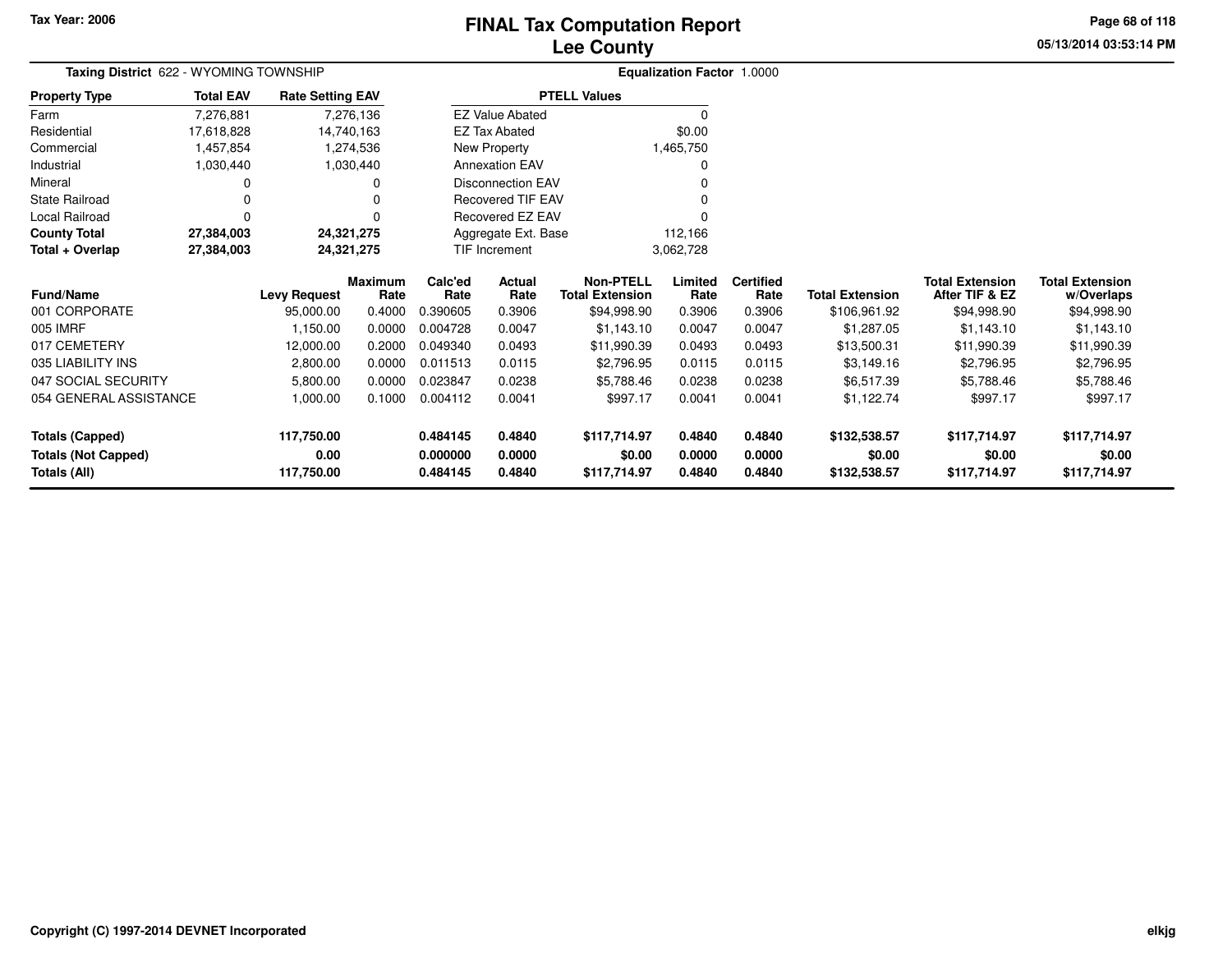**05/13/2014 03:53:14 PM Page 69 of 118**

| Taxing District 622RB - WYOMING TWP ROAD/BRIDGE |                  |                         |                        |                          | Equalization Factor 1.0000 |                                            |                 |                          |                                 |                                          |                                      |  |  |
|-------------------------------------------------|------------------|-------------------------|------------------------|--------------------------|----------------------------|--------------------------------------------|-----------------|--------------------------|---------------------------------|------------------------------------------|--------------------------------------|--|--|
| <b>Property Type</b>                            | <b>Total EAV</b> | <b>Rate Setting EAV</b> |                        |                          | <b>PTELL Values</b>        |                                            |                 |                          | <b>Road and Bridge Transfer</b> |                                          |                                      |  |  |
| Farm                                            | 7,276,881        | 7,276,136               |                        | <b>EZ Value Abated</b>   |                            |                                            |                 |                          | <b>Municipality</b>             |                                          | <b>Amount Extended</b>               |  |  |
| Residential                                     | 17,618,828       | 14,740,163              |                        |                          | <b>EZ Tax Abated</b>       |                                            | \$0.00          |                          | 710 - VILLAGE OF PAW PAW        |                                          |                                      |  |  |
| Commercial                                      | 1,457,854        | 1,274,536               |                        |                          | New Property               |                                            | 1,465,750       | <b>Total</b>             |                                 | 007                                      | \$12,081.64                          |  |  |
| Industrial                                      | 1,030,440        | 1,030,440               |                        | <b>Annexation EAV</b>    |                            |                                            | O               |                          |                                 |                                          | \$12,081.64                          |  |  |
| Mineral                                         | 0                |                         | 0                      | <b>Disconnection EAV</b> |                            |                                            |                 |                          |                                 |                                          |                                      |  |  |
| <b>State Railroad</b>                           | 0                |                         |                        | <b>Recovered TIF EAV</b> |                            |                                            |                 |                          |                                 |                                          |                                      |  |  |
| Local Railroad                                  | 0                |                         |                        |                          | Recovered EZ EAV           |                                            |                 |                          |                                 |                                          |                                      |  |  |
| <b>County Total</b>                             | 27,384,003       |                         | 24,321,275             |                          | Aggregate Ext. Base        |                                            | 104,512         |                          |                                 |                                          |                                      |  |  |
| Total + Overlap                                 | 27,384,003       |                         | 24,321,275             |                          | <b>TIF Increment</b>       |                                            | 3,062,728       |                          |                                 |                                          |                                      |  |  |
| <b>Fund/Name</b>                                |                  | <b>Levy Request</b>     | <b>Maximum</b><br>Rate | Calc'ed<br>Rate          | <b>Actual</b><br>Rate      | <b>Non-PTELL</b><br><b>Total Extension</b> | Limited<br>Rate | <b>Certified</b><br>Rate | <b>Total Extension</b>          | <b>Total Extension</b><br>After TIF & EZ | <b>Total Extension</b><br>w/Overlaps |  |  |
| 007 ROAD & BRIDGE                               |                  | 58,400.00               | 0.6600                 | 0.240119                 | 0.2401                     | \$58,395.38                                | 0.2401          | 0.2401                   | \$65,748.99                     | \$58,395.38                              | \$58,395.38                          |  |  |
| 008 BRIDGE JOINT W/COUNTY                       |                  | 1,000.00                | 0.2500                 | 0.004112                 | 0.0041                     | \$997.17                                   | 0.0041          | 0.0041                   | \$1,122.74                      | \$997.17                                 | \$997.17                             |  |  |
| 009 PERMANENT ROAD                              |                  | 41,600.00               | 0.2500                 | 0.171044                 | 0.1710                     | \$41,589.38                                | 0.1710          | 0.1710                   | \$46,826.65                     | \$41,589.38                              | \$41,589.38                          |  |  |
| 010 EQUIPMENT & BUILDING                        |                  | 8,700.00                | 0.1000                 | 0.035771                 | 0.0358                     | \$8,707.02                                 | 0.0358          | 0.0358                   | \$9,803.47                      | \$8,707.02                               | \$8,707.02                           |  |  |
| <b>Totals (Capped)</b>                          |                  | 109,700.00              |                        | 0.451046                 | 0.4510                     | \$109,688.95                               | 0.4510          | 0.4510                   | \$123,501.85                    | \$109,688.95                             | \$109,688.95                         |  |  |
| <b>Totals (Not Capped)</b>                      |                  | 0.00                    |                        | 0.000000                 | 0.0000                     | \$0.00                                     | 0.0000          | 0.0000                   | \$0.00                          | \$0.00                                   | \$0.00                               |  |  |
| Totals (All)                                    |                  | 109,700.00              |                        | 0.451046                 | 0.4510                     | \$109,688.95                               | 0.4510          | 0.4510                   | \$123,501.85                    | \$109,688.95                             | \$109,688.95                         |  |  |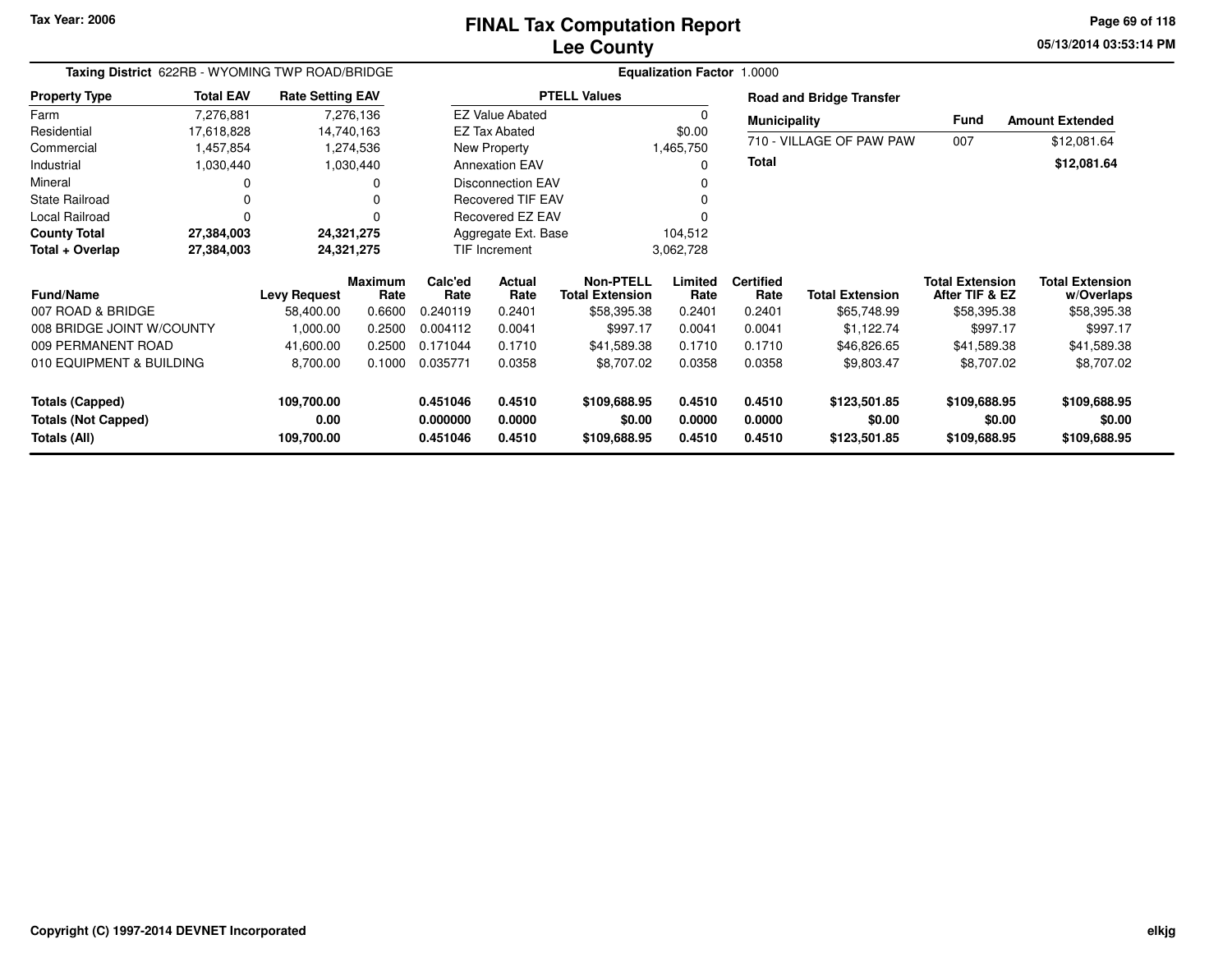#### **Lee CountyFINAL Tax Computation Report** FINAL Tax Computation Report

**05/13/2014 03:53:14 PM Page 70 of 118**

| Taxing District 701 - CITY OF AMBOY                           |                  |                                  |                        |                                  |                            | <b>Equalization Factor 1.0000</b>          |                            |                            |                                        |                                          |                                        |  |
|---------------------------------------------------------------|------------------|----------------------------------|------------------------|----------------------------------|----------------------------|--------------------------------------------|----------------------------|----------------------------|----------------------------------------|------------------------------------------|----------------------------------------|--|
| <b>Property Type</b>                                          | <b>Total EAV</b> | <b>Rate Setting EAV</b>          |                        | <b>PTELL Values</b>              |                            |                                            |                            |                            | <b>Road and Bridge Transfer</b>        |                                          |                                        |  |
| Farm                                                          | 530,747          |                                  | 530,528                |                                  | <b>EZ Value Abated</b>     |                                            | 235,949                    |                            | <b>Road District</b>                   | <b>Fund</b>                              | <b>Amount Extended</b>                 |  |
| Residential                                                   | 17,711,617       |                                  | 17,711,617             |                                  | <b>EZ Tax Abated</b>       |                                            | \$2,514.04                 |                            |                                        |                                          |                                        |  |
| Commercial                                                    | 4,236,004        |                                  | 4,000,055              | <b>New Property</b>              |                            |                                            | 402,414                    |                            | 602RB - AMBOY TWP ROAD/BRID 007        |                                          | \$13,285.35                            |  |
| Industrial                                                    | 572,111          |                                  | 572,111                | <b>Annexation EAV</b>            |                            |                                            | $\Omega$                   |                            |                                        |                                          | \$13,285.35                            |  |
| Mineral                                                       | 0                |                                  | 0                      |                                  | <b>Disconnection EAV</b>   |                                            | $\Omega$                   |                            |                                        |                                          |                                        |  |
| <b>State Railroad</b>                                         | 0                |                                  | 0                      |                                  | <b>Recovered TIF EAV</b>   |                                            | $\Omega$                   |                            |                                        |                                          |                                        |  |
| Local Railroad                                                | $\Omega$         |                                  | $\Omega$               |                                  | Recovered EZ EAV           |                                            | 120,946                    |                            |                                        |                                          |                                        |  |
| <b>County Total</b>                                           | 23,050,479       |                                  | 22,814,311             |                                  | Aggregate Ext. Base        |                                            | 231,499                    |                            |                                        |                                          |                                        |  |
| Total + Overlap                                               | 23,050,479       |                                  | 22,814,311             | <b>TIF Increment</b>             |                            |                                            | 219                        |                            |                                        |                                          |                                        |  |
| <b>Fund/Name</b>                                              |                  | <b>Levy Request</b>              | <b>Maximum</b><br>Rate | Calc'ed<br>Rate                  | Actual<br>Rate             | <b>Non-PTELL</b><br><b>Total Extension</b> | Limited<br>Rate            | <b>Certified</b><br>Rate   | <b>Total Extension</b>                 | <b>Total Extension</b><br>After TIF & EZ | <b>Total Extension</b><br>w/Overlaps   |  |
| 001 CORPORATE                                                 |                  | 56,250.00                        | 0.4375                 | 0.246556                         | 0.2466                     | \$56,260.09                                | 0.2466                     | 0.2466                     | \$56,842.48                            | \$56,260.09                              | \$56,260.09                            |  |
| 005 I.M.R.F.                                                  |                  | 41,000.00                        | 0.0000                 | 0.179712                         | 0.1797                     | \$40,997.32                                | 0.1797                     | 0.1797                     | \$41,421.71                            | \$40,997.32                              | \$40,997.32                            |  |
| 007 CITY SHARE OF TWNSHP R                                    |                  | 0.00                             | 0.0000                 | 0.000000                         | 0.0000                     | \$0.00                                     | 0.0000                     | 0.0000                     | \$0.00                                 | \$0.00                                   | \$0.00                                 |  |
| 014 POLICE PROTECTION                                         |                  | 16,875.00                        | 0.6000                 | 0.073967                         | 0.0740                     | \$16,882.59                                | 0.0740                     | 0.0740                     | \$17,057.35                            | \$16,882.59                              | \$16,882.59                            |  |
| 016 LIBRARY                                                   |                  | 33,750.00                        | 0.1500                 | 0.147934                         | 0.1479                     | \$33,742.37                                | 0.1479                     | 0.1479                     | \$34,091.66                            | \$33,742.37                              | \$33,742.37                            |  |
| 027 AUDIT                                                     |                  | 6,000.00                         | 0.0000                 | 0.026299                         | 0.0263                     | \$6,000.16                                 | 0.0263                     | 0.0263                     | \$6,062.28                             | \$6,000.16                               | \$6,000.16                             |  |
| 035 LIABILITY INS                                             |                  | 17,800.00                        | 0.0000                 | 0.078021                         | 0.0780                     | \$17,795.16                                | 0.0780                     | 0.0780                     | \$17,979.37                            | \$17,795.16                              | \$17,795.16                            |  |
| 041 STREET LIGHTING                                           |                  | 11,000.00                        | 0.0500                 | 0.048215                         | 0.0482                     | \$10,996.50                                | 0.0482                     | 0.0482                     | \$11,110.33                            | \$10,996.50                              | \$10,996.50                            |  |
| 042 CITY PARK                                                 |                  | 3,500.00                         | 0.0750                 | 0.015341                         | 0.0153                     | \$3,490.59                                 | 0.0153                     | 0.0153                     | \$3,526.72                             | \$3,490.59                               | \$3,490.59                             |  |
| 044 BAND                                                      |                  | 1,000.00                         | 0.0400                 | 0.004383                         | 0.0044                     | \$1,003.83                                 | 0.0044                     | 0.0044                     | \$1,014.22                             | \$1,003.83                               | \$1,003.83                             |  |
| 046 EMERGENCY & DISASTER                                      |                  | 2,500.00                         | 0.0500                 | 0.010958                         | 0.0110                     | \$2,509.57                                 | 0.0110                     | 0.0110                     | \$2,535.55                             | \$2,509.57                               | \$2,509.57                             |  |
| 047 SOCIAL SECURITY                                           |                  | 37,000.00                        | 0.0000                 | 0.162179                         | 0.1622                     | \$37,004.81                                | 0.1622                     | 0.1622                     | \$37,387.88                            | \$37,004.81                              | \$37,004.81                            |  |
| 048 SCHOOL CROSSING GUARD                                     |                  | 3,400.00                         | 0.0200                 | 0.014903                         | 0.0149                     | \$3,399.33                                 | 0.0149                     | 0.0149                     | \$3,434.52                             | \$3,399.33                               | \$3,399.33                             |  |
| 062 WORKMENS COMP                                             |                  | 13,000.00                        | 0.0000                 | 0.056982                         | 0.0570                     | \$13,004.16                                | 0.0570                     | 0.0570                     | \$13,138.77                            | \$13,004.16                              | \$13,004.16                            |  |
| Totals (Capped)<br><b>Totals (Not Capped)</b><br>Totals (All) |                  | 243,075.00<br>0.00<br>243,075.00 |                        | 1.065450<br>0.000000<br>1.065450 | 1.0655<br>0.0000<br>1.0655 | \$243,086.48<br>\$0.00<br>\$243,086.48     | 1.0655<br>0.0000<br>1.0655 | 1.0655<br>0.0000<br>1.0655 | \$245,602.84<br>\$0.00<br>\$245,602.84 | \$243,086.48<br>\$0.00<br>\$243,086.48   | \$243,086.48<br>\$0.00<br>\$243,086.48 |  |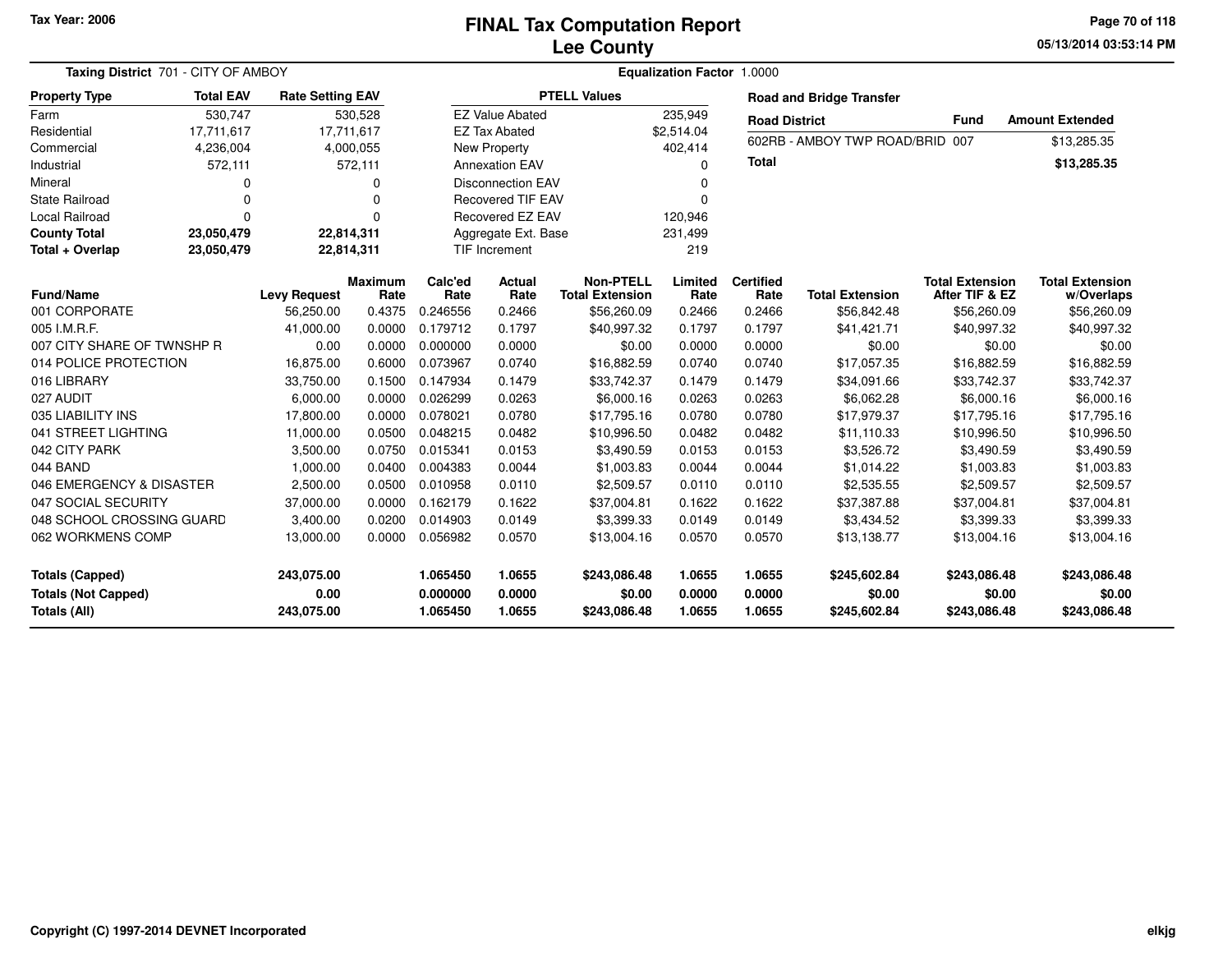**05/13/2014 03:53:14 PMPage 71 of 118**

| Taxing District 702 - VILLAGE OF ASHTON    |                                             |                     | Equalization Factor 1.0000 |                       |                          |                                            |                  |                          |                                  |                                          |                                      |  |  |
|--------------------------------------------|---------------------------------------------|---------------------|----------------------------|-----------------------|--------------------------|--------------------------------------------|------------------|--------------------------|----------------------------------|------------------------------------------|--------------------------------------|--|--|
| <b>Property Type</b>                       | <b>Total EAV</b><br><b>Rate Setting EAV</b> |                     |                            |                       |                          | <b>PTELL Values</b>                        |                  |                          | <b>Road and Bridge Transfer</b>  |                                          |                                      |  |  |
| Farm                                       | 43,526                                      |                     | 43,526                     |                       | <b>EZ Value Abated</b>   |                                            |                  | <b>Road District</b>     |                                  | <b>Fund</b>                              | <b>Amount Extended</b>               |  |  |
| Residential                                | 8,613,272                                   |                     | 8,613,272                  |                       | <b>EZ Tax Abated</b>     |                                            |                  |                          |                                  |                                          |                                      |  |  |
| Commercial                                 | 2,063,558                                   |                     | 2,063,558                  |                       | <b>New Property</b>      |                                            |                  |                          | 603RB - ASHTON TWP ROAD/BRII 007 |                                          | \$8,777.93                           |  |  |
| Industrial                                 | 1,081,160                                   |                     | 864,307                    | <b>Annexation EAV</b> |                          |                                            | n                | <b>Total</b>             |                                  |                                          | \$8,777.93                           |  |  |
| Mineral                                    | $\Omega$                                    |                     | $\Omega$                   |                       | <b>Disconnection EAV</b> |                                            |                  |                          |                                  |                                          |                                      |  |  |
| <b>State Railroad</b>                      | 63,338                                      |                     | 63,338                     |                       | <b>Recovered TIF EAV</b> |                                            | $\Omega$         |                          |                                  |                                          |                                      |  |  |
| <b>Local Railroad</b>                      | $\Omega$                                    |                     | 0                          |                       | Recovered EZ EAV         |                                            | 38,564           |                          |                                  |                                          |                                      |  |  |
| <b>County Total</b>                        | 11,864,854                                  |                     | 11,648,001                 |                       | Aggregate Ext. Base      |                                            |                  |                          |                                  |                                          |                                      |  |  |
| Total + Overlap                            | 11,864,854                                  |                     | 11,648,001                 |                       | <b>TIF Increment</b>     |                                            |                  |                          |                                  |                                          |                                      |  |  |
| <b>Fund/Name</b>                           |                                             | <b>Levy Request</b> | <b>Maximum</b><br>Rate     | Calc'ed<br>Rate       | Actual<br>Rate           | <b>Non-PTELL</b><br><b>Total Extension</b> | Limited<br>Rate  | <b>Certified</b><br>Rate | <b>Total Extension</b>           | <b>Total Extension</b><br>After TIF & EZ | <b>Total Extension</b><br>w/Overlaps |  |  |
| 001 CORPORATE                              |                                             | 26,652.00           | 0.4375                     | 0.228812              | 0.2288                   | \$26,650.63                                | 0.2281           | 0.2281                   | \$27,063.73                      | \$26,569.09                              | \$26,569.09                          |  |  |
| 005 I.M.R.F.                               |                                             | 13,000.00           | 0.0000                     | 0.111607              | 0.1116                   | \$12,999.17                                | 0.1113           | 0.1113                   | \$13,205.58                      | \$12,964.23                              | \$12,964.23                          |  |  |
| 007 CITY SHARE OF TWNSHP R                 |                                             | 0.00                | 0.0000                     | 0.000000              | 0.0000                   | \$0.00                                     | 0.0000           | 0.0000                   | \$0.00                           | \$0.00                                   | \$0.00                               |  |  |
| 014 POLICE PRO                             |                                             | 12,600.00           | 0.6000                     | 0.108173              | 0.1082                   | \$12,603.14                                | 0.1079           | 0.1079                   | \$12,802.18                      | \$12,568.19                              | \$12,568.19                          |  |  |
| 016 LIBRARY                                |                                             | 15,500.00           | 0.1500                     | 0.133070              | 0.1331                   | \$15,503.49                                | 0.1327           | 0.1327                   | \$15,744.66                      | \$15,456.90                              | \$15,456.90                          |  |  |
| 017 CEMETERY                               |                                             | 760.00              | 0.0250                     | 0.006525              | 0.0065                   | \$757.12                                   | 0.0065           | 0.0065                   | \$771.22                         | \$757.12                                 | \$757.12                             |  |  |
| 025 GARBAGE                                |                                             | 500.00              | 0.2000                     | 0.004293              | 0.0043                   | \$500.86                                   | 0.0043           | 0.0043                   | \$510.19                         | \$500.86                                 | \$500.86                             |  |  |
| 027 AUDIT                                  |                                             | 1,989.00            | 0.0000                     | 0.017076              | 0.0171                   | \$1,991.81                                 | 0.0170           | 0.0170                   | \$2,017.03                       | \$1,980.16                               | \$1,980.16                           |  |  |
| 035 LIABILITY INSURANCE                    |                                             | 4,000.00            | 0.0000                     | 0.034341              | 0.0343                   | \$3,995.26                                 | 0.0342           | 0.0342                   | \$4,057.78                       | \$3,983.62                               | \$3,983.62                           |  |  |
| 047 SOCIAL SECURITY                        |                                             | 17,000.00           | 0.0000                     | 0.145948              | 0.1459                   | \$16,994.43                                | 0.1454           | 0.1454                   | \$17,251.50                      | \$16,936.19                              | \$16,936.19                          |  |  |
| 060 UNEMPLOYMENT INSURANC                  |                                             | 7,600.00            | 0.0000                     | 0.065247              | 0.0652                   | \$7,594.50                                 | 0.0650           | 0.0650                   | \$7,712.16                       | \$7,571.20                               | \$7,571.20                           |  |  |
| 062 WORKMENS COMP                          |                                             | 7,000.00            | 0.0000                     | 0.060096              | 0.0601                   | \$7,000.45                                 | 0.0599           | 0.0599                   | \$7,107.05                       | \$6,977.15                               | \$6,977.15                           |  |  |
| <b>Totals (Capped)</b>                     |                                             | 106,601.00          |                            | 0.915188              | 0.9151                   | \$106,590.86                               | 0.9123           | 0.9123                   | \$108,243.08                     | \$106,264.71                             | \$106,264.71                         |  |  |
| <b>Totals (Not Capped)</b><br>Totals (All) |                                             | 0.00<br>106,601.00  |                            | 0.000000<br>0.915188  | 0.0000<br>0.9151         | \$0.00<br>\$106,590.86                     | 0.0000<br>0.9123 | 0.0000<br>0.9123         | \$0.00<br>\$108,243.08           | \$0.00<br>\$106,264.71                   | \$0.00<br>\$106,264.71               |  |  |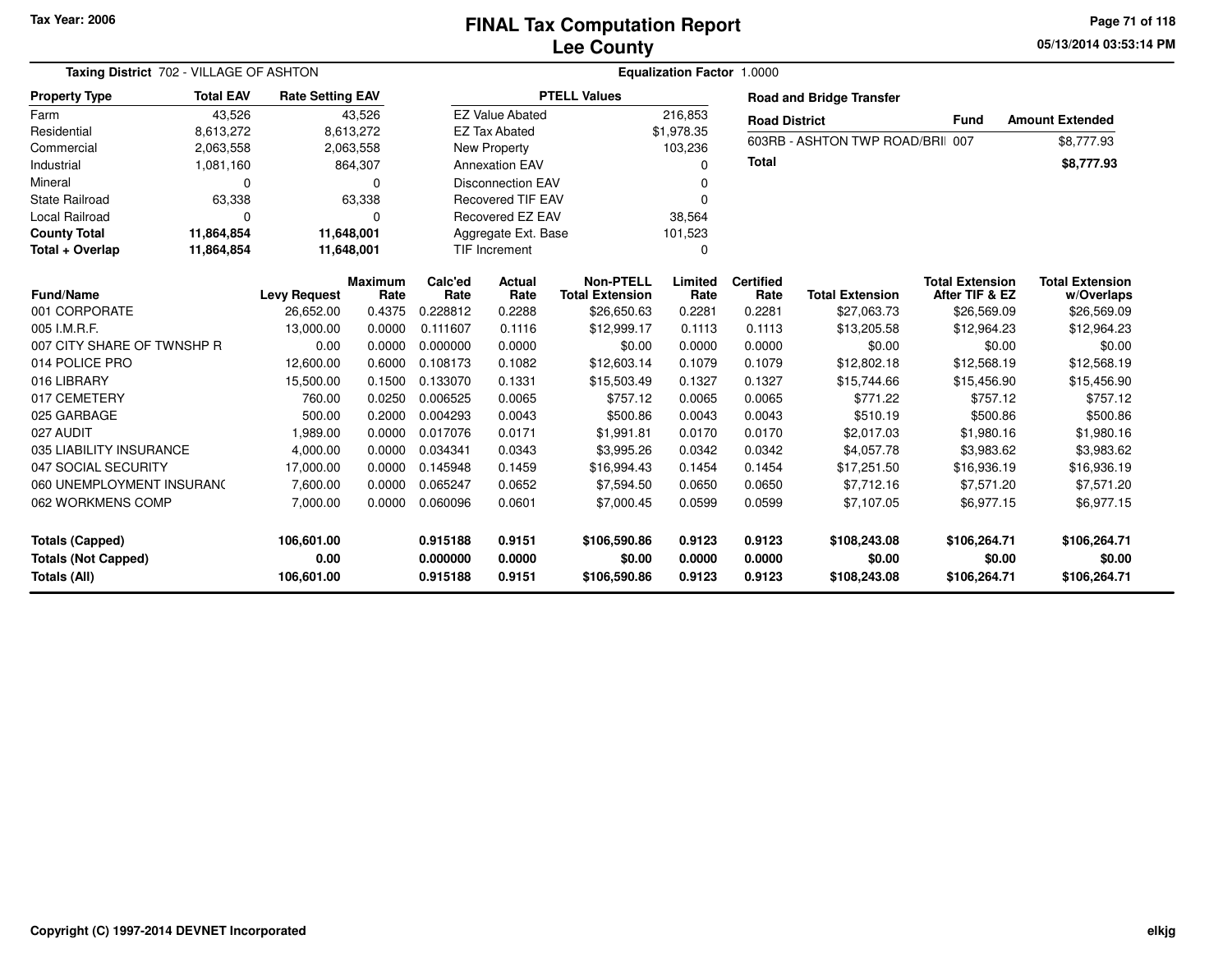**05/13/2014 03:53:14 PM Page 72 of 118**

| Taxing District 703 - VILLAGE OF COMPTON                             | <b>Equalization Factor 1.0000</b> |                              |                        |                                  |                            |                                            |                            |                                 |                                    |                                          |                                      |  |
|----------------------------------------------------------------------|-----------------------------------|------------------------------|------------------------|----------------------------------|----------------------------|--------------------------------------------|----------------------------|---------------------------------|------------------------------------|------------------------------------------|--------------------------------------|--|
| <b>Property Type</b>                                                 | <b>Total EAV</b>                  | <b>Rate Setting EAV</b>      |                        |                                  |                            | <b>PTELL Values</b>                        |                            | <b>Road and Bridge Transfer</b> |                                    |                                          |                                      |  |
| Farm                                                                 | 0                                 |                              |                        |                                  | <b>EZ Value Abated</b>     |                                            |                            | <b>Road District</b>            |                                    | <b>Fund</b>                              | <b>Amount Extended</b>               |  |
| Residential                                                          | 2,687,509                         |                              | 2,687,509              | <b>EZ Tax Abated</b>             |                            |                                            | \$0.00                     |                                 |                                    |                                          |                                      |  |
| Commercial                                                           | 238,632                           |                              | 238,632                |                                  | New Property               |                                            |                            |                                 | 605RB - BROOKLYN TWP ROAD/E 007    |                                          | \$2,482.52                           |  |
| Industrial                                                           |                                   |                              | 0                      |                                  | <b>Annexation EAV</b>      |                                            |                            | <b>Total</b>                    |                                    |                                          | \$2,482.52                           |  |
| Mineral                                                              |                                   |                              | 0                      |                                  | <b>Disconnection EAV</b>   |                                            |                            |                                 |                                    |                                          |                                      |  |
| <b>State Railroad</b>                                                | $\Omega$                          |                              | $\Omega$               |                                  | <b>Recovered TIF EAV</b>   |                                            |                            |                                 |                                    |                                          |                                      |  |
| Local Railroad                                                       | 1,355                             |                              | 1,355                  | Recovered EZ EAV                 |                            |                                            |                            |                                 |                                    |                                          |                                      |  |
| <b>County Total</b>                                                  | 2,927,496                         |                              | 2,927,496              |                                  | Aggregate Ext. Base        |                                            | 2,497                      |                                 |                                    |                                          |                                      |  |
| Total + Overlap                                                      | 2,927,496                         |                              | 2,927,496              |                                  | TIF Increment              |                                            |                            |                                 |                                    |                                          |                                      |  |
| <b>Fund/Name</b>                                                     |                                   | <b>Levy Request</b>          | <b>Maximum</b><br>Rate | Calc'ed<br>Rate                  | Actual<br>Rate             | <b>Non-PTELL</b><br><b>Total Extension</b> | Limited<br>Rate            | <b>Certified</b><br>Rate        | <b>Total Extension</b>             | <b>Total Extension</b><br>After TIF & EZ | <b>Total Extension</b><br>w/Overlaps |  |
| 001 CORPORATE                                                        |                                   | 2,600.00                     | 0.4375                 | 0.088813                         | 0.0888                     | \$2,599.62                                 | 0.0882                     | 0.0882                          | \$2,582.05                         | \$2,582.05                               | \$2,582.05                           |  |
| 007 CITY SHARE OF TWNSHP R                                           |                                   | 0.00                         | 0.0000                 | 0.000000                         | 0.0000                     | \$0.00                                     | 0.0000                     | 0.0000                          | \$0.00                             | \$0.00                                   | \$0.00                               |  |
| <b>Totals (Capped)</b><br><b>Totals (Not Capped)</b><br>Totals (All) |                                   | 2,600.00<br>0.00<br>2,600.00 |                        | 0.088813<br>0.000000<br>0.088813 | 0.0888<br>0.0000<br>0.0888 | \$2,599.62<br>\$0.00<br>\$2,599.62         | 0.0882<br>0.0000<br>0.0882 | 0.0882<br>0.0000<br>0.0882      | \$2,582.05<br>\$0.00<br>\$2,582.05 | \$2,582.05<br>\$0.00<br>\$2,582.05       | \$2,582.05<br>\$0.00<br>\$2,582.05   |  |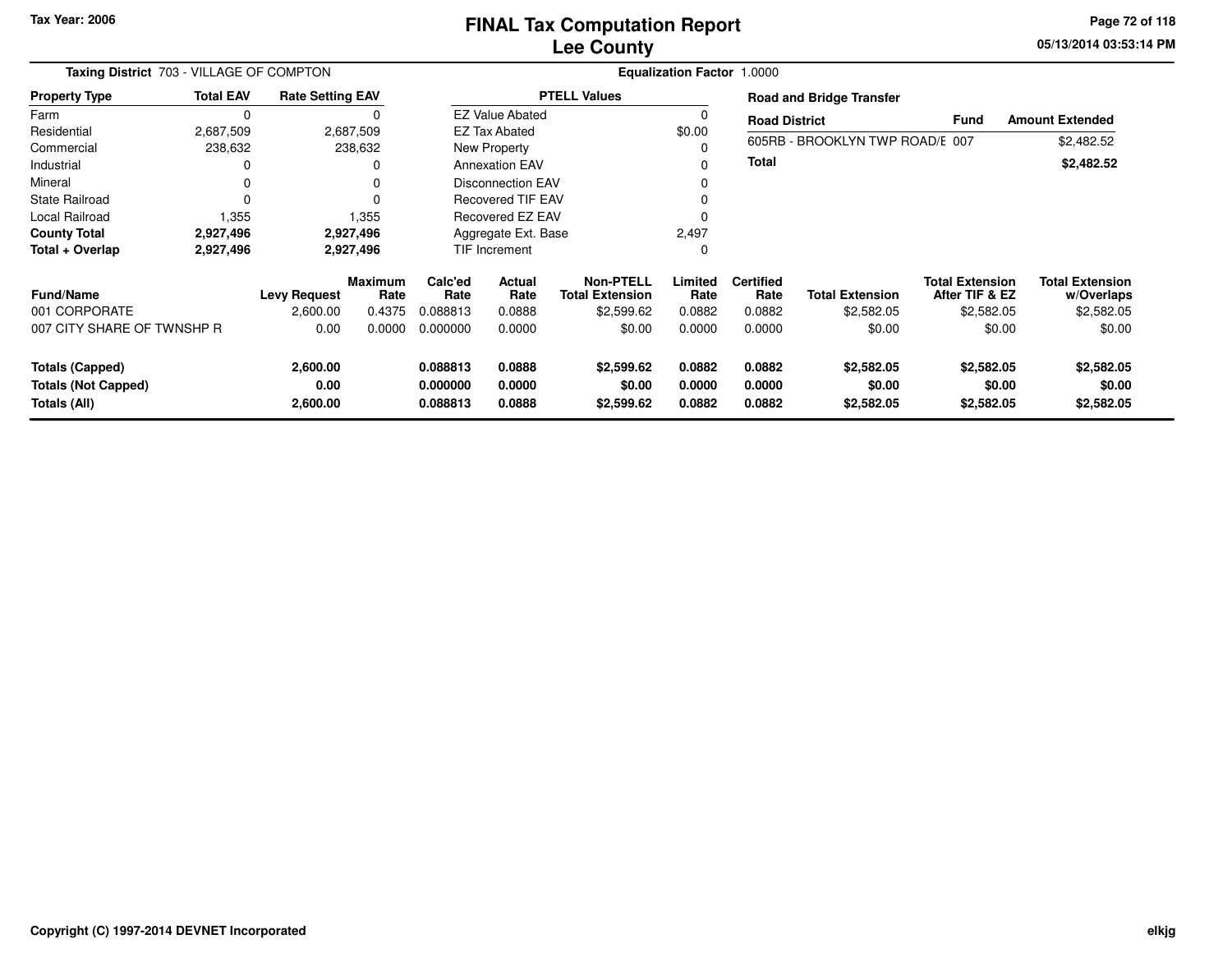**05/13/2014 03:53:14 PM Page 73 of 118**

| Taxing District 705 - CITY OF DIXON                                  |                  |                                      |                        | <b>Equalization Factor 1.0000</b> |                            |                                            |                            |                            |                                            |                                            |                                            |  |  |  |
|----------------------------------------------------------------------|------------------|--------------------------------------|------------------------|-----------------------------------|----------------------------|--------------------------------------------|----------------------------|----------------------------|--------------------------------------------|--------------------------------------------|--------------------------------------------|--|--|--|
| <b>Property Type</b>                                                 | <b>Total EAV</b> | <b>Rate Setting EAV</b>              |                        |                                   |                            | <b>PTELL Values</b>                        |                            |                            | <b>Road and Bridge Transfer</b>            |                                            |                                            |  |  |  |
| Farm                                                                 | 101,657          |                                      | 101,657                |                                   | <b>EZ Value Abated</b>     |                                            | 7,918,907                  | <b>Road District</b>       |                                            | <b>Fund</b>                                | <b>Amount Extended</b>                     |  |  |  |
| Residential                                                          | 102,508,358      |                                      | 101,285,254            |                                   | <b>EZ Tax Abated</b>       |                                            | \$134,320.58               |                            | 607RB - DIXON TWP ROAD/BRID(007            |                                            |                                            |  |  |  |
| Commercial                                                           | 39,659,324       |                                      | 31,836,218             |                                   | New Property               |                                            | 2,443,592                  |                            |                                            |                                            | \$70,332.77                                |  |  |  |
| Industrial                                                           | 17,258,898       |                                      | 14,432,998             |                                   | <b>Annexation EAV</b>      |                                            | 0                          |                            | 618RB - SOUTH DIXON TWP RD/E 007           |                                            | \$2,496.53                                 |  |  |  |
| Mineral                                                              | 0                |                                      | $\Omega$               |                                   | <b>Disconnection EAV</b>   |                                            | $\Omega$                   | <b>Total</b>               |                                            |                                            | \$72,829.30                                |  |  |  |
| <b>State Railroad</b>                                                | 373,296          |                                      | 373,296                |                                   | <b>Recovered TIF EAV</b>   |                                            | 43,133                     |                            |                                            |                                            |                                            |  |  |  |
| Local Railroad                                                       | 0                |                                      | 0                      |                                   | Recovered EZ EAV           |                                            | 2,555,852                  |                            |                                            |                                            |                                            |  |  |  |
| <b>County Total</b>                                                  | 159,901,533      |                                      | 148,029,423            |                                   | Aggregate Ext. Base        |                                            | 2,391,346                  |                            |                                            |                                            |                                            |  |  |  |
| Total + Overlap                                                      | 159,901,533      |                                      | 148,029,423            |                                   | <b>TIF Increment</b>       |                                            | 3,953,203                  |                            |                                            |                                            |                                            |  |  |  |
| <b>Fund/Name</b>                                                     |                  | <b>Levy Request</b>                  | <b>Maximum</b><br>Rate | Calc'ed<br>Rate                   | Actual<br>Rate             | <b>Non-PTELL</b><br><b>Total Extension</b> | Limited<br>Rate            | <b>Certified</b><br>Rate   | <b>Total Extension</b>                     | <b>Total Extension</b><br>After TIF & EZ   | <b>Total Extension</b><br>w/Overlaps       |  |  |  |
| 001 CORPORATE                                                        |                  | 378,425.00                           | 0.4375                 | 0.255642                          | 0.2556                     | \$378,363.21                               | 0.2556                     | 0.2556                     | \$408,708.32                               | \$378,363.21                               | \$378,363.21                               |  |  |  |
| 005 I.M.R.F.                                                         |                  | 402,372.00                           | 0.0000                 | 0.271819                          | 0.2718                     | \$402,343.97                               | 0.2718                     | 0.2718                     | \$434,612.37                               | \$402,343.97                               | \$402,343.97                               |  |  |  |
| 007 CITY SHARE OF TWNSHP R                                           |                  | 0.00                                 | 0.0000                 | 0.000000                          | 0.0000                     | \$0.00                                     | 0.0000                     | 0.0000                     | \$0.00                                     | \$0.00                                     | \$0.00                                     |  |  |  |
| 014 POLICE PRO                                                       |                  | 221,438.00                           | 0.6000                 | 0.149591                          | 0.1496                     | \$221,452.02                               | 0.1496                     | 0.1496                     | \$239,212.69                               | \$221,452.02                               | \$221,452.02                               |  |  |  |
| 015 POLICE PENSION                                                   |                  | 392,764.00                           | 0.0000                 | 0.265328                          | 0.2653                     | \$392,722.06                               | 0.2653                     | 0.2653                     | \$424,218.77                               | \$392,722.06                               | \$392,722.06                               |  |  |  |
| 016 LIBRARY                                                          |                  | 221,438.00                           | 0.1500                 | 0.149591                          | 0.1496                     | \$221,452.02                               | 0.1496                     | 0.1496                     | \$239,212.69                               | \$221,452.02                               | \$221,452.02                               |  |  |  |
| 017 CEMETERY                                                         |                  | 36,955.00                            | 0.0250                 | 0.024965                          | 0.0250                     | \$37,007.36                                | 0.0250                     | 0.0250                     | \$39,975.38                                | \$37,007.36                                | \$37,007.36                                |  |  |  |
| 027 AUDIT                                                            |                  | 44,198.00                            | 0.0000                 | 0.029858                          | 0.0299                     | \$44,260.80                                | 0.0299                     | 0.0299                     | \$47,810.56                                | \$44,260.80                                | \$44,260.80                                |  |  |  |
| 028 LIBRARY MAINTENANCE                                              |                  | 29,564.00                            | 0.0000                 | 0.019972                          | 0.0200                     | \$29,605.88                                | 0.0200                     | 0.0200                     | \$31,980.31                                | \$29,605.88                                | \$29,605.88                                |  |  |  |
| 035 LIABILITY INSURANCE                                              |                  | 300,227.00                           | 0.0000                 | 0.202816                          | 0.2028                     | \$300,203.67                               | 0.2028                     | 0.2028                     | \$324,280.31                               | \$300,203.67                               | \$300,203.67                               |  |  |  |
| 040 STREET & BRIDGE                                                  |                  | 0.00                                 | 0.1000                 | 0.000000                          | 0.0000                     | \$0.00                                     | 0.0000                     | 0.0000                     | \$0.00                                     | \$0.00                                     | \$0.00                                     |  |  |  |
| 044 BAND                                                             |                  | 58,981.00                            | 0.0400                 | 0.039844                          | 0.0398                     | \$58,915.71                                | 0.0398                     | 0.0398                     | \$63,640.81                                | \$58,915.71                                | \$58,915.71                                |  |  |  |
| 045 PUBLIC BENEFIT                                                   |                  | 73,763.00                            | 0.0500                 | 0.049830                          | 0.0498                     | \$73,718.65                                | 0.0498                     | 0.0498                     | \$79,630.96                                | \$73,718.65                                | \$73,718.65                                |  |  |  |
| 046 EMERGENCY & DISASTER                                             |                  | 14,338.00                            | 0.0500                 | 0.009686                          | 0.0097                     | \$14,358.85                                | 0.0097                     | 0.0097                     | \$15,510.45                                | \$14,358.85                                | \$14,358.85                                |  |  |  |
| 047 SOCIAL SECURITY                                                  |                  | 336,443.00                           | 0.0000                 | 0.227281                          | 0.2273                     | \$336,470.88                               | 0.2273                     | 0.2273                     | \$363,456.18                               | \$336,470.88                               | \$336,470.88                               |  |  |  |
| <b>Totals (Capped)</b><br><b>Totals (Not Capped)</b><br>Totals (All) |                  | 2,510,906.00<br>0.00<br>2,510,906.00 |                        | 1.696223<br>0.000000<br>1.696223  | 1.6962<br>0.0000<br>1.6962 | \$2,510,875.08<br>\$0.00<br>\$2,510,875.08 | 1.6962<br>0.0000<br>1.6962 | 1.6962<br>0.0000<br>1.6962 | \$2,712,249.80<br>\$0.00<br>\$2,712,249.80 | \$2,510,875.08<br>\$0.00<br>\$2,510,875.08 | \$2,510,875.08<br>\$0.00<br>\$2,510,875.08 |  |  |  |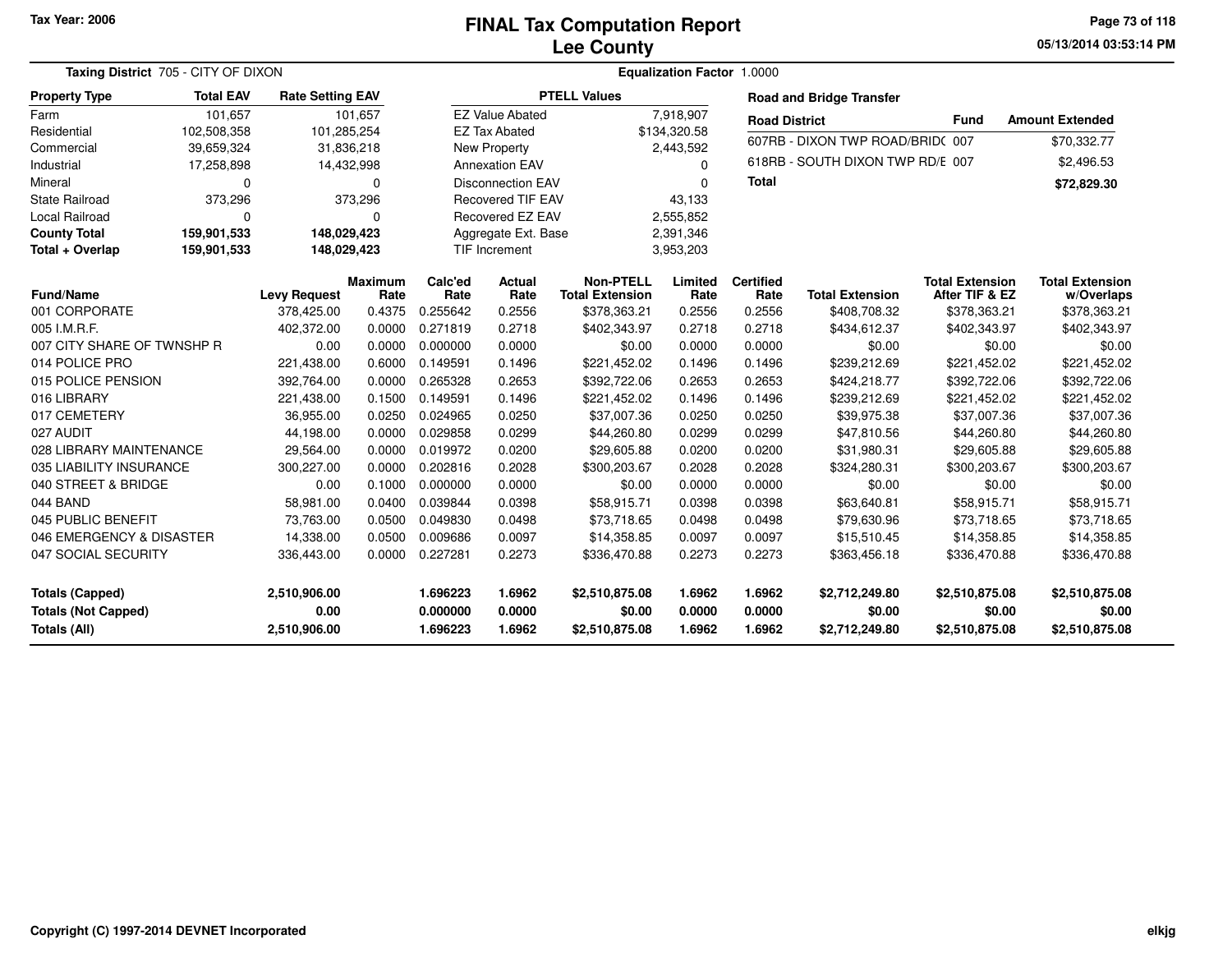**05/13/2014 03:53:14 PM Page 74 of 118**

| Taxing District 706 - VILLAGE OF FRANKLIN GROVE   |                                                |                         |                        |                      | <b>Equalization Factor 1.0000</b> |                                            |                  |                          |                                 |                                          |                                      |
|---------------------------------------------------|------------------------------------------------|-------------------------|------------------------|----------------------|-----------------------------------|--------------------------------------------|------------------|--------------------------|---------------------------------|------------------------------------------|--------------------------------------|
| <b>Property Type</b>                              | <b>Total EAV</b>                               | <b>Rate Setting EAV</b> |                        |                      |                                   | <b>PTELL Values</b>                        |                  |                          | <b>Road and Bridge Transfer</b> |                                          |                                      |
| Farm                                              | 3,178                                          |                         | 3,178                  |                      | <b>EZ Value Abated</b>            |                                            | 13,441           | <b>Road District</b>     |                                 | <b>Fund</b>                              | <b>Amount Extended</b>               |
| Residential                                       | 6,662,641                                      |                         | 6,662,641              |                      | <b>EZ Tax Abated</b>              |                                            | \$76.36          |                          | 606RB - FRANKLIN GROVE ROAD 007 |                                          | \$5,977.01                           |
| Commercial                                        | 2,521,139                                      |                         | 2,507,698              |                      | New Property                      |                                            | 9,408            |                          |                                 |                                          |                                      |
| Industrial                                        | 0                                              |                         | 0                      |                      | <b>Annexation EAV</b>             |                                            |                  | <b>Total</b>             |                                 |                                          | \$5,977.01                           |
| Mineral                                           | 0                                              |                         | 0                      |                      | <b>Disconnection EAV</b>          |                                            |                  |                          |                                 |                                          |                                      |
| <b>State Railroad</b>                             | 45,212                                         |                         | 45,212                 |                      | <b>Recovered TIF EAV</b>          |                                            | $\Omega$         |                          |                                 |                                          |                                      |
| <b>Local Railroad</b>                             | $\Omega$                                       |                         | 0                      |                      | Recovered EZ EAV                  |                                            | 5,367            |                          |                                 |                                          |                                      |
| <b>County Total</b>                               | 9,232,170                                      |                         | 9,218,729              |                      | Aggregate Ext. Base               |                                            | 50,567           |                          |                                 |                                          |                                      |
| Total + Overlap                                   | 9,232,170<br>9,218,729<br><b>TIF Increment</b> |                         |                        |                      |                                   | 0                                          |                  |                          |                                 |                                          |                                      |
| <b>Fund/Name</b>                                  |                                                | <b>Levy Request</b>     | <b>Maximum</b><br>Rate | Calc'ed<br>Rate      | Actual<br>Rate                    | <b>Non-PTELL</b><br><b>Total Extension</b> | Limited<br>Rate  | <b>Certified</b><br>Rate | <b>Total Extension</b>          | <b>Total Extension</b><br>After TIF & EZ | <b>Total Extension</b><br>w/Overlaps |
| 001 CORPORATE                                     |                                                | 17,015.00               | 0.4375                 | 0.184570             | 0.1846                            | \$17,017.77                                | 0.1820           | 0.1820                   | \$16,802.55                     | \$16,778.09                              | \$16,778.09                          |
| 007 CITY SHARE OF TWNSHP R                        |                                                | 0.00                    | 0.0000                 | 0.000000             | 0.0000                            | \$0.00                                     | 0.0000           | 0.0000                   | \$0.00                          | \$0.00                                   | \$0.00                               |
| 014 POLICE PROTECTION                             |                                                | 6,475.00                | 0.6000                 | 0.070237             | 0.0702                            | \$6,471.55                                 | 0.0693           | 0.0693                   | \$6,397.89                      | \$6,388.58                               | \$6,388.58                           |
| 016 LIBRARY                                       |                                                | 22,225.00               | 0.3000                 | 0.241085             | 0.2411                            | \$22,226.36                                | 0.2378           | 0.2378                   | \$21,954.10                     | \$21,922.14                              | \$21,922.14                          |
| 027 AUDIT                                         |                                                | 1,475.00                | 0.0000                 | 0.016000             | 0.0160                            | \$1,475.00                                 | 0.0158           | 0.0158                   | \$1,458.68                      | \$1,456.56                               | \$1,456.56                           |
| 035 LIABILITY INSURANCE                           |                                                | 1,475.00                | 0.0000                 | 0.016000             | 0.0160                            | \$1,475.00                                 | 0.0158           | 0.0158                   | \$1,458.68                      | \$1,456.56                               | \$1,456.56                           |
| 041 STREET LIGHTING                               |                                                | 1,475.00                | 0.0500                 | 0.016000             | 0.0160                            | \$1,475.00                                 | 0.0158           | 0.0158                   | \$1,458.68                      | \$1,456.56                               | \$1,456.56                           |
| 047 SOCIAL SECURITY                               |                                                | 1,475.00                | 0.0000                 | 0.016000             | 0.0160                            | \$1,475.00                                 | 0.0158           | 0.0158                   | \$1,458.68                      | \$1,456.56                               | \$1,456.56                           |
| 062 WORKMENS COMP                                 |                                                | 1,475.00                | 0.0000                 | 0.016000             | 0.0160                            | \$1,475.00                                 | 0.0158           | 0.0158                   | \$1,458.68                      | \$1,456.56                               | \$1,456.56                           |
| <b>Totals (Capped)</b>                            |                                                | 53,090.00               |                        | 0.575892             | 0.5759                            | \$53,090.68                                | 0.5681           | 0.5681                   | \$52,447.94                     | \$52,371.61                              | \$52,371.61                          |
| <b>Totals (Not Capped)</b><br><b>Totals (All)</b> |                                                | 0.00<br>53,090.00       |                        | 0.000000<br>0.575892 | 0.0000<br>0.5759                  | \$0.00<br>\$53,090.68                      | 0.0000<br>0.5681 | 0.0000<br>0.5681         | \$0.00<br>\$52,447.94           | \$0.00<br>\$52,371.61                    | \$0.00<br>\$52,371.61                |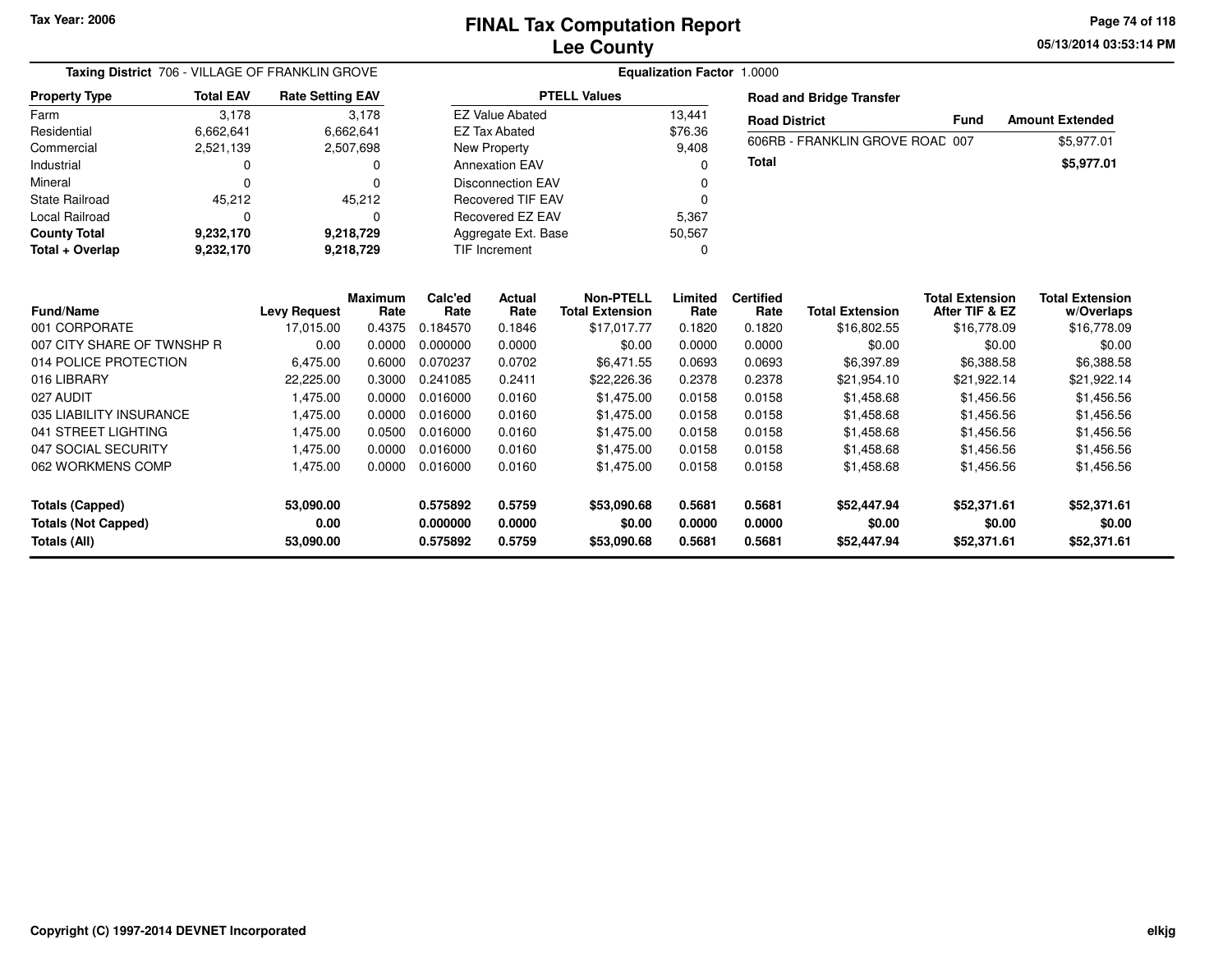### **Lee CountyFINAL Tax Computation Report**

**05/13/2014 03:53:14 PM Page 75 of 118**

| Taxing District 707 - VILLAGE OF HARMON |                  |                         |                 | <b>Equalization Factor 1.0000</b> |                          |                                            |                 |                          |                                 |                                          |                                      |  |  |
|-----------------------------------------|------------------|-------------------------|-----------------|-----------------------------------|--------------------------|--------------------------------------------|-----------------|--------------------------|---------------------------------|------------------------------------------|--------------------------------------|--|--|
| <b>Property Type</b>                    | <b>Total EAV</b> | <b>Rate Setting EAV</b> |                 |                                   |                          | <b>PTELL Values</b>                        |                 |                          | <b>Road and Bridge Transfer</b> |                                          |                                      |  |  |
| Farm                                    | 4,868            |                         | 4,868           |                                   | <b>EZ Value Abated</b>   |                                            | 0               | <b>Road District</b>     |                                 | Fund                                     | <b>Amount Extended</b>               |  |  |
| Residential                             | 948,952          |                         | 948,952         |                                   | <b>EZ Tax Abated</b>     |                                            | \$0.00          |                          |                                 |                                          |                                      |  |  |
| Commercial                              | 526,588          |                         | 526,588         |                                   | New Property             |                                            | 3,832           |                          | 610RB - HARMON TWP ROAD/BR 007  |                                          | \$1,456.57                           |  |  |
| Industrial                              | 114,964          |                         | 114,964         |                                   | <b>Annexation EAV</b>    |                                            | $\Omega$        | <b>Total</b>             |                                 |                                          | \$1,456.57                           |  |  |
| Mineral                                 | O                |                         | 0               |                                   | <b>Disconnection EAV</b> |                                            | 0               |                          |                                 |                                          |                                      |  |  |
| <b>State Railroad</b>                   | 0                |                         | $\Omega$        |                                   | <b>Recovered TIF EAV</b> |                                            |                 |                          |                                 |                                          |                                      |  |  |
| Local Railroad                          | $\Omega$         |                         | $\Omega$        |                                   | Recovered EZ EAV         |                                            | $\Omega$        |                          |                                 |                                          |                                      |  |  |
| <b>County Total</b>                     | 1,595,372        |                         | 1,595,372       |                                   | Aggregate Ext. Base      |                                            |                 |                          |                                 |                                          |                                      |  |  |
| Total + Overlap                         | 1,595,372        |                         | 1,595,372       |                                   | <b>TIF Increment</b>     |                                            |                 |                          |                                 |                                          |                                      |  |  |
| <b>Fund/Name</b>                        |                  | <b>Levy Request</b>     | Maximum<br>Rate | Calc'ed<br>Rate                   | Actual<br>Rate           | <b>Non-PTELL</b><br><b>Total Extension</b> | Limited<br>Rate | <b>Certified</b><br>Rate | <b>Total Extension</b>          | <b>Total Extension</b><br>After TIF & EZ | <b>Total Extension</b><br>w/Overlaps |  |  |
| 001 CORPORATE                           |                  | 1,931.00                | 0.4375          | 0.121038                          | 0.1210                   | \$1,930.40                                 | 0.1195          | 0.1195                   | \$1,906.47                      | \$1,906.47                               | \$1,906.47                           |  |  |
| 007 CITY SHARE OF TWNSHP R              |                  | 0.00                    | 0.0000          | 0.000000                          | 0.0000                   | \$0.00                                     | 0.0000          | 0.0000                   | \$0.00                          | \$0.00                                   | \$0.00                               |  |  |
| <b>Totals (Capped)</b>                  |                  | 1,931.00                |                 | 0.121038                          | 0.1210                   | \$1,930.40                                 | 0.1195          | 0.1195                   | \$1,906.47                      | \$1,906.47                               | \$1,906.47                           |  |  |
| <b>Totals (Not Capped)</b>              |                  | 0.00                    |                 | 0.000000                          | 0.0000                   | \$0.00                                     | 0.0000          | 0.0000                   | \$0.00                          | \$0.00                                   | \$0.00                               |  |  |
| Totals (All)                            |                  | 1,931.00                |                 | 0.121038                          | 0.1210                   | \$1,930.40                                 | 0.1195          | 0.1195                   | \$1,906.47                      | \$1,906.47                               | \$1,906.47                           |  |  |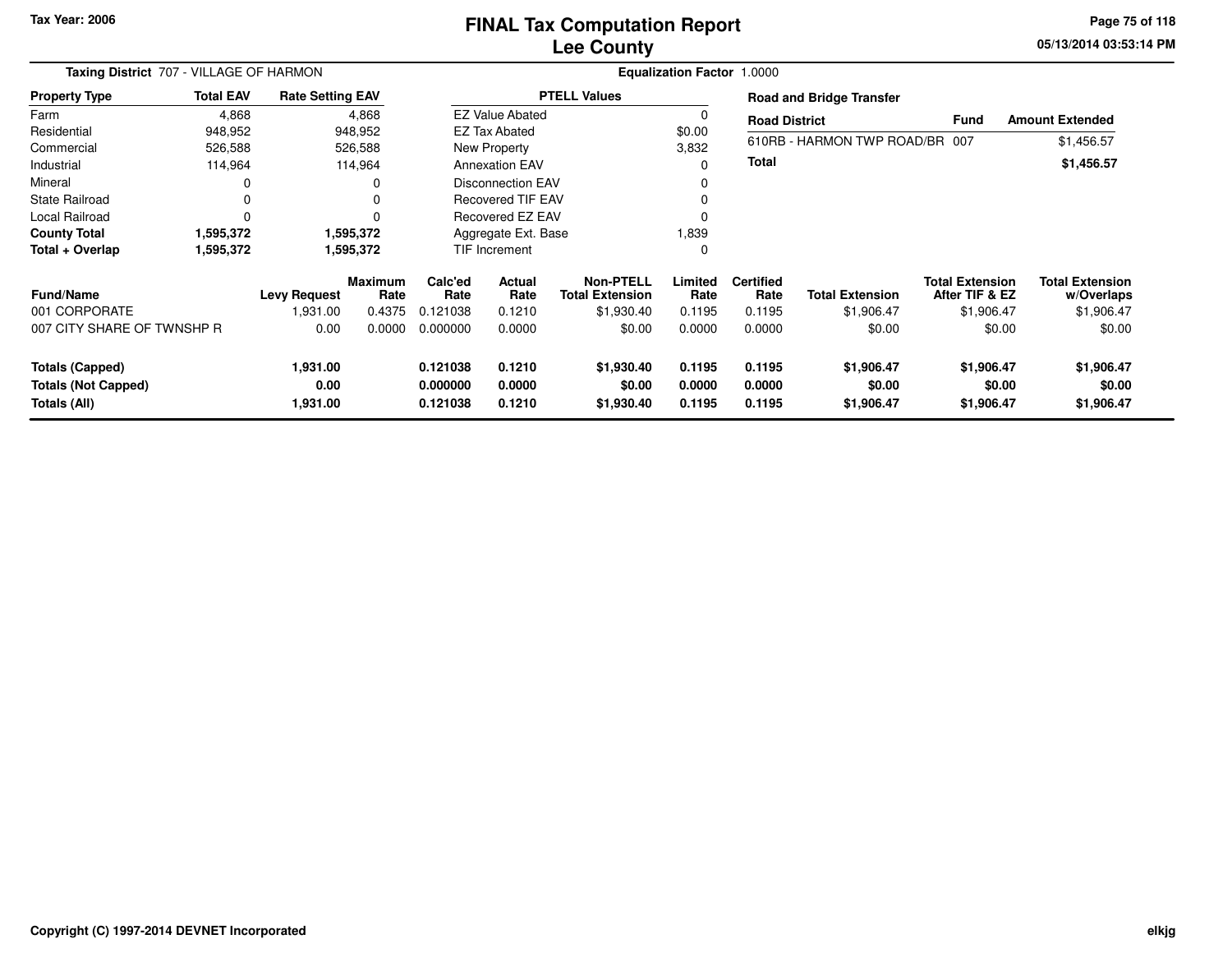**05/13/2014 03:53:14 PM Page 76 of 118**

| Taxing District 708 - VILLAGE OF LEE |                  |                         |                 | Equalization Factor 1.0000                    |                                            |                     |                          |                                  |                                          |                                      |                        |
|--------------------------------------|------------------|-------------------------|-----------------|-----------------------------------------------|--------------------------------------------|---------------------|--------------------------|----------------------------------|------------------------------------------|--------------------------------------|------------------------|
| <b>Property Type</b>                 | <b>Total EAV</b> | <b>Rate Setting EAV</b> |                 |                                               |                                            | <b>PTELL Values</b> |                          |                                  | <b>Overlapping County</b>                |                                      | <b>Overlap EAV</b>     |
| Farm                                 | 1,191            |                         | 1,191           |                                               | <b>EZ Value Abated</b>                     |                     | $\Omega$                 | DeKalb County                    |                                          |                                      | 2,331,456              |
| Residential                          | 2,719,326        |                         | 2,719,326       |                                               | <b>EZ Tax Abated</b>                       |                     | \$0.00                   | <b>Total</b>                     |                                          |                                      | 2,331,456              |
| Commercial                           | 127,476          |                         | 127,476         |                                               | New Property                               |                     | 11,801                   |                                  | * denotes use of estimated EAV           |                                      |                        |
| Industrial                           |                  |                         | O               |                                               | <b>Annexation EAV</b>                      |                     | 0                        |                                  | <b>Road and Bridge Transfer</b>          |                                      |                        |
| Mineral                              | $\Omega$         |                         |                 |                                               | <b>Disconnection EAV</b>                   |                     |                          |                                  |                                          |                                      |                        |
| <b>State Railroad</b>                | 22,781           |                         | 22,781          |                                               | <b>Recovered TIF EAV</b>                   |                     |                          | <b>Road District</b>             |                                          | <b>Fund</b>                          | <b>Amount Extended</b> |
| <b>Local Railroad</b>                | $\Omega$         |                         |                 | Recovered EZ EAV                              |                                            |                     |                          | 621RB - WILLOW CRK TWP RD/BI 007 |                                          | \$3,657.36                           |                        |
| <b>County Total</b>                  | 2,870,774        |                         | 2,870,774       | Aggregate Ext. Base<br>16,601<br><b>Total</b> |                                            |                     |                          |                                  |                                          | \$3,657.36                           |                        |
| Total + Overlap                      | 5,202,230        |                         | 5,202,230       | <b>TIF Increment</b>                          |                                            |                     | O                        |                                  |                                          |                                      |                        |
| Fund/Name<br><b>Levy Request</b>     |                  | <b>Maximum</b><br>Rate  | Calc'ed<br>Rate | <b>Actual</b><br>Rate                         | <b>Non-PTELL</b><br><b>Total Extension</b> | Limited<br>Rate     | <b>Certified</b><br>Rate | <b>Total Extension</b>           | <b>Total Extension</b><br>After TIF & EZ | <b>Total Extension</b><br>w/Overlaps |                        |
| 001 CORPORATE                        |                  | 7,439.00                | 0.4375          | 0.142996                                      | 0.1430                                     | \$4,105.21          | 0.1427                   | 0.1427                           | \$4,096.59                               | \$4,096.59                           | \$7,423.58             |
| 007 CITY SHARE OF TWNSHP R           |                  | 0.00                    | 0.0000          | 0.000000                                      | 0.0000                                     | \$0.00              | 0.0000                   | 0.0000                           | \$0.00                                   | \$0.00                               | \$0.00                 |
| 025 GARBAGE DISPOSAL                 |                  | 2,396.00                | 0.2000          | 0.046057                                      | 0.0461                                     | \$1,323.43          | 0.0460                   | 0.0460                           | \$1,320.56                               | \$1,320.56                           | \$2,393.03             |
| 027 AUDIT                            |                  | 1.755.00                | 0.0000          | 0.033736                                      | 0.0337                                     | \$967.45            | 0.0336                   | 0.0336                           | \$964.58                                 | \$964.58                             | \$1,747.95             |
| 035 LIABILITY INSURANCE              |                  | 4,982.00                | 0.0000          | 0.095767                                      | 0.0958                                     | \$2,750.20          | 0.0956                   | 0.0956                           | \$2,744.46                               | \$2,744.46                           | \$4,973.33             |
| 072 WATERWORKS AND SEWAG             |                  | 843.00                  | 0.1666          | 0.016205                                      | 0.0162                                     | \$465.07            | 0.0162                   | 0.0162                           | \$465.07                                 | \$465.07                             | \$842.76               |
| 17,415.00<br><b>Totals (Capped)</b>  |                  |                         | 0.334761        | 0.3348                                        | \$9.611.36                                 | 0.3341              | 0.3341                   | \$9,591.26                       | \$9,591.26                               | \$17,380.65                          |                        |
| <b>Totals (Not Capped)</b><br>0.00   |                  |                         | 0.000000        | 0.0000                                        | \$0.00                                     | 0.0000              | 0.0000                   | \$0.00                           | \$0.00                                   | \$0.00                               |                        |
| 17,415.00<br>Totals (All)            |                  |                         |                 | 0.334761                                      | 0.3348                                     | \$9,611.36          | 0.3341                   | 0.3341                           | \$9,591.26                               | \$9,591.26                           | \$17,380.65            |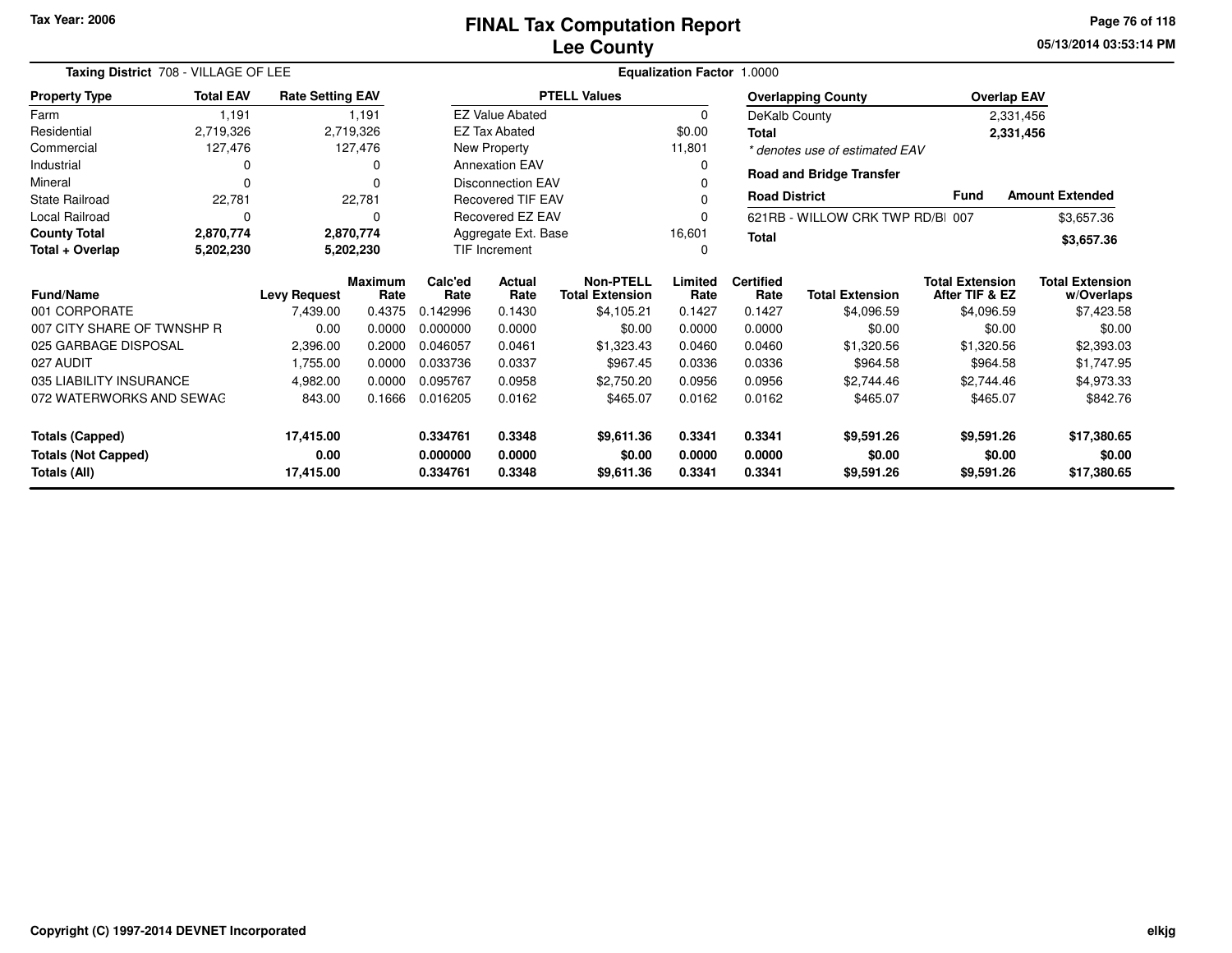**05/13/2014 03:53:14 PMPage 77 of 118**

| Taxing District 709 - VILLAGE OF NELSON    |                  |                         | Equalization Factor 1.0000 |                      |                          |                                            |                  |                          |                                 |                                          |                                      |  |
|--------------------------------------------|------------------|-------------------------|----------------------------|----------------------|--------------------------|--------------------------------------------|------------------|--------------------------|---------------------------------|------------------------------------------|--------------------------------------|--|
| <b>Property Type</b>                       | <b>Total EAV</b> | <b>Rate Setting EAV</b> |                            |                      |                          | <b>PTELL Values</b>                        |                  |                          | <b>Road and Bridge Transfer</b> |                                          |                                      |  |
| Farm                                       | 50,830           |                         | 50,830                     |                      | <b>EZ Value Abated</b>   |                                            | 0                | <b>Road District</b>     |                                 | <b>Fund</b>                              | <b>Amount Extended</b>               |  |
| Residential                                | 886,621          |                         | 886,621                    |                      | <b>EZ Tax Abated</b>     |                                            | \$0.00           |                          |                                 |                                          |                                      |  |
| Commercial                                 | 96,778           |                         | 96,778                     |                      | New Property             |                                            | $\Omega$         |                          | 615RB - NELSON TWP ROAD/BRI 007 |                                          | \$991.60                             |  |
| Industrial                                 |                  |                         | 0                          |                      | <b>Annexation EAV</b>    |                                            | <sup>0</sup>     | <b>Total</b>             |                                 |                                          | \$991.60                             |  |
| Mineral                                    | $\Omega$         |                         |                            |                      | <b>Disconnection EAV</b> |                                            | <sup>0</sup>     |                          |                                 |                                          |                                      |  |
| <b>State Railroad</b>                      | 150,474          |                         | 150,474                    |                      | <b>Recovered TIF EAV</b> |                                            | <sup>0</sup>     |                          |                                 |                                          |                                      |  |
| Local Railroad                             | $\Omega$         |                         | 0                          |                      | Recovered EZ EAV         |                                            |                  |                          |                                 |                                          |                                      |  |
| <b>County Total</b>                        | 1,184,703        |                         | 1,184,703                  |                      | Aggregate Ext. Base      |                                            | 3,100            |                          |                                 |                                          |                                      |  |
| Total + Overlap                            | 1,184,703        |                         | 1,184,703                  |                      | TIF Increment            |                                            | 0                |                          |                                 |                                          |                                      |  |
| <b>Fund/Name</b>                           |                  | <b>Levy Request</b>     | <b>Maximum</b><br>Rate     | Calc'ed<br>Rate      | Actual<br>Rate           | <b>Non-PTELL</b><br><b>Total Extension</b> | Limited<br>Rate  | <b>Certified</b><br>Rate | <b>Total Extension</b>          | <b>Total Extension</b><br>After TIF & EZ | <b>Total Extension</b><br>w/Overlaps |  |
| 001 CORPORATE                              |                  | 1,250.00                | 0.4375                     | 0.105512             | 0.1055                   | \$1,249.86                                 | 0.1055           | 0.1055                   | \$1,249.86                      | \$1,249.86                               | \$1,249.86                           |  |
| 007 CITY SHARE OF TWNSHP R                 |                  | 0.00                    | 0.0000                     | 0.000000             | 0.0000                   | \$0.00                                     | 0.0000           | 0.0000                   | \$0.00                          | \$0.00                                   | \$0.00                               |  |
| 025 GARBAGE DISPOSAL                       |                  | 950.00                  | 0.2000                     | 0.080189             | 0.0802                   | \$950.13                                   | 0.0802           | 0.0802                   | \$950.13                        | \$950.13                                 | \$950.13                             |  |
| 035 LIABILITY INSURANCE                    |                  | 900.00                  | 0.0000                     | 0.075968             | 0.0760                   | \$900.37                                   | 0.0760           | 0.0760                   | \$900.37                        | \$900.37                                 | \$900.37                             |  |
| <b>Totals (Capped)</b>                     |                  | 3,100.00                |                            | 0.261669             | 0.2617                   | \$3,100.36                                 | 0.2617           | 0.2617                   | \$3,100.36                      | \$3,100.36                               | \$3,100.36                           |  |
| <b>Totals (Not Capped)</b><br>Totals (All) |                  | 0.00<br>3,100.00        |                            | 0.000000<br>0.261669 | 0.0000<br>0.2617         | \$0.00<br>\$3,100.36                       | 0.0000<br>0.2617 | 0.0000<br>0.2617         | \$0.00<br>\$3,100.36            | \$0.00<br>\$3,100.36                     | \$0.00<br>\$3,100.36                 |  |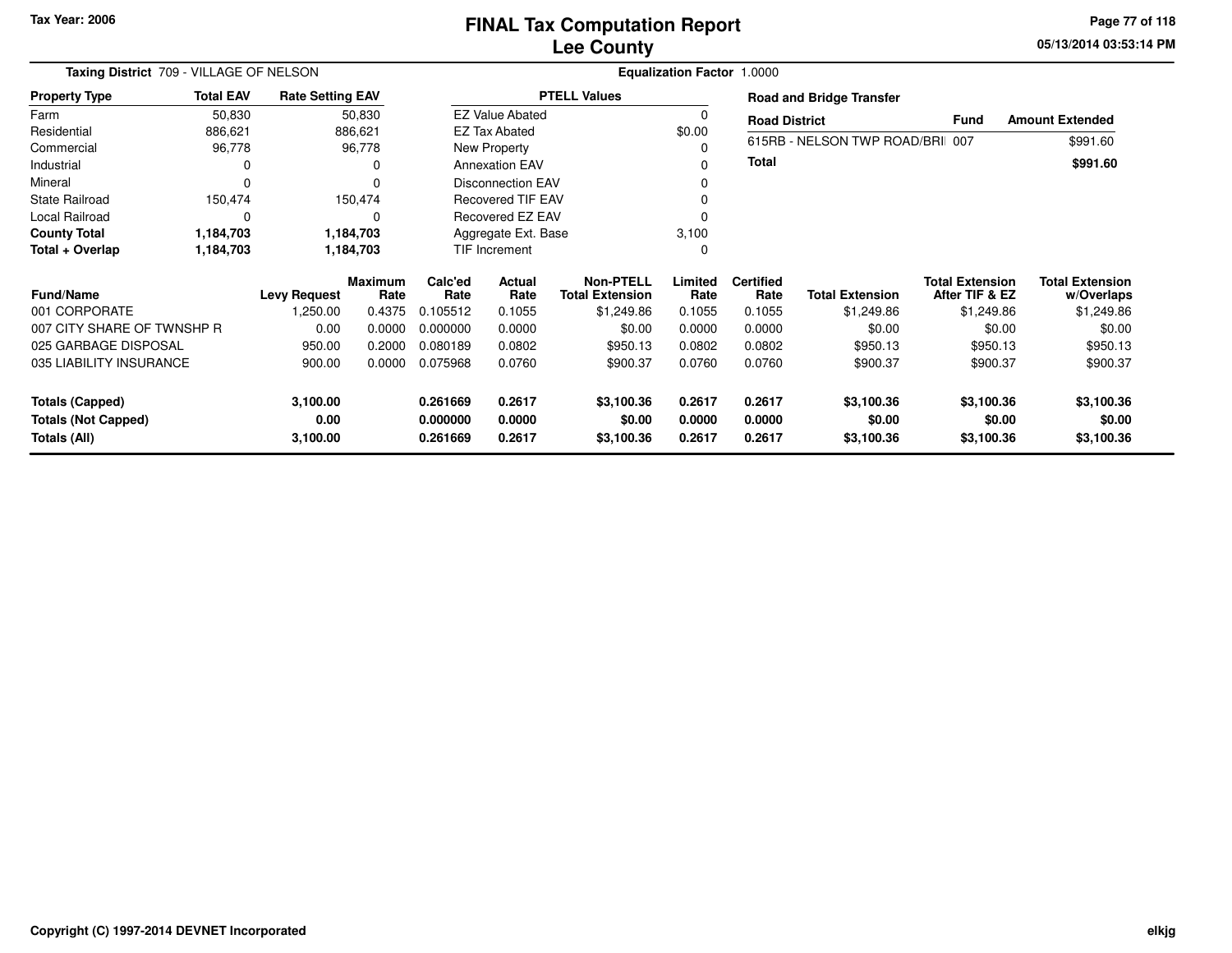**05/13/2014 03:53:14 PM Page 78 of 118**

| Taxing District 710 - VILLAGE OF PAW PAW |                  |                         |                |          | <b>Equalization Factor 1.0000</b> |                        |           |                      |                                 |                        |                        |  |
|------------------------------------------|------------------|-------------------------|----------------|----------|-----------------------------------|------------------------|-----------|----------------------|---------------------------------|------------------------|------------------------|--|
| <b>Property Type</b>                     | <b>Total EAV</b> | <b>Rate Setting EAV</b> |                |          |                                   | <b>PTELL Values</b>    |           |                      | <b>Road and Bridge Transfer</b> |                        |                        |  |
| Farm                                     | 41,736           |                         | 40,991         |          | <b>EZ Value Abated</b>            |                        | 0         | <b>Road District</b> |                                 | <b>Fund</b>            | <b>Amount Extended</b> |  |
| Residential                              | 12,061,958       |                         | 9,183,293      |          | <b>EZ Tax Abated</b>              |                        | \$0.00    |                      |                                 |                        |                        |  |
| Commercial                               | 1,018,687        |                         | 835,369        |          | <b>New Property</b>               |                        | 1,285,213 |                      | 622RB - WYOMING TWP ROAD/BI 007 |                        | \$12,081.64            |  |
| Industrial                               | <sup>0</sup>     |                         | 0              |          | <b>Annexation EAV</b>             |                        | 0         | <b>Total</b>         |                                 |                        | \$12,081.64            |  |
| Mineral                                  |                  |                         | 0              |          | <b>Disconnection EAV</b>          | O                      |           |                      |                                 |                        |                        |  |
| <b>State Railroad</b>                    |                  |                         | 0              |          | <b>Recovered TIF EAV</b><br>O     |                        |           |                      |                                 |                        |                        |  |
| Local Railroad                           |                  |                         | 0              |          | <b>Recovered EZ EAV</b>           |                        |           |                      |                                 |                        |                        |  |
| <b>County Total</b>                      | 13,122,381       | 10.059.653              |                |          | Aggregate Ext. Base<br>55,267     |                        |           |                      |                                 |                        |                        |  |
| Total + Overlap                          | 13,122,381       | 10,059,653              |                |          | <b>TIF Increment</b>              | 3,062,728              |           |                      |                                 |                        |                        |  |
|                                          |                  |                         | <b>Maximum</b> | Calc'ed  | <b>Actual</b>                     | <b>Non-PTELL</b>       | Limited   | <b>Certified</b>     |                                 | <b>Total Extension</b> | <b>Total Extension</b> |  |
| <b>Fund/Name</b>                         |                  | <b>Levy Request</b>     | Rate           | Rate     | Rate                              | <b>Total Extension</b> | Rate      | Rate                 | <b>Total Extension</b>          | After TIF & EZ         | w/Overlaps             |  |
| 001 CORPORATE                            |                  | 25,722.00               | 0.4375         | 0.255695 | 0.2557                            | \$25,722.53            | 0.2557    | 0.2557               | \$33,553.93                     | \$25,722.53            | \$25,722.53            |  |
| 005 I.M.R.F.                             |                  | 3,076.00                | 0.0000         | 0.030578 | 0.0306                            | \$3,078.25             | 0.0306    | 0.0306               | \$4,015.45                      | \$3,078.25             | \$3,078.25             |  |
| 007 CITY SHARE OF TWNSHP R               |                  | 0.00                    | 0.0000         | 0.000000 | 0.0000                            | \$0.00                 | 0.0000    | 0.0000               | \$0.00                          | \$0.00                 | \$0.00                 |  |
| 014 POLICE PROTECTION                    |                  | 7,716.00                | 0.6000         | 0.076702 | 0.0767                            | \$7,715.75             | 0.0767    | 0.0767               | \$10,064.87                     | \$7,715.75             | \$7,715.75             |  |
| 027 AUDIT                                |                  | 2,891.00                | 0.0000         | 0.028739 | 0.0287                            | \$2,887.12             | 0.0287    | 0.0287               | \$3,766.12                      | \$2,887.12             | \$2,887.12             |  |
| 035 LIABILITY INSURANCE                  |                  | 3,364.00                | 0.0000         | 0.033441 | 0.0334                            | \$3,359.92             | 0.0334    | 0.0334               | \$4,382.88                      | \$3,359.92             | \$3,359.92             |  |
| 041 STREET LIGHTING                      |                  | 5,144.00                | 0.0500         | 0.051135 | 0.0500                            | \$5,029.83             | 0.0500    | 0.0500               | \$6,561.19                      | \$5,029.83             | \$5,029.83             |  |
| 047 SOCIAL SECURITY                      |                  | 4,053.00                | 0.0000         | 0.040290 | 0.0403                            | \$4,054.04             | 0.0403    | 0.0403               | \$5,288.32                      | \$4,054.04             | \$4,054.04             |  |
| 062 WORKMENS COMP                        |                  | 4,619.00                | 0.0000         | 0.045916 | 0.0459                            | \$4.617.38             | 0.0459    | 0.0459               | \$6,023.17                      | \$4.617.38             | \$4,617.38             |  |
| <b>143 MEDICARE</b>                      |                  | 1,440.00                | 0.0000         | 0.014315 | 0.0143                            | \$1,438.53             | 0.0143    | 0.0143               | \$1,876.50                      | \$1,438.53             | \$1,438.53             |  |
| <b>Totals (Capped)</b>                   |                  | 58,025.00               |                | 0.576811 | 0.5756                            | \$57,903.35            | 0.5756    | 0.5756               | \$75,532.43                     | \$57,903.35            | \$57,903.35            |  |
| <b>Totals (Not Capped)</b>               |                  | 0.00                    |                | 0.000000 | 0.0000                            | \$0.00                 | 0.0000    | 0.0000               | \$0.00                          | \$0.00                 | \$0.00                 |  |
| <b>Totals (All)</b>                      |                  | 58,025.00               |                | 0.576811 | 0.5756                            | \$57,903.35            | 0.5756    | 0.5756               | \$75,532.43                     | \$57,903.35            | \$57,903.35            |  |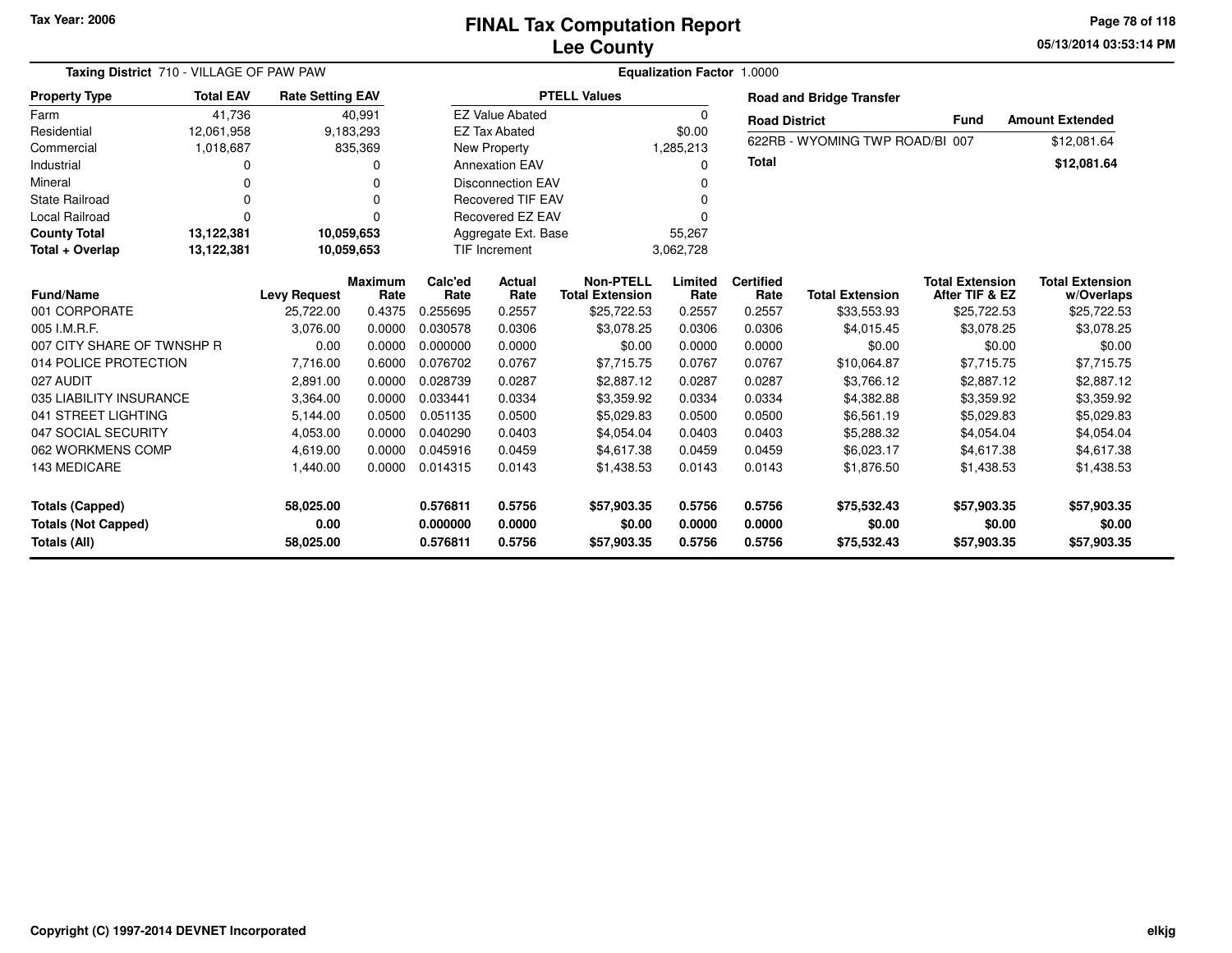**05/13/2014 03:53:14 PM Page 79 of 118**

|                            | Taxing District 711 - VILLAGE OF STEWARD |                         |                 |                 |                                              |                                     | Equalization Factor 1.0000 |                          |                                  |                                          |                                      |
|----------------------------|------------------------------------------|-------------------------|-----------------|-----------------|----------------------------------------------|-------------------------------------|----------------------------|--------------------------|----------------------------------|------------------------------------------|--------------------------------------|
| <b>Property Type</b>       | <b>Total EAV</b>                         | <b>Rate Setting EAV</b> |                 |                 |                                              | <b>PTELL Values</b>                 |                            |                          | <b>Road and Bridge Transfer</b>  |                                          |                                      |
| Farm                       | 0                                        |                         |                 |                 | <b>EZ Value Abated</b>                       |                                     |                            | <b>Road District</b>     |                                  | Fund                                     | <b>Amount Extended</b>               |
| Residential                | 2,369,691                                |                         | 2,369,691       |                 | <b>EZ Tax Abated</b>                         |                                     | \$0.00                     |                          |                                  |                                          |                                      |
| Commercial                 | 85,127                                   |                         | 85,127          |                 | New Property                                 |                                     | 40,136                     |                          | 601RB - ALTO TWP ROAD/BRIDGI 007 |                                          | \$2,106.37                           |
| Industrial                 |                                          |                         | 0               |                 | <b>Annexation EAV</b>                        |                                     | $\Omega$                   | <b>Total</b>             |                                  |                                          | \$2,106.37                           |
| Mineral                    |                                          |                         | 0               |                 | Disconnection EAV                            |                                     |                            |                          |                                  |                                          |                                      |
| <b>State Railroad</b>      | 58,750                                   |                         | 58,750          |                 | <b>Recovered TIF EAV</b>                     |                                     | $\Omega$                   |                          |                                  |                                          |                                      |
| Local Railroad             |                                          |                         | $\Omega$        |                 | Recovered EZ EAV                             |                                     |                            |                          |                                  |                                          |                                      |
| <b>County Total</b>        | 2,513,568                                |                         | 2,513,568       |                 | Aggregate Ext. Base                          |                                     |                            |                          |                                  |                                          |                                      |
| Total + Overlap            | 2,513,568                                |                         | 2,513,568       |                 | 3,161<br><b>TIF Increment</b><br>$\mathbf 0$ |                                     |                            |                          |                                  |                                          |                                      |
| <b>Fund/Name</b>           |                                          | <b>Levy Request</b>     | Maximum<br>Rate | Calc'ed<br>Rate | <b>Actual</b><br>Rate                        | Non-PTELL<br><b>Total Extension</b> | Limited<br>Rate            | <b>Certified</b><br>Rate | <b>Total Extension</b>           | <b>Total Extension</b><br>After TIF & EZ | <b>Total Extension</b><br>w/Overlaps |
| 001 CORPORATE              |                                          | 3,320.00                | 0.4375          | 0.132083        | 0.1321                                       | \$3,320.42                          | 0.1321                     | 0.1321                   | \$3,320.42                       | \$3,320.42                               | \$3,320.42                           |
| 007 CITY SHARE OF TWNSHP R |                                          | 0.00                    | 0.0000          | 0.000000        | 0.0000                                       | \$0.00                              | 0.0000                     | 0.0000                   | \$0.00                           | \$0.00                                   | \$0.00                               |
| <b>Totals (Capped)</b>     |                                          | 3,320.00                |                 | 0.132083        | 0.1321                                       | \$3,320.42                          | 0.1321                     | 0.1321                   | \$3,320.42                       | \$3,320.42                               | \$3,320.42                           |
| <b>Totals (Not Capped)</b> |                                          | 0.00                    |                 | 0.000000        | 0.0000                                       | \$0.00                              | 0.0000                     | 0.0000                   | \$0.00                           | \$0.00                                   | \$0.00                               |
| Totals (All)               |                                          | 3,320.00                |                 | 0.132083        | 0.1321                                       | \$3,320.42                          | 0.1321                     | 0.1321                   | \$3,320.42                       | \$3,320.42                               | \$3,320.42                           |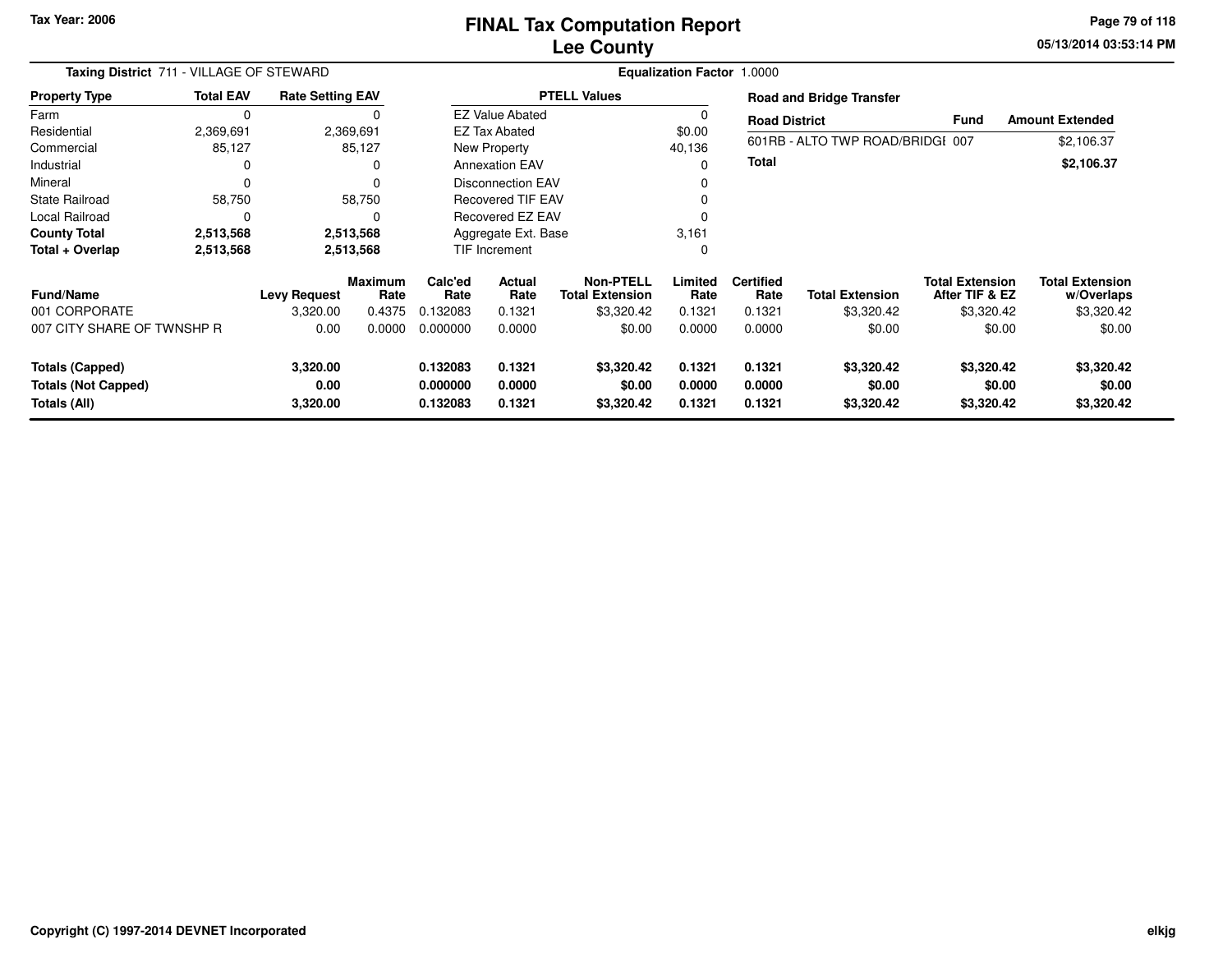### **Lee CountyFINAL Tax Computation Report** FINAL Tax Computation Report

**05/13/2014 03:53:14 PM Page 80 of 118**

|                            | Taxing District 712 - VILLAGE OF SUBLETTE |                         |                        |                         |                          | Equalization Factor 1.0000                 |                 |                          |                                 |                                          |                                      |  |  |  |  |
|----------------------------|-------------------------------------------|-------------------------|------------------------|-------------------------|--------------------------|--------------------------------------------|-----------------|--------------------------|---------------------------------|------------------------------------------|--------------------------------------|--|--|--|--|
| <b>Property Type</b>       | <b>Total EAV</b>                          | <b>Rate Setting EAV</b> |                        |                         |                          | <b>PTELL Values</b>                        |                 |                          | <b>Road and Bridge Transfer</b> |                                          |                                      |  |  |  |  |
| Farm                       | 122,238                                   |                         | 122,238                |                         | <b>EZ Value Abated</b>   |                                            |                 | <b>Road District</b>     |                                 | <b>Fund</b>                              | <b>Amount Extended</b>               |  |  |  |  |
| Residential                | 4,712,396                                 |                         | 4,712,396              |                         | <b>EZ Tax Abated</b>     |                                            | \$0.00          |                          |                                 |                                          |                                      |  |  |  |  |
| Commercial                 | 1,711,149                                 |                         | 1,711,149              |                         | New Property             |                                            | 80,122          |                          | 619RB - SUBLETTE TWP ROAD/B 007 |                                          | \$10,224.51                          |  |  |  |  |
| Industrial                 |                                           |                         | 0                      |                         | <b>Annexation EAV</b>    |                                            |                 | <b>Total</b>             |                                 |                                          | \$10,224.51                          |  |  |  |  |
| Mineral                    |                                           |                         | 0                      |                         | <b>Disconnection EAV</b> |                                            |                 |                          |                                 |                                          |                                      |  |  |  |  |
| <b>State Railroad</b>      |                                           |                         | 0                      |                         | <b>Recovered TIF EAV</b> |                                            |                 |                          |                                 |                                          |                                      |  |  |  |  |
| Local Railroad             |                                           |                         | 0                      | <b>Recovered EZ EAV</b> |                          |                                            |                 |                          |                                 |                                          |                                      |  |  |  |  |
| <b>County Total</b>        | 6,545,783                                 |                         | 6,545,783              | Aggregate Ext. Base     |                          |                                            | 13,817          |                          |                                 |                                          |                                      |  |  |  |  |
| Total + Overlap            | 6,545,783                                 |                         | 6,545,783              |                         | TIF Increment            |                                            |                 |                          |                                 |                                          |                                      |  |  |  |  |
| <b>Fund/Name</b>           |                                           | <b>Levy Request</b>     | <b>Maximum</b><br>Rate | Calc'ed<br>Rate         | Actual<br>Rate           | <b>Non-PTELL</b><br><b>Total Extension</b> | Limited<br>Rate | <b>Certified</b><br>Rate | <b>Total Extension</b>          | <b>Total Extension</b><br>After TIF & EZ | <b>Total Extension</b><br>w/Overlaps |  |  |  |  |
| 001 CORPORATE              |                                           | 14,287.00               | 0.4375                 | 0.218263                | 0.2183                   | \$14,289.44                                | 0.2183          | 0.2183                   | \$14,289.44                     | \$14,289.44                              | \$14,289.44                          |  |  |  |  |
| 005 I.M.R.F.               |                                           | 0.00                    | 0.0000                 | 0.000000                | 0.0000                   | \$0.00                                     | 0.0000          | 0.0000                   | \$0.00                          | \$0.00                                   | \$0.00                               |  |  |  |  |
| 007 CITY SHARE OF TWNSHP R |                                           | 0.00                    | 0.0000                 | 0.000000                | 0.0000                   | \$0.00                                     | 0.0000          | 0.0000                   | \$0.00                          | \$0.00                                   | \$0.00                               |  |  |  |  |
| <b>Totals (Capped)</b>     |                                           | 14,287.00               |                        | 0.218263                | 0.2183                   | \$14,289.44                                | 0.2183          | 0.2183                   | \$14,289.44                     | \$14,289.44                              | \$14,289.44                          |  |  |  |  |
| <b>Totals (Not Capped)</b> |                                           | 0.00                    |                        | 0.000000                | 0.0000                   | \$0.00                                     | 0.0000          | 0.0000                   | \$0.00                          | \$0.00                                   | \$0.00                               |  |  |  |  |
| Totals (All)               |                                           | 14,287.00               |                        | 0.218263                | 0.2183                   | \$14,289.44                                | 0.2183          | 0.2183                   | \$14,289.44                     | \$14,289.44                              | \$14,289.44                          |  |  |  |  |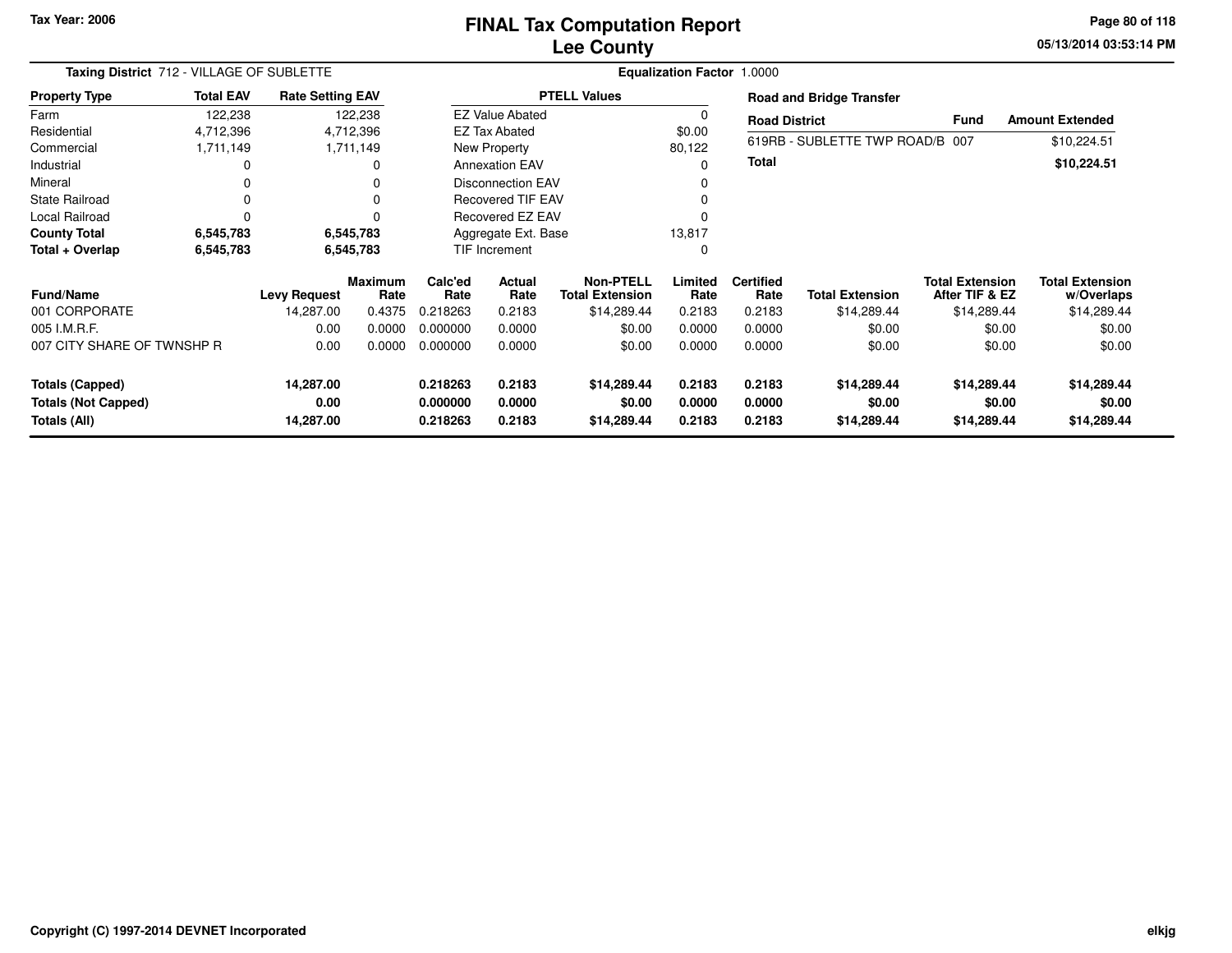**05/13/2014 03:53:14 PM Page 81 of 118**

| Taxing District 713 - VILLAGE OF WEST BROOKLYN |                  | <b>Equalization Factor 1.0000</b> |                        |                 |                          |                                            |                 |                          |                                 |                                          |                                      |
|------------------------------------------------|------------------|-----------------------------------|------------------------|-----------------|--------------------------|--------------------------------------------|-----------------|--------------------------|---------------------------------|------------------------------------------|--------------------------------------|
| <b>Property Type</b>                           | <b>Total EAV</b> | <b>Rate Setting EAV</b>           |                        |                 |                          | <b>PTELL Values</b>                        |                 |                          | <b>Road and Bridge Transfer</b> |                                          |                                      |
| Farm                                           | $\mathbf 0$      |                                   | 0                      |                 | <b>EZ Value Abated</b>   |                                            | 0               | <b>Road District</b>     |                                 | <b>Fund</b>                              | <b>Amount Extended</b>               |
| Residential                                    | 1,376,696        |                                   | 1,376,696              |                 | <b>EZ Tax Abated</b>     |                                            | \$0.00          |                          | 605RB - BROOKLYN TWP ROAD/E 007 |                                          | \$1,260.22                           |
| Commercial                                     | 107,806          |                                   | 107,806                |                 | New Property             |                                            | 93,086          |                          |                                 |                                          |                                      |
| Industrial                                     | O                |                                   | o                      |                 | <b>Annexation EAV</b>    |                                            | <sup>0</sup>    | <b>Total</b>             |                                 |                                          | \$1,260.22                           |
| Mineral                                        | $\Omega$         |                                   | U                      |                 | <b>Disconnection EAV</b> |                                            |                 |                          |                                 |                                          |                                      |
| <b>State Railroad</b>                          | $\Omega$         |                                   | 0                      |                 | <b>Recovered TIF EAV</b> |                                            |                 |                          |                                 |                                          |                                      |
| Local Railroad                                 | 1,610            |                                   | 1,610                  |                 | <b>Recovered EZ EAV</b>  |                                            | $\Omega$        |                          |                                 |                                          |                                      |
| <b>County Total</b>                            | 1,486,112        |                                   | 1,486,112              |                 | Aggregate Ext. Base      |                                            | 8,653           |                          |                                 |                                          |                                      |
| Total + Overlap                                | 1,486,112        |                                   | 1,486,112              |                 | TIF Increment            |                                            | $\Omega$        |                          |                                 |                                          |                                      |
| <b>Fund/Name</b>                               |                  | <b>Levy Request</b>               | <b>Maximum</b><br>Rate | Calc'ed<br>Rate | <b>Actual</b><br>Rate    | <b>Non-PTELL</b><br><b>Total Extension</b> | Limited<br>Rate | <b>Certified</b><br>Rate | <b>Total Extension</b>          | <b>Total Extension</b><br>After TIF & EZ | <b>Total Extension</b><br>w/Overlaps |
| 001 CORPORATE                                  |                  | 3,350.00                          | 0.4375                 | 0.225420        | 0.2254                   | \$3,349.70                                 | 0.2254          | 0.2254                   | \$3,349.70                      | \$3,349.70                               | \$3,349.70                           |
| 007 CITY SHARE OF TWNSHP R                     |                  | 0.00                              | 0.0000                 | 0.000000        | 0.0000                   | \$0.00                                     | 0.0000          | 0.0000                   | \$0.00                          | \$0.00                                   | \$0.00                               |
| 027 AUDIT                                      |                  | 2,250.00                          | 0.0000                 | 0.151402        | 0.1514                   | \$2,249.97                                 | 0.1514          | 0.1514                   | \$2,249.97                      | \$2,249.97                               | \$2,249.97                           |
| 035 LIABILITY INSURANCE                        |                  | 2,100.00                          | 0.0000                 | 0.141308        | 0.1413                   | \$2.099.88                                 | 0.1413          | 0.1413                   | \$2,099.88                      | \$2,099.88                               | \$2,099.88                           |
| 041 STREET LIGHTING                            |                  | 210.00                            | 0.0500                 | 0.014131        | 0.0141                   | \$209.54                                   | 0.0141          | 0.0141                   | \$209.54                        | \$209.54                                 | \$209.54                             |
| 047 SOCIAL SECURITY                            |                  | 410.00                            | 0.0000                 | 0.027589        | 0.0276                   | \$410.17                                   | 0.0276          | 0.0276                   | \$410.17                        | \$410.17                                 | \$410.17                             |
| 062 WORKMANS COMP                              |                  | 765.00                            | 0.0000                 | 0.051477        | 0.0515                   | \$765.35                                   | 0.0515          | 0.0515                   | \$765.35                        | \$765.35                                 | \$765.35                             |
| <b>Totals (Capped)</b>                         |                  | 9,085.00                          |                        | 0.611327        | 0.6113                   | \$9,084.61                                 | 0.6113          | 0.6113                   | \$9,084.61                      | \$9,084.61                               | \$9,084.61                           |
| <b>Totals (Not Capped)</b>                     |                  | 0.00                              |                        | 0.000000        | 0.0000                   | \$0.00                                     | 0.0000          | 0.0000                   | \$0.00                          | \$0.00                                   | \$0.00                               |
| Totals (All)                                   |                  | 9,085.00                          |                        | 0.611327        | 0.6113                   | \$9,084.61                                 | 0.6113          | 0.6113                   | \$9,084.61                      | \$9,084.61                               | \$9,084.61                           |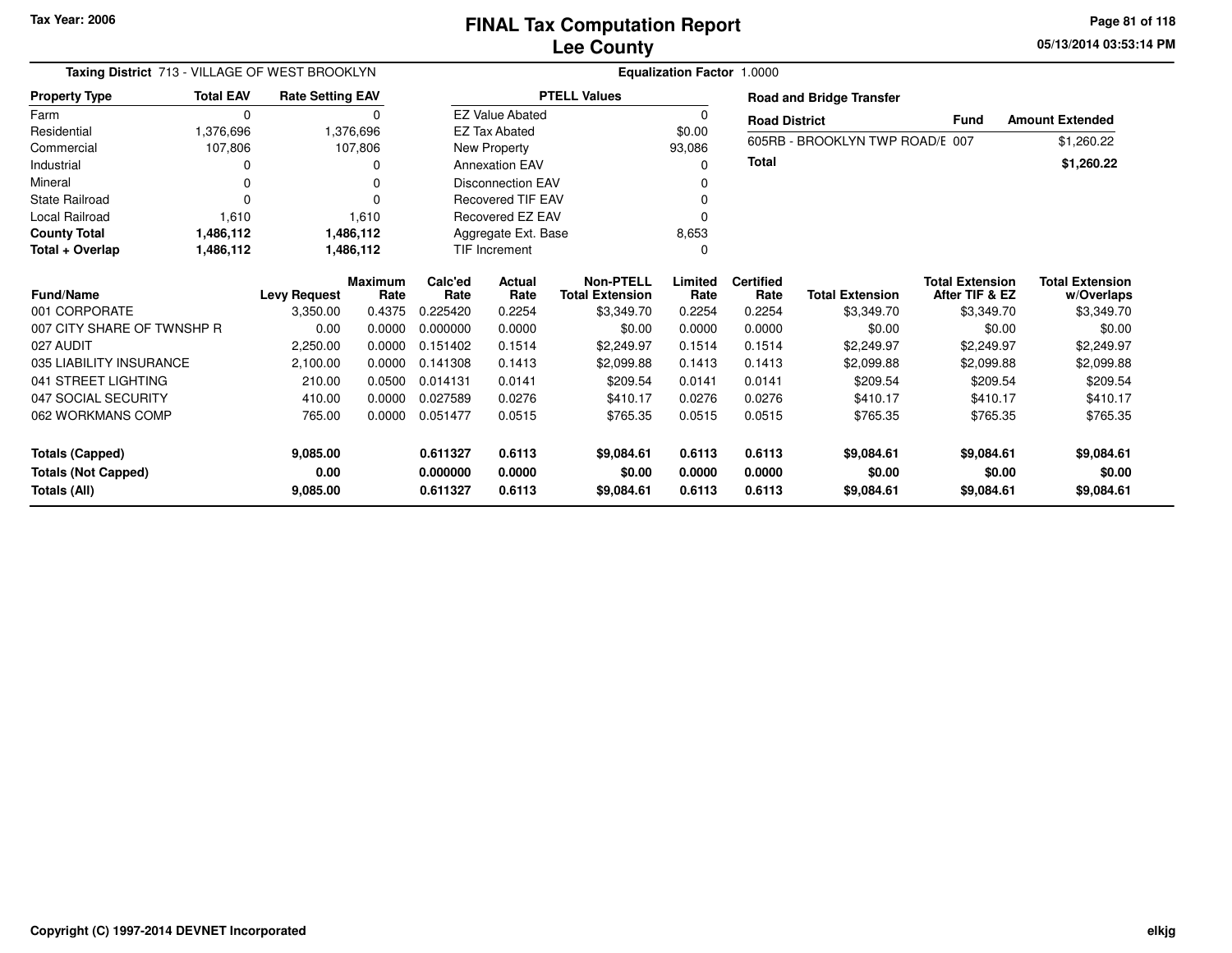**05/13/2014 03:53:14 PM Page 82 of 118**

| Taxing District 714 - CITY OF ROCHELLE |                  |                         |                        |                 | Equalization Factor 1.0000 |                                            |                 |                          |                                |                                          |                                      |
|----------------------------------------|------------------|-------------------------|------------------------|-----------------|----------------------------|--------------------------------------------|-----------------|--------------------------|--------------------------------|------------------------------------------|--------------------------------------|
| <b>Property Type</b>                   | <b>Total EAV</b> | <b>Rate Setting EAV</b> |                        |                 |                            | <b>PTELL Values</b>                        |                 |                          | <b>Overlapping County</b>      | <b>Overlap EAV</b>                       |                                      |
| Farm                                   | 4,176            |                         | 4,176                  |                 | <b>EZ Value Abated</b>     |                                            | $\mathbf 0$     | Ogle County              |                                | 174,274,344                              |                                      |
| Residential                            | 0                |                         | 0                      |                 | <b>EZ Tax Abated</b>       |                                            | \$0.00          | <b>Total</b>             |                                | 174,274,344                              |                                      |
| Commercial                             | 0                |                         | 0                      |                 | <b>New Property</b>        |                                            | 0               |                          | * denotes use of estimated EAV |                                          |                                      |
| Industrial                             | 0                |                         | 0                      |                 | <b>Annexation EAV</b>      |                                            |                 |                          |                                |                                          |                                      |
| Mineral                                | 0                |                         | 0                      |                 | <b>Disconnection EAV</b>   |                                            | 0               |                          |                                |                                          |                                      |
| <b>State Railroad</b>                  | 0                |                         | 0                      |                 | <b>Recovered TIF EAV</b>   |                                            | ŋ               |                          |                                |                                          |                                      |
| Local Railroad                         | $\Omega$         |                         | 0                      |                 | Recovered EZ EAV           |                                            |                 |                          |                                |                                          |                                      |
| <b>County Total</b>                    | 4,176            |                         | 4,176                  |                 | Aggregate Ext. Base        |                                            | 0               |                          |                                |                                          |                                      |
| Total + Overlap                        | 174,278,520      | 174,278,520             |                        |                 | TIF Increment              |                                            | $\mathbf 0$     |                          |                                |                                          |                                      |
| <b>Fund/Name</b>                       |                  | <b>Levy Request</b>     | <b>Maximum</b><br>Rate | Calc'ed<br>Rate | <b>Actual</b><br>Rate      | <b>Non-PTELL</b><br><b>Total Extension</b> | Limited<br>Rate | <b>Certified</b><br>Rate | <b>Total Extension</b>         | <b>Total Extension</b><br>After TIF & EZ | <b>Total Extension</b><br>w/Overlaps |
| 001 CORPORATE                          |                  | 420.884.00              | 0.2500                 | 0.241501        | 0.2415                     | \$10.09                                    | 0.2415          | 0.2415                   | \$10.09                        | \$10.09                                  | \$420,882.63                         |
| 005 I.M.R.F.                           |                  | 108,500.00              | 0.0000                 | 0.062257        | 0.0623                     | \$2.60                                     | 0.0623          | 0.0623                   | \$2.60                         | \$2.60                                   | \$108,575.52                         |
| 012 FIRE PROTECTION                    |                  | 126,265.00              | 0.0000                 | 0.072450        | 0.0725                     | \$3.03                                     | 0.0725          | 0.0725                   | \$3.03                         | \$3.03                                   | \$126,351.93                         |
| 013 FIRE PENSION                       |                  | 112.300.00              | 0.0000                 | 0.064437        | 0.0644                     | \$2.69                                     | 0.0644          | 0.0644                   | \$2.69                         | \$2.69                                   | \$112,235.37                         |
| 014 POLICE PROTECTION                  |                  | 126,265.00              | 0.0750                 | 0.072450        | 0.0725                     | \$3.03                                     | 0.0725          | 0.0725                   | \$3.03                         | \$3.03                                   | \$126,351.93                         |
| 015 POLICE PENSION                     |                  | 118,600.00              | 0.0000                 | 0.068052        | 0.0681                     | \$2.84                                     | 0.0681          | 0.0681                   | \$2.84                         | \$2.84                                   | \$118,683.67                         |
| 027 AUDIT                              |                  | 39,250.00               | 0.0050                 | 0.022521        | 0.0050                     | \$0.21                                     | 0.0050          | 0.0050                   | \$0.21                         | \$0.21                                   | \$8,713.93                           |
| 035 LIABILITY INSURANCE                |                  | 120,000.00              | 0.0000                 | 0.068855        | 0.0689                     | \$2.88                                     | 0.0689          | 0.0689                   | \$2.88                         | \$2.88                                   | \$120,077.90                         |
| 041 STREET LIGHTING                    |                  | 84.177.00               | 0.1016                 | 0.048300        | 0.0483                     | \$2.02                                     | 0.0483          | 0.0483                   | \$2.02                         | \$2.02                                   | \$84,176.53                          |
| 047 SOCIAL SECURITY                    |                  | 134,900.00              | 0.0000                 | 0.077405        | 0.0774                     | \$3.23                                     | 0.0774          | 0.0774                   | \$3.23                         | \$3.23                                   | \$134,891.57                         |
| 048 SCHOOL CROSSING GUARD              |                  | 33,671.00               | 0.0200                 | 0.019320        | 0.0193                     | \$0.81                                     | 0.0193          | 0.0193                   | \$0.81                         | \$0.81                                   | \$33,635.75                          |
| <b>Totals (Capped)</b>                 |                  | 0.00                    |                        | 0.000000        | 0.0000                     | \$0.00                                     | 0.0000          | 0.0000                   | \$0.00                         | \$0.00                                   | \$0.00                               |
| <b>Totals (Not Capped)</b>             |                  | 1,424,812.00            |                        | 0.817548        | 0.8002                     | \$33.43                                    | 0.8002          | 0.8002                   | \$33.43                        | \$33.43                                  | \$1,394,576.73                       |
| Totals (All)                           |                  | 1,424,812.00            |                        | 0.817548        | 0.8002                     | \$33.43                                    | 0.8002          | 0.8002                   | \$33.43                        | \$33.43                                  | \$1,394,576.73                       |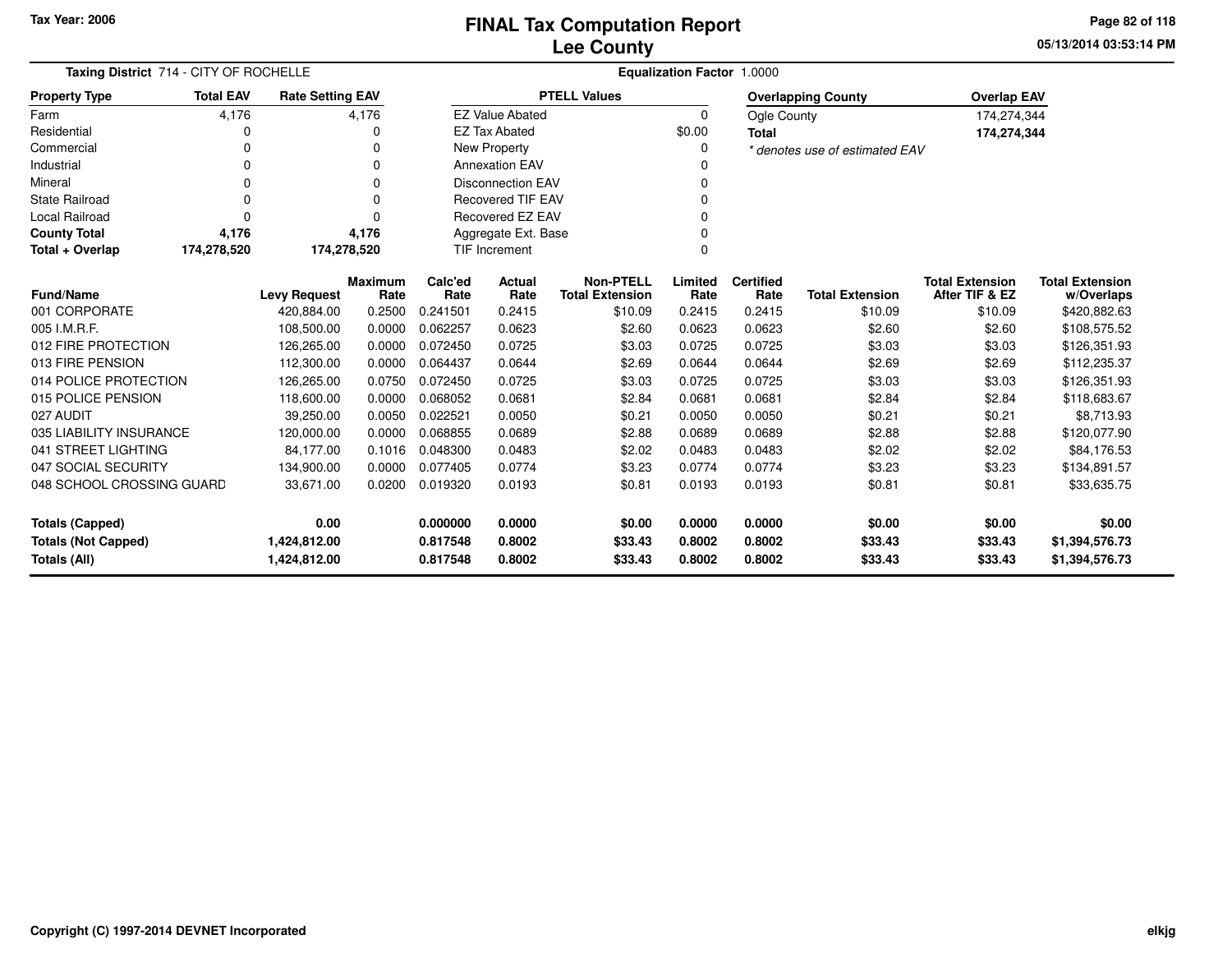# **Lee CountyFINAL Tax Computation Report** FINAL Tax Computation Report

**05/13/2014 03:53:14 PM Page 83 of 118**

| <b>Taxing District 801 - AMBOY FIRE</b>            |                  |                                                 |                                     | Equalization Factor 1.0000              |                                    |                                                                            |                                     |                                              |                                                        |                                                                          |                                                                      |  |
|----------------------------------------------------|------------------|-------------------------------------------------|-------------------------------------|-----------------------------------------|------------------------------------|----------------------------------------------------------------------------|-------------------------------------|----------------------------------------------|--------------------------------------------------------|--------------------------------------------------------------------------|----------------------------------------------------------------------|--|
| <b>Property Type</b>                               | <b>Total EAV</b> | <b>Rate Setting EAV</b>                         |                                     |                                         |                                    | <b>PTELL Values</b>                                                        |                                     |                                              |                                                        |                                                                          |                                                                      |  |
| Farm                                               | 10,822,593       |                                                 | 10,822,374                          |                                         | <b>EZ Value Abated</b>             |                                                                            | 432,017                             |                                              |                                                        |                                                                          |                                                                      |  |
| Residential                                        | 31,539,921       |                                                 | 31,539,921                          |                                         | <b>EZ Tax Abated</b>               |                                                                            | \$2,129.83                          |                                              |                                                        |                                                                          |                                                                      |  |
| Commercial                                         | 7,149,788        |                                                 | 6,882,759                           |                                         | New Property                       |                                                                            | 783,690                             |                                              |                                                        |                                                                          |                                                                      |  |
| Industrial                                         | 5,285,895        |                                                 | 5,120,907                           |                                         | <b>Annexation EAV</b>              |                                                                            | 0                                   |                                              |                                                        |                                                                          |                                                                      |  |
| Mineral                                            |                  |                                                 |                                     |                                         | <b>Disconnection EAV</b>           |                                                                            | $\mathbf 0$                         |                                              |                                                        |                                                                          |                                                                      |  |
| <b>State Railroad</b>                              |                  |                                                 |                                     |                                         | <b>Recovered TIF EAV</b>           |                                                                            | 0                                   |                                              |                                                        |                                                                          |                                                                      |  |
| Local Railroad                                     | 1,800            |                                                 | 1,800                               |                                         | Recovered EZ EAV                   |                                                                            | 221,568                             |                                              |                                                        |                                                                          |                                                                      |  |
| <b>County Total</b>                                | 54,799,997       |                                                 | 54,367,761                          |                                         | Aggregate Ext. Base                |                                                                            | 254,413                             |                                              |                                                        |                                                                          |                                                                      |  |
| Total + Overlap                                    | 54,799,997       |                                                 | 54,367,761                          |                                         | TIF Increment                      |                                                                            | 219                                 |                                              |                                                        |                                                                          |                                                                      |  |
| <b>Fund/Name</b><br>001 CORPORATE<br>064 AMBULANCE |                  | <b>Levy Request</b><br>143,740.00<br>136,114.00 | Maximum<br>Rate<br>0.4000<br>0.3000 | Calc'ed<br>Rate<br>0.264385<br>0.250358 | Actual<br>Rate<br>0.2644<br>0.2504 | <b>Non-PTELL</b><br><b>Total Extension</b><br>\$143,748.36<br>\$136,136.87 | Limited<br>Rate<br>0.2532<br>0.2398 | <b>Certified</b><br>Rate<br>0.2532<br>0.2398 | <b>Total Extension</b><br>\$138,753.59<br>\$131,410.39 | <b>Total Extension</b><br>After TIF & EZ<br>\$137,659.17<br>\$130,373.89 | <b>Total Extension</b><br>w/Overlaps<br>\$137,659.17<br>\$130,373.89 |  |
| <b>Totals (Capped)</b>                             |                  | 279,854.00                                      |                                     | 0.514743                                | 0.5148                             | \$279,885.23                                                               | 0.4930                              | 0.4930                                       | \$270,163.98                                           | \$268,033.06                                                             | \$268,033.06                                                         |  |
| <b>Totals (Not Capped)</b><br>Totals (All)         |                  | 0.00<br>279,854.00                              |                                     | 0.000000<br>0.514743                    | 0.0000<br>0.5148                   | \$0.00<br>\$279,885.23                                                     | 0.0000<br>0.4930                    | 0.0000<br>0.4930                             | \$0.00<br>\$270,163.98                                 | \$0.00<br>\$268,033.06                                                   | \$0.00<br>\$268,033.06                                               |  |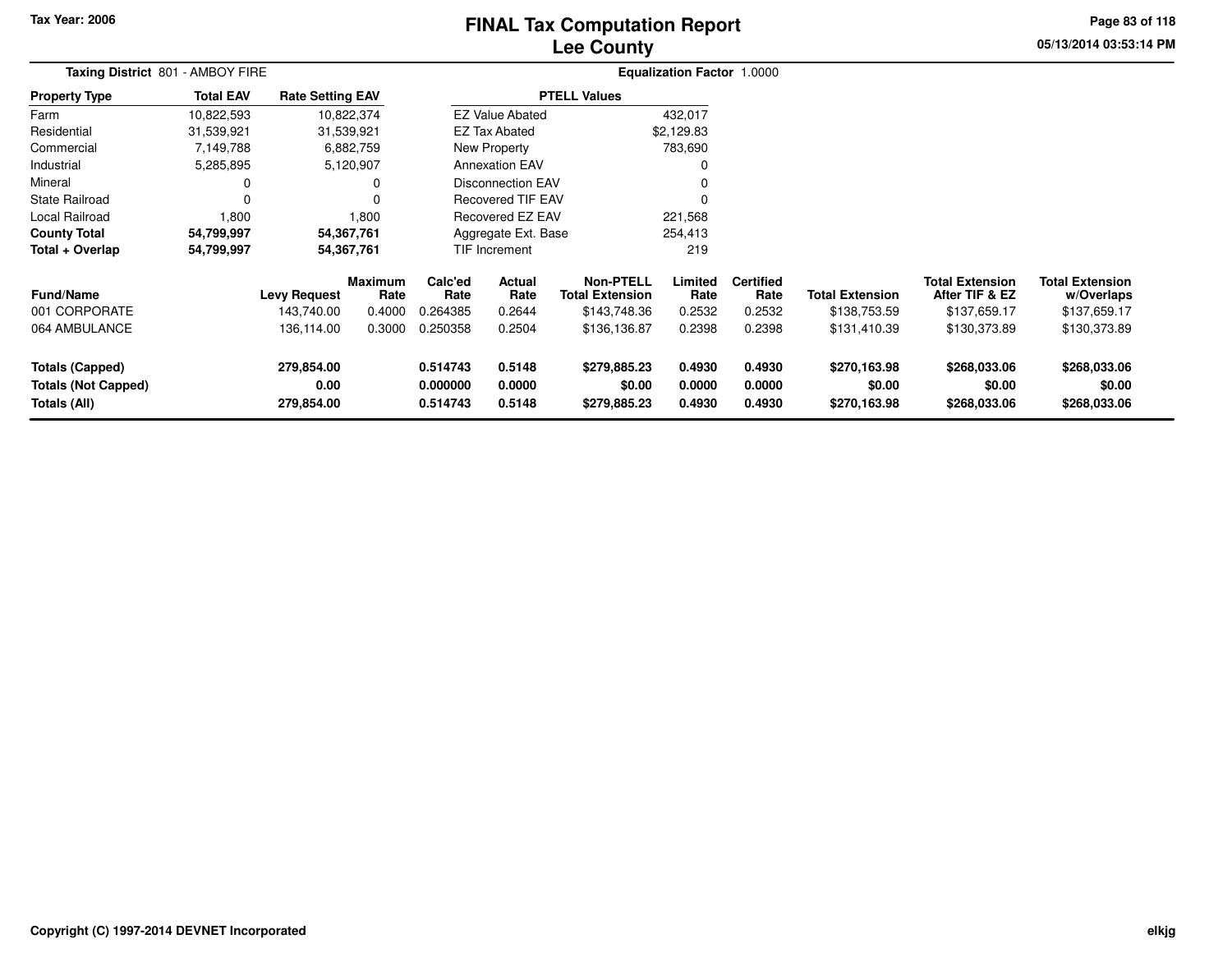### **Lee CountyFINAL Tax Computation Report** FINAL Tax Computation Report

**05/13/2014 03:53:14 PMPage 84 of 118**

| Taxing District 802 - ASHTON FIRE           |                          |                         |                        |                 |                          | <b>Equalization Factor 1.0000</b>          |                 |                          |                                |                                          |                                      |
|---------------------------------------------|--------------------------|-------------------------|------------------------|-----------------|--------------------------|--------------------------------------------|-----------------|--------------------------|--------------------------------|------------------------------------------|--------------------------------------|
| <b>Property Type</b>                        | <b>Total EAV</b>         | <b>Rate Setting EAV</b> |                        |                 |                          | <b>PTELL Values</b>                        |                 |                          | <b>Overlapping County</b>      | <b>Overlap EAV</b>                       |                                      |
| Farm                                        | 10,163,485               |                         | 10,163,485             |                 | <b>EZ Value Abated</b>   |                                            | 0               | Ogle County              |                                | 6,199,500                                |                                      |
| Residential                                 | 13,170,601               |                         | 13,170,601             |                 | <b>EZ Tax Abated</b>     |                                            | \$0.00          | <b>Total</b>             |                                | 6,199,500                                |                                      |
| Commercial                                  | 3,388,108                |                         | 3,388,108              |                 | New Property             |                                            | 263,664         |                          | * denotes use of estimated EAV |                                          |                                      |
| Industrial                                  | 2,286,039                |                         | 2,286,039              |                 | <b>Annexation EAV</b>    |                                            | 0               |                          |                                |                                          |                                      |
| Mineral                                     | 0                        |                         | <sup>0</sup>           |                 | <b>Disconnection EAV</b> |                                            |                 |                          |                                |                                          |                                      |
| <b>State Railroad</b>                       | 503,534                  |                         | 503,534                |                 | <b>Recovered TIF EAV</b> |                                            |                 |                          |                                |                                          |                                      |
| Local Railroad                              | 0<br>0                   |                         |                        |                 | Recovered EZ EAV         |                                            |                 |                          |                                |                                          |                                      |
| <b>County Total</b>                         | 29,511,767<br>29,511,767 |                         |                        |                 | Aggregate Ext. Base      |                                            |                 |                          |                                |                                          |                                      |
| Total + Overlap<br>35,711,267<br>35,711,267 |                          |                         |                        | TIF Increment   |                          |                                            |                 |                          |                                |                                          |                                      |
| <b>Fund/Name</b>                            |                          | <b>Levy Request</b>     | <b>Maximum</b><br>Rate | Calc'ed<br>Rate | Actual<br>Rate           | <b>Non-PTELL</b><br><b>Total Extension</b> | Limited<br>Rate | <b>Certified</b><br>Rate | <b>Total Extension</b>         | <b>Total Extension</b><br>After TIF & EZ | <b>Total Extension</b><br>w/Overlaps |
| 001 CORPORATE                               |                          | 105,330.00              | 0.3000                 | 0.294949        | 0.2949                   | \$87,030.20                                | 0.2949          | 0.2949                   | \$87,030.20                    | \$87,030.20                              | \$105,312.53                         |
| 027 AUDIT                                   |                          | 1,780.00                | 0.0050                 | 0.004984        | 0.0050                   | \$1,475.59                                 | 0.0050          | 0.0050                   | \$1,475.59                     | \$1,475.59                               | \$1,785.56                           |
| 035 LIABILITY INSURANCE                     |                          | 12,060.00               | 0.0000                 | 0.033771        | 0.0338                   | \$9,974.98                                 | 0.0338          | 0.0338                   | \$9,974.98                     | \$9,974.98                               | \$12,070.41                          |
| 062 WORKMANS COMP                           |                          | 1,780.00                | 0.0000                 | 0.004984        | 0.0050                   | \$1,475.59                                 | 0.0050          | 0.0050                   | \$1,475.59                     | \$1,475.59                               | \$1,785.56                           |
| 064 AMBULANCE                               |                          | 54,740.00               | 0.3000                 | 0.153285        | 0.1533                   | \$45,241.54                                | 0.1533          | 0.1533                   | \$45,241.54                    | \$45,241.54                              | \$54,745.37                          |
| <b>Totals (Capped)</b>                      |                          | 0.00                    |                        | 0.000000        | 0.0000                   | \$0.00                                     | 0.0000          | 0.0000                   | \$0.00                         | \$0.00                                   | \$0.00                               |
| <b>Totals (Not Capped)</b>                  |                          | 175,690.00              |                        | 0.491973        | 0.4920                   | \$145,197.90                               | 0.4920          | 0.4920                   | \$145,197.90                   | \$145,197.90                             | \$175,699.43                         |
| Totals (All)                                |                          | 175,690.00              |                        | 0.491973        | 0.4920                   | \$145,197.90                               | 0.4920          | 0.4920                   | \$145,197.90                   | \$145,197.90                             | \$175,699.43                         |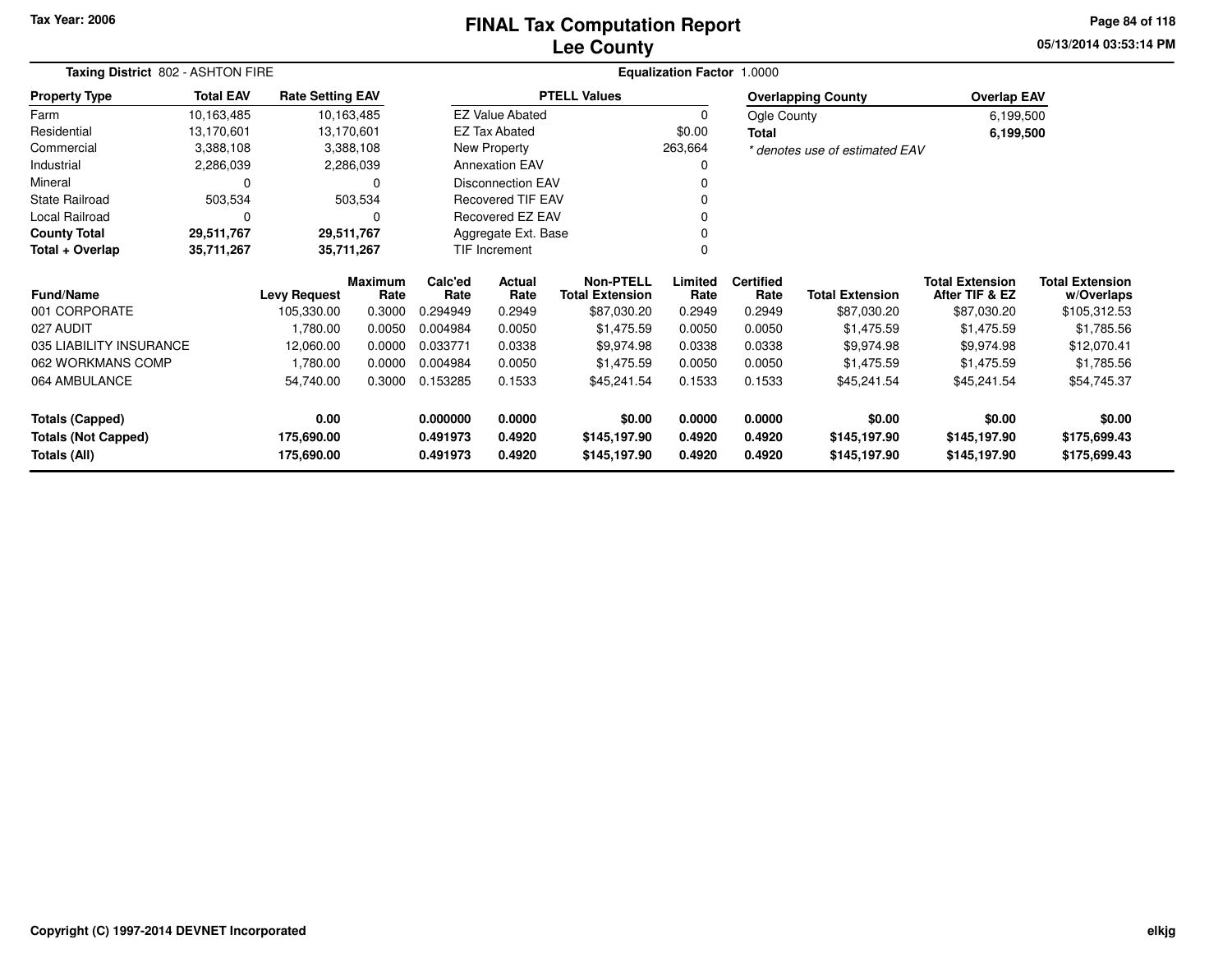# **Lee CountyFINAL Tax Computation Report** FINAL Tax Computation Report

**05/13/2014 03:53:14 PM Page 85 of 118**

| Taxing District 803 - COMPTON FIRE                   |                     |                         |                 |                          | <b>Equalization Factor 1.0000</b> |                                            |                  |                          |                        |                                          |                                      |
|------------------------------------------------------|---------------------|-------------------------|-----------------|--------------------------|-----------------------------------|--------------------------------------------|------------------|--------------------------|------------------------|------------------------------------------|--------------------------------------|
| <b>Property Type</b>                                 | <b>Total EAV</b>    | <b>Rate Setting EAV</b> |                 |                          |                                   | <b>PTELL Values</b>                        |                  |                          |                        |                                          |                                      |
| Farm                                                 | 7,402,104           |                         | 7,402,104       |                          | <b>EZ Value Abated</b>            |                                            |                  |                          |                        |                                          |                                      |
| Residential                                          | 8,740,493           |                         | 8,740,493       | <b>EZ Tax Abated</b>     |                                   |                                            | \$0.00           |                          |                        |                                          |                                      |
| Commercial                                           | ,209,168            |                         | 209,168,        | New Property             |                                   |                                            | 764,866          |                          |                        |                                          |                                      |
| Industrial                                           | 962,720             |                         | 962,720         |                          | <b>Annexation EAV</b>             |                                            |                  |                          |                        |                                          |                                      |
| Mineral                                              |                     |                         | 0               |                          | <b>Disconnection EAV</b>          |                                            |                  |                          |                        |                                          |                                      |
| <b>State Railroad</b>                                |                     |                         |                 | <b>Recovered TIF EAV</b> |                                   |                                            |                  |                          |                        |                                          |                                      |
| <b>Local Railroad</b>                                | 1,355               |                         | 1,355           |                          | Recovered EZ EAV                  |                                            |                  |                          |                        |                                          |                                      |
| <b>County Total</b>                                  | 18,315,840          |                         | 18,315,840      |                          | Aggregate Ext. Base               |                                            | 70,283           |                          |                        |                                          |                                      |
| Total + Overlap                                      | 18,315,840          |                         | 18,315,840      |                          | TIF Increment                     |                                            | 0                |                          |                        |                                          |                                      |
| <b>Fund/Name</b>                                     | <b>Levy Request</b> |                         | Maximum<br>Rate | Calc'ed<br>Rate          | Actual<br>Rate                    | <b>Non-PTELL</b><br><b>Total Extension</b> | Limited<br>Rate  | <b>Certified</b><br>Rate | <b>Total Extension</b> | <b>Total Extension</b><br>After TIF & EZ | <b>Total Extension</b><br>w/Overlaps |
| 001 CORPORATE                                        |                     | 45,300.00               | 0.4000          | 0.247327                 | 0.2473                            | \$45,295.07                                | 0.2335           | 0.2335                   | \$42,767.49            | \$42,767.49                              | \$42,767.49                          |
| 035 LIABILITY INSURANCE                              |                     | 20,000.00               | 0.0000          | 0.109195                 | 0.1092                            | \$20,000.90                                | 0.1032           | 0.1032                   | \$18,901.95            | \$18,901.95                              | \$18,901.95                          |
| 064 AMBULANCE                                        |                     | 15,000.00               | 0.3000          | 0.081896                 | 0.0819                            | \$15,000.67                                | 0.0774           | 0.0774                   | \$14,176.46            | \$14,176.46                              | \$14,176.46                          |
| <b>Totals (Capped)</b><br><b>Totals (Not Capped)</b> |                     | 80,300.00<br>0.00       |                 | 0.438418<br>0.000000     | 0.4384<br>0.0000                  | \$80,296.64<br>\$0.00                      | 0.4141<br>0.0000 | 0.4141<br>0.0000         | \$75,845.90<br>\$0.00  | \$75,845.90<br>\$0.00                    | \$75,845.90<br>\$0.00                |
| Totals (All)                                         |                     | 80,300.00               |                 | 0.438418                 | 0.4384                            | \$80,296.64                                | 0.4141           | 0.4141                   | \$75,845.90            | \$75,845.90                              | \$75,845.90                          |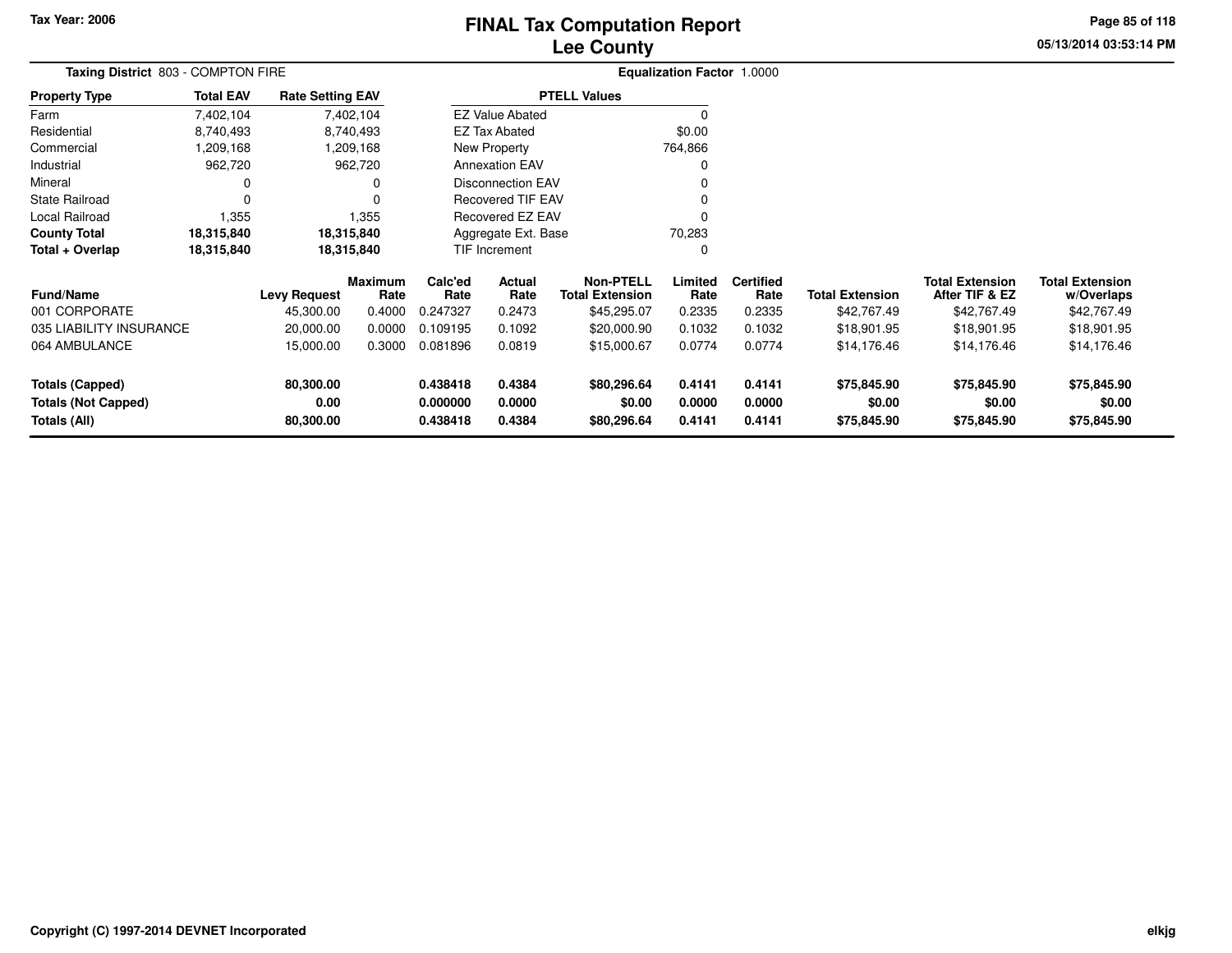#### **Lee CountyFINAL Tax Computation Report** FINAL Tax Computation Report

**05/13/2014 03:53:14 PMPage 86 of 118**

| Taxing District 804 - DIXON FIRE-RURAL | <b>Equalization Factor 1.0000</b> |                         |                        |                 |                          |                                            |                 |                          |                                |                                          |                                      |
|----------------------------------------|-----------------------------------|-------------------------|------------------------|-----------------|--------------------------|--------------------------------------------|-----------------|--------------------------|--------------------------------|------------------------------------------|--------------------------------------|
| <b>Property Type</b>                   | <b>Total EAV</b>                  | <b>Rate Setting EAV</b> |                        |                 |                          | <b>PTELL Values</b>                        |                 |                          | <b>Overlapping County</b>      | <b>Overlap EAV</b>                       |                                      |
| Farm                                   | 17,883,026                        |                         | 17,833,531             |                 | <b>EZ Value Abated</b>   |                                            | 7,014,111       | Ogle County              |                                | 32,946,851                               |                                      |
| Residential                            | 112,835,010                       |                         | 112,835,010            |                 | <b>EZ Tax Abated</b>     |                                            | \$33,885.18     | <b>Total</b>             |                                | 32,946,851                               |                                      |
| Commercial                             | 28,403,525                        |                         | 24,386,404             |                 | New Property             |                                            | 4,510,035       |                          | * denotes use of estimated EAV |                                          |                                      |
| Industrial                             | 30,552,718                        |                         | 27,594,100             |                 | <b>Annexation EAV</b>    |                                            |                 |                          |                                |                                          |                                      |
| Mineral                                | 0                                 |                         | 0                      |                 | <b>Disconnection EAV</b> |                                            |                 |                          |                                |                                          |                                      |
| State Railroad                         | 938,367                           |                         | 938.367                |                 | <b>Recovered TIF EAV</b> |                                            |                 |                          |                                |                                          |                                      |
| <b>Local Railroad</b>                  | 2,900                             |                         | 2,900                  |                 | Recovered EZ EAV         |                                            | 4,233,826       |                          |                                |                                          |                                      |
| <b>County Total</b>                    | 190,615,546                       |                         | 183,590,312            |                 | Aggregate Ext. Base      |                                            | 0               |                          |                                |                                          |                                      |
| Total + Overlap<br>223,562,397         |                                   |                         | 216,537,163            |                 | <b>TIF Increment</b>     |                                            | 11,123          |                          |                                |                                          |                                      |
| Fund/Name                              |                                   | <b>Levy Request</b>     | <b>Maximum</b><br>Rate | Calc'ed<br>Rate | Actual<br>Rate           | <b>Non-PTELL</b><br><b>Total Extension</b> | Limited<br>Rate | <b>Certified</b><br>Rate | <b>Total Extension</b>         | <b>Total Extension</b><br>After TIF & EZ | <b>Total Extension</b><br>w/Overlaps |
| 001 CORPORATE                          |                                   | 482,483.00              | 0.3000                 | 0.222818        | 0.2228                   | \$409,039.22                               | 0.2228          | 0.2228                   | \$424,691.44                   | \$409,039.22                             | \$482,444.80                         |
| 013 FIREFIGHTERS PENSION               |                                   | 120,190.00              | 0.0000                 | 0.055506        | 0.0555                   | \$101,892.62                               | 0.0555          | 0.0555                   | \$105,791.63                   | \$101,892.62                             | \$120,178.13                         |
| 027 AUDIT                              |                                   | 4,000.00                | 0.0050                 | 0.001847        | 0.0018                   | \$3,304.63                                 | 0.0018          | 0.0018                   | \$3,431.08                     | \$3.304.63                               | \$3,897.67                           |
| 035 LIABILITY INSURANCE                |                                   | 20,200.00               | 0.0000                 | 0.009329        | 0.0093                   | \$17,073.90                                | 0.0093          | 0.0093                   | \$17,727.25                    | \$17,073.90                              | \$20,137.96                          |
| 060 UNEMPLOYMENT INSURANC              |                                   | 1,700.00                | 0.0000                 | 0.000785        | 0.0008                   | \$1,468.72                                 | 0.0008          | 0.0008                   | \$1,524.92                     | \$1,468.72                               | \$1,732.30                           |
| 062 WORKMENS COMP                      |                                   | 37,921.00               | 0.0000                 | 0.017513        | 0.0175                   | \$32,128.30                                | 0.0175          | 0.0175                   | \$33,357.72                    | \$32,128.30                              | \$37,894.00                          |
| 064 AMBULANCE                          |                                   | 379,774.00              | 0.3000                 | 0.175385        | 0.1754                   | \$322,017.41                               | 0.1754          | 0.1754                   | \$334,339.67                   | \$322,017.41                             | \$379,806.18                         |
| <b>Totals (Capped)</b>                 |                                   | 0.00                    |                        | 0.000000        | 0.0000                   | \$0.00                                     | 0.0000          | 0.0000                   | \$0.00                         | \$0.00                                   | \$0.00                               |
| <b>Totals (Not Capped)</b>             |                                   | 1,046,268.00            |                        | 0.483183        | 0.4831                   | \$886,924.80                               | 0.4831          | 0.4831                   | \$920,863.71                   | \$886,924.80                             | \$1,046,091.04                       |
| Totals (All)                           |                                   | 1,046,268.00            |                        | 0.483183        | 0.4831                   | \$886,924.80                               | 0.4831          | 0.4831                   | \$920,863.71                   | \$886,924.80                             | \$1,046,091.04                       |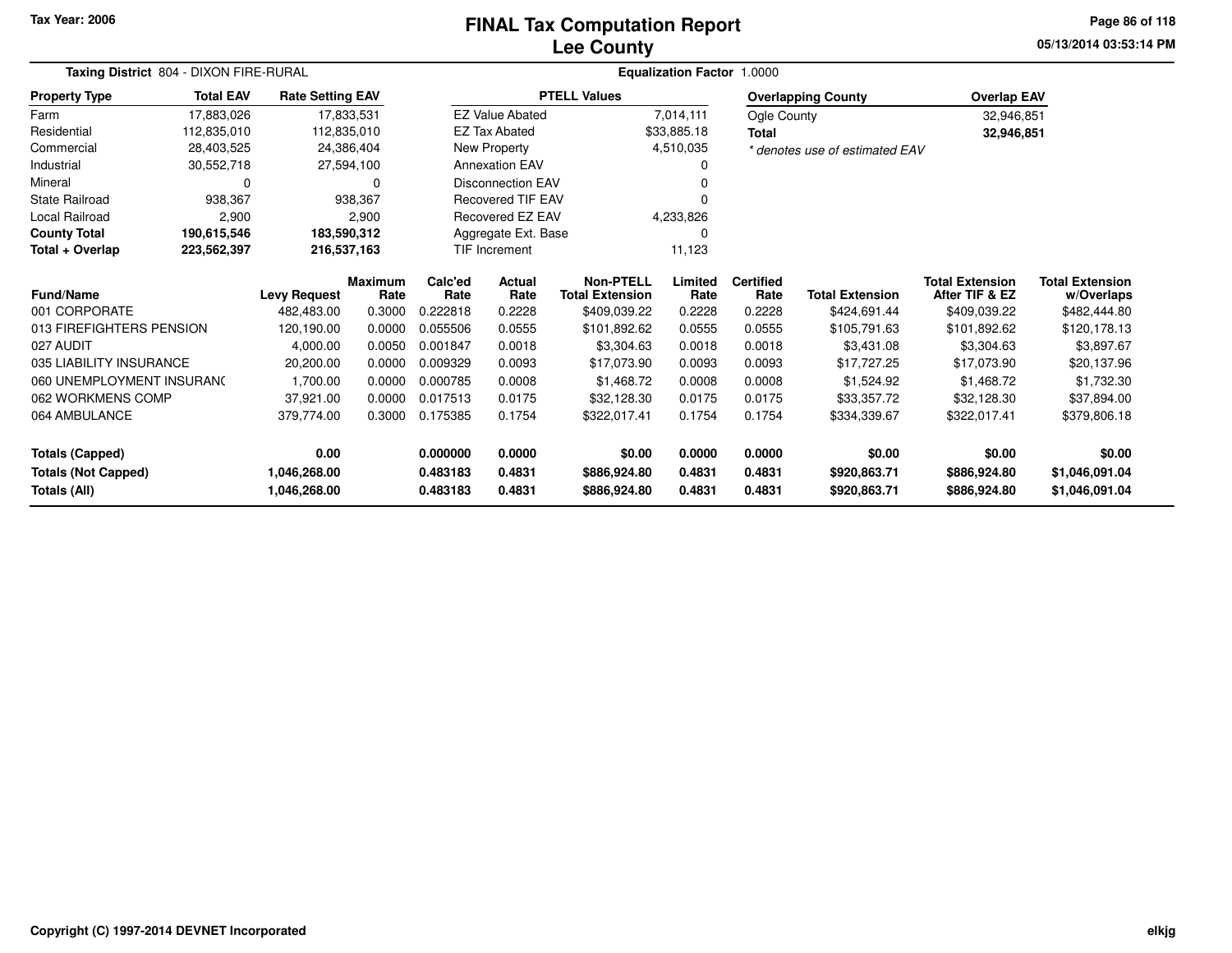**05/13/2014 03:53:14 PM Page 87 of 118**

|                                                                      | Taxing District 805 - EARLVILLE FIRE |                                  |                        |                                  |                                                              |                                    | <b>Equalization Factor 1.0000</b> |                            |                                    |                                          |                                        |
|----------------------------------------------------------------------|--------------------------------------|----------------------------------|------------------------|----------------------------------|--------------------------------------------------------------|------------------------------------|-----------------------------------|----------------------------|------------------------------------|------------------------------------------|----------------------------------------|
| <b>Property Type</b>                                                 | <b>Total EAV</b>                     | <b>Rate Setting EAV</b>          |                        |                                  |                                                              | <b>PTELL Values</b>                |                                   |                            | <b>Overlapping County</b>          | <b>Overlap EAV</b>                       |                                        |
| Farm                                                                 | 580,261                              |                                  | 580,261                |                                  | <b>EZ Value Abated</b>                                       |                                    | $\Omega$                          | DeKalb County              |                                    | 1,003,980                                |                                        |
| Residential                                                          | 137,751                              |                                  | 137,751                |                                  | EZ Tax Abated                                                |                                    | \$0.00                            | LaSalle County             |                                    | *53,382,129                              |                                        |
| Commercial                                                           | 0                                    |                                  | 0                      |                                  | New Property                                                 |                                    | 0                                 | <b>Total</b>               |                                    | 54,386,109                               |                                        |
| Industrial                                                           | 0                                    |                                  |                        |                                  | <b>Annexation EAV</b>                                        |                                    | 0                                 |                            | * denotes use of estimated EAV     |                                          |                                        |
| Mineral                                                              | 0                                    |                                  | 0                      | <b>Disconnection EAV</b>         |                                                              |                                    |                                   |                            |                                    |                                          |                                        |
| State Railroad                                                       | 0                                    |                                  | $\Omega$               | <b>Recovered TIF EAV</b>         |                                                              |                                    |                                   |                            |                                    |                                          |                                        |
| <b>Local Railroad</b>                                                | 0                                    |                                  | $\Omega$               | <b>Recovered EZ EAV</b>          |                                                              |                                    |                                   |                            |                                    |                                          |                                        |
| <b>County Total</b>                                                  | 718,012                              |                                  | 718,012                |                                  | Aggregate Ext. Base                                          |                                    | <sup>0</sup>                      |                            |                                    |                                          |                                        |
| Total + Overlap                                                      | 51,516,008                           |                                  | 51,516,008             |                                  | TIF Increment                                                |                                    | 0                                 |                            |                                    |                                          |                                        |
| <b>Fund/Name</b>                                                     |                                      | <b>Levy Request</b>              | <b>Maximum</b><br>Rate | Calc'ed<br>Rate                  | <b>Non-PTELL</b><br>Actual<br>Rate<br><b>Total Extension</b> |                                    | Limited<br>Rate                   | <b>Certified</b><br>Rate   | <b>Total Extension</b>             | <b>Total Extension</b><br>After TIF & EZ | <b>Total Extension</b><br>w/Overlaps   |
| 001 CORPORATE                                                        |                                      | 65,230.00                        | 0.3000                 | 0.126621                         | 0.1266                                                       | \$909.00                           | 0.1266                            | 0.1266                     | \$909.00                           | \$909.00                                 | \$65,219.27                            |
| 064 AMBULANCE                                                        |                                      | 59,970.00                        | 0.2500                 | 0.116410                         | 0.1164                                                       | \$835.77                           | 0.1164                            | 0.1164                     | \$835.77                           | \$835.77                                 | \$59,964.63                            |
| <b>Totals (Capped)</b><br><b>Totals (Not Capped)</b><br>Totals (All) |                                      | 0.00<br>125,200.00<br>125,200.00 |                        | 0.000000<br>0.243031<br>0.243031 | 0.0000<br>0.2430<br>0.2430                                   | \$0.00<br>\$1,744.77<br>\$1,744.77 | 0.0000<br>0.2430<br>0.2430        | 0.0000<br>0.2430<br>0.2430 | \$0.00<br>\$1,744.77<br>\$1,744.77 | \$0.00<br>\$1,744.77<br>\$1,744.77       | \$0.00<br>\$125,183.90<br>\$125,183.90 |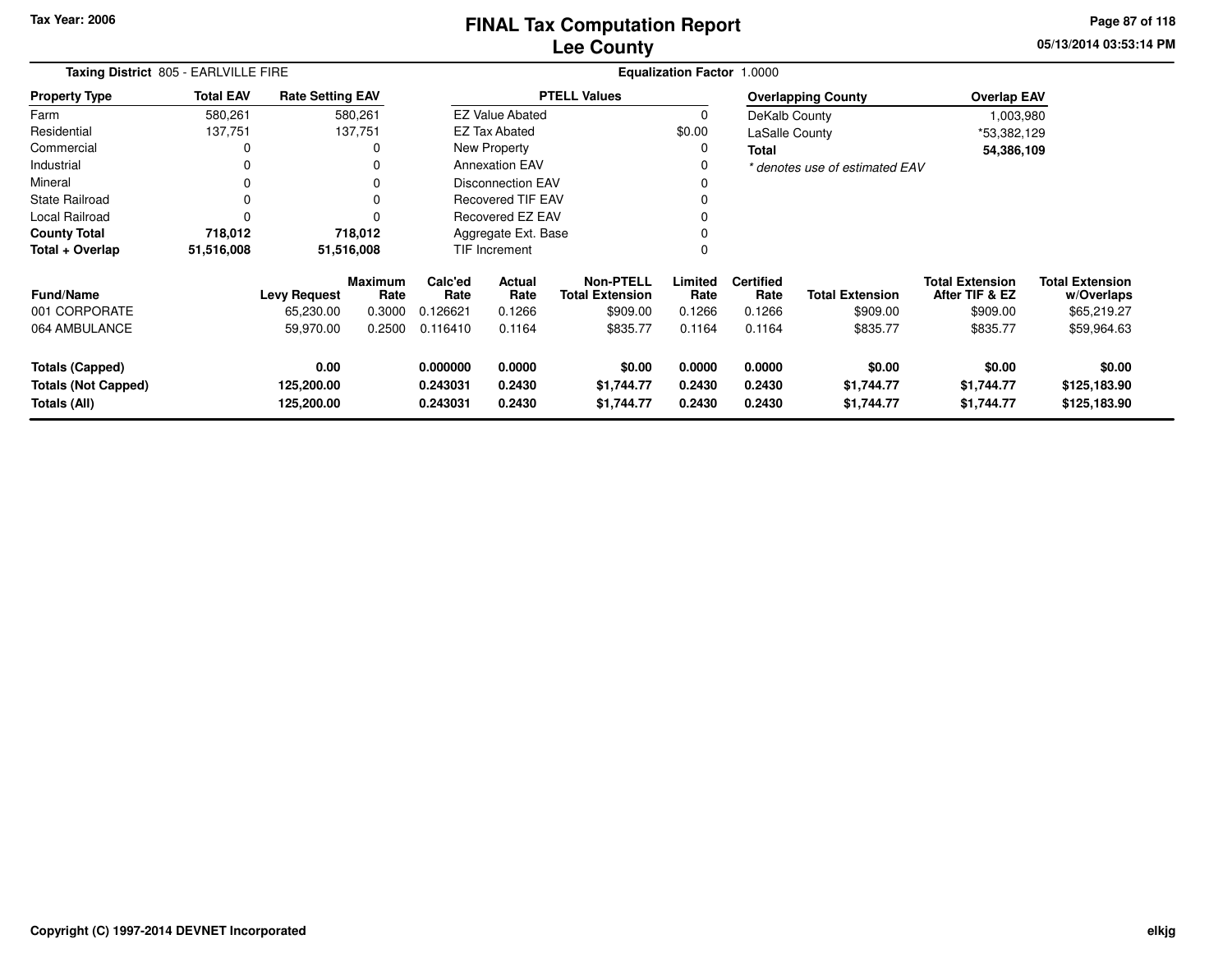### **Lee CountyFINAL Tax Computation Report** FINAL Tax Computation Report

**05/13/2014 03:53:14 PM Page 88 of 118**

| Taxing District 806 - FRANKLIN GROVE FIRE |                  |                         |                        |                 | Equalization Factor 1.0000 |                                            |                 |                          |                                |                                          |                                      |  |
|-------------------------------------------|------------------|-------------------------|------------------------|-----------------|----------------------------|--------------------------------------------|-----------------|--------------------------|--------------------------------|------------------------------------------|--------------------------------------|--|
| <b>Property Type</b>                      | <b>Total EAV</b> | <b>Rate Setting EAV</b> |                        |                 |                            | <b>PTELL Values</b>                        |                 |                          | <b>Overlapping County</b>      | <b>Overlap EAV</b>                       |                                      |  |
| Farm                                      | 8,492,069        |                         | 8,492,069              |                 | <b>EZ Value Abated</b>     |                                            | 0               | Ogle County              |                                | 6,537,582                                |                                      |  |
| Residential                               | 12,494,028       | 12,494,028              |                        |                 | <b>EZ Tax Abated</b>       |                                            | \$0.00          | <b>Total</b>             |                                | 6,537,582                                |                                      |  |
| Commercial                                | 2,815,587        |                         | 2,815,587              |                 | New Property               |                                            | 263,555         |                          | * denotes use of estimated EAV |                                          |                                      |  |
| Industrial                                | 2,178,952        |                         | 2,178,952              |                 | <b>Annexation EAV</b>      |                                            |                 |                          |                                |                                          |                                      |  |
| Mineral                                   | 0                |                         | 0                      |                 | <b>Disconnection EAV</b>   |                                            |                 |                          |                                |                                          |                                      |  |
| <b>State Railroad</b>                     | 505,905          |                         | 505,905                |                 | <b>Recovered TIF EAV</b>   |                                            |                 |                          |                                |                                          |                                      |  |
| Local Railroad                            | 0                |                         | 0                      |                 | Recovered EZ EAV           |                                            |                 |                          |                                |                                          |                                      |  |
| <b>County Total</b>                       | 26,486,541       | 26,486,541              |                        |                 | Aggregate Ext. Base        |                                            |                 |                          |                                |                                          |                                      |  |
| Total + Overlap                           | 33,024,123       | 33,024,123              |                        |                 | <b>TIF Increment</b>       |                                            |                 |                          |                                |                                          |                                      |  |
| <b>Fund/Name</b>                          |                  | <b>Levy Request</b>     | <b>Maximum</b><br>Rate | Calc'ed<br>Rate | Actual<br>Rate             | <b>Non-PTELL</b><br><b>Total Extension</b> | Limited<br>Rate | <b>Certified</b><br>Rate | <b>Total Extension</b>         | <b>Total Extension</b><br>After TIF & EZ | <b>Total Extension</b><br>w/Overlaps |  |
| 001 CORPORATE                             |                  | 101,162.00              | 0.3000                 | 0.306328        | 0.3000                     | \$79,459.62                                | 0.3000          | 0.3000                   | \$79,459.62                    | \$79,459.62                              | \$99,072.37                          |  |
| 027 AUDIT                                 |                  | 1,686.00                | 0.0050                 | 0.005105        | 0.0050                     | \$1,324.33                                 | 0.0050          | 0.0050                   | \$1,324.33                     | \$1,324.33                               | \$1,651.21                           |  |
| 035 LIABILITY INSURANCE                   |                  | 21,140.00               | 0.0000                 | 0.064014        | 0.0640                     | \$16,951.39                                | 0.0640          | 0.0640                   | \$16,951.39                    | \$16,951.39                              | \$21,135.44                          |  |
| 047 SOCIAL SECURITY                       |                  | 2,700.00                | 0.0000                 | 0.008176        | 0.0082                     | \$2,171.90                                 | 0.0082          | 0.0082                   | \$2,171.90                     | \$2,171.90                               | \$2,707.98                           |  |
| 064 AMBULANCE                             |                  | 50,412.00               | 0.1500                 | 0.152652        | 0.1500                     | \$39,729.81                                | 0.1500          | 0.1500                   | \$39,729.81                    | \$39,729.81                              | \$49,536.18                          |  |
| <b>Totals (Capped)</b>                    |                  | 0.00                    |                        | 0.000000        | 0.0000                     | \$0.00                                     | 0.0000          | 0.0000                   | \$0.00                         | \$0.00                                   | \$0.00                               |  |
| <b>Totals (Not Capped)</b>                |                  | 177,100.00              |                        | 0.536275        | 0.5272                     | \$139,637.05                               | 0.5272          | 0.5272                   | \$139,637.05                   | \$139,637.05                             | \$174,103.18                         |  |
| Totals (All)                              |                  | 177,100.00              |                        | 0.536275        | 0.5272                     | \$139,637.05                               | 0.5272          | 0.5272                   | \$139,637.05                   | \$139,637.05                             | \$174,103.18                         |  |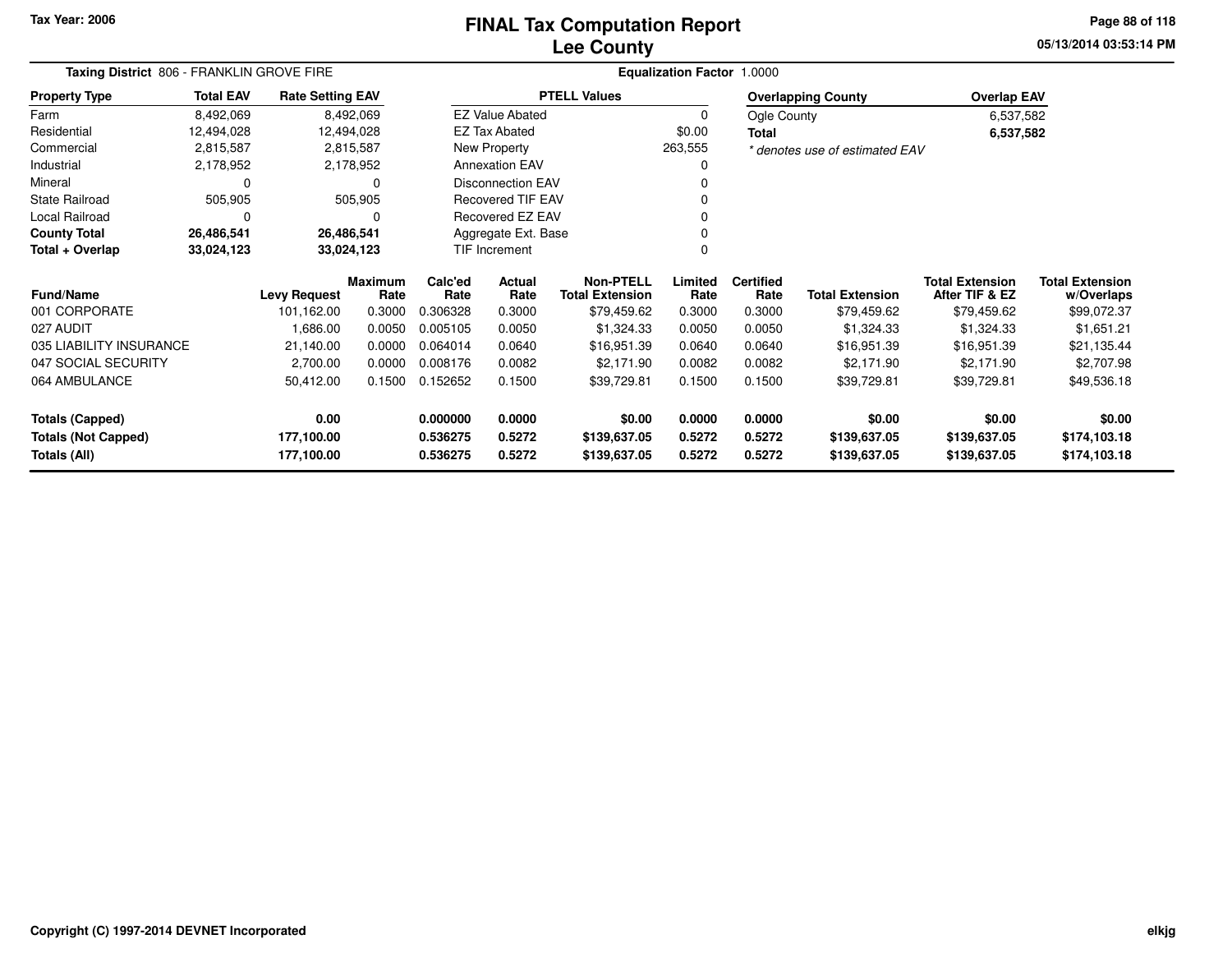### **Lee CountyFINAL Tax Computation Report** FINAL Tax Computation Report

**05/13/2014 03:53:14 PM Page 89 of 118**

| Taxing District 807 - LEE FIRE             |                  | <b>Equalization Factor</b><br>1.0000 |                        |                                   |                          |                                            |                  |                          |                                |                                          |                                      |
|--------------------------------------------|------------------|--------------------------------------|------------------------|-----------------------------------|--------------------------|--------------------------------------------|------------------|--------------------------|--------------------------------|------------------------------------------|--------------------------------------|
| <b>Property Type</b>                       | <b>Total EAV</b> | <b>Rate Setting EAV</b>              |                        |                                   |                          | <b>PTELL Values</b>                        |                  |                          | <b>Overlapping County</b>      | <b>Overlap EAV</b>                       |                                      |
| Farm                                       | 3,901,668        |                                      | 3,901,668              |                                   | <b>EZ Value Abated</b>   |                                            | 0                | DeKalb County            |                                | 4,942,537                                |                                      |
| Residential                                | 6,391,561        |                                      | 6,391,561              |                                   | <b>EZ Tax Abated</b>     |                                            | \$0.00           | <b>Total</b>             |                                | 4,942,537                                |                                      |
| Commercial                                 | 279,961          |                                      | 279,961                |                                   | New Property             |                                            | 295,221          |                          | * denotes use of estimated EAV |                                          |                                      |
| Industrial                                 | 552              |                                      | 552                    |                                   | <b>Annexation EAV</b>    |                                            |                  |                          |                                |                                          |                                      |
| Mineral                                    | 0                |                                      | 0                      |                                   | <b>Disconnection EAV</b> |                                            |                  |                          |                                |                                          |                                      |
| <b>State Railroad</b>                      | 139,082          |                                      | 139,082                |                                   | <b>Recovered TIF EAV</b> |                                            |                  |                          |                                |                                          |                                      |
| Local Railroad                             | 0                |                                      | 0                      |                                   | Recovered EZ EAV         |                                            |                  |                          |                                |                                          |                                      |
| <b>County Total</b>                        | 10,712,824       |                                      | 10,712,824             |                                   | Aggregate Ext. Base      |                                            | 73,798           |                          |                                |                                          |                                      |
| Total + Overlap                            | 15,655,361       |                                      | 15,655,361             |                                   | TIF Increment            |                                            | 0                |                          |                                |                                          |                                      |
| <b>Fund/Name</b>                           |                  | <b>Levy Request</b>                  | <b>Maximum</b><br>Rate | Calc'ed<br>Actual<br>Rate<br>Rate |                          | <b>Non-PTELL</b><br><b>Total Extension</b> | Limited<br>Rate  | <b>Certified</b><br>Rate | <b>Total Extension</b>         | <b>Total Extension</b><br>After TIF & EZ | <b>Total Extension</b><br>w/Overlaps |
| 001 CORPORATE                              |                  | 48,007.00                            | 0.4000                 | 0.306649                          | 0.3066                   | \$32,845.52                                | 0.3066           | 0.3066                   | \$32,845.52                    | \$32,845.52                              | \$47,999.34                          |
| 035 LIABILITY INSURANCE                    |                  | 4,501.00                             | 0.0000                 | 0.028751                          | 0.0288                   | \$3,085.29                                 | 0.0288           | 0.0288                   | \$3,085.29                     | \$3,085.29                               | \$4,508.74                           |
| 064 AMBULANCE                              |                  | 24,828.00                            | 0.3000                 | 0.158591                          | 0.1586                   | \$16,990.54                                | 0.1586           | 0.1586                   | \$16,990.54                    | \$16,990.54                              | \$24,829.40                          |
| <b>Totals (Capped)</b>                     |                  | 77,336.00                            |                        | 0.493991                          | 0.4940                   | \$52,921.35                                | 0.4940           | 0.4940                   | \$52,921.35                    | \$52,921.35                              | \$77,337.48                          |
| <b>Totals (Not Capped)</b><br>Totals (All) |                  | 0.00<br>77,336.00                    |                        | 0.000000<br>0.493991              | 0.0000<br>0.4940         | \$0.00<br>\$52,921.35                      | 0.0000<br>0.4940 | 0.0000<br>0.4940         | \$0.00<br>\$52,921.35          | \$0.00<br>\$52,921.35                    | \$0.00<br>\$77,337.48                |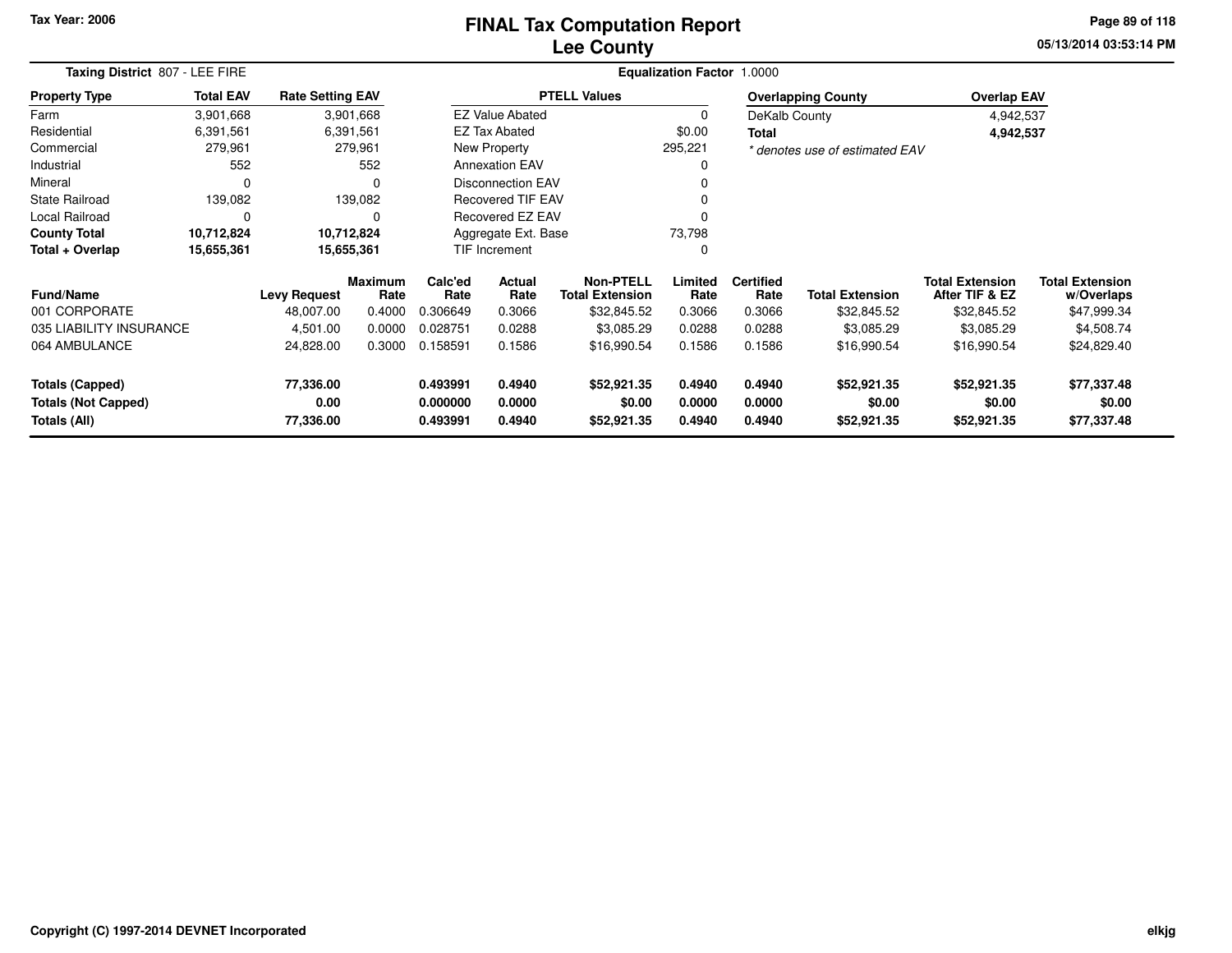### **Lee CountyFINAL Tax Computation Report** FINAL Tax Computation Report

**05/13/2014 03:53:14 PM Page 90 of 118**

| Taxing District 808 - OHIO FIRE                                                                        |                  |                                  |                            | Equalization Factor 1.0000           |                                                 |                            |                                      |                                      |                                      |                                          |                                      |  |
|--------------------------------------------------------------------------------------------------------|------------------|----------------------------------|----------------------------|--------------------------------------|-------------------------------------------------|----------------------------|--------------------------------------|--------------------------------------|--------------------------------------|------------------------------------------|--------------------------------------|--|
| <b>Property Type</b>                                                                                   | <b>Total EAV</b> | <b>Rate Setting EAV</b>          |                            |                                      |                                                 | <b>PTELL Values</b>        |                                      |                                      | <b>Overlapping County</b>            | <b>Overlap EAV</b>                       |                                      |  |
| Farm                                                                                                   | 4,268,882        |                                  | 4,268,882                  |                                      | <b>EZ Value Abated</b>                          |                            |                                      | <b>Bureau County</b>                 |                                      | *11,636,940                              |                                      |  |
| Residential                                                                                            | 2,021,122        |                                  | 2,021,122                  |                                      | <b>EZ Tax Abated</b>                            |                            | \$0.00                               | <b>Total</b>                         |                                      | 11,636,940                               |                                      |  |
| Commercial                                                                                             | 0                |                                  | 0                          |                                      | New Property                                    |                            | 143,376                              |                                      | * denotes use of estimated EAV       |                                          |                                      |  |
| Industrial                                                                                             | 3,271            |                                  | 3,271                      |                                      | <b>Annexation EAV</b>                           |                            |                                      |                                      |                                      |                                          |                                      |  |
| Mineral                                                                                                | 0                |                                  | 0                          |                                      | <b>Disconnection EAV</b>                        |                            |                                      |                                      |                                      |                                          |                                      |  |
| <b>State Railroad</b>                                                                                  | 0                |                                  | 0                          |                                      | <b>Recovered TIF EAV</b>                        |                            |                                      |                                      |                                      |                                          |                                      |  |
| Local Railroad                                                                                         | $\Omega$         |                                  |                            |                                      | Recovered EZ EAV                                |                            |                                      |                                      |                                      |                                          |                                      |  |
| <b>County Total</b>                                                                                    | 6,293,275        |                                  | 6,293,275                  |                                      | Aggregate Ext. Base                             |                            |                                      |                                      |                                      |                                          |                                      |  |
| Total + Overlap                                                                                        | 17,930,215       |                                  | 17,930,215                 |                                      | TIF Increment                                   |                            |                                      |                                      |                                      |                                          |                                      |  |
| <b>Fund/Name</b>                                                                                       |                  | <b>Levy Request</b>              | <b>Maximum</b><br>Rate     | Calc'ed<br>Rate                      | <b>Actual</b><br>Rate<br><b>Total Extension</b> |                            | Limited<br>Rate                      | <b>Certified</b><br>Rate             | <b>Total Extension</b>               | <b>Total Extension</b><br>After TIF & EZ | <b>Total Extension</b><br>w/Overlaps |  |
| 001 CORPORATE                                                                                          |                  | 42,600.00                        | 0.3000                     | 0.237588                             | 0.2376                                          | \$14,952.82                | 0.2376                               | 0.2376                               | \$14,952.82                          | \$14,952.82                              | \$42,602.19                          |  |
| 064 AMBULANCE                                                                                          |                  | 18,000.00                        | 0.2500                     | 0.100389                             | 0.1004                                          | \$6,318.45                 | 0.1004                               | 0.1004                               | \$6,318.45                           | \$6,318.45                               | \$18,001.94                          |  |
| 109A PRIOR YEAR ADJUSTMENT                                                                             |                  | 0.00                             | 0.0000                     | 0.000000                             | 0.0270                                          | \$1,699.18                 | 0.0270                               | 0.0270                               | \$1,699.18                           | \$1,699.18                               | \$4,841.16                           |  |
| 0.00<br><b>Totals (Capped)</b><br><b>Totals (Not Capped)</b><br>60,600.00<br>Totals (All)<br>60,600.00 |                  | 0.000000<br>0.337977<br>0.337977 | 0.0000<br>0.3650<br>0.3650 | \$0.00<br>\$22,970.45<br>\$22,970.45 | 0.0000<br>0.3650<br>0.3650                      | 0.0000<br>0.3650<br>0.3650 | \$0.00<br>\$22,970.45<br>\$22,970.45 | \$0.00<br>\$22,970.45<br>\$22,970.45 | \$0.00<br>\$65,445.29<br>\$65,445.29 |                                          |                                      |  |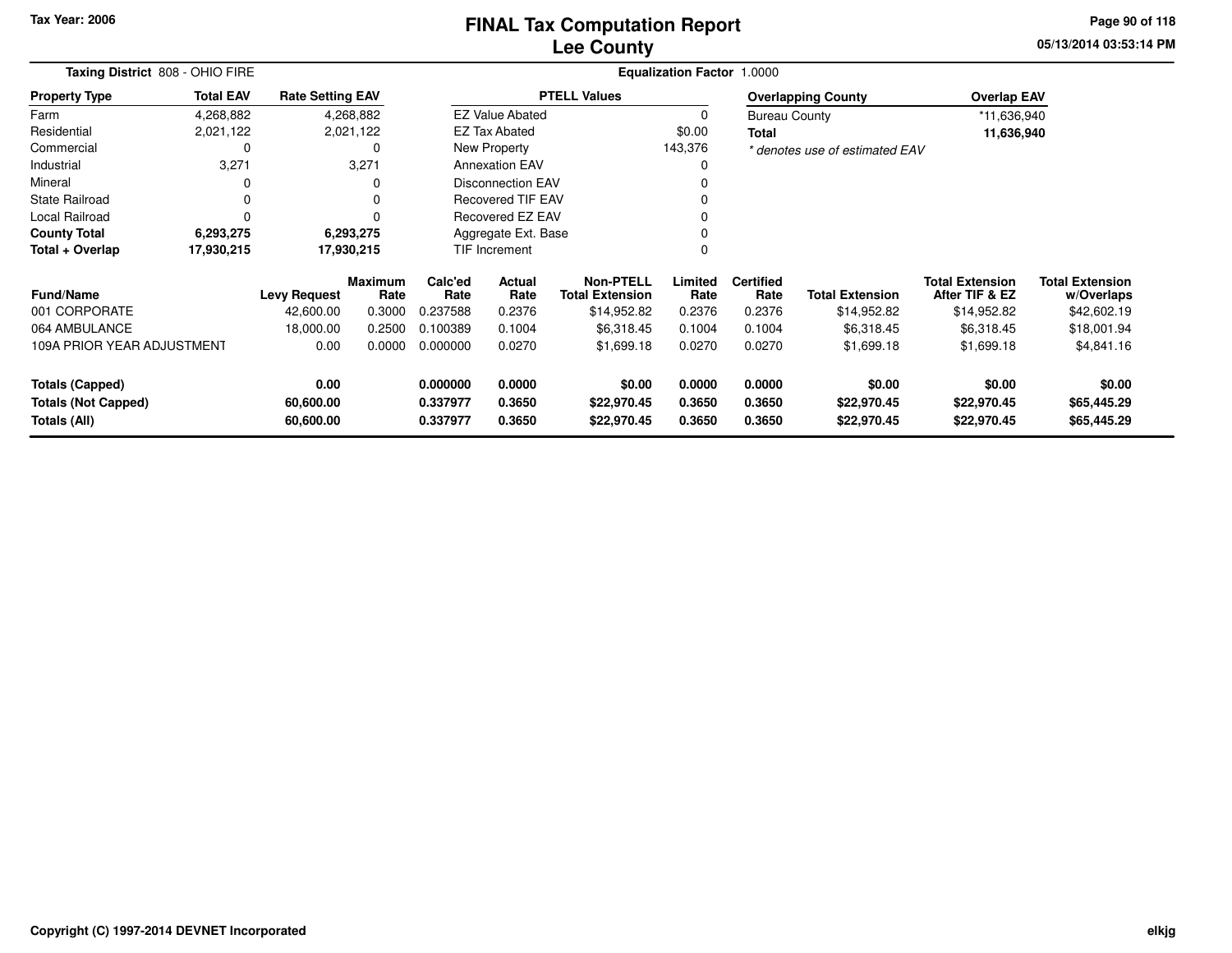# **Lee CountyFINAL Tax Computation Report** FINAL Tax Computation Report

**05/13/2014 03:53:14 PM Page 91 of 118**

| Taxing District 809 - OGLE LEE FIRE                                        |                  |                         |                        | Equalization Factor 1.0000 |                                          |                     |                       |                          |                                |                                          |                                      |
|----------------------------------------------------------------------------|------------------|-------------------------|------------------------|----------------------------|------------------------------------------|---------------------|-----------------------|--------------------------|--------------------------------|------------------------------------------|--------------------------------------|
| <b>Property Type</b>                                                       | <b>Total EAV</b> | <b>Rate Setting EAV</b> |                        |                            |                                          | <b>PTELL Values</b> |                       |                          | <b>Overlapping County</b>      | <b>Overlap EAV</b>                       |                                      |
| Farm                                                                       | 8,081,472        |                         | 8,081,472              |                            | <b>EZ Value Abated</b>                   |                     |                       | Ogle County              |                                | 83,415,544                               |                                      |
| Residential                                                                | 7,468,837        |                         | 7,468,837              |                            | <b>EZ Tax Abated</b>                     |                     | \$0.00                | <b>Total</b>             |                                | 83,415,544                               |                                      |
| Commercial                                                                 | 1,051,124        |                         | 1,051,124              |                            | New Property                             |                     | 512,629               |                          | * denotes use of estimated EAV |                                          |                                      |
| Industrial                                                                 | 60,874           |                         | 60,874                 |                            | <b>Annexation EAV</b>                    |                     |                       |                          |                                |                                          |                                      |
| Mineral                                                                    | 0                |                         | 0                      |                            | <b>Disconnection EAV</b>                 |                     |                       |                          |                                |                                          |                                      |
| <b>State Railroad</b>                                                      | 274,966          |                         | 274,966                |                            | <b>Recovered TIF EAV</b>                 |                     |                       |                          |                                |                                          |                                      |
| Local Railroad                                                             | 0                |                         | 0                      |                            | <b>Recovered EZ EAV</b>                  |                     |                       |                          |                                |                                          |                                      |
| <b>County Total</b>                                                        | 16,937,273       |                         | 16,937,273             |                            | Aggregate Ext. Base                      |                     |                       |                          |                                |                                          |                                      |
| Total + Overlap                                                            | 100,352,817      | 100,352,817             |                        |                            | TIF Increment                            |                     |                       |                          |                                |                                          |                                      |
| Fund/Name                                                                  |                  | <b>Levy Request</b>     | <b>Maximum</b><br>Rate | Calc'ed<br>Rate            | Actual<br>Rate<br><b>Total Extension</b> |                     | Limited<br>Rate       | <b>Certified</b><br>Rate | <b>Total Extension</b>         | <b>Total Extension</b><br>After TIF & EZ | <b>Total Extension</b><br>w/Overlaps |
| 001 CORPORATE                                                              |                  | 279,000.00              | 0.3000                 | 0.278019                   | 0.2780                                   | \$47,085.62         | 0.2780                | 0.2780                   | \$47,085.62                    | \$47,085.62                              | \$278,980.83                         |
| 027 AUDIT                                                                  |                  | 4,000.00                | 0.0050                 | 0.003986                   | 0.0040                                   | \$677.49            | 0.0040                | 0.0040                   | \$677.49                       | \$677.49                                 | \$4,014.11                           |
| 035 LIABILITY INSURANCE                                                    |                  | 17,000.00               | 0.0000                 | 0.016940<br>0.0169         |                                          | \$2,862.40          | 0.0169                | 0.0169                   | \$2,862.40                     | \$2,862.40                               | \$16,959.63                          |
| 0.00<br><b>Totals (Capped)</b><br><b>Totals (Not Capped)</b><br>300,000.00 |                  | 0.000000<br>0.298945    | 0.0000<br>0.2989       | \$0.00<br>\$50,625.51      | 0.0000<br>0.2989                         | 0.0000<br>0.2989    | \$0.00<br>\$50,625.51 | \$0.00<br>\$50,625.51    | \$0.00<br>\$299,954.57         |                                          |                                      |
| Totals (All)<br>300,000.00                                                 |                  |                         | 0.298945               | 0.2989                     | \$50,625.51                              | 0.2989              | 0.2989                | \$50,625.51              | \$50,625.51                    | \$299,954.57                             |                                      |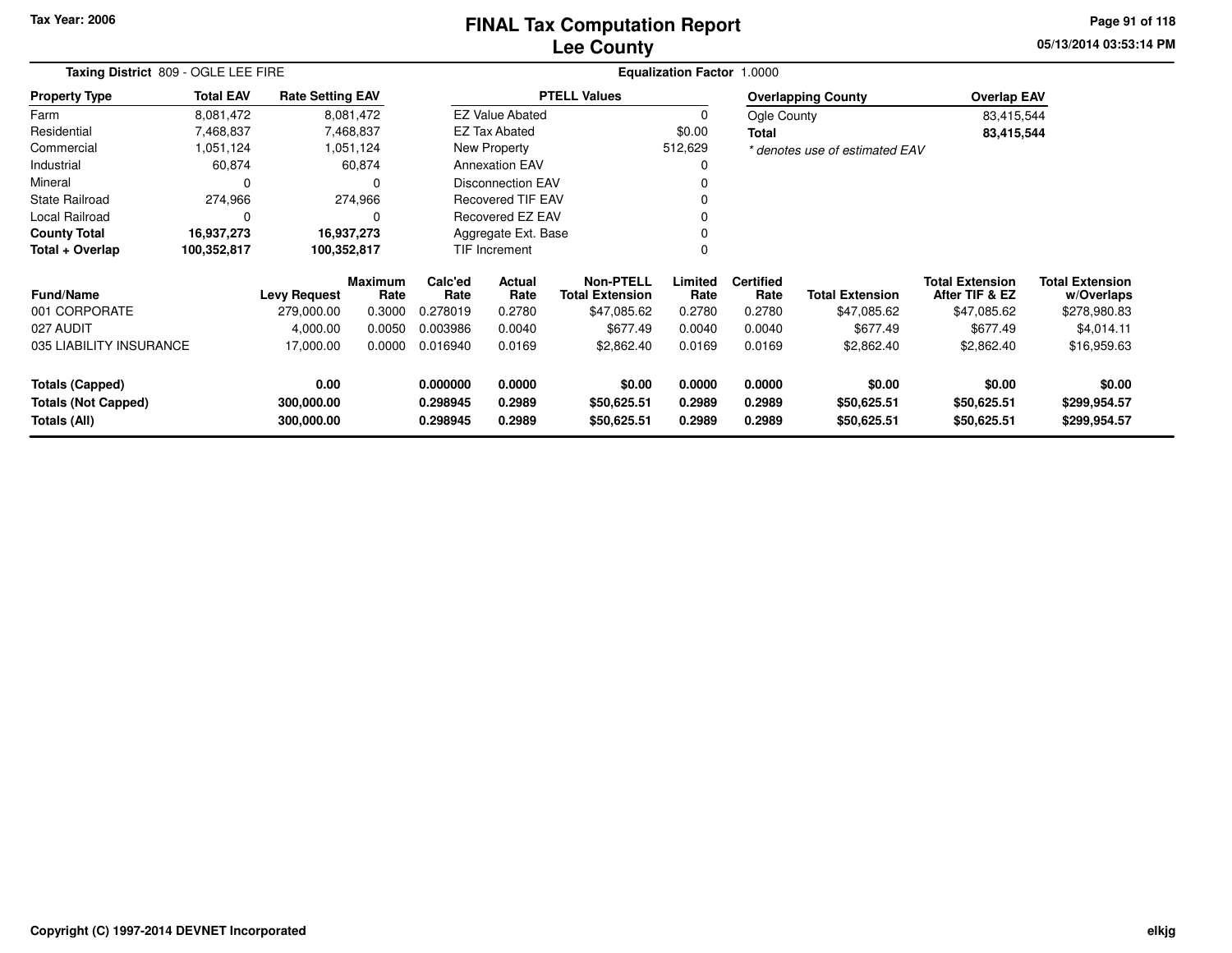### **Lee CountyFINAL Tax Computation Report** FINAL Tax Computation Report

**05/13/2014 03:53:14 PM Page 92 of 118**

| Taxing District 810 - PAW PAW FIRE                                   |                  |                                  |                        | <b>Equalization Factor 1.0000</b> |                            |                                      |                            |                            |                                        |                                          |                                        |  |
|----------------------------------------------------------------------|------------------|----------------------------------|------------------------|-----------------------------------|----------------------------|--------------------------------------|----------------------------|----------------------------|----------------------------------------|------------------------------------------|----------------------------------------|--|
| <b>Property Type</b>                                                 | <b>Total EAV</b> | <b>Rate Setting EAV</b>          |                        |                                   |                            | <b>PTELL Values</b>                  |                            |                            | <b>Overlapping County</b>              | <b>Overlap EAV</b>                       |                                        |  |
| Farm                                                                 | 10,564,572       |                                  | 10,563,827             |                                   | <b>EZ Value Abated</b>     |                                      | 0                          | DeKalb County              |                                        | 7,803,827                                |                                        |  |
| Residential                                                          | 20,078,041       |                                  | 17,199,376             |                                   | <b>EZ Tax Abated</b>       |                                      | \$0.00                     | <b>Total</b>               |                                        | 7,803,827                                |                                        |  |
| Commercial                                                           | 1,566,086        |                                  | 1,382,768              |                                   | New Property               |                                      | 1,761,601                  |                            | * denotes use of estimated EAV         |                                          |                                        |  |
| Industrial                                                           | 3,368,770        |                                  | 3,368,770              |                                   | <b>Annexation EAV</b>      |                                      | 0                          |                            |                                        |                                          |                                        |  |
| Mineral                                                              | 0                |                                  |                        |                                   | <b>Disconnection EAV</b>   |                                      |                            |                            |                                        |                                          |                                        |  |
| <b>State Railroad</b>                                                | 0                |                                  |                        |                                   | <b>Recovered TIF EAV</b>   |                                      |                            |                            |                                        |                                          |                                        |  |
| Local Railroad                                                       | 0                |                                  |                        |                                   | Recovered EZ EAV           |                                      |                            |                            |                                        |                                          |                                        |  |
| <b>County Total</b>                                                  | 35,577,469       |                                  | 32,514,741             |                                   |                            | Aggregate Ext. Base<br>117,497       |                            |                            |                                        |                                          |                                        |  |
| Total + Overlap                                                      | 43,381,296       |                                  | 40,318,568             |                                   | TIF Increment              |                                      | 3,062,728                  |                            |                                        |                                          |                                        |  |
| <b>Fund/Name</b>                                                     |                  | <b>Levy Request</b>              | <b>Maximum</b><br>Rate | Calc'ed<br>Rate                   | Actual<br>Rate             | Non-PTELL<br><b>Total Extension</b>  | Limited<br>Rate            | <b>Certified</b><br>Rate   | <b>Total Extension</b>                 | <b>Total Extension</b><br>After TIF & EZ | <b>Total Extension</b><br>w/Overlaps   |  |
| 001 CORPORATE                                                        |                  | 108,500.00                       | 0.4000                 | 0.269107                          | 0.2691                     | \$87,497.17                          | 0.2691                     | 0.2691                     | \$95,738.97                            | \$87,497.17                              | \$108,497.27                           |  |
| 035 LIABILITY INSURANCE                                              |                  | 13,500.00                        | 0.0000                 | 0.033483                          | 0.0335                     | \$10,892.44                          | 0.0335                     | 0.0335                     | \$11,918.45                            | \$10,892.44                              | \$13,506.72                            |  |
| <b>Totals (Capped)</b><br><b>Totals (Not Capped)</b><br>Totals (All) |                  | 122,000.00<br>0.00<br>122,000.00 |                        | 0.302590<br>0.000000<br>0.302590  | 0.3026<br>0.0000<br>0.3026 | \$98,389.61<br>\$0.00<br>\$98,389.61 | 0.3026<br>0.0000<br>0.3026 | 0.3026<br>0.0000<br>0.3026 | \$107,657.42<br>\$0.00<br>\$107,657.42 | \$98,389.61<br>\$0.00<br>\$98,389.61     | \$122,003.99<br>\$0.00<br>\$122,003.99 |  |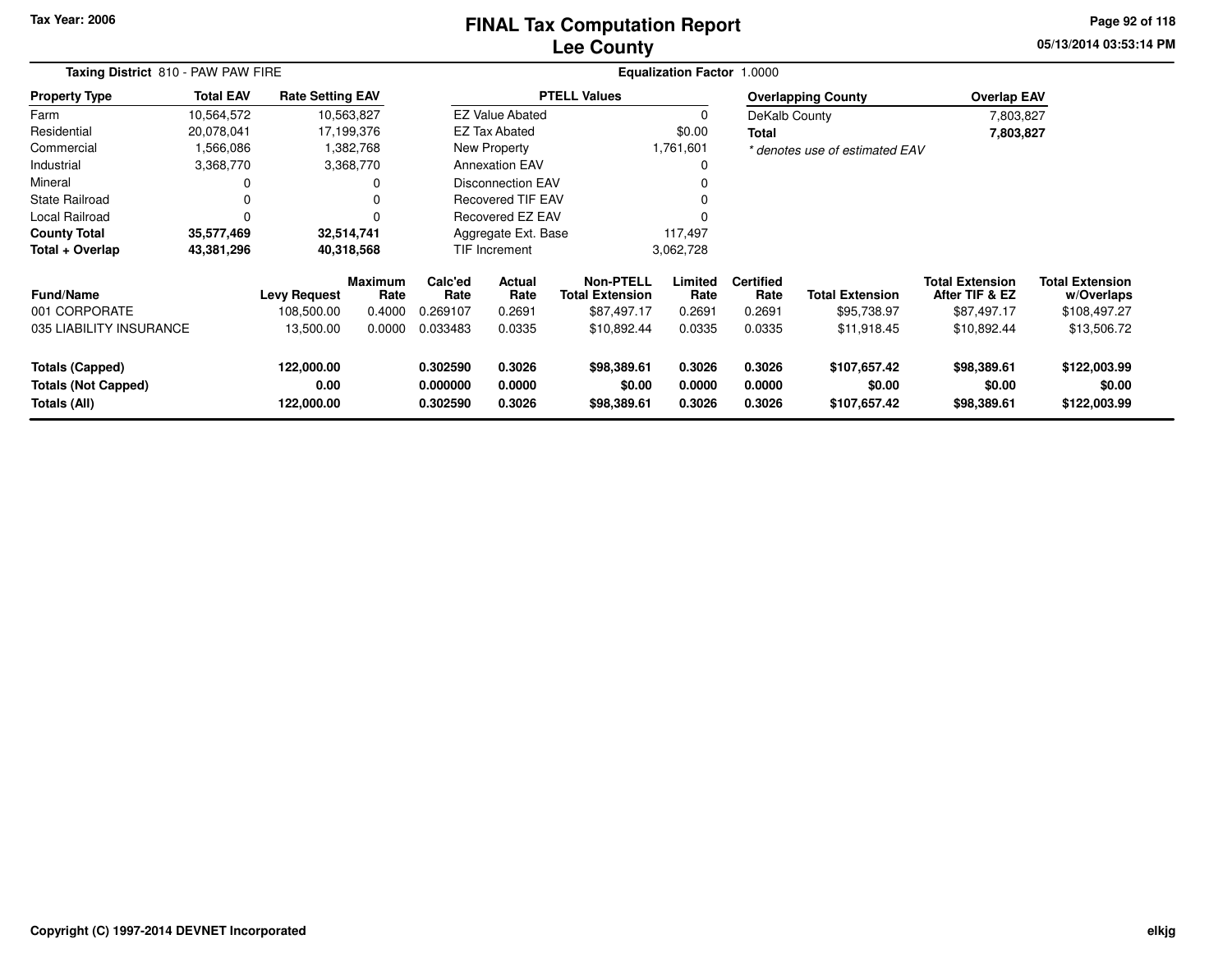**05/13/2014 03:53:14 PM Page 93 of 118**

| Taxing District 811 - POLO FIRE |                    |                                   |                                                                                         |                          | Equalization Factor 1.0000                                                       |                                                                                                         |                          |                        |                                                                                                          |                                            |  |  |  |  |
|---------------------------------|--------------------|-----------------------------------|-----------------------------------------------------------------------------------------|--------------------------|----------------------------------------------------------------------------------|---------------------------------------------------------------------------------------------------------|--------------------------|------------------------|----------------------------------------------------------------------------------------------------------|--------------------------------------------|--|--|--|--|
| <b>Total EAV</b>                |                    |                                   |                                                                                         |                          |                                                                                  |                                                                                                         |                          |                        | <b>Overlap EAV</b>                                                                                       |                                            |  |  |  |  |
| 114,364                         |                    |                                   |                                                                                         |                          |                                                                                  | $\mathbf 0$                                                                                             |                          |                        | *306,604                                                                                                 |                                            |  |  |  |  |
| 0                               |                    | 0                                 |                                                                                         |                          |                                                                                  | \$0.00                                                                                                  |                          |                        | 60,062,158                                                                                               |                                            |  |  |  |  |
| 22,382                          |                    |                                   |                                                                                         | New Property             |                                                                                  |                                                                                                         |                          |                        | 267,980                                                                                                  |                                            |  |  |  |  |
| 0                               |                    | 0                                 |                                                                                         |                          |                                                                                  |                                                                                                         | <b>Total</b>             |                        | 60,636,742                                                                                               |                                            |  |  |  |  |
| 0                               |                    | 0                                 |                                                                                         | <b>Disconnection EAV</b> |                                                                                  |                                                                                                         |                          |                        |                                                                                                          |                                            |  |  |  |  |
| 0                               |                    | 0                                 |                                                                                         | <b>Recovered TIF EAV</b> |                                                                                  |                                                                                                         |                          |                        |                                                                                                          |                                            |  |  |  |  |
| 0                               |                    | $\Omega$                          |                                                                                         | Recovered EZ EAV         |                                                                                  |                                                                                                         |                          |                        |                                                                                                          |                                            |  |  |  |  |
| 136,746                         |                    |                                   |                                                                                         | Aggregate Ext. Base      |                                                                                  |                                                                                                         |                          |                        |                                                                                                          |                                            |  |  |  |  |
| 60,773,488                      |                    |                                   |                                                                                         |                          |                                                                                  | 0                                                                                                       |                          |                        |                                                                                                          |                                            |  |  |  |  |
|                                 |                    | Rate                              | Calc'ed<br>Rate                                                                         | <b>Actual</b>            |                                                                                  | Limited<br>Rate                                                                                         | <b>Certified</b><br>Rate | <b>Total Extension</b> | <b>Total Extension</b><br>After TIF & EZ                                                                 | <b>Total Extension</b><br>w/Overlaps       |  |  |  |  |
|                                 | 170,000.00         | 0.3000                            | 0.279727                                                                                | 0.2797                   | \$382.48                                                                         | 0.2797                                                                                                  | 0.2797                   | \$382.48               | \$382.48                                                                                                 | \$169,983.45                               |  |  |  |  |
| 035 LIABILITY INSURANCE         | 34,500.00          | 0.0000                            | 0.056768                                                                                | 0.0568                   | \$77.67                                                                          | 0.0568                                                                                                  | 0.0568                   | \$77.67                | \$77.67                                                                                                  | \$34,519.34                                |  |  |  |  |
|                                 | 180,000.00         | 0.3000                            | 0.296182                                                                                | 0.2962                   | \$405.04                                                                         | 0.2962                                                                                                  | 0.2962                   | \$405.04               | \$405.04                                                                                                 | \$180,011.07                               |  |  |  |  |
|                                 | 0.00<br>384,500.00 |                                   | 0.000000<br>0.632677                                                                    | 0.0000<br>0.6327         | \$0.00<br>\$865.19                                                               | 0.0000<br>0.6327                                                                                        | 0.0000<br>0.6327         | \$0.00<br>\$865.19     | \$0.00<br>\$865.19                                                                                       | \$0.00<br>\$384,513.86<br>\$384,513.86     |  |  |  |  |
|                                 |                    | <b>Levy Request</b><br>384,500.00 | <b>Rate Setting EAV</b><br>114,364<br>22,382<br>136,746<br>60,773,488<br><b>Maximum</b> | 0.632677                 | <b>EZ Tax Abated</b><br><b>Annexation EAV</b><br>TIF Increment<br>Rate<br>0.6327 | <b>PTELL Values</b><br><b>EZ Value Abated</b><br><b>Non-PTELL</b><br><b>Total Extension</b><br>\$865.19 | 0<br>0<br>0.6327         | 0.6327                 | <b>Overlapping County</b><br><b>Carroll County</b><br>Ogle County<br><b>Whiteside County</b><br>\$865.19 | * denotes use of estimated EAV<br>\$865.19 |  |  |  |  |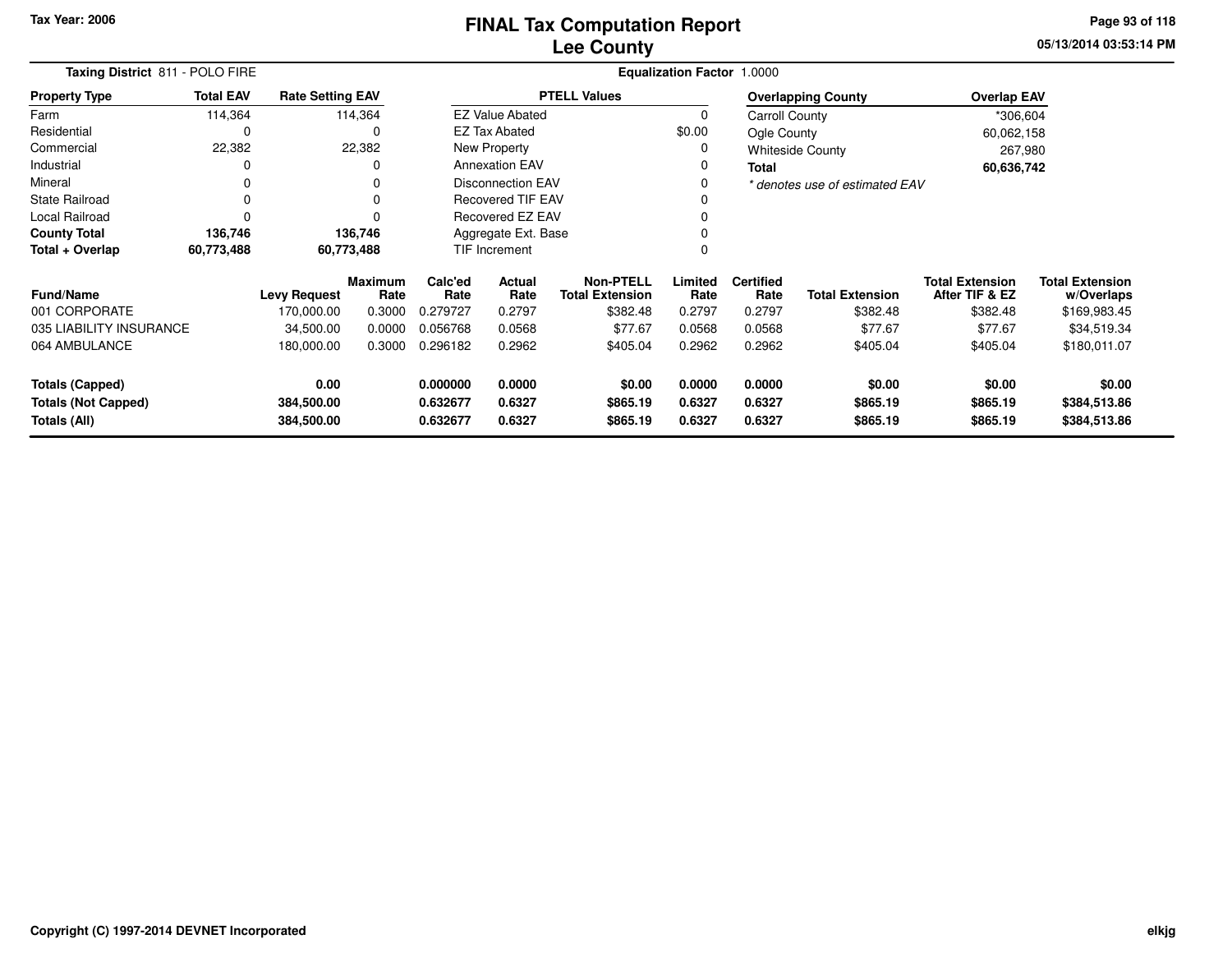### **Lee CountyFINAL Tax Computation Report** FINAL Tax Computation Report

**05/13/2014 03:53:14 PM Page 94 of 118**

|                                                                      | Taxing District 812 - ROCK FALLS FIRE |                                   |                                  |                                  |                                                           |                                      | <b>Equalization Factor 1.0000</b> |                                    |                                       |                                                         |                                                      |
|----------------------------------------------------------------------|---------------------------------------|-----------------------------------|----------------------------------|----------------------------------|-----------------------------------------------------------|--------------------------------------|-----------------------------------|------------------------------------|---------------------------------------|---------------------------------------------------------|------------------------------------------------------|
| <b>Property Type</b>                                                 | <b>Total EAV</b>                      | <b>Rate Setting EAV</b>           |                                  |                                  |                                                           | <b>PTELL Values</b>                  |                                   |                                    | <b>Overlapping County</b>             | <b>Overlap EAV</b>                                      |                                                      |
| Farm                                                                 | 1,677,197                             |                                   | 1,677,197                        |                                  | <b>EZ Value Abated</b>                                    |                                      | 0                                 |                                    | <b>Whiteside County</b>               | *56,561,809                                             |                                                      |
| Residential                                                          | 3,866,077                             |                                   | 3,866,077                        |                                  | EZ Tax Abated                                             |                                      | \$0.00                            | Total                              |                                       | 56,561,809                                              |                                                      |
| Commercial                                                           | 430,243                               |                                   | 430,243                          |                                  | New Property                                              |                                      | 79,104                            |                                    | * denotes use of estimated EAV        |                                                         |                                                      |
| Industrial                                                           | 4,748,607                             |                                   | 4,748,607                        |                                  | <b>Annexation EAV</b>                                     |                                      | 0                                 |                                    |                                       |                                                         |                                                      |
| Mineral                                                              | 0                                     |                                   |                                  |                                  | Disconnection EAV                                         |                                      |                                   |                                    |                                       |                                                         |                                                      |
| <b>State Railroad</b>                                                | 1,138,767                             |                                   | 1,138,767                        |                                  | <b>Recovered TIF EAV</b>                                  |                                      |                                   |                                    |                                       |                                                         |                                                      |
| <b>Local Railroad</b>                                                | $\mathbf 0$                           |                                   |                                  |                                  | Recovered EZ EAV                                          |                                      |                                   |                                    |                                       |                                                         |                                                      |
| <b>County Total</b>                                                  | 11,860,891                            | 11,860,891                        |                                  |                                  | Aggregate Ext. Base                                       |                                      | 0                                 |                                    |                                       |                                                         |                                                      |
| Total + Overlap                                                      | 68,422,700                            | 68,422,700                        |                                  | <b>TIF Increment</b>             |                                                           |                                      | 0                                 |                                    |                                       |                                                         |                                                      |
| <b>Fund/Name</b><br>001 CORPORATE                                    |                                       | <b>Levy Request</b><br>121,419.00 | <b>Maximum</b><br>Rate<br>0.3000 | Calc'ed<br>Rate<br>0.177454      | <b>Actual</b><br>Rate<br><b>Total Extension</b><br>0.1775 |                                      | Limited<br>Rate<br>0.1775         | <b>Certified</b><br>Rate<br>0.1775 | <b>Total Extension</b><br>\$21,053.08 | <b>Total Extension</b><br>After TIF & EZ<br>\$21,053.08 | <b>Total Extension</b><br>w/Overlaps<br>\$121,450.29 |
| <b>Totals (Capped)</b><br><b>Totals (Not Capped)</b><br>Totals (All) |                                       | 0.00<br>121,419.00<br>121,419.00  |                                  | 0.000000<br>0.177454<br>0.177454 | 0.0000<br>0.1775<br>0.1775                                | \$0.00<br>\$21,053.08<br>\$21,053.08 | 0.0000<br>0.1775<br>0.1775        | 0.0000<br>0.1775<br>0.1775         | \$0.00<br>\$21,053.08<br>\$21,053.08  | \$0.00<br>\$21,053.08<br>\$21,053.08                    | \$0.00<br>\$121,450.29<br>\$121,450.29               |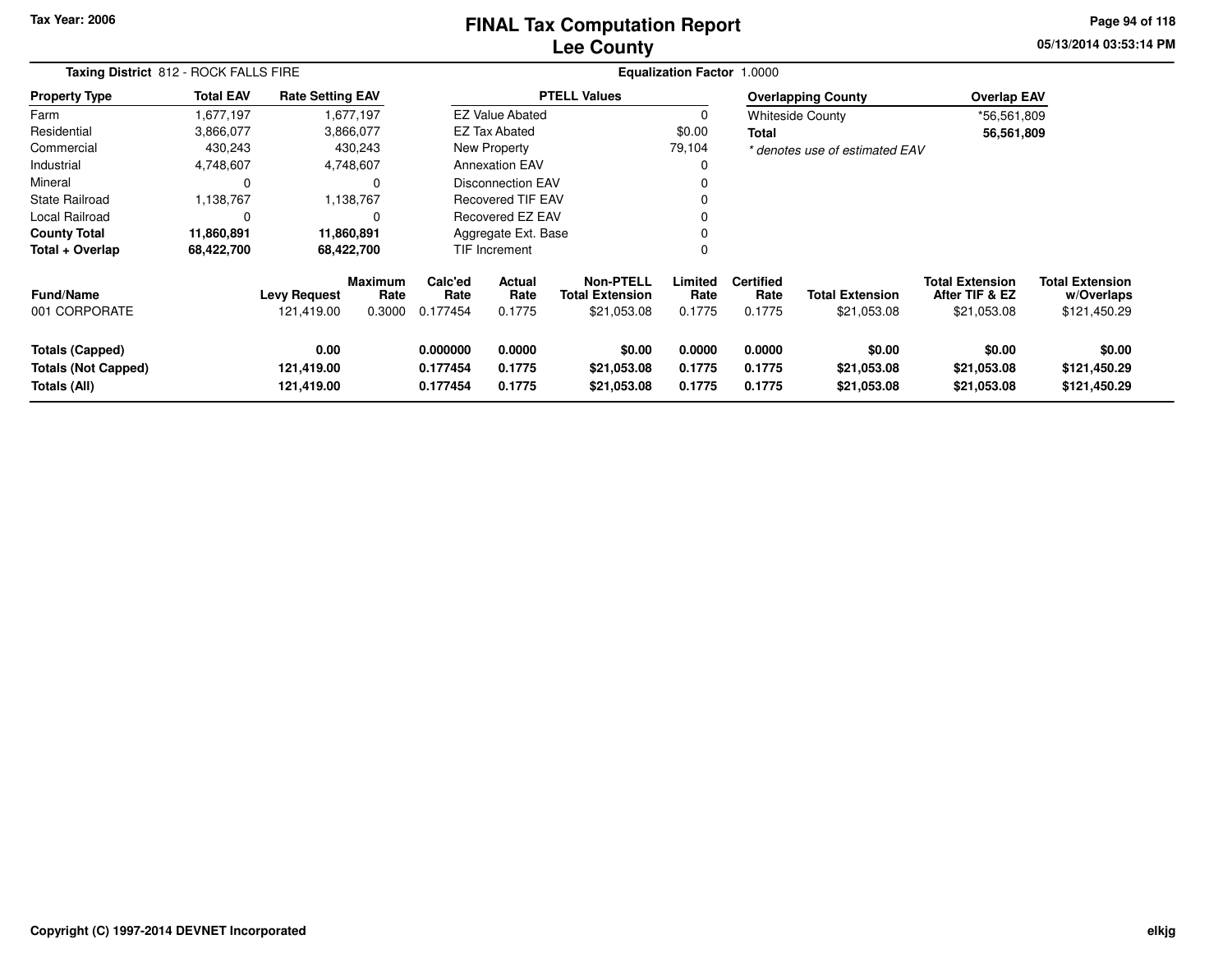### **Lee CountyFINAL Tax Computation Report** FINAL Tax Computation Report

**05/13/2014 03:53:14 PM Page 95 of 118**

|                                                                      | Taxing District 813 - STERLING FIRE |                                   |                                  |                                                                |                                                    |                                      | <b>Equalization Factor 1.0000</b> |                                    |                                       |                                                         |                                                      |
|----------------------------------------------------------------------|-------------------------------------|-----------------------------------|----------------------------------|----------------------------------------------------------------|----------------------------------------------------|--------------------------------------|-----------------------------------|------------------------------------|---------------------------------------|---------------------------------------------------------|------------------------------------------------------|
| <b>Property Type</b>                                                 | <b>Total EAV</b>                    | <b>Rate Setting EAV</b>           |                                  |                                                                |                                                    | <b>PTELL Values</b>                  |                                   |                                    | <b>Overlapping County</b>             | <b>Overlap EAV</b>                                      |                                                      |
| Farm                                                                 | ,723,591                            |                                   | 1,723,591                        |                                                                | <b>EZ Value Abated</b>                             |                                      | 0                                 |                                    | <b>Whiteside County</b>               | 106,365,108                                             |                                                      |
| Residential                                                          | 13,505,899                          |                                   | 13,505,899                       |                                                                | <b>EZ Tax Abated</b>                               |                                      | \$0.00                            | <b>Total</b>                       |                                       | 106,365,108                                             |                                                      |
| Commercial                                                           | 183,867                             |                                   | 183,867                          |                                                                | New Property                                       |                                      | 64,157                            |                                    | * denotes use of estimated EAV        |                                                         |                                                      |
| Industrial                                                           | 0                                   |                                   |                                  |                                                                | <b>Annexation EAV</b>                              |                                      |                                   |                                    |                                       |                                                         |                                                      |
| Mineral                                                              | 0                                   |                                   |                                  |                                                                | <b>Disconnection EAV</b>                           |                                      |                                   |                                    |                                       |                                                         |                                                      |
| <b>State Railroad</b>                                                | 30,085                              |                                   | 30,085                           |                                                                | <b>Recovered TIF EAV</b>                           |                                      |                                   |                                    |                                       |                                                         |                                                      |
| Local Railroad                                                       | 0                                   |                                   |                                  |                                                                | Recovered EZ EAV                                   |                                      |                                   |                                    |                                       |                                                         |                                                      |
| <b>County Total</b>                                                  | 15,443,442                          |                                   | 15,443,442                       |                                                                | Aggregate Ext. Base                                |                                      |                                   |                                    |                                       |                                                         |                                                      |
| Total + Overlap                                                      | 121,796,348                         | 121,796,348                       |                                  | <b>TIF Increment</b>                                           |                                                    |                                      | $\Omega$                          |                                    |                                       |                                                         |                                                      |
| <b>Fund/Name</b><br>001 CORPORATE                                    |                                     | <b>Levy Request</b><br>142,149.00 | <b>Maximum</b><br>Rate<br>0.1250 | Calc'ed<br>Rate<br>0.116710                                    | Actual<br>Rate<br><b>Total Extension</b><br>0.1167 |                                      | Limited<br>Rate<br>0.1167         | <b>Certified</b><br>Rate<br>0.1167 | <b>Total Extension</b><br>\$18,022.50 | <b>Total Extension</b><br>After TIF & EZ<br>\$18,022.50 | <b>Total Extension</b><br>w/Overlaps<br>\$142,136.34 |
| <b>Totals (Capped)</b><br><b>Totals (Not Capped)</b><br>Totals (All) |                                     | 0.00<br>142,149.00<br>142,149.00  |                                  | 0.000000<br>0.0000<br>0.116710<br>0.1167<br>0.116710<br>0.1167 |                                                    | \$0.00<br>\$18,022.50<br>\$18,022.50 | 0.0000<br>0.1167<br>0.1167        | 0.0000<br>0.1167<br>0.1167         | \$0.00<br>\$18,022.50<br>\$18,022.50  | \$0.00<br>\$18,022.50<br>\$18,022.50                    | \$0.00<br>\$142,136.34<br>\$142,136.34               |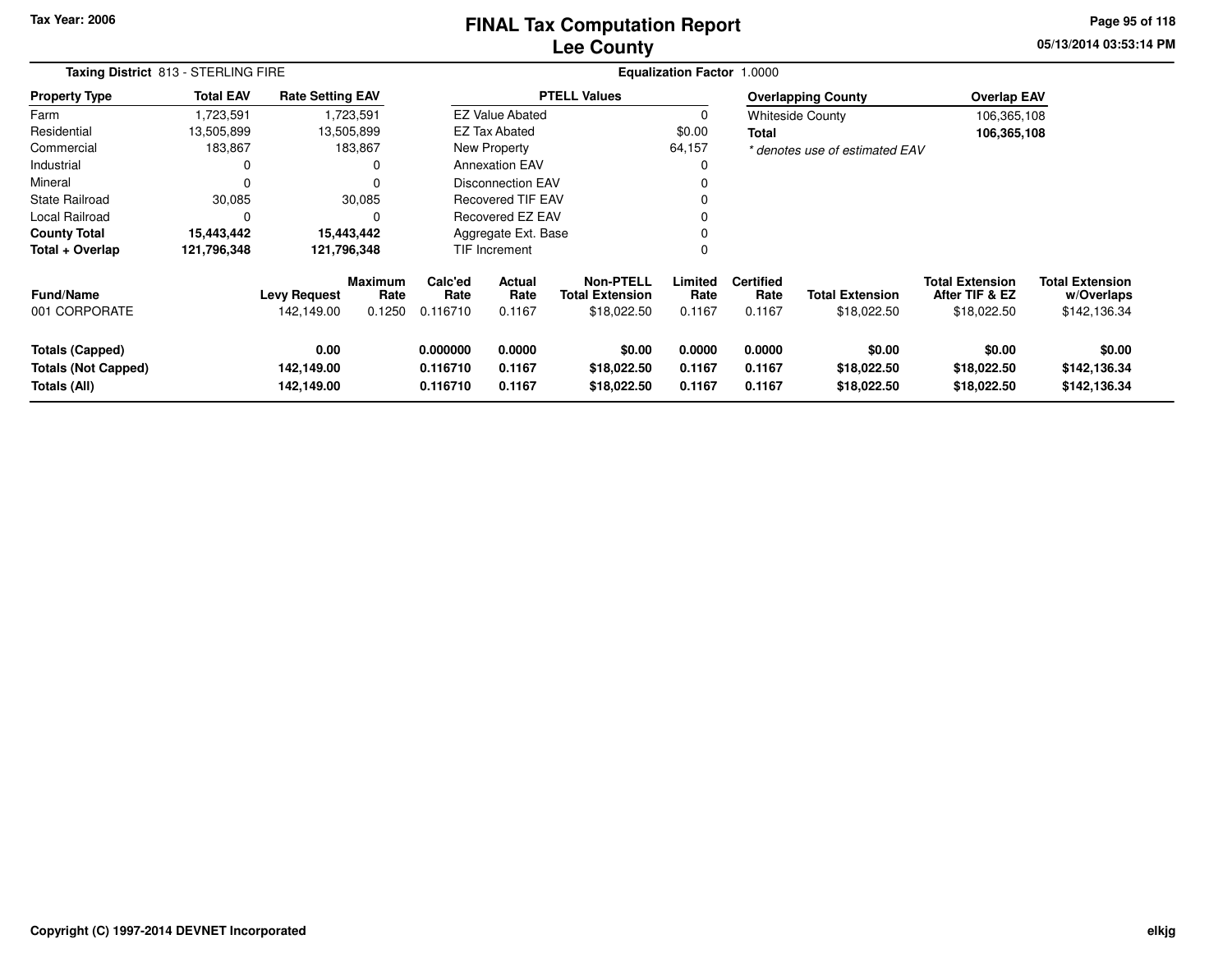# **Lee CountyFINAL Tax Computation Report** FINAL Tax Computation Report

**05/13/2014 03:53:14 PM Page 96 of 118**

|                                                               | Taxing District 814 - SUBLETTE FIRE |                                  |                        |                                  |                                                 |                                        | <b>Equalization Factor 1.0000</b> |                            |                                        |                                          |                                        |  |
|---------------------------------------------------------------|-------------------------------------|----------------------------------|------------------------|----------------------------------|-------------------------------------------------|----------------------------------------|-----------------------------------|----------------------------|----------------------------------------|------------------------------------------|----------------------------------------|--|
| <b>Property Type</b>                                          | <b>Total EAV</b>                    | <b>Rate Setting EAV</b>          |                        |                                  |                                                 | <b>PTELL Values</b>                    |                                   |                            |                                        |                                          |                                        |  |
| Farm                                                          | 12,170,137                          | 12,170,137                       |                        |                                  | <b>EZ Value Abated</b>                          |                                        | 0                                 |                            |                                        |                                          |                                        |  |
| Residential                                                   | 19,388,770                          | 19,388,770                       |                        |                                  | <b>EZ Tax Abated</b>                            |                                        | \$0.00                            |                            |                                        |                                          |                                        |  |
| Commercial                                                    | 3,281,013                           |                                  | 3,281,013              |                                  | New Property                                    |                                        | 607,911                           |                            |                                        |                                          |                                        |  |
| Industrial                                                    |                                     |                                  |                        |                                  | <b>Annexation EAV</b>                           |                                        | $\Omega$                          |                            |                                        |                                          |                                        |  |
| Mineral                                                       | 0                                   |                                  | $\Omega$               |                                  | Disconnection EAV                               |                                        | 0                                 |                            |                                        |                                          |                                        |  |
| <b>State Railroad</b>                                         | 7,866                               |                                  | 7,866                  | Recovered TIF EAV                |                                                 |                                        | $\Omega$                          |                            |                                        |                                          |                                        |  |
| Local Railroad                                                | 8,090                               |                                  | 8,090                  | Recovered EZ EAV                 |                                                 |                                        | $\Omega$                          |                            |                                        |                                          |                                        |  |
| <b>County Total</b>                                           | 34,855,876                          | 34,855,876                       |                        |                                  | Aggregate Ext. Base                             |                                        | 136,378                           |                            |                                        |                                          |                                        |  |
| Total + Overlap                                               | 34,855,876                          | 34,855,876                       |                        |                                  | <b>TIF Increment</b>                            |                                        | 0                                 |                            |                                        |                                          |                                        |  |
| <b>Fund/Name</b>                                              |                                     | <b>Levy Request</b>              | <b>Maximum</b><br>Rate | Calc'ed<br>Rate                  | <b>Actual</b><br>Rate<br><b>Total Extension</b> |                                        | Limited<br>Rate                   | <b>Certified</b><br>Rate   | <b>Total Extension</b>                 | <b>Total Extension</b><br>After TIF & EZ | <b>Total Extension</b><br>w/Overlaps   |  |
| 001 CORPORATE                                                 |                                     | 67,300.00                        | 0.4000                 | 0.193081                         | 0.1931                                          | \$67,306.70                            | 0.1931                            | 0.1931                     | \$67,306.70                            | \$67,306.70                              | \$67,306.70                            |  |
| 064 AMBULANCE                                                 |                                     | 68,000.00                        | 0.3000                 | 0.195089                         | 0.1951                                          | \$68,003.81                            | 0.1951                            | 0.1951                     | \$68,003.81                            | \$68,003.81                              | \$68,003.81                            |  |
| Totals (Capped)<br><b>Totals (Not Capped)</b><br>Totals (All) |                                     | 135,300.00<br>0.00<br>135,300.00 |                        | 0.388170<br>0.000000<br>0.388170 | 0.3882<br>0.0000<br>0.3882                      | \$135,310.51<br>\$0.00<br>\$135,310.51 | 0.3882<br>0.0000<br>0.3882        | 0.3882<br>0.0000<br>0.3882 | \$135,310.51<br>\$0.00<br>\$135,310.51 | \$135,310.51<br>\$0.00<br>\$135,310.51   | \$135,310.51<br>\$0.00<br>\$135,310.51 |  |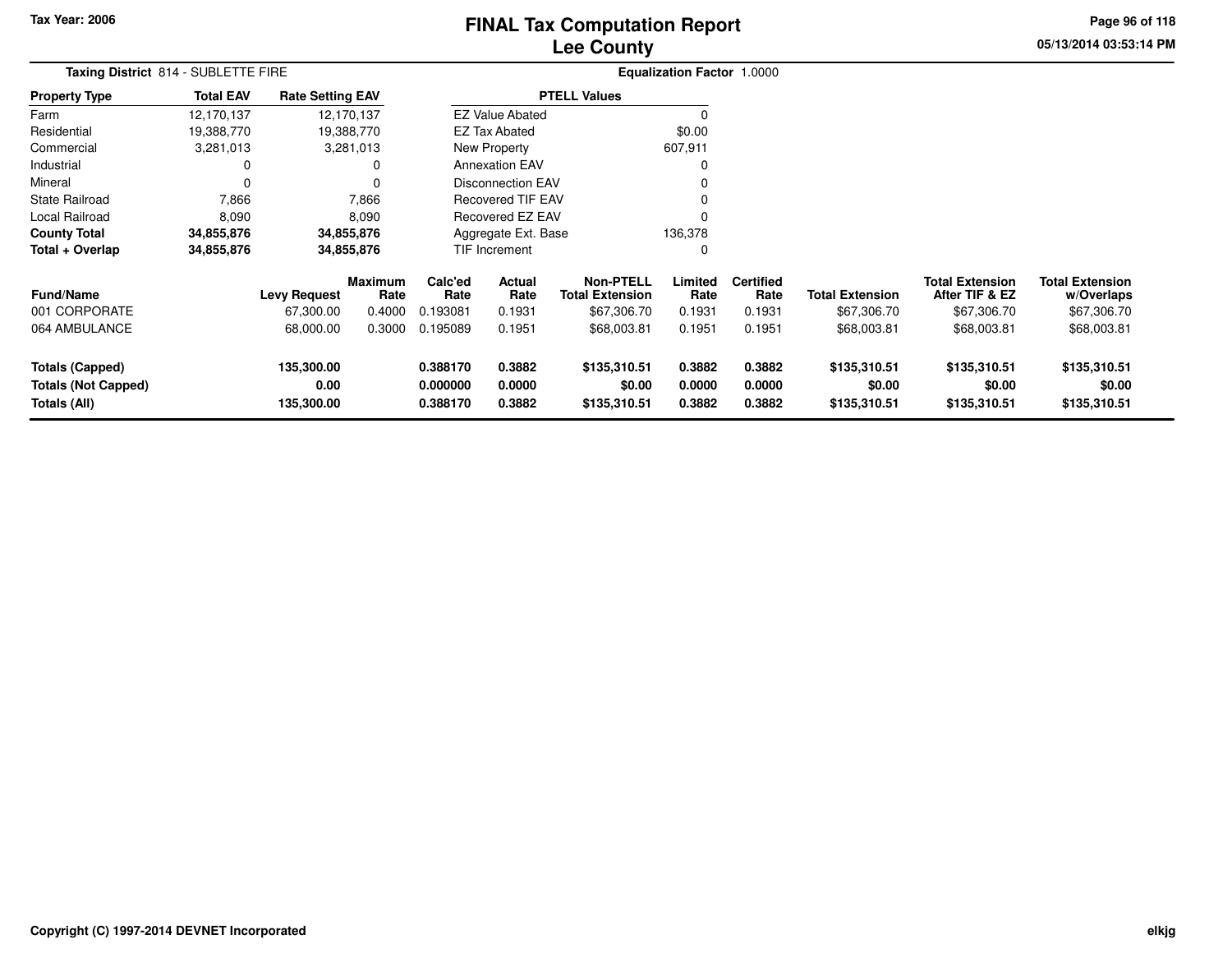# **Lee CountyFINAL Tax Computation Report** FINAL Tax Computation Report

**05/13/2014 03:53:14 PM Page 97 of 118**

| Taxing District 815 - WEST BROOKLYN FIRE                             |                  |                                |                        |                                  |                            |                                            | <b>Equalization Factor 1.0000</b> |                            |                                      |                                          |                                      |
|----------------------------------------------------------------------|------------------|--------------------------------|------------------------|----------------------------------|----------------------------|--------------------------------------------|-----------------------------------|----------------------------|--------------------------------------|------------------------------------------|--------------------------------------|
| <b>Property Type</b>                                                 | <b>Total EAV</b> | <b>Rate Setting EAV</b>        |                        |                                  |                            | <b>PTELL Values</b>                        |                                   |                            |                                      |                                          |                                      |
| Farm                                                                 | 9,504,542        | 9,504,542                      |                        |                                  | <b>EZ Value Abated</b>     |                                            | $\Omega$                          |                            |                                      |                                          |                                      |
| Residential                                                          | 4, 161, 622      | 4,161,622                      |                        |                                  | EZ Tax Abated              |                                            | \$0.00                            |                            |                                      |                                          |                                      |
| Commercial                                                           | 330,011          | 330,011                        |                        |                                  | <b>New Property</b>        |                                            | 320,669                           |                            |                                      |                                          |                                      |
| Industrial                                                           | 41               |                                | 41                     |                                  | <b>Annexation EAV</b>      |                                            | 0                                 |                            |                                      |                                          |                                      |
| Mineral                                                              | $\mathbf 0$      |                                | 0                      |                                  | <b>Disconnection EAV</b>   |                                            | 0                                 |                            |                                      |                                          |                                      |
| <b>State Railroad</b>                                                | 0                |                                | $\Omega$               |                                  | <b>Recovered TIF EAV</b>   |                                            | $\Omega$                          |                            |                                      |                                          |                                      |
| Local Railroad                                                       | 1,610            | 1,610                          |                        |                                  | <b>Recovered EZ EAV</b>    |                                            | $\Omega$                          |                            |                                      |                                          |                                      |
| <b>County Total</b>                                                  | 13,997,826       | 13,997,826                     |                        |                                  | Aggregate Ext. Base        |                                            | 33,988                            |                            |                                      |                                          |                                      |
| Total + Overlap                                                      | 13,997,826       | 13,997,826                     |                        |                                  | TIF Increment              |                                            | 0                                 |                            |                                      |                                          |                                      |
| <b>Fund/Name</b>                                                     |                  | <b>Levy Request</b>            | <b>Maximum</b><br>Rate | Calc'ed<br>Rate                  | Actual<br>Rate             | <b>Non-PTELL</b><br><b>Total Extension</b> | Limited<br>Rate                   | <b>Certified</b><br>Rate   | <b>Total Extension</b>               | <b>Total Extension</b><br>After TIF & EZ | <b>Total Extension</b><br>w/Overlaps |
| 001 CORPORATE                                                        |                  | 40,000.00                      | 0.4000                 | 0.285759                         | 0.2858                     | \$40,005.79                                | 0.2858                            | 0.2858                     | \$40,005.79                          | \$40,005.79                              | \$40,005.79                          |
| 064 AMBULANCE                                                        |                  | 30,000.00                      | 0.3000                 | 0.214319                         | 0.2143                     | \$29,997.34                                | 0.2143                            | 0.2143                     | \$29,997.34                          | \$29,997.34                              | \$29,997.34                          |
| <b>Totals (Capped)</b><br><b>Totals (Not Capped)</b><br>Totals (All) |                  | 70,000.00<br>0.00<br>70,000.00 |                        | 0.500078<br>0.000000<br>0.500078 | 0.5001<br>0.0000<br>0.5001 | \$70,003.13<br>\$0.00<br>\$70,003.13       | 0.5001<br>0.0000<br>0.5001        | 0.5001<br>0.0000<br>0.5001 | \$70,003.13<br>\$0.00<br>\$70,003.13 | \$70,003.13<br>\$0.00<br>\$70,003.13     | \$70,003.13<br>\$0.00<br>\$70,003.13 |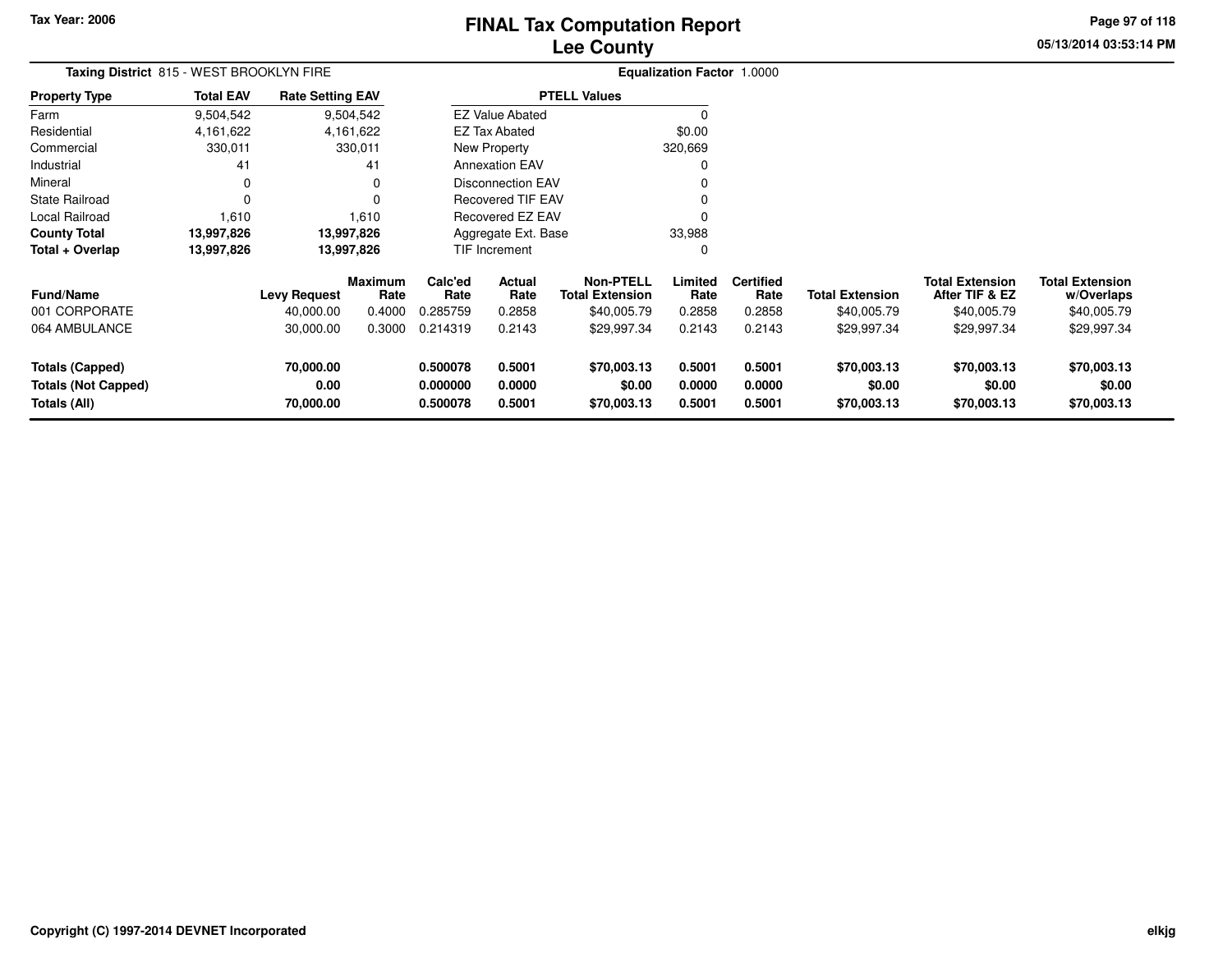### **Lee CountyFINAL Tax Computation Report** FINAL Tax Computation Report

**05/13/2014 03:53:14 PM Page 98 of 118**

|                                       |                  |                         |                 |                 |                          | ---- ------                                |                                   |                          |                        |                                          |                                      |  |
|---------------------------------------|------------------|-------------------------|-----------------|-----------------|--------------------------|--------------------------------------------|-----------------------------------|--------------------------|------------------------|------------------------------------------|--------------------------------------|--|
| Taxing District 816 - DIXON FIRE-CITY |                  |                         |                 |                 |                          |                                            | <b>Equalization Factor 1.0000</b> |                          |                        |                                          |                                      |  |
| <b>Property Type</b>                  | <b>Total EAV</b> | <b>Rate Setting EAV</b> |                 |                 |                          | <b>PTELL Values</b>                        |                                   |                          |                        |                                          |                                      |  |
| Farm                                  |                  |                         |                 |                 | <b>EZ Value Abated</b>   |                                            | 171,698                           |                          |                        |                                          |                                      |  |
| Residential                           | 69,004,800       |                         | 68,863,977      |                 | <b>EZ Tax Abated</b>     |                                            | \$798.57                          |                          |                        |                                          |                                      |  |
| Commercial                            | 19,576,467       |                         | 15,603,512      |                 | New Property             |                                            | 530,295                           |                          |                        |                                          |                                      |  |
| Industrial                            | 1,490,000        |                         | 1,490,000       |                 | <b>Annexation EAV</b>    |                                            |                                   |                          |                        |                                          |                                      |  |
| Mineral                               |                  |                         |                 |                 | <b>Disconnection EAV</b> |                                            |                                   |                          |                        |                                          |                                      |  |
| <b>State Railroad</b>                 |                  |                         | O               |                 | Recovered TIF EAV        |                                            | 43,133                            |                          |                        |                                          |                                      |  |
| Local Railroad                        |                  |                         |                 |                 | Recovered EZ EAV         |                                            | 80,779                            |                          |                        |                                          |                                      |  |
| <b>County Total</b>                   | 90,071,267       |                         | 85,957,489      |                 | Aggregate Ext. Base      |                                            | 384,505                           |                          |                        |                                          |                                      |  |
| Total + Overlap                       | 90,071,267       |                         | 85,957,489      |                 | TIF Increment            |                                            | 3,942,080                         |                          |                        |                                          |                                      |  |
| <b>Fund/Name</b>                      |                  | <b>Levy Request</b>     | Maximum<br>Rate | Calc'ed<br>Rate | Actual<br>Rate           | <b>Non-PTELL</b><br><b>Total Extension</b> | Limited<br>Rate                   | <b>Certified</b><br>Rate | <b>Total Extension</b> | <b>Total Extension</b><br>After TIF & EZ | <b>Total Extension</b><br>w/Overlaps |  |
| 012 FIRE PROTECTION                   |                  | 129,956.00              | 0.1500          | 0.151186        | 0.1500                   | \$128,936.23                               | 0.1500                            | 0.1500                   | \$135,106.90           | \$128,936.23                             | \$128,936.23                         |  |
| <b>A12 EIDE DENCIAN</b>               |                  | 270.920.00              |                 | 0.000000315072  | 0.2151                   | 4270.952.05                                | 0.2151                            | 0.2151                   | 0.000001156            | 4270.952.05                              | 4270.952.05                          |  |

| Totals (All)               | 400.785.00 |        | 0.466259 | 0.4651 | \$399,788.28 | 0.4651 | 0.4651 | \$418.921.46 | \$399,788.28 | \$399,788.28 |
|----------------------------|------------|--------|----------|--------|--------------|--------|--------|--------------|--------------|--------------|
| <b>Totals (Not Capped)</b> | 0.00       |        | 0.000000 | 0.0000 | \$0.00       | 0.0000 | 0.0000 | \$0.00       | \$0.00       | \$0.00       |
| Totals (Capped)            | 400.785.00 |        | 0.466259 | 0.4651 | \$399,788.28 | 0.4651 | 0.4651 | \$418.921.46 | \$399,788.28 | \$399,788.28 |
| 013 FIRE PENSION           | 270.829.00 | 0.0000 | 0.315073 | 0.3151 | \$270.852.05 | 0.3151 | 0.3151 | \$283.814.56 | \$270.852.05 | \$270,852.05 |
| 012 FIRE PROTECTION        | 129.956.00 | 0.1500 | 0.151186 | 0.1500 | \$128,936.23 | 0.1500 | 0.1500 | \$135,106.90 | \$128.936.23 | \$128,936.23 |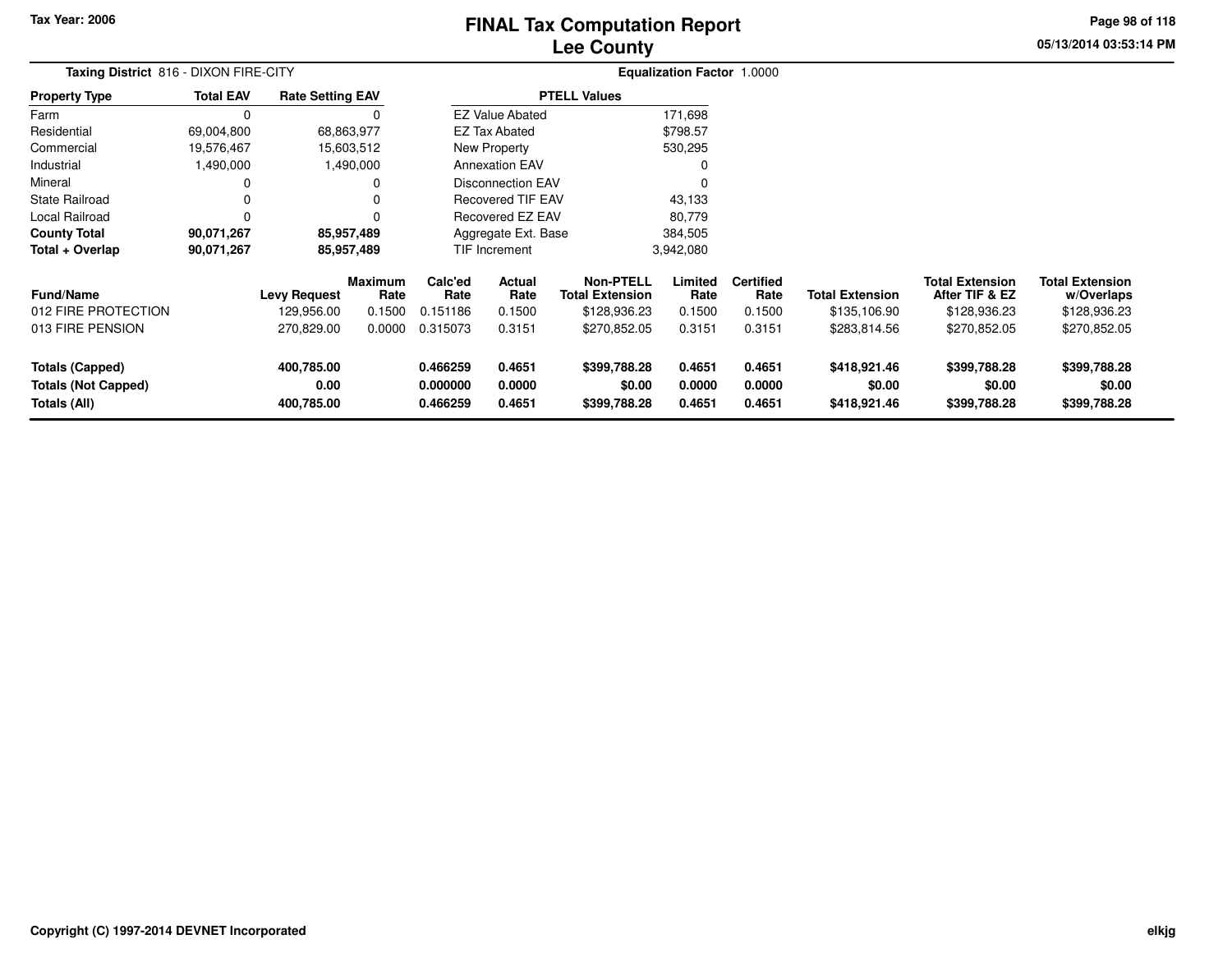**05/13/2014 03:53:14 PM Page 99 of 118**

| <b>Taxing District</b> 821 - NACHUSA-FRANKLIN GROVE MTD              |                  |                                |                           |                                  |                            |                                                           | <b>Equalization Factor 1.0000</b> |                                    |                                       |                                                         |                                                     |
|----------------------------------------------------------------------|------------------|--------------------------------|---------------------------|----------------------------------|----------------------------|-----------------------------------------------------------|-----------------------------------|------------------------------------|---------------------------------------|---------------------------------------------------------|-----------------------------------------------------|
| Property Type                                                        | <b>Total EAV</b> | <b>Rate Setting EAV</b>        |                           |                                  |                            | <b>PTELL Values</b>                                       |                                   |                                    |                                       |                                                         |                                                     |
| Farm                                                                 | 10,918,737       |                                | 10,918,737                |                                  | <b>EZ Value Abated</b>     |                                                           | 0                                 |                                    |                                       |                                                         |                                                     |
| Residential                                                          | 14,237,745       |                                | 14,237,745                |                                  | <b>EZ Tax Abated</b>       |                                                           | \$0.00                            |                                    |                                       |                                                         |                                                     |
| Commercial                                                           | 3,245,434        |                                | 3,245,434                 |                                  | New Property               |                                                           | 299,582                           |                                    |                                       |                                                         |                                                     |
| Industrial                                                           | 14,090           |                                | 14,090                    |                                  | <b>Annexation EAV</b>      |                                                           |                                   |                                    |                                       |                                                         |                                                     |
| Mineral                                                              | 0                |                                | 0                         |                                  | <b>Disconnection EAV</b>   |                                                           |                                   |                                    |                                       |                                                         |                                                     |
| State Railroad                                                       | 506,568          |                                | 506,568                   |                                  | <b>Recovered TIF EAV</b>   |                                                           |                                   |                                    |                                       |                                                         |                                                     |
| Local Railroad                                                       | 1,630            |                                | 1,630                     |                                  | Recovered EZ EAV           |                                                           |                                   |                                    |                                       |                                                         |                                                     |
| County Total                                                         | 28,924,204       |                                | 28,924,204                |                                  | Aggregate Ext. Base        |                                                           | 10,172                            |                                    |                                       |                                                         |                                                     |
| Total + Overlap                                                      | 28,924,204       |                                | 28,924,204                |                                  | TIF Increment              |                                                           | 0                                 |                                    |                                       |                                                         |                                                     |
| Fund/Name<br><b>147 CORPORATE</b>                                    |                  | Levy Request<br>10,681.00      | Maximum<br>Rate<br>0.0000 | Calc'ed<br>Rate<br>0.036928      | Actual<br>Rate<br>0.0369   | <b>Non-PTELL</b><br><b>Total Extension</b><br>\$10,673.03 | Limited<br>Rate<br>0.0368         | <b>Certified</b><br>Rate<br>0.0368 | <b>Total Extension</b><br>\$10,644.11 | <b>Total Extension</b><br>After TIF & EZ<br>\$10,644.11 | <b>Total Extension</b><br>w/Overlaps<br>\$10,644.11 |
| <b>Totals (Capped)</b><br><b>Totals (Not Capped)</b><br>Totals (All) |                  | 10,681.00<br>0.00<br>10,681.00 |                           | 0.036928<br>0.000000<br>0.036928 | 0.0369<br>0.0000<br>0.0369 | \$10,673.03<br>\$0.00<br>\$10,673.03                      | 0.0368<br>0.0000<br>0.0368        | 0.0368<br>0.0000<br>0.0368         | \$10,644.11<br>\$0.00<br>\$10,644.11  | \$10,644.11<br>\$0.00<br>\$10,644.11                    | \$10,644.11<br>\$0.00<br>\$10,644.11                |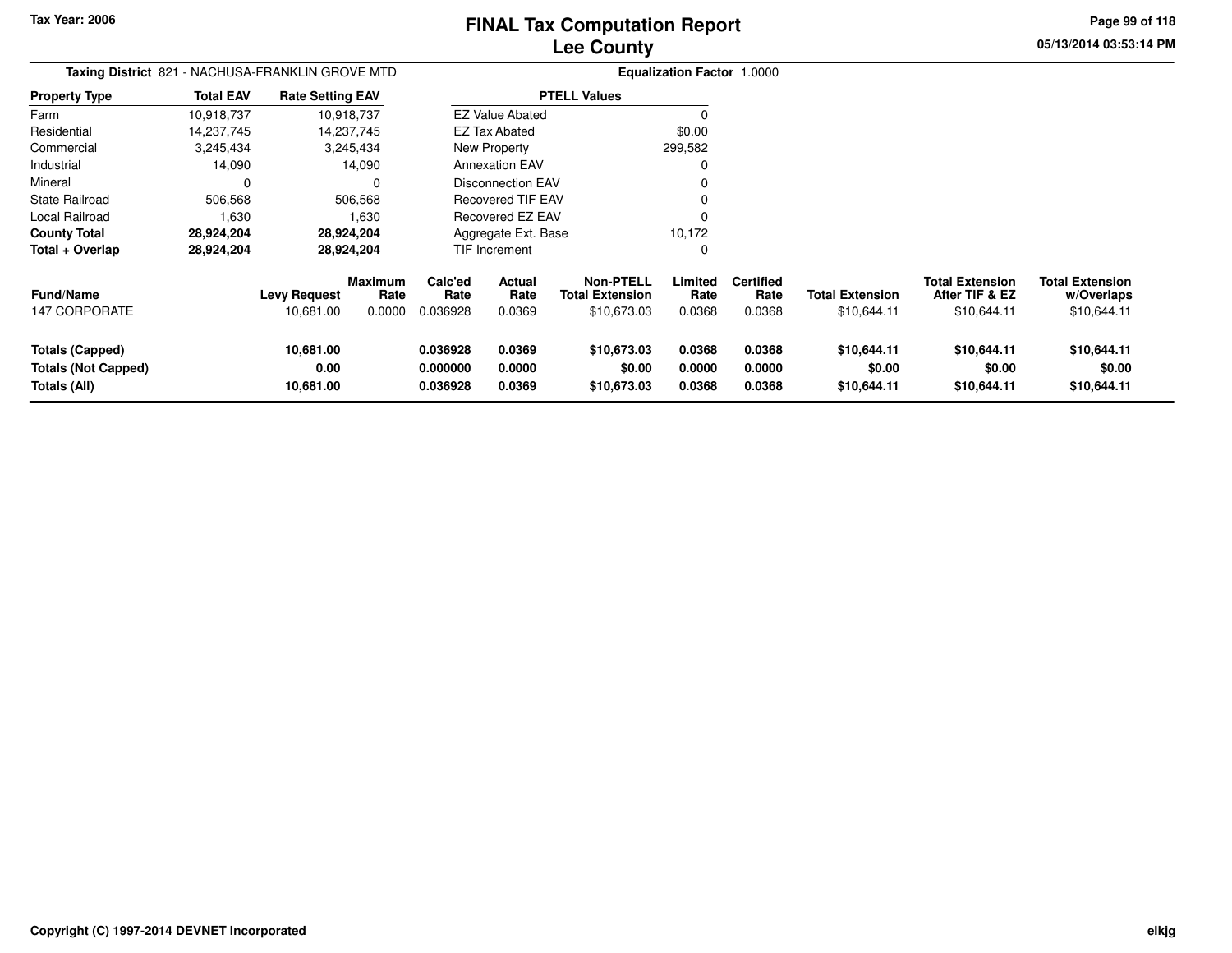# **Lee CountyFINAL Tax Computation Report** FINAL Tax Computation Report

**Page 100 of 118**

| Taxing District 822 - ASHTON-BRADFORD MTD  |                  |                                  |                                  |                             |                          |                                                           | Equalization Factor 1.0000 |                                    |                                       |                                                         |                                                     |
|--------------------------------------------|------------------|----------------------------------|----------------------------------|-----------------------------|--------------------------|-----------------------------------------------------------|----------------------------|------------------------------------|---------------------------------------|---------------------------------------------------------|-----------------------------------------------------|
| <b>Property Type</b>                       | <b>Total EAV</b> | <b>Rate Setting EAV</b>          |                                  |                             |                          | <b>PTELL Values</b>                                       |                            |                                    |                                       |                                                         |                                                     |
| Farm                                       | 10,355,155       |                                  | 10,355,155                       |                             | <b>EZ Value Abated</b>   |                                                           |                            |                                    |                                       |                                                         |                                                     |
| Residential                                | 12,843,177       |                                  | 12,843,177                       |                             | <b>EZ Tax Abated</b>     |                                                           | \$0.00                     |                                    |                                       |                                                         |                                                     |
| Commercial                                 | 3,409,451        |                                  | 3,409,451                        |                             | New Property             |                                                           | 203,437                    |                                    |                                       |                                                         |                                                     |
| Industrial                                 | 4,465,032        |                                  | 4,465,032                        |                             | <b>Annexation EAV</b>    |                                                           |                            |                                    |                                       |                                                         |                                                     |
| Mineral                                    | 0                |                                  |                                  |                             | <b>Disconnection EAV</b> |                                                           |                            |                                    |                                       |                                                         |                                                     |
| <b>State Railroad</b>                      | 518,884          |                                  | 518,884                          |                             | <b>Recovered TIF EAV</b> |                                                           |                            |                                    |                                       |                                                         |                                                     |
| Local Railroad                             | 0                |                                  | C                                |                             | Recovered EZ EAV         |                                                           |                            |                                    |                                       |                                                         |                                                     |
| <b>County Total</b>                        | 31,591,699       |                                  | 31,591,699                       |                             | Aggregate Ext. Base      |                                                           | 10,786                     |                                    |                                       |                                                         |                                                     |
| Total + Overlap                            | 31,591,699       |                                  | 31,591,699                       |                             | TIF Increment            |                                                           | 0                          |                                    |                                       |                                                         |                                                     |
| <b>Fund/Name</b><br>147 CORPORATE          |                  | <b>Levy Request</b><br>11,320.00 | <b>Maximum</b><br>Rate<br>0.0000 | Calc'ed<br>Rate<br>0.035832 | Actual<br>Rate<br>0.0358 | <b>Non-PTELL</b><br><b>Total Extension</b><br>\$11,309.83 | Limited<br>Rate<br>0.0355  | <b>Certified</b><br>Rate<br>0.0355 | <b>Total Extension</b><br>\$11,215.05 | <b>Total Extension</b><br>After TIF & EZ<br>\$11,215.05 | <b>Total Extension</b><br>w/Overlaps<br>\$11,215.05 |
| <b>Totals (Capped)</b>                     |                  | 11,320.00                        |                                  | 0.035832                    | 0.0358                   | \$11,309.83                                               | 0.0355                     | 0.0355                             | \$11,215.05                           | \$11,215.05                                             | \$11,215.05                                         |
| <b>Totals (Not Capped)</b><br>Totals (All) |                  | 0.00<br>11,320.00                |                                  | 0.000000<br>0.035832        | 0.0000<br>0.0358         | \$0.00<br>\$11,309.83                                     | 0.0000<br>0.0355           | 0.0000<br>0.0355                   | \$0.00<br>\$11,215.05                 | \$0.00<br>\$11,215.05                                   | \$0.00<br>\$11,215.05                               |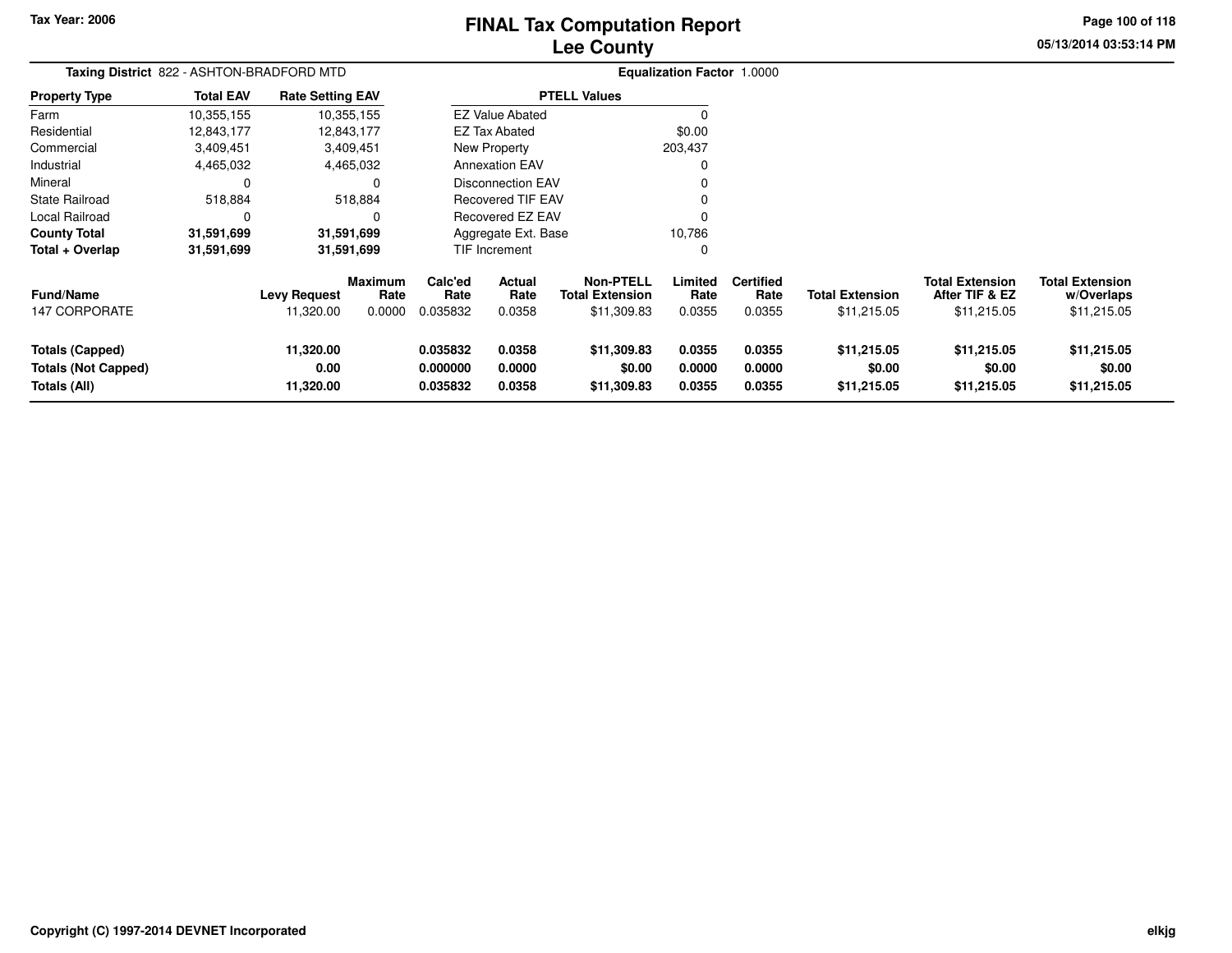# **Lee CountyFINAL Tax Computation Report** FINAL Tax Computation Report

**05/13/2014 03:53:14 PM Page 101 of 118**

| Taxing District 823 - REY-ALTO-VI-WC MTD                      |                  |                                  |                                  |                                  |                            |                                                    | <b>Equalization Factor 1.0000</b> |                                    |                                       |                                                         |                                                     |
|---------------------------------------------------------------|------------------|----------------------------------|----------------------------------|----------------------------------|----------------------------|----------------------------------------------------|-----------------------------------|------------------------------------|---------------------------------------|---------------------------------------------------------|-----------------------------------------------------|
| <b>Property Type</b>                                          | <b>Total EAV</b> | <b>Rate Setting EAV</b>          |                                  |                                  |                            | <b>PTELL Values</b>                                |                                   |                                    |                                       |                                                         |                                                     |
| Farm                                                          | 25,816,383       |                                  | 25,816,383                       |                                  | <b>EZ Value Abated</b>     |                                                    |                                   |                                    |                                       |                                                         |                                                     |
| Residential                                                   | 23,252,599       |                                  | 23,252,599                       |                                  | <b>EZ Tax Abated</b>       |                                                    | \$0.00                            |                                    |                                       |                                                         |                                                     |
| Commercial                                                    | 2,410,794        |                                  | 2,410,794                        |                                  | New Property               |                                                    | 1,917,651                         |                                    |                                       |                                                         |                                                     |
| Industrial                                                    | 3,088,566        |                                  | 3,088,566                        |                                  | <b>Annexation EAV</b>      |                                                    |                                   |                                    |                                       |                                                         |                                                     |
| Mineral                                                       | 0                |                                  | $\Omega$                         |                                  | Disconnection EAV          |                                                    |                                   |                                    |                                       |                                                         |                                                     |
| <b>State Railroad</b>                                         | 544,053          |                                  | 544,053                          |                                  | <b>Recovered TIF EAV</b>   |                                                    |                                   |                                    |                                       |                                                         |                                                     |
| Local Railroad                                                | $\Omega$         |                                  | $\Omega$                         |                                  | <b>Recovered EZ EAV</b>    |                                                    | O                                 |                                    |                                       |                                                         |                                                     |
| <b>County Total</b>                                           | 55,112,395       |                                  | 55,112,395                       |                                  | Aggregate Ext. Base        |                                                    | 13,016                            |                                    |                                       |                                                         |                                                     |
| Total + Overlap                                               | 55,112,395       |                                  | 55,112,395                       |                                  | TIF Increment              |                                                    | $\Omega$                          |                                    |                                       |                                                         |                                                     |
| <b>Fund/Name</b><br><b>147 CORPORATE</b>                      |                  | <b>Levy Request</b><br>13,300.00 | <b>Maximum</b><br>Rate<br>0.0000 | Calc'ed<br>Rate<br>0.024133      | Actual<br>Rate<br>0.0241   | Non-PTELL<br><b>Total Extension</b><br>\$13,282.09 | Limited<br>Rate<br>0.0241         | <b>Certified</b><br>Rate<br>0.0241 | <b>Total Extension</b><br>\$13,282.09 | <b>Total Extension</b><br>After TIF & EZ<br>\$13,282.09 | <b>Total Extension</b><br>w/Overlaps<br>\$13,282.09 |
| Totals (Capped)<br><b>Totals (Not Capped)</b><br>Totals (All) |                  | 13,300.00<br>0.00<br>13,300.00   |                                  | 0.024133<br>0.000000<br>0.024133 | 0.0241<br>0.0000<br>0.0241 | \$13,282.09<br>\$0.00<br>\$13,282.09               | 0.0241<br>0.0000<br>0.0241        | 0.0241<br>0.0000<br>0.0241         | \$13,282.09<br>\$0.00<br>\$13,282.09  | \$13,282.09<br>\$0.00<br>\$13,282.09                    | \$13,282.09<br>\$0.00<br>\$13,282.09                |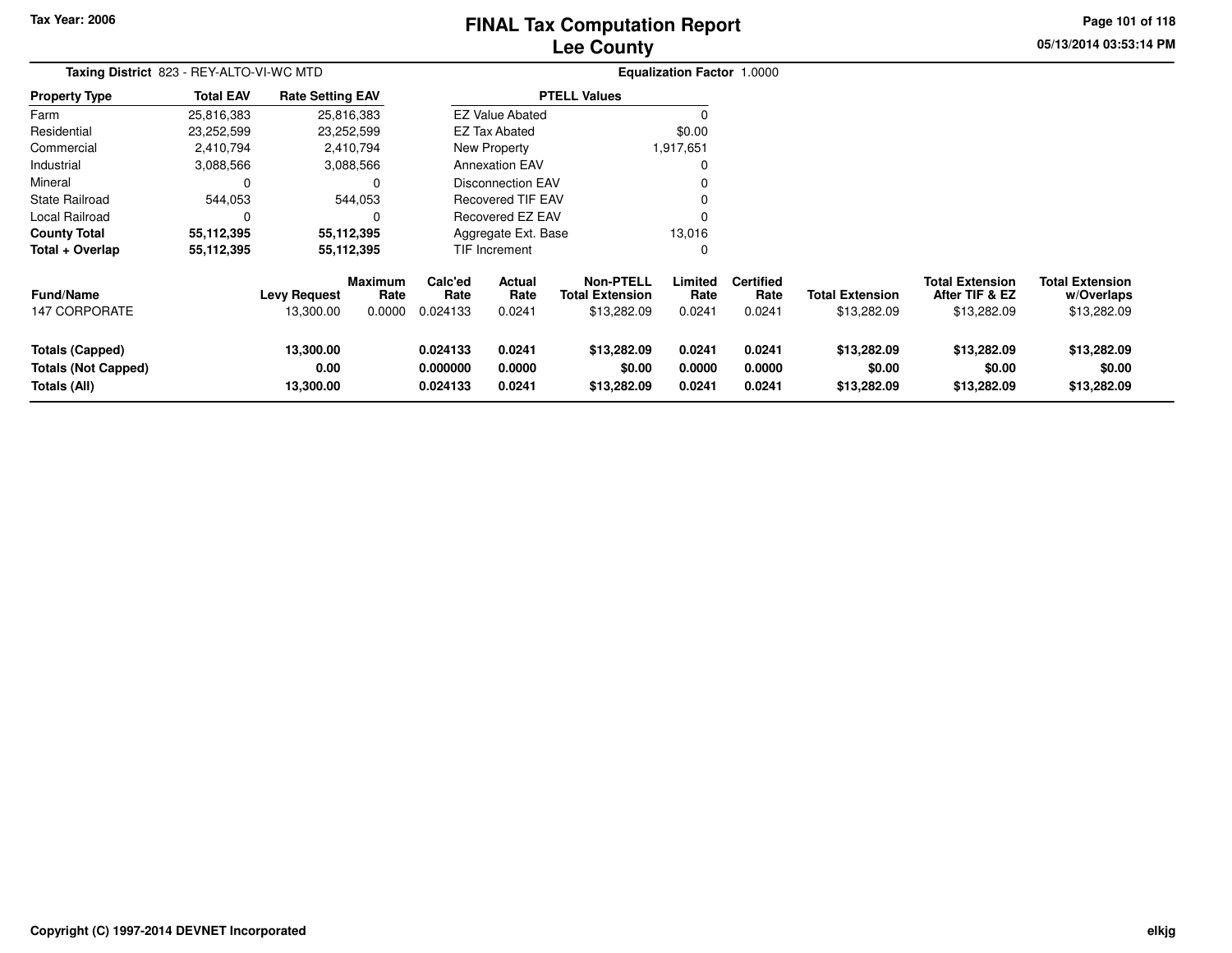# **Lee CountyFINAL Tax Computation Report** FINAL Tax Computation Report

**Page 102 of 118**

**05/13/2014 03:53:14 PM**

| Taxing District 824 - NELSON-HARMON MTD                              |                  |                                  |                                  |                                  |                            |                                                           | <b>Equalization Factor 1.0000</b> |                                    |                                       |                                                         |                                                     |
|----------------------------------------------------------------------|------------------|----------------------------------|----------------------------------|----------------------------------|----------------------------|-----------------------------------------------------------|-----------------------------------|------------------------------------|---------------------------------------|---------------------------------------------------------|-----------------------------------------------------|
| <b>Property Type</b>                                                 | <b>Total EAV</b> | <b>Rate Setting EAV</b>          |                                  |                                  |                            | <b>PTELL Values</b>                                       |                                   |                                    |                                       |                                                         |                                                     |
| Farm                                                                 | 6.377.287        |                                  | 6,377,287                        |                                  | <b>EZ Value Abated</b>     |                                                           |                                   |                                    |                                       |                                                         |                                                     |
| Residential                                                          | 10,689,452       |                                  | 10,689,452                       |                                  | <b>EZ Tax Abated</b>       |                                                           | \$0.00                            |                                    |                                       |                                                         |                                                     |
| Commercial                                                           | 1,605,006        |                                  | 1,605,006                        |                                  | New Property               |                                                           | 406,783                           |                                    |                                       |                                                         |                                                     |
| Industrial                                                           | 4,865,207        |                                  | 4,865,207                        |                                  | <b>Annexation EAV</b>      |                                                           | 0                                 |                                    |                                       |                                                         |                                                     |
| Mineral                                                              |                  |                                  | 0                                |                                  | <b>Disconnection EAV</b>   |                                                           |                                   |                                    |                                       |                                                         |                                                     |
| <b>State Railroad</b>                                                | 1,499,000        |                                  | 1,499,000                        |                                  | <b>Recovered TIF EAV</b>   |                                                           |                                   |                                    |                                       |                                                         |                                                     |
| Local Railroad                                                       | 0                |                                  | 0                                |                                  | Recovered EZ EAV           |                                                           |                                   |                                    |                                       |                                                         |                                                     |
| <b>County Total</b>                                                  | 25.035.952       |                                  | 25,035,952                       |                                  | Aggregate Ext. Base        |                                                           | 13,226                            |                                    |                                       |                                                         |                                                     |
| Total + Overlap                                                      | 25,035,952       |                                  | 25,035,952                       |                                  | TIF Increment              |                                                           | 0                                 |                                    |                                       |                                                         |                                                     |
| <b>Fund/Name</b><br>147 CORPORATE                                    |                  | <b>Levy Request</b><br>13,887.00 | <b>Maximum</b><br>Rate<br>0.0000 | Calc'ed<br>Rate<br>0.055468      | Actual<br>Rate<br>0.0555   | <b>Non-PTELL</b><br><b>Total Extension</b><br>\$13,894.95 | Limited<br>Rate<br>0.0555         | <b>Certified</b><br>Rate<br>0.0555 | <b>Total Extension</b><br>\$13,894.95 | <b>Total Extension</b><br>After TIF & EZ<br>\$13,894.95 | <b>Total Extension</b><br>w/Overlaps<br>\$13,894.95 |
| <b>Totals (Capped)</b><br><b>Totals (Not Capped)</b><br>Totals (All) |                  | 13,887.00<br>0.00<br>13,887.00   |                                  | 0.055468<br>0.000000<br>0.055468 | 0.0555<br>0.0000<br>0.0555 | \$13,894.95<br>\$0.00<br>\$13,894.95                      | 0.0555<br>0.0000<br>0.0555        | 0.0555<br>0.0000<br>0.0555         | \$13,894.95<br>\$0.00<br>\$13,894.95  | \$13,894.95<br>\$0.00<br>\$13,894.95                    | \$13,894.95<br>\$0.00<br>\$13,894.95                |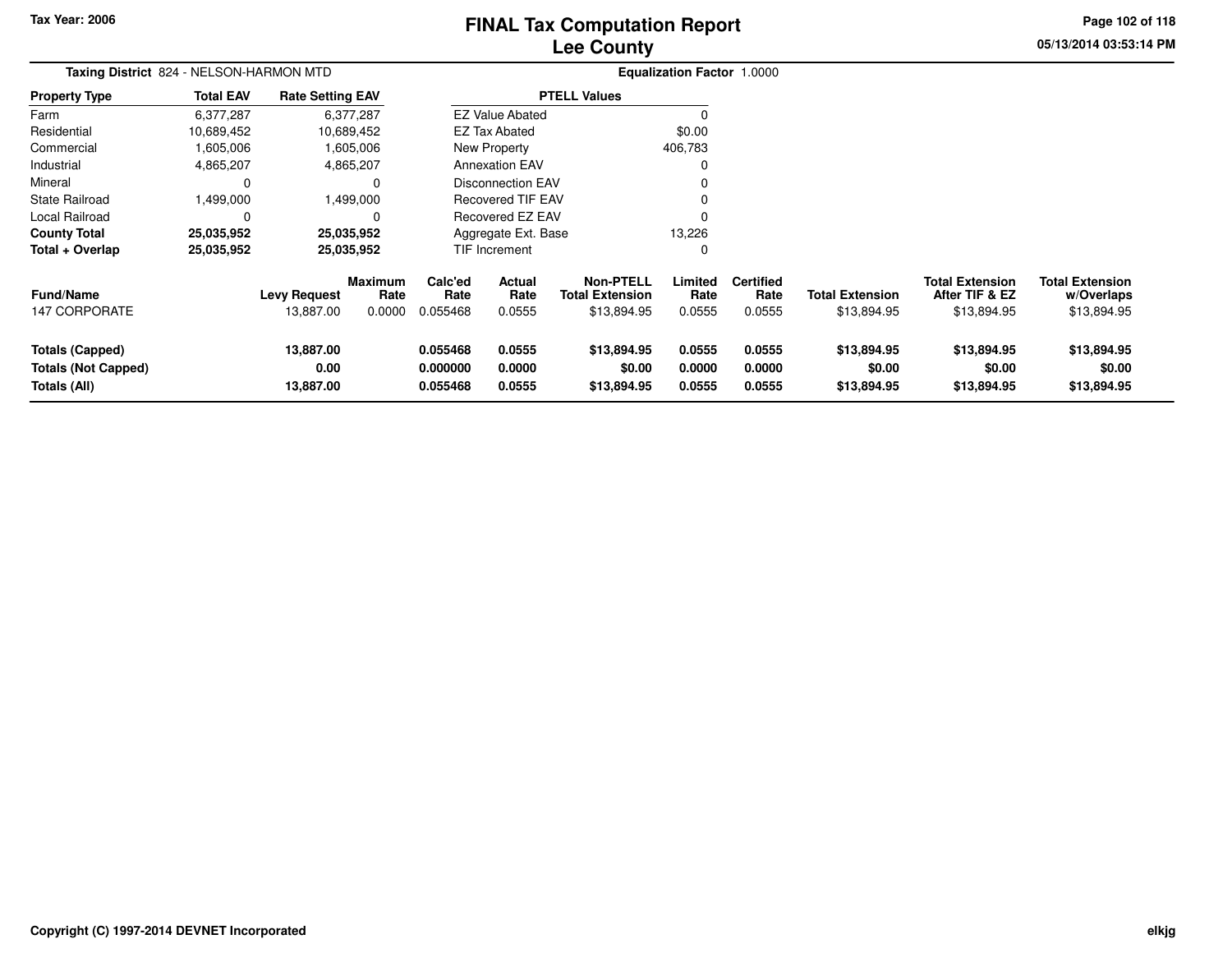# **Lee CountyFINAL Tax Computation Report** FINAL Tax Computation Report

**05/13/2014 03:53:14 PMPage 103 of 118**

| Taxing District 825 - E GR-HAM-MAR-SO DIX MTD                        |                  |                                  |                           |                                  |                                 |                                                           | Equalization Factor 1.0000 |                                    |                                       |                                                         |                                                     |
|----------------------------------------------------------------------|------------------|----------------------------------|---------------------------|----------------------------------|---------------------------------|-----------------------------------------------------------|----------------------------|------------------------------------|---------------------------------------|---------------------------------------------------------|-----------------------------------------------------|
| <b>Property Type</b>                                                 | <b>Total EAV</b> | <b>Rate Setting EAV</b>          |                           |                                  |                                 | <b>PTELL Values</b>                                       |                            |                                    |                                       |                                                         |                                                     |
| Farm                                                                 | 17,600,906       |                                  | 17,600,906                |                                  | <b>EZ Value Abated</b>          |                                                           |                            |                                    |                                       |                                                         |                                                     |
| Residential                                                          | 13,396,234       |                                  | 13,396,234                |                                  | <b>EZ Tax Abated</b>            |                                                           | \$0.00                     |                                    |                                       |                                                         |                                                     |
| Commercial                                                           | 8,108,930        |                                  | 8,108,930                 |                                  | New Property                    |                                                           | 1,685,250                  |                                    |                                       |                                                         |                                                     |
| Industrial                                                           | 20,584,326       |                                  | 20,584,326                |                                  | <b>Annexation EAV</b>           |                                                           |                            |                                    |                                       |                                                         |                                                     |
| Mineral                                                              | 0                |                                  |                           |                                  | <b>Disconnection EAV</b>        |                                                           |                            |                                    |                                       |                                                         |                                                     |
| <b>State Railroad</b>                                                | 301,249          |                                  | 301,249                   |                                  | <b>Recovered TIF EAV</b>        |                                                           |                            |                                    |                                       |                                                         |                                                     |
| Local Railroad                                                       | 1,270            |                                  | 1,270                     |                                  | Recovered EZ EAV                |                                                           |                            |                                    |                                       |                                                         |                                                     |
| <b>County Total</b>                                                  | 59,992,915       |                                  | 59,992,915                |                                  | Aggregate Ext. Base             |                                                           | 15,499                     |                                    |                                       |                                                         |                                                     |
| Total + Overlap                                                      | 59,992,915       |                                  | 59,992,915                |                                  | <b>TIF Increment</b>            |                                                           |                            |                                    |                                       |                                                         |                                                     |
| <b>Fund/Name</b><br><b>147 CORPORATE</b>                             |                  | <b>Levy Request</b><br>15,483.00 | Maximum<br>Rate<br>0.0000 | Calc'ed<br>Rate<br>0.025808      | <b>Actual</b><br>Rate<br>0.0258 | <b>Non-PTELL</b><br><b>Total Extension</b><br>\$15,478.17 | Limited<br>Rate<br>0.0258  | <b>Certified</b><br>Rate<br>0.0258 | <b>Total Extension</b><br>\$15,478.17 | <b>Total Extension</b><br>After TIF & EZ<br>\$15,478.17 | <b>Total Extension</b><br>w/Overlaps<br>\$15,478.17 |
| <b>Totals (Capped)</b><br><b>Totals (Not Capped)</b><br>Totals (All) |                  | 15,483.00<br>0.00<br>15,483.00   |                           | 0.025808<br>0.000000<br>0.025808 | 0.0258<br>0.0000<br>0.0258      | \$15,478.17<br>\$0.00<br>\$15,478.17                      | 0.0258<br>0.0000<br>0.0258 | 0.0258<br>0.0000<br>0.0258         | \$15,478.17<br>\$0.00<br>\$15,478.17  | \$15,478.17<br>\$0.00<br>\$15,478.17                    | \$15,478.17<br>\$0.00<br>\$15,478.17                |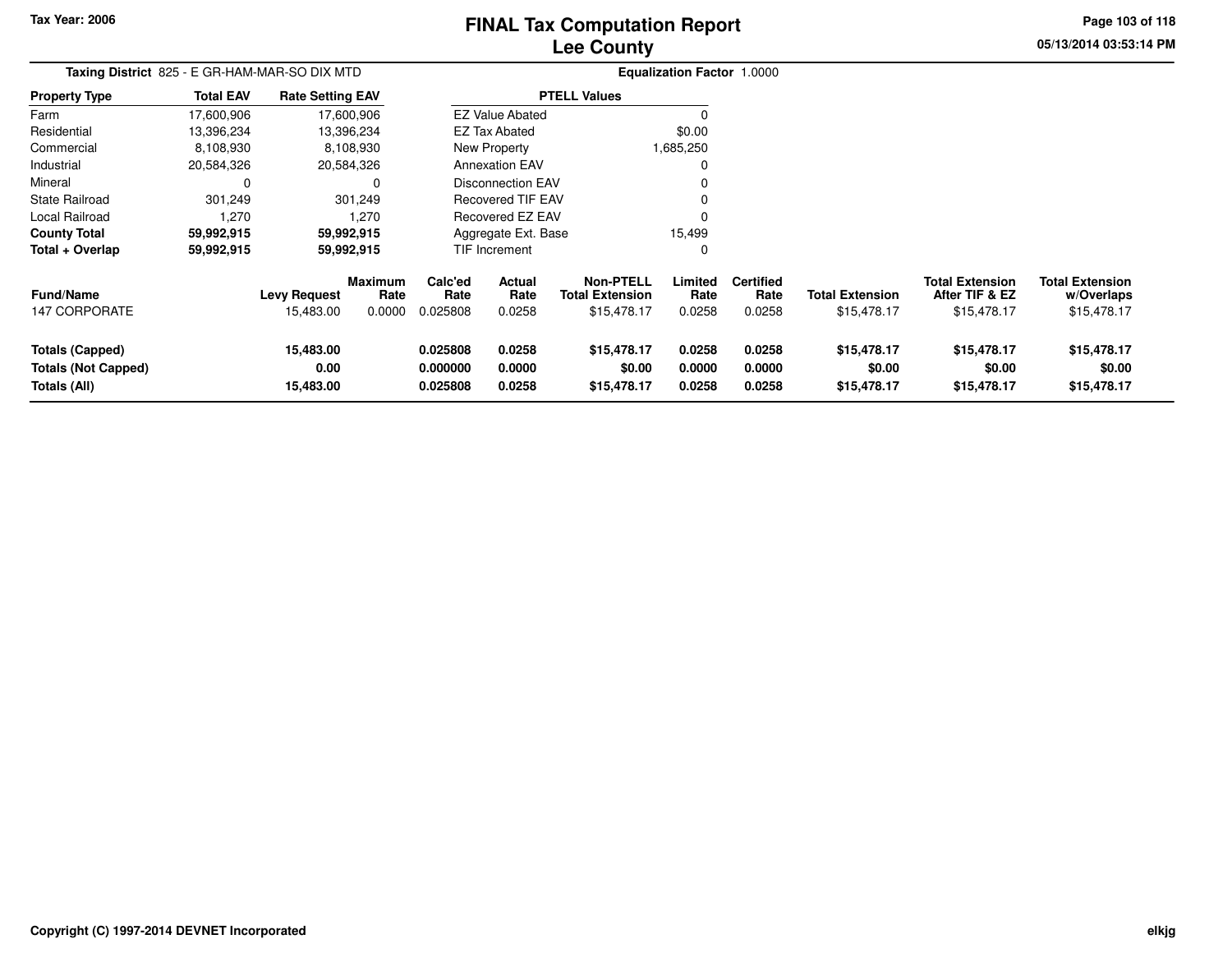# **Lee CountyFINAL Tax Computation Report**

**05/13/2014 03:53:14 PMPage 104 of 118**

| Taxing District 826 - AMBOY-LEE CENTER MTD |                  |                         |                        |                 |                         |                                            | <b>Equalization Factor 1.0000</b> |                          |                        |                                          |                                      |
|--------------------------------------------|------------------|-------------------------|------------------------|-----------------|-------------------------|--------------------------------------------|-----------------------------------|--------------------------|------------------------|------------------------------------------|--------------------------------------|
| <b>Property Type</b>                       | <b>Total EAV</b> | <b>Rate Setting EAV</b> |                        |                 |                         | <b>PTELL Values</b>                        |                                   |                          |                        |                                          |                                      |
| Farm                                       | 9,207,597        |                         | 9,207,378              |                 | <b>EZ Value Abated</b>  |                                            |                                   |                          |                        |                                          |                                      |
| Residential                                | 29,390,648       |                         | 29,390,648             |                 | <b>EZ Tax Abated</b>    |                                            | \$0.00                            |                          |                        |                                          |                                      |
| Commercial                                 | 6,221,576        |                         | 6,221,576              |                 | New Property            |                                            | 745,513                           |                          |                        |                                          |                                      |
| Industrial                                 | 5,206,612        |                         | 5,206,612              |                 | <b>Annexation EAV</b>   |                                            |                                   |                          |                        |                                          |                                      |
| Mineral                                    | 0                |                         |                        |                 | Disconnection EAV       |                                            |                                   |                          |                        |                                          |                                      |
| <b>State Railroad</b>                      | 7,866            |                         | 7,866                  |                 | Recovered TIF EAV       |                                            |                                   |                          |                        |                                          |                                      |
| Local Railroad                             | 1,800            |                         | 1,800                  |                 | <b>Recovered EZ EAV</b> |                                            |                                   |                          |                        |                                          |                                      |
| <b>County Total</b>                        | 50,036,099       |                         | 50,035,880             |                 | Aggregate Ext. Base     |                                            | 27,298                            |                          |                        |                                          |                                      |
| Total + Overlap                            | 50,036,099       |                         | 50,035,880             |                 | <b>TIF Increment</b>    |                                            | 219                               |                          |                        |                                          |                                      |
| <b>Fund/Name</b>                           |                  | <b>Levy Request</b>     | <b>Maximum</b><br>Rate | Calc'ed<br>Rate | Actual<br>Rate          | <b>Non-PTELL</b><br><b>Total Extension</b> | Limited<br>Rate                   | <b>Certified</b><br>Rate | <b>Total Extension</b> | <b>Total Extension</b><br>After TIF & EZ | <b>Total Extension</b><br>w/Overlaps |
| 147 CORPORATE                              |                  | 27,540.00               | 0.0000                 | 0.055041        | 0.0550                  | \$27,519.73                                | 0.0550                            | 0.0550                   | \$27,519.85            | \$27,519.73                              | \$27,519.73                          |
| <b>Totals (Capped)</b>                     |                  | 27,540.00               |                        | 0.055041        | 0.0550                  | \$27,519.73                                | 0.0550                            | 0.0550                   | \$27,519.85            | \$27,519.73                              | \$27,519.73                          |
| <b>Totals (Not Capped)</b>                 |                  | 0.00                    |                        | 0.000000        | 0.0000                  | \$0.00                                     | 0.0000                            | 0.0000                   | \$0.00                 | \$0.00                                   | \$0.00                               |
| Totals (All)                               |                  | 27,540.00               |                        | 0.055041        | 0.0550                  | \$27,519.73                                | 0.0550                            | 0.0550                   | \$27,519.85            | \$27,519.73                              | \$27,519.73                          |
|                                            |                  |                         |                        |                 |                         |                                            |                                   |                          |                        |                                          |                                      |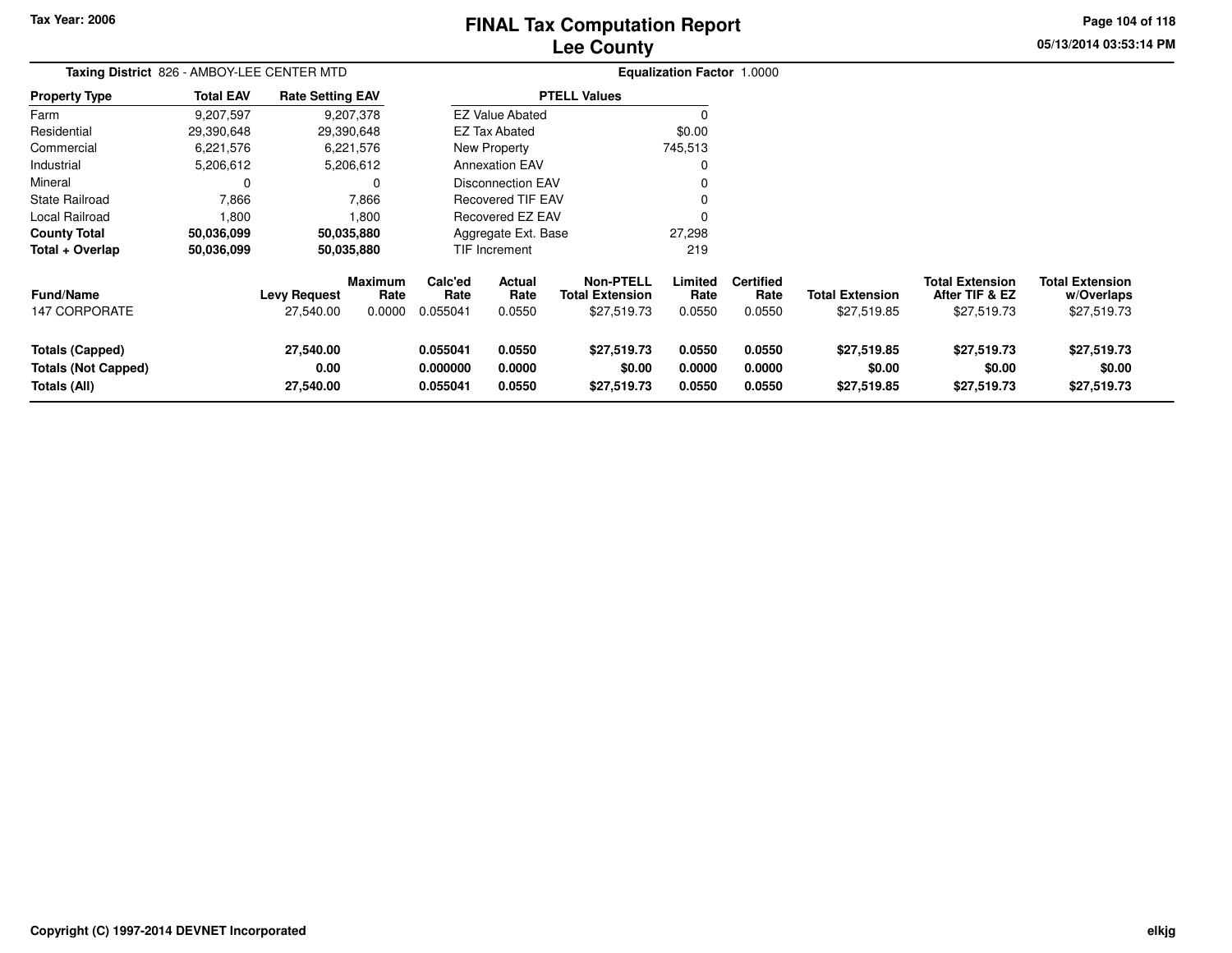# **Lee CountyFINAL Tax Computation Report** FINAL Tax Computation Report

**05/13/2014 03:53:14 PM Page 105 of 118**

۰

| Taxing District 827 - MAY-SUBLETTE MTD                        |                  |                                |                        |                                  |                            |                                            | <b>Equalization Factor 1.0000</b> |                            |                                      |                                          |                                      |
|---------------------------------------------------------------|------------------|--------------------------------|------------------------|----------------------------------|----------------------------|--------------------------------------------|-----------------------------------|----------------------------|--------------------------------------|------------------------------------------|--------------------------------------|
| <b>Property Type</b>                                          | <b>Total EAV</b> | <b>Rate Setting EAV</b>        |                        |                                  |                            | <b>PTELL Values</b>                        |                                   |                            |                                      |                                          |                                      |
| Farm                                                          | 12,689,736       |                                | 12,689,736             |                                  | <b>EZ Value Abated</b>     |                                            |                                   |                            |                                      |                                          |                                      |
| Residential                                                   | 20,323,395       |                                | 20,323,395             |                                  | <b>EZ Tax Abated</b>       |                                            | \$0.00                            |                            |                                      |                                          |                                      |
| Commercial                                                    | 3,614,915        |                                | 3,614,915              |                                  | New Property               |                                            | 618,300                           |                            |                                      |                                          |                                      |
| Industrial                                                    | 0                |                                | O                      |                                  | <b>Annexation EAV</b>      |                                            |                                   |                            |                                      |                                          |                                      |
| Mineral                                                       | 0                |                                | 0                      |                                  | <b>Disconnection EAV</b>   |                                            |                                   |                            |                                      |                                          |                                      |
| <b>State Railroad</b>                                         | 0                |                                |                        |                                  | <b>Recovered TIF EAV</b>   |                                            |                                   |                            |                                      |                                          |                                      |
| Local Railroad                                                | 8,090            |                                | 8,090                  |                                  | <b>Recovered EZ EAV</b>    |                                            | $\Omega$                          |                            |                                      |                                          |                                      |
| <b>County Total</b>                                           | 36,636,136       |                                | 36,636,136             |                                  | Aggregate Ext. Base        |                                            | 18,495                            |                            |                                      |                                          |                                      |
| Total + Overlap                                               | 36,636,136       |                                | 36,636,136             |                                  | TIF Increment              |                                            | $\Omega$                          |                            |                                      |                                          |                                      |
| <b>Fund/Name</b>                                              |                  | <b>Levy Request</b>            | <b>Maximum</b><br>Rate | Calc'ed<br>Rate                  | <b>Actual</b><br>Rate      | <b>Non-PTELL</b><br><b>Total Extension</b> | Limited<br>Rate                   | <b>Certified</b><br>Rate   | <b>Total Extension</b>               | <b>Total Extension</b><br>After TIF & EZ | <b>Total Extension</b><br>w/Overlaps |
| <b>147 CORPORATE</b>                                          |                  | 16,663.00                      | 0.0000                 | 0.045482                         | 0.0455                     | \$16,669.44                                | 0.0455                            | 0.0455                     | \$16,669.44                          | \$16,669.44                              | \$16,669.44                          |
| Totals (Capped)<br><b>Totals (Not Capped)</b><br>Totals (All) |                  | 16,663.00<br>0.00<br>16,663.00 |                        | 0.045482<br>0.000000<br>0.045482 | 0.0455<br>0.0000<br>0.0455 | \$16,669.44<br>\$0.00<br>\$16,669.44       | 0.0455<br>0.0000<br>0.0455        | 0.0455<br>0.0000<br>0.0455 | \$16,669.44<br>\$0.00<br>\$16,669.44 | \$16,669.44<br>\$0.00<br>\$16,669.44     | \$16,669.44<br>\$0.00<br>\$16,669.44 |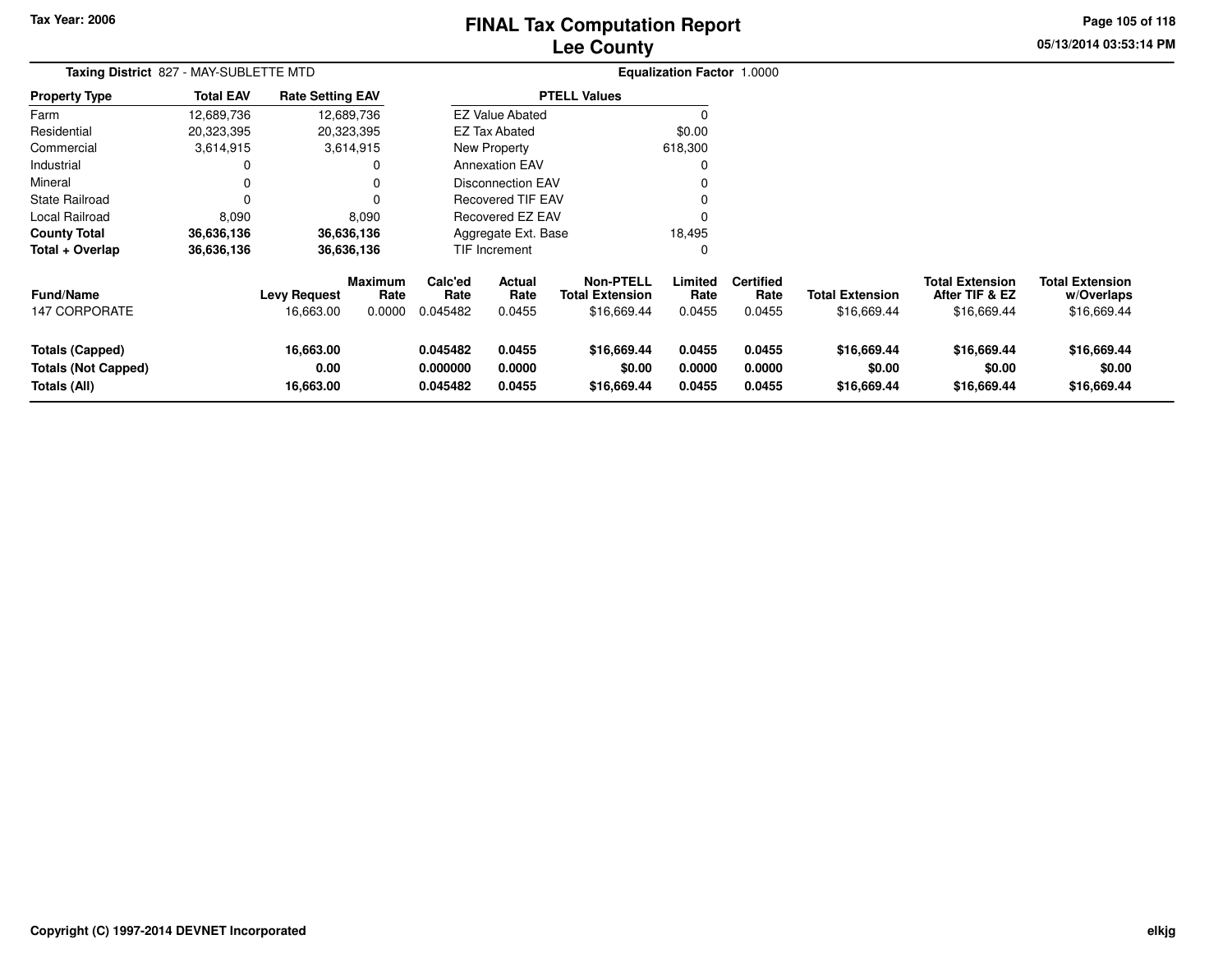# **Lee CountyFINAL Tax Computation Report** FINAL Tax Computation Report

**05/13/2014 03:53:14 PMPage 106 of 118**

| Taxing District 828 - BROOKLYN-WYOMING MTD                           |                  |                                  |                           |                                  |                                 |                                                           | Equalization Factor 1.0000 |                                    |                                       |                                                         |                                                     |
|----------------------------------------------------------------------|------------------|----------------------------------|---------------------------|----------------------------------|---------------------------------|-----------------------------------------------------------|----------------------------|------------------------------------|---------------------------------------|---------------------------------------------------------|-----------------------------------------------------|
| <b>Property Type</b>                                                 | <b>Total EAV</b> | <b>Rate Setting EAV</b>          |                           |                                  |                                 | <b>PTELL Values</b>                                       |                            |                                    |                                       |                                                         |                                                     |
| Farm                                                                 | 14,533,669       |                                  | 14,532,924                |                                  | <b>EZ Value Abated</b>          |                                                           |                            |                                    |                                       |                                                         |                                                     |
| Residential                                                          | 24,890,286       |                                  | 22,011,621                |                                  | <b>EZ Tax Abated</b>            |                                                           | \$0.00                     |                                    |                                       |                                                         |                                                     |
| Commercial                                                           | 2,020,038        |                                  | 1,836,720                 |                                  | New Property                    |                                                           | 1,802,528                  |                                    |                                       |                                                         |                                                     |
| Industrial                                                           | 1,304,350        |                                  | 1,304,350                 |                                  | <b>Annexation EAV</b>           |                                                           | 0                          |                                    |                                       |                                                         |                                                     |
| Mineral                                                              |                  |                                  | 0                         |                                  | <b>Disconnection EAV</b>        |                                                           |                            |                                    |                                       |                                                         |                                                     |
| <b>State Railroad</b>                                                |                  |                                  | $\Omega$                  |                                  | Recovered TIF EAV               |                                                           |                            |                                    |                                       |                                                         |                                                     |
| Local Railroad                                                       | 2,965            |                                  | 2,965                     |                                  | Recovered EZ EAV                |                                                           |                            |                                    |                                       |                                                         |                                                     |
| <b>County Total</b>                                                  | 42,751,308       |                                  | 39,688,580                |                                  | Aggregate Ext. Base             |                                                           | 16,881                     |                                    |                                       |                                                         |                                                     |
| Total + Overlap                                                      | 42,751,308       |                                  | 39,688,580                |                                  | TIF Increment                   |                                                           | 3,062,728                  |                                    |                                       |                                                         |                                                     |
| <b>Fund/Name</b><br>147 CORPORATE                                    |                  | <b>Levy Request</b><br>17,387.00 | Maximum<br>Rate<br>0.0000 | Calc'ed<br>Rate<br>0.043809      | <b>Actual</b><br>Rate<br>0.0438 | <b>Non-PTELL</b><br><b>Total Extension</b><br>\$17,383.60 | Limited<br>Rate<br>0.0438  | <b>Certified</b><br>Rate<br>0.0438 | <b>Total Extension</b><br>\$18,725.07 | <b>Total Extension</b><br>After TIF & EZ<br>\$17,383.60 | <b>Total Extension</b><br>w/Overlaps<br>\$17,383.60 |
| <b>Totals (Capped)</b><br><b>Totals (Not Capped)</b><br>Totals (All) |                  | 17,387.00<br>0.00<br>17,387.00   |                           | 0.043809<br>0.000000<br>0.043809 | 0.0438<br>0.0000<br>0.0438      | \$17,383.60<br>\$0.00<br>\$17,383.60                      | 0.0438<br>0.0000<br>0.0438 | 0.0438<br>0.0000<br>0.0438         | \$18,725.07<br>\$0.00<br>\$18,725.07  | \$17,383.60<br>\$0.00<br>\$17,383.60                    | \$17,383.60<br>\$0.00<br>\$17,383.60                |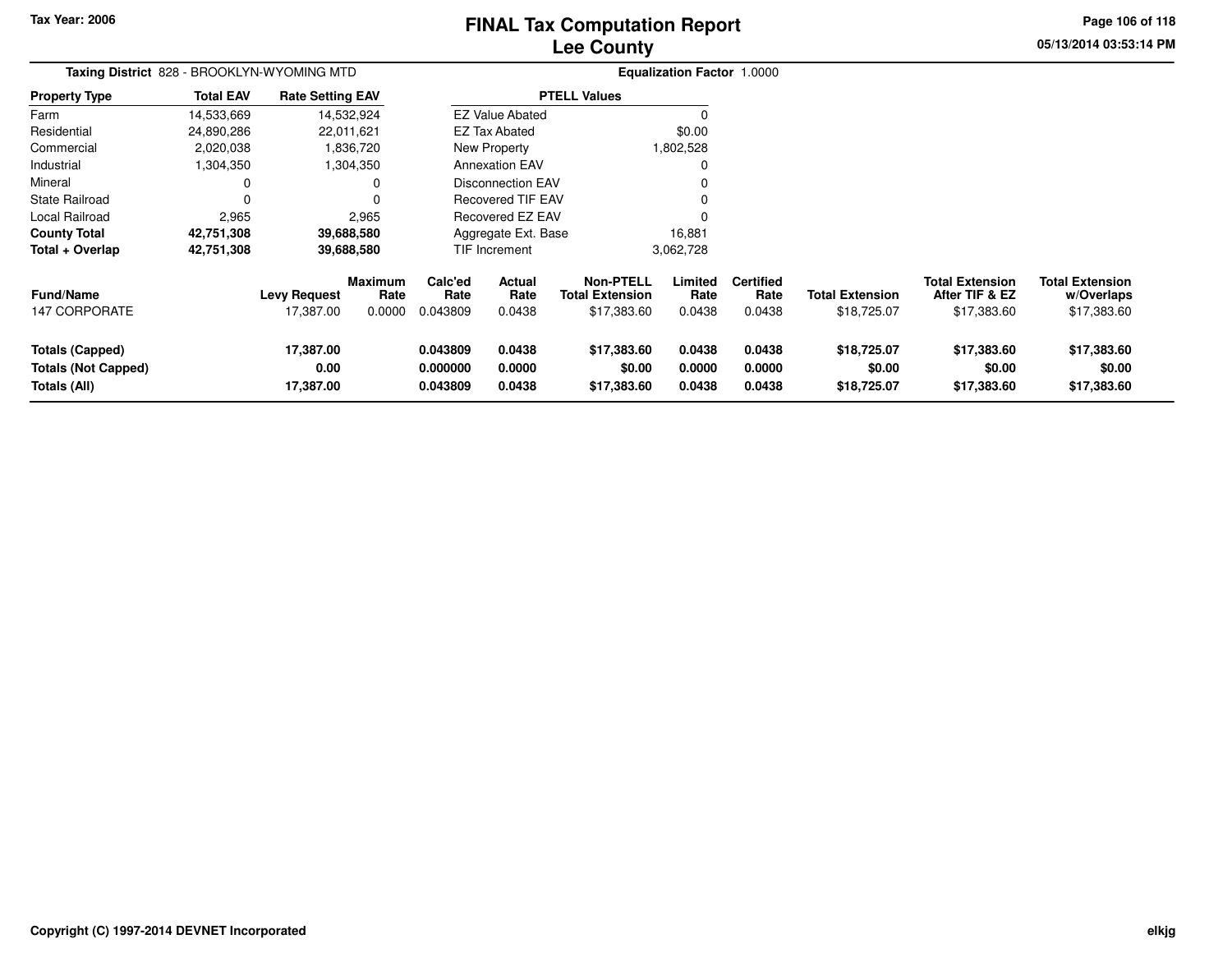125 PAVING LIGHTS

**Totals (Not Capped)**

**Totals (Capped)**

**Totals (All)**

### **Lee CountyFINAL Tax Computation Report**

**05/13/2014 03:53:14 PMPage 107 of 118**

|                           | Taxing District 851 - DIXON PARK DISTRICT |                         |                 |                 |                          |                                            | <b>Equalization Factor 1.0000</b> |                          |                        |                                          |                                      |
|---------------------------|-------------------------------------------|-------------------------|-----------------|-----------------|--------------------------|--------------------------------------------|-----------------------------------|--------------------------|------------------------|------------------------------------------|--------------------------------------|
| <b>Property Type</b>      | <b>Total EAV</b>                          | <b>Rate Setting EAV</b> |                 |                 |                          | <b>PTELL Values</b>                        |                                   |                          |                        |                                          |                                      |
| Farm                      | 679,749                                   |                         | 679,749         |                 | <b>EZ Value Abated</b>   |                                            | 6,743,351                         |                          |                        |                                          |                                      |
| Residential               | 103,083,722                               | 103,006,945             |                 |                 | <b>EZ Tax Abated</b>     |                                            | \$29,866.31                       |                          |                        |                                          |                                      |
| Commercial                | 39,736,574                                | 31,942,697              |                 |                 | New Property             |                                            | 2,477,170                         |                          |                        |                                          |                                      |
| Industrial                | 17,258,898                                | 14,432,998              |                 |                 | <b>Annexation EAV</b>    |                                            | <sup>0</sup>                      |                          |                        |                                          |                                      |
| Mineral                   | O                                         |                         | 0               |                 | <b>Disconnection EAV</b> |                                            |                                   |                          |                        |                                          |                                      |
| State Railroad            | 373,296                                   |                         | 373,296         |                 | <b>Recovered TIF EAV</b> |                                            | 43,133                            |                          |                        |                                          |                                      |
| Local Railroad            |                                           |                         | 0               |                 | Recovered EZ EAV         |                                            | 2,163,637                         |                          |                        |                                          |                                      |
| <b>County Total</b>       | 161,132,239                               | 150,435,685             |                 |                 | Aggregate Ext. Base      |                                            | 492,846                           |                          |                        |                                          |                                      |
| Total + Overlap           | 161,132,239                               | 150,435,685             |                 | TIF Increment   |                          |                                            | 3,953,203                         |                          |                        |                                          |                                      |
| <b>Fund/Name</b>          |                                           | <b>Levy Request</b>     | Maximum<br>Rate | Calc'ed<br>Rate | Actual<br>Rate           | <b>Non-PTELL</b><br><b>Total Extension</b> | Limited<br>Rate                   | <b>Certified</b><br>Rate | <b>Total Extension</b> | <b>Total Extension</b><br>After TIF & EZ | <b>Total Extension</b><br>w/Overlaps |
| 001 CORPORATE             |                                           | 151,000.00              | 0.1000          | 0.100375        | 0.1000                   | \$150,435.69                               | 0.1000                            | 0.1000                   | \$161,132.24           | \$150,435.69                             | \$150,435.69                         |
| 003 BONDS & INTEREST      |                                           | 149,095.00              | 0.0000          | 0.099109        | 0.0991                   | \$149,081.76                               | 0.0996                            | 0.0996                   | \$160,487.71           | \$149,833.94                             | \$149,833.94                         |
| 005 I.M.R.F.              |                                           | 21,000.00               | 0.0000          | 0.013960        | 0.0140                   | \$21,061.00                                | 0.0140                            | 0.0140                   | \$22,558.51            | \$21,061.00                              | \$21,061.00                          |
| 014 POLICE SYSTEM         |                                           | 20,500.00               | 0.0250          | 0.013627        | 0.0136                   | \$20,459.25                                | 0.0136                            | 0.0136                   | \$21,913.98            | \$20,459.25                              | \$20,459.25                          |
| 027 AUDIT                 |                                           | 5,500.00                | 0.0050          | 0.003656        | 0.0037                   | \$5,566.12                                 | 0.0037                            | 0.0037                   | \$5,961.89             | \$5,566.12                               | \$5,566.12                           |
| 035 LIABILITY INSURANCE   |                                           | 50,000.00               | 0.0000          | 0.033237        | 0.0332                   | \$49,944.65                                | 0.0332                            | 0.0332                   | \$53,495.90            | \$49,944.65                              | \$49,944.65                          |
| 047 SOCIAL SECURITY       |                                           | 26,000.00               | 0.0000          | 0.017283        | 0.0173                   | \$26,025.37                                | 0.0173                            | 0.0173                   | \$27,875.88            | \$26,025.37                              | \$26,025.37                          |
| 060 UNEMPLOYMENT INSURANC |                                           | 8,000.00                | 0.0000          | 0.005318        | 0.0053                   | \$7,973.09                                 | 0.0053                            | 0.0053                   | \$8,540.01             | \$7,973.09                               | \$7,973.09                           |
| 062 WORKMANS COMP         |                                           | 15,000.00               | 0.0000          | 0.009971        | 0.0100                   | \$15,043.57                                | 0.0100                            | 0.0100                   | \$16,113.22            | \$15,043.57                              | \$15,043.57                          |
| 122 RECREATIONAL PROGRAMS |                                           | 112,750.00              | 0.1200          | 0.074949        | 0.0749                   | \$112,676.33                               | 0.0749                            | 0.0749                   | \$120,688.05           | \$112,676.33                             | \$112,676.33                         |
| 123 AQUARIUM & MUSEUM     |                                           | 100,000.00              | 0.0700          | 0.066474        | 0.0665                   | \$100,039.73                               | 0.0665                            | 0.0665                   | \$107,152.94           | \$100,039.73                             | \$100,039.73                         |
|                           |                                           | - .-- - -               | $\cdots$        |                 |                          |                                            | $\sim$ $\sim$ $\sim$              |                          |                        |                                          |                                      |

7,150.00 0.0050 0.004753 0.0048 \$7,220.91 0.0048 0.0048 \$7,734.35 \$7,220.91 \$7,220.91

**0.343603 0.3433 \$516,445.71 0.3433 0.3433 \$553,166.97 \$516,445.71 \$516,445.71**

**0.099109 0.0991 \$149,081.76 0.0996 0.0996 \$160,487.71 \$149,833.94 \$149,833.94**

**0.442712 0.4424 \$665,527.47 0.4429 0.4429 \$713,654.68 \$666,279.65 \$666,279.65**

**516,900.00**

**149,095.00**

**665,995.00**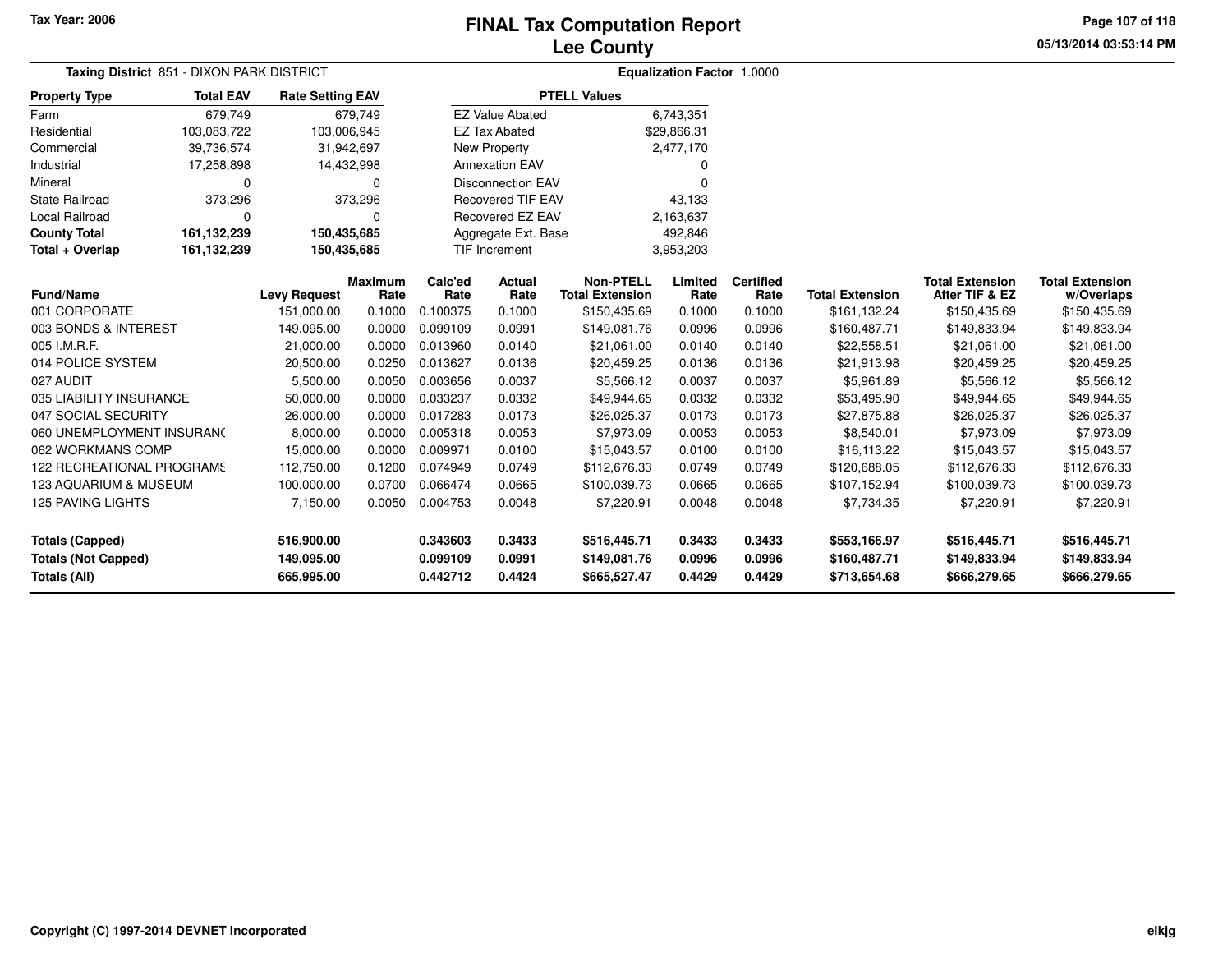**05/13/2014 03:53:14 PMPage 108 of 118**

| Taxing District 852 - WALNUT PARK DISTRICT |                  |                         |                        |                          | <b>Equalization Factor 1.0000</b> |                                            |                 |                                |                        |                                          |                                      |  |
|--------------------------------------------|------------------|-------------------------|------------------------|--------------------------|-----------------------------------|--------------------------------------------|-----------------|--------------------------------|------------------------|------------------------------------------|--------------------------------------|--|
| <b>Property Type</b>                       | <b>Total EAV</b> | <b>Rate Setting EAV</b> |                        | <b>PTELL Values</b>      |                                   |                                            |                 | <b>Overlapping County</b>      |                        | <b>Overlap EAV</b>                       |                                      |  |
| Farm                                       | 4,825,370        | 4,825,370               |                        | <b>EZ Value Abated</b>   |                                   |                                            | 0               | <b>Bureau County</b>           |                        | *24,631,387                              |                                      |  |
| Residential                                | 866,230          | 866,230                 |                        | <b>EZ Tax Abated</b>     |                                   |                                            | \$0.00          | <b>Whiteside County</b>        |                        | 98,423                                   |                                      |  |
| Commercial                                 | 0                |                         |                        |                          | New Property                      |                                            | 7,054           | Total                          |                        | 24,729,810                               |                                      |  |
| Industrial                                 | 2,795            | 2,795                   |                        | <b>Annexation EAV</b>    |                                   |                                            | 0               | * denotes use of estimated EAV |                        |                                          |                                      |  |
| Mineral                                    | $\Omega$         | $\Omega$                |                        | <b>Disconnection EAV</b> |                                   |                                            | 0               |                                |                        |                                          |                                      |  |
| State Railroad                             | 138,551          | 138,551                 |                        | <b>Recovered TIF EAV</b> |                                   |                                            | $\Omega$        |                                |                        |                                          |                                      |  |
| Local Railroad                             | $\Omega$         |                         |                        | Recovered EZ EAV         |                                   |                                            | $\Omega$        |                                |                        |                                          |                                      |  |
| <b>County Total</b>                        | 5,832,946        | 5,832,946               |                        | Aggregate Ext. Base      |                                   |                                            | 0               |                                |                        |                                          |                                      |  |
| Total + Overlap                            | 30,562,786       | 30,562,786              |                        | TIF Increment            |                                   |                                            | $\Omega$        |                                |                        |                                          |                                      |  |
| <b>Fund/Name</b>                           |                  | <b>Levy Request</b>     | <b>Maximum</b><br>Rate | Calc'ed<br>Rate          | Actual<br>Rate                    | <b>Non-PTELL</b><br><b>Total Extension</b> | Limited<br>Rate | <b>Certified</b><br>Rate       | <b>Total Extension</b> | <b>Total Extension</b><br>After TIF & EZ | <b>Total Extension</b><br>w/Overlaps |  |
| 001 CORPORATE                              |                  | 30,500.00               | 0.1000                 | 0.099795                 | 0.0998                            | \$5,821.28                                 | 0.0998          | 0.0998                         | \$5,821.28             | \$5,821.28                               | \$30,501.66                          |  |
| 003 BONDS & INTEREST                       |                  | 48,093.00               | 0.0000                 | 0.157358                 | 0.1574                            | \$9,181.06                                 | 0.1582          | 0.1582                         | \$9,227.72             | \$9,227.72                               | \$48,350.33                          |  |
| 035 LIABILITY INSURANCE                    |                  | 25,000.00               | 0.0000                 | 0.081799                 | 0.0818                            | \$4,771.35                                 | 0.0818          | 0.0818                         | \$4,771.35             | \$4,771.35                               | \$25,000.36                          |  |
| 047 SOCIAL SECURITY                        |                  | 7,500.00                | 0.0000                 | 0.024540                 | 0.0245                            | \$1,429.07                                 | 0.0245          | 0.0245                         | \$1,429.07             | \$1,429.07                               | \$7,487.88                           |  |
| <b>122 RECREATIONAL PROGRAMS</b>           |                  | 22,900.00               | 0.0750                 | 0.074928                 | 0.0749                            | \$4,368.88                                 | 0.0749          | 0.0749                         | \$4,368.88             | \$4,368.88                               | \$22,891.53                          |  |
| <b>Totals (Capped)</b>                     |                  | 0.00                    |                        | 0.000000                 | 0.0000                            | \$0.00                                     | 0.0000          | 0.0000                         | \$0.00                 | \$0.00                                   | \$0.00                               |  |
| <b>Totals (Not Capped)</b>                 |                  | 133,993.00              |                        | 0.438420                 | 0.4384                            | \$25,571.64                                | 0.4392          | 0.4392                         | \$25,618.30            | \$25,618.30                              | \$134,231.76                         |  |
| Totals (All)                               |                  | 133,993.00              |                        | 0.438420                 | 0.4384                            | \$25,571.64                                | 0.4392          | 0.4392                         | \$25,618.30            | \$25,618.30                              | \$134,231.76                         |  |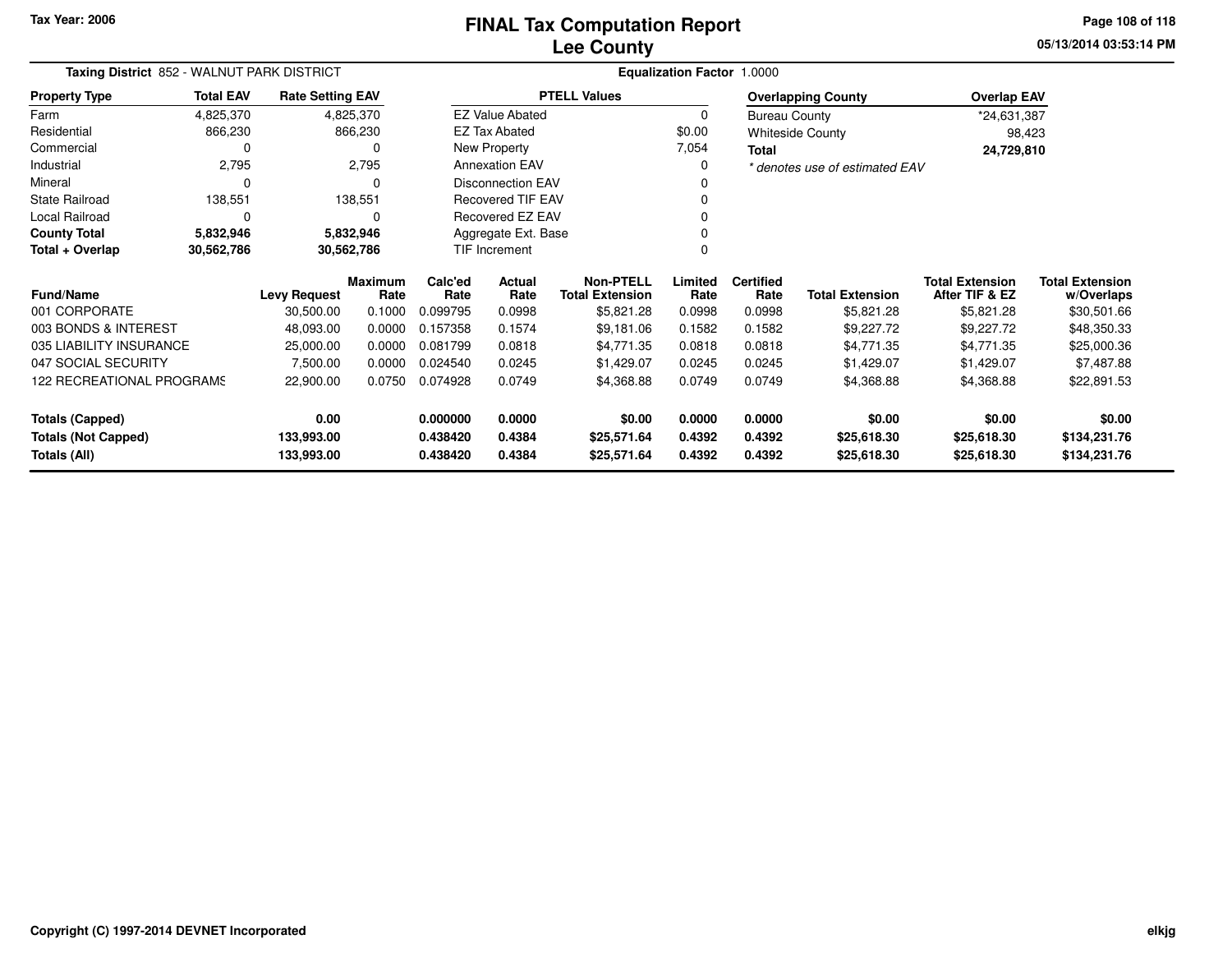**Page 109 of 118**

**05/13/2014 03:53:14 PM**

**w/Overlaps**\$3,231.26

| <b>Taxing District</b> 853 - FRANKLIN GROVE SANITARY |           |                     |                                                                                                             |                          |                                     |                                               |                          |                                   |                                          |                                      |
|------------------------------------------------------|-----------|---------------------|-------------------------------------------------------------------------------------------------------------|--------------------------|-------------------------------------|-----------------------------------------------|--------------------------|-----------------------------------|------------------------------------------|--------------------------------------|
| <b>Total EAV</b>                                     |           |                     |                                                                                                             |                          |                                     |                                               |                          |                                   |                                          |                                      |
| 3,178                                                |           |                     |                                                                                                             |                          |                                     |                                               |                          |                                   |                                          |                                      |
| 6,662,641                                            |           |                     |                                                                                                             |                          |                                     | \$0.00                                        |                          |                                   |                                          |                                      |
| 2,521,139                                            |           |                     | New Property                                                                                                |                          |                                     | 9,408                                         |                          |                                   |                                          |                                      |
|                                                      |           |                     |                                                                                                             | <b>Annexation EAV</b>    |                                     |                                               |                          |                                   |                                          |                                      |
|                                                      |           |                     |                                                                                                             | <b>Disconnection EAV</b> |                                     |                                               |                          |                                   |                                          |                                      |
| 45,212                                               |           |                     | <b>Recovered TIF EAV</b><br>Recovered EZ EAV<br>Aggregate Ext. Base                                         |                          |                                     |                                               |                          |                                   |                                          |                                      |
| 0                                                    |           |                     |                                                                                                             |                          |                                     |                                               |                          |                                   |                                          |                                      |
| 9,232,170                                            |           |                     |                                                                                                             |                          |                                     | 4,214                                         |                          |                                   |                                          |                                      |
| 9,232,170                                            | 9,232,170 |                     | TIF Increment                                                                                               |                          |                                     |                                               |                          |                                   |                                          |                                      |
|                                                      |           |                     | Calc'ed<br>Rate                                                                                             | Actual<br>Rate           | Non-PTELL<br><b>Total Extension</b> | Limited<br>Rate                               | <b>Certified</b><br>Rate | <b>Total Extension</b>            | <b>Total Extension</b><br>After TIF & EZ | <b>Total Extension</b><br>w/Overlaps |
|                                                      | 3,233.00  | 0.2000              | 0.035019                                                                                                    | 0.0350                   | \$3,231.26                          | 0.0350                                        | 0.0350                   | \$3,231.26                        | \$3,231.26                               | \$3,231.26                           |
|                                                      | 1,037.00  | 0.0500              | 0.011233                                                                                                    | 0.0112                   | \$1,034.00                          | 0.0112                                        | 0.0112                   | \$1,034.00                        | \$1,034.00                               | \$1,034.00                           |
|                                                      | 4,270.00  |                     | 0.046252                                                                                                    | 0.0462                   | \$4,265.26                          | 0.0462                                        | 0.0462                   | \$4,265.26                        | \$4,265.26                               | \$4,265.26                           |
|                                                      | 0.00      |                     | 0.000000                                                                                                    | 0.0000                   | \$0.00                              | 0.0000                                        | 0.0000                   | \$0.00                            | \$0.00                                   | \$0.00                               |
|                                                      | 4,270.00  |                     | 0.046252                                                                                                    | 0.0462                   | \$4,265.26                          | 0.0462                                        | 0.0462                   | \$4,265.26                        | \$4,265.26                               | \$4,265.26                           |
|                                                      |           | <b>Levy Request</b> | <b>Rate Setting EAV</b><br>3,178<br>6,662,641<br>2,521,139<br>45,212<br>9,232,170<br><b>Maximum</b><br>Rate |                          | <b>EZ Tax Abated</b>                | <b>PTELL Values</b><br><b>EZ Value Abated</b> |                          | <b>Equalization Factor 1.0000</b> |                                          |                                      |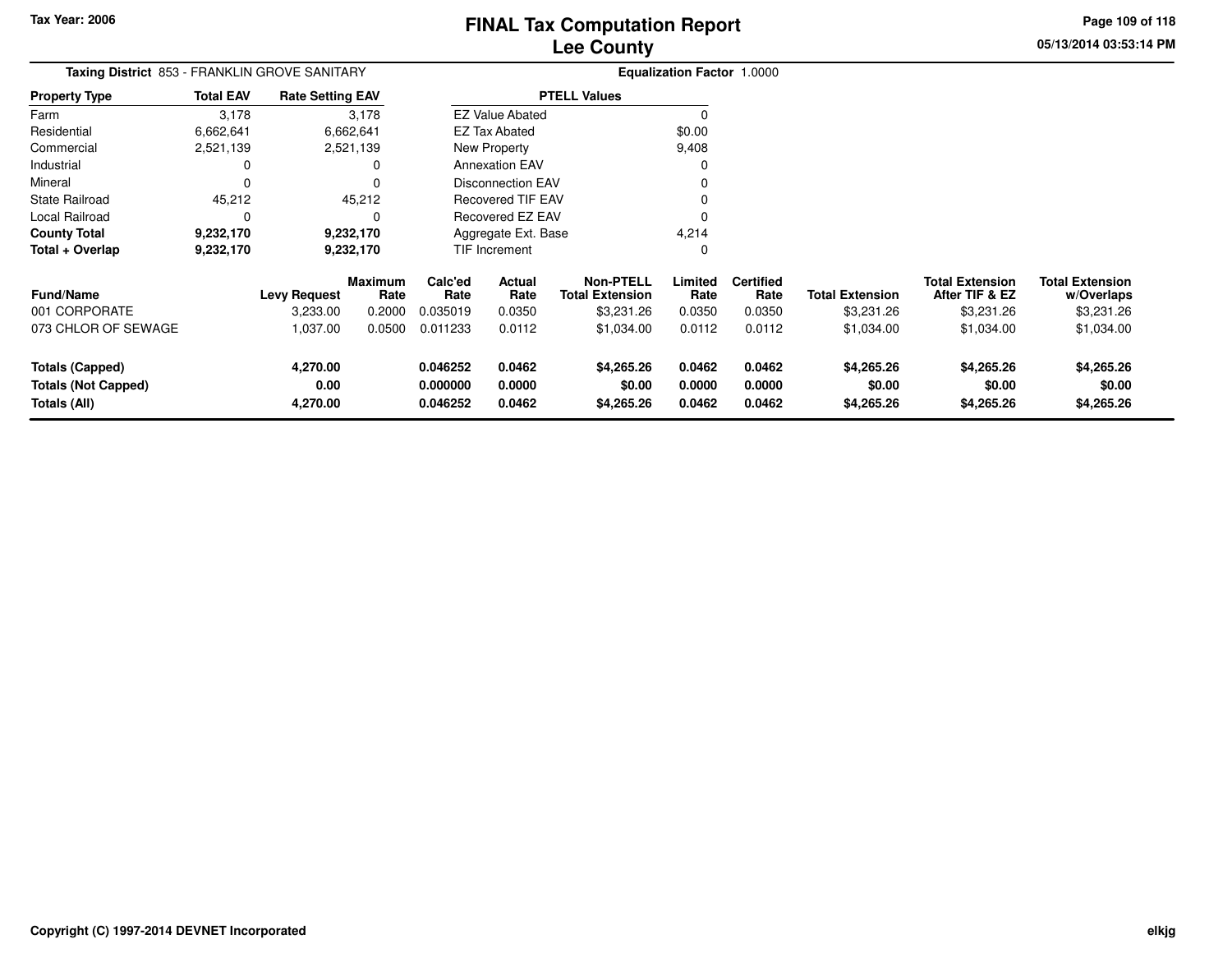**Page 110 of 118**

**w/Overlaps**\$3,701.95

| Taxing District 855 - PAW PAW SANITARY DISTRICT                      |                  |                                 |                                  |                                  |                                                                     |                                                          | Equalization Factor 1.0000 |                                    |                                      |                                                        |                                                    |
|----------------------------------------------------------------------|------------------|---------------------------------|----------------------------------|----------------------------------|---------------------------------------------------------------------|----------------------------------------------------------|----------------------------|------------------------------------|--------------------------------------|--------------------------------------------------------|----------------------------------------------------|
| <b>Property Type</b>                                                 | <b>Total EAV</b> | <b>Rate Setting EAV</b>         |                                  |                                  |                                                                     | <b>PTELL Values</b>                                      |                            |                                    |                                      |                                                        |                                                    |
| Farm                                                                 | 41,736           |                                 | 40,991                           |                                  | <b>EZ Value Abated</b>                                              |                                                          |                            |                                    |                                      |                                                        |                                                    |
| Residential                                                          | 12,061,958       |                                 | 9,183,293                        |                                  | EZ Tax Abated                                                       |                                                          | \$0.00                     |                                    |                                      |                                                        |                                                    |
| Commercial                                                           | 1,018,687        |                                 | 835,369                          | New Property                     |                                                                     |                                                          | 1,285,213                  |                                    |                                      |                                                        |                                                    |
| Industrial                                                           |                  |                                 | 0                                |                                  | <b>Annexation EAV</b>                                               |                                                          |                            |                                    |                                      |                                                        |                                                    |
| Mineral                                                              |                  |                                 |                                  |                                  | <b>Disconnection EAV</b>                                            |                                                          |                            |                                    |                                      |                                                        |                                                    |
| State Railroad                                                       |                  |                                 |                                  |                                  | <b>Recovered TIF EAV</b><br>Recovered EZ EAV<br>Aggregate Ext. Base |                                                          |                            |                                    |                                      |                                                        |                                                    |
| Local Railroad                                                       |                  |                                 |                                  |                                  |                                                                     |                                                          |                            |                                    |                                      |                                                        |                                                    |
| <b>County Total</b>                                                  | 13,122,381       |                                 | 10,059,653                       |                                  |                                                                     |                                                          | 3,529                      |                                    |                                      |                                                        |                                                    |
| Total + Overlap                                                      | 13,122,381       | 10,059,653                      |                                  | TIF Increment                    |                                                                     |                                                          | 3,062,728                  |                                    |                                      |                                                        |                                                    |
| Fund/Name<br>001 CORPORATE                                           |                  | <b>Levy Request</b><br>3,701.00 | <b>Maximum</b><br>Rate<br>0.2000 | Calc'ed<br>Rate<br>0.036791      | Actual<br>Rate<br>0.0368                                            | <b>Non-PTELL</b><br><b>Total Extension</b><br>\$3,701.95 | Limited<br>Rate<br>0.0368  | <b>Certified</b><br>Rate<br>0.0368 | <b>Total Extension</b><br>\$4,829.04 | <b>Total Extension</b><br>After TIF & EZ<br>\$3,701.95 | <b>Total Extension</b><br>w/Overlaps<br>\$3,701.95 |
| <b>Totals (Capped)</b><br><b>Totals (Not Capped)</b><br>Totals (All) |                  | 3,701.00<br>0.00<br>3,701.00    |                                  | 0.036791<br>0.000000<br>0.036791 | 0.0368<br>0.0000<br>0.0368                                          | \$3,701.95<br>\$0.00<br>\$3,701.95                       | 0.0368<br>0.0000<br>0.0368 | 0.0368<br>0.0000<br>0.0368         | \$4,829.04<br>\$0.00<br>\$4,829.04   | \$3,701.95<br>\$0.00<br>\$3,701.95                     | \$3,701.95<br>\$0.00<br>\$3,701.95                 |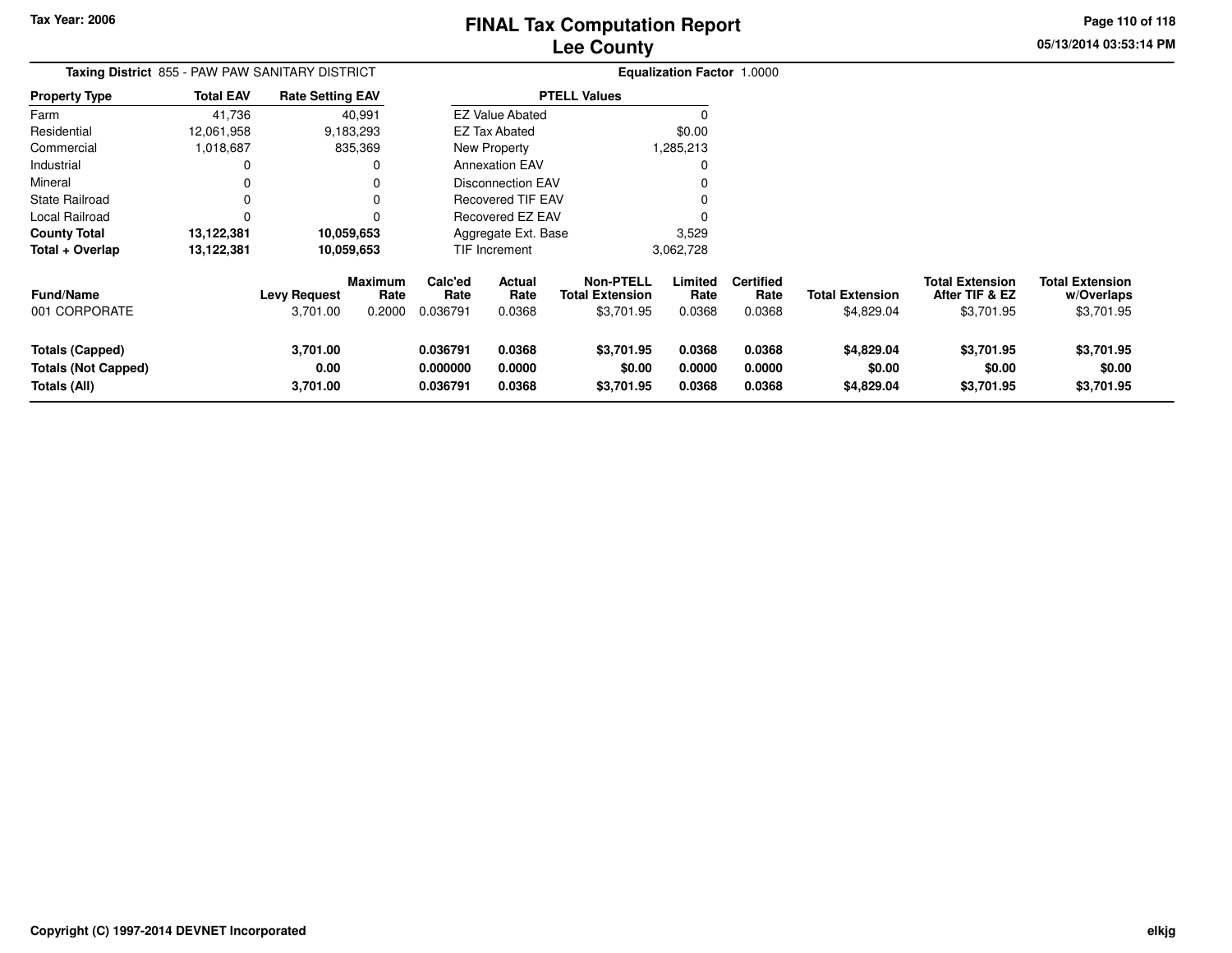**05/13/2014 03:53:14 PMPage 111 of 118**

| Taxing District 856 - LEE CENTER CEMETERY DIST                       |                  |                              |                        |                                  |                            |                                            | <b>Equalization Factor 1.0000</b> |                            |                                    |                                          |                                      |
|----------------------------------------------------------------------|------------------|------------------------------|------------------------|----------------------------------|----------------------------|--------------------------------------------|-----------------------------------|----------------------------|------------------------------------|------------------------------------------|--------------------------------------|
| Property Type                                                        | <b>Total EAV</b> | <b>Rate Setting EAV</b>      |                        | <b>PTELL Values</b>              |                            |                                            |                                   |                            |                                    |                                          |                                      |
| Farm                                                                 | 2,519,446        |                              | 2,519,446              |                                  | <b>EZ Value Abated</b>     |                                            |                                   |                            |                                    |                                          |                                      |
| Residential                                                          | 2,306,912        |                              | 2,306,912              |                                  | <b>EZ Tax Abated</b>       |                                            | \$0.00                            |                            |                                    |                                          |                                      |
| Commercial                                                           | 1,020,813        |                              | 1,020,813              | New Property                     |                            |                                            | 42,392                            |                            |                                    |                                          |                                      |
| Industrial                                                           |                  |                              |                        |                                  | <b>Annexation EAV</b>      |                                            |                                   |                            |                                    |                                          |                                      |
| Mineral                                                              |                  |                              |                        |                                  | <b>Disconnection EAV</b>   |                                            |                                   |                            |                                    |                                          |                                      |
| State Railroad                                                       |                  |                              |                        |                                  | <b>Recovered TIF EAV</b>   |                                            |                                   |                            |                                    |                                          |                                      |
| Local Railroad                                                       | 0                |                              |                        | Recovered EZ EAV                 |                            |                                            |                                   |                            |                                    |                                          |                                      |
| <b>County Total</b>                                                  | 5,847,171        |                              | 5,847,171              | Aggregate Ext. Base              |                            |                                            | 4,037                             |                            |                                    |                                          |                                      |
| Total + Overlap                                                      | 5,847,171        |                              | 5,847,171              | TIF Increment                    |                            |                                            | 0                                 |                            |                                    |                                          |                                      |
| <b>Fund/Name</b>                                                     |                  | <b>Levy Request</b>          | <b>Maximum</b><br>Rate | Calc'ed<br>Rate                  | Actual<br>Rate             | <b>Non-PTELL</b><br><b>Total Extension</b> | Limited<br>Rate                   | <b>Certified</b><br>Rate   | <b>Total Extension</b>             | <b>Total Extension</b><br>After TIF & EZ | <b>Total Extension</b><br>w/Overlaps |
| 001 CORPORATE                                                        |                  | 2,992.00                     | 0.0600                 | 0.051170                         | 0.0512                     | \$2,993.75                                 | 0.0512                            | 0.0512                     | \$2,993.75                         | \$2,993.75                               | \$2,993.75                           |
| 035 LIABILITY INSURANCE                                              |                  | 1,044.00                     | 0.0000                 | 0.017855                         | 0.0179                     | \$1,046.64                                 | 0.0179                            | 0.0179                     | \$1,046.64                         | \$1,046.64                               | \$1,046.64                           |
| <b>Totals (Capped)</b><br><b>Totals (Not Capped)</b><br>Totals (All) |                  | 4,036.00<br>0.00<br>4,036.00 |                        | 0.069025<br>0.000000<br>0.069025 | 0.0691<br>0.0000<br>0.0691 | \$4,040.39<br>\$0.00<br>\$4,040.39         | 0.0691<br>0.0000<br>0.0691        | 0.0691<br>0.0000<br>0.0691 | \$4,040.39<br>\$0.00<br>\$4,040.39 | \$4,040.39<br>\$0.00<br>\$4,040.39       | \$4,040.39<br>\$0.00<br>\$4,040.39   |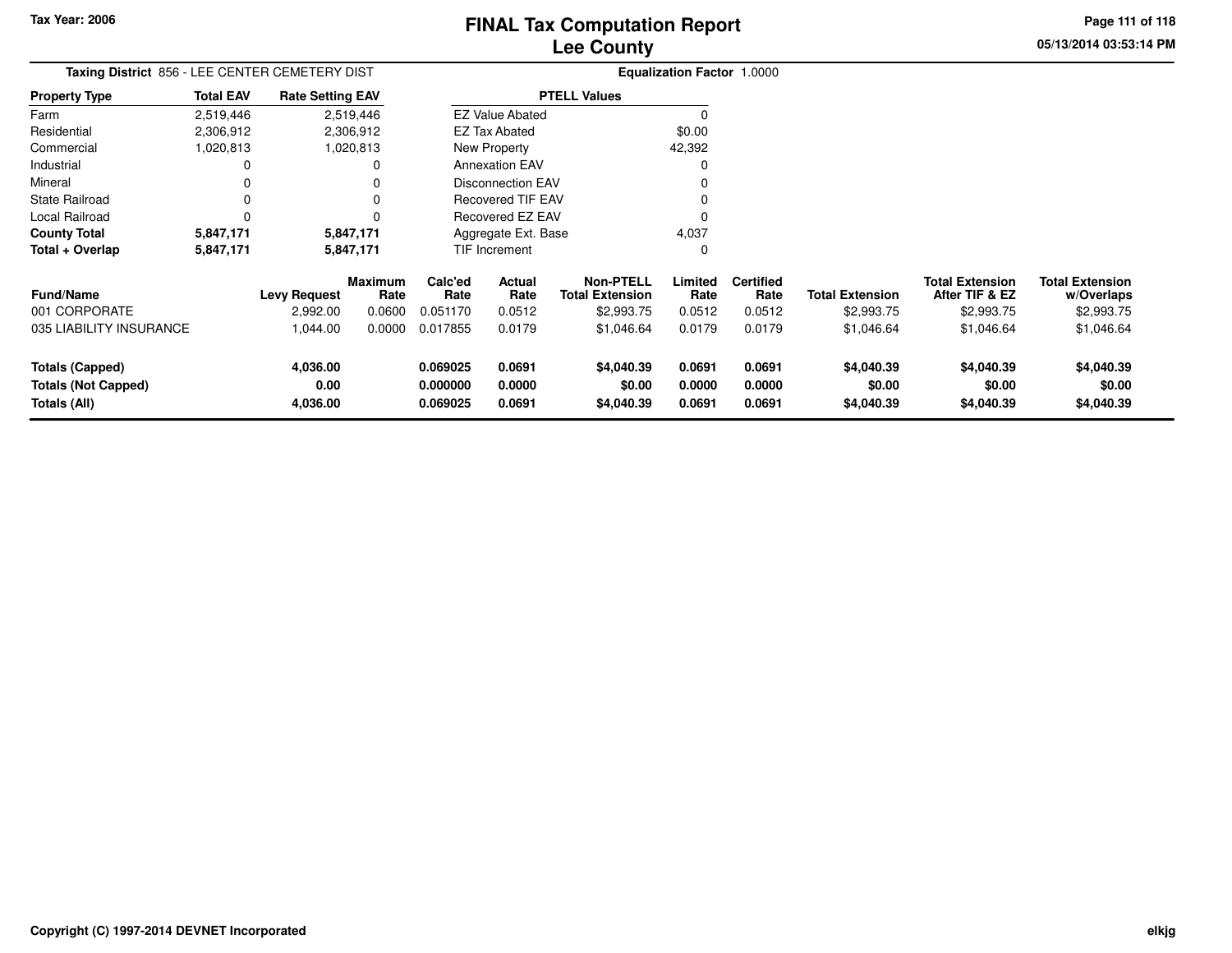**Tax Year: 2006**

### **Lee CountyFINAL Tax Computation Report** FINAL Tax Computation Report

**05/13/2014 03:53:14 PMPage 112 of 118**

| Taxing District 857 - OHIO PUBLIC LIBRARY DIST                       |                  |                                |                        | Equalization Factor 1.0000       |                            |                                            |                            |                                |                                    |                                          |                                      |  |
|----------------------------------------------------------------------|------------------|--------------------------------|------------------------|----------------------------------|----------------------------|--------------------------------------------|----------------------------|--------------------------------|------------------------------------|------------------------------------------|--------------------------------------|--|
| <b>Property Type</b>                                                 | <b>Total EAV</b> | <b>Rate Setting EAV</b>        |                        |                                  | <b>PTELL Values</b>        |                                            |                            |                                | <b>Overlapping County</b>          | <b>Overlap EAV</b>                       |                                      |  |
| Farm                                                                 | 2,117,154        |                                | 2,117,154              | <b>EZ Value Abated</b>           |                            |                                            | 0                          | <b>Bureau County</b>           |                                    | *10,783,449                              |                                      |  |
| Residential                                                          | 509,186          |                                | 509,186                | <b>EZ Tax Abated</b>             |                            | \$0.00                                     | Total                      |                                | 10,783,449                         |                                          |                                      |  |
| Commercial                                                           |                  |                                | 0                      | New Property                     |                            | 0                                          |                            | * denotes use of estimated EAV |                                    |                                          |                                      |  |
| Industrial                                                           | 3,271            |                                | 3,271                  | <b>Annexation EAV</b>            |                            |                                            |                            |                                |                                    |                                          |                                      |  |
| Mineral                                                              |                  |                                |                        |                                  | <b>Disconnection EAV</b>   |                                            |                            |                                |                                    |                                          |                                      |  |
| <b>State Railroad</b>                                                | 0                |                                |                        |                                  | <b>Recovered TIF EAV</b>   |                                            |                            |                                |                                    |                                          |                                      |  |
| Local Railroad                                                       | $\Omega$         |                                |                        |                                  | Recovered EZ EAV           |                                            | $\Omega$                   |                                |                                    |                                          |                                      |  |
| <b>County Total</b>                                                  | 2,629,611        |                                | 2,629,611              | Aggregate Ext. Base              |                            |                                            |                            |                                |                                    |                                          |                                      |  |
| Total + Overlap                                                      | 13,413,060       |                                | 13,413,060             |                                  | TIF Increment              |                                            | $\Omega$                   |                                |                                    |                                          |                                      |  |
| <b>Fund/Name</b>                                                     |                  | <b>Levy Request</b>            | <b>Maximum</b><br>Rate | Calc'ed<br>Rate                  | Actual<br>Rate             | <b>Non-PTELL</b><br><b>Total Extension</b> | Limited<br>Rate            | <b>Certified</b><br>Rate       | <b>Total Extension</b>             | <b>Total Extension</b><br>After TIF & EZ | <b>Total Extension</b><br>w/Overlaps |  |
| 001 CORPORATE                                                        |                  | 21,098.00                      | 0.1500                 | 0.157295                         | 0.1500                     | \$3,944.42                                 | 0.1500                     | 0.1500                         | \$3,944.42                         | \$3,944.42                               | \$20,119.59                          |  |
| 109A PRIOR YEAR ADJUSTMENT                                           |                  | 0.00                           | 0.0000                 | 0.000000                         | 0.0162                     | \$426.00                                   | 0.0162                     | 0.0162                         | \$426.00                           | \$426.00                                 | \$2,172.92                           |  |
| <b>Totals (Capped)</b><br><b>Totals (Not Capped)</b><br>Totals (All) |                  | 0.00<br>21,098.00<br>21,098.00 |                        | 0.000000<br>0.157295<br>0.157295 | 0.0000<br>0.1662<br>0.1662 | \$0.00<br>\$4,370.42<br>\$4,370.42         | 0.0000<br>0.1662<br>0.1662 | 0.0000<br>0.1662<br>0.1662     | \$0.00<br>\$4,370.42<br>\$4,370.42 | \$0.00<br>\$4,370.42<br>\$4,370.42       | \$0.00<br>\$22,292.51<br>\$22,292.51 |  |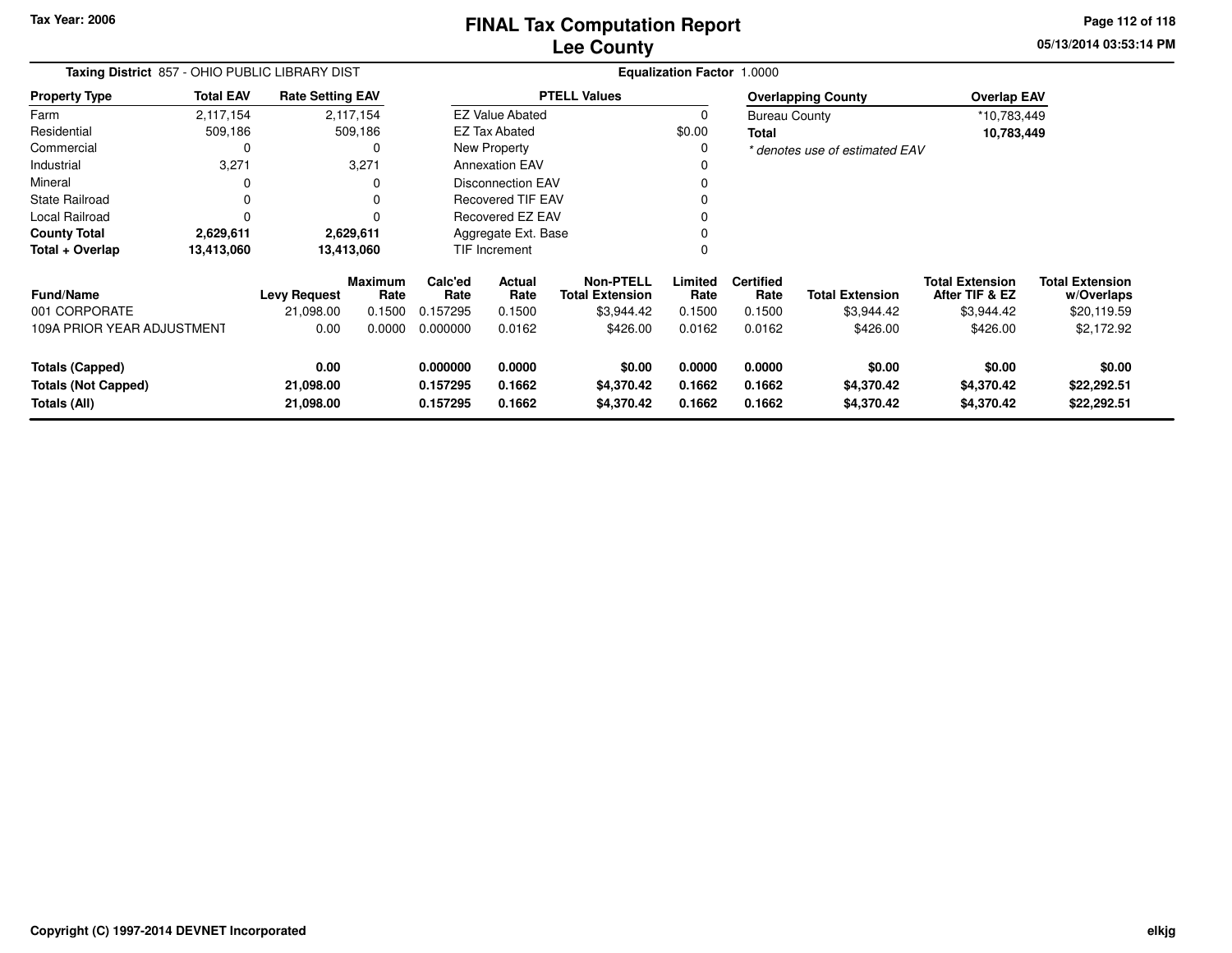**Tax Year: 2006**

# **Lee CountyFINAL Tax Computation Report**

**05/13/2014 03:53:14 PMPage 113 of 118**

| <b>THAL TAX COMPUTATION REPORT</b> |  |
|------------------------------------|--|
| <b>Lee County</b>                  |  |

| Taxing District 858 - PAW PAW PUBLIC LIB DIST |                  |                         |                        |                          |                        |                                            | Equalization Factor 1.0000 |                          |                        |                                          |                                      |
|-----------------------------------------------|------------------|-------------------------|------------------------|--------------------------|------------------------|--------------------------------------------|----------------------------|--------------------------|------------------------|------------------------------------------|--------------------------------------|
| <b>Property Type</b>                          | <b>Total EAV</b> | <b>Rate Setting EAV</b> |                        |                          |                        | <b>PTELL Values</b>                        |                            |                          |                        |                                          |                                      |
| Farm                                          | 41,736           |                         | 40,991                 |                          | <b>EZ Value Abated</b> |                                            |                            |                          |                        |                                          |                                      |
| Residential                                   | 12,061,958       |                         | 9,183,293              |                          | <b>EZ Tax Abated</b>   |                                            | \$0.00                     |                          |                        |                                          |                                      |
| Commercial                                    | 1,018,687        |                         | 835,369                | New Property             |                        |                                            | 1,285,213                  |                          |                        |                                          |                                      |
| Industrial                                    | 0                |                         | 0                      | <b>Annexation EAV</b>    |                        |                                            | 0                          |                          |                        |                                          |                                      |
| Mineral                                       |                  |                         | 0                      | <b>Disconnection EAV</b> |                        |                                            |                            |                          |                        |                                          |                                      |
| State Railroad                                | 0                |                         | 0                      | <b>Recovered TIF EAV</b> |                        |                                            |                            |                          |                        |                                          |                                      |
| Local Railroad                                | 0                |                         | $\Omega$               | Recovered EZ EAV         |                        |                                            | $\Omega$                   |                          |                        |                                          |                                      |
| <b>County Total</b>                           | 13,122,381       | 10,059,653              |                        | Aggregate Ext. Base      |                        |                                            | 16,766                     |                          |                        |                                          |                                      |
| Total + Overlap                               | 13,122,381       | 10,059,653              |                        | TIF Increment            |                        |                                            | 3,062,728                  |                          |                        |                                          |                                      |
| <b>Fund/Name</b>                              |                  | <b>Levy Request</b>     | <b>Maximum</b><br>Rate | Calc'ed<br>Rate          | Actual<br>Rate         | <b>Non-PTELL</b><br><b>Total Extension</b> | Limited<br>Rate            | <b>Certified</b><br>Rate | <b>Total Extension</b> | <b>Total Extension</b><br>After TIF & EZ | <b>Total Extension</b><br>w/Overlaps |
| 001 CORPORATE                                 |                  | 15,434.00               | 0.6000                 | 0.153425                 | 0.1534                 | \$15,431.51                                | 0.1534                     | 0.1534                   | \$20,129.73            | \$15,431.51                              | \$15,431.51                          |
| 005 I.M.R.F.                                  |                  | 648.00                  | 0.0000                 | 0.006442                 | 0.0064                 | \$643.82                                   | 0.0064                     | 0.0064                   | \$839.83               | \$643.82                                 | \$643.82                             |
| 035 LIABILITY INSURANCE                       |                  | 206.00                  | 0.0000                 | 0.002048                 | 0.0020                 | \$201.19                                   | 0.0020                     | 0.0020                   | \$262.45               | \$201.19                                 | \$201.19                             |
| 047 SOCIAL SECURITY                           |                  | 1,317.00                | 0.0000                 | 0.013092                 | 0.0131                 | \$1,317.81                                 | 0.0131                     | 0.0131                   | \$1,719.03             | \$1,317.81                               | \$1,317.81                           |
| <b>Totals (Capped)</b>                        |                  | 17,605.00               |                        | 0.175007                 | 0.1749                 | \$17,594.33                                | 0.1749                     | 0.1749                   | \$22,951.04            | \$17,594.33                              | \$17,594.33                          |
| <b>Totals (Not Capped)</b>                    |                  | 0.00                    |                        | 0.000000                 | 0.0000                 | \$0.00                                     | 0.0000                     | 0.0000                   | \$0.00                 | \$0.00                                   | \$0.00                               |
| Totals (All)                                  |                  | 17,605.00               |                        | 0.175007                 | 0.1749                 | \$17,594.33                                | 0.1749                     | 0.1749                   | \$22,951.04            | \$17,594.33                              | \$17,594.33                          |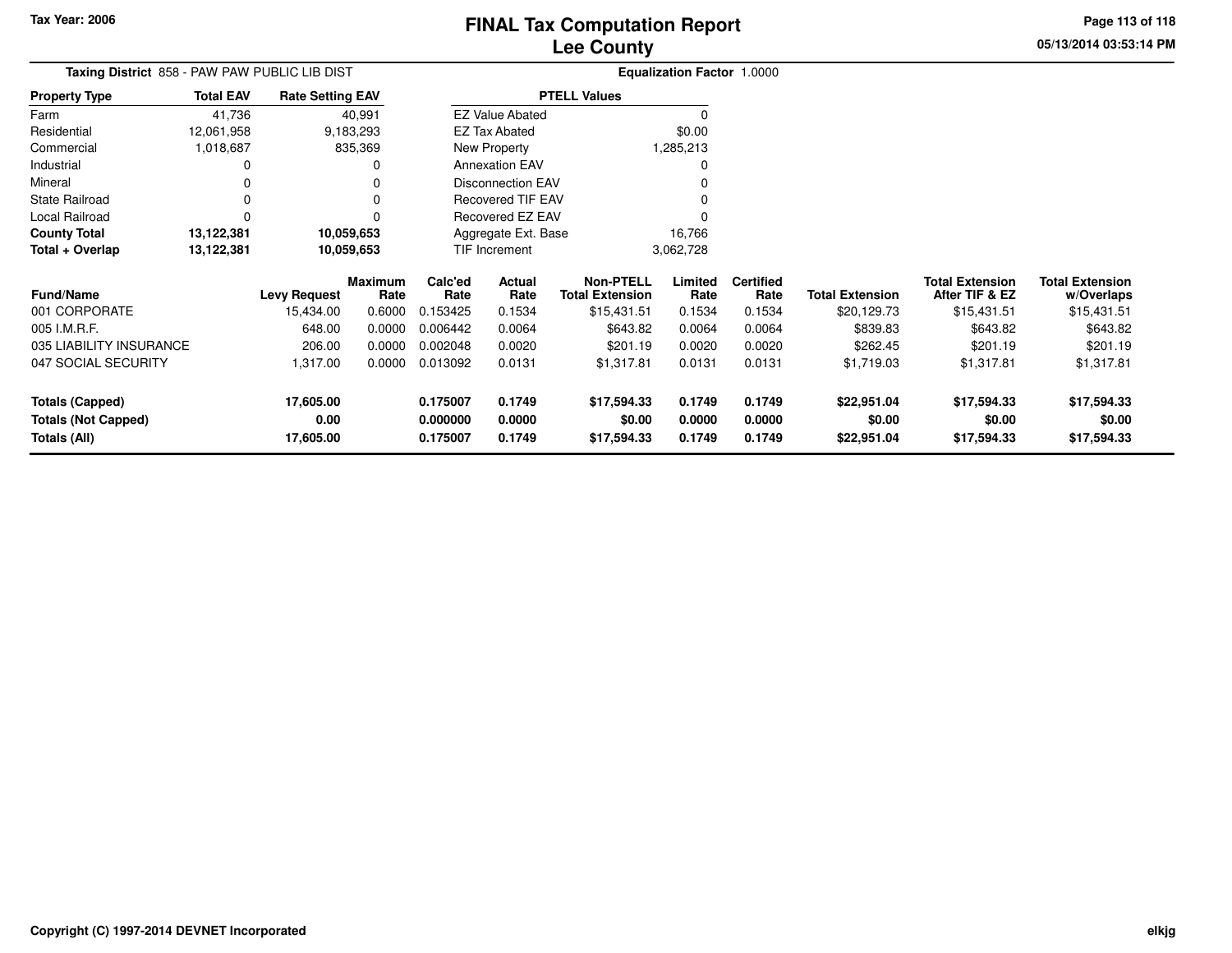**05/13/2014 03:53:14 PMPage 114 of 118**

| Taxing District 859 - EARLVILLE LIBRARY DISTRICT |                  |                         |                        | Equalization Factor 1.0000 |                          |                                            |                           |                          |                                |                                          |                                      |  |  |
|--------------------------------------------------|------------------|-------------------------|------------------------|----------------------------|--------------------------|--------------------------------------------|---------------------------|--------------------------|--------------------------------|------------------------------------------|--------------------------------------|--|--|
| <b>Property Type</b>                             | <b>Total EAV</b> | <b>Rate Setting EAV</b> |                        |                            |                          | <b>PTELL Values</b>                        | <b>Overlapping County</b> |                          |                                | <b>Overlap EAV</b>                       |                                      |  |  |
| Farm                                             | 289,229          |                         | 289,229                |                            | <b>EZ Value Abated</b>   |                                            | 0                         |                          | DeKalb County                  | 1,158,900                                |                                      |  |  |
| Residential                                      | 69,847           |                         | 69,847                 |                            | <b>EZ Tax Abated</b>     |                                            | \$0.00                    | LaSalle County           |                                | *48,775,789                              |                                      |  |  |
| Commercial                                       | 0                |                         |                        |                            | New Property             |                                            | 0                         | Total                    |                                | 49,934,689                               |                                      |  |  |
| Industrial                                       | $\Omega$         |                         |                        |                            | <b>Annexation EAV</b>    |                                            |                           |                          | * denotes use of estimated EAV |                                          |                                      |  |  |
| Mineral                                          | $\Omega$         |                         | $\Omega$               | <b>Disconnection EAV</b>   |                          |                                            |                           |                          |                                |                                          |                                      |  |  |
| <b>State Railroad</b>                            | $\Omega$         |                         |                        |                            | <b>Recovered TIF EAV</b> |                                            |                           |                          |                                |                                          |                                      |  |  |
| Local Railroad                                   | U                |                         | $\Omega$               |                            | Recovered EZ EAV         |                                            |                           |                          |                                |                                          |                                      |  |  |
| <b>County Total</b>                              | 359,076          |                         | 359,076                |                            | Aggregate Ext. Base      |                                            |                           |                          |                                |                                          |                                      |  |  |
| Total + Overlap                                  | 50,613,504       |                         | 50,613,504             |                            | <b>TIF Increment</b>     |                                            |                           |                          |                                |                                          |                                      |  |  |
| <b>Fund/Name</b>                                 |                  | <b>Levy Request</b>     | <b>Maximum</b><br>Rate | Calc'ed<br>Rate            | Actual<br>Rate           | <b>Non-PTELL</b><br><b>Total Extension</b> | Limited<br>Rate           | <b>Certified</b><br>Rate | <b>Total Extension</b>         | <b>Total Extension</b><br>After TIF & EZ | <b>Total Extension</b><br>w/Overlaps |  |  |
| 001 CORPORATE                                    |                  | 75,829.00               | 0.1500                 | 0.149820                   | 0.1498                   | \$537.90                                   | 0.1498                    | 0.1498                   | \$537.90                       | \$537.90                                 | \$75,819.03                          |  |  |
| 004 BUILDINGS, EQUIPMENT AN                      |                  | 10,110.00               | 0.0200                 | 0.019975                   | 0.0200                   | \$71.82                                    | 0.0200                    | 0.0200                   | \$71.82                        | \$71.82                                  | \$10,122.70                          |  |  |
| 027 AUDIT                                        |                  | 1,400.00                | 0.0050                 | 0.002766                   | 0.0028                   | \$10.05                                    | 0.0028                    | 0.0028                   | \$10.05                        | \$10.05                                  | \$1,417.18                           |  |  |
| 035 LIABILITY INSURANCE                          |                  | 4,730.00                | 0.0000                 | 0.009345                   | 0.0093                   | \$33.39                                    | 0.0093                    | 0.0093                   | \$33.39                        | \$33.39                                  | \$4,707.06                           |  |  |
| 047 SOCIAL SECURITY                              |                  | 4,682.00                | 0.0000                 | 0.009251                   | 0.0093                   | \$33.39                                    | 0.0093                    | 0.0093                   | \$33.39                        | \$33.39                                  | \$4,707.06                           |  |  |
| <b>Totals (Capped)</b>                           |                  | 0.00                    |                        | 0.000000                   | 0.0000                   | \$0.00                                     | 0.0000                    | 0.0000                   | \$0.00                         | \$0.00                                   | \$0.00                               |  |  |
| <b>Totals (Not Capped)</b>                       |                  | 96,751.00               |                        | 0.191157                   | 0.1912                   | \$686.55                                   | 0.1912                    | 0.1912                   | \$686.55                       | \$686.55                                 | \$96,773.03                          |  |  |
| Totals (All)                                     |                  | 96,751.00               |                        | 0.191157                   | 0.1912                   | \$686.55                                   | 0.1912                    | 0.1912                   | \$686.55                       | \$686.55                                 | \$96,773.03                          |  |  |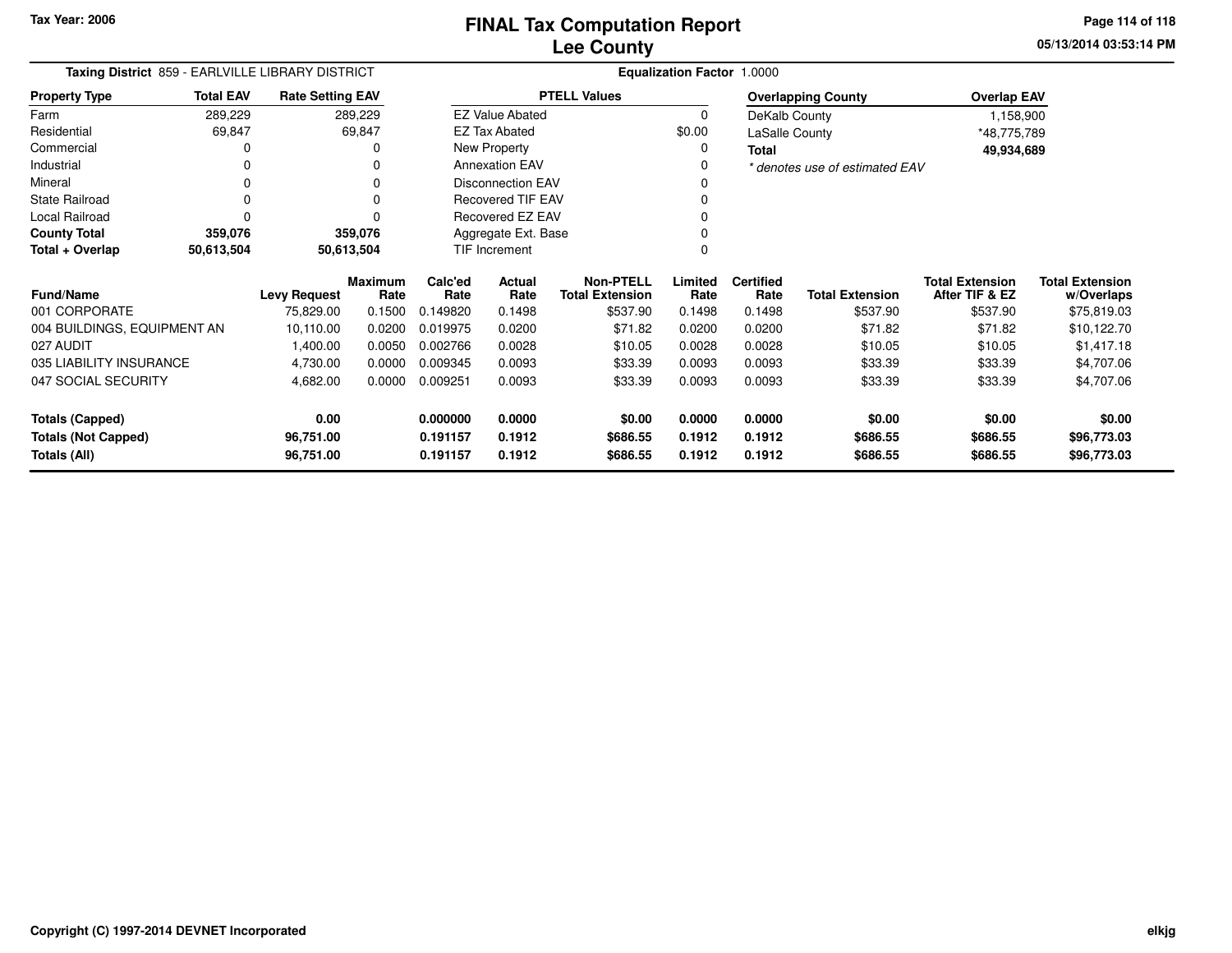**05/13/2014 03:53:14 PMPage 115 of 118**

| <b>Taxing District</b> TIF1 - CITY OF DIXON (TIF1)                   |                  |                      |                        |                                  |                            |                                            | <b>Equalization Factor 1.0000</b> |                            |                            |                                          |                                        |
|----------------------------------------------------------------------|------------------|----------------------|------------------------|----------------------------------|----------------------------|--------------------------------------------|-----------------------------------|----------------------------|----------------------------|------------------------------------------|----------------------------------------|
| <b>Property Type</b>                                                 | <b>Total EAV</b> | <b>TIF Base EAV</b>  |                        |                                  |                            | <b>PTELL Values</b>                        |                                   |                            |                            |                                          |                                        |
| Farm                                                                 | $\Omega$         |                      |                        |                                  | <b>EZ Value Abated</b>     |                                            |                                   |                            |                            |                                          |                                        |
| Residential                                                          | 99,793           |                      | 48,520                 |                                  | <b>EZ Tax Abated</b>       |                                            | \$0.00                            |                            |                            |                                          |                                        |
| Commercial                                                           | 5,895,032        |                      | 2,816,556              | New Property                     |                            |                                            |                                   |                            |                            |                                          |                                        |
| Industrial                                                           |                  |                      |                        |                                  | <b>Annexation EAV</b>      |                                            |                                   |                            |                            |                                          |                                        |
| Mineral                                                              |                  |                      |                        |                                  | <b>Disconnection EAV</b>   |                                            |                                   |                            |                            |                                          |                                        |
| State Railroad                                                       | 5,938            |                      | 5,938                  |                                  | <b>Recovered TIF EAV</b>   |                                            |                                   |                            |                            |                                          |                                        |
| Local Railroad                                                       | 0                |                      |                        | Recovered EZ EAV                 |                            |                                            |                                   |                            |                            |                                          |                                        |
| <b>County Total</b>                                                  | 6,000,763        |                      | 2,871,014              | Aggregate Ext. Base              |                            |                                            |                                   |                            |                            |                                          |                                        |
| Total + Overlap                                                      | 6,000,763        |                      | 2,871,014              | TIF Increment                    |                            |                                            | 3,253,423                         |                            |                            |                                          |                                        |
| <b>Fund/Name</b>                                                     |                  | Levy Request         | <b>Maximum</b><br>Rate | Calc'ed<br>Rate                  | Actual<br>Rate             | <b>Non-PTELL</b><br><b>Total Extension</b> | Limited<br>Rate                   | <b>Certified</b><br>Rate   | <b>Total Extension</b>     | <b>Total Extension</b><br>After TIF & EZ | <b>Total Extension</b><br>w/Overlaps   |
| 098 INCREMENT FUND                                                   |                  | 0.00                 | 0.0000                 | 0.000000                         | 0.0000                     | \$0.00                                     | 0.0000                            | 0.0000                     | \$0.00                     | \$282,254.56                             | \$282,254.56                           |
| <b>Totals (Capped)</b><br><b>Totals (Not Capped)</b><br>Totals (All) |                  | 0.00<br>0.00<br>0.00 |                        | 0.000000<br>0.000000<br>0.000000 | 0.0000<br>0.0000<br>0.0000 | \$0.00<br>\$0.00<br>\$0.00                 | 0.0000<br>0.0000<br>0.0000        | 0.0000<br>0.0000<br>0.0000 | \$0.00<br>\$0.00<br>\$0.00 | \$0.00<br>\$282,254.56<br>\$282,254.56   | \$0.00<br>\$282,254.56<br>\$282,254.56 |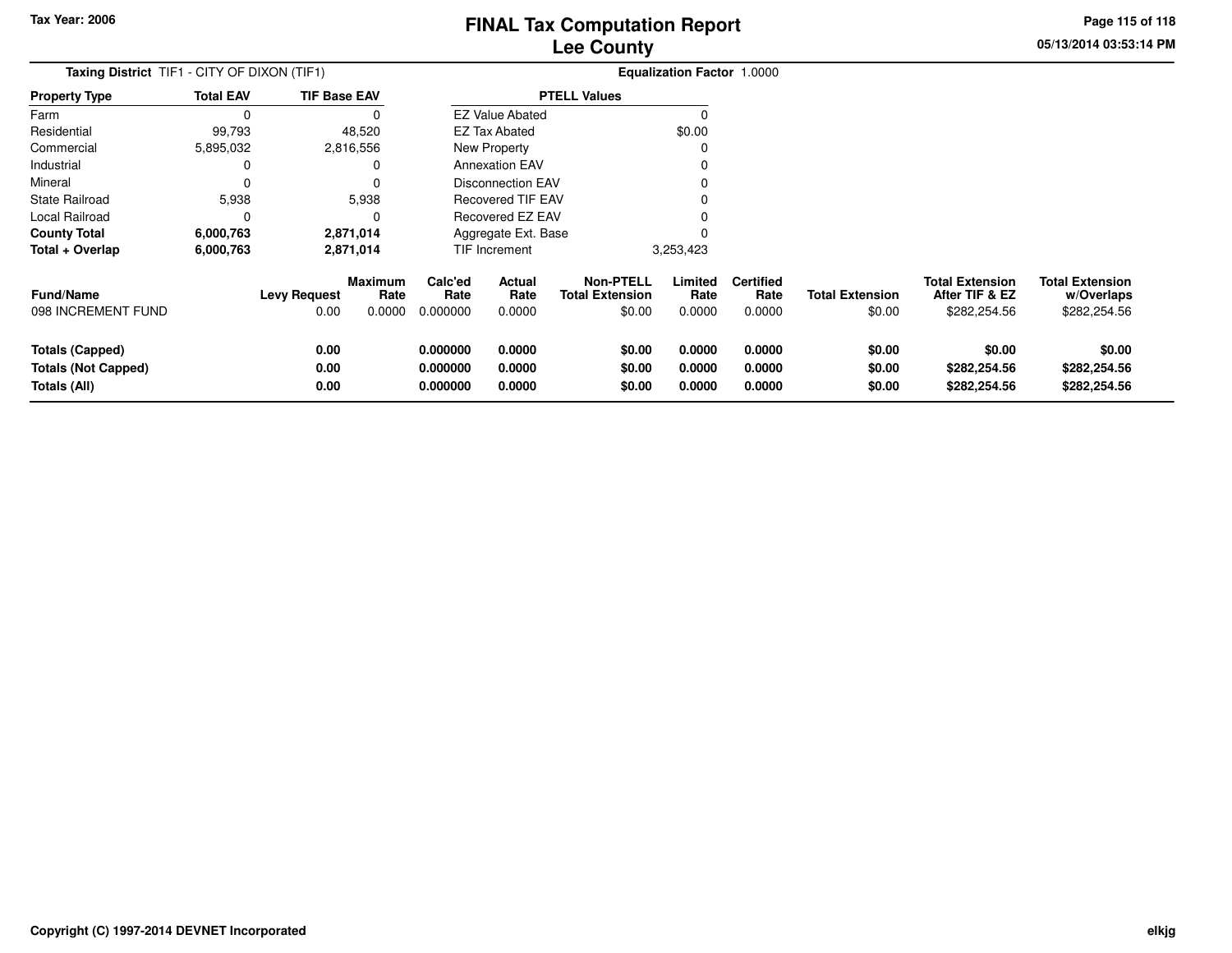**Property Type**

FarmResidential

Industrial Mineral

State Railroad

**Total + Overlap**

**Totals (Capped)**

**Totals (Not Capped)**

098 INCREMENT FUND

**Fund/Name**

**Totals (All)**

Local Railroad 0 0

**County Total 5,941,349 2,995,165**

**5,941,349 2,995,165**

**0.00**

**0.00**

# **Lee CountyFINAL Tax Computation Report**

**Limited**Rate

0

**Certified**

**0.000000 0.0000 \$0.00 0.0000 0.0000 \$0.00 \$0.00 \$0.00**

**0.000000 0.0000 \$0.00 0.0000 0.0000 \$0.00 \$292,610.96 \$292,610.96**

**0.000000 0.0000 \$0.00 0.0000 0.0000 \$0.00 \$292,610.96 \$292,610.96**

**That Extension**<br> **Total Extension**<br>  $0.0000$   $0.000000$   $0.00000$   $0.0000$   $0.0000$   $0.0000$   $0.0000$   $0.0000$   $0.0000$   $0.0000$   $0.0000$   $0.0000$   $0.0000$   $0.0000$   $0.0000$   $0.0000$   $0.0000$   $0.0000$   $0.0000$   $0.0000$   $0$ 

<sup>0</sup>

\$0.00

0.00 0.0000 0.000000 0.0000 \$0.00 0.0000 0.0000 \$0.00 \$292,610.96 \$292,610.96

**Non-PTELL**

3,062,728

**Rate Total Extension**

**05/13/2014 03:53:14 PMPage 116 of 118**

> **w/Overlaps** \$292,610.96

**Total Extension**

**After TIF & EZ** \$292,610.96

**Total Extension**

\$0.00

|                | Lee County                                              |                     |                                   |           |  |  |  |  |  |  |  |  |  |
|----------------|---------------------------------------------------------|---------------------|-----------------------------------|-----------|--|--|--|--|--|--|--|--|--|
|                | <b>Taxing District</b> TIF2 - VILLAGE OF PAW PAW (TIF2) |                     | <b>Equalization Factor 1.0000</b> |           |  |  |  |  |  |  |  |  |  |
| Property Type  | <b>Total EAV</b>                                        | <b>TIF Base EAV</b> | <b>PTELL Values</b>               |           |  |  |  |  |  |  |  |  |  |
| Farm           | 10.689                                                  | 15.550              | <b>EZ Value Abated</b>            |           |  |  |  |  |  |  |  |  |  |
| Residential    | 5,114,986                                               | 2,318,060           | EZ Tax Abated                     | \$0.00    |  |  |  |  |  |  |  |  |  |
| Commercial     | 815.674                                                 | 661,555             | New Property                      | 1,220,343 |  |  |  |  |  |  |  |  |  |
| Industrial     |                                                         |                     | <b>Annexation EAV</b>             |           |  |  |  |  |  |  |  |  |  |
| Mineral        |                                                         |                     | Disconnection EAV                 |           |  |  |  |  |  |  |  |  |  |
| State Railroad |                                                         | 0                   | Recovered TIF EAV                 |           |  |  |  |  |  |  |  |  |  |
|                |                                                         |                     |                                   |           |  |  |  |  |  |  |  |  |  |

 $\mathbf 0$ 

**Maximum**

**Levy Request Rate**

 **Calc'ed Rate**0.000000 **ActualRate**

Recovered EZ EAV

Aggregate Ext. BaseTIF Increment

**Rate**

2,995,165

2,995,165

**0.00**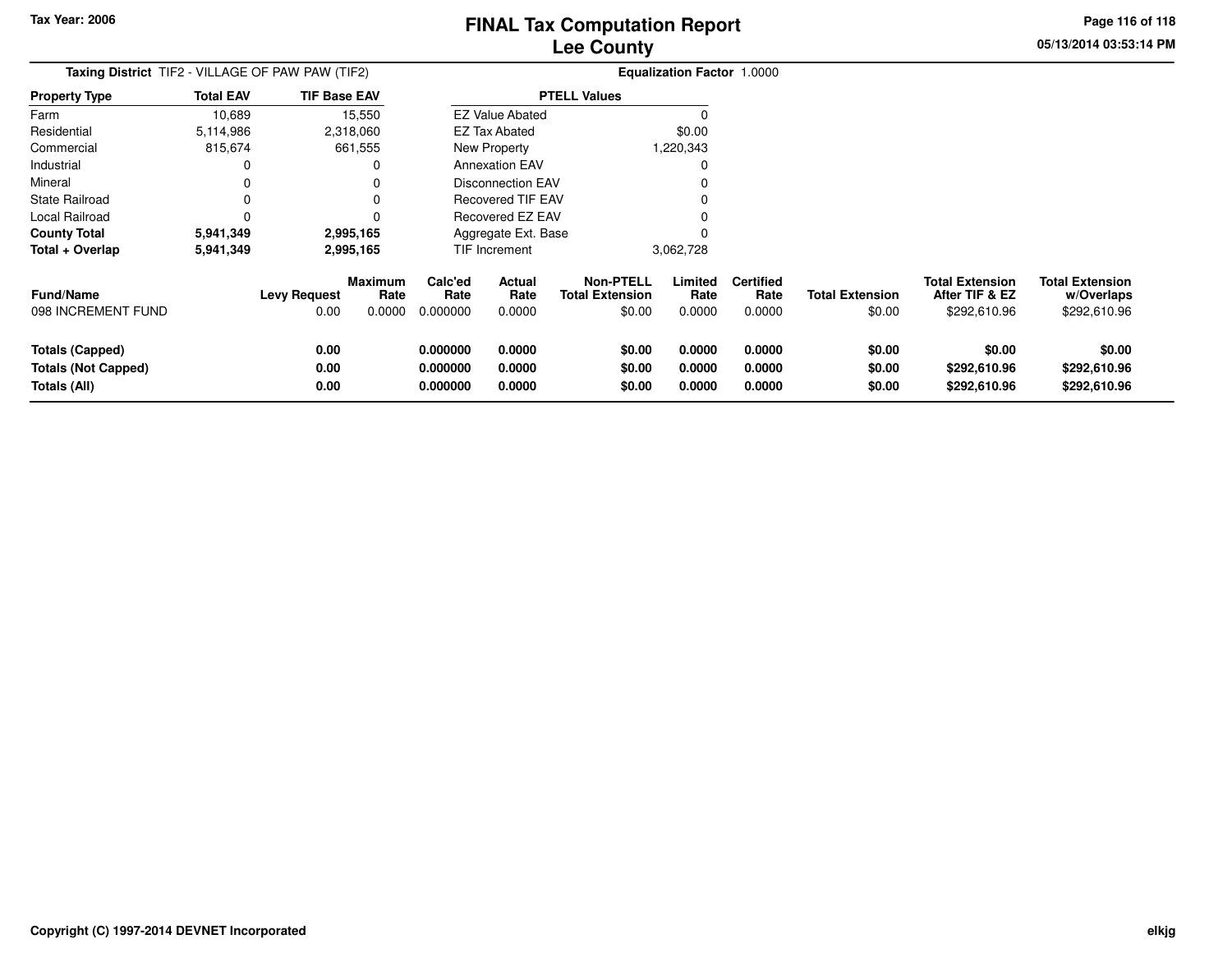**05/13/2014 03:53:14 PMPage 117 of 118**

| <b>Taxing District</b> TIF3 - DIXON-CITY-RIVERFRONT (TIF3)    |                  |                             |                           |                                  |                            |                                                      | <b>Equalization Factor 1.0000</b> |                                    |                                  |                                                         |                                                     |
|---------------------------------------------------------------|------------------|-----------------------------|---------------------------|----------------------------------|----------------------------|------------------------------------------------------|-----------------------------------|------------------------------------|----------------------------------|---------------------------------------------------------|-----------------------------------------------------|
| <b>Property Type</b>                                          | <b>Total EAV</b> | <b>TIF Base EAV</b>         |                           | <b>PTELL Values</b>              |                            |                                                      |                                   |                                    |                                  |                                                         |                                                     |
| Farm                                                          | $\Omega$         |                             | 0                         |                                  | <b>EZ Value Abated</b>     |                                                      |                                   |                                    |                                  |                                                         |                                                     |
| Residential                                                   | 1,008,489        |                             | 1,313,801                 | EZ Tax Abated                    |                            |                                                      | \$0.00                            |                                    |                                  |                                                         |                                                     |
| Commercial                                                    | 3,625,024        |                             | 2,965,874                 |                                  | New Property               |                                                      | 397,580                           |                                    |                                  |                                                         |                                                     |
| Industrial                                                    | 0                |                             | 0                         |                                  | <b>Annexation EAV</b>      |                                                      | 0                                 |                                    |                                  |                                                         |                                                     |
| Mineral                                                       | 0                |                             |                           |                                  | <b>Disconnection EAV</b>   |                                                      |                                   |                                    |                                  |                                                         |                                                     |
| <b>State Railroad</b>                                         |                  |                             |                           |                                  | <b>Recovered TIF EAV</b>   |                                                      |                                   |                                    |                                  |                                                         |                                                     |
| Local Railroad                                                | 0                |                             | 0                         | Recovered EZ EAV                 |                            |                                                      |                                   |                                    |                                  |                                                         |                                                     |
| <b>County Total</b>                                           | 4,633,513        |                             | 4,279,675                 | Aggregate Ext. Base              |                            |                                                      | 0                                 |                                    |                                  |                                                         |                                                     |
| Total + Overlap                                               | 4,633,513        |                             | 4,279,675                 | TIF Increment                    |                            |                                                      | 699,780                           |                                    |                                  |                                                         |                                                     |
| <b>Fund/Name</b><br>098 INCREMENT FUND                        |                  | <b>Levy Request</b><br>0.00 | Maximum<br>Rate<br>0.0000 | Calc'ed<br>Rate<br>0.000000      | Actual<br>Rate<br>0.0000   | <b>Non-PTELL</b><br><b>Total Extension</b><br>\$0.00 | Limited<br>Rate<br>0.0000         | <b>Certified</b><br>Rate<br>0.0000 | <b>Total Extension</b><br>\$0.00 | <b>Total Extension</b><br>After TIF & EZ<br>\$60,601.94 | <b>Total Extension</b><br>w/Overlaps<br>\$60,601.94 |
| Totals (Capped)<br><b>Totals (Not Capped)</b><br>Totals (All) |                  | 0.00<br>0.00<br>0.00        |                           | 0.000000<br>0.000000<br>0.000000 | 0.0000<br>0.0000<br>0.0000 | \$0.00<br>\$0.00<br>\$0.00                           | 0.0000<br>0.0000<br>0.0000        | 0.0000<br>0.0000<br>0.0000         | \$0.00<br>\$0.00<br>\$0.00       | \$0.00<br>\$60,601.94<br>\$60,601.94                    | \$0.00<br>\$60,601.94<br>\$60,601.94                |